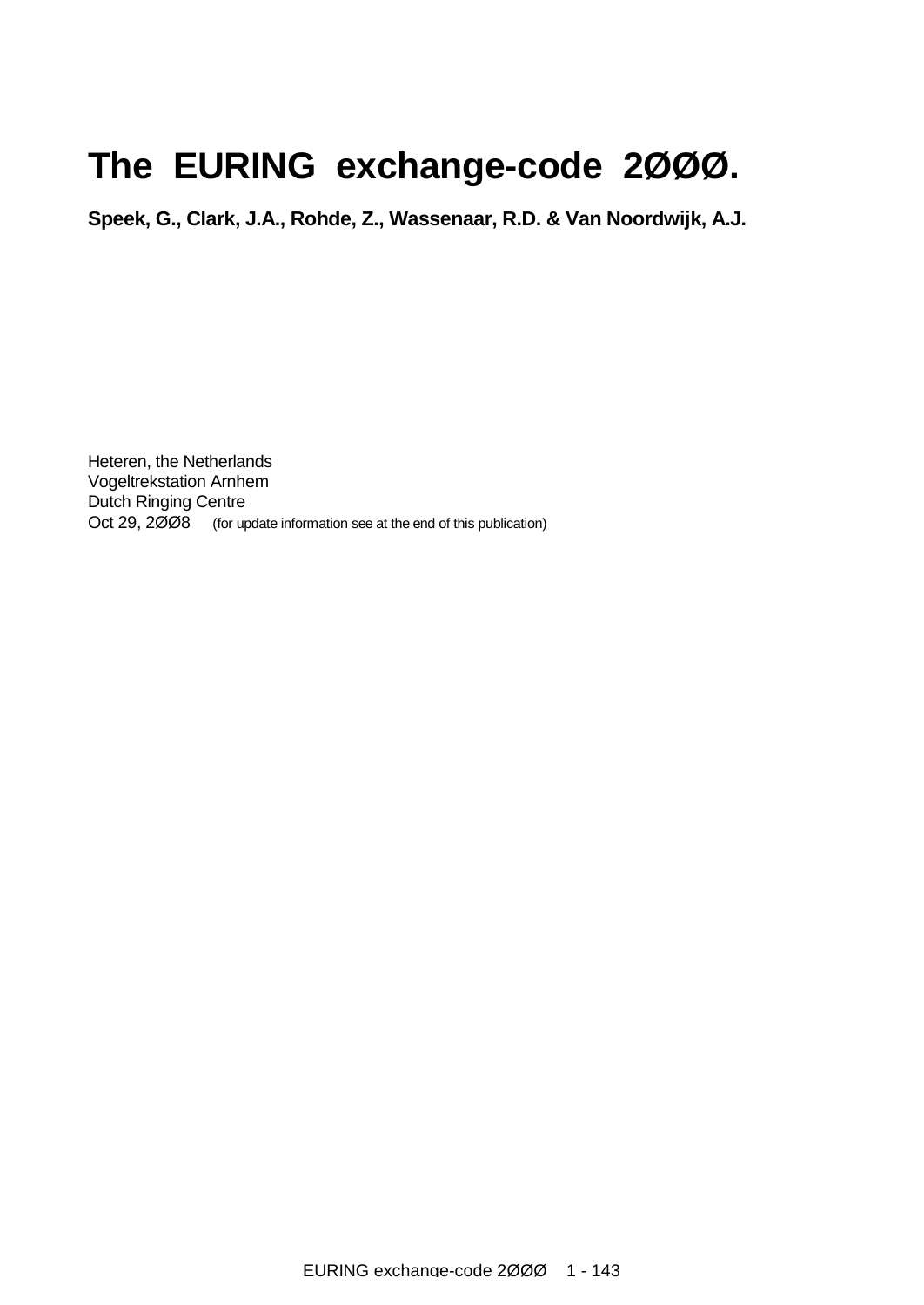### **© Copyright EURING. All rights reserved.**

No part of this publication may be reproduced (or stored in a retrieval system, or transmitted in any form or by any means) for commercial use, without the prior written permission of the copyright owner.

When using this copyrighted file, which we promote, see to the proper citation, and please send EURING a copy of your publication.

EURING General Secretary Dr. Wolfgang Fiedler Max Planck Research Centre for Ornithology Vogelwarte Radolfzell Schlossallee 2 D-78315 Radolfzell Germany [www.euring.org](http://www.euring.org)

*Published for EURING, the European Union for Bird Ringing, by:* 

Vogeltrekstation Arnhem PO Box 4Ø 6666 ZG Heteren the Netherlands June 2ØØ1 [www.vogeltrekstation.nl](http://www.vogeltrekstation.nl) 

### *ISBN: 9Ø-74638-13-9*

Citation:

Speek, G., Clark, J.A., Rohde, Z., Wassenaar, R.D. & Van Noordwijk, A.J. 2ØØ1. *The EURING exchange-code 2ØØØ*. Heteren. ISBN 9Ø-74638-13-9.

This publication can be downloaded as a pdf-file from the EURING website: [www.euring.org](http://www.euring.org) And also from the website of the Dutch Ringing Scheme: [www.vogeltrekstation.nl](http://www.vogeltrekstation.nl) The two former EURING code manuals, '*EURING Code Manual*' (1966) and '*Code Manual New EURING*' (1979), can also be downloaded (pdf) from the two websites mentioned above.

| <b>Authors:</b>        |                                                                                          |
|------------------------|------------------------------------------------------------------------------------------|
| <b>Gerrit Speek</b>    | Dutch Ringing Scheme, PO Box 40, 6666 ZG Heteren, the Netherlands.                       |
| Jacquie A. Clark       | UK & Ireland Ringing Scheme, the Nunnery, Thetford, Norfolk IP24 2PU, UK.                |
| <b>Zenon Rohde</b>     | Institute for Ornithology, Polish Academy of Sciences, Nadwislanska 108, 80-             |
|                        | 680 Gdansk, Poland.                                                                      |
| <b>Rinse Wassenaar</b> | EURING databank, PO Box 40, 6666 ZG Heteren, the Netherlands.                            |
|                        | Arie J. van Noordwijk Dutch Ringing Scheme, PO Box 40, 6666 ZG Heteren, the Netherlands. |

E-mail Gerrit Speek: [vogeltrekstation@nioo.knaw.nl](mailto:vogeltrekstation@nioo.knaw.nl)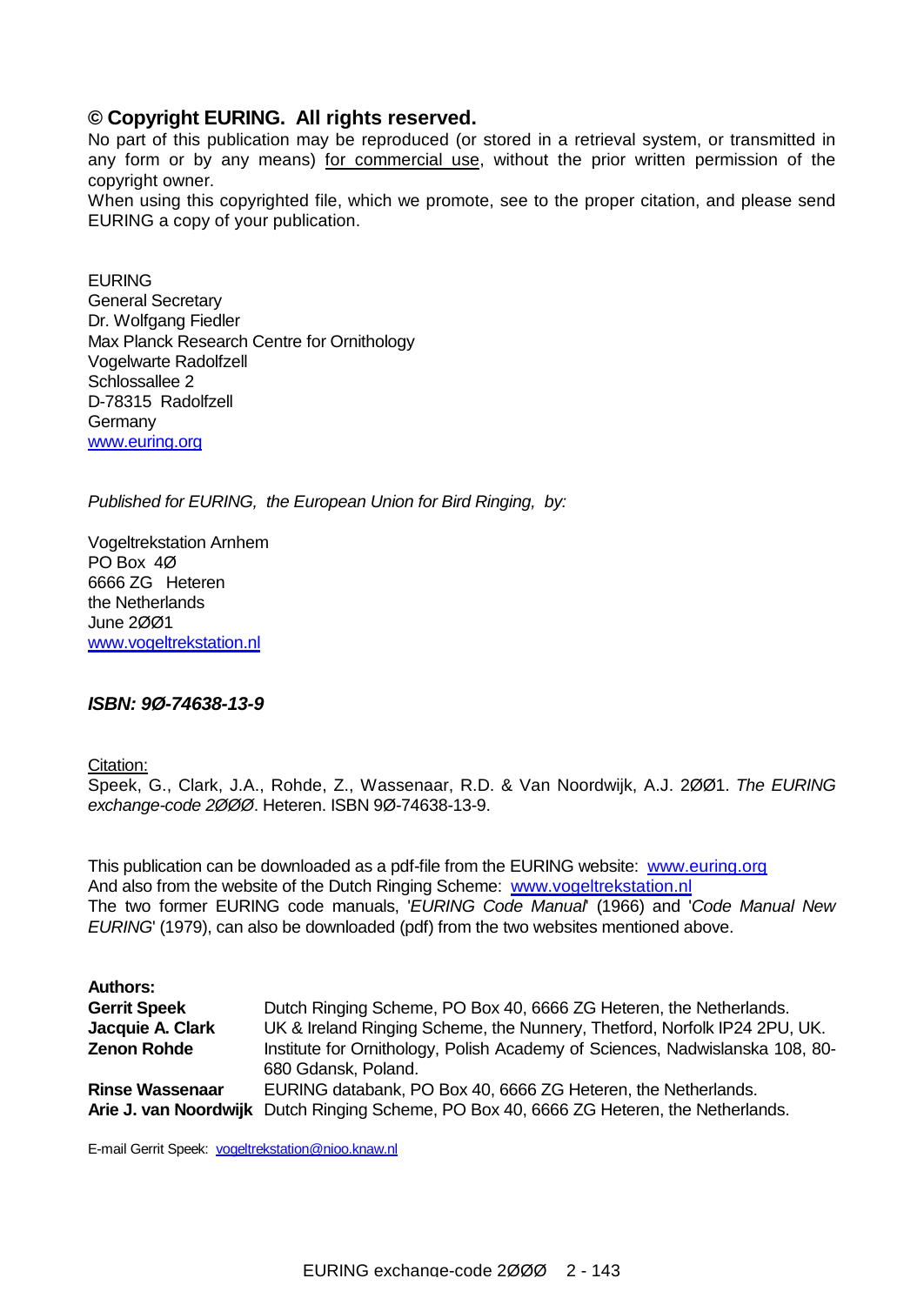### **Foreword**.

EURING, the European Union for Bird Ringing, was founded in 1963 for the purpose of promoting and facilitating co-operation between the European ringing schemes. One of its first and most difficult tasks was to agree a code whereby ringing recoveries could be committed to punch cards, and it was not until the end of 1966 that the '*EURING Code Manual'* was finally issued. This EURING code, which had been the subject of so much debate, worked well for a decade.

In 1977, during a meeting of EURING in Sopot, Poland, the decision was taken to compile a new code, more suited to new computer requirements and facilities. The initiative for this new code was taken by Dr. Carl Edelstam. A working party consisting of Dr. P. Busse, B. Jacquat, C.J. Mead and B.J. Speek was entrusted with the task of finalizing the new version of the code. In 1979 the '*Code Manual New EURING'* was ready for use and was presented by Robert Spencer, the General Secretary of EURING.

A further revision of the code was suggested by Pertti Saurola at the EURING Board meeting in 1997. A committee (of Jacquie Clark, Pertti Saurola and Rinse Wassenaar) was set up to work on the new code. In 1998 Gerrit Speek became involved in the project and produced a first draft of the new code '*EURING exchange-code 2ØØØ'*. The code was circulated round the committee between December 1998 and February 1999, and was sent to all ringing centres in April 1999 before being presented and adopted formally during the EURING General Meeting in September 1999 on Helgoland. During that meeting a committee consisting of Jacquie Clark (Britain & Ireland Ringing Centre), Zenon Rohde (Poland Ringing Centre), Gerrit Speek (Dutch Ringing Centre) and Rinse Wassenaar (EURING databank) was entrusted with the task of finalizing the new version of the code.

On behalf of the committee:

*Gerrit Speek*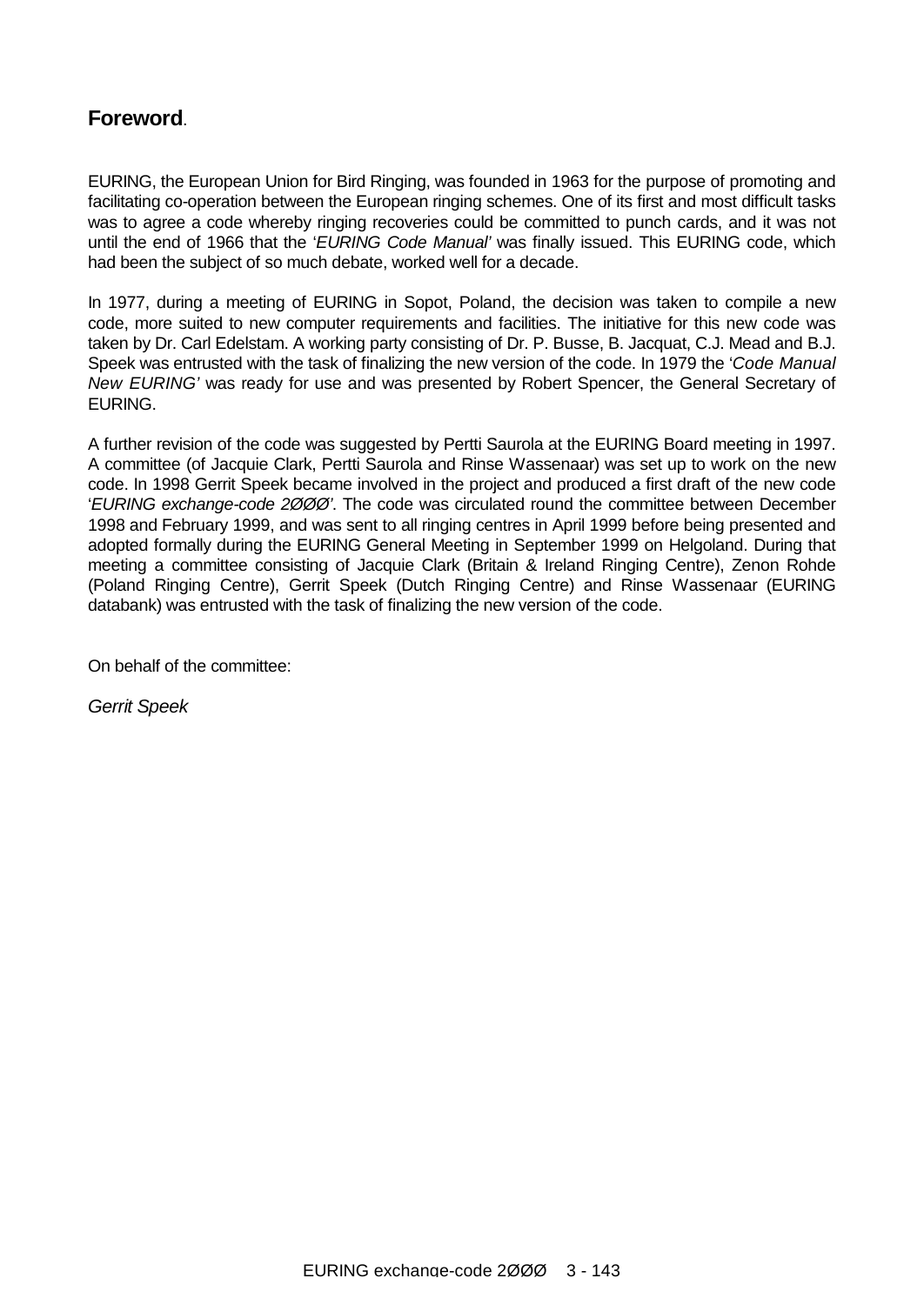### **Introduction.**

Producing the '*EURING Code Manual'* in 1966 and the '*Code Manual New EURING'* in 1979 was hard work in the 196Ø's and 197Ø's and these Manuals have been invaluable in allowing standardisation of coding throughout European ringing schemes. One of the major advantages of the original codes was that they were based on 8Ø column punch cards and thus provided the first opportunities for automatic processing. Remarkably, the '*Code Manual New EURING'* (1979) is still in use in the year 2ØØØ! Perhaps this is a great compliment for the compilers, but the limitation to 8Ø columns is a major disadvantage in the context of modern database systems. Given advances in computing technology, it is time to update the code and adapt it to modern requirements and opportunities.

Updating the code allows the following improvements: (1) to remove the double and triple notations in one field that was inevitable based on the punch card; (2) to remove the notations "11" and "12", based on the punch card; (3) more drastic is a new way of formatting the data. Currently there are several double notation fields in the EURING-code, with ringing **and** finding data for seven fields (=24 columns) which represents considerable unnecessary use of hard disk-space. Twenty recoveries of the same bird contain 2Ø identical sets of ringing data.

The basic idea behind the new formatting is this: think about the capture of two birds in a mistnet at the same time, one bird without a ring  $(=$  first catch), the other bird is with a ring  $(=$  recapture). What is the difference? There is only one difference: the ring was already present or not, that's all. The ringing details are only required once for each bird, so in this code one set of those fields is enough. The first record (catch nr.1) is the first catch of the bird (equal to the "old fashioned" ringing data), the second record (catch nr.2) is the first recapture, etc. So in each record there is one field for the date, one field for the accuracy of date, one field for the place code, one field for the co-ordinates, one field for the quadrant, one field for the status etc. etc.

For example in the old '*Code Manual New EURING'* (1979):

| Rec-no.1 | Ringing data (with <b>ringing</b> date, -sex, -age etc.) | Recapture 1 (with finding date, -sex, -age etc.)        |
|----------|----------------------------------------------------------|---------------------------------------------------------|
| Rec-no.2 | Ringing data (with ringing date, -sex, -age etc.)        | Recapture 2 (with <b>finding</b> date, -sex, -age etc.) |
| Rec-no.3 | Ringing data (with <b>ringing</b> date, -sex, -age etc.) | Recapture 3 (with finding date, -sex, -age etc.)        |
| Etc.     | Etc.                                                     | Etc.                                                    |

But in the new '*EURING exchange-code 2ØØØ'* (2ØØ1) :

| Rec-no.1 | Capture nr.1 with date, sex, age etc. (in this record: ringing data)                            |
|----------|-------------------------------------------------------------------------------------------------|
| Rec-no.2 | Capture nr.2 with date, sex, age etc. (in this record: <b>finding</b> data from recapture nr.1) |
| Rec-no.3 | Capture nr.3 with date, sex, age etc. (in this record: <b>finding</b> data from recapture nr.2) |
| Rec-no.4 | Capture nr.4 with date, sex, age etc. (in this record: <b>finding</b> data from recapture nr.3) |
| Etc.     | Etc.                                                                                            |

### **Throughout this codebook:**

### **Ø = the number zero; O = the alphabetic character as in "Oslo".**

Yes, that's the opposite of the '*Code Manual New EURING'* (1979).

Exceptions: there are a few names of place-codes in Danmark and Norway with the character  $\varnothing$ .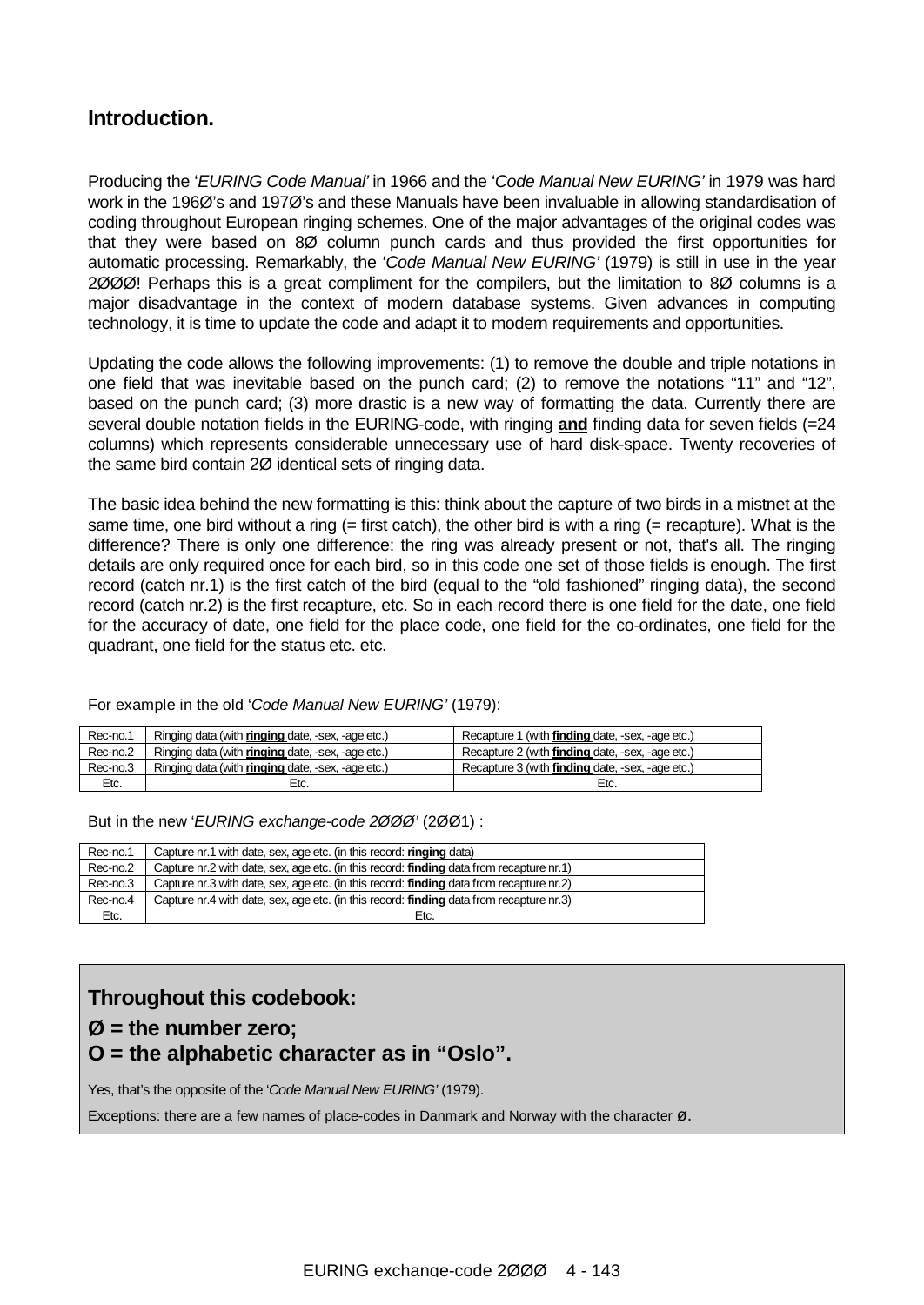| Foreword                               | 3         |
|----------------------------------------|-----------|
| Introduction                           | 4         |
| List of overall contents               | 5         |
| List of actual fields                  | 5         |
| Replaces / removed fields              | 6         |
| Actual fields of the code              | $7 - 128$ |
| Thanks                                 | 129       |
| Appendix 1. List of bats               | 131       |
| Appendix 2. World-list of sea-mammals. | 132       |
| Update information                     | 135       |

### **Actual fields:**

| <b>FIELDS</b>                           | <b>COLUMN</b> | <b>STATUS</b> compared to 1979      | <b>PAGE</b>    |
|-----------------------------------------|---------------|-------------------------------------|----------------|
|                                         |               |                                     |                |
| <b>Ringing Scheme</b>                   | $1 - 3$       | Format not changed, updated         | $\overline{7}$ |
| Primary identification method           | 4-5           | <b>New</b>                          | 16             |
| Identification number (ringnumber)      | $6 - 15$      | Enlarged to 1Ø columns              | 17             |
| Verification of the metal ring          | 16            | New, but split from old field       | 18             |
| Metal ring information                  | 17            | New, but split from old field       | 19             |
| Other marks information                 | 18-19         | New, enlarged, split from old field | $2\alpha$      |
| Species + subsp., mentioned by person   | 20-24         | Format not changed, updated         | 22             |
| Species + subsp., concluded by Scheme   | 25-29         | <b>New</b>                          | 23             |
| Species in alphabetic order             | 20-29         | Format not changed, updated         | 24             |
| Species in order of EURING code         | 20-29         | Format not changed, updated         | 37             |
| Manipulated                             | 3Ø            | New, but split from old field       | 51             |
| Moved before the (re)capture/recovery   | 31            | Unchanged, but split                | 52             |
| Catching method                         | 32            | <b>New</b>                          | 53             |
| Catching lures                          | 33            | <b>New</b>                          | 54             |
| Sex, by the person who handled the bird | 34            | Format not changed, updated         | 55             |
| Sex, as concluded by Scheme             | 35            | <b>New</b>                          | 55             |
| Age, by the person who handled the bird | 36            | Unchanged                           | 56             |
| Age, as concluded by the Scheme         | 37            | <b>New</b>                          | 56             |
| <b>Status</b>                           | 38            | Unchanged, but split                | 57             |
| <b>Broodsize</b>                        | 39-4Ø         | Enlarged and changed                | 58             |
| Pullus age                              | 41-42         | Enlarged and changed                | 59             |
| Accuracy of pullus age                  | 43            | Enlarged and changed                | 6Ø             |
| Date                                    | 44-51         | Enlarged to 8 columns               | 61             |
| Accuracy of date                        | 52            | Unchanged, but split from old field | 62             |
| Time                                    | 53-56         | New, changed from old field         | 63             |
| Place code                              | 57-60         | Format not changed, updated         | 64             |
| Geographical co-ordinates               | 61-75         | Changed, enlarged, updated          | 116            |
| Accuracy of co-ordinates                | 76            | <b>New</b>                          | 117            |
| Condition                               | 77            | Unchanged                           | 118            |
| Circumstances                           | 78-79         | Format not changed, updated         | 119            |
| Circumstances presumed                  | 8Ø            | Unchanged, but split                | 124            |
| EURING-code identifier                  | 81            | Updated                             | 125            |
| Derived data: distance                  | 82-86         | Enlarged, updated                   | 126            |
| Derived data: direction                 | 87-89         | Unchanged                           | 126            |
| Derived data: elapsed time              | 9Ø-94         | Enlarged, updated                   | 127            |
|                                         |               |                                     |                |
|                                         |               |                                     |                |
| Reserved for biometrical data           | 151-200       |                                     | 128            |
|                                         |               |                                     |                |
| Reserved for additional data            | 201-?         |                                     |                |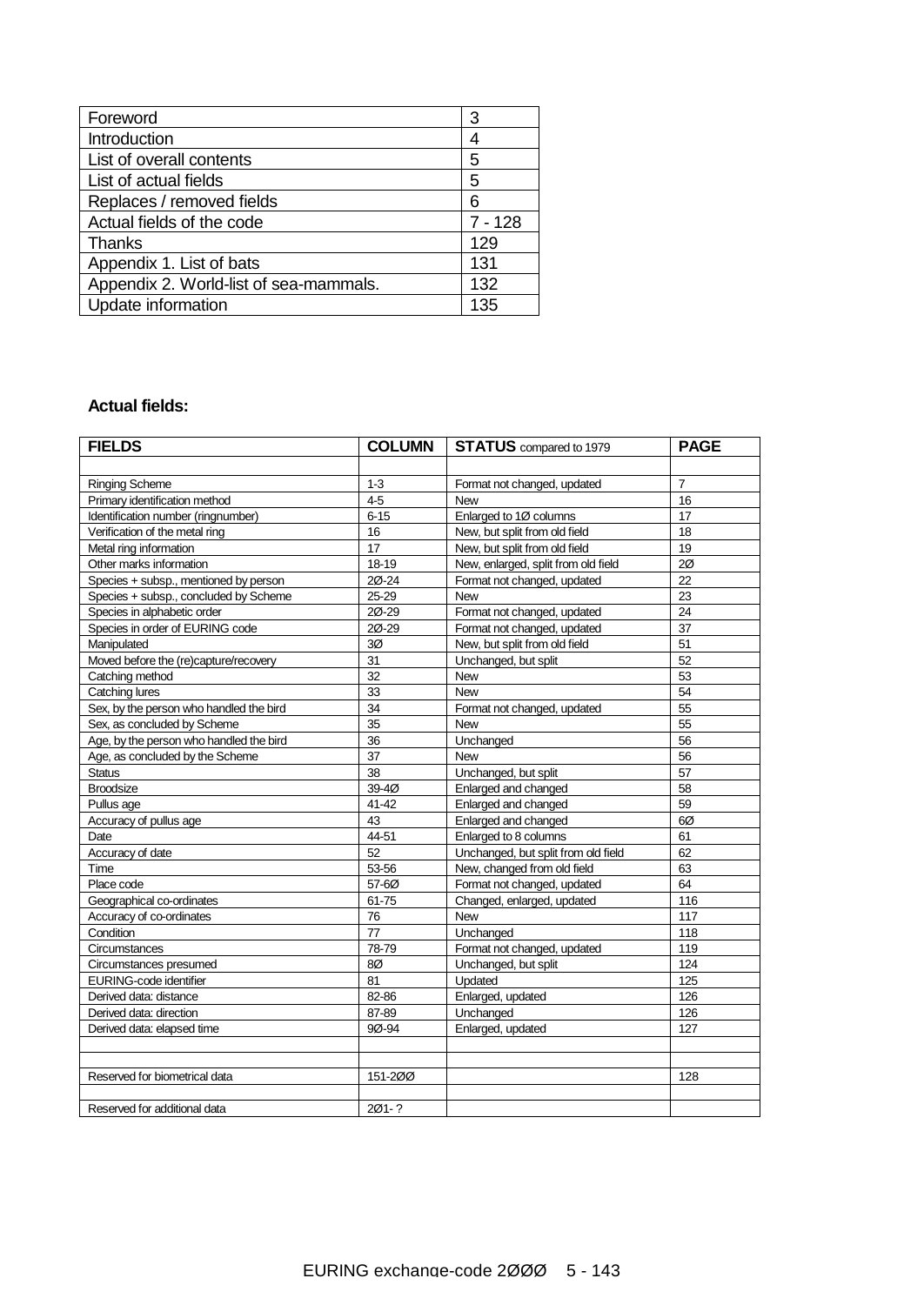#### **Record structure in EURING 2000 code:**



### **Replaced / Removed fields,** comparing to '*Code Manual New EURING'* (1979):

| Removed:                             | Replaced by:                                                 |
|--------------------------------------|--------------------------------------------------------------|
|                                      |                                                              |
| Factors affecting recovery chances   | Metal ring information, Other marks information, Manipulated |
| Verification of identity             | Species as concluded by the scheme                           |
| Ringing date                         | Date                                                         |
| Finding date                         | Date                                                         |
| Accuracy of ringing date             | Accuracy of date                                             |
| Accuracy of finding date             | Accuracy of date                                             |
| Place code of ringing                | Place code                                                   |
| Place code of finding                | Place code                                                   |
| Geographical co-ordinates of ringing | Geographical co-ordinates                                    |
| Geographical co-ordinates of finding | Geographical co-ordinates                                    |
| Quadrant of ringing co-ordinates     | Quadrant (included in the co-ordinates)                      |
| Quadrant of finding co-ordinates     | Quadrant (included in the co-ordinates)                      |
| Status on ringing                    | <b>Status</b>                                                |
| Status when found                    | Status                                                       |
| Moult and biometrics on ringing      |                                                              |
| Moult and biometrics on finding      | ---                                                          |
| Plumage                              |                                                              |
| Previous reports                     |                                                              |
| Other relatives recovered            |                                                              |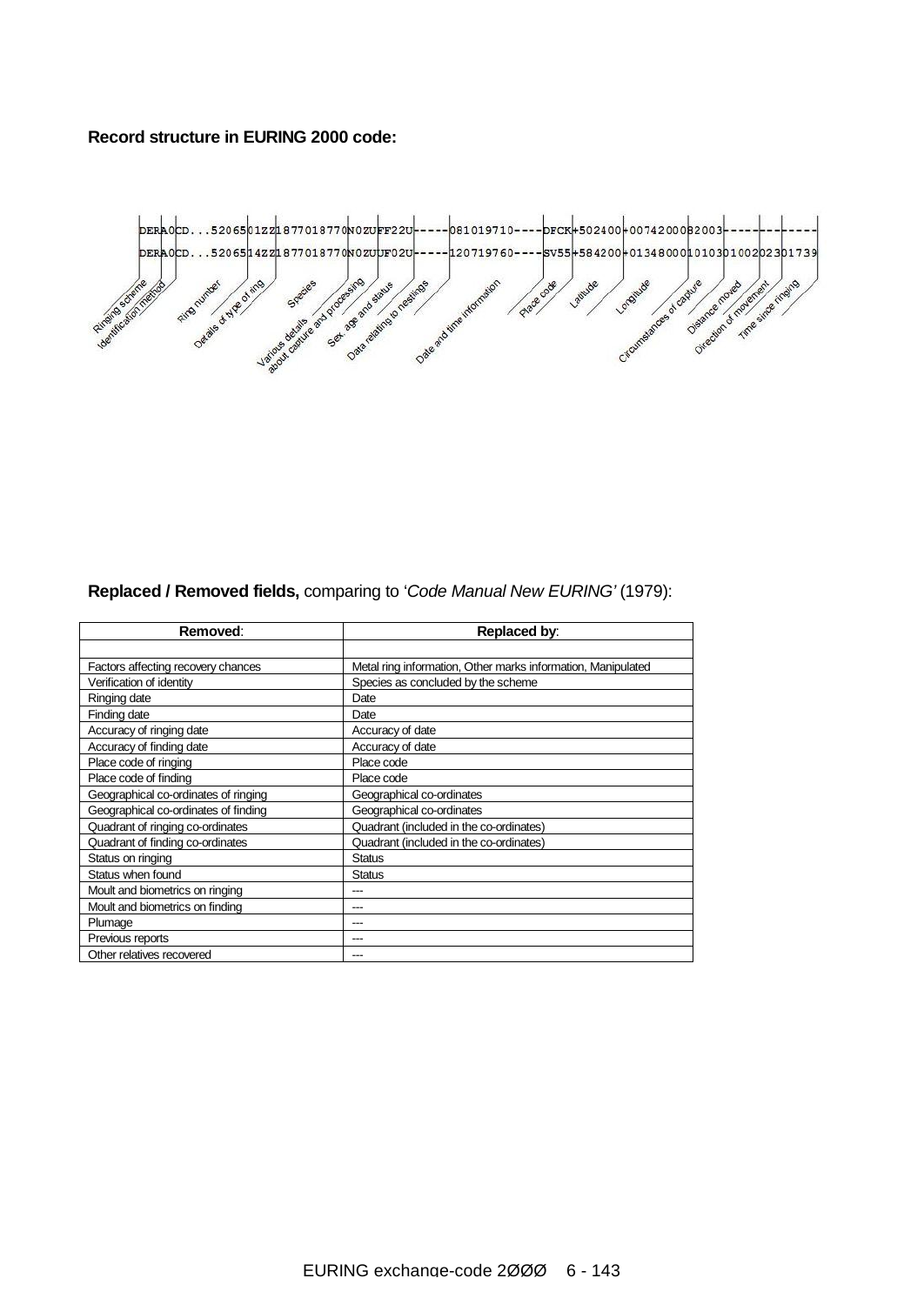### **RINGING SCHEME**

### *alphabetic, three columns (1 - 3)*

- 1. Ringing schemes are here defined as centres issuing rings which, without the specific address, could be confused with rings of other centres.
- 2. The initial two letters are the country letters from the place code (columns 57 & 58): see that section for further explanation. The final letter indicates the scheme.
- 3. To avoid using code letters on some extinct, very small or private schemes as well as zoos and avicultural societies, such rings are coded with the first two letters of the main scheme from their country of origin with the third letter X.
	- e.g. Mortensen (Denmark) DKX
	- e.g. Crampton (England) GBX
- 4. Schemes believed to be extinct are indicated by **+** in the list.
- 5. New schemes added, compared to the '*Code Manual New EURING'* (1979), are indicated by **·** in the list.
- 6. Schemes that have changed name and/or address because of removal, or changes in boundaries are indicated by **x** in the list.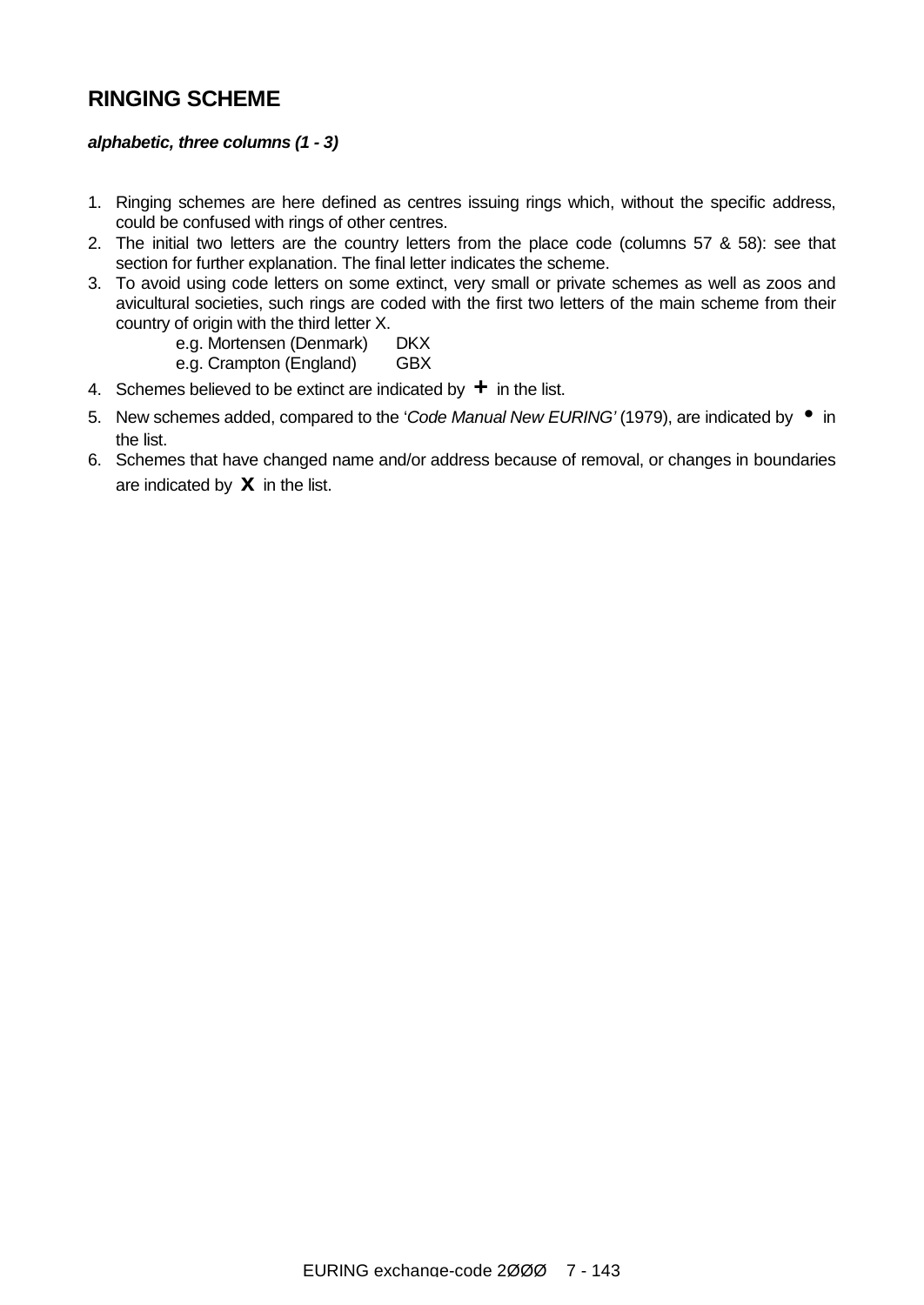NOTE: this list includes all Schemes known to be operating, or to have operated, in Europe. Some of these *Schemes are not currently part of EURING. The allocation of a code does not imply being a EURING member.* 

|           | Country                | Scheme<br>-----------                          | Code       |                 |
|-----------|------------------------|------------------------------------------------|------------|-----------------|
|           | Albania                | Tirana                                         | <b>ABT</b> |                 |
|           | Austria                | Salzburg +                                     | <b>AUS</b> |                 |
| $\bullet$ | <b>Belarus</b>         | <b>Minsk</b>                                   | <b>BYM</b> |                 |
|           | <b>Belgium</b>         | <b>Bruxelles or Brussels</b>                   | <b>BLB</b> |                 |
|           |                        | $N.F.B.V.V. +$                                 | <b>BLN</b> |                 |
|           |                        | Cogels, Ossendrecht +                          | <b>BLC</b> |                 |
|           | <b>Bulgaria</b>        | Sofia                                          | <b>BGS</b> |                 |
|           | <b>Channel Islands</b> | Jersey                                         | <b>CIJ</b> |                 |
| $\bullet$ | Croatia (Hrvatska)     | Zagreb (Ornit. Inst.)                          | <b>HRZ</b> | formerly YUZ    |
|           | <b>CSSR</b>            | Praha x                                        | <b>CSP</b> | now CZP and SKB |
|           |                        | Prag Lotos +                                   | <b>CSL</b> |                 |
|           |                        | Brno Akademia Ved. +                           | <b>CSB</b> |                 |
|           | Cyprus                 | Nicosia                                        | <b>CYC</b> |                 |
| $\bullet$ | Cyprus, North          | <b>Kuskor</b>                                  | <b>CYK</b> |                 |
|           | <b>Czech Republic</b>  | Praha                                          | <b>CZP</b> | formerly CSP    |
|           |                        | Zoo Praha Bohemia +                            | <b>CZB</b> |                 |
|           | <b>Denmark</b>         | Copenhagen                                     | <b>DKC</b> |                 |
|           |                        | Kalø +                                         | <b>DKK</b> |                 |
|           |                        | Viborg Skovgaard +                             | <b>DKV</b> |                 |
|           |                        | Viborg Mortensen + (H.C.C.Mortensen 1899-1920) | <b>DKM</b> |                 |
|           |                        | Odense +                                       | <b>DKO</b> |                 |
|           |                        | Hellerup + (H. Weis 1917-1918)                 | <b>DKH</b> |                 |
|           |                        | Frederikssund + (Holger Pedersen 1921-1931)    | <b>DKF</b> |                 |
|           | Estonia                | Matsalu                                        | <b>ETM</b> | formerly SUE    |
|           |                        | Tartu Universitas +                            | ETT.       |                 |
|           |                        | Kielkond-Russia +                              | <b>ETK</b> |                 |
|           | Finland                | Helsinki Museum                                | <b>SFH</b> |                 |
|           |                        | Helsinki Riista +                              | <b>SFR</b> |                 |
|           |                        | Helsingfors + (J.A. Palmen)                    | <b>SFP</b> |                 |
|           | France                 | Paris                                          | <b>FRP</b> |                 |
|           |                        | Strasbourg                                     | <b>FRS</b> |                 |
|           |                        | Versailles +                                   | <b>FRV</b> |                 |
|           | Germany, DBR&DDR       | Wilhelmshaven (Helgoland) x                    | <b>DFH</b> | now DEW         |
|           |                        | Hiddensee x                                    | <b>DDH</b> | now DEH         |
|           |                        | Radolfzell / Rossiten x                        | <b>DFR</b> | now DER         |
|           |                        | Radolfzell Süddeutsche Vogelwarte +            | <b>DFS</b> |                 |
|           | Germany                | Wilhelmshaven (Helgoland)                      | <b>DEW</b> | formerly DFH    |
|           |                        | Hiddensee                                      | <b>DEH</b> | formerly DDH    |
|           |                        | Radolfzell                                     | <b>DER</b> | formerly DFR    |
|           |                        | Zoo Nuerenberg +                               | <b>DEN</b> |                 |
|           |                        | Zoolog. Station Helgoland +                    | <b>DEZ</b> |                 |
|           | Greece                 | <b>Athens</b>                                  | <b>GRA</b> |                 |
|           | Hungary                | <b>Budapest</b>                                | <b>HGB</b> |                 |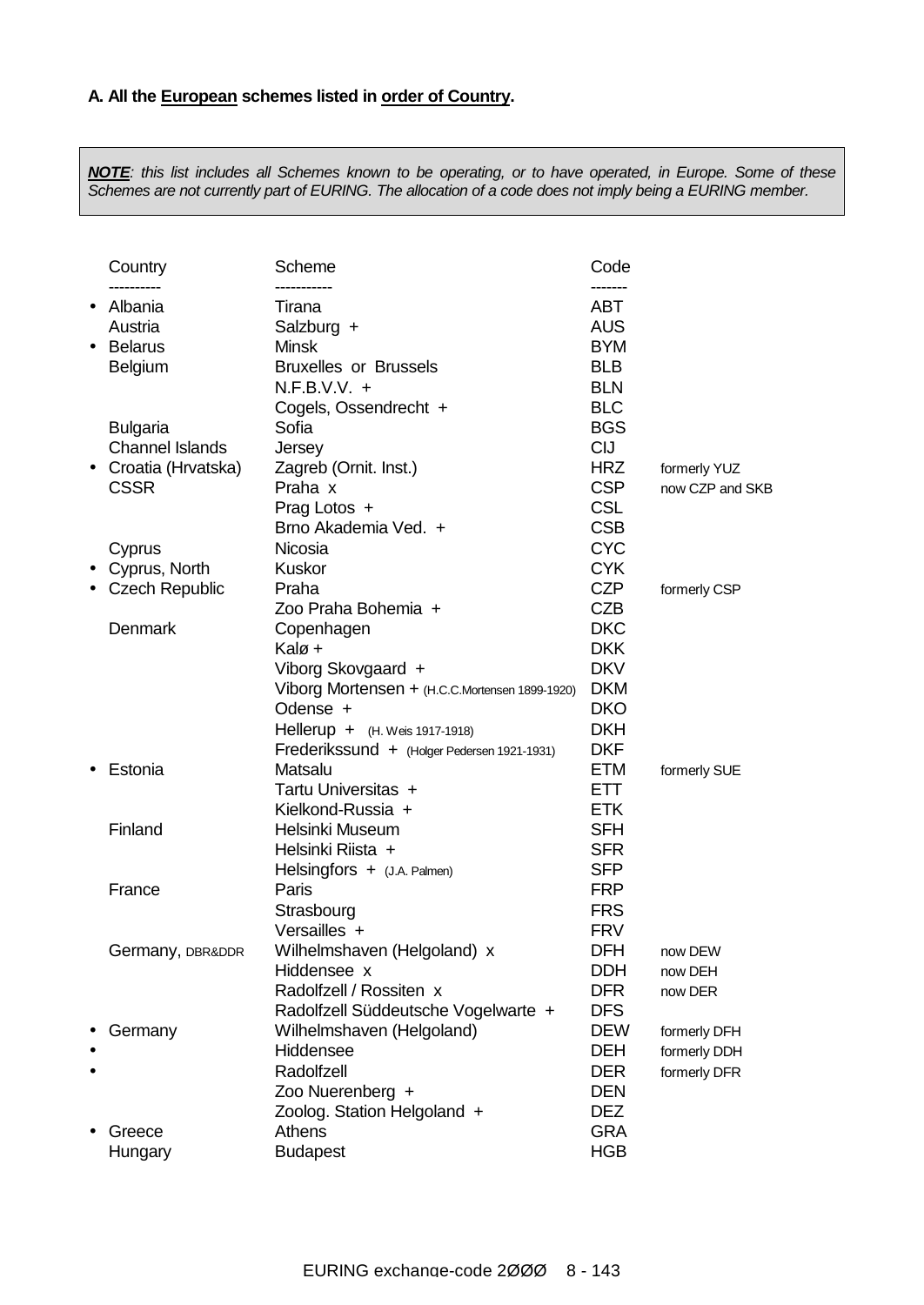|           |                           | Budapest Museum +                                                                                      | <b>HGM</b>               |              |
|-----------|---------------------------|--------------------------------------------------------------------------------------------------------|--------------------------|--------------|
|           | Iceland                   | Reykjavik                                                                                              | <b>ISR</b>               |              |
|           |                           | Viborg Skovgaard +                                                                                     | <b>DKV</b>               |              |
|           | Italy                     | Bologna Ozzano (BO)                                                                                    | IAB                      |              |
|           |                           | Bologna Ancona +                                                                                       | <b>IAA</b>               |              |
|           |                           | Bologna Genova +                                                                                       | <b>IAG</b>               |              |
|           |                           | Bologna Pisa +                                                                                         | <b>IAY</b>               |              |
|           |                           | Bologna Sardo (Sardinia) +                                                                             | <b>IAO</b>               |              |
|           |                           | Bologna Univ. (Garda Lake) +                                                                           | <b>IAV</b>               |              |
|           |                           | Bologna Zool. (Mesola) +                                                                               | <b>IAM</b>               |              |
|           |                           | Friuli V.G. +                                                                                          | <b>IAF</b>               |              |
|           |                           | Roma (Castelfusano) +                                                                                  | <b>IAR</b>               |              |
|           |                           | Sicilia +                                                                                              | IAL                      |              |
| $\bullet$ | Latvia                    | Riga                                                                                                   | <b>LVR</b>               | formerly SUR |
|           | Lithuania                 | Universite Kaunas Lithuanie (1930-1950) +                                                              | LIU                      |              |
|           |                           | Kaunas (Mus Zool Kaunas Lithuania)                                                                     | <b>LIK</b>               | formerly SUK |
| $\bullet$ | Macedonia                 | Skopje                                                                                                 | <b>MKS</b>               |              |
|           | Malta                     | Valletta                                                                                               | <b>MLV</b>               |              |
|           | Netherlands               | Arnhem                                                                                                 | <b>NLA</b>               |              |
|           |                           | Leiden x                                                                                               | <b>NLL</b>               |              |
|           |                           | All ringing in the Netherlands (starting 1911) is scheme NLA. The scheme "Leiden, NLL" is only used to |                          |              |
|           |                           | distinguish a few series identical ringnumbers, used before 1950, from NLA rings.                      |                          |              |
|           | Norway                    | Stavanger<br>Oslo Museum +                                                                             | <b>NOS</b><br><b>NOO</b> |              |
|           |                           | Oslo Univ. +                                                                                           | <b>NOU</b>               |              |
|           |                           | $As +$                                                                                                 | <b>NOA</b>               |              |
|           |                           |                                                                                                        | <b>NOK</b>               |              |
|           |                           | Zoolog. Museum Kristiania +<br>Tromsø Museum +                                                         | <b>NOT</b>               |              |
|           | Poland                    | Gdansk / Varsovia                                                                                      | <b>PLG</b>               |              |
|           |                           | Tschammendorf +                                                                                        | <b>PLT</b>               |              |
|           |                           | Wolin $+$                                                                                              | <b>PLW</b>               |              |
|           | Portugal                  | Lisboa                                                                                                 | <b>POL</b>               |              |
|           |                           | Porto $+$                                                                                              | <b>POP</b>               |              |
|           | Romania                   | <b>Bucarest</b>                                                                                        | <b>ROB</b>               |              |
|           |                           | Oradea + (1957-1958)                                                                                   | <b>ROO</b>               |              |
|           |                           | Oficiul Vanatorilor Regale Sibiu +                                                                     | <b>ROS</b>               |              |
|           | <b>Russian Federation</b> | Moskwa                                                                                                 | <b>RUM</b>               | formerly SUM |
| $\bullet$ |                           | St. Petersburg                                                                                         | <b>RUP</b>               |              |
| $\bullet$ | Serbia, Republic of       | Belgrade                                                                                               | <b>RSB</b>               | formerly YUB |
| $\bullet$ | Slovakia                  | <b>Bratislava</b>                                                                                      | <b>SKB</b>               | formerly CSP |
| $\bullet$ | Slovenia                  | Ljubljana                                                                                              | <b>SLL</b>               |              |
|           | Spain                     | Madrid (SEO) +                                                                                         | <b>ESM</b>               |              |
|           |                           | San Sebastian (Aranzadi)                                                                               | <b>ESA</b>               |              |
|           |                           | Sevilla (Biol. Doñana) +                                                                               | <b>ESE</b>               |              |
|           |                           | Madrid (ICONA)                                                                                         | <b>ESI</b>               |              |
|           | Sweden                    | Stockholm Museum, from 1960 onwards                                                                    | <b>SVS</b>               |              |
|           |                           | Stockholm Jager +                                                                                      | SVJ                      |              |
|           |                           | Stockholm Ornis +                                                                                      | SVO                      |              |
|           |                           | Stockholm Skansen +                                                                                    | <b>SVN</b>               |              |
|           |                           | Göteborg +                                                                                             | <b>SVG</b>               |              |
|           |                           | Stockholm Museum, before 1960 +                                                                        | <b>SVR</b>               |              |
|           |                           | Lund + (Ekologihuset)                                                                                  | <b>SVX</b>               |              |
|           |                           | Olov Larsson +                                                                                         | <b>SVL</b>               |              |
|           | Switzerland               | Sempach                                                                                                | <b>HES</b>               |              |
|           |                           |                                                                                                        |                          |              |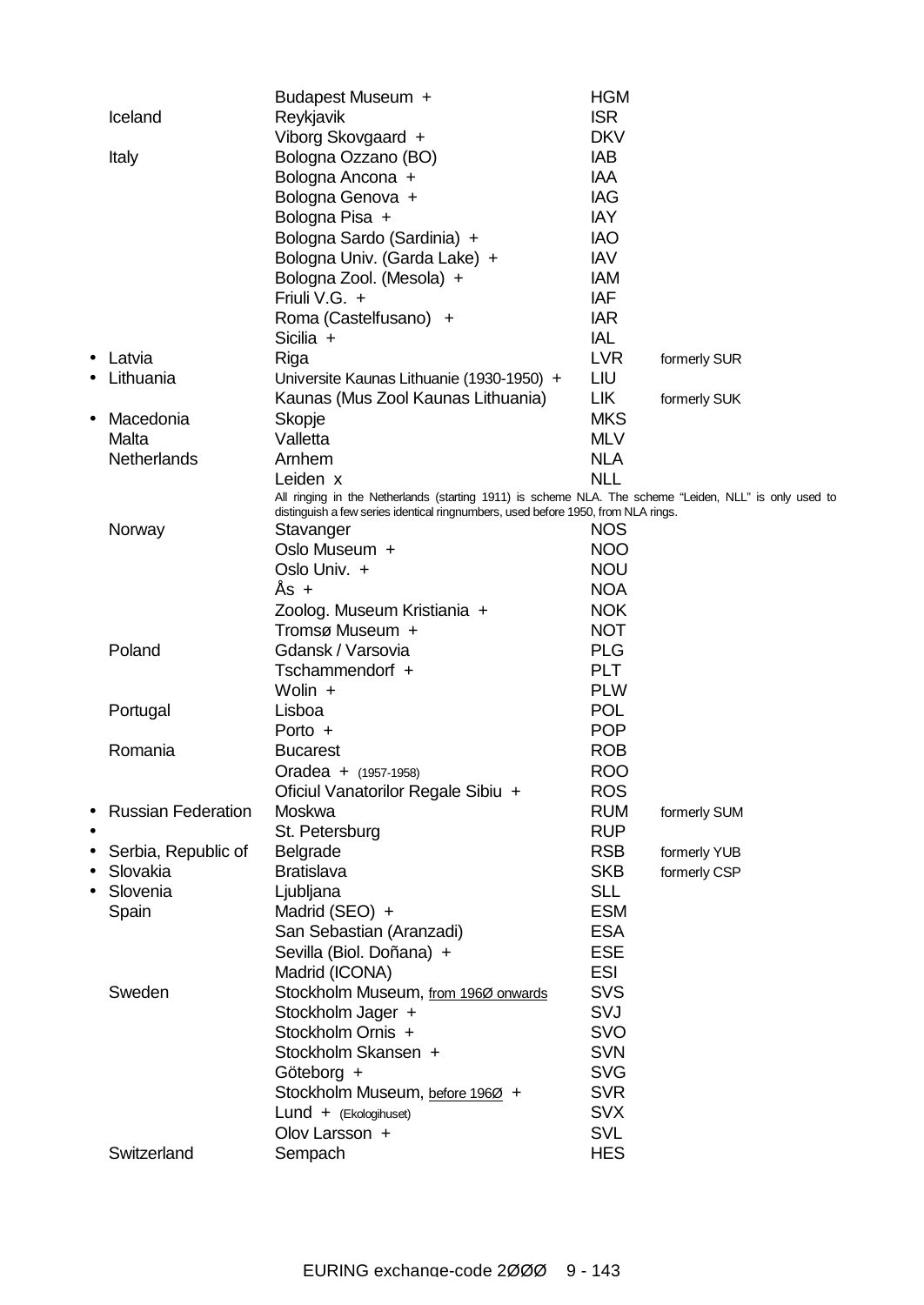| • Turkey<br>UK & Ireland | Ankara, University (ODTU KAD ANK TURKEY)<br>London (British Museum/Thetford) | TUA<br><b>GBT</b> |         |
|--------------------------|------------------------------------------------------------------------------|-------------------|---------|
|                          | Witherby +                                                                   | <b>GBY</b>        |         |
|                          | Aberdeen (Landsborough Thomson) +                                            | GBB               |         |
|                          | Aberdeen (Grouse study) +                                                    | <b>GBG</b>        |         |
|                          | Fordingbridge +                                                              | <b>GBD</b>        |         |
|                          | Orielton +                                                                   | <b>GBR</b>        |         |
|                          | W.A.G.B.I.                                                                   | <b>GBW</b>        |         |
|                          | London, National Institute Oceanography +                                    | <b>GBO</b>        |         |
| Ukraine                  | Kiev                                                                         | <b>UKK</b>        |         |
|                          | $Charkov + (Ukrain$ hunters and fishers union)                               | <b>UKC</b>        |         |
| <b>USSR</b>              | Moskwa x                                                                     | <b>SUM</b>        | now RUM |
|                          | Kaunas x                                                                     | <b>SUK</b>        | now LIK |
|                          | Leningrad $+$                                                                | <b>SUL</b>        |         |
|                          | Riga x                                                                       | <b>SUR</b>        | now LVR |
|                          | Matsalu/Tartu x                                                              | <b>SUE</b>        | now ETM |
| Yugoslavia               | Beograd x                                                                    | <b>YUB</b>        | now RSB |
|                          | Zagreb x                                                                     | YUZ.              | now HRZ |
|                          | Ljubljana x                                                                  | YUL               | now SLL |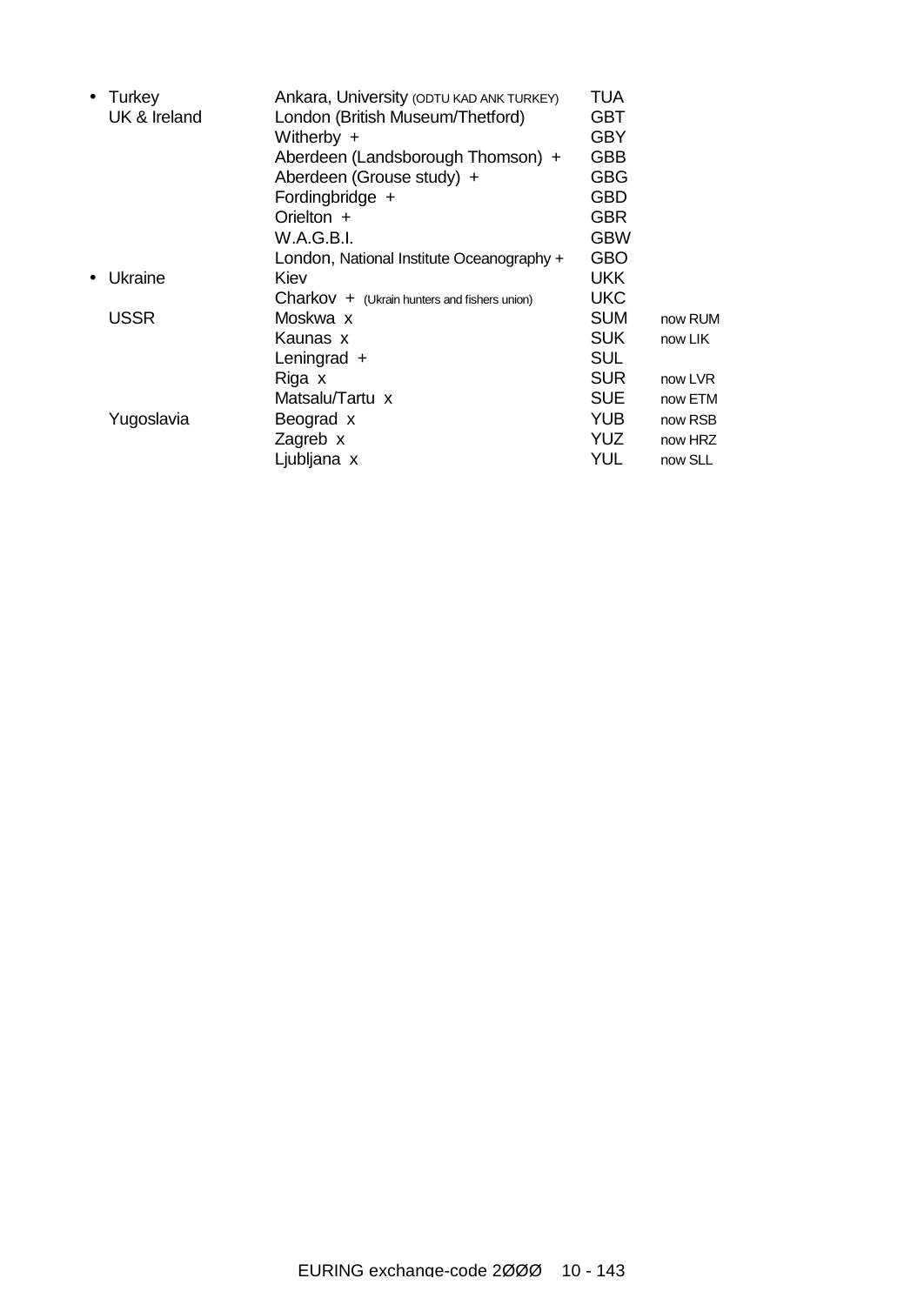## **B. The** *current* **European schemes listed in order of Country.**

| Country                   | Scheme                                   | Code                  |              |
|---------------------------|------------------------------------------|-----------------------|--------------|
| Albania                   | -----------<br>Tirana                    | -------<br><b>ABT</b> |              |
| <b>Belarus</b>            | <b>Minsk</b>                             | <b>BYM</b>            |              |
| Belgium                   | <b>Bruxelles or Brussels</b>             | <b>BLB</b>            |              |
|                           | Sofia                                    | <b>BGS</b>            |              |
| <b>Bulgaria</b>           |                                          | <b>CIJ</b>            |              |
| <b>Channel Islands</b>    | Jersey                                   |                       |              |
| Croatia (Hrvatska)        | Zagreb (Ornit. Inst.)                    | <b>HRZ</b>            | formerly YUZ |
| Cyprus                    | Nicosia                                  | <b>CYC</b>            |              |
| Cyprus, North             | <b>Kuskor</b>                            | <b>CYK</b>            |              |
| <b>Czech Republic</b>     | Praha                                    | <b>CZP</b>            | formerly CSP |
| <b>Denmark</b>            | Copenhagen                               | <b>DKC</b>            |              |
| Estonia                   | Matsalu                                  | <b>ETM</b>            | formerly SUE |
| Finland                   | Helsinki Museum                          | <b>SFH</b>            |              |
| France                    | Paris                                    | <b>FRP</b>            |              |
|                           | Strasbourg                               | <b>FRS</b>            |              |
| Germany                   | Wilhelmshaven (Helgoland)                | <b>DEW</b>            | formerly DFH |
|                           | Hiddensee                                | <b>DEH</b>            | formerly DDH |
|                           | Radolfzell                               | <b>DER</b>            | formerly DFR |
| Greece                    | Athens                                   | <b>GRA</b>            |              |
| Hungary                   | <b>Budapest</b>                          | <b>HGB</b>            |              |
| Iceland                   | Reykjavik                                | <b>ISR</b>            |              |
| Italy                     | Bologna Ozzano (BO)                      | <b>IAB</b>            |              |
| Latvia                    | Riga                                     | <b>LVR</b>            | formerly SUR |
| Lithuania                 | Kaunas (Zool. Mus.)                      | <b>LIK</b>            | formerly SUK |
| Macedonia                 | Skopje                                   | <b>MKS</b>            |              |
| Malta                     | Valletta                                 | <b>MLV</b>            |              |
| <b>Netherlands</b>        | Arnhem                                   | <b>NLA</b>            |              |
| Norway                    | Stavanger                                | <b>NOS</b>            |              |
| Poland                    | Gdansk / Varsovia                        | <b>PLG</b>            |              |
| Portugal                  | Lisboa                                   | <b>POL</b>            |              |
| Romania                   | <b>Bucarest</b>                          | <b>ROB</b>            |              |
| <b>Russian Federation</b> | Moskwa                                   | <b>RUM</b>            | formerly SUM |
|                           | St. Petersburg                           | <b>RUP</b>            |              |
| Serbia, Republic of       | Belgrade                                 | <b>RSB</b>            | formerly YUB |
|                           | <b>Bratislava</b>                        | <b>SKB</b>            |              |
| Slovakia<br>Slovenia      |                                          | <b>SLL</b>            | formerly CSP |
|                           | Ljubljana                                |                       |              |
| Spain                     | Madrid (SEO)                             | <b>ESM</b>            |              |
|                           | San Sebastian (Aranzadi)                 | <b>ESA</b>            |              |
|                           | Sevilla (Biol. Doñana)                   | <b>ESE</b>            |              |
|                           | Madrid (ICONA)                           | <b>ESI</b>            |              |
| Sweden                    | Stockholm Museum, from 1960 onwards      | <b>SVS</b>            |              |
| Switzerland               | Sempach                                  | <b>HES</b>            |              |
| Turkey                    | Ankara, University (ODTU KAD ANK TURKEY) | <b>TUA</b>            |              |
| UK & Ireland              | London (British Museum/Thetford)         | <b>GBT</b>            |              |
|                           | W.A.G.B.I.                               | <b>GBW</b>            |              |
| Ukraine                   | Kiev                                     | <b>UKK</b>            |              |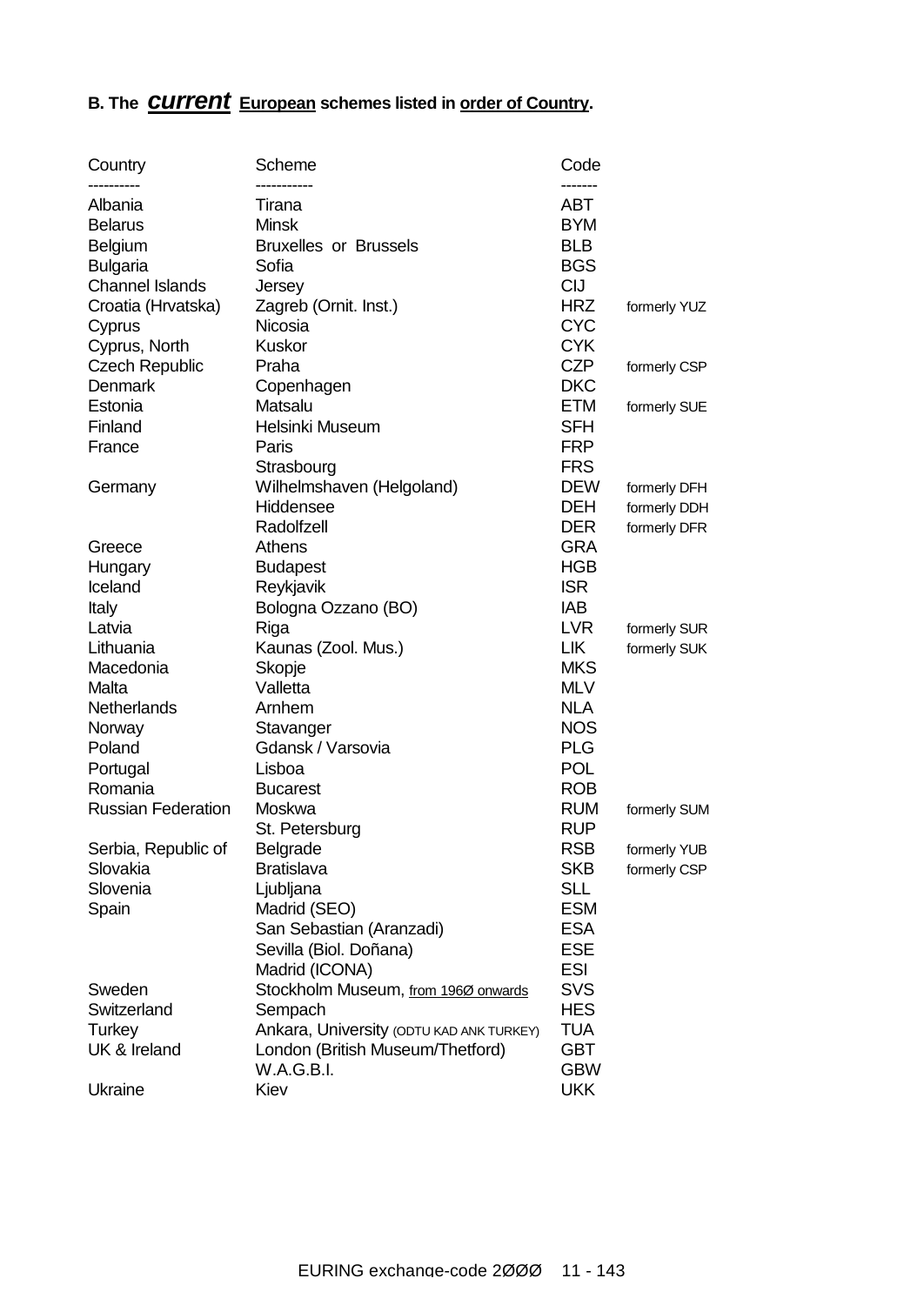### **C. Non-European schemes in order of Country.**

| Angola        | Luanda                          | ALL        |
|---------------|---------------------------------|------------|
| Australia     | Canberra                        | AAC        |
| <b>Brazil</b> | <b>Brasilia</b>                 | <b>BAB</b> |
| Canada        | Washington                      | <b>NAW</b> |
| China         | Beijing                         | <b>CPB</b> |
| Egypt         | Cairo                           | EGC        |
| Ghana         | Legon                           | GHL        |
| Hong Kong     | Hong Kong                       | $CGH +$    |
| India         | Bombay                          | <b>INB</b> |
| Iraq          | Bagdad Univ.                    | IQB        |
| Iran          | Teheran                         | IPT        |
| <b>Israel</b> | Tel-Aviv I Jniv                 | ILТ        |
| Israel        | Hebr. University Jerusalem      | ILJ +      |
| Japan         | Yamashina Inst. O.Z.            | JHY        |
| Jordan        | Zarga                           | JOZ        |
| Kazakhstan    | Almaty                          | KZA        |
| Kenya         | Nairobi                         | GPN        |
| Lebanon       | Beirut (on the ring is 'LIBAN') | LEB        |
| Malaysia      | Kuala Lumpur                    | <b>FVK</b> |
| New Zealand   | Wellington                      | AJW        |
| Nigeria       | Jos                             | $NVI +$    |
| Pakistan      | Lahore                          | $PNL +$    |
| Philippines   |                                 | OE. +      |
| <b>USA</b>    | Washington                      | <b>NAW</b> |
| Saudi Arabia  | Rhyiad                          | ARR        |
| South Africa  | Pretoria/Cape Town              | <b>FPP</b> |
| South Korea   | Korea                           | TXS        |
| Taiwan        | Taipei                          | <b>CXT</b> |
| Tunisia       | Tunis                           | TOT +      |
| Turkey        | Ankara                          | TUA        |
| <b>Zaire</b>  | Congo                           | $ZIC +$    |
| Zambia        | <b>Zambia</b>                   | ZMZ +      |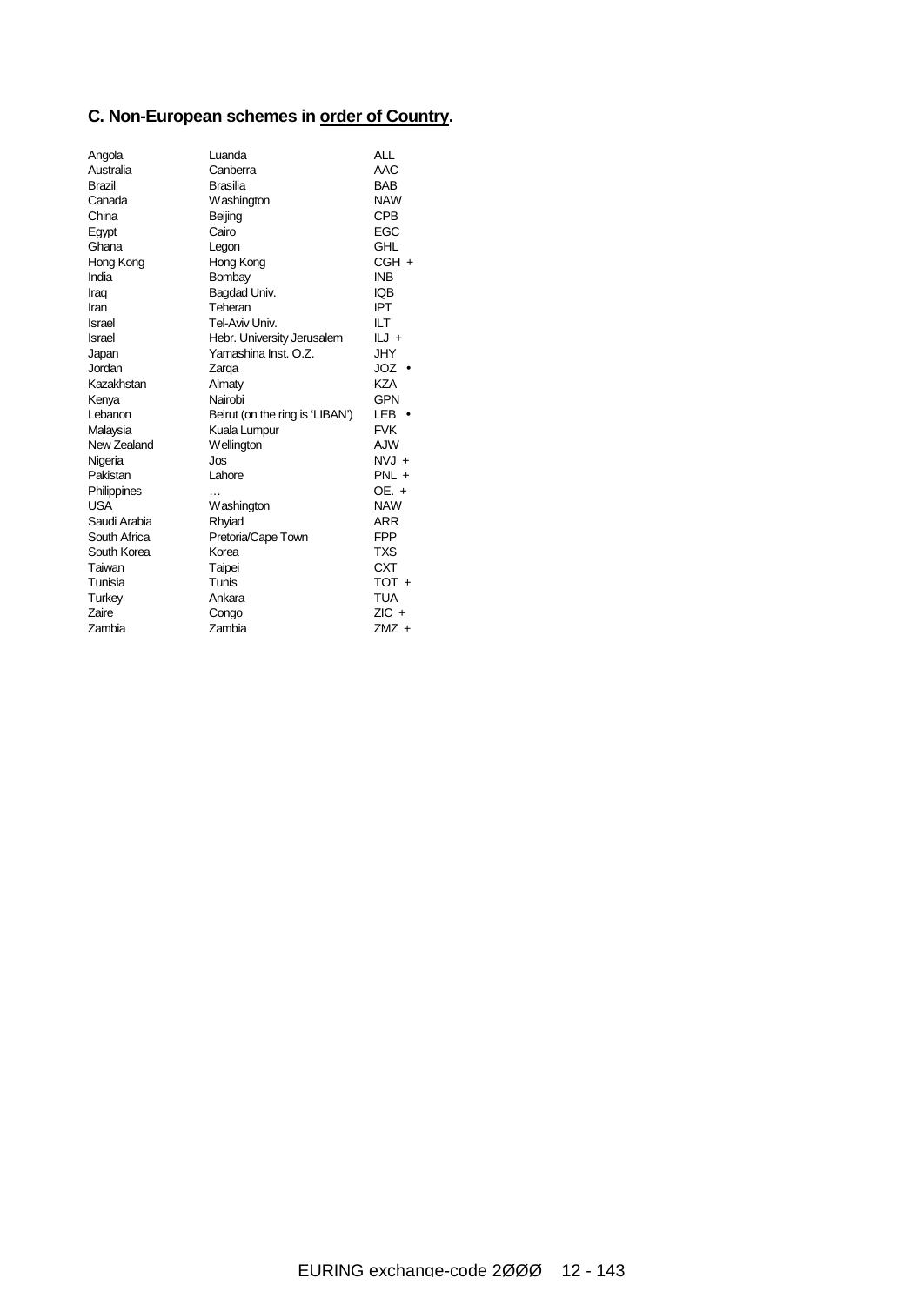### **D. All known schemes listed in order of Code**.

All know schemes are listed here, including extinct, changed etc., **current schemes are printed bold**.

| Code                     | Country                              | Scheme                                                          |
|--------------------------|--------------------------------------|-----------------------------------------------------------------|
| -------                  | -----------                          | ------------                                                    |
| AAC<br>АВТ               | Australia<br>Albania                 | Canberra<br>Tirana                                              |
| <b>NUA</b>               | <b>New Zealand</b>                   | Wellington                                                      |
| ALL.                     | Angola                               | Luanda                                                          |
| ARR                      | Saudi Arabia                         | Rhyiad                                                          |
| AUS                      | Austria                              | Salzburg +                                                      |
| BAB                      | <b>Brazil</b>                        | <b>Brasilia</b>                                                 |
| BGS                      | <b>Bulgaria</b>                      | Sofia                                                           |
| BLB                      | <b>Belgium</b>                       | <b>Bruxelles or Brussels</b>                                    |
| <b>BLC</b>               | Belgium                              | $Cogels +$                                                      |
| BLN                      | <b>Belgium</b>                       | $N.F.B.V.V. +$                                                  |
| <b>BYM</b>               | <b>Belarus</b>                       | Minsk                                                           |
| CGH                      | Hong Kong                            | Hong Kong +                                                     |
| CIJ                      | <b>Channel Islands</b>               | Jersey                                                          |
| <b>CPB</b><br>CSB        | China<br>Czech Republic              | <b>Beijing</b><br>Brno Akademia Ved. +                          |
| CSL                      | Czech Republic                       | Prag Lotos +                                                    |
| CSP                      | Czech Republic                       | Praha x (now CZP)                                               |
| <b>CXT</b>               | Taiwan                               | Taipei                                                          |
| <b>CZP</b>               | <b>Czech Republic</b>                | Praha                                                           |
| CZB                      | Czech Republic                       | Zoo Praha Bohemia +                                             |
| <b>CYC</b>               | Cyprus                               | Nicosia                                                         |
| CYK                      | Cyprus, North                        | Girne                                                           |
| DDH.                     | Germany                              | Hiddensee x (now DEH)                                           |
| <b>DEH</b>               | Germany                              | <b>Hiddensee</b>                                                |
| DEN                      | Germany                              | Zoo Neurenberg +                                                |
| <b>DER</b>               | Germany                              | Radolfzell                                                      |
| <b>DEW</b><br>DEZ        | Germany<br>Germany                   | Wilhelmshaven (Helgoland)<br>Zoolog. Station Helgoland +        |
| DFH                      | Germany                              | Wilhelmshaven (Helgoland) x (now DEW)                           |
| DFR                      | Germany                              | Radolfzell / Rossiten x (now DER)                               |
| <b>DFS</b>               | Germany                              | Radolfzell Süddeutsche Vogelwarte +                             |
| DKC                      | <b>Denmark</b>                       | Copenhagen                                                      |
| DKF                      | Denmark                              | Frederikssund +                                                 |
| DKH                      | Denmark                              | Hellerup $+$                                                    |
| <b>DKK</b>               | Denmark                              | Kalø +                                                          |
| DKM                      | Denmark                              | Viborg Mortensen +                                              |
| DKO<br><b>DKV</b>        | Denmark<br>Denmark                   | Odense +<br>Viborg Skovgaard +                                  |
| EGC                      | Egypt                                | Cairo                                                           |
| ESA                      | Spain                                | San Sebastian (Aranzadi)                                        |
| ESE                      | Spain                                | Sevilla (Biol. Doñana)                                          |
| <b>ESI</b>               | Spain                                | Madrid (ICONA)                                                  |
| <b>ESM</b>               | Spain                                | Madrid (SEO)                                                    |
| ETK                      | Estonia                              | Kielkond-Russia +                                               |
| ETM                      | Estonia                              | Matsalu                                                         |
| ETT.                     | Estonia                              | Tartu Universitas +                                             |
| <b>FPP</b><br><b>FRP</b> | <b>South Africa</b><br><b>France</b> | Pretoria                                                        |
| <b>FRS</b>               | <b>France</b>                        | Paris<br><b>Strasbourg</b>                                      |
| FRV                      | France                               | Versailles +                                                    |
| <b>FVK</b>               | Malaysia                             | <b>Kuala Lumpur</b>                                             |
| GBB                      | UK                                   | Aberdeen (Landsborough Thomson) +                               |
| GBD                      | UK                                   | Fordingbridge +                                                 |
| <b>GBG</b>               | UK                                   | Aberdeen (Grouse study) +                                       |
| GBO                      | UK                                   | London, National Institute Oceanography +                       |
| <b>GBR</b>               | UK                                   | Orielton $+$                                                    |
| <b>GBT</b><br><b>GBW</b> | UK & Ireland<br>UK                   | London (British Museum / Tring / Thetford)<br><b>W.A.G.B.I.</b> |
| GBY                      | UK                                   | Witherby $+$                                                    |
| <b>GHL</b>               | Ghana                                | Legon                                                           |
| GPN                      | Kenya                                | Nairobi                                                         |
| GRA                      | Greece                               | Athens                                                          |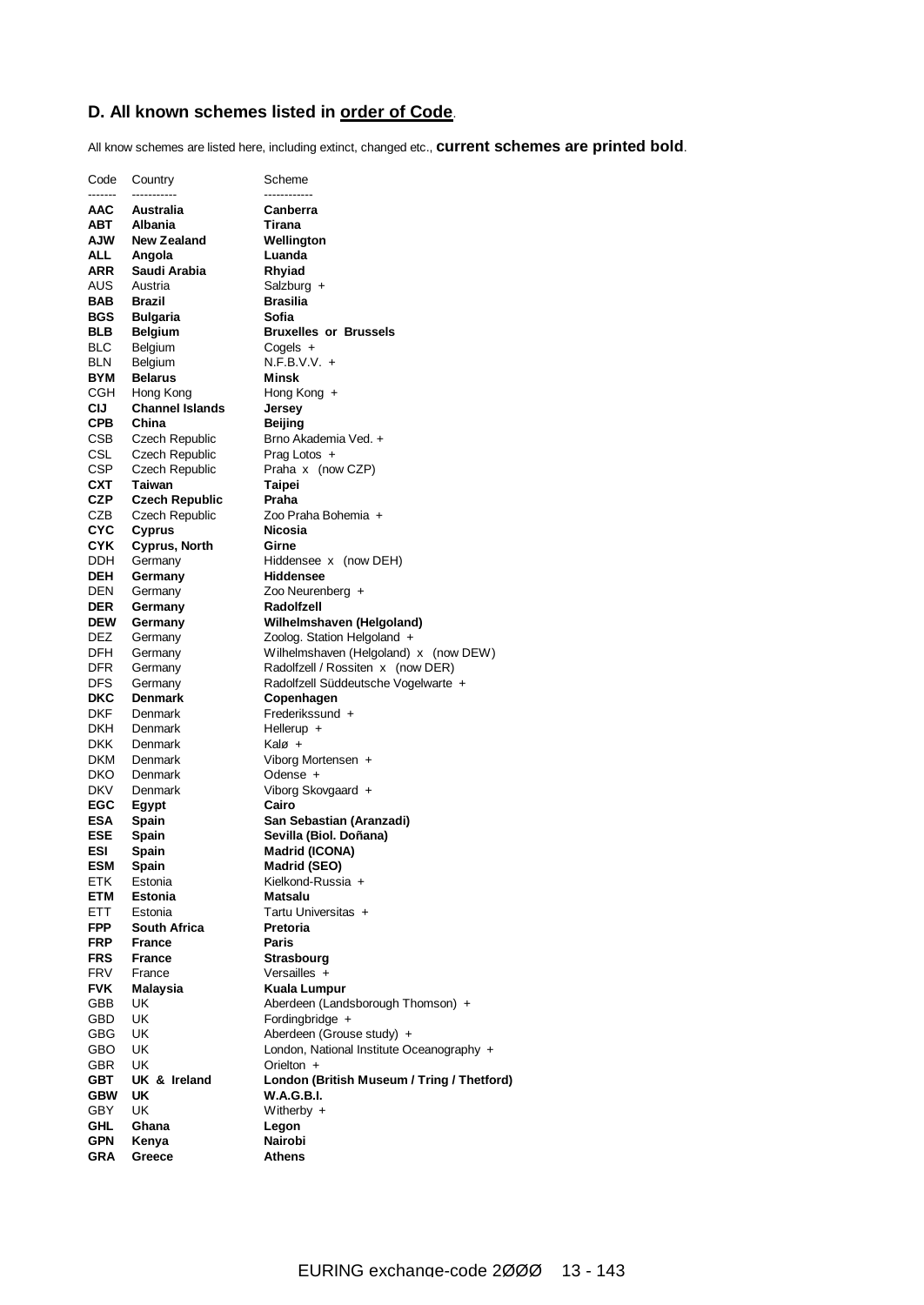| HES               | <b>Switzerland</b>        | Sempach                                             |
|-------------------|---------------------------|-----------------------------------------------------|
| <b>HGB</b>        | <b>Hungary</b>            | <b>Budapest</b>                                     |
| HGM               | Hungary                   | Budapest Museum +                                   |
| <b>HRZ</b>        | Croatia                   | Zagreb (Ornit. Inst.)                               |
| IAA               | Italy                     | Bologna Ancona +                                    |
| IAB               | Italy                     | Bologna Ozzano (BO)                                 |
| IAF               | Italy                     | Friuli V.G. +                                       |
| IAG               | Italy                     | Bologna Genova +                                    |
| IAL               | Italy                     | Sicilia +                                           |
| IAM               | Italy                     | Bologna Zool. (Mesola) +                            |
| IAO               | Italy                     | Bologna Sardo (Sardinia) +                          |
| <b>IAR</b>        |                           | Roma (Castelfusano) +                               |
|                   | Italy                     |                                                     |
| IAV               | Italy                     | Bologna Univ. (Garda Lake) +                        |
| IAY               | Italy                     | Bologna Pisa +                                      |
| ILJ               | Israel                    | Hebr. University Jerusalem +                        |
| ILТ               | Israel                    | Tel-Aviv Univ.                                      |
| <b>INB</b>        | India                     | Bombay                                              |
| IPT               | Iran                      | Teheran                                             |
| IQB               | Iraq                      | Bagdad Univ.                                        |
| <b>ISR</b>        | Iceland                   | Reykjavik                                           |
| JHY               | Japan                     | Yamashina Inst. O.Z.                                |
| JOZ               | Jordan                    | Zarga                                               |
| <b>KZA</b>        | Kazakhstan                | Almaty                                              |
| LEB               | Lebanon                   | Beirut (on the ring is 'LIBAN') .                   |
| <b>LIK</b>        | Lithuania                 | Kaunas (Zool. Mus.)                                 |
|                   |                           |                                                     |
| LIU               | Lithuania                 | Kaunas (Universite) +                               |
| <b>LVR</b>        | Latvia                    | Riga                                                |
| MKS               | Macedonia                 | Skopje                                              |
| MLV               | Malta                     | Valletta                                            |
| <b>NAW</b>        | USA + Canada              | Washington                                          |
| NLA               | <b>Netherlands</b>        | Arnhem                                              |
| <b>NLL</b>        | Netherlands               | Leiden x                                            |
| NOA               | Norway                    | As +                                                |
| NOK.              | Norway                    | Zoolog. Museum Kristiania +                         |
| <b>NOO</b>        | Norway                    | Oslo Museum +                                       |
| NOS.              | <b>Norway</b>             | Stavanger                                           |
| NOT               | Norway                    | Tromsø Museum +                                     |
| NOU               | Norway                    | Oslo Univ. +                                        |
| <b>NVJ</b>        | Nigeria                   | Jos                                                 |
|                   |                           |                                                     |
| OE.               | Philippines               | $\dots$ +                                           |
| <b>PLG</b>        | Poland                    | Gdansk / Varsovia                                   |
| PLT.              | Poland                    | Tschammendorf +                                     |
| <b>PLW</b>        | Poland                    | $Wolin +$                                           |
| <b>PNL</b>        | Pakistan                  | Lahore $+$                                          |
| POL               | Portugal                  | Lisboa                                              |
| <b>POP</b>        | Portugal                  | Porto +                                             |
| ROB               | Romania                   | <b>Bucarest</b>                                     |
| ROO.              | Romania                   | Oradea +                                            |
| ROS.              | Romania                   | Oficiul Vanatorilor Regale Sibiu +                  |
| RSB               | Serbia, Republic of       | Belgrade                                            |
| <b>RUM</b>        | <b>Russian Federation</b> | Moskwa                                              |
| <b>RUP</b>        | <b>Russian Federation</b> | St. Petersburg                                      |
| SFH               |                           |                                                     |
| SFP               |                           |                                                     |
|                   | <b>Finland</b>            | Helsinki Museum                                     |
| SFR               | Finland                   | Helsingfors +                                       |
| SKB               | Finland                   | Helsinki Riista +                                   |
|                   | Slovakia                  | <b>Bratislava</b>                                   |
| SLL               | Slovenia                  | Ljubljana                                           |
| <b>SUE</b>        | <b>USSR</b>               | Matsalu / Tartu x (now ETM)                         |
| <b>SUK</b>        | <b>USSR</b>               | Kaunas x (now LIK)                                  |
| SUL               | <b>USSR</b>               | Leningrad +                                         |
| SUM               | <b>USSR</b>               | Moskwa x (now RUM)                                  |
| <b>SUR</b>        | <b>USSR</b>               | (now LVR)<br>Riga x                                 |
|                   | Sweden                    |                                                     |
| <b>SVG</b>        |                           | Göteborg +                                          |
| SVJ               | Sweden                    | Stockholm Jager +                                   |
| <b>SVL</b>        | Sweden                    | Olov Larsson +                                      |
| SVN               | Sweden                    | Stockholm Skansen +                                 |
| svo               | Sweden                    | Stockholm Ornis +                                   |
| SVR               | Sweden                    | Stockholm Museum, before 196Ø +                     |
| SVS<br><b>SVX</b> | <b>Sweden</b><br>Sweden   | <b>Stockholm Museum</b><br>Stockholm Olov Larsson + |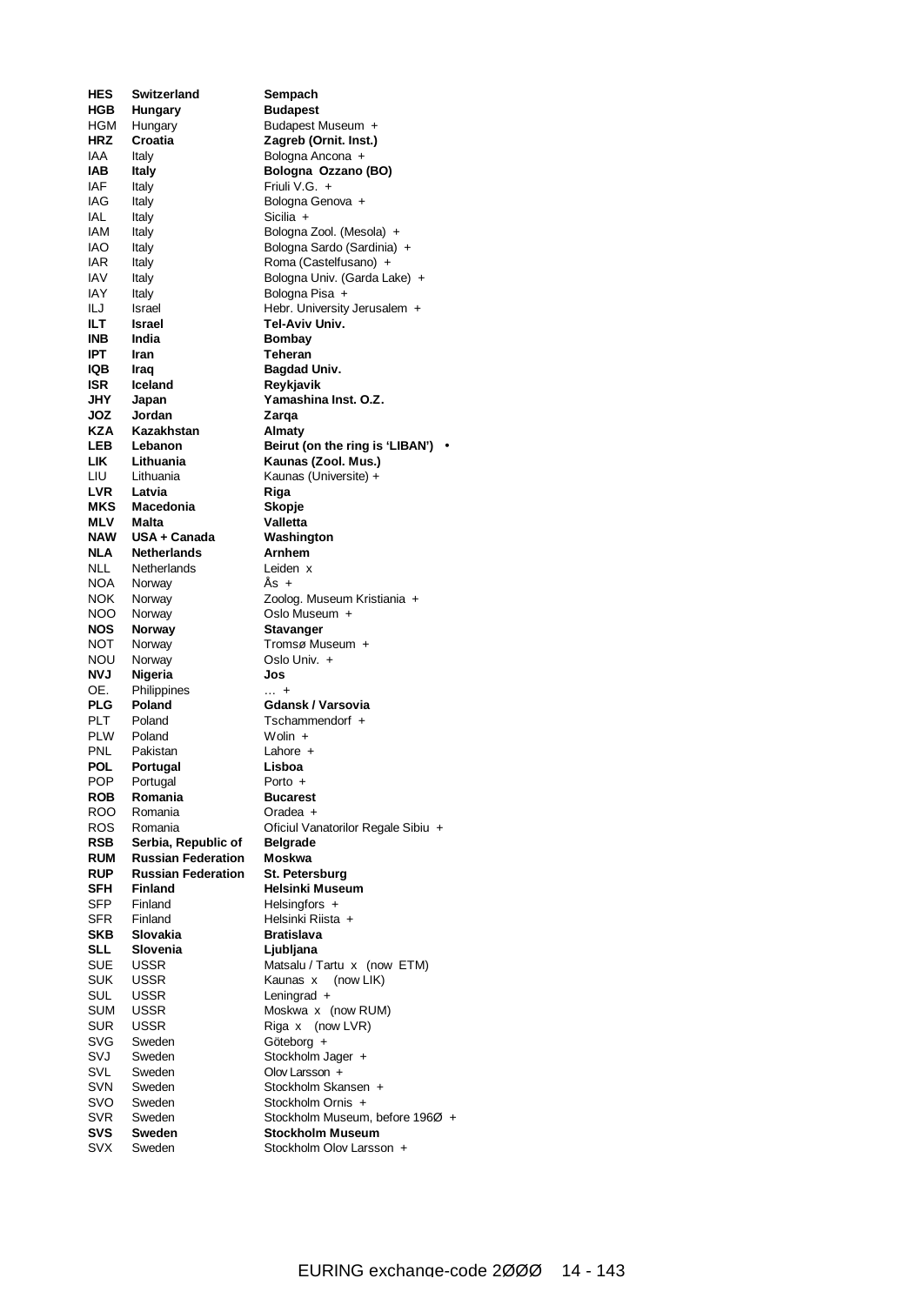| <b>TOT</b> | Tunisia            | Tunis $+$                                    |
|------------|--------------------|----------------------------------------------|
| <b>TUA</b> | Turkey             | Ankara                                       |
| <b>TXS</b> | <b>South Korea</b> | Korea                                        |
| <b>UKK</b> | <b>Ukraine</b>     | Kiev                                         |
| <b>UKC</b> | Ukraine            | Charkov + (Ukrain fishers and hunters union) |
| <b>YUB</b> | Yugoslavia         | Beograd x (now RSB)                          |
| YUL        | Yugoslavia         | Liubliana x (now SLL)                        |
| <b>YUZ</b> | Yugoslavia         | Zagreb $x$ (now HRZ)                         |
| ZIC.       | Zaire              | $Conqo +$                                    |
| ZMZ        | Zambia             | $Zambia +$                                   |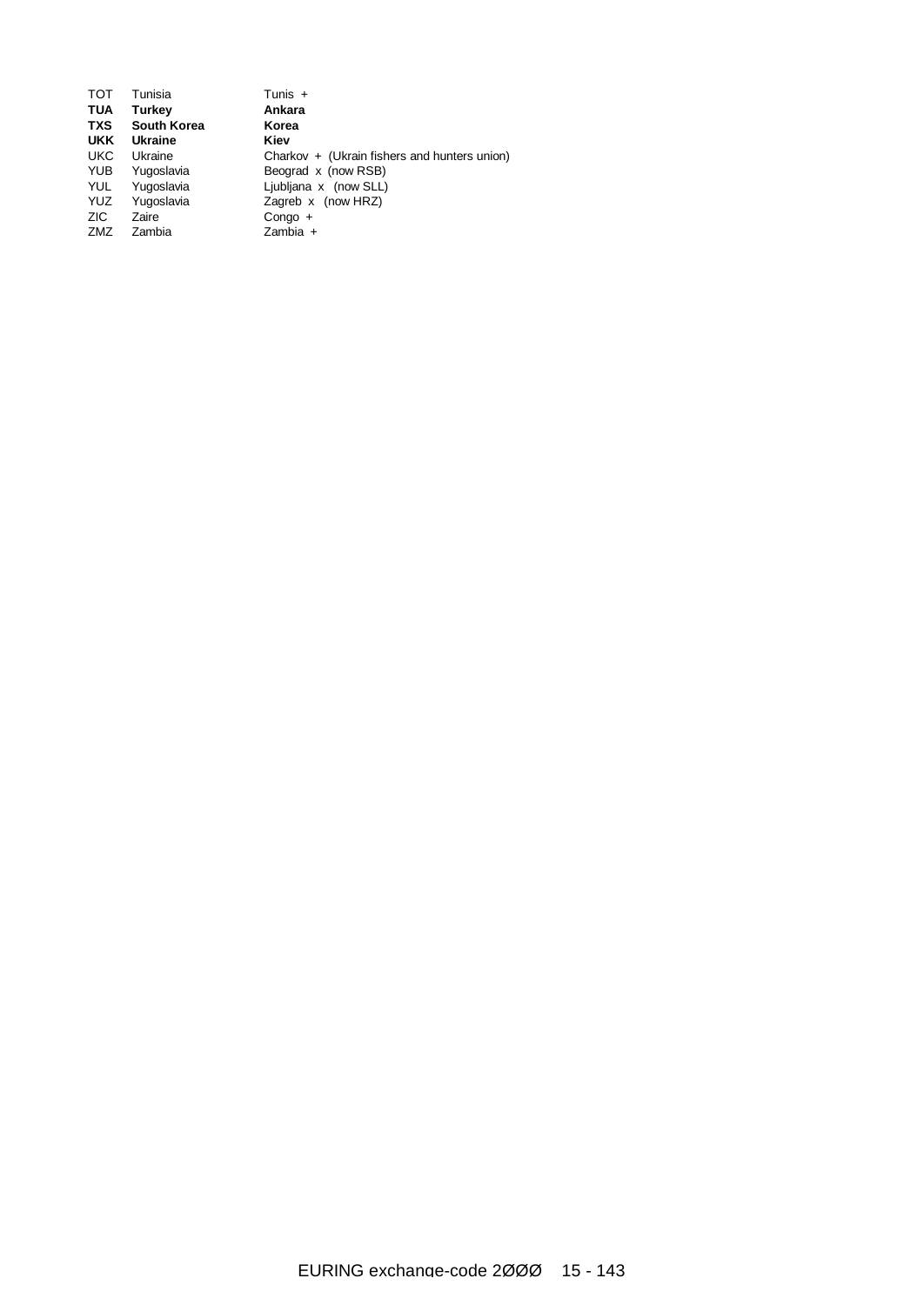### **PRIMARY IDENTIFICATION METHOD**

### *alphanumeric, two columns (4 - 5)*

This field is to denote the primary method used to identify a bird. Where a metal ring is present, this will *always* be the primary identification method, regardless of what other marks are placed on the bird. With the development of new technology it is likely that, in the future, some birds may be marked by other methods (eg transponders) and will not have metal rings attached. This field anticipates that future need. At present, it is anticipated that the primary identification marker will be a metal ring. When a bird is only marked with another method than the metal ring (primary identification method # AØ), and on a next catch a metal ring is added, the primary identification method must be changed to AØ and also on previous records of this bird.

The code in this field will be the same on any capture of a bird. It will not change if a secondary marker is added to a bird. It is essential that a bird is identified by the same method and number throughout its life. At present, if a bird is re-ringed, the number of the first ring is retained as the birds identifier. This allows any record for an individual to be easily linked together. In the same way if, in the future, the primary identifier is changed, that bird will continue to be identified by the first identifier it had.

- AØ Metal ring.
- BØ Coloured or numbered legring(s).
- CØ Coloured or numbered neckring(s).
- DØ Wingtags.
- EØ Radio tracking device.
- FØ Satellite tracking device.
- GØ Transponder.
- HØ Nasal mark(s).
- RØ Flight feather(s) stamped with a number.
- TØ Body- or wing painting.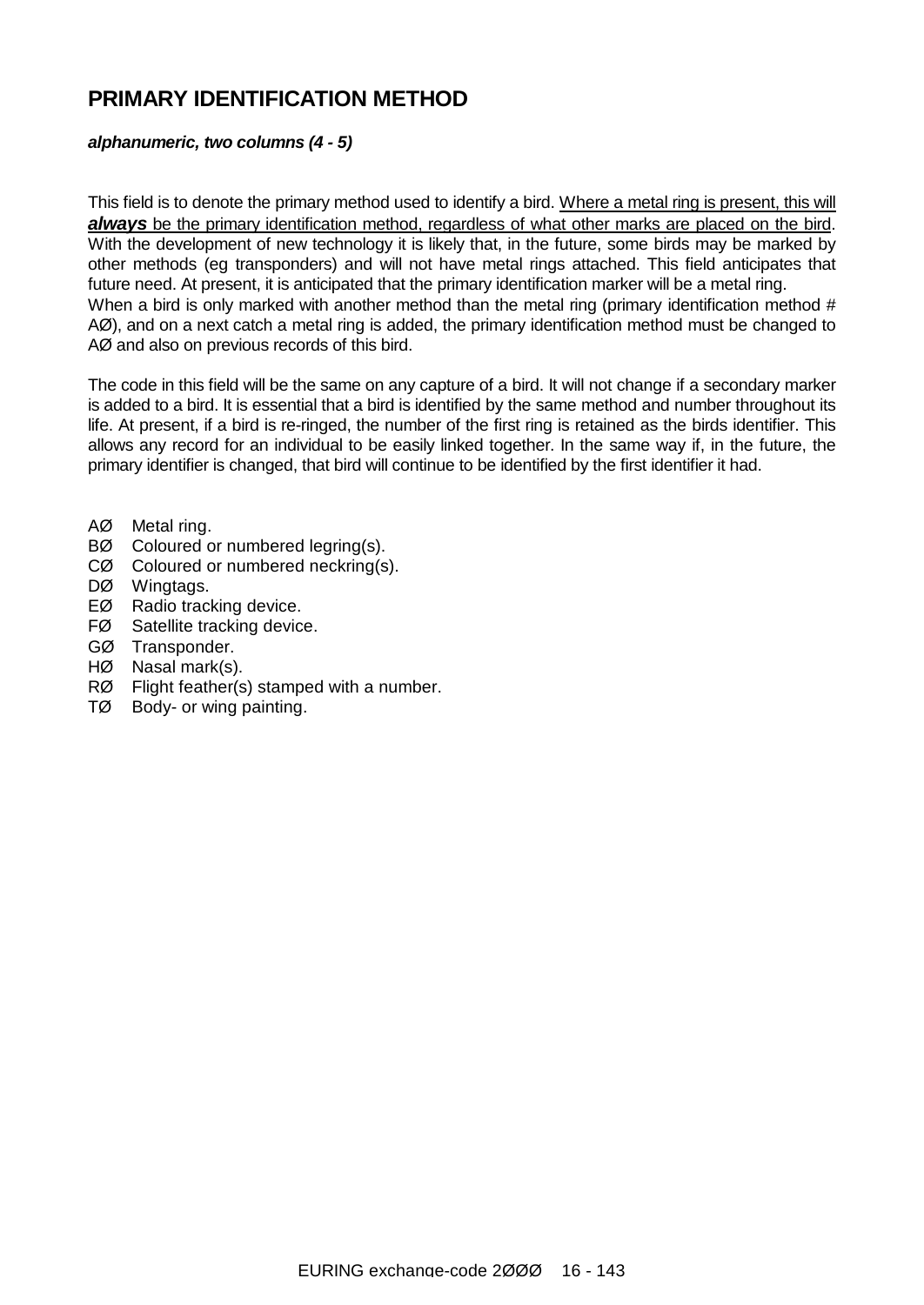### **IDENTIFICATION NUMBER**

### *alphanumeric, ten columns (6 - 15)*

1. Ring number, consisting of up to ten figures and/or letters, to be coded directly into the ten columns. Where the ring number consist of less than ten figures/letters the additional columns to be coded as follows:

| All figures         | Right adjusted.                    | 12345    | $\dots$ 12345          |
|---------------------|------------------------------------|----------|------------------------|
|                     |                                    | Ø1234567 | 01234567               |
| Letters / figures   | Letters left adjusted.             | A1234    | A1234                  |
|                     | Figures right adjusted.            | AB6789   | AB6789                 |
| Figures / letters / | Letters and preceding figures left | 1A2345   | $1A$ 2345              |
| figures             | adjusted.                          | 23E456   | 23E456                 |
|                     | Other figures right adjusted.      | 1AB4567  | 1AB4567                |
| Figures / letters   | Right adjusted.                    | 12345X   | $\dots$ 12345 $\times$ |
|                     |                                    | 56789AB  | 56789AB                |
| Letters / figures / | Always insert the dots left of the | B1A2345  | B <sub>1</sub> A2345   |
| letters / figures   | rightmost row of figures           | F234Z567 | F234Z567               |

- 2. *The figure Ø (zero) is only to be typed where it actually appears on a ring number.*
- 3. When part of the ring number is unknown (worn ring, incomplete number reported etc.) the missing parts of the ring number are to be typed '-'. Thus if the 5 has worn of a ring AB12345 (or the number is covered by an overlap) it should be coded as AB…1234-
- 4. Every recovery of any individual bird should ALWAYS have the original ring number placed on that bird as the number coded here. This applies through all subsequent replacements of the ring, whether by the scheme originally ringing the bird or by any other scheme.
- 5. If a metal ring is added on first capture the identification number will always be the metal ring number. If a bird is not metal ringed on first capture but is identified in another way (primary identification method  $# AØ$ ), a unique number relating to that bird must be entered in this field. That unique number is representing a not-present-metal-ring-number. It must be a unique number because this identification number is unique for database reasons. That unique number must be allotted by the national scheme. It is recommended to start that unique number with the characters "NMR" (meaning "not a metal ring") and then followed by seven numbers. For example: NMRØØØØØØ1. It is recommended that the Scheme and ringer agree this unique number that will be used to identify the bird throughout its life.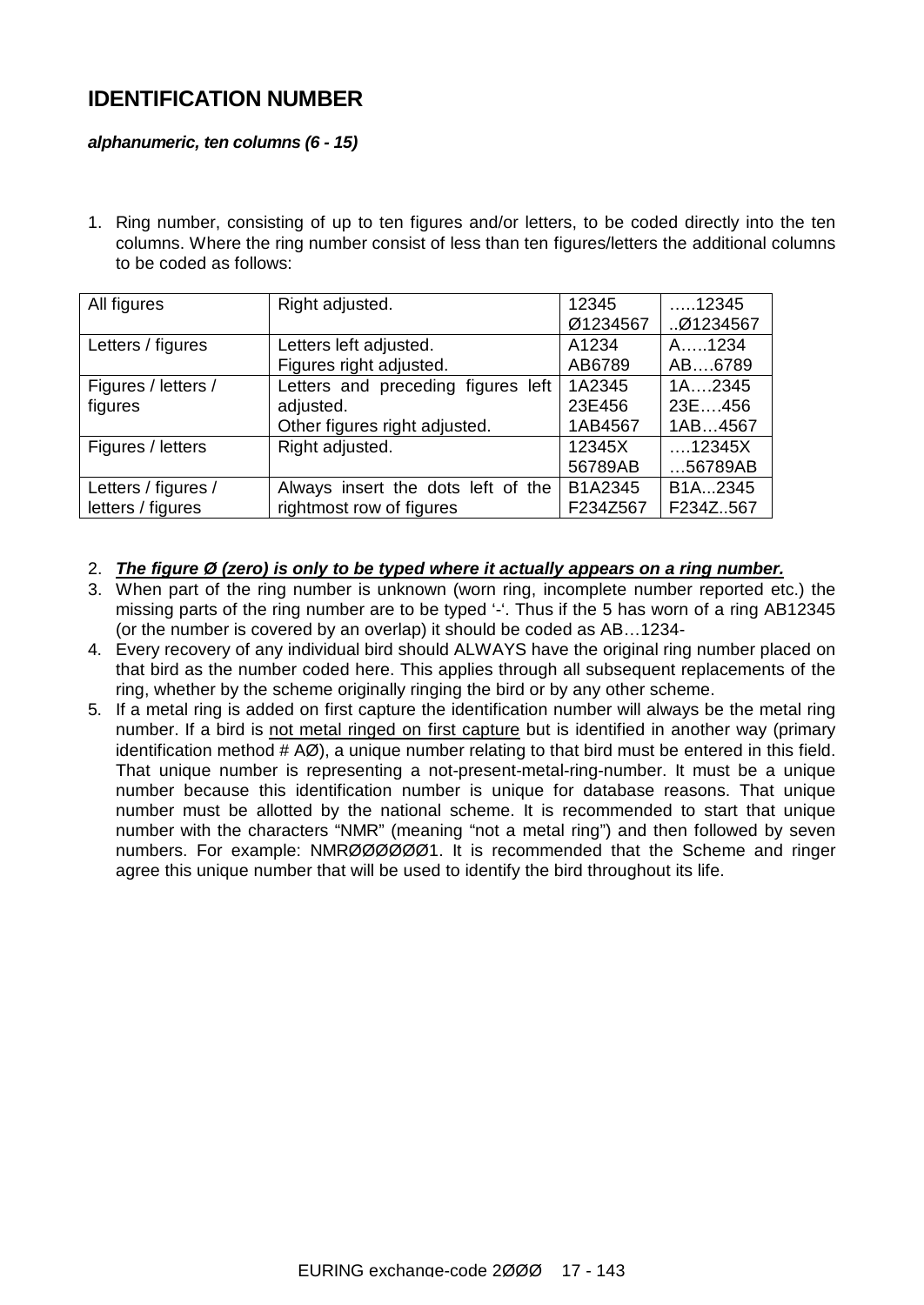### **VERIFICATION OF THE METAL RING**

*numeric, one column (16)*

Ø Ring NOT verified by scheme.

1 Ring verified by scheme.

### *NOTE 1.*

Ring verification may be by the ring being sent or a photograph, photocopy, rubbing or carbon copy being available. Records should also be marked as verified if the ring has been seen by the ringing scheme bu subsequently returned to the finder.

### *NOTE 2.*

On the ringing data code this field as:  $\varnothing$  = Ring not verified by the scheme.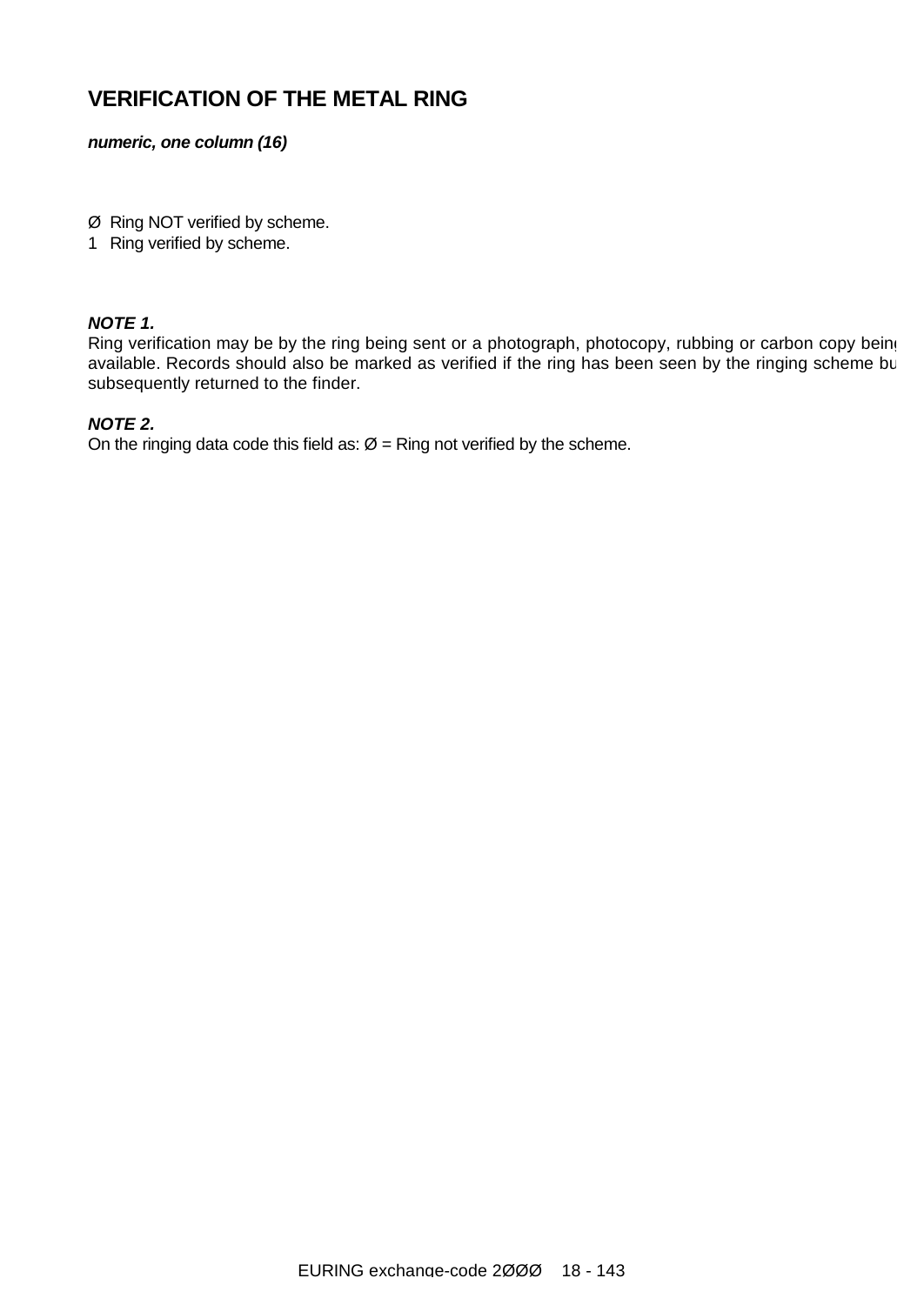### **METAL RING INFORMATION**

*numeric, one column (17)*

- Ø Metal ring is **not present**.
- 1 Metal ring **added** (where no metal ring was present), position (on tarsus or above) unknown.
- 2 Metal ring **added** (where no metal ring was present), definitely on tarsus.
- 3 Metal ring **added** (where no metal ring was present), definitely above tarsus.
- 4 Metal ring is **already present**.
- 5 Metal ring **changed**.
- 6 Metal ring **removed**.
- 7 Metal ring **added, where already a metal ring was present**. N.B. within EURING there is an explicit agreement that ringers must not add a metal ring when one is already present (except in circumstances where the existing ring needs to be replaced because of wear).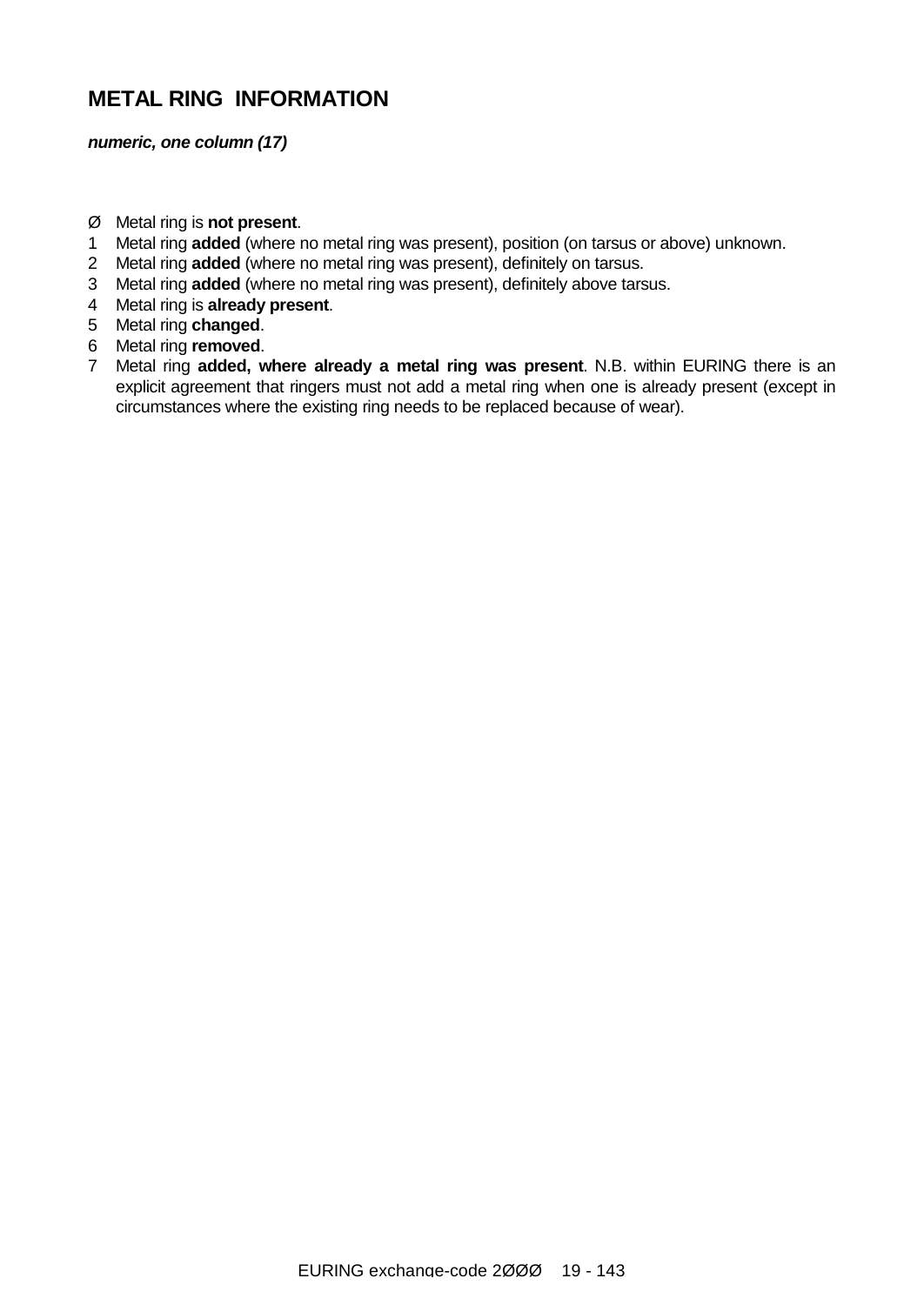### **OTHER MARKS INFORMATION (not a conventional metal ring)**

### *alphabetic, 2 columns (18 - 19)*

ZZ No other marks present or not known to be present.

#### **Permanent marks:**

- BB Coloured or numbered leg-ring(s) or flags added.
- BC Coloured or numbered leg-ring(s) or flags already present.
- BD Coloured or numbered leg-ring(s) or flags removed.
- BE Coloured or numbered leg-ring(s) or flags changed.
- CB Coloured or numbered neck-ring(s) added.
- CC Coloured or numbered neck-ring(s) already present.
- CD Coloured or numbered neck-ring(s) removed.
- CE Coloured or numbered neck-ring(s) changed.
- DB Coloured or numbered wingtag(s) added.
- DC Coloured or numbered wingtag(s) already present.
- DD Coloured or numbered wingtag(s) removed.
- DE Coloured or numbered wingtag(s) changed.
- EB Radio-tracking device added.
- EC Radio-tracking device already present.
- ED Radio-tracking device removed.
- EE Radio-tracking device changed.
- FB Satellite-tracking device added.
- FC Satellite-tracking device already present.
- FD Satellite-tracking device removed.
- FE Satellite-tracking device changed.
- GB Transponder added.
- GC Transponder already present.
- GD Transponder removed.
- GE Transponder changed.
- HB Nasal mark(s) added.
- HC Nasal mark(s) already present.
- HD Nasal mark(s) removed.
- HE Nasal mark(s) changed.

#### **Temporary marks:**

- RB Flight feathers stamped with the ring number: mark added.
- RC Flight feathers stamped with the ring number: mark already present.
- RD Flight feathers stamped with the ring number: mark removed.
- RE Flight feathers stamped with the ring number: mark changed.
- SB Tape on the ring: added.
- SC Tape on the ring: already present.
- SD Tape on the ring: removed.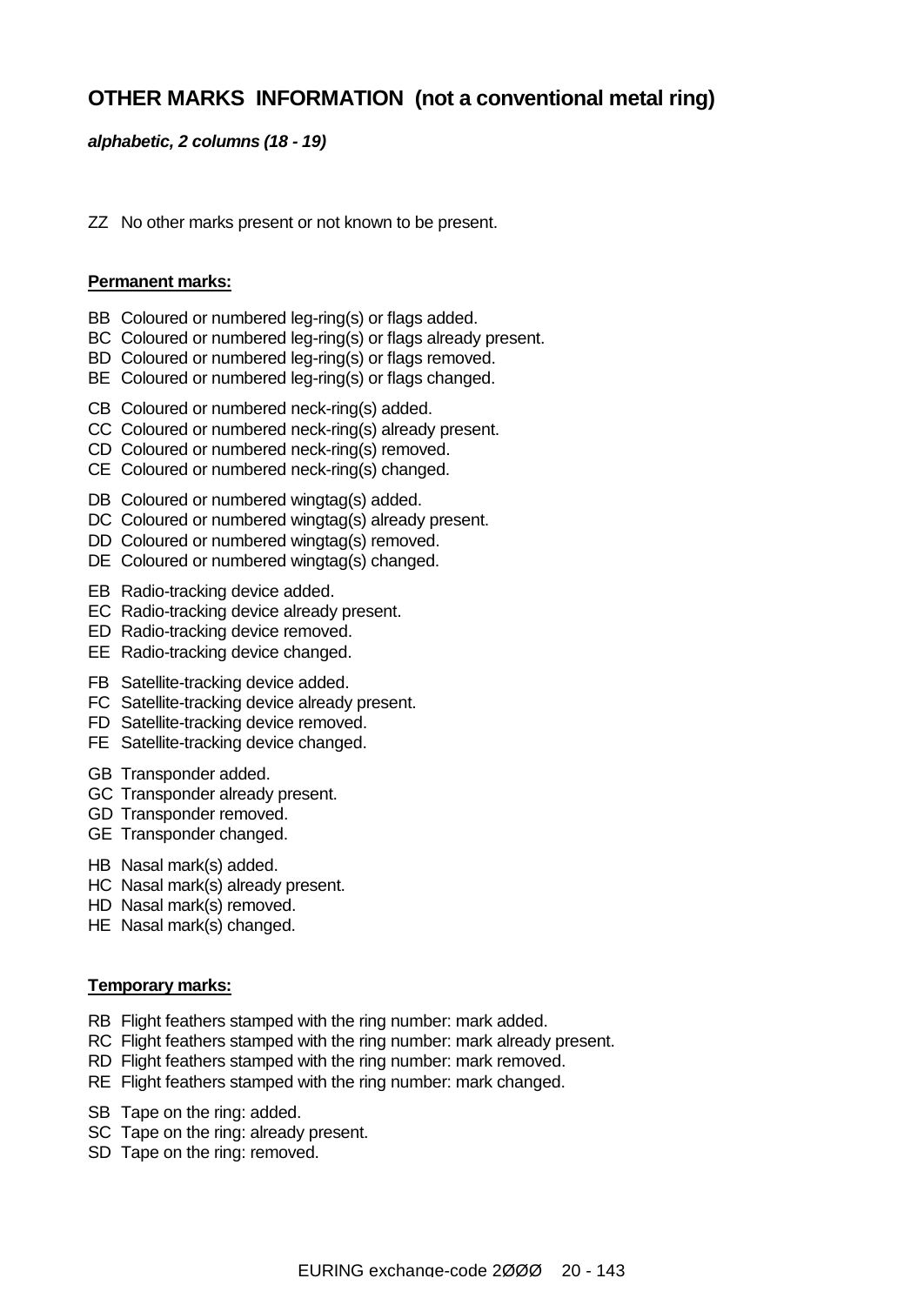- SE Tape on the ring: changed.
- TB Dye mark added.
- TC Dye mark already present.
- TD Dye mark removed.
- TE Dye mark changed.

#### **Others:**

MM More than one mark present.

- OM Other mark(s) present.
- OP Other permanent mark(s) present.
- OT Other temporary mark(s) present.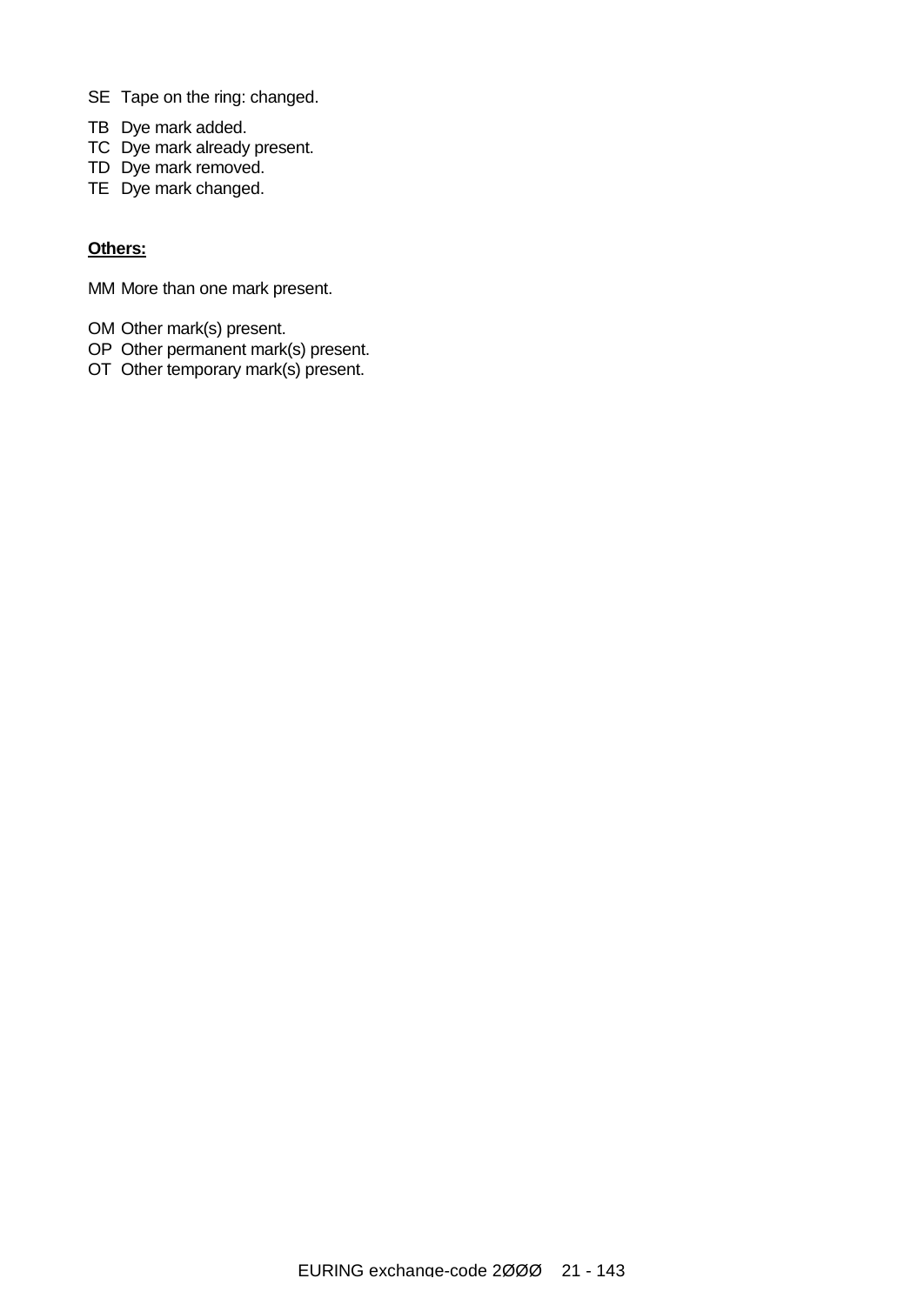### **SPECIES and SUBSPECIES,**  *as mentioned by the person who handled the bird.*

### *numeric, five columns (2Ø - 24)*

Columns 2Ø-23 identify the species and column 24 the subspecies.

The purely numeric code for *species* is derived from the sequential numbering of: Voous K.H. 1977. *List of Recent Holarctic Bird Species.* Published for The British Ornithologists' Union by Academic Press.

#### *Sub-species* have been derived from the two volumes by:

Vaurie C. 1959. *The Birds of the Palearctic Fauna, Passeriformes.* H.F. & G. Witherby, London. Vaurie C. 1965. *The Birds of the Palearctic Fauna, Non-Passeriformes.* H.F. & G. Witherby, London.

Exact spelling of scientific birdnames is according to 1) Voous and 2) Vaurie.

### *NOTE 1***.**

Column 24 (sub-specific determination) should be used only where the bird has been recognized by the ringer (or finder) as being of the particular subspecies given and not simply allotted to a particular subspecies because of the place or date of capture.

### *NOTE 2***.**

Because sometimes birds do fly beyond their known range, because opinions about taxonomy change now and then, and because birdringers do travel outside the holarctic area, this list of birds has to be enlarge regularly. Creating this version of the EURING code started the discussion about the need of a recent bird world-list. Some time was spend on that subject but the decision was made to postpone the implementation of such a list.

A bird species is not always and forever a bird species. Scientists gather new information, and now and then one species becomes two species or two species become one species. Scientists disagree on lumping and splitting. As a result, lists of bird species may consist of from 9200 to 10100 species of birds of the world. Another consequence of new information is that the zoological, Latin, name of a bird changes when the bird is considered to belong to another genus than before. Another exciting thing is the discovery of birds new to science. There is no such thing as *the* world listing of bird species. The three recently most known lists [Clements (2000), Howard & Moore (2003) and Sibley & Monroe (1990)] differ greatly on number and sequence of families.

The list (and the spelling of birdnames) presented here is still based on 1) Voous and 2) Vaurie. Any addition to this list is, when possible, based on 1) Voous and 2) Vaurie.

### *NOTE 3***.**

There are countless numbers of hybrids and intermediates. It's impossible to give them all an individual code-number. The EURINGcode does treat them all the same: 24998: hybrids or intermediates.

But at the end of the year 2007 the ringing of a Pleskes Tit (and the loss of information when coding it as 24998) was the reason to introduce a few codes for hybrids (code 90000 and above).

### *NOTE 4***.**

As mentioned above: when enlarging this species-list EURING does follow Voous (1977) and Vaurie (1959, 1965), but when those two doesn't give the solution, help is found in:

- Clements F.F. 2000. *Birds of the World. A Checklist.* Ibis Publishing Compagny, Vista, CA, USA. ISBN 0-934797-16-1.
- Howard R. & Moore A. 2003. *Complete checklist of the Birds of the World.* 3e Edition. London, Helm. ISBN 0-7136-6536-X.
- Sibley C.G. & Monroe B.L. 1990. *Distribution and Taxonomy of Birds of the World.* New Haven, Yale University Press. ISBN 0-300-04969-2.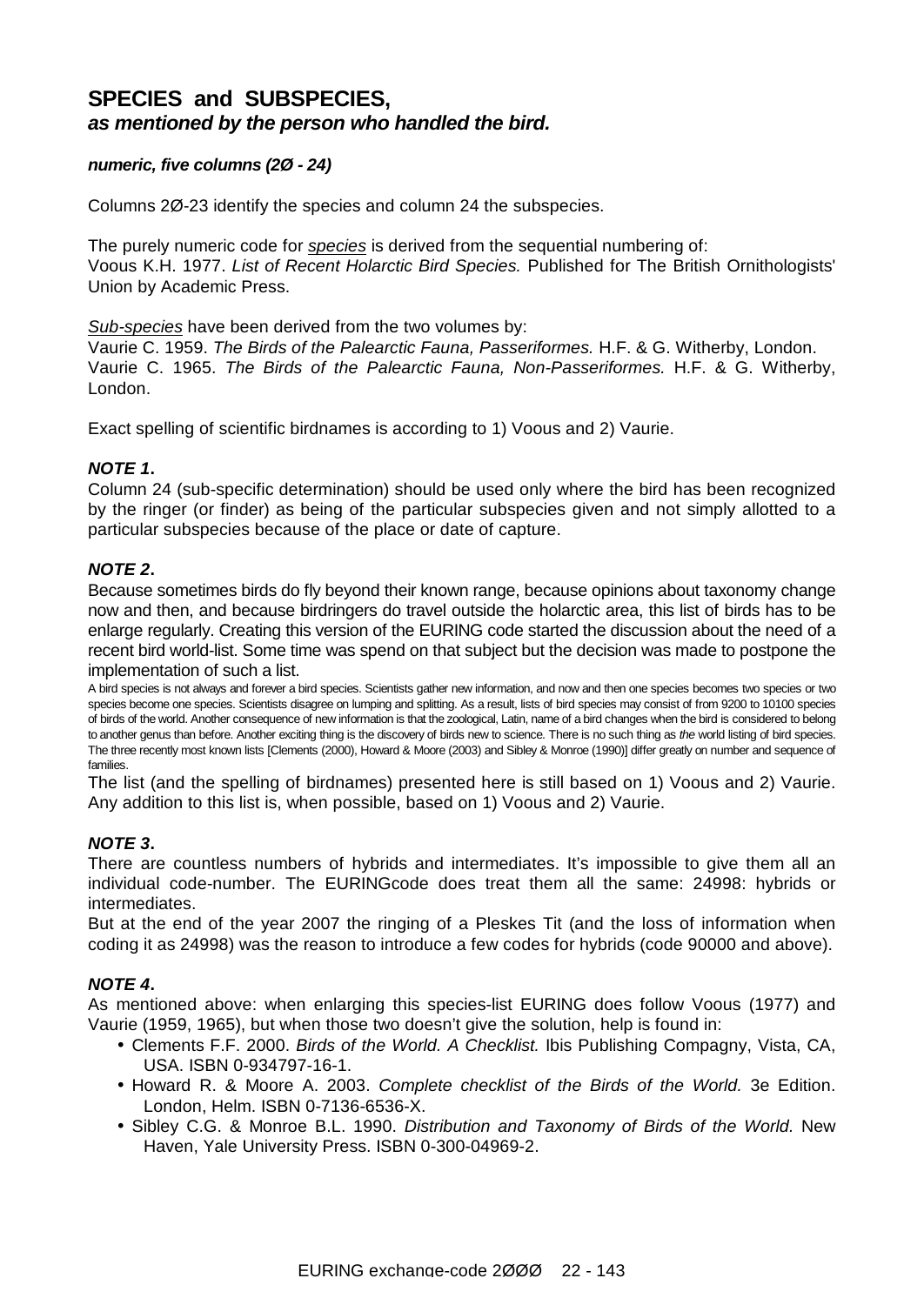- Sibley C.G. & Monroe B.L. 1993. *A Supplement to Distribution and Taxonomy of Birds of the World.* New Haven, Yale University Press. ISBN 0-300-05549-8.
- Wells M.G. 1998. *World Bird Species Checklist.* Worldlist, Bushey, UK. ISBN 0-9532420-0- 5.

### *NOTE 5***.**

In May 2ØØ8 a more specific subdivision has been made:

- ØØØØØ 49999: reserved for Euring bird species;
- 5ØØØØ 5Ø63Ø: European bats
- 5Ø64Ø 59999: for the time being: reserved for a world list of bats
- 6ØØØØ 64999: sea-mammals world list
- 65ØØØ 69999: reserved for personal use (schemes or others)
- 7ØØØØ 79999: reserved
- 8ØØØØ 89999: reserved
- 9ØØØØ 9Ø162: Euring bird species: hybrids and intermediates
- 9Ø163 94999: reserved for Euring bird species: hybrids and intermediates
- 95ØØØ 99998: reserved
- 99999: ring destroyed or lost

### *NOTE 6***.**

Columns 2Ø-23 identify the species and column 24 the subspecies. BUT not when column 24 has a '9'. In that case a group is mentioned (Ardea sp., Larus sp.).

#### *Remark.*

Do you want to code a bird and it's not in the list: e-mail your request to: [vogeltrekstation@nioo.knaw.nl](mailto:vogeltrekstation@nioo.knaw.nl)

----------

### **SPECIES and SUBSPECIES,**  *as concluded by the scheme.*

### *numeric, five columns (25 - 29)*

Coding this field is the same as in the previous field.

#### *NOTE.*

The importance of this field is to confirm if the Scheme considers the species, given by the person who handled the bird, is correct or not.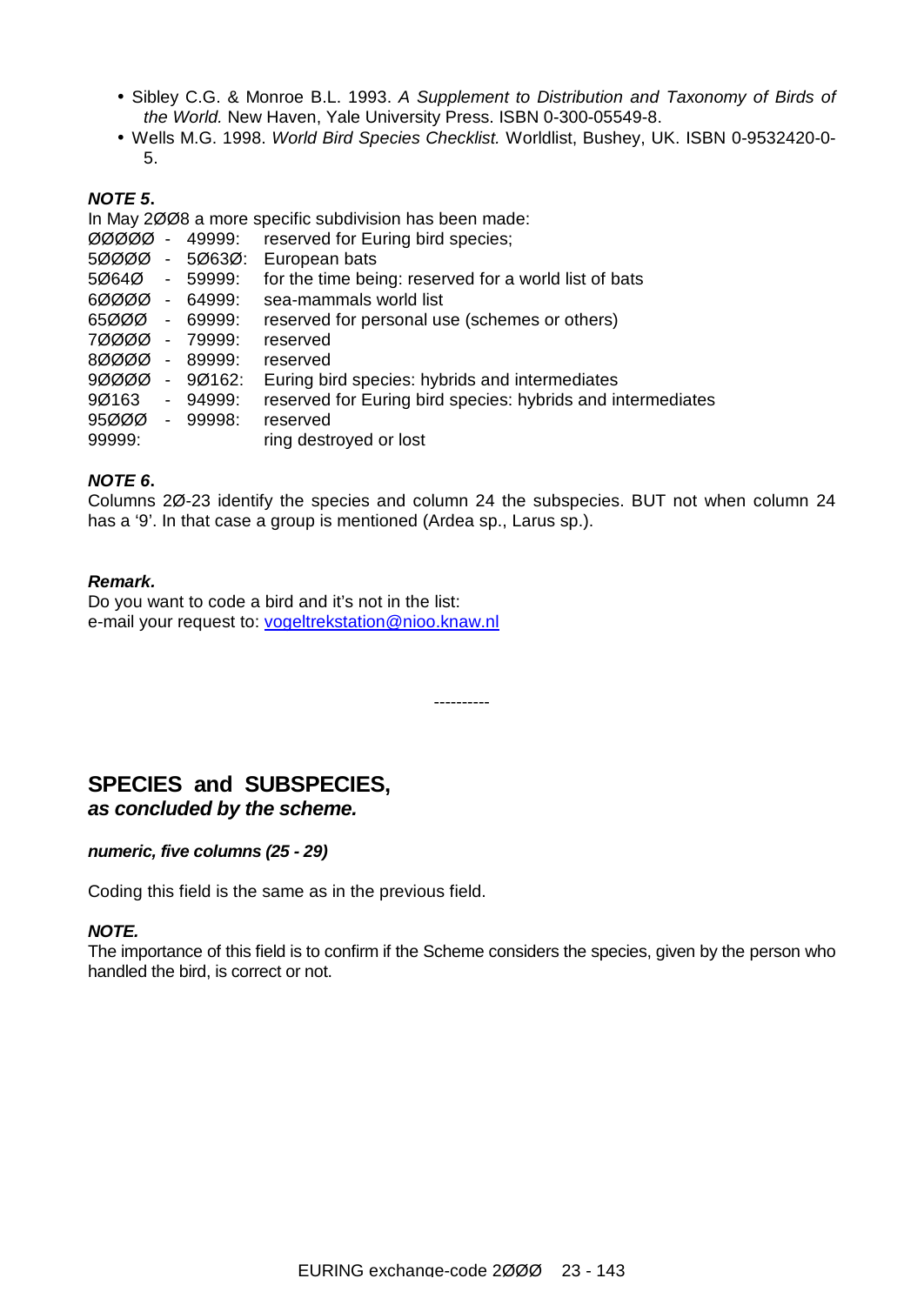#### **Species in alphabetic order:**

| 24997 | Cage & exotic birds                                                                               |
|-------|---------------------------------------------------------------------------------------------------|
| 24998 | Hybrids & intermediates                                                                           |
| 99999 | Ring destroyed or lost                                                                            |
| 24995 | Species not accepted                                                                              |
| 00000 | Species unknown                                                                                   |
|       |                                                                                                   |
| Ø2749 | Accipiter sp.                                                                                     |
| 12549 | Acrocephalus sp.                                                                                  |
| Ø9799 | Alauda sp.                                                                                        |
| Ø1949 | Anas sp.                                                                                          |
| Ø1659 | Anser spp.                                                                                        |
| 1Ø159 | Anthus spp.                                                                                       |
| 08009 | Apus spp.                                                                                         |
| Ø2979 | Aquila sp.                                                                                        |
| Ø1259 | Ardea sp.                                                                                         |
| 02059 | Aythya sp.                                                                                        |
| Ø6429 | Brachyramphus sp.                                                                                 |
| Ø1699 | Branta sp.                                                                                        |
| Ø2919 | Buteo spp.                                                                                        |
| Ø5129 | Calidris spp.                                                                                     |
| Ø7839 |                                                                                                   |
|       | Caprimulgus spp.                                                                                  |
| 16649 | Carduelis spp.                                                                                    |
| 06409 | Cepphus spp.                                                                                      |
| Ø4839 | Charadrius sp.                                                                                    |
| Ø6289 | Chlidonias sp.                                                                                    |
| Ø1349 | Ciconia sp.                                                                                       |
| Ø2649 | Circus sp.                                                                                        |
| Ø6829 | Columba sp.                                                                                       |
| 15749 | Corvus sp.                                                                                        |
| Ø1559 | Cygnus sp.                                                                                        |
| Ø8979 | Dendrocopos sp.                                                                                   |
| Ø1219 | Egretta sp.                                                                                       |
| 18819 | Emberiza sp.                                                                                      |
| 20439 | Estrilda sp.                                                                                      |
| Ø3219 | Falco sp.                                                                                         |
| 16389 | Fringilla sp.                                                                                     |
| Ø9739 | Galerida sp.                                                                                      |
| 00059 | Gavia sp.                                                                                         |
| Ø4689 | Glareola sp.                                                                                      |
| Ø44Ø9 | Grus sp.                                                                                          |
| 126Ø9 | Hippolais sp.                                                                                     |
| 10019 | Hirundinidae                                                                                      |
| 15249 | Lanius sp.                                                                                        |
| 06009 | Larus sp.                                                                                         |
| Ø5659 | Limicolae                                                                                         |
| 12399 | Locustella sp.                                                                                    |
| 2Ø459 | Lonchura sp.                                                                                      |
| 16689 | Loxia sp.                                                                                         |
| 11129 | Luscinia sp.                                                                                      |
| Ø2239 | Mergus sp.                                                                                        |
| Ø2399 | Milvus sp.                                                                                        |
| 1Ø239 | Motacilla sp.                                                                                     |
| 13369 | Muscicapa sp.                                                                                     |
| Ø5439 | Numenius sp.                                                                                      |
| ØØ639 | Oceanodroma sp.                                                                                   |
| 11589 | Oenanthe sp.                                                                                      |
| 14669 | Parus sp.                                                                                         |
| 16ØØ9 | Passer sp.                                                                                        |
| ØØ919 | Pelecanus sp.                                                                                     |
| Ø3699 | Perdix sp.                                                                                        |
| ØØ849 | Phalacrocorax sp.                                                                                 |
| 11289 | Phoenicurus sp.                                                                                   |
| 13129 |                                                                                                   |
| 00129 | Phylloscopus sp.                                                                                  |
| Ø4169 | Podiceps sp.<br>Porzana sp.                                                                       |
| 1Ø949 |                                                                                                   |
|       | Prunella sp.                                                                                      |
| ØØ499 | Puffinus sp.                                                                                      |
| 13169 | Regulus sp.                                                                                       |
| 99999 | Ring destroyed or lost                                                                            |
| 11429 | Saxicola sp.                                                                                      |
| 02089 | Somateria sp.                                                                                     |
| 05709 | Stercorarius sp.                                                                                  |
| Ø6259 | Sterna sp.                                                                                        |
| Ø6919 | Streptopelia sp.                                                                                  |
| 07719 | Strigidae                                                                                         |
| Ø7669 | Strix sp.                                                                                         |
| 15859 | Sturnus sp.                                                                                       |
| 12779 | Sylvia sp.                                                                                        |
| 12Ø69 | Turdus sp.                                                                                        |
| Ø6359 | Uria sp.                                                                                          |
| 15Ø49 | Zosterops sp.                                                                                     |
|       |                                                                                                   |
| 90010 | $\emptyset$ 16 $\emptyset$ $\emptyset$ x $\emptyset$ 167 $\emptyset$ (A.e. x B.I., sex of parents |

unknown)

9ØØ11 Ø16ØØ x Ø167Ø (A.e.male x B.l.female) Ø161Ø x Ø166Ø (A.a. x B.c., sex of parents unknown) .<br>9ØØ21 Ø161Ø x Ø166Ø (A.a.male x B.c.female) 9ØØ3Ø Ø162Ø x Ø167Ø (A.i. x B.l., sex of parents unknown) 9ØØ31 Ø162Ø x Ø167Ø (A.i.male x B.l.female) 9ØØ22 Ø166Ø x Ø161Ø (B.c.male x A.a.female)<br>9ØØ4Ø Ø166Ø x Ø167Ø (B.c. x B.L. sex of parer  $Ø166Ø \times Ø167Ø$  (B.c. x B.l., sex of parents unknown) 9ØØ41 Ø166Ø x Ø167Ø (B.c.male x B.l.female)<br>9ØØ12 Ø167Ø x Ø16ØØ (B.l.male x A.e.female) 9ØØ12 Ø167Ø x Ø16ØØ (B.I.male x A.e.female)<br>9ØØ32 Ø167Ø x Ø162Ø (B.I.male x A.i.female) 9ØØ32 Ø167Ø x Ø162Ø (B.l.male x A.i.female) 9ØØ42 Ø167Ø x Ø166Ø (B.l.male x B.c.female) 9ØØ5Ø Ø186Ø x domesticated duck (A.p. x 'domesticus', sex of paren 9ØØ51 Ø186Ø x domesticated duck (A.p.male x 'domesticus' female) 9ØØ6Ø Ø32ØØ Falco peregrinus hybrid<br>9ØØ7Ø Ø332Ø x Ø335Ø (T.t. x T.u., sex 9ØØ7Ø Ø332Ø x Ø335Ø (T.t. x T.u., sex of parents unknown) 9ØØ71 *Ø332Ø x Ø335Ø (T.t.male x T.u.female)*<br>9ØØ72 Ø335Ø x Ø332Ø (T.u.male x T.t.female) 9ØØ72 Ø335Ø x Ø332Ø (T.u.male x T.t.female) 9ØØ9Ø Ø592Ø x Ø5927 (L.a. x L.a.c., sex of parents unknown) 9ØØ91 Ø592Ø x Ø5927 (L.a.male x L.a.c.female) 9ØØ8Ø Ø592Ø x Ø599Ø Nelson's Gull (L.a. x L.h., sex of parents unk<br>90081 05920 Ø592Ø x Ø599Ø Nelson's Gull (L.a.male x L.h.female) 9ØØ92 Ø5927 x Ø592Ø (L.a.c.male x L.a.female) Ø599Ø x Ø592Ø Nelson's Gull (L.h.male x L.a.female) 9Ø1ØØ Ø992Ø x 1ØØ1Ø (H.r. x D.u., sex of parents unknown)<br>90101 09920 9Ø1Ø1 Ø992Ø x 1ØØ1Ø (H.r.male x D.u.female) 9Ø1Ø2 1ØØ1Ø x Ø992Ø (D.u.male x H.r.female) 9Ø11Ø 1121Ø x 1122Ø (P.o. x P.p., sex of parents unknown)<br>9Ø111 9Ø111 1121Ø x 1122Ø (P.o.male x P.p.female)<br>9Ø112 1122Ø x 1121Ø (P.p.male x P.o.female) 1122Ø x 1121Ø (P.p.male x P.o.female) 9Ø12Ø 1251Ø x 1253Ø (A.s. x A.a., sex of parents unknown) 9Ø121 1251Ø x 1253Ø (A.s.male x A.a.female) 9Ø122 1253Ø x 1251Ø (A.a.male x A.s.female)<br>9Ø14Ø 1348Ø x 1349Ø (F.a. x F.h., sex of pare 1348Ø x 1349Ø (F.a. x F.h., sex of parents unknown)<br>9Ø141 1348Ø x 1349Ø (F.a.male x F.h.female) 9Ø142 1349Ø x 1348Ø (F.h.male x F.a.female) 9Ø151 1462Ø x 1453Ø Pleske's Tit (P.ca.male x P.cy.female)<br>90150 14 1462Ø x 1463Ø Pleske's Tit (P.ca. x P.cy., sex of parents un 9Ø152 1463Ø x 1462Ø Pleske's Tit (P.cy.male x P.ca.female) 9Ø16Ø 1654Ø Carduelis spinus hybrid 1279Ø Abroscopus albogularis<br>128ØØ Abroscopus schisticeps Abroscopus schisticeps Ø272Ø Accipiter badius Ø273Ø Accipiter brevipes<br>30010 Accipiter castanili Accipiter castanilius Ø274Ø Accipiter cooperii Accipiter erythropus Ø267Ø Accipiter gentilis<br>30030 Accipiter melano Accipiter melanoleucus Ø269Ø Accipiter nisus Ø2692 Accipiter nisus nisosimilis<br>3ØØ4Ø Accipiter ovampensis 3ØØ4Ø Accipiter ovampensis<br>Ø271Ø Accipiter soloensis Ø271Ø Accipiter soloensis<br>Ø2749 Accipiter sp. Accipiter sp. Ø27ØØ Accipiter striatus 23200 Accipiter tachiro<br>02680 Accipiter virgatus Ø268Ø Accipiter virgatus<br>1589Ø Acridotheres crist 1589Ø Acridotheres cristatellus<br>1588Ø Acridotheres ginginianus Acridotheres ginginianus 1587Ø Acridotheres tristis<br>1254Ø Acrocenhalus aedi Acrocephalus aedon 1247Ø Acrocephalus agricola<br>1253Ø Acrocephalus arundina 1253Ø Acrocephalus arundinaceus<br>12531 Acrocephalus arundinaceus 12531 Acrocephalus arundinaceus arundinaceus<br>12532 Acrocephalus arundinaceus griseldis Acrocephalus arundinaceus griseldis 2Ø9ØØ Acrocephalus baeticatus 1245Ø Acrocephalus bistrigiceps 1249Ø Acrocephalus brevipennis 1246Ø Acrocephalus concinens

1248Ø Acrocephalus dumetorum<br>30050 Acrocephalus gracilirostris Acrocephalus gracilirostris 1241Ø Acrocephalus melanopogon 12411 Acrocephalus melanopogon melanopogon 1242Ø Acrocephalus paludicola<br>12500 Acrocephalus palustris 125ØØ Acrocephalus palustris 3ØØ6Ø Acrocephalus rufescens 1243Ø Acrocephalus schoenobaenus<br>1251Ø Acrocephalus scirpaceus Acrocephalus scirpaceus 12512 Acrocephalus scirpaceus fuscus 12511 Acrocephalus scirpaceus scirpaceus 1244Ø Acrocephalus sorgophilus<br>12549 Acrocephalus sp. Acrocephalus sp. 1252Ø Acrocephalus stentoreus 1412Ø Actinodura nipalensis Ø556Ø Actitis hypoleucos Ø557Ø Actitis macularia<br>3007Ø Actophilornis afri Actophilornis africanus ØØ13Ø Aechmophorus occidentalis<br>1437Ø Aegithalos caudatus Aegithalos caudatus 14371 Aegithalos caudatus caudatus 14374 Aegithalos caudatus europaeus<br>14373 Aegithalos caudatus iaponicus 14373 Aegithalos caudatus japonicus<br>14375 Aegithalos caudatus rosaceus 14375 Aegithalos caudatus rosaceus<br>14372 Aegithalos caudatus sibiricus Aegithalos caudatus sibiricus 1436Ø Aegithalos concinnus 1432Ø Aegithalos fuliginosus 1433Ø Aegithalos iouschistos<br>1435Ø Aegithalos leucogenys Aegithalos leucogenys 1434Ø Aegithalos niveogularis Ø771Ø Aegolius acadicus Aegolius funereus Ø255Ø Aegypius monachus 3ØØ8Ø Aenigmatolimnas marginalis<br>Ø8Ø1Ø Aeronautes saxatilis Ø8Ø1Ø Aeronautes saxatilis<br>Ø649Ø Aethia cristatella Aethia cristatella Ø651Ø Aethia pusilla<br>Ø65ØØ Aethia pygme Aethia pygmaea 1496Ø Aethopyga gouldiae 1498Ø Aethopyga ignicauda<br>1497Ø Aethopyga nipalensis Aethopyga nipalensis 3ØØ9Ø Agapornis pullarius<br>2672Ø Agelaius cyanopus Agelaius cyanopus 191ØØ Agelaius humeralis 19Ø9Ø Agelaius phoeniceus<br>19Ø8Ø Agelaius tricolor 19Ø8Ø Agelaius tricolor<br>3Ø1ØØ Agelastes niger 3Ø1ØØ Agelastes niger<br>1811Ø Aimophila aesti Aimophila aestivalis 18Ø7Ø Aimophila belli 18Ø6Ø Aimophila bilineata 18Ø9Ø Aimophila botterii<br>1813Ø Aimophila carpalis Aimophila carpalis 181ØØ Aimophila cassinii 18Ø8Ø Aimophila mystacalis<br>1812Ø Aimophila quinquestr Aimophila quinquestriata 1815Ø Aimophila rufescens<br>1814Ø Aimophila ruficens 1814Ø Aimophila ruficeps<br>Ø178Ø Aix galericulata Ø178Ø Aix galericulata<br>Ø177Ø Aix sponsa Aix sponsa Ø958Ø Alaemon alaudipes Ø976Ø Alauda arvensis Ø975Ø Alauda gulgula Ø977Ø Alauda razae<br>Ø9799 Alauda sp. Alauda sp. Ø636Ø Alca torda<br>Ø831Ø Alcedo at Alcedo atthis 3Ø11Ø Alcedo coerulescens 3Ø12Ø Alcedo cristata 3Ø13Ø Alcedo leucogaster<br>3Ø14Ø Alcedo quadribrach 3Ø14Ø Alcedo quadribrachys<br>1423Ø Alcippe brunnea Alcippe brunnea 1418Ø Alcippe castaneceps 1416Ø Alcippe chrysotis 1417Ø Alcippe cinerea<br>1422Ø Alcippe cinereic 1422Ø Alcippe cinereiceps<br>1424Ø Alcippe morrisonia Alcippe morrisonia 1421Ø Alcippe ruficapilla<br>14200 Alcippe striaticollis Alcippe striaticollis 1419Ø Alcippe vinipectus<br>Ø359Ø Alectoris barbara Ø359Ø Alectoris barbara<br>Ø355Ø Alectoris chukar Ø355Ø Alectoris chukar<br>Ø357Ø Alectoris graeca Alectoris graeca Ø356Ø Alectoris magna Ø361Ø Alectoris melanocephala Ø36ØØ Alectoris philbyi Ø358Ø Alectoris rufa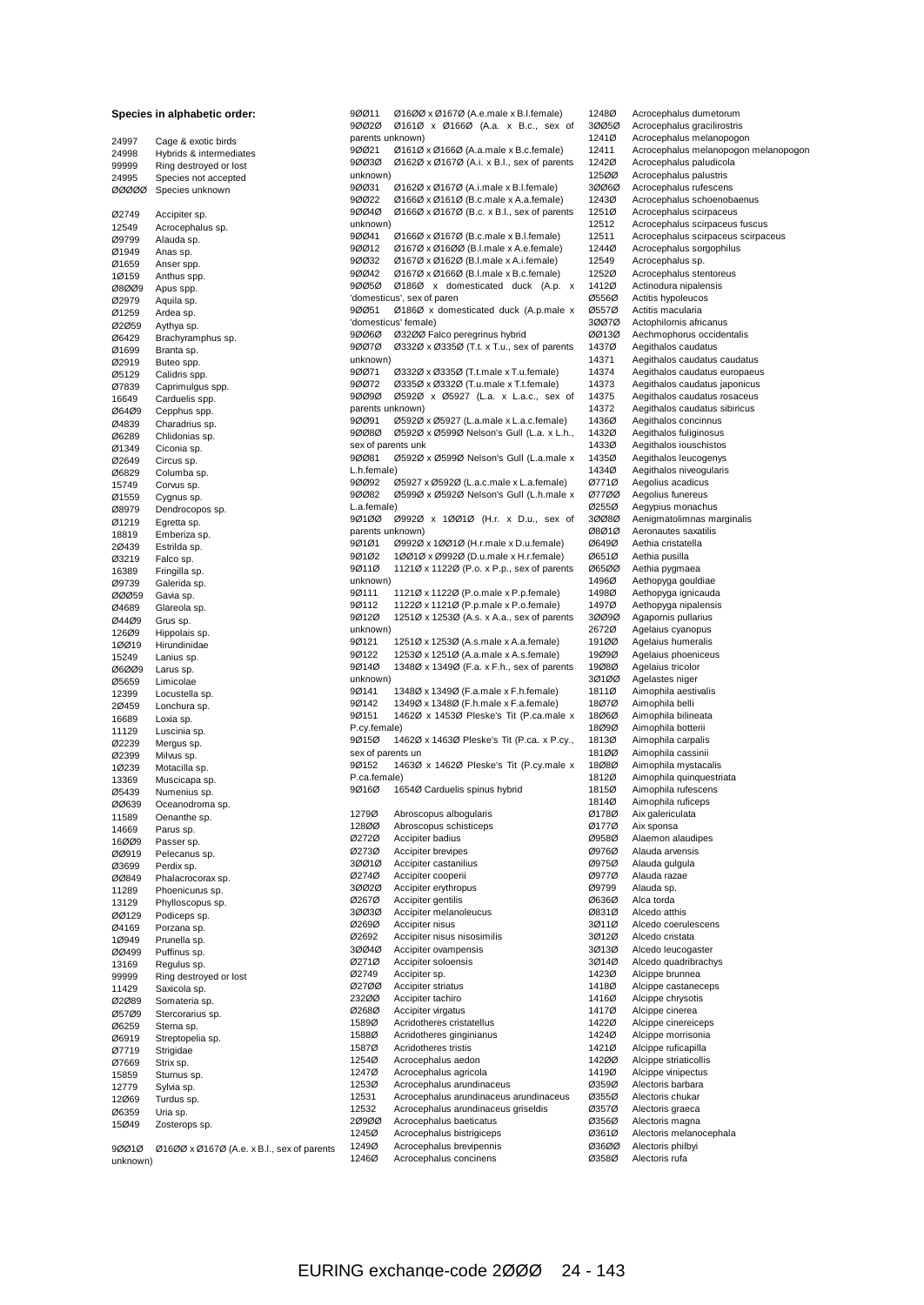| Alethe diademata                                    |
|-----------------------------------------------------|
| Alle alle                                           |
| Alopochen aegyptiacus                               |
| Amadina fasciata                                    |
| Amandava amandava                                   |
| Amandava subflava                                   |
| Amaurornis akool                                    |
| Amaurornis flavirostris                             |
| Amaurornis phoenicurus                              |
| Amazilia beryllina                                  |
| Amazilia tzacatl                                    |
| Amazilia violiceps                                  |
| Amazilia yucatanensis                               |
| Amazona leucocephala                                |
| Amazona oratrix                                     |
| Amblyospiza albifrons<br>Ammodramus baileyi         |
| Ammodramus bairdii                                  |
| Ammodramus caudacutus                               |
| Ammodramus henslowii                                |
| Ammodramus humeralis                                |
| Ammodramus leconteii                                |
| Ammodramus maritimus                                |
| Ammodramus sandwichensis                            |
| Ammodramus savannarum                               |
| Ammomanes cincturus                                 |
| Ammomanes deserti                                   |
| Ammomanes phoenicurus                               |
| Ammoperdix griseogularis                            |
| Ammoperdix heyi                                     |
| Anaplectes rubriceps                                |
| Anas acuta                                          |
| Anas americana                                      |
| Anas bahamensis                                     |
| Anas bernieri                                       |
| Anas capensis                                       |
| Anas clypeata                                       |
| Anas crecca                                         |
| Anas crecca carolinensis                            |
| Anas crecca carolinensis (=Ø1842)                   |
| Anas crecca crecca                                  |
| Anas crecca nimia                                   |
| Anas cyanoptera                                     |
| Anas discors                                        |
| Anas erythrorhyncha                                 |
| Anas falcata                                        |
| Anas formosa                                        |
| Anas georgica                                       |
| Anas georgica georgica                              |
| Anas georgica spinicauda                            |
| Anas hottentota                                     |
| Anas penelope                                       |
| Anas platyrhynchos                                  |
| Anas poecilorhyncha                                 |
| Anas querquedula                                    |
| Anas rubripes                                       |
| Anas sp.                                            |
| Anas sparsa                                         |
| Anas strepera                                       |
| Anas undulata                                       |
| Anastomus lamelligerus<br>Anastomus oscitans        |
| Andropadus ansorgei                                 |
| Andropadus curvirostris                             |
| Andropadus gracilirostris                           |
| Andropadus gracilis                                 |
| Andropadus importunus                               |
| Andropadus latirostris (= Stelgidocichla            |
| latirostris)                                        |
| Andropadus montanus                                 |
| Andropadus tephrolaemus                             |
| Andropadus virens (= Eurillas virens)               |
| Anhinga anhinga                                     |
| Anhinga melanogaster                                |
| Anhinga rufa                                        |
| Anomalospiza imberbis                               |
| Anous minutus                                       |
| Anous stolidus                                      |
| Anous tenuirostris                                  |
|                                                     |
| Anser albifrons                                     |
| Anser albifrons albifrons                           |
| Anser albifrons flavirostris                        |
| Anser anser                                         |
| Anser brachyrhynchus                                |
| Anser caerulescens<br>Anser caerulescens atlanticus |
|                                                     |

| Ø1631 | Anser caerulescens caerulescens    |
|-------|------------------------------------|
| Ø165Ø | Anser canagicus                    |
| Ø156Ø | Anser cygnoides                    |
| 01600 | Anser erythropus                   |
|       |                                    |
| Ø157Ø | Anser fabalis                      |
| Ø1571 | Anser fabalis fabalis              |
| Ø1572 | Anser fabalis jonanseni            |
| Ø1573 | Anser fabalis neglecticus          |
|       |                                    |
| Ø1574 | Anser fabalis rossicus             |
| Ø162Ø | Anser indicus                      |
| Ø164Ø | Anser rossii                       |
|       |                                    |
| Ø1659 | Anser spp.                         |
| 30310 | Anthoscopus flavifrons             |
| 30320 | Anthoscopus parvulus               |
| 30330 | Anthoscopus punctifrons            |
|       |                                    |
| 251ØØ | Anthreptes collaris                |
| 30340 | Anthreptes fraseri                 |
| 30350 | Anthreptes gabonicus               |
| 30360 | Anthreptes longuemarei             |
|       |                                    |
| 1492Ø | Anthreptes metallicus              |
| 1491Ø | Anthreptes platurus                |
| 30370 | Anthreptes rectirostris            |
| Ø441Ø | Anthropoides virgo                 |
|       |                                    |
| 2778Ø | Anthus antarcticus                 |
| 10060 | Anthus berthelotii                 |
| 10050 | Anthus campestris                  |
|       |                                    |
| 10120 | Anthus cervinus                    |
| 30380 | Anthus cinnamomeus                 |
| 10040 | Anthus godlewskii                  |
| 10100 | Anthus gustavi                     |
|       |                                    |
| 2674Ø | Anthus hellmayri                   |
| 10080 | Anthus hodgsoni                    |
| 30390 | Anthus leucophrys                  |
| 10110 | Anthus pratensis                   |
|       |                                    |
| 10020 | Anthus richardi                    |
| 10130 | Anthus roseatus                    |
| 10070 | Anthus similis                     |
|       |                                    |
| 10140 | Anthus spinoletta                  |
| 1Ø143 | Anthus spinoletta littoralis       |
| 1Ø142 | Anthus spinoletta petrosus         |
| 1Ø144 | Anthus spinoletta rubescens        |
|       |                                    |
| 1Ø141 | Anthus spinoletta spinoletta       |
| 1Ø159 | Anthus spp.                        |
| 10150 | Anthus spragueii                   |
| 10030 | Anthus sylvanus                    |
|       |                                    |
| 10090 | Anthus trivialis                   |
| 28Ø2Ø | Anumbius annumbi                   |
| 30400 | Apalis cinerea                     |
| 30410 | Apalis flavida                     |
|       |                                    |
| 30420 | Apalis jacksoni                    |
| 30430 | Apalis nigriceps                   |
| 3Ø44Ø | Apalis pulchra                     |
| 30450 | Apalis rufogularis                 |
|       |                                    |
| 30460 | Apaloderma aequatoriale            |
| 30470 | Apaloderma narina                  |
| 3Ø48Ø | Apaloderma vittatum                |
|       |                                    |
| 15050 | Apalopteron familiare              |
| 1537Ø | Aphelocoma coerulescens            |
| 1536Ø | Aphelocoma ultramarina             |
| Ø494Ø | Aphriza virgata                    |
| 30490 | Aplopelia larvata                  |
|       |                                    |
| 2776Ø | Aptenodytes forsteri               |
| 2775Ø | Aptenodytes patagonicus            |
| 08000 | Apus affinis                       |
| 07930 | Apus alexandri                     |
|       |                                    |
| Ø795Ø | Apus apus                          |
| 30500 | Apus barbatus                      |
| Ø799Ø | Apus caffer                        |
|       |                                    |
| 30510 | Apus horus                         |
| Ø798Ø | Apus melba                         |
| Ø797Ø | Apus pacificus                     |
| Ø796Ø | Apus pallidus                      |
| 30520 | Apus sladeniae                     |
|       |                                    |
| 08009 | Apus spp.                          |
| Ø794Ø | Apus unicolor                      |
| 02960 | Aquila chrysaetos                  |
|       |                                    |
| Ø293Ø | Aquila clanga                      |
| Ø295Ø | Aquila heliaca                     |
| Ø2952 | Aquila heliaca adalberti           |
| Ø2951 | Aquila heliaca heliaca             |
|       |                                    |
| 30530 | Aquila nipalensis (= Ø2942 A.r.n.) |
| Ø292Ø | Aquila pomarina                    |
| Ø294Ø | Aquila rapax                       |
| Ø2942 | Aquila rapax nipalensis            |
|       |                                    |
| Ø2941 | Aquila rapax rapax                 |
|       |                                    |
| Ø2979 | Aquila sp.                         |

Ø297Ø Aquila verreauxii<br>30540 Aquila wahlbergi Aquila wahlbergi Ø432Ø Aramus guarauna Ø7Ø7Ø Aratinga holochlora<br>2675Ø Aratinga leucophtha 2675Ø Aratinga leucophthalmus<br>Ø375Ø Arborophila rufipectus Ø375Ø Arborophila rufipectus<br>Ø374Ø Arborophila rufogularis Arborophila rufogularis Ø373Ø Arborophila torqueola Ø816Ø Archilochus alexandri<br>Ø818Ø Archilochus anna Ø818Ø Archilochus anna<br>Ø815Ø Archilochus colub Ø815Ø Archilochus colubris<br>Ø817Ø Archilochus costae Ø817Ø Archilochus costae Ø122Ø Ardea cinerea<br>Ø125Ø Ardea goliath Ardea goliath Ø123Ø Ardea herodias 3Ø55Ø Ardea intermedia (=Ø12ØØ E.i.)<br>2Ø31Ø Ardea melanocephala 2Ø31Ø Ardea melanocephala<br>Ø124Ø Ardea purpurea Ardea purpurea Ø1259 Ardea sp. Ø1Ø2Ø Ardeirallus sturmii<br>Ø11ØØ Ardeola bacchus Ø11ØØ Ardeola bacchus<br>Ø1Ø9Ø Ardeola gravii Ø1Ø9Ø Ardeola grayii<br>Ø1Ø8Ø Ardeola ralloio Ø1Ø8Ø Ardeola ralloides 3Ø56Ø Ardeola rufiventris<br>Ø445Ø Ardeotis arabs Ø445Ø Ardeotis arabs<br>Ø561Ø Arenaria intern Arenaria interpres Ø562Ø Arenaria melanocephala 2Ø37Ø Argya fulva (= 138ØØ Turdoides fulvus) 2676Ø Arremon taciturnus<br>1796Ø Arremonops rufivirg Arremonops rufivirgatus Ø769Ø Asio capensis Ø768Ø Asio flammeus<br>Ø767Ø Asio otus Ø767Ø Asio otus<br>Ø871Ø Asyndesn Ø871Ø Asyndesmus lewis<br>Ø758Ø Athene brama Ø758Ø Athene brama<br>Ø759Ø Athene cunicul Ø759Ø Athene cunicularia<br>Ø757Ø Athene noctua Athene noctua 261ØØ Atlapetes pallidiceps<br>1794Ø Atlapetes pileatus 1794Ø Atlapetes pileatus<br>1795Ø Atlapetes torquatu 1795Ø Atlapetes torquatus<br>Ø82ØØ Atthis heloisa Atthis heloisa 2677Ø Attila bolivianus 1489Ø Auriparus flaviceps<br>3Ø57Ø Aviceda cuculoides 3Ø57Ø Aviceda cuculoides<br>Ø2Ø5Ø Aythya affinis Ø2Ø5Ø Aythya affinis<br>Ø199Ø Aythya amerio Ø199Ø Aythya americana Ø2Ø1Ø Aythya baeri Aythya collaris Ø198Ø Aythya ferina Ø2Ø3Ø Aythya fuligula<br>Ø2Ø4Ø Aythya marila Ø2Ø4Ø Aythya marila Ø2Ø2Ø Aythya nyroca Aythya sp. Ø197Ø Aythya valisineria 1383Ø Babax koslowi<br>1381Ø Babax lanceola Babax lanceolatus 1382Ø Babax waddelli<br>9Ø13Ø Backcrossing F 9Ø13Ø Backcrossing Ficedula<br>3Ø58Ø Baeopogon clamans 3Ø58Ø Baeopogon clamans Baeopogon indicator 3Ø6ØØ Balearica pavonina<br>3Ø6Ø2 Balearica pavonina 3Ø6Ø2 Balearica pavonina ceciliae 3Ø6Ø1 Balearica pavonina pavonina Balearica regulorum 27992 Balearica regulorum gibbericeps 27991 Balearica regulorum regulorum<br>Ø376Ø Bambusicola thoracica Ø376Ø Bambusicola thoracica<br>Ø544Ø Bartramia longicauda Ø544Ø Bartramia longicauda<br>1779Ø Basileuterus culicivor 1779Ø Basileuterus culicivorus<br>1780Ø Basileuterus rufifrons 178ØØ Basileuterus rufifrons<br>3Ø61Ø Batis orientalis Batis orientalis 3Ø62Ø Batis poensis 211ØØ Batis senegalensis<br>3Ø63Ø Bias flammulatus 3Ø63Ø Bias flammulatus 3Ø64Ø Bias musicus<br>238ØØ Bleda canicar 238ØØ Bleda canicapilla<br>3Ø65Ø Bleda eximia<br>3Ø66Ø Bleda syndactyla Bleda eximia 3Ø66Ø Bleda syndactyla<br>1Ø46Ø Bombycilla cedro 1Ø46Ø Bombycilla cedrorum<br>1Ø48Ø Bombycilla garrulus 1Ø48Ø Bombycilla garrulus<br>1Ø47Ø Bombycilla japonica 1Ø47Ø Bombycilla japonica<br>Ø326Ø Bonasa bonasia Bonasa bonasia Ø327Ø Bonasa sewerzowi Ø328Ø Bonasa umbellus<br>3Ø67Ø Bostrychia haqeda 3Ø67Ø Bostrychia hagedash<br>3Ø68Ø Bostrychia olivacea Bostrychia olivacea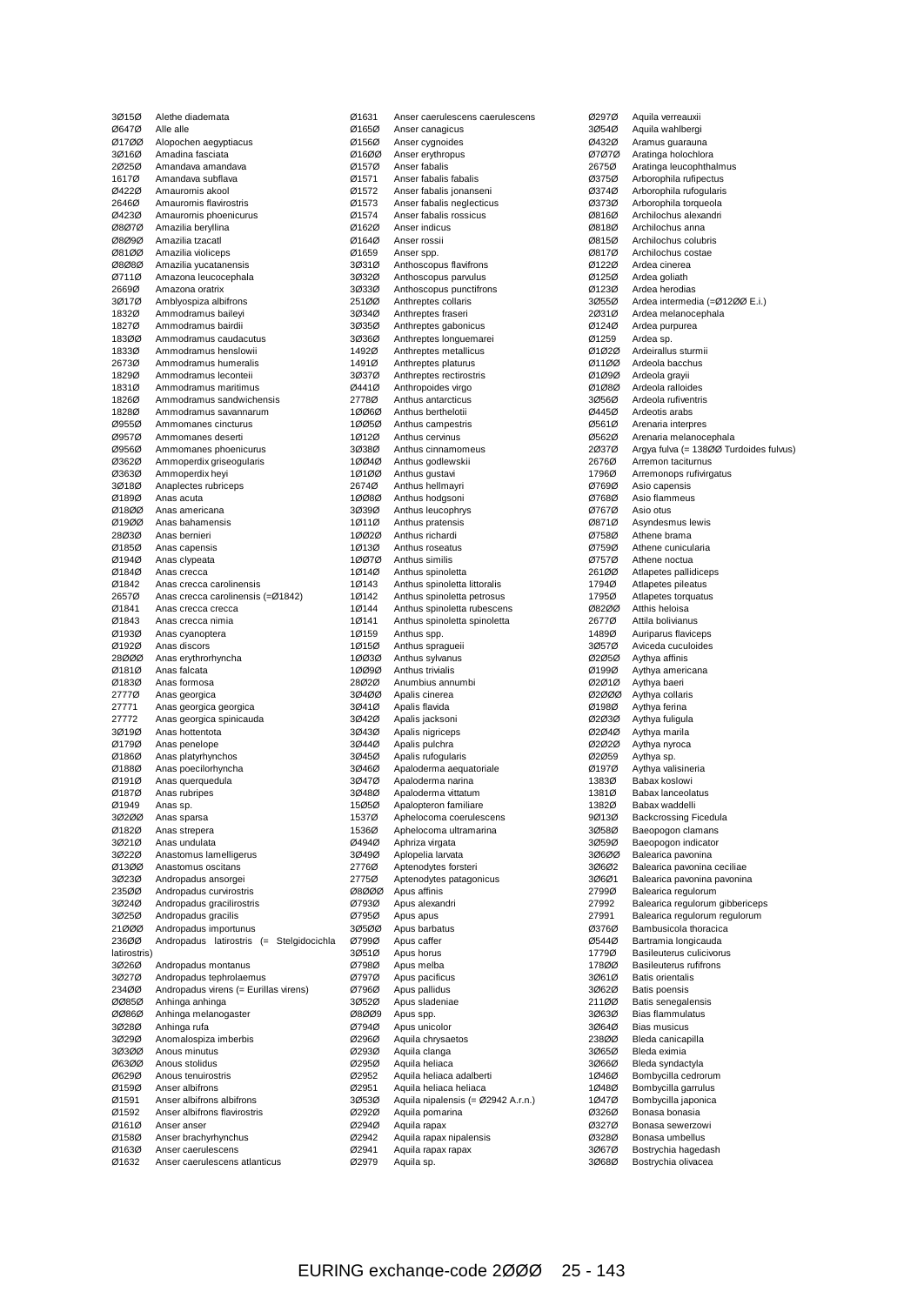|                | Bostrychia rara                                     |
|----------------|-----------------------------------------------------|
| ØØ96Ø          | Botaurus lentiginosus                               |
| 00950          | Botaurus stellaris                                  |
| 1Ø98Ø          | Brachypteryx montana                                |
| 10970          | Brachypteryx stellata                               |
| 06420          | Brachyramphus brevirostris                          |
| Ø641Ø          | Brachyramphus marmoratus                            |
| Ø6411          | Brachyramphus marmoratus marmoratus                 |
| Ø6412          | Brachyramphus marmoratus perdix                     |
| Ø6429          | Brachyramphus sp.                                   |
| 30700          | <b>Bradornis pallidus</b>                           |
| 30710          | Bradypterus baboecala                               |
| 30720          | Bradypterus bangwaensis                             |
| 1224Ø          | <b>Bradypterus luteoventris</b>                     |
| 1222Ø          | Bradypterus major                                   |
| 1223Ø          | Bradypterus taczanowskius                           |
| 1221Ø          | <b>Bradypterus thoracicus</b>                       |
| Ø168Ø          | Branta bernicla                                     |
| Ø1681          | Branta bernicla bernicla                            |
| Ø1682          | Branta bernicla hrota                               |
| Ø1683          | Branta bernicla nigricans                           |
| Ø166Ø          | Branta canadensis                                   |
| Ø1665          | Branta canadensis asiatica                          |
| Ø1661          | Branta canadensis canadensis                        |
| Ø1664          | Branta canadensis hutchinsii                        |
| Ø1662          | Branta canadensis occidentalis                      |
| Ø1663          | Branta canadensis parvipes                          |
| Ø167Ø          | Branta leucopsis                                    |
| 01690          | Branta ruficollis                                   |
| Ø1699          | Branta sp.                                          |
| 30730          | <b>Bubalornis albirostris</b>                       |
| Ø745Ø          | Bubo africanus                                      |
| Ø744Ø          | Bubo bubo                                           |
| 30740          | <b>Bubo lacteus</b>                                 |
| 30750          | <b>Bubo poensis</b>                                 |
| 07430          | Bubo virginianus                                    |
| Ø111Ø          | <b>Bubulcus ibis</b>                                |
| 1676Ø          | Bucanetes githagineus                               |
| 1675Ø          | Bucanetes mongolicus                                |
| 30760          | Buccanodon duchaillui                               |
| 02160          | Bucephala albeola                                   |
| Ø218Ø          | Bucephala clangula                                  |
| Ø217Ø<br>30770 | Bucephala islandica                                 |
| 00340          | Bucorvus abyssinicus<br>Bulweria bulwerii           |
|                | Bulweria fallax                                     |
|                |                                                     |
| 00350          |                                                     |
| 3Ø78Ø          | Buphagus africanus                                  |
| Ø461Ø          | Burhinus capensis                                   |
| Ø459Ø          | Burhinus oedicnemus                                 |
| 04600          | Burhinus senegalensis                               |
| 30790          | <b>Burhinus vermiculatus</b>                        |
| 02760          | <b>Butastur indicus</b>                             |
| 30800          | <b>Butastur rufipennis</b>                          |
| 02750          | <b>Butastur teesa</b>                               |
| Ø284Ø          | <b>Buteo albicaudatus</b>                           |
| 02850          | <b>Buteo albonotatus</b>                            |
| 30810          | Buteo auguralis                                     |
| 02830          | Buteo brachyurus                                    |
| Ø287Ø          | Buteo buteo                                         |
| 02871          | Buteo buteo buteo                                   |
| 02873<br>02872 | Buteo buteo insularum<br>Buteo buteo vulpinus       |
| Ø289Ø          |                                                     |
| Ø286Ø          | <b>Buteo hemilasius</b><br><b>Buteo jamaicensis</b> |
| 02900          |                                                     |
| 02810          | Buteo lagopus                                       |
| 2678Ø          | <b>Buteo lineatus</b><br>Buteo magnirostris         |
| 02790          | Buteo nitidus                                       |
| 02800          |                                                     |
| Ø291Ø          | Buteo platypterus<br>Buteo regalis                  |
| Ø288Ø          | Buteo rufinus                                       |
| Ø2919          | Buteo spp.                                          |
| 02820          | Buteo swainsonii                                    |
| Ø277Ø          | Buteogallus anthracinus                             |
| 01070          | <b>Butorides striatus</b>                           |
| 2679Ø          | Cacicus cela                                        |
| 1922Ø          | Cacicus melanicterus                                |
| 07220          | Cacomantis merulinus                                |
| 24997          | Cage & exotic birds                                 |
| Ø175Ø          | Cairina moschata                                    |
| 265ØØ          | Calamator levaillautii                              |
| 1845Ø          | Calamospiza melanocorys                             |
| Ø969Ø          | Calandrella acutirostris                            |
| Ø968Ø          | Calandrella brachydactyla                           |
| Ø967Ø<br>Ø971Ø | Calandrella cinerea<br>Calandrella raytal           |

| Ø97ØØ          | Calandrella rufescens                                  |
|----------------|--------------------------------------------------------|
| 09702          | Calandrella rufescens cheleensis                       |
| 09701          | Calandrella rufescens rufescens                        |
| 1847Ø          | Calcarius Iapponicus                                   |
| 1846Ø          | Calcarius mccownii                                     |
| 1848Ø<br>1849Ø | Calcarius ornatus<br>Calcarius pictus                  |
| 05080          | Calidris acuminata                                     |
| Ø497Ø          | Calidris alba                                          |
| Ø512Ø          | Calidris alpina                                        |
| Ø5121          | Calidris alpina alpina                                 |
| Ø5122          | Calidris alpina arctica                                |
| 05123          | Calidris alpina schinzii                               |
| Ø5128<br>Ø5Ø6Ø | Calidris alpina schinzii / arctica<br>Calidris bairdii |
| Ø496Ø          | Calidris canutus                                       |
| Ø4961          | Calidris canutus canutus                               |
| Ø4962          | Calidris canutus islandicus                            |
| 05090          | Calidris ferruginea                                    |
| 05050          | Calidris fuscicollis                                   |
| Ø51ØØ          | Calidris maritima                                      |
| Ø499Ø<br>Ø5Ø7Ø | Calidris mauri<br>Calidris melanotos                   |
| Ø5Ø1Ø          | Calidris minuta                                        |
| Ø5Ø4Ø          | Calidris minutilla                                     |
| Ø511Ø          | Calidris ptilocnemis                                   |
| Ø498Ø          | Calidris pusilla                                       |
| 05000          | Calidris ruficollis                                    |
| Ø5129          | Calidris spp.                                          |
| 05030<br>05020 | Calidris subminuta<br>Calidris temminckii              |
| Ø495Ø          | Calidris tenuirostris                                  |
| 1648Ø          | Callacanthis burtoni                                   |
| Ø341Ø          | Callipepla californica                                 |
| 03430          | Callipepla douglasii                                   |
| 03420          | Callipepla gambelii                                    |
| Ø339Ø          | Callipepla picta                                       |
| Ø34ØØ<br>Ø813Ø | Callipepla squamata<br>Calliphlox evelynae             |
| 257ØØ          | Callonetta leucophrys                                  |
| ØØ36Ø          | Calonectris diomedea                                   |
| ØØ37Ø          | Calonectris leucomelas                                 |
| Ø814Ø          | Calothorax lucifer                                     |
| 30820          | Calyptocichla serina                                   |
| 212ØØ          | Camaroptera brachyura                                  |
| 243ØØ<br>30830 | Camaroptera brevicaudata<br>Camaroptera chloronota     |
| 30840          | Camaroptera superciliaris                              |
| 30850          | Campephaga oriolina                                    |
| 30860          | Campephaga petiti                                      |
| 30870          | Campephaga phoenicea                                   |
| 30880          | Campephaga quiscalina                                  |
| 09010<br>09000 | Campephilus imperialis<br>Campephilus principalis      |
| 30890          | Campethera abingoni                                    |
| 30900          | Campethera cailliautii                                 |
| 3Ø91Ø          | Campethera caroli                                      |
| 30920          | Campethera nivosa                                      |
| 2652Ø          | Campethera punctuligera                                |
| 30930<br>02100 | Campethera tullbergi                                   |
| 09080          | Camptorhynchus labradorius<br>Camptostoma imberbe      |
| 268ØØ          | Camptostoma obsoletum                                  |
| 1Ø55Ø          | Campylorhynchus brunneicapillus                        |
| 10540          | Campylorhynchus gularis                                |
| 1Ø53Ø          | Campylorhynchus jocosus                                |
| 30940          | Canirallus oculeus                                     |
| Ø781Ø<br>07760 | Caprimulgus aegyptius<br>Caprimulgus asiaticus         |
| Ø782Ø          | Caprimulgus carolinensis                               |
| Ø774Ø          | Caprimulgus centralasicus                              |
| 30950          | Caprimulgus climacurus                                 |
| Ø778Ø          | Caprimulgus europaeus                                  |
| Ø78ØØ          | Caprimulgus eximius                                    |
| Ø777Ø          | Caprimulgus indicus                                    |
| Ø772Ø<br>Ø775Ø | Caprimulgus inornatus<br>Caprimulgus mahrattensis      |
| 30960          | Caprimulgus natalensis                                 |
| Ø773Ø          | Caprimulgus nubicus                                    |
| 2681Ø          | Caprimulgus parvulus parvulus                          |
| 30970          | Caprimulgus pectoralis                                 |
| Ø779Ø          | Caprimulgus ruficollis                                 |
| Ø7839          | Caprimulgus spp.                                       |
| 30980<br>Ø783Ø | Caprimulgus tristigma<br>Caprimulgus vociferus         |
| 1888Ø          | Cardinalis cardinalis                                  |
|                |                                                        |

1889Ø Cardinalis sinuatus<br>1774Ø Cardinella rubrifrons Cardinella rubrifrons 1651Ø Carduelis ambigua 166ØØ Carduelis cannabina<br>166Ø1 Carduelis cannabina 166Ø1 Carduelis cannabina cannabina<br>166Ø3 Carduelis cannabina harteri 166Ø3 Carduelis cannabina harteri<br>166Ø2 Carduelis cannabina meade Carduelis cannabina meadewaldoi 166Ø4 Carduelis cannabina mediterranea 1653Ø Carduelis carduelis<br>16532 Carduelis carduelis 16532 Carduelis carduelis caniceps<br>16531 Carduelis carduelis carduelis 16531 Carduelis carduelis carduelis<br>1649Ø Carduelis chloris 1649Ø Carduelis chloris<br>1663Ø Carduelis flamme 1663Ø Carduelis flammea<br>16634 Carduelis flammea Carduelis flammea cabaret 16631 Carduelis flammea flammea<br>16632 Carduelis flammea rostrata 16632 Carduelis flammea rostrata<br>1662Ø Carduelis flavirostris 1662Ø Carduelis flavirostris<br>1664Ø Carduelis horneman Carduelis hornemanni 16642 Carduelis hornemanni exilipes 16641 Carduelis hornemanni hornemanni 1659Ø Carduelis lawrencei<br>1656Ø Carduelis notata 1656Ø Carduelis notata<br>1655Ø Carduelis pinus 1655Ø Carduelis pinus<br>1658Ø Carduelis psaltri 1658Ø Carduelis psaltria<br>1650Ø Carduelis sinica Carduelis sinica 1652Ø Carduelis spinoides 1654Ø Carduelis spinus<br>16649 Carduelis spp. 16649 Carduelis spp.<br>1657Ø Carduelis tristi 1657Ø Carduelis tristis<br>1661Ø Carduelis yeme Carduelis yemenensis 1681Ø Carpodacus cassinii 1687Ø Carpodacus edwardsii<br>1684Ø Carpodacus eos 1684Ø Carpodacus eos<br>1679Ø Carpodacus eryt 1679Ø Carpodacus erythrinus<br>1694Ø Carpodacus grandis 1694Ø Carpodacus grandis<br>1682Ø Carpodacus mexicar 1682Ø Carpodacus mexicanus Carpodacus nipalensis 1683Ø Carpodacus pulcherrimus<br>1697Ø Carpodacus puniceus 1697Ø Carpodacus puniceus<br>168ØØ Carpodacus purpureus 168ØØ Carpodacus purpureus<br>1693Ø Carpodacus rhodochlar Carpodacus rhodochlamys 1685Ø Carpodacus rhodochrous 1691Ø Carpodacus rhodopeplus 1689Ø Carpodacus roseus 1677Ø Carpodacus rubescens<br>1696Ø Carpodacus rubicilla 1696Ø Carpodacus rubicilla<br>1695Ø Carpodacus rubicillo 1695Ø Carpodacus rubicilloides<br>1688Ø Carpodacus synoicus Carpodacus synoicus 1692Ø Carpodacus thura 169ØØ Carpodacus trifasciatus<br>1686Ø Carpodacus vinaceus 1686Ø Carpodacus vinaceus<br>Ø227Ø Cathartes aura Ø227Ø Cathartes aura Catharus aurantiirostris 1179Ø Catharus fuscescens 1176Ø Catharus guttatus<br>1178Ø Catharus minimus Catharus minimus 11782 Catharus minimus bicknelli<br>11781 Catharus minimus minimus 11781 Catharus minimus minimus<br>1181Ø Catharus occidentalis 1181Ø Catharus occidentalis<br>1177Ø Catharus ustulatus Catharus ustulatus Ø56ØØ Catoptrophorus semipalmatus<br>Ø391Ø Catreus wallichii Ø391Ø Catreus wallichii Ø338Ø Centrocercus urophasianus<br>3Ø99Ø Centropus grillii Centropus grillii 31ØØØ Centropus leucogaster 31Ø1Ø Centropus monachus<br>Ø734Ø Centropus senegalens Ø734Ø Centropus senegalensis<br>2671Ø Centropus superciliosus 2671Ø Centropus superciliosus<br>26714 Centropus superciliosus 26714 Centropus superciliosus burchellii 26713 Centropus superciliosus loandae<br>26712 Centropus superciliosus sokotrae Centropus superciliosus sokotrae 26711 Centropus superciliosus superciliosus Ø866Ø Centurus aurifrons<br>Ø865Ø Centurus carolinus Ø865Ø Centurus carolinus<br>Ø868Ø Centurus supercilia Ø868Ø Centurus superciliaris<br>Ø867Ø Centurus uropygialis Centurus uropygialis 1488Ø Cephalopyrus flammiceps<br>Ø64ØØ Cepphus carbo Cepphus carbo Ø639Ø Cepphus columba<br>Ø638Ø Cepphus grylle Ø638Ø Cepphus grylle<br>Ø64Ø9 Cepphus spp. Ø64Ø9 Cepphus spp.<br>31Ø2Ø Ceratogymna Ceratogymna albotibialis 31Ø3Ø Ceratogymna atrata 31Ø4Ø Ceratogymna bucinator<br>31Ø5Ø Ceratogymna elata 31Ø5Ø Ceratogymna elata<br>31Ø6Ø Ceratogymna fistul Ceratogymna fistulator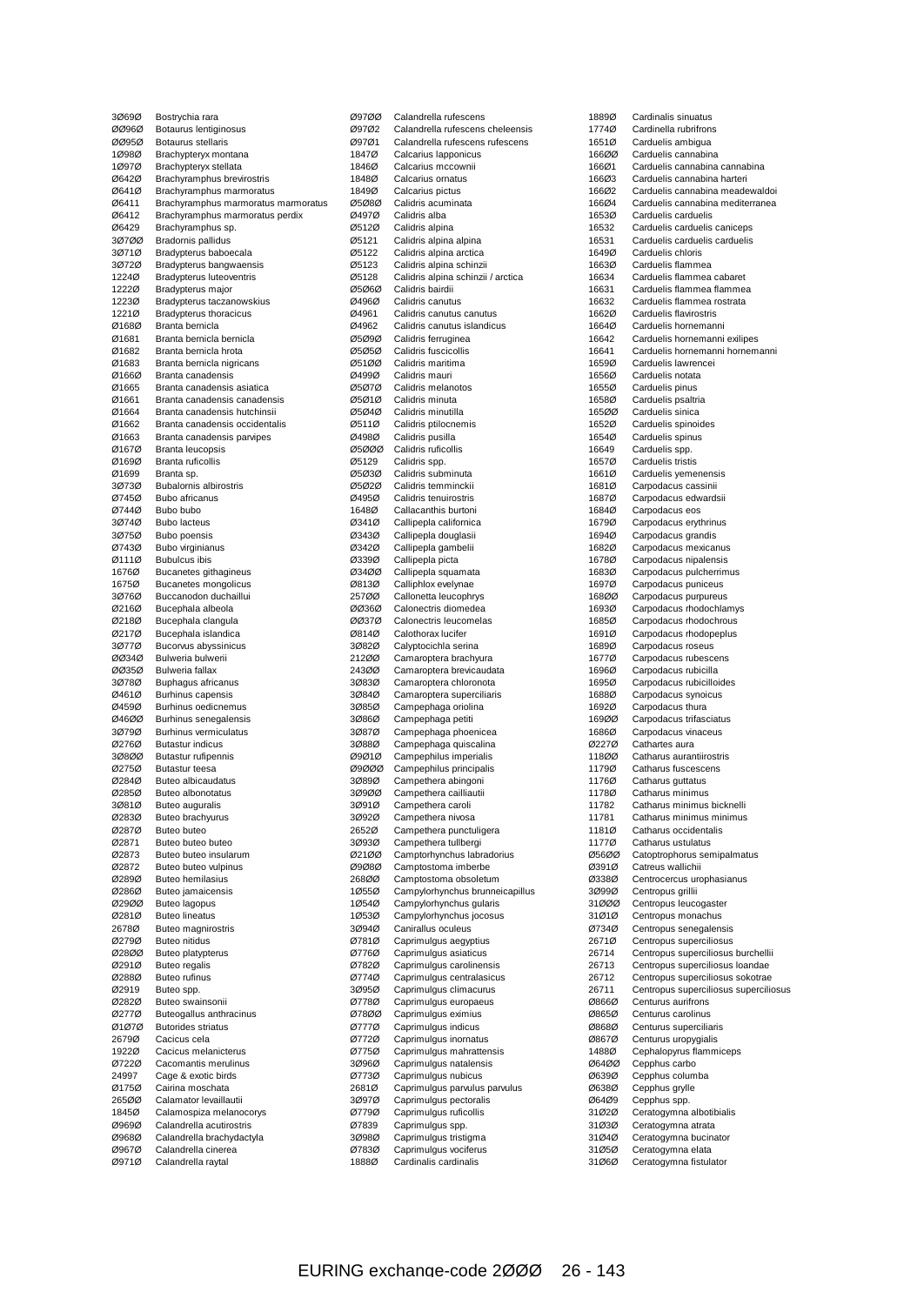| 31Ø7Ø          | Ceratogymna subcylindricus                                    |
|----------------|---------------------------------------------------------------|
| 31Ø8Ø          | Cercococcyx mechowi                                           |
| 31Ø9Ø          | Cercococcyx olivinus                                          |
| 311ØØ<br>1135Ø | Cercomela familiaris<br>Cercomela melanura                    |
| 1Ø95Ø          | Cercotrichas galactotes                                       |
| 1Ø952          | Cercotrichas galactotes familiaris                            |
| 1Ø951          | Cercotrichas galactotes galactotes                            |
| 1Ø953          | Cercotrichas galactotes syriacus                              |
| 3111Ø          | Cercotrichas hartlaubi                                        |
| 1Ø96Ø          | Cercotrichas podobe                                           |
| Ø653Ø          | Cerorhinca monocerata                                         |
| 1487Ø          | Certhia brachydactyla                                         |
| 1483Ø          | Certhia discolor                                              |
| 1486Ø          | Certhia familiaris                                            |
| 14862<br>14863 | Certhia familiaris britannica<br>Certhia familiaris corsa     |
| 14861          | Certhia familiaris familiaris                                 |
| 14864          | Certhia familiaris macrodactyla                               |
| 1484Ø          | Certhia himalayana                                            |
| 1485Ø          | Certhia nipalensis                                            |
| 2682Ø          | Certhiaxis cinnamomea                                         |
| Ø834Ø          | Ceryle alcyon                                                 |
| Ø836Ø          | Ceryle lugubris                                               |
| Ø833Ø          | Ceryle rudis                                                  |
| Ø835Ø          | Ceryle torquata                                               |
| 1218Ø          | Cettia acanthizoides                                          |
| 1219Ø          | Cettia brunnifrons                                            |
| 12200<br>1214Ø | Cettia cetti<br>Cettia diphone                                |
| 1217Ø          | Cettia flavolivacea                                           |
| 1215Ø          | Cettia fortipes                                               |
| 1216Ø          | Cettia major                                                  |
| 1213Ø          | Cettia squameiceps                                            |
| 3112Ø          | Ceuthmochares aereus                                          |
| 07900          | Chaetura pelagica                                             |
| Ø791Ø          | Chaetura vauxi                                                |
| 1159Ø<br>213ØØ | Chaimarrornis leucocephalus<br>Chalcites basalis              |
| 06930          | Chalcophaps indica                                            |
| 1363Ø          | Chamaea fasciata                                              |
| 1766Ø          | Chamaethlypis poliocephala                                    |
| Ø477Ø          | Charadrius alexandrinus                                       |
| 04800          | Charadrius asiaticus                                          |
| Ø469Ø          | Charadrius dubius                                             |
| 3113Ø<br>04700 | Charadrius forbesi<br>Charadrius hiaticula                    |
| Ø47Ø1          | Charadrius hiaticula hiaticula                                |
| Ø47Ø2          | Charadrius hiaticula tundrae                                  |
| Ø479Ø          | Charadrius leschenaultii                                      |
| 20460          | Charadrius marginatus                                         |
| 04750          | Charadrius melodus                                            |
| Ø478Ø          | Charadrius mongolus                                           |
| Ø4783<br>Ø4781 | Charadrius mongolus atrifrons<br>Charadrius mongolus mongolus |
| 04782          | Charadrius mongolus pamirensis                                |
| Ø4784          | Charadrius mongolus schaeferi                                 |
| Ø4785          | Charadrius mongolus stegmanni                                 |
| Ø483Ø          | Charadrius montanus                                           |
| Ø482Ø          | Charadrius morinellus                                         |
| Ø476Ø          | Charadrius pecuarius                                          |
| Ø472Ø          | Charadrius placidus                                           |
| Ø471Ø          | Charadrius semipalmatus                                       |
| Ø4839<br>3114Ø | Charadrius sp.<br>Charadrius tricollaris                      |
| Ø481Ø          | Charadrius veredus                                            |
| Ø474Ø          | Charadrius vociferus                                          |
| 04730          | Charadrius wilsonia                                           |
| 17Ø1Ø          | Chaunoproctus ferreorostris                                   |
| 3115Ø          | Chelictinia riocourii                                         |
| Ø959Ø<br>Ø491Ø | Chersophilus duponti<br>Chettusia gregaria                    |
| 04920          | Chettusia leucura                                             |
| 20070          | Chionis alba                                                  |
| Ø444Ø          | Chlamydotis undulata                                          |
| Ø4443          | Chlamydotis undulata fuertaventurae                           |
| Ø4442          | Chlamydotis undulata macqueenii                               |
| Ø4441          | Chlamydotis undulata undulata                                 |
| Ø626Ø<br>Ø628Ø | Chlidonias hybridus<br>Chlidonias leucopterus                 |
| Ø627Ø          | Chlidonias niger                                              |
| Ø6289          | Chlidonias sp.                                                |
| 20380          | Chloephaga picta                                              |
| 2683Ø          | Chloroceryle amazona                                          |
| Ø832Ø          | Chloroceryle americana                                        |
| 2654Ø          | Chlorocichla flavicollis                                      |

| 3116Ø          | Chlorocichla simplex                                |
|----------------|-----------------------------------------------------|
| 3117Ø          | Chloropeta natalensis                               |
| 10410          | Chloropsis hardwickii                               |
| 08030          | Chlorostilbon ricordii                              |
| 1824Ø          | Chondestes grammacus                                |
| Ø23ØØ          | Chondrohierax uncinatus                             |
| 07870          | Chordeiles acutipennis<br>Chordeiles minor          |
| Ø786Ø          |                                                     |
| 07200          | Chrysococcyx caprius                                |
| 3118Ø<br>3119Ø | Chrysococcyx cupreus                                |
| Ø721Ø          | Chrysococcyx flavigularis<br>Chrysococcyx klaas     |
| Ø719Ø          | Chrysococcyx maculatus                              |
| Ø397Ø          | Chrysolophus amherstiae                             |
| Ø396Ø          | Chrysolophus pictus                                 |
| 1174Ø          | Cichlopasser terrestris                             |
| Ø132Ø          | Ciconia abdimii                                     |
| Ø134Ø          | Ciconia ciconia                                     |
| Ø133Ø          | Ciconia episcopus                                   |
| Ø131Ø          | Ciconia nigra                                       |
| Ø1349          | Ciconia sp.                                         |
| 10500          | Cinclus cinclus                                     |
| 10503          | Cinclus cinclus aquaticus                           |
| 1Ø5Ø2          | Cinclus cinclus caucasicus                          |
| 10501          | Cinclus cinclus cinclus                             |
| 1Ø5Ø4          | Cinclus cinclus gularis                             |
| 1Ø52Ø          | Cinclus mexicanus<br>Cinclus pallasii               |
| 10510<br>1576Ø |                                                     |
| 312ØØ          | Cinnyricinclus leucogaster<br>Circaetus cinerascens |
| 3121Ø          | Circaetus cinereus                                  |
| Ø256Ø          | Circaetus gallicus                                  |
| Ø26ØØ          | Circus aeruginosus                                  |
| Ø261Ø          | Circus cyaneus                                      |
| 02620          | Circus macrourus                                    |
| Ø264Ø          | Circus melanoleucus                                 |
| Ø263Ø          | Circus pygargus                                     |
| Ø2649          | Circus sp.                                          |
| 3122Ø          | Cisticola anonymus                                  |
| 3123Ø          | Cisticola aridulus                                  |
| 3124Ø          | Cisticola brachypterus                              |
| 3125Ø          | Cisticola cantans                                   |
| 3126Ø          | Cisticola chubbi                                    |
| 3127Ø          | Cisticola dorsti                                    |
| 3128Ø          | Cisticola emini                                     |
| 3129Ø          | Cisticola erythrops                                 |
| 313ØØ<br>3131Ø | Cisticola eximius<br>Cisticola galactotes           |
| 1226Ø          | Cisticola juncidis                                  |
| 3132Ø          | Cisticola lateralis                                 |
| 3133Ø          | Cisticola natalensis                                |
| 3134Ø          | Cisticola robustus                                  |
| 3135Ø          | Cisticola ruficeps                                  |
| 3136Ø          | Cisticola rufus                                     |
| 10590          | Cistothorus palustris                               |
| 10580          | Cistothorus platensis                               |
| 07160          | Clamator glandarius                                 |
| Ø715Ø          | Clamator jacobinus                                  |
| 3137Ø          | Clamator levaillantii                               |
| Ø212Ø          | Clangula hyemalis                                   |
| 3138Ø          | Clytospiza monteiri                                 |
| 2684Ø          | Cnemotriccus fuscatus                               |
| 1717Ø          | Coccothraustes coccothraustes                       |
| Ø728Ø<br>Ø727Ø | Coccyzus americanus                                 |
| Ø729Ø          | Coccyzus erythrophthalmus<br>Coccyzus minor         |
| 1783Ø          | Coereba flaveola                                    |
| Ø85ØØ          | Colaptes auratus                                    |
| Ø851Ø          | Colaptes cafer                                      |
| 2685Ø          | Colaptes campestris                                 |
| 08520          | Colaptes chrysoides                                 |
| Ø345Ø          | Colinus virginianus                                 |
| 3139Ø          | Colius striatus                                     |
| Ø789Ø          | Collocalia brevirostris                             |
| 314ØØ          | Columba arquatrix                                   |
| Ø672Ø          | Columba bollii                                      |
| 3141Ø          | Columba delegorguei                                 |
| Ø669Ø          | Columba eversmanni                                  |
| Ø681Ø          | Columba fasciata                                    |
| Ø682Ø          | Columba flavirostris                                |
| 3142Ø          | Columba guinea                                      |
| Ø674Ø<br>Ø676Ø | Columba hodgsonii                                   |
| 06780          | Columba janthina<br>Columba jouyi                   |
| 06730          | Columba junoniae                                    |
| Ø679Ø          | Columba leucocephala                                |
|                |                                                     |

| Ø667Ø          | Columba leuconota                                |
|----------------|--------------------------------------------------|
| Ø665Ø          | Columba livia                                    |
| Ø668Ø          | Columba oenas                                    |
| 06700          | Columba palumbus                                 |
| Ø675Ø<br>Ø666Ø | Columba pulchricollis<br>Columba rupestris       |
| 06829          | Columba sp.                                      |
| Ø68ØØ          | Columba squamosa                                 |
| Ø671Ø          | Columba trocaz                                   |
| 3143Ø          | Columba unicincta                                |
| Ø677Ø          | Columba versicolor                               |
| Ø698Ø<br>2686Ø | Columbigallina passerina<br>Columbina picui      |
| 1365Ø          | Conostoma oemodium                               |
| Ø931Ø          | Contopus borealis                                |
| Ø927Ø          | Contopus caribaeus                               |
| Ø928Ø          | Contopus pertinax                                |
| Ø929Ø          | Contopus sordidulus                              |
| 09300<br>07080 | Contopus virens<br>Conuropsis carolinensis       |
| 2791Ø          | Copsychus albospecularis                         |
| 2798Ø          | Copsychus cebuensis                              |
| 2796Ø          | Copsychus luzoniensis                            |
| 2794Ø          | Copsychus malabaricus                            |
| 2797Ø          | Copsychus niger                                  |
| 2792Ø          | Copsychus saularis                               |
| 2793Ø<br>Ø842Ø | Copsychus sechellarum<br>Coracias abyssinicus    |
| Ø843Ø          | Coracias benghalensis                            |
| 3144Ø          | Coracias cyanogaster                             |
| Ø841Ø          | Coracias garrulus                                |
| 3145Ø          | Coracias naevia                                  |
| 3146Ø          | Coracina azurea                                  |
| 3147Ø<br>1Ø25Ø | Coracina caesia                                  |
| 3148Ø          | Coracina melaschistos<br>Coracina pectoralis     |
| Ø228Ø          | Coragyps atratus                                 |
| 3149Ø          | Corvinella corvina                               |
| 157ØØ          | Corvus albus                                     |
| 1564Ø          | Corvus brachyrhynchos                            |
| 1572Ø          | Corvus corax                                     |
| 15721<br>15722 | Corvus corax corax<br>Corvus corax tingitanus    |
| 1567Ø          | Corvus corone                                    |
| 15673          | Corvus corone cornix                             |
| 15671          | Corvus corone corone                             |
| 1573Ø          | Corvus cryptoleucus                              |
| 1561Ø<br>1563Ø | Corvus dauuricus<br>Corvus frugilegus            |
| 1565Ø          | Corvus imparatus                                 |
| 1568Ø          | Corvus macrorhynchos                             |
| 156ØØ          | Corvus monedula                                  |
| 156Ø1          | Corvus monedula monedula                         |
| 156Ø2          | Corvus monedula soemmerringii                    |
| 156Ø3<br>1566Ø | Corvus monedula spermologus<br>Corvus ossifragus |
| 1574Ø          | Corvus rhipidurus                                |
| 1571Ø          | Corvus ruficollis                                |
| 15749          | Corvus sp.                                       |
| 1562Ø          | Corvus splendens                                 |
| 1569Ø<br>2687Ø | Corvus torquatus<br>Coryphaspiza melanotis       |
| 315ØØ          | Corythaeola cristata                             |
| 3151Ø          | Cossypha albicapilla                             |
| 3152Ø          | Cossypha cyanocampter                            |
| 3153Ø          | Cossypha isabellae                               |
| 20340          | Cossypha natalensis                              |
| 214ØØ<br>3154Ø | Cossypha niveicapilla<br>Cossypha polioptera     |
| 3155Ø          | Cossyphicula roberti                             |
| Ø417Ø          | Coturnicops exquisita                            |
| Ø418Ø          | Coturnicops noveboracensis                       |
| 3156Ø          | Coturnix adansonii                               |
| Ø37ØØ          | Coturnix coturnix                                |
| 266ØØ<br>Ø371Ø | Coturnix delegorguei<br>Coturnix japonica        |
| 2688Ø          | Cranioleuca gutturata                            |
| 1586Ø          | Creatophora cineracea                            |
| 3157Ø          | Crecopsis egregia                                |
| Ø421Ø          | Crex crex                                        |
| 3158Ø          | Crinifer piscator                                |
| 239ØØ<br>24000 | Criniger barbatus<br>Criniger calurus            |
| 3159Ø          | Criniger chloronotus                             |
| 316ØØ          | Criniger olivaceus                               |
| Ø39ØØ          | Crossoptilon auritum                             |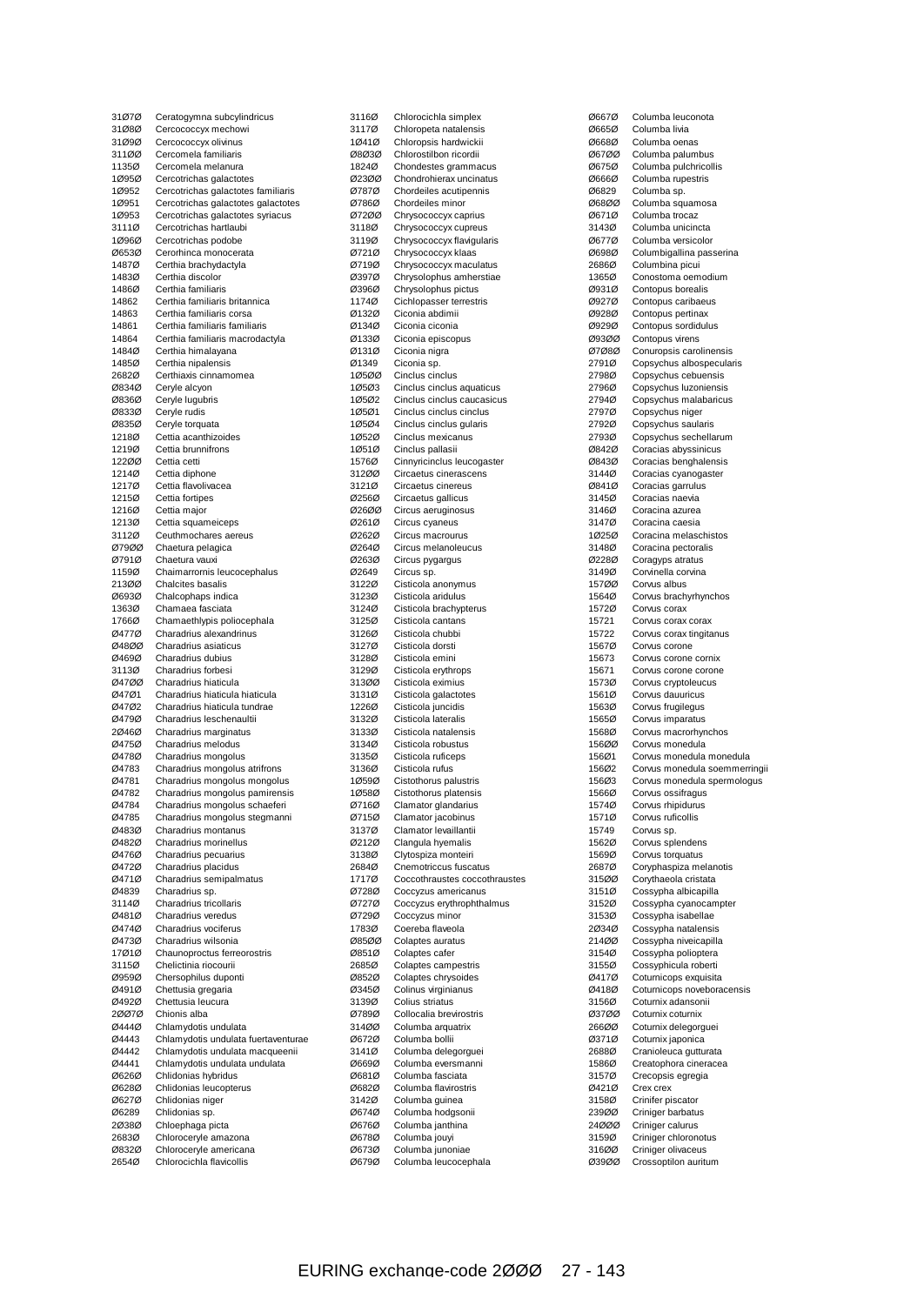| Ø388Ø          | Crossoptilon crossoptilon                        |
|----------------|--------------------------------------------------|
| Ø389Ø          | Crossoptilon mantchuricum                        |
| Ø731Ø          | Crotophaga ani                                   |
| 07320          | Crotophaga sulcirostris                          |
| 2689Ø          | Crypturellus parvirostris                        |
| Ø724Ø          | Cuculus canorus                                  |
| 3161Ø          | Cuculus clamosus                                 |
| 3162Ø          | Cuculus gularis                                  |
| 07230          | Cuculus micropterus                              |
| Ø726Ø          | Cuculus poliocephalus                            |
| Ø725Ø          | Cuculus saturatus                                |
| 3163Ø          | Cuculus solitarius                               |
| 13500          | Culicicapa ceylonensis                           |
| 269ØØ          | Culicivora caudacuta                             |
| Ø464Ø          | Cursorius cursor                                 |
| 3164Ø          | Cursorius temminckii                             |
| 14Ø9Ø          | Cutia nipalensis                                 |
| 1535Ø          | Cyanocitta cristata                              |
| 1534Ø          | Cyanocitta stelleri                              |
| 1533Ø          | Cyanocorax beecheii                              |
| 1528Ø          | Cyanocorax dickeyi                               |
| 153ØØ          | Cyanocorax formosa                               |
| 1531Ø          | Cyanocorax morio                                 |
| 1532Ø          | Cyanocorax sanblasiana                           |
| 1529Ø          | Cyanocorax yncas                                 |
| 262ØØ          | Cyanoliseus patagonus                            |
| 252ØØ<br>1547Ø | Cyanomitra olivacea                              |
|                | Cyanopica cyana                                  |
| 06520          | Cyclorrhynchus psittacula                        |
| 20800<br>Ø155Ø | Cygnus atratus<br>Cygnus buccinator              |
| Ø153Ø          | Cygnus columbianus                               |
| Ø1532          | Cygnus columbianus bewickii                      |
| Ø1531          | Cygnus columbianus columbianus                   |
| Ø154Ø          | Cygnus cygnus                                    |
| 01520          | Cygnus olor                                      |
| Ø1559          | Cygnus sp.                                       |
| 08040          | Cynanthus latirostris                            |
| 1326Ø          | Cyornis rubeculoides                             |
| 1325Ø          | Cyornis vivida                                   |
| Ø788Ø          | Cypseloides niger                                |
| 08020          | Cypsiurus parvus                                 |
|                |                                                  |
|                |                                                  |
| Ø346Ø          | Cyrtonyx montezumae                              |
| 00230          | Daption capense                                  |
| 2691Ø          | Deconychura longicauda                           |
| 10000          | Delichon dasypus                                 |
| Ø999Ø<br>10010 | Delichon nipalensis                              |
| Ø324Ø          | Delichon urbica                                  |
|                | Dendragapus canadensis                           |
| Ø323Ø<br>Ø325Ø | Dendragapus falcipennis                          |
|                | Dendragapus obscurus<br>Dendrocincla merula      |
| 2692Ø<br>26921 | Dendrocincla merula merula                       |
|                | Dendrocitta formosae                             |
| 1548Ø<br>Ø897Ø |                                                  |
| Ø899Ø          | Dendrocopos albolarvatus<br>Dendrocopos arcticus |
| Ø895Ø          |                                                  |
| 08790          | Dendrocopos arizonae<br>Dendrocopos assimilis    |
| Ø886Ø          | Dendrocopos auriceps                             |
| Ø894Ø          | Dendrocopos borealis                             |
| Ø888Ø          | Dendrocopos canicapillus                         |
| 08820          | Dendrocopos cathpharius                          |
| Ø881Ø          | Dendrocopos darjellensis                         |
| 08900          | Dendrocopos dorae                                |
| 08800          | Dendrocopos himalayensis                         |
| Ø885Ø          | Dendrocopos hyperythrus                          |
| Ø889Ø          | Dendrocopos kizuki                               |
| Ø877Ø          | Dendrocopos leucopterus                          |
| Ø884Ø          | Dendrocopos leucotos                             |
| Ø876Ø          | Dendrocopos major                                |
| Ø8761          | Dendrocopos major major                          |
| 08830          | Dendrocopos medius                               |
| Ø887Ø          | Dendrocopos minor                                |
| 08920          | Dendrocopos nuttallii                            |
| Ø893Ø          | Dendrocopos pubescens                            |
| Ø891Ø          | Dendrocopos scalaris                             |
| Ø8979          | Dendrocopos sp.                                  |
| 08780          | Dendrocopos syriacus                             |
| Ø898Ø          | Dendrocopos tridactylus                          |
| Ø896Ø          | Dendrocopos villosus                             |
| Ø15ØØ          | Dendrocygna arborea                              |
| Ø151Ø          | Dendrocygna autumnalis                           |
| Ø149Ø          | Dendrocygna bicolor                              |
| 1736Ø          | Dendroica caerulescens                           |
| 1754Ø<br>1735Ø | Dendroica castanea<br>Dendroica cerulea          |

| 1746Ø          |                                                       |
|----------------|-------------------------------------------------------|
|                | Dendroica chrysoparia                                 |
| 1751Ø          | Dendroica coronata                                    |
| 1748Ø<br>17400 | Dendroica discolor<br>Dendroica dominica              |
| 1747Ø          | Dendroica fusca                                       |
| 1738Ø          | Dendroica graciae                                     |
| 1741Ø          | Dendroica kirtlandii                                  |
| 175ØØ          | Dendroica magnolia                                    |
| 1742Ø<br>1743Ø | Dendroica nigrescens                                  |
| 1752Ø          | Dendroica occipitalis<br>Dendroica palmarum           |
| 1734Ø          | Dendroica pensylvanica                                |
| 1733Ø          | Dendroica petechia                                    |
| 1737Ø          | Dendroica pinus                                       |
| 1739Ø<br>1753Ø | Dendroica pityophila                                  |
| 1749Ø          | Dendroica striata<br>Dendroica tigrina                |
| 1744Ø          | Dendroica townsendi                                   |
| 1745Ø          | Dendroica virens                                      |
| 10160          | Dendronanthus indicus                                 |
| 3165Ø          | Dendropicos elachus                                   |
| 3166Ø<br>3167Ø | Dendropicos elliotii<br>Dendropicos fuscescens        |
| 3168Ø          | Dendropicos gabonensis                                |
| 3169Ø          | Dendropicos goertae                                   |
| 317ØØ          | Dendropicos obsoletus                                 |
| 3171Ø          | Dendropicos poecilolaemus                             |
| 3172Ø<br>3173Ø | Dendropicos pyrrhogaster<br>Dendropicos xantholophus  |
| 15ØØØ          | Dicaeum ignipectus                                    |
| 1499Ø          | Dicaeum melanoxanthum                                 |
| 215ØØ          | Dicrurus adsimilis                                    |
| 3174Ø          | Dicrurus atripennis                                   |
| 1527Ø          | Dicrurus hottentottus                                 |
| 1526Ø<br>3175Ø | Dicrurus leucophaeus<br>Dicrurus ludwigii             |
| 1525Ø          | Dicrurus macrocercus                                  |
| 3176Ø          | Dicrurus modestus                                     |
| 1793Ø          | Diglossa baritula                                     |
| Ø861Ø<br>ØØ19Ø | Dinopium benghalense<br>Diomedea albatrus             |
| ØØ16Ø          | Diomedea cauta                                        |
| ØØ15Ø          | Diomedea chlororhynchos                               |
| 20090          | Diomedea chrysostoma                                  |
| 00200          | Diomedea exulans                                      |
| ØØ18Ø<br>ØØ14Ø | Diomedea immutabilis<br>Diomedea melanophris          |
| ØØ17Ø          | Diomedea nigripes                                     |
|                | Dolichonyx oryzivorus                                 |
| 1897Ø          |                                                       |
| 2693Ø          | Donacobius atricapilla                                |
| 2694Ø          | Donacospiza albifrons                                 |
| Ø458Ø          | Dromas ardeola                                        |
| 3177Ø          | Drymocichla incana                                    |
| Ø864Ø<br>Ø863Ø | Dryocopus javensis<br>Dryocopus martius               |
| Ø862Ø          | Dryocopus pileatus                                    |
| 3178Ø          | pryoscopus angolensis                                 |
| 3179Ø          | Dryoscopus gambensis                                  |
| 318ØØ          | Dryoscopus sabini                                     |
| 216ØØ<br>3181Ø | Dryoscopus senegalensis<br>Dryotriorchis spectabilis  |
| 10800          | Dumetella carolinensis                                |
| 247ØØ          | Dyaphorophyia castanea                                |
| 2695Ø          | Dysithamnus mentalis                                  |
| Ø694Ø          | Ectopistes migratorius                                |
| Ø121Ø<br>3182Ø | Egretta alba<br>Egretta ardesiaca                     |
| Ø116Ø          | Egretta eulophotes                                    |
| Ø119Ø          | Egretta garzetta                                      |
| Ø118Ø          | Egretta gularis                                       |
| Ø1181<br>Ø1182 | Egretta gularis gularis<br>Egretta gularis schistacea |
| 01200          | Egretta intermedia                                    |
| Ø117Ø          | Egretta sacra                                         |
| Ø1219          | Egretta sp.                                           |
| Ø115Ø          | Egretta thula                                         |
| 2696Ø<br>09070 | Elaenia flavogaster<br>Elaenia martinica              |
| 2697Ø          | Elaenia parvirostris                                  |
| Ø233Ø          | Elanoides forficatus                                  |
| 3183Ø          | Elanus axillaris                                      |
| Ø235Ø          | Elanus caeruleus                                      |
| Ø234Ø<br>3184Ø | Elanus leucurus<br>Elminia albiventris                |
| 217ØØ<br>3185Ø | Elminia longicauda<br>Elminia nigromitrata            |

3186Ø Emberiza affinis<br>1876Ø Emberiza aureol Emberiza aureola 188ØØ Emberiza bruniceps 1867Ø Emberiza buchanani<br>3187Ø Emberiza cabanisi 3187Ø Emberiza cabanisi<br>1868Ø Emberiza caesia 1868Ø Emberiza caesia<br>1871Ø Emberiza chrysop Emberiza chrysophrys 186ØØ Emberiza cia 1865Ø Emberiza cineracea 1861Ø Emberiza cioides<br>1858Ø Emberiza cirlus 1858Ø Emberiza cirlus<br>1857Ø Emberiza citrine 1857Ø Emberiza citrinella<br>18700 Emberiza elegans 187ØØ Emberiza elegans<br>3188Ø Emberiza flavivent Emberiza flaviventris 1869Ø Emberiza fucata<br>1866Ø Emberiza hortula 1866Ø Emberiza hortulana<br>1862Ø Emberiza jankowsk 1862Ø Emberiza jankowskii<br>1855Ø Emberiza koslowi Emberiza koslowi 1856Ø Emberiza leucocephalos 1881Ø Emberiza melanocephala 1878Ø Emberiza pallasi<br>1874Ø Emberiza pusilla 1874Ø Emberiza pusilla<br>1873Ø Emberiza rustica 1873Ø Emberiza rustica<br>1875Ø Emberiza rutila 1875Ø Emberiza rutila<br>1877Ø Emberiza schoe Emberiza schoeniclus 18771 Emberiza schoeniclus schoeniclus 18772 Emberiza schoeniclus witherbyi<br>1851Ø Emberiza siemsseni 1851Ø Emberiza siemsseni<br>18819 Emberiza sp. 18819 Emberiza sp.<br>1853Ø Emberiza spo Emberiza spodocephala 1859Ø Emberiza stewarti 1863Ø Emberiza striolata<br>1854Ø Emberiza sulphura 1854Ø Emberiza sulphurata<br>1864Ø Emberiza tahapisi 1864Ø Emberiza tahapisi<br>1872Ø Emberiza tristrami 1872Ø Emberiza tristrami<br>1852Ø Emberiza variabilis 1852Ø Emberiza variabilis<br>1879Ø Emberiza vessoens Emberiza yessoensis 2698Ø Emberizoides herbicola<br>Ø919Ø Empidonax affinis Ø919Ø Empidonax affinis Ø921Ø Empidonax albigularis<br>Ø923Ø Empidonax alnorum Empidonax alnorum Ø92ØØ Empidonax difficilis Ø913Ø Empidonax flaviventris Ø924Ø Empidonax fulvifrons Ø916Ø Empidonax hammondii<br>Ø915Ø Empidonax minimus Ø915Ø Empidonax minimus Ø917Ø Empidonax oberholseri<br>Ø922Ø Empidonax traillii Empidonax traillii Ø914Ø Empidonax virescens Ø918Ø Empidonax wrightii<br>Ø644Ø Endomychura crave Ø644Ø Endomychura craveri Ø643Ø Endomychura hypoleuca<br>12100 Enicurus leschenaulti Enicurus leschenaulti 1211Ø Enicurus maculatus 12Ø9Ø Enicurus schistaceus<br>12Ø8Ø Enicurus scouleri Enicurus scouleri 1715Ø Eophona migratoria<br>1716Ø Eophona personata 1716Ø Eophona personata<br>3189Ø Ephippiorhynchus s 3189Ø Ephippiorhynchus senegalensis<br>Ø954Ø Eremalauda dunni Eremalauda dunni 319ØØ Eremomela badiceps<br>3191Ø Eremomela canescer 3191Ø Eremomela canescens<br>3192Ø Eremomela icteropygia 3192Ø Eremomela icteropygialis<br>3193Ø Eremomela pusilla Eremomela pusilla Ø978Ø Eremophila alpestris Ø979Ø Eremophila bilopha<br>3194Ø Eremopterix leucotis 3194Ø Eremopterix leucotis<br>Ø953Ø Eremopterix nigricep Ø953Ø Eremopterix nigriceps<br>1775Ø Ergaticus ruber 1775Ø Ergaticus ruber<br>11000 Erithacus akahi 11ØØØ Erithacus akahige<br>11Ø1Ø Erithacus komado Erithacus komadori 1Ø99Ø Erithacus rubecula 1Ø991 Erithacus rubecula rubecula<br>1Ø992 Erithacus rubecula superbus 1Ø992 Erithacus rubecula superbus<br>3195Ø Erythrocercus mccallii 3195Ø Erythrocercus mccallii<br>Ø462Ø Esacus recurvirostris Ø462Ø Esacus recurvirostris 1615Ø Estrilda astrild<br>3196Ø Estrilda caerul 3196Ø Estrilda caerulescens<br>2Ø43Ø Estrilda melpoda 2Ø43Ø Estrilda melpoda<br>3197Ø Estrilda nonnula 3197Ø Estrilda nonnula<br>3198Ø Estrilda paludico 3198Ø Estrilda paludicola<br>2644Ø Estrilda perreina Estrilda perreina 3199Ø Estrilda poliopareia 2645Ø Estrilda rhodopyga<br>1616Ø Estrilda rufibarba 1616Ø Estrilda rufibarba<br>2Ø439 Estrilda sp. Estrilda sp.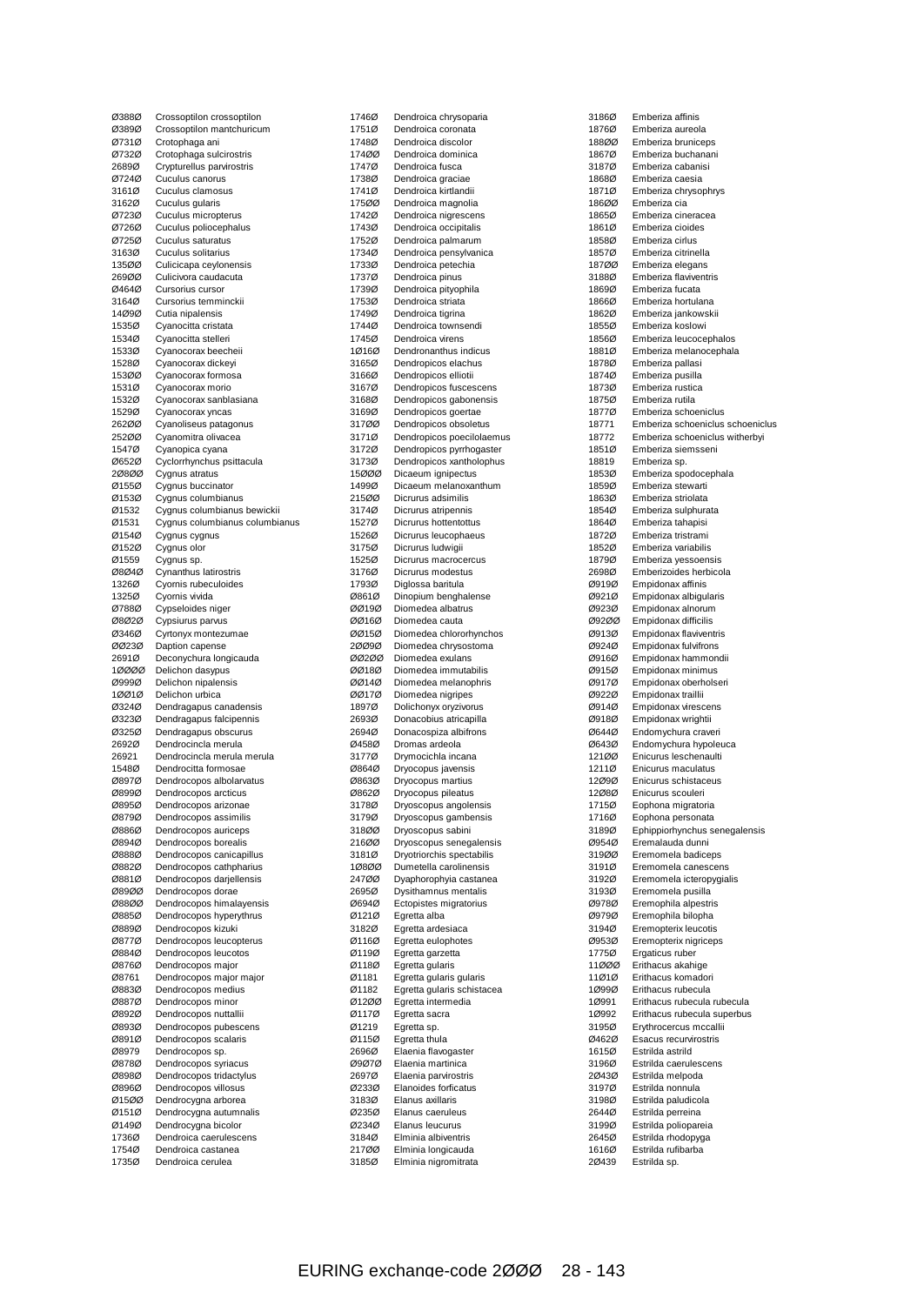| 20270          | Estrilda troglodytes                                    |
|----------------|---------------------------------------------------------|
| 2699Ø          | Eucometis penicillata                                   |
| 26991          | Eucometis penicillata penicillata                       |
| Ø138Ø<br>Ø139Ø | Eudocimus albus<br>Eudocimus ruber                      |
| 20300          | Eudyptes chrysolophus                                   |
| 08120          | Eugenes fulgens                                         |
| 1619Ø          | Euodice cantans                                         |
| 1618Ø          | Euodice malabarica                                      |
| 19Ø1Ø<br>19000 | Euphagus carolinensis<br>Euphagus cyanocephalus         |
| 1791Ø          | Euphonia affinis                                        |
| 27000          | Euphonia chlorotica                                     |
| 1792Ø          | Euphonia elegantissima                                  |
| 27Ø1Ø          | Euphonia laniirostris                                   |
| 27Ø11<br>20420 | Euphonia laniirostris laniirostris<br>Euplectes afer    |
| 2662Ø          | Euplectes albonotatus                                   |
| 32ØØØ          | Euplectes ardens                                        |
| 32Ø1Ø          | Euplectes axillaris                                     |
| 32Ø2Ø          | Euplectes capensis                                      |
| 20480<br>32Ø3Ø | Euplectes franciscanos<br>Euplectes hartlaubi           |
| 32Ø4Ø          | Euplectes hordeaceus                                    |
| 32Ø5Ø          | Euplectes macrourus                                     |
| 20470          | Euplectes orix                                          |
| 32Ø6Ø          | Eupodotis melanogaster                                  |
| 32Ø7Ø<br>32Ø8Ø | Eupodotis ruficrista                                    |
| Ø513Ø          | Eupodotis senegalensis<br>Eurynorhynchus pygmeus        |
| Ø844Ø          | Eurystomus glaucurus                                    |
| 32Ø9Ø          | Eurystomus gularis                                      |
| Ø845Ø          | Eurystomus orientalis                                   |
| 321ØØ          | Euschistospiza dybowskii                                |
| 1778Ø<br>3211Ø | Euthlypis lachrymosa<br>Falco alopex                    |
| Ø317Ø          | Falco altaicus                                          |
| 03080          | Falco amurensis                                         |
| 3212Ø          | Falco ardosiaceus                                       |
| Ø314Ø          | Falco biarmicus                                         |
| Ø316Ø<br>03060 | Falco cherrug<br>Falco chicquera                        |
| 03090          | Falco columbarius                                       |
| 03092          | Falco columbarius subaesalon                            |
| 03120          | Falco concolor                                          |
| 3213Ø          | Falco cuvierii                                          |
| Ø311Ø<br>03130 | Falco eleonorae<br>Falco femoralis                      |
| Ø315Ø          | Falco jugger                                            |
| Ø319Ø          | Falco mexicanus                                         |
| 03030          | Falco naumanni                                          |
| 03210          | Falco pelegrinoides                                     |
| 03200<br>03202 | Falco peregrinus                                        |
| 03201          | Falco peregrinus brookei<br>Falco peregrinus peregrinus |
| Ø318Ø          | Falco rusticolus                                        |
| Ø3219          | Faico sp.                                               |
| 03050          | Falco sparverius                                        |
| 03100          | Falco subbuteo                                          |
| 03040<br>Ø3Ø7Ø | Falco tinnunculus<br>Falco vespertinus                  |
| 1348Ø          | Ficedula albicollis                                     |
| 13481          | Ficedula albicollis albicollis                          |
| 13482          | Ficedula albicollis semitorquata                        |
| 13400          | Ficedula hodgsonii                                      |
| 1341Ø<br>1349Ø | Ficedula hyperythra                                     |
| 13491          | Ficedula hypoleuca<br>Ficedula hypoleuca hypoleuca      |
| 13492          | Ficedula hypoleuca ibericus                             |
| 1344Ø          | Ficedula mugimaki                                       |
| 1346Ø          | Ficedula narcissina                                     |
| 1343Ø<br>13432 | Ficedula parva<br>Ficedula parva albicilla              |
| 13431          | Ficedula parva parva                                    |
| 1337Ø          | Ficedula sapphira                                       |
| 1347Ø          | Ficedula semitorquata                                   |
| 1342Ø          | Ficedula strophiata                                     |
| 1339Ø          | Ficedula superciliaris                                  |
| 1338Ø<br>1345Ø | Ficedula tricolor<br>Ficedula zanthopygia               |
| 27Ø2Ø          | Formicivora rufa                                        |
| Ø366Ø          | Francolinus bicalcaratus                                |
| 28Ø1Ø          | Francolinus erckelii                                    |
| Ø364Ø          | Francolinus francolinus                                 |
| Ø365Ø<br>246ØØ | Francolinus pondicerianus<br>Fraseria cinerascens       |
|                |                                                         |

| 3214Ø          | Fraseria ocreata                                           |
|----------------|------------------------------------------------------------|
| Ø654Ø          | Fratercula arctica                                         |
| Ø655Ø          | Fratercula corniculata                                     |
| ØØ94Ø          | Fregata ariel                                              |
| 00930          | Fregata magnificens                                        |
| 00920          | Fregata minor                                              |
| 2772Ø          | Fregetta grallaria                                         |
| 2773Ø          | Fregetta tropica                                           |
| 1636Ø          | Fringilla coelebs                                          |
| 16362<br>16365 | Fringilla coelebs africana                                 |
| 16361          | Fringilla coelebs canariensis<br>Fringilla coelebs coelebs |
| 16363          | Fringilla coelebs ombriosa                                 |
| 16364          | Fringilla coelebs palmae                                   |
| 1638Ø          | Fringilla montifringilla                                   |
| 16389          | Fringilla sp.                                              |
| 1637Ø          | Fringilla teydea                                           |
| 16372          | Fringilla teydea polatzeki                                 |
| 16371          | Fringilla teydea teydea                                    |
| 04300          | Fulica americana                                           |
| Ø429Ø          | Fulica atra                                                |
| Ø431Ø          | Fulica cristata                                            |
| 00220          | Fulmarus glacialis                                         |
| 00221          | Fulmarus glacialis glacialis                               |
| 20130          | Fulmarus glacialoides                                      |
| 27Ø3Ø          | Furnarius leucopus                                         |
| 27Ø31<br>27Ø4Ø | Furnarius leucopus leucopus<br>Furnarius rufus             |
| 27Ø5Ø          | Galbula ruficauda                                          |
| 27Ø51          | Galbula ruficauda ruficauda                                |
| 09720          | Galerida cristata                                          |
| 3215Ø          | Galerida modesta                                           |
| Ø9739          | Galerida sp.                                               |
| 09730          | Galerida theklae                                           |
| Ø428Ø          | Gallicrex cinerea                                          |
| Ø519Ø          | Gallinago gallinago                                        |
| 05230          | Gallinago hardwickii                                       |
| Ø52ØØ          | Gallinago media                                            |
| Ø522Ø          | Gallinago megala                                           |
| Ø525Ø          | Gallinago nemoricola                                       |
| Ø524Ø          | Gallinago solitaria                                        |
| Ø521Ø          | Gallinago stenura                                          |
| 3216Ø          | Gallinula angulata                                         |
| Ø424Ø<br>Ø386Ø | Gallinula chloropus<br>Gallus gallus                       |
| 20140          | Garrodia nereis                                            |
| 14Ø3Ø          | Garrulax affinis                                           |
| 1385Ø          | Garrulax albogularis                                       |
| 1396Ø          | Garrulax caerulatus                                        |
| 1397Ø          | Garrulax canorus                                           |
| 1392Ø          | Garrulax cineraceus                                        |
| 139ØØ          | Garrulax davidi                                            |
| 14Ø1Ø          | Garrulax elliotii                                          |
| 14Ø4Ø          | Garrulax erythrocephalus                                   |
| 14Ø5Ø          | Garrulax formosus                                          |
| 14Ø2Ø          | Garrulax henrici                                           |
| 13990          | Garrulax lineatus                                          |
| 1393Ø          | Garrulax lunulatus                                         |
| 1388Ø          | Garrulax maesi                                             |
| 1394Ø<br>1395Ø | Garrulax maximus                                           |
| 1386Ø          | Garrulax ocellatus<br>Garrulax pectoralis                  |
| 1384Ø          | Garrulax perspicillatus                                    |
| 1398Ø          | Garrulax sannio                                            |
| 1387Ø          | Garrulax striatus                                          |
| 14000          | Garrulax subunicolor                                       |
| 1391Ø          | Garrulax sukatschewi                                       |
| 1389Ø          | Garrulax variegatus                                        |
| 1539Ø          | Garrulus glandarius                                        |
| 154ØØ          | Garrulus lanceolatus                                       |
| 1541Ø          | Garrulus lidthi                                            |
| 00050          | Gavia adamsii                                              |
| 00030          | Gavia arctica                                              |
| 00031          | Gavia arctica arctica                                      |
| 00032          | Gavia arctica viridigularis                                |
| 00040<br>00059 | Gavia immer                                                |
| 00020          | Gavia sp.<br>Gavia stellata                                |
| 06050          | Gelochelidon nilotica                                      |
| 07330          | Geococcyx californianus                                    |
| 27Ø6Ø          | Geothlypis aequinoctialis                                  |
| 27Ø61          | Geothlypis aequinoctialis aequinoctialis                   |
| 1765Ø          | Geothlypis nelsoni                                         |
| 1763Ø          | Geothlypis rostrata                                        |
| 1764Ø          | Geothlypis speciosa                                        |
| 1762Ø          | Geothlypis trichas                                         |

Ø7Ø1Ø Geotrygon chrysia<br>Ø7Ø2Ø Geotrygon montar Geotrygon montana Ø259Ø Geranospiza caerulescens Ø14ØØ Geronticus eremita<br>3217Ø Glareola cinerea 3217Ø Glareola cinerea<br>Ø468Ø Glareola lactea Ø468Ø Glareola lactea<br>Ø466Ø Glareola maldiv Glareola maldivarum Ø467Ø Glareola nordmanni<br>3218Ø Glareola nuchalis 3218Ø Glareola nuchalis<br>Ø465Ø Glareola pratincoli Ø465Ø Glareola pratincola<br>Ø4689 Glareola sp. Ø4689 Glareola sp.<br>Ø753Ø Glaucidium I Ø753Ø Glaucidium brasilianum Ø754Ø Glaucidium brodiei<br>Ø752Ø Glaucidium gnoma Glaucidium gnoma Ø751Ø Glaucidium passerinum<br>3219Ø Glaucidium perlatum 3219Ø Glaucidium perlatum<br>322ØØ Glaucidium sjostedti 322ØØ Glaucidium sjostedti<br>Ø1Ø3Ø Gorsachius goisagi Gorsachius goisagi 3221Ø Gorsachius leuconotus 1131Ø Grandala coelicolor<br>Ø439Ø Grus americana Ø439Ø Grus americana<br>Ø436Ø Grus canadensis Ø436Ø Grus canadensis<br>Ø433Ø Grus grus Ø433Ø Grus grus<br>Ø438Ø Grus japor Ø438Ø Grus japonensis<br>Ø4400 Grus Jeucogeran Ø44ØØ Grus leucogeranus<br>Ø435Ø Grus monacha Grus monacha Ø434Ø Grus nigricollis<br>Ø44Ø9 Grus sp. Ø44Ø9 Grus sp. Ø437Ø Grus vipio<br>3222Ø Grus virgo Grus virgo (=Ø441Ø A.v.) 1891Ø Guiraca caerulea 3223Ø Guttera pucherani<br>Ø631Ø Gygis alba Ø631Ø Gygis alba<br>3224Ø Gymnobuc 3224Ø Gymnobucco calvus<br>3225Ø Gymnobucco peli 3225Ø Gymnobucco peli<br>Ø229Ø Gymnogyps califo Ø229Ø Gymnogyps californianus Gymnorhinus cyanocephalus Ø246Ø Gypaetus barbatus<br>3226Ø Gypohierax angoler 3226Ø Gypohierax angolensis<br>3227Ø Gyps africanus 3227Ø Gyps africanus<br>Ø249Ø Gyps bengalens Gyps bengalensis Ø251Ø Gyps fulvus Ø252Ø Gyps himalayensis<br>Ø2500 Gyps indicus Ø25ØØ Gyps indicus<br>Ø253Ø Gyps rueppe Ø253Ø Gyps rueppellii Ø452Ø Haematopus bachmani Ø453Ø Haematopus moquini<br>Ø4500 Haematopus ostralegi Haematopus ostralegus Ø451Ø Haematopus palliatus 17Ø2Ø Haematospiza sipahi<br>3228Ø Halcyon badia 3228Ø Halcyon badia<br>32300 Halcyon chelic 323ØØ Halcyon chelicuti<br>Ø826Ø Halcyon coroman Halcyon coromanda Ø829Ø Halcyon leucocephala<br>3231Ø Halcyon malimbica 3231Ø Halcyon malimbica<br>Ø83ØØ Halcyon miyakoens Halcyon miyakoensis Ø828Ø Halcyon pileata<br>3232Ø Halcyon senega 3232Ø Halcyon senegalensis<br>21800 Halcyon senegaloides 218ØØ Halcyon senegaloides<br>Ø827Ø Halcyon smyrnensis Halcyon smyrnensis Ø243Ø Haliaeetus albicilla Ø244Ø Haliaeetus leucocephalus Wellist Commission Conception<br>2012 Haliaeetus leucoryphus<br>20145 Haliaeetus pelagicus Haliaeetus pelagicus Ø241Ø Haliaeetus vocifer Ø24ØØ Haliastur indus<br>2Ø16Ø Halobaena cae Halobaena caerulea ØØ53Ø Halocyptena microsoma<br>3233Ø Harpyhaliaetus coronatu 3233Ø Harpyhaliaetus coronatus<br>3234Ø Heliolais erythroptera 3234Ø Heliolais erythroptera 1759Ø Helmitheros swainsonii 176ØØ Helmitheros vermivorus 27Ø7Ø Hemitriccus flammulatus<br>27Ø8Ø Hemitriccus zosterops 27Ø8Ø Hemitriccus zosterops<br>1719Ø Hesperiphona abeillei 1719Ø Hesperiphona abeillei<br>1718Ø Hesperiphona vesperti Hesperiphona vespertina 1425Ø Heterophasia capistrata<br>1426Ø Heterophasia pulchella 1426Ø Heterophasia pulchella<br>Ø558Ø Heteroscelus brevipes Ø558Ø Heteroscelus brevipes<br>Ø559Ø Heteroscelus incanus Ø559Ø Heteroscelus incanus<br>3235Ø Hieraaetus ayresii 3235Ø Hieraaetus ayresii<br>Ø299Ø Hieraaetus fasciati Hieraaetus fasciatus Ø298Ø Hieraaetus pennatus 3236Ø Hieraaetus spilogaster<br>Ø717Ø Hierococcyx fugax Ø717Ø Hierococcyx fugax Hierococcyx sparverioides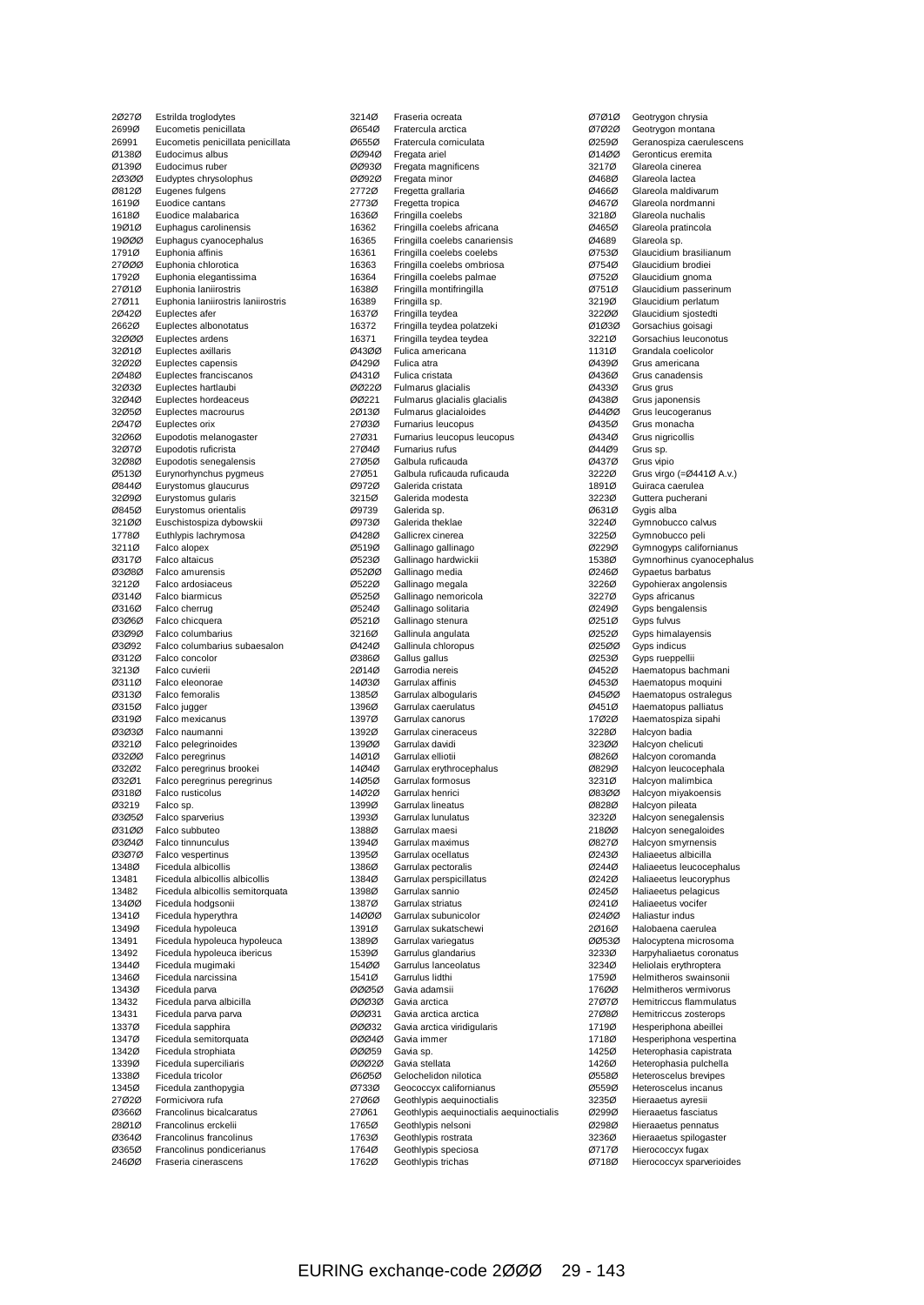Ø455Ø Himantopus himantopus<br>3237Ø Himantornis haematopus 3237Ø Himantornis haematopus 1256Ø Hippolais caligata<br>12561 Hippolais caligata 12561 Hippolais caligata caligata<br>12562 Hippolais caligata rama (S 12562 Hippolais caligata rama (S.W.)<br>1259Ø Hippolais icterina 1259Ø Hippolais icterina<br>1257Ø Hippolais languida 1257Ø Hippolais languida<br>1258Ø Hippolais olivetoru Hippolais olivetorum 1255Ø Hippolais pallida (E.O.W.)<br>12553 Hippolais pallida elaeica 12553 Hippolais pallida elaeica<br>12555 Hippolais pallida laeneni Hippolais pallida laeneni 12552 Hippolais pallida opacus (W.O.W.) 12551 Hippolais pallida pallida<br>12554 Hippolais pallida reiseri Hippolais pallida reiseri 126ØØ Hippolais polyglotta<br>126Ø9 Hippolais sp. 126Ø9 Hippolais sp.<br>Ø792Ø Hirundapus o Ø792Ø Hirundapus caudacutus<br>10019 Hirundinidae Hirundinidae 3238Ø Hirundo abyssinica 3239Ø Hirundo aethiopica<br>Ø995Ø Hirundo daurica Ø995Ø Hirundo daurica<br>Ø9951 Hirundo daurica Ø9951 Hirundo daurica daurica Hirundo daurica domicella 324ØØ Hirundo domicella (=Ø9952 H.daurica domicella) Ø996Ø Hirundo fluvicola 3241Ø Hirundo fuligula<br>Ø997Ø Hirundo fulva Ø997Ø Hirundo fulva 3242Ø Hirundo leucosoma<br>20080 Hirundo lucida Hirundo lucida 3243Ø Hirundo nigrita 3244Ø Hirundo preussi<br>Ø998Ø Hirundo pvrrhon Ø998Ø Hirundo pyrrhonota<br>Ø992Ø Hirundo rustica Ø992Ø Hirundo rustica 3245Ø Hirundo semirufa<br>3246Ø Hirundo senegale 3246Ø Hirundo senegalensis<br>Ø994Ø Hirundo smithii Hirundo smithii Ø993Ø Hirundo tahitica<br>Ø911Ø Histrionicus hist Ø211Ø Histrionicus histrionicus 113ØØ Hodgsonius phoenicuroides<br>Ø489Ø Hoplopterus cinereus Hoplopterus cinereus Ø49ØØ Hoplopterus indicus Ø487Ø Hoplopterus spinosus<br>Ø488Ø Hoplopterus tectus Hoplopterus tectus 24998 Hybrids & intermediates<br>Ø112Ø Hydranassa caerulea Ø112Ø Hydranassa caerulea Ø114Ø Hydranassa rufescens<br>Ø113Ø Hydranassa tricolor Ø113Ø Hydranassa tricolor ØØ52Ø Hydrobates pelagicus ØØ522 Hydrobates pelagicus melitensis<br>ØØ521 Hydrobates pelagicus pelagicus ØØ521 Hydrobates pelagicus pelagicus Ø447Ø Hydrophasianus chirurgus 27Ø9Ø Hydropsalis brasiliana<br>245ØØ Hylia prasina Hylia prasina 3247Ø Hyliota flavigaster<br>3248Ø Hyliota violacea Hyliota violacea Ø8Ø6Ø Hylocharis leucotis<br>Ø8Ø5Ø Hylocharis xantusii Ø8Ø5Ø Hylocharis xantusii<br>1175Ø Hylocichla mustelir 1175Ø Hylocichla mustelina<br>3249Ø Hynergerus atricens Hypergerus atriceps 1Ø49Ø Hypocolius ampelinus<br>1Ø39Ø Hypsipetes amaurotis 1Ø39Ø Hypsipetes amaurotis<br>1Ø4ØØ Hypsipetes madagasc Hypsipetes madagascariensis 1Ø38Ø Hypsipetes mcclellandii Ø454Ø Ibidorhyncha struthersii 1782Ø Icteria virens<br>27100 Icterus cavar Icterus cayanensis 1916Ø Icterus cucullatus<br>1915Ø Icterus dominicens 1915Ø Icterus dominicensis<br>1918Ø Icterus galbula 1918Ø Icterus galbula<br>1913Ø Icterus graduac Icterus graduacauda 192ØØ Icterus gularis 1912Ø Icterus parisorum<br>1921Ø Icterus pectoralis 1921Ø Icterus pectoralis<br>1919Ø Icterus pustulatus 1919Ø Icterus pustulatus<br>1917Ø Icterus spurius Icterus spurius 1914Ø Icterus wagleri<br>Ø236Ø Ictinia mississi Ictinia mississippiensis 325ØØ Illadopsis cleaveri<br>3251Ø Illadopsis fulvescer 3251Ø Illadopsis fulvescens<br>2648Ø Illadopsis puveli 2648Ø Illadopsis puveli<br>249ØØ Illadopsis rufe Illadopsis rufescens (= Trichastoma rufescens) 3252Ø Illadopsis rufipennis<br>3253Ø Indicator exilis 3253Ø Indicator exilis<br>3254Ø Indicator indica Indicator indicator

3255Ø Indicator maculatus 3256Ø Indicator minor 3257Ø Indicator willcocksi<br>2711Ø Inezia inornata 2711Ø Inezia inornata<br>1117Ø Irania gutturalis 1117Ø Irania gutturalis<br>3258Ø Ispidina leconte 3258Ø Ispidina lecontei<br>3259Ø Ispidina picta spidina picta Ø377Ø Ithaginis cruentus Ø1Ø1Ø Ixobrychus cinnamomeus<br>Ø1ØØØ Ixobrychus eurhythmus Ø1ØØØ Ixobrychus eurhythmus<br>ØØ97Ø Ixobrychus exilis Ixobrychus exilis ØØ98Ø Ixobrychus minutus ØØ99Ø Ixobrychus sinensis<br>326ØØ Ixobrychus sturmii Ixobrychus sturmii 3261Ø Ixonotus guttatus<br>2712Ø Jacana jacana 2712Ø Jacana jacana<br>Ø448Ø Jacana spinosa Ø448Ø Jacana spinosa Junco caniceps 1842Ø Junco hyemalis 1844Ø Junco phaeonotus<br>3262Ø Jvnx ruficollis 3262Ø Jynx ruficollis<br>Ø848Ø Jynx torquilla Ø848Ø Jynx torquilla Jynx torquilla chinensis Ø8485 Jynx torquilla himalayana<br>Ø8486 Jynx torquilla mauretanics Jynx torquilla mauretanica Ø8483 Jynx torquilla sarudnyi Ø8481 Jynx torquilla torquilla Ø8482 Jynx torquilla tschusii 3263Ø Kakamega poliothorax<br>3264Ø Kaupifalco monogramn Kaupifalco monogrammicus Ø746Ø Ketupa blakistoni Ø748Ø Ketupa flavipes<br>Ø747Ø Ketupa zevloner Ø747Ø Ketupa zeylonensis<br>2713Ø Knipolegus hudsoni 2713Ø Knipolegus hudsoni<br>1698Ø Kozlowia roborowski 1698Ø Kozlowia roborowskii<br>3265Ø Kupeornis gilberti 3265Ø Kupeornis gilberti<br>3266Ø Lagonosticta larva Lagonosticta larvata 3267Ø Lagonosticta rara<br>3268Ø Lagonosticta rubric 3268Ø Lagonosticta rubricata<br>3269Ø Lagonosticta rufopicta 3269Ø Lagonosticta rufopicta<br>327ØØ Lagonosticta sanguino Lagonosticta sanguinodorsalis 1613Ø Lagonosticta senegala Ø329Ø Lagopus lagopus Lagopus lagopus lagopus Ø3292 Lagopus lagopus scoticus Ø331Ø Lagopus leucurus<br>Ø330Ø Lagopus mutus Ø33ØØ Lagopus mutus<br>Ø811Ø Lampornis clem Lampornis clemenciae 3271Ø Lamprotornis caudatus 3272Ø Lamprotornis chalcurus<br>3273Ø Lamprotornis chalybaeu 3273Ø Lamprotornis chalybaeus<br>3274Ø Lamprotornis chloropterus 3274Ø Lamprotornis chloropterus<br>3275Ø Lamprotornis pulcher Lamprotornis pulcher 3276Ø Lamprotornis purpureiceps<br>3277Ø Lamprotornis purpureus 3277Ø Lamprotornis purpureus<br>3278Ø Lamprotornis splendidus Lamprotornis splendidus 256ØØ Laniarius aethiopicus<br>3279Ø Laniarius atrococcineu 3279Ø Laniarius atrococcineus<br>328ØØ Laniarius atroflavus 328ØØ Laniarius atroflavus<br>3281Ø Laniarius barbarus 3281Ø Laniarius barbarus 3282Ø Laniarius erythrogaster<br>3283Ø Laniarius fuelleborni 3283Ø Laniarius fuelleborni<br>3284Ø Laniarius leucorhync 3284Ø Laniarius leucorhynchus<br>3285Ø Laniarius luehderi Laniarius luehderi 3286Ø Laniarus barbarus (=3281Ø L.b.) 1512Ø Lanius bucephalus<br>3287Ø Lanius collaris 3287Ø Lanius collaris<br>1515Ø Lanius collurio 1515Ø Lanius collurio 15151 Lanius collurio collurio<br>15153 Lanius collurio isab Lanius collurio isabellinus (= 1514Ø Lanius isabellinus) 15152 Lanius collurio phoenicuroides 1513Ø Lanius cristatus<br>1520Ø Lanius excubitor 152ØØ Lanius excubitor<br>152Ø2 Lanius excubitor 152Ø2 Lanius excubitor elegans<br>152Ø1 – Lanius excubitor excubito Lanius excubitor excubitor 152Ø3 Lanius excubitor meridionalis<br>3288Ø Lanius excubitoroides 3288Ø Lanius excubitoroides<br>3289Ø Lanius gubernator 3289Ø Lanius gubernator<br>1514Ø Lanius isabellinus 1514Ø Lanius isabellinus<br>1522Ø Lanius ludovicianu 1522Ø Lanius ludovicianus<br>329ØØ Lanius mackinnoni Lanius mackinnoni 3291Ø Lanius meridionalis (=152Ø3 L.e.m.) 1519Ø Lanius minor<br>1524Ø Lanius nubicu 1524Ø Lanius nubicus<br>1517Ø Lanius schach Lanius schach

1523Ø Lanius senator<br>15232 Lanius senator 15232 Lanius senator badius 15233 Lanius senator niloticus<br>15231 Lanius senator senator 15231 Lanius senator senator<br>15249 Lanius sp 15249 Lanius sp.<br>1521Ø Lanius spl 1521Ø Lanius sphenocercus<br>1518Ø Lanius tephronotus Lanius tephronotus 1511Ø Lanius tigrinus 1516Ø Lanius vittatus<br>Ø592Ø Larus argentat Ø592Ø Larus argentatus<br>Ø5921 Larus argentatus Larus argentatus argentatus Ø5928 Larus argentatus argenteus Ø5925 Larus argentatus atlantis<br>Ø5927 Larus argentatus caching Larus argentatus cachinnans Ø5922 Larus argentatus heuglini Ø5926 Larus argentatus michahellis 2656Ø Larus argentatus mongolicus<br>26632 Larus argentatus smithsoniar Larus argentatus smithsonianus Ø5923 Larus argentatus taimyrensis Ø5924 Larus argentatus vegae Ø576Ø Larus atricilla<br>Ø588Ø Larus audouin Ø588Ø Larus audouinii<br>2630Ø Larus belcheri Larus belcheri  $\overline{\omega}$ 583 $\overline{\omega}$  Larus brunnicephalus<br> $\overline{\omega}$ 593 $\overline{\omega}$  Larus californicus Ø593Ø Larus californicus Ø59ØØ Larus canus Ø59Ø1 Larus canus canus<br>Ø59Ø2 Larus canus beinei Ø59Ø2 Larus canus heinei<br>Ø584Ø Larus cirrocephalus Ø584Ø Larus cirrocephalus<br>Ø587Ø Larus crassirostris Larus crassirostris Ø589Ø Larus delawarensis 2Ø6ØØ Larus dominicanus<br>Ø591Ø Larus fuscus Ø591Ø Larus fuscus<br>Ø5911 Larus fuscus Ø5911 Larus fuscus fuscus Ø5912 Larus fuscus graellsii<br>Ø5913 Larus fuscus interme  $\overline{\omega}$ 5913 Larus fuscus intermedius<br> $\overline{\omega}$ 585 $\overline{\omega}$  Larus genei Larus genei Ø596Ø Larus glaucescens<br>Ø598Ø Larus glaucoides Ø598Ø Larus glaucoides<br>Ø5981 Larus glaucoides Ø5981 Larus glaucoides glaucoides Larus glaucoides kumlieni Ø586Ø Larus heermanni Ø571Ø Larus hemprichii Ø599Ø Larus hyperboreus Ø573Ø Larus ichthyaetus<br>Ø572Ø Larus leucophthal Larus leucophthalmus 2Ø36Ø Larus maculipennis<br>Ø6ØØØ Larus marinus Larus marinus Ø575Ø Larus melanocephalus Ø578Ø Larus minutus<br>Ø594Ø Larus occident Ø594Ø Larus occidentalis<br>Ø581Ø Larus philadelphia Ø581Ø Larus philadelphia<br>Ø577Ø Larus pipixcan Ø577Ø Larus pipixcan<br>Ø574Ø Larus relictus Ø574Ø Larus relictus<br>Ø582Ø Larus ridibung Ø582Ø Larus ridibundus<br>Ø579Ø Larus sabini Larus sabini Ø58ØØ Larus saundersi<br>Ø595Ø Larus schistisag Ø595Ø Larus schistisagus<br>Ø6ØØ9 Larus sp. Ø6ØØ9 Larus sp.<br>Ø5970 Larus the Larus thayeri Ø419Ø Laterallus jamaicensis<br>2714Ø Laterallus melanophai 2714Ø Laterallus melanophaius<br>2715Ø Lathrotriccus euleri Lathrotriccus euleri 14Ø7Ø Leiothrix lutea 2716Ø Lepidocolaptes angustirostris Ø9Ø3Ø Lepidocolaptes leucogaster 1318Ø Leptopoecile elegans 1317Ø Leptopoecile sophiae<br>2717Ø Leptopogon amauroc 2717Ø Leptopogon amaurocephalus<br>Ø135Ø Leptoptilos crumeniferus Ø135Ø Leptoptilos crumeniferus<br>2718Ø Leptotila rufaxilla Leptotila rufaxilla Ø7ØØØ Leptotila verreauxi Ø347Ø Lerwa lerwa 2719Ø Leucopternis schistacea<br>1671Ø Leucosticte arctoa 1671Ø Leucosticte arctoa<br>1670Ø Leucosticte brandt Leucosticte brandti 1669Ø Leucosticte nemoricola<br>1672Ø Leucosticte tephrocotis 1672Ø Leucosticte tephrocotis<br>Ø514Ø Limicola falcinellus Ø514Ø Limicola falcinellus Ø5659 Limicolae<br>Ø42ØØ Limnocora Ø42ØØ Limnocorax flavirostra Limnodromus griseus Ø527Ø Limnodromus scolopaceus Ø528Ø Limnodromus semipalmatus<br>Ø535Ø Limosa fedoa Ø535Ø Limosa fedoa<br>Ø533Ø Limosa haem Limosa haemastica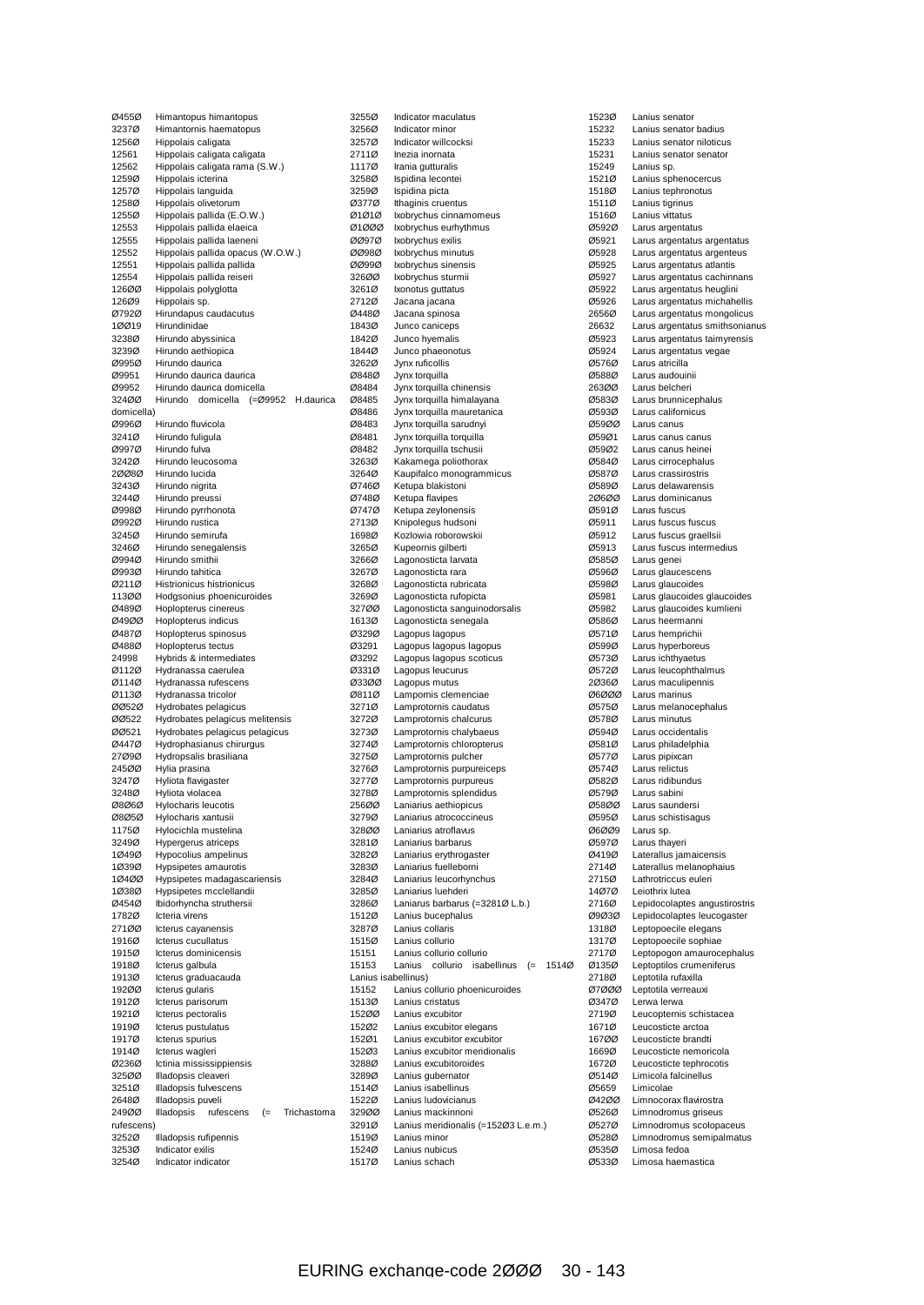| Ø534Ø          | Limosa lapponica                                    |
|----------------|-----------------------------------------------------|
| Ø5341          | Limosa lapponica lapponica                          |
| 05320          | Limosa limosa                                       |
| 05322          | Limosa limosa islandica                             |
| Ø5321          | Limosa limosa limosa                                |
| 3292Ø<br>14Ø6Ø | Linurgus olivaceus                                  |
| 1233Ø          | Liocichla steerii<br>Locustella certhiola           |
| 1239Ø          | Locustella fasciolata                               |
| 1237Ø          | Locustella fluviatilis                              |
| 1235Ø          | Locustella lanceolata                               |
| 1238Ø          | Locustella luscinioides                             |
| 1236Ø          | Locustella naevia                                   |
| 1234Ø          | Locustella ochotensis                               |
| 12399          | Locustella sp.                                      |
| 3293Ø          | Lonchura cantans (=1619Ø E.c.)                      |
| 20450          | Lonchura maja                                       |
| 20290          | Lonchura malacca                                    |
| 20292          | Lonchura malacca atricapilla                        |
| 20291          | Lonchura malacca malacca                            |
| 20260          | Lonchura punctulata                                 |
| 2Ø459          | Lonchura sp.                                        |
| 162ØØ          | Lonchura striata                                    |
| 3294Ø          | Lophaetus occipitalis                               |
| Ø383Ø          | Lophophorus impejanus                               |
| Ø385Ø          | Lophophorus Ihuysii                                 |
| Ø384Ø          | Lophophorus sclateri                                |
| Ø387Ø          | Lophura leucomelana                                 |
| 1666Ø          | Loxia curvirostra                                   |
| 1665Ø          | Loxia leucoptera                                    |
| 1668Ø          | Loxia pytyopsittacus                                |
| 1667Ø          | Loxia scotica                                       |
| 16689          | Loxia sp.                                           |
| Ø974Ø          | Lullula arborea                                     |
| 06560          | Lunda cirrhata                                      |
| 1111Ø          | Luscinia brunnea                                    |
| 11Ø5Ø          | Luscinia calliope                                   |
| 1112Ø          | Luscinia cyane                                      |
| 11Ø3Ø          | Luscinia Iuscinia                                   |
| 11Ø4Ø          | Luscinia megarhynchos                               |
| 11Ø43          | Luscinia megarhynchos africana                      |
| 11Ø42          | Luscinia megarhynchos hafizi                        |
| 11Ø41          |                                                     |
|                | Luscinia megarhynchos megarhynchos                  |
| 11Ø9Ø          | Luscinia obscura                                    |
| 111ØØ          | Luscinia pectardens                                 |
| 11Ø7Ø          | Luscinia pectoralis                                 |
| 11Ø8Ø          | Luscinia ruficeps                                   |
| 11Ø2Ø          | Luscinia sibilans                                   |
| 11129          | Luscinia sp.                                        |
| 11Ø6Ø          | Luscinia svecica                                    |
| 11Ø62          | Luscinia svecica cyanecula                          |
| 11Ø64          | Luscinia svecica magna                              |
| 11Ø63          | Luscinia svecica namnetum                           |
| 11Ø61          | Luscinia svecica svecica                            |
| 3295Ø          | Lybius bidentatus                                   |
| 2655Ø          | Lybius dubius                                       |
| 3296Ø          | Lybius leucocephalus                                |
| 3297Ø          | Lybius vieilloti                                    |
| Ø518Ø          | Lymnocryptes minimus                                |
| 3298Ø          | Macheiramphus alcinus                               |
| 3299Ø          | Macrodipteryx longipennis                           |
| 33000          | Macrodipteryx vexillarius                           |
| 00210<br>20110 | Macronectes giganteus                               |
| 33Ø1Ø          | Macronectes halli                                   |
|                | Macrosphenus flavicans                              |
| 33Ø2Ø<br>33Ø3Ø | Macrosphenus kempi                                  |
| 33Ø4Ø          | Malaconotus blanchoti                               |
| 33Ø5Ø          | Malaconotus cruentus                                |
| 33Ø6Ø          | Malaconotus gladiator<br>Malaconotus sulfureopecous |
| 33Ø7Ø          |                                                     |
| 33080          | Malimbus erythrogaster<br>Malimbus ibadanensis      |
| 33Ø9Ø          | Malimbus malimbicus                                 |
| 254ØØ          | Malimbus nitens                                     |
| 331ØØ          | Malimbus racheliae                                  |
| 3311Ø          | Malimbus rubricollis                                |
| 3312Ø          | Malimbus scutatus                                   |
| 3313Ø          | Mandingoa nitidula                                  |
| 258ØØ          | Mareca sibilatrix                                   |
| 10790          | Margarops fuscatus                                  |
| Ø195Ø          | Marmaronetta angustirostris                         |
| 3314Ø          | Megaceryle maxima                                   |
| 124ØØ          | Megalurus pryeri                                    |
| 219ØØ          | Melaenomis edolioides                               |
| Ø869Ø          | Melanerpes erythrocephalus                          |
| 08700          | Melanerpes formicivorus                             |

| 22000          | Melaniparus leucomelas                             |
|----------------|----------------------------------------------------|
| Ø215Ø          | Melanitta fusca                                    |
| Ø2152          | Melanitta fusca deglandi                           |
| Ø2151          | Melanitta fusca fusca                              |
| 02153          | Melanitta fusca stejnegeri                         |
| 02130          | Melanitta nigra                                    |
| 02132<br>Ø2131 | Melanitta nigra americana<br>Melanitta nigra nigra |
| Ø214Ø          | Melanitta perspicillata                            |
| 09620          | Melanocorypha bimaculata                           |
| Ø9621          | Melanocorypha bimaculata bimaculata                |
| 09622          | Melanocorypha bimaculata refescens                 |
| Ø961Ø          | Melanocorypha calandra                             |
| Ø965Ø          | Melanocorypha leucoptera                           |
| Ø963Ø          | Melanocorypha maxima                               |
| Ø964Ø          | Melanocorypha mongolica                            |
| Ø966Ø          | Melanocorypha yeltoniensis                         |
| 10810          | Melanotis caerulescens                             |
| Ø399Ø          | Meleagris gallopavo                                |
| 3315Ø          | Melichneutes robustus                              |
| 3316Ø          | Melierax gabar (=Ø266Ø M.g.)                       |
| Ø265Ø<br>3317Ø | Melierax metabates<br>Melocichla mentalis          |
| 1883Ø          | Melophus lathami                                   |
| 1835Ø          | Melospiza melodia (= Zonotrichia melodia)          |
| 18Ø1Ø          | Melozone kieneri                                   |
| 02200          | Mergus albellus                                    |
| Ø219Ø          | Mergus cucullatus                                  |
| Ø223Ø          | Mergus merganser                                   |
| Ø221Ø          | Mergus serrator                                    |
| 02239          | Mergus sp.                                         |
| Ø222Ø          | Mergus squamatus                                   |
| Ø837Ø          | Merops albicollis                                  |
| Ø84ØØ          | Merops apiaster                                    |
| 3318Ø          | Merops breweri                                     |
| 3319Ø<br>332ØØ | Merops bulocki                                     |
| 3321Ø          | Merops gularis<br>Merops hirundineus               |
| 3322Ø          | Merops malimbicus                                  |
| 3323Ø          | Merops muelleri                                    |
| 3324Ø          | Merops nubicus                                     |
| Ø838Ø          | Merops orientalis                                  |
| Ø839Ø          | Merops superciliosus                               |
| 08392          | Merops superciliosus chrysocercus                  |
| Ø8393          | Merops superciliosus persicus                      |
| Ø8391          | Merops superciliosus superciliosus                 |
| 3325Ø          | Merops pusillus                                    |
| 3326Ø          | Merops variegatus                                  |
| Ø755Ø          | Micrathene whitneyi                                |
| Ø266Ø<br>Ø515Ø | Micronisus gabar                                   |
| 3327Ø          | Micropalama himantopus<br>Microparra capensis      |
| 1882Ø          | Miliaria calandra                                  |
| Ø238Ø          | Milvus migrans                                     |
| Ø239Ø          | Milvus milvus                                      |
| 02399          | Milvus sp.                                         |
| 12070          | Mimocichla plumbea                                 |
| 10680          | Mimus gundlachii                                   |
| 10670          | Mimus polyglottos                                  |
| 272ØØ          | Mimus saturninus                                   |
| 1413Ø          | Minla cyanouroptera                                |
| 1415Ø          | Minla ignotincta                                   |
| 1414Ø          | Minla strigula<br>Mirafra africana                 |
| 3328Ø<br>Ø952Ø | Mirafra cantillans                                 |
| 3329Ø          | Mirafra rufocinnamomea                             |
| Ø926Ø          | Mitrephanes phaeocercus                            |
| 172ØØ          | Mniotilta varia                                    |
| 1898Ø          | Molothrus aeneus                                   |
| 1899Ø          | Molothrus ater                                     |
| 2721Ø          | Momotus momota                                     |
| 27212          | Momotus momota coeruliceps                         |
| 27211          | Momotus momota momota                              |
| 2722Ø          | Monasa nigrifrons                                  |
| 1163Ø          | Monticola cinclorhyncha                            |
| 1164Ø          | Monticola gularis                                  |
| 1165Ø          | Monticola rufiventris                              |
| 1161Ø<br>1162Ø | Monticola rufocinerea<br>Monticola saxatilis       |
| 1166Ø          | Monticola solitarius                               |
| 161ØØ          | Montifringilla adamsi                              |
| 16Ø6Ø          | Montifringilla blanfordi                           |
| 16Ø8Ø          | Montifringilla davidiana                           |
| 1611Ø          | Montifringilla nivalis                             |
| 16Ø7Ø          | Montifringilla ruficollis                          |
| 16Ø9Ø          | Montifringilla taczanowskii                        |
|                |                                                    |

16Ø5Ø Montifringilla theresae<br>333ØØ Morus capensis Morus capensis 1Ø23Ø Motacilla aguimp 1Ø2ØØ Motacilla alba 1Ø2Ø1 Motacilla alba alba 1Ø2Ø4 Motacilla alba dukhunensis<br>1Ø2Ø3 Motacilla alba personata Motacilla alba personata 1Ø2Ø2 Motacilla alba yarrellii 1Ø19Ø Motacilla cinerea 1Ø192 Motacilla cinerea canariensis<br>1Ø191 Motacilla cinerea cinerea 1Ø191 Motacilla cinerea cinerea<br>1Ø18Ø Motacilla citreola 1Ø18Ø Motacilla citreola<br>3331Ø Motacilla clara 3331Ø Motacilla clara<br>1Ø17Ø Motacilla flava Motacilla flava 1Ø178 Motacilla flava beema<br>1Ø175 Motacilla flava cinered 1Ø175 Motacilla flava cinereocapilla<br>1Ø174 Motacilla flava feldegg 1Ø174 Motacilla flava feldegg<br>1Ø171 Motacilla flava flava Motacilla flava flava 1Ø172 Motacilla flava flavissima 1Ø176 Motacilla flava iberiae 26642 Motacilla flava leucocephala<br>1Ø177 Motacilla flava lutea 1Ø177 Motacilla flava lutea<br>26643 Motacilla flava simill 26643 Motacilla flava simillima 1Ø173 Motacilla flava thunbergi<br>1Ø21Ø Motacilla grandis Motacilla grandis 1Ø22Ø Motacilla maderaspatensis 1Ø239 Motacilla sp.<br>1362Ø Moupinia poe 1362Ø Moupinia poecilotis<br>3332Ø Muscicapa adusta 3332Ø Muscicapa adusta<br>3333Ø Muscicapa aquatic Muscicapa aquatica 221ØØ Muscicapa caerulescens 3334Ø Muscicapa cassini<br>3335Ø Muscicapa comitat 3335Ø Muscicapa comitata<br>1327Ø Muscicapa cyanome 1327Ø Muscicapa cyanomelana<br>3336Ø Muscicapa epulata 3336Ø Muscicapa epulata<br>1336Ø Muscicapa gambag 1336Ø Muscicapa gambagae<br>1331Ø Muscicapa griseisticta Muscicapa griseisticta 3337Ø Muscicapa infuscata<br>1334Ø Muscicapa latirostris 1334Ø Muscicapa latirostris<br>1333Ø Muscicapa muttui 1333Ø Muscicapa muttui<br>3338Ø Muscicapa olivasc Muscicapa olivascens 1332Ø Muscicapa ruficauda 1329Ø Muscicapa rufilata<br>3339Ø Muscicapa sethsm Muscicapa sethsmithi 133ØØ Muscicapa sibirica<br>13369 Muscicapa sp. 13369 Muscicapa sp.<br>1335Ø Muscicapa stri 1335Ø Muscicapa striata Muscicapa striata balearica 13351 Muscicapa striata striata 13353 Muscicapa striata tyrrenica<br>33400 Muscicapa tessmanni 334ØØ Muscicapa tessmanni<br>1328Ø Muscicapa thalassina 1328Ø Muscicapa thalassina<br>3341Ø Muscicapa ussheri Muscicapa ussheri Ø95ØØ Muscivora forficata Ø949Ø Muscivora tyrannus 3342Ø Musophaga violacea<br>1Ø43Ø Myadestes obscurus 1Ø43Ø Myadestes obscurus<br>1Ø42Ø Myadestes townsend 1Ø42Ø Myadestes townsendi<br>1712Ø Mycerobas affinis 1712Ø Mycerobas affinis<br>1714Ø Mycerobas carnip Mycerobas carnipes 1711Ø Mycerobas icterioides<br>1713Ø Mycerobas melanozar 1713Ø Mycerobas melanozanthos<br>Ø127Ø Mycteria americana Ø127Ø Mycteria americana<br>Ø129Ø Mycteria ibis Mycteria ibis Ø128Ø Mycteria leucocephala Ø934Ø Myiarchus cinerascens<br>Ø937Ø Myiarchus crinitus Myiarchus crinitus 2723Ø Myiarchus ferox<br>Ø933Ø Myiarchus nuttir Ø933Ø Myiarchus nuttingi Ø935Ø Myiarchus stolidus 2724Ø Myiarchus swainsoni Ø932Ø Myiarchus tuberculifer Ø936Ø Myiarchus tyrannulus<br>1777Ø Myioborus miniatus 1777Ø Myioborus miniatus<br>1776Ø Myioborus pictus 1776Ø Myioborus pictus<br>Ø938Ø Myiodynastes lute Myiodynastes luteiventris Ø9Ø6Ø Myiopagis viridicata<br>3343Ø Myioparus griseigula Myioparus griseigularis 22200 Myioparus plumbeus<br>27250 Myiophobus fasciatus 2725Ø Myiophobus fasciatus<br>1167Ø Myiophoneus caeruler 1167Ø Myiophoneus caeruleus<br>2Ø39Ø Myiopsitta monachus Myiopsitta monachus 2726Ø Myiozetetes cayanensis Ø939Ø Myiozetetes similis 2727Ø Myrmeciza hemimelaena<br>2728Ø Myrmeciza hyperythra Myrmeciza hyperythra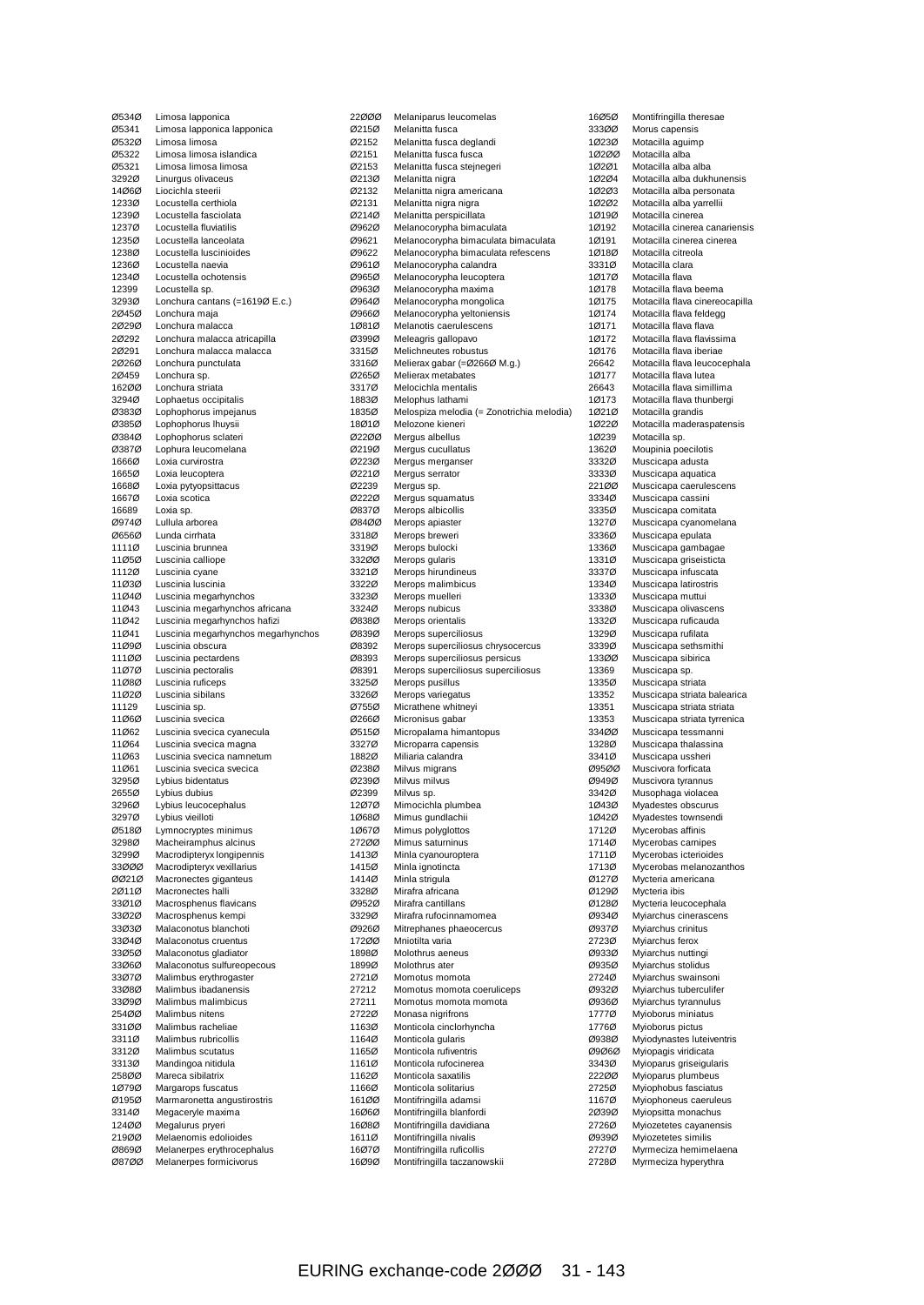| 1143Ø          | Myrmecocichla aethiops                      |
|----------------|---------------------------------------------|
| 3344Ø          | Myrmecocichla albifrons                     |
| 3345Ø          | Myrmecocichla nigra                         |
| 2729Ø          | Myrmoborus leucophrys                       |
| 14080          | Myzornis pyrrhoura                          |
| 3346Ø          | Neafrapus cassini                           |
| Ø248Ø          | Necrosyrtes monachus                        |
| 3347Ø          | Nectarinia adelberti                        |
| 1493Ø          | Nectarinia asiatica                         |
| 3348Ø          | Nectarinia batesi                           |
| 223ØØ          | Nectarinia bifasciata                       |
| 3349Ø          | Nectarinia bouvieri                         |
| 335ØØ          | Nectarinia chloropygia                      |
| 3351Ø          | Nectarinia coccinigaster                    |
| 3352Ø          | Nectarinia cuprea                           |
| 3353Ø          | Nectarinia cyanolaema                       |
| 3354Ø          | Nectarinia fuliginosa                       |
| 1494Ø          | Nectarinia habessinica                      |
| 3355Ø          | Nectarinia johannae                         |
| 3356Ø          | Nectarinia minulla                          |
| 3357Ø          | Nectarinia olivacea (=25200 C.o.)           |
| 3358Ø          | Nectarinia oritis                           |
| 1495Ø          | Nectarinia osea                             |
| 3359Ø          | Nectarinia preussi                          |
| 224ØØ          | Nectarinia pulchella (= Panaeola pulchella) |
| 336ØØ          | Nectarinia reichenbachii                    |
| 3361Ø          | Nectarinia rubescens                        |
| 3362Ø          | Nectarinia seimundi                         |
| 3363Ø          | Nectarinia senegalensis                     |
| 3364Ø          | Nectarinia superba                          |
| 3365Ø          | Nectarinia venusta                          |
| 2231Ø          | Nectarinia veroxii                          |
| 3366Ø          | Nectarinia verticalis                       |
| 279ØØ          | Neochen jubata                              |
| 3367Ø          | Neocossyphus finschii                       |
| 3368Ø          | Neocossyphus fraseri                        |
| 3369Ø          | Neocossyphus poensis                        |
| 337ØØ          | Neocossyphus rufus                          |
| 273ØØ          | Neopelma sulphureiventer                    |
| 02470          | Neophron percnopterus                       |
| Ø443Ø          | Neotis denhami                              |
| 3371Ø          | Neotis nuba                                 |
| 3372Ø<br>3373Ø | Nesocharis capistrata                       |
| Ø196Ø          | Nesocharis shelleyi<br>Netta rufina         |
| 2659Ø          | Nettapus auritus                            |
| Ø176Ø          | Nettapus coromandelianus                    |
| 253ØØ          | Nicator chloris                             |
| 3374Ø          | Nigrita bicolor                             |
| 3375Ø          | Nigrita canicapilla                         |
| 3376Ø          | Nigrita fusconota                           |
| 3377Ø          | Nigrita luteifrons                          |
| 3378Ø          | Nilaus afer                                 |
| 1324Ø          | Niltava davidi                              |
| 1322Ø          | Niltava grandis                             |
| 13230          | Niltava sundara                             |
| Ø756Ø          | Ninox scutulata                             |
| Ø141Ø          | Nipponia nippon                             |
| 1557Ø          | Nucifraga caryocatactes                     |
| 15571          | Nucifraga caryocatactes caryocatactes       |
| 15572          | Nucifraga caryocatactes macrorhynchos       |
| 1556Ø          | Nucifraga columbiana                        |
| Ø542Ø          | Numenius americanus                         |
| Ø541Ø          | Numenius arquata                            |
| Ø537Ø          | Numenius borealis                           |
| Ø543Ø          | Numenius madagascariensis                   |
| Ø536Ø          | Numenius minutus                            |
| Ø538Ø          | Numenius phaeopus                           |
| 05439          | Numenius sp.                                |
| Ø539Ø          | Numenius tahitiensis                        |
| 05400          | Numenius tenuirostris                       |
| Ø398Ø          | Numida meleagris                            |
| 07490          | Nyctea scandiaca                            |
| 01050          | Nycticorax caledonicus                      |
| Ø1Ø4Ø          | Nycticorax nycticorax                       |
| Ø1Ø6Ø          | Nycticorax violaceus                        |
| Ø785Ø          | Nyctidromus albicollis                      |
| 00500          | Oceanites oceanicus                         |
| 00580          | Oceanodroma castro                          |
| ØØ54Ø          | Oceanodroma furcata                         |
| ØØ57Ø          | Oceanodroma homochroa                       |
| ØØ55Ø          | Oceanodroma leucorhoa                       |
| 00620          | Oceanodroma macrodactyla                    |
| 20400          | Oceanodroma markhami                        |
| ØØ61Ø          | Oceanodroma matsudairae                     |
| 00600          | Oceanodroma melania                         |
|                |                                             |

| ØØ56Ø          | Oceanodroma monorhis                     |
|----------------|------------------------------------------|
| 00639          | Oceanodroma sp.                          |
| ØØ59Ø          | Oceanodroma tethys                       |
| 00630          | Oceanodroma tristrami                    |
| 06920          | Oena capensis                            |
| 1156Ø          | Oenanthe alboniger                       |
| 1145Ø          | Oenanthe bottae                          |
| 1149Ø<br>115ØØ | Oenanthe deserti                         |
| 3379Ø          | Oenanthe finschii<br>Oenanthe heuglini   |
| 1148Ø          | Oenanthe hispanica                       |
| 11481          | Oenanthe hispanica hispanica             |
| 11482          | Oenanthe hispanica melanoleuca           |
| 1144Ø          | Oenanthe isabellina                      |
| 1157Ø          | Oenanthe leucopyga                       |
| 1158Ø          | Oenanthe leucura                         |
| 1154Ø          | Oenanthe lugens                          |
| 1151Ø          | Oenanthe moesta                          |
| 1155Ø          | Oenanthe monacha                         |
| 1146Ø          | Oenanthe oenanthe                        |
| 11462          | Oenanthe oenanthe leucorhoa              |
| 11461          | Oenanthe oenanthe oenanthe               |
| 11463          | Oenanthe oenanthe seebohmi               |
| 1153Ø<br>1147Ø | Oenanthe picata                          |
| 11589          | Oenanthe pleschanka                      |
| 1152Ø          | Oenanthe sp.<br>Oenanthe xanthoprymna    |
| 338ØØ          | Onychognathus fulgidus                   |
| 3381Ø          | Onychognathus morio                      |
| 1575Ø          | Onychognathus tristramii                 |
| 3382Ø          | Onychognathus walleri                    |
| 1768Ø          | Oporomis agilis                          |
| 1767Ø          | Oporornis formosus                       |
| 1769Ø          | Oporornis philadelphia                   |
| 177ØØ          | Oporornis tolmiei                        |
| 1Ø78Ø          | Oreoscoptes montanus                     |
| 3383Ø          | Oriolus auratus                          |
| 3384Ø          | Oriolus brachyrhynchus                   |
| 15Ø7Ø          | Oriolus chinensis                        |
| 3385Ø          | Oriolus nigripennis                      |
| 15Ø8Ø          | Oriolus oriolus                          |
| 15Ø6Ø          | Oriolus traillii                         |
| 1816Ø<br>Ø322Ø | Oriturus superciliosus<br>Ortalis vetula |
| 3386Ø          | Ortygospiza atricollis                   |
| 3387Ø          | Ortyxelos meiffrenii                     |
| 2731Ø          | Oryzoborus angolensis                    |
| Ø446Ø          | Otis tarda                               |
| Ø741Ø          | Otus asio                                |
| Ø736Ø          | Otus bakkamoena                          |
| 07380          | Otus brucei                              |
| 07400          | Otus flammeolus                          |
| 2783Ø          | Otus insularis                           |
| 3388Ø          | Otus leucotis                            |
| Ø739Ø          | Otus scops                               |
| 3389Ø          | Otus senegalensis                        |
| Ø737Ø          | Otus sunia                               |
| Ø742Ø<br>Ø224Ø | Otus trichopsis                          |
| Ø225Ø          | Oxyura dominica<br>Oxyura jamaicensis    |
| Ø226Ø          | Oxyura leucocephala                      |
| 339ØØ          | Pachycoccyx audeberti                    |
| 3391Ø          | Pachyphantes superciliosus               |
| 267ØØ          | Pachyptila belcheri                      |
| 20320          | Pachyptila desolata                      |
| 2774Ø          | Pachyptila turtur                        |
| 27742          | Pachyptila turtur subantarctica          |
| 27741          | Pachyptila turtur turtur                 |
| Ø9Ø4Ø          | Pachyramphus aglaiae                     |
| 259ØØ          | Paecilonetta bahamensis (= Ø19ØØ Anas    |
| bahamensis)    |                                          |
| 20060          | Pagodroma nivea                          |
| 06040          | Pagophila eburnea                        |
| Ø3Ø1Ø<br>1364Ø | Pandion haliaetus<br>Panurus biarmicus   |
| Ø278Ø          | Parabuteo unicinctus                     |
| 1369Ø          | Paradoxornis conspicillatus              |
| 1368Ø          | Paradoxornis flavirostris                |
| 1373Ø          | Paradoxornis fulvifrons                  |
| 1376Ø          | Paradoxornis heudei                      |
| 1374Ø          | Paradoxornis nipalensis                  |
| 1366Ø          | Paradoxornis paradoxus                   |
| 1372Ø          | Paradoxornis przewalskii                 |
| 1367Ø          | Paradoxornis unicolor                    |
| 1375Ø          | Paradoxornis verreauxi                   |
| 137ØØ          | Paradoxornis webbianus                   |
|                |                                          |

137Ø5 Paradoxornis webbianus alphonsiana<br>137Ø3 Paradoxornis webbianus fulvicauda Paradoxornis webbianus fulvicauda 137Ø4 Paradoxornis webbianus mantschurica 137Ø2 Paradoxornis webbianus suffusa<br>137Ø1 Paradoxornis webbianus webbia 137Ø1 Paradoxornis webbianus webbianus<br>1371Ø Paradoxornis zappeyi 1371Ø Paradoxornis zappeyi<br>1225Ø Parisoma buryi Parisoma buryi 3392Ø Parmoptila woodhousei 2732Ø Paroaria gularis 27321 Paroaria gularis gularis 1732Ø Parula americana 1731Ø Parula pitiayumi<br>3393Ø Parus albiventris 3393Ø Parus albiventris<br>1461Ø Parus ater Parus ater 14611 Parus ater ater<br>1443Ø Parus atricapill 1443Ø Parus atricapillus<br>1451Ø Parus bicolor 1451Ø Parus bicolor<br>1465Ø Parus bokhar Parus bokharensis 1462Ø Parus caeruleus 14621 Parus caeruleus caeruleus 14627 Parus caeruleus degener<br>14626 Parus caeruleus ombriosi 14626 Parus caeruleus ombriosus<br>14624 Parus caeruleus palmensis 14624 Parus caeruleus palmensis<br>14623 Parus caeruleus pleskii 14623 Parus caeruleus pleskii<br>14625 Parus caeruleus teneriff Parus caeruleus teneriffae 14622 Parus caeruleus ultramarinus 1444Ø Parus carolinensis<br>1448Ø Parus cinctus 1448Ø Parus cinctus<br>1454Ø Parus cristatu 1454Ø Parus cristatus<br>1463Ø Parus cyanus Parus cyanus 1455Ø Parus davidi<br>1453Ø Parus dichro 1453Ø Parus dichrous<br>1446Ø Parus gambeli 1446Ø Parus gambeli<br>1449Ø Parus hudsonio 1449Ø Parus hudsonicus<br>1452Ø Parus inornatus 1452Ø Parus inornatus<br>3394Ø Parus leucomela 3394Ø Parus leucomelas<br>1441Ø Parus lugubris Parus lugubris 1464Ø Parus major<br>14642 Parus major 14642 Parus major excelsus<br>14641 Parus major major 14641 Parus major major<br>14600 Parus melanolophu Parus melanolophus 1442Ø Parus montanus 14422 Parus montanus songarus<br>1466Ø Parus monticolus Parus monticolus 144ØØ Parus palustris<br>1459Ø Parus rubidiver 1459Ø Parus rubidiventris<br>1450Ø Parus rufescens 145ØØ Parus rufescens<br>1458Ø Parus rufonuchal Parus rufonuchalis 1445Ø Parus sclateri 14669 Parus sp.<br>1439Ø Parus sur 1439Ø Parus superciliosus<br>1457Ø Parus varius eral<br>1456Ø Parus varius<br>1456Ø Parus venust Parus venustulus 1447Ø Parus wollweberi<br>1590Ø Passer ammoder 159ØØ Passer ammodendri<br>1591Ø Passer domesticus Passer domesticus 15911 Passer domesticus domesticus<br>15913 Passer domesticus indicus 15913 Passer domesticus indicus<br>15912 Passer domesticus italiae 15912 Passer domesticus italiae<br>16000 Passer euchlorus Passer euchlorus 2ØØ5Ø Passer griseus 1592Ø Passer hispaniolensis 15921 Passer hispaniolensis hispaniolensis<br>15922 Passer hispaniolensis maltae Passer hispaniolensis maltae 1596Ø Passer iagoensis 1599Ø Passer luteus<br>1595Ø Passer moabi 1595Ø Passer moabiticus<br>1598Ø Passer montanus 1598Ø Passer montanus<br>225ØØ Passer motitensis 225ØØ Passer motitensis<br>1593Ø Passer pyrrhonotu 1593Ø Passer pyrrhonotus<br>1594Ø Passer rutilans Passer rutilans 1597Ø Passer simplex 16ØØ9 Passer sp. 1893Ø Passerina amoena<br>1895Ø Passerina ciris 1895Ø Passerina ciris<br>1892Ø Passerina cyan Passerina cyanea 1896Ø Passerina leclancherii<br>1894Ø Passerina versicolor 1894Ø Passerina versicolor<br>ØØ51Ø Pelagodroma marina ØØ51Ø Pelagodroma marina<br>2Ø18Ø Pelecanoides georgio 2Ø18Ø Pelecanoides georgicus<br>2Ø17Ø Pelecanoides urinatrix 2Ø17Ø Pelecanoides urinatrix<br>ØØ89Ø Pelecanus crispus Pelecanus crispus ØØ87Ø Pelecanus erythrorhynchos ØØ91Ø Pelecanus occidentalis<br>ØØ88Ø Pelecanus onocrotalus ØØ88Ø Pelecanus onocrotalus<br>ØØ9ØØ Pelecanus rufescens Pelecanus rufescens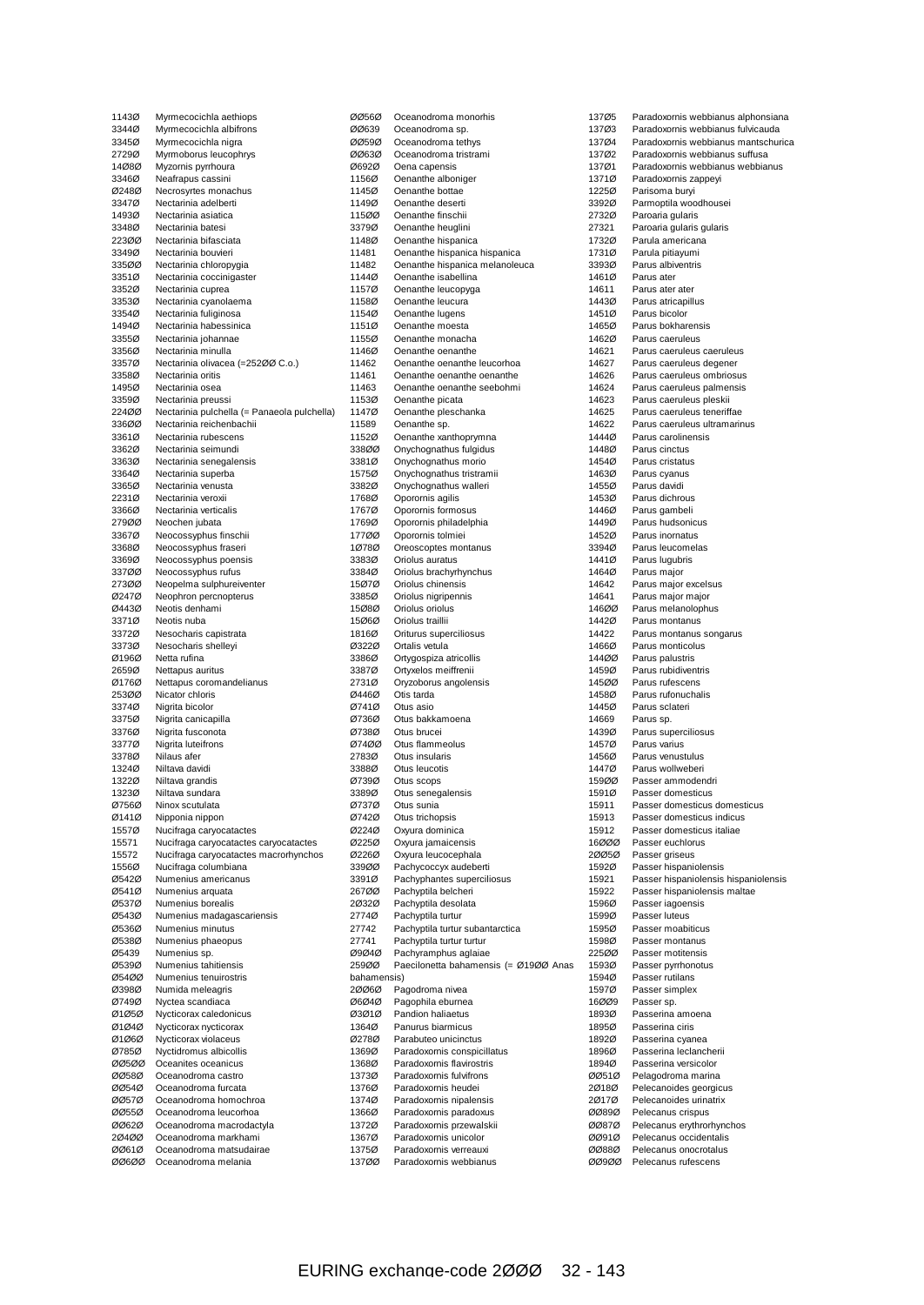| ØØ919          | Pelecanus sp.                                                       |
|----------------|---------------------------------------------------------------------|
| 226ØØ          | Peliocichla pelios (= 2653Ø Turdus pelios)                          |
| 3395Ø          | Peliperdix albogularis                                              |
| 3396Ø          | Peliperdix coqui                                                    |
| 3397Ø          | Peliperdix lathami                                                  |
| 03720          | Perdicula asiatica                                                  |
| Ø368Ø          | Perdix dauuricae                                                    |
| 03690          | Perdix hodgsoniae                                                   |
| 03670          | Perdix perdix                                                       |
| Ø3699          | Perdix sp.                                                          |
| 10270          | Pericrocotus cinnamomeus                                            |
| 1Ø29Ø          | Pericrocotus divaricatus                                            |
| 10260          | Pericrocotus ethologus                                              |
| 1Ø28Ø          | Pericrocotus roseus                                                 |
| 10300          | Pericrocotus tegimae                                                |
| 1542Ø          | Perisoreus canadensis                                               |
| 1543Ø          | Perisoreus infaustus                                                |
| 1544Ø          | Perisoreus internigrans                                             |
| 02310          | Pernis apivorus                                                     |
| 02320          | Pernis ptilorhyncus                                                 |
| 16Ø1Ø          | Petronia brachydactyla                                              |
| 16Ø3Ø          | Petronia dentata                                                    |
| 16Ø4Ø          | Petronia petronia                                                   |
| 16Ø2Ø          | Petronia xanthocollis                                               |
| 1781Ø          | Peucedramus taeniatus                                               |
| 2733Ø          | Phacellodomus ruber                                                 |
| ØØ64Ø          | Phaethon aethereus                                                  |
| 00660          | Phaethon lepturus                                                   |
| 00650          | Phaethon rubricauda                                                 |
| 10440<br>00830 | Phainopepla nitens<br>Phalacrocorax africanus                       |
|                |                                                                     |
| 00800          | Phalacrocorax aristotelis<br>Phalacrocorax aristotelis aristotelis  |
| 00801<br>00802 |                                                                     |
|                | Phalacrocorax aristotelis desmarestii                               |
| 20190          | Phalacrocorax atriceps                                              |
| 20191<br>20193 | Phalacrocorax atriceps atriceps                                     |
| 20192          | Phalacrocorax atriceps georgianus<br>Phalacrocorax atriceps nivalis |
| 00780          | Phalacrocorax auritus                                               |
| 20040          | Phalacrocorax capensis                                              |
| 00730          | Phalacrocorax capillatus                                            |
| 00720          | Phalacrocorax carbo                                                 |
| 00721          | Phalacrocorax carbo carbo                                           |
| 00722          | Phalacrocorax carbo sinensis                                        |
| ØØ84Ø          | Phalacrocorax niger                                                 |
| 00810          | Phalacrocorax nigrogularis                                          |
| 00790          | Phalacrocorax olivaceus                                             |
| 00750          | Phalacrocorax pelagicus                                             |
| ØØ77Ø          | Phalacrocorax penicillatus                                          |
| 00740          | Phalacrocorax perspicillatus                                        |
| 00820          | Phalacrocorax pygmeus                                               |
| ØØ849          | Phalacrocorax sp.                                                   |
| 00760          | Phalacrocorax urile                                                 |
| Ø784Ø          | Phalaenoptilus nuttallii                                            |
| Ø565Ø          | Phalaropus fulicaria                                                |
| Ø564Ø          | Phalaropus lobatus                                                  |
| Ø563Ø          | Phalaropus tricolor                                                 |
| Ø394Ø          | Phasianus colchicus                                                 |
| Ø395Ø          | Phasianus versicolor                                                |
| 1885Ø          | Pheucticus chrysopeplus                                             |
| 1887Ø          | Pheucticus Iudovicianus                                             |
| 1886Ø          | Pheucticus melanocephalus                                           |
| Ø517Ø          | Philomachus pugnax                                                  |
| Ø344Ø          | Philortyx fasciatus                                                 |
| 20100          | Phoebetria palpebrata                                               |
| 20230          | Phoenicopterus chilensis                                            |
| Ø148Ø          | Phoenicopterus minor                                                |
| Ø147Ø          | Phoenicopterus ruber                                                |
| Ø1472          | Phoenicopterus ruber roseus                                         |
| Ø1471          | Phoenicopterus ruber ruber                                          |
| 3398Ø          | Phoeniculus bollei                                                  |
| 3399Ø          | Phoeniculus castaneiceps                                            |
| 34ØØØ          | Phoeniculus purpureus                                               |
| 1119Ø          | Phoenicurus alaschanicus                                            |
| 1126Ø          | Phoenicurus auroreus                                                |
| 112ØØ          | Phoenicurus caeruleocephalus                                        |
| 1128Ø<br>1118Ø | Phoenicurus erythrogaster                                           |
| 1124Ø          | Phoenicurus erythronotus<br>Phoenicurus frontalis                   |
| 1123Ø          | Phoenicurus hodgsoni                                                |
| 1127Ø          | Phoenicurus moussieri                                               |
| 1121Ø          | Phoenicurus ochruros                                                |
| 11213          | Phoenicurus ochruros aterrimus                                      |
| 11212          | Phoenicurus ochruros gibraltarensis                                 |
| 11211          | Phoenicurus ochruros ochruros                                       |
| 1122Ø          | Phoenicurus phoenicurus                                             |
|                |                                                                     |

| 11221 | Phoenicurus phoenicurus phoenicurus   |
|-------|---------------------------------------|
| 11222 | Phoenicurus phoenicurus samamisicus   |
| 1125Ø | Phoenicurus schisticeps               |
| 11289 | Phoenicurus sp.                       |
| 34Ø1Ø | Pholidornis rushiae                   |
| 34Ø2Ø | Phyllanthus atripennis                |
| 237ØØ | Phyllastrephus albigularis            |
| 34Ø3Ø | Phyllastrephus baumanni               |
| 34Ø4Ø | Phyllastrephus icterinus              |
| 34Ø5Ø | Phyllastrephus poensis                |
| 34Ø6Ø | Phyllastrephus poliocephalus          |
| 34Ø7Ø | Phyllastrephus xavieri                |
| 34Ø8Ø | Phyllolais pulchella                  |
| 13Ø6Ø | Phylloscopus affinis                  |
| 13Ø2Ø | Phylloscopus armandii                 |
| 13Ø7Ø | Phylloscopus bonelli                  |
| 13Ø71 | Phylloscopus bonelli bonelli          |
| 13Ø72 |                                       |
|       | Phylloscopus bonelli orientalis       |
| 1295Ø | Phylloscopus borealis                 |
| 1283Ø | Phylloscopus cantator                 |
| 1311Ø | Phylloscopus collybita                |
| 13114 | Phylloscopus collybita abietinus      |
| 13116 | Phylloscopus collybita brehmiiDELETED |
| 13117 | Phylloscopus collybita canariensis    |
| 13111 | Phylloscopus collybita collybita      |
| 13112 | Phylloscopus collybita fulvescens     |
| 13115 | Phylloscopus collybita ibericus       |
| 13113 | Phylloscopus collybita tristis        |
| 1286Ø | Phylloscopus coronatus                |
| 1284Ø | Phylloscopus davisoni                 |
| 13Ø4Ø | Phylloscopus fuligiventer             |
| 13Ø3Ø | Phylloscopus fuscatus                 |
| 13Ø5Ø | Phylloscopus griseolus                |
| 34Ø9Ø | Phylloscopus herberti                 |
| 1289Ø | Phylloscopus ijimae                   |
| 13000 | Phylloscopus inornatus                |
| 13ØØ2 | Phylloscopus inornatus humei          |
| 13ØØ1 | Phylloscopus inornatus inornatus      |
| 1297Ø | Phylloscopus maculipennis             |
| 1294Ø | Phylloscopus magnirostris             |
| 13Ø9Ø | Phylloscopus neglectus                |
| 1291Ø | Phylloscopus nitidus                  |
| 1287Ø | Phylloscopus occipitalis              |
| 1292Ø | Phylloscopus plumbeitarsus            |
| 1298Ø | Phylloscopus proregulus               |
| 12981 | Phylloscopus proregulus proregulus    |
| 1296Ø | Phylloscopus pulcher                  |
|       |                                       |
| 1285Ø | Phylloscopus reguloides               |
| 1282Ø | Phylloscopus ricketti                 |
| 13Ø1Ø | Phylloscopus schwarzi                 |
| 13Ø8Ø | Phylloscopus sibilatrix               |
| 131ØØ | Phylloscopus sindianus                |
| 13129 | Phylloscopus sp.                      |
| 1299Ø | Phylloscopus subviridis               |
| 1288Ø | Phylloscopus tenellipes               |
| 1293Ø | Phylloscopus trochiloides             |
| 1312Ø | Phylloscopus trochilus                |
| 13122 | Phylloscopus trochilus acredula       |
| 13121 | Phylloscopus trochilus trochilus      |
| 13123 | Phylloscopus trochilus yakutensis     |
| 129ØØ | Phylloscopus tytleri                  |
| 1281Ø | Phylloscopus umbrovirens              |
| 155ØØ | Pica nuttalli                         |
| 1549Ø | Pica pica                             |
| 15493 | Pica pica mauritanica                 |
| 15492 | Pica pica melanotus                   |
| 15491 | Pica pica pica                        |
| 341ØØ | Picathartes oreas                     |
| 2734Ø | Picumnus albosquamatus                |
| Ø849Ø | Picumnus innominatus                  |
| Ø858Ø | Picus awokera                         |
| Ø855Ø | Picus canus                           |
| 08530 | Picus chlorolophus                    |
| Ø854Ø | Picus flavinucha                      |
| Ø859Ø | Picus squamatus                       |
| Ø857Ø | Picus vaillantii                      |
| Ø856Ø | Picus viridis                         |
| 08562 | Picus viridis sharpei                 |
| Ø8561 | Picus viridis viridis                 |
| 3411Ø | Pinarocorys erythropygia              |
| Ø637Ø | Pinguinus impennis                    |
| 1699Ø | Pinicola enucleator                   |
| 18000 | Pipilo aberti                         |
| 1797Ø | Pipilo chlorurus                      |
| 1798Ø |                                       |
| 1799Ø | Pipilo erythrophthalmus               |
|       | Pipilo fuscus                         |
|       |                                       |

| 2735Ø          | Pipra fasciicauda                                              |
|----------------|----------------------------------------------------------------|
| 1784Ø          | Piranga bidentata                                              |
| 1789Ø          | Piranga erythrocephala                                         |
| 1785Ø          | Piranga flava                                                  |
| 1787Ø          | Piranga ludoviciana                                            |
| 1788Ø          | Piranga olivacea                                               |
| 1786Ø          | Piranga rubra                                                  |
| Ø94ØØ          | Pitangus sulphuratus                                           |
| 3412Ø          | Pitta angolensis                                               |
| Ø951Ø          | Pitta brachyura                                                |
| Ø146Ø          | Platalea ajaja                                                 |
| 3413Ø<br>Ø144Ø | Platalea alba<br>Platalea leucorodia                           |
| Ø145Ø          | Platalea minor                                                 |
| 3414Ø          | Platysteira blissetti                                          |
| 3415Ø          | Platysteira castanea                                           |
| 3416Ø          | Platysteira concreta                                           |
| 227ØØ          | Platysteira cyanea                                             |
| 185ØØ          | Plectrophenax nivalis                                          |
| 185Ø2          | Plectrophenax nivalis insulae                                  |
| 185Ø1          | Plectrophenax nivalis nivalis                                  |
| Ø174Ø          | Plectropterus gambensis                                        |
| Ø137Ø<br>Ø136Ø | Plegadis chihi                                                 |
| 228ØØ          | Plegadis falcinellus<br>Plocepasser mahali                     |
| 3417Ø          | Plocepasser superciliosus                                      |
| 3418Ø          | Ploceus albinucha                                              |
| 3419Ø          | Ploceus aurantius                                              |
| 342ØØ          | Ploceus baglafecht                                             |
| 3421Ø          | Ploceus bannermani                                             |
| 3422Ø          | Ploceus bicolor                                                |
| 2641Ø          | Ploceus capitalis                                              |
| 264ØØ          | Ploceus castaneiceps                                           |
| 20030<br>1612Ø | Ploceus cucullatus<br>Ploceus galbula                          |
| 3423Ø          | Ploceus heuglini                                               |
| 3424Ø          | Ploceus insignis                                               |
| 2642Ø          | Ploceus intermedius                                            |
| 3425Ø          | Ploceus luteolus                                               |
| 20410          | Ploceus melanocephalus                                         |
| 3426Ø<br>3427Ø | Ploceus nigricollis<br>Ploceus ocularis                        |
| 3428Ø          | Ploceus pelzelni                                               |
| 3429Ø          | Ploceus tricolor                                               |
| 343ØØ          | Ploceus vitellinus                                             |
| Ø485Ø          | Pluvialis apricaria                                            |
| Ø4852<br>Ø4851 | Pluvialis apricaria altifrons<br>Pluvialis apricaria apricaria |
| Ø484Ø          | Pluvialis dominica                                             |
| Ø4841          | Pluvialis dominica dominica                                    |
| Ø4842          | Pluvialis dominica fulva                                       |
| Ø486Ø          | Pluvialis squatarola                                           |
| Ø463Ø          | Pluvianus aegyptius                                            |
| 1358Ø          | Pnoepyga albiventer                                            |
| 1359Ø<br>3431Ø | Pnoepyga pusilla<br>Podica senegalensis                        |
| שו ושט         | Podiceps auritus                                               |
| 00090          | Podiceps cristatus                                             |
| 00100          | Podiceps grisegena                                             |
| ØØ12Ø          | Podiceps nigricollis                                           |
| ØØ129          | Podiceps sp.                                                   |
| 00060<br>1552Ø | Podilymbus podiceps<br>Podoces biddulphi                       |
| 1551Ø          | Podoces hendersoni                                             |
| 1553Ø          | Podoces panderi                                                |
| 1554Ø          | Podoces pleskei                                                |
| 3432Ø          | Poeoptera lugubris                                             |
| 20440          | Poephila guttata                                               |
| 3433Ø          | Pogoniulus atroflavus                                          |
| 3434Ø<br>3435Ø | Pogoniulus bilineatus<br>Pogoniulus chrysoconus                |
| 3436Ø          | Pogoniulus coryphaeus                                          |
| 3437Ø          | Pogoniulus pusillus                                            |
| 3438Ø          | Pogoniulus scolopaceus                                         |
| 3439Ø          | Pogoniulus subsulphureus                                       |
| 344ØØ          | Poicephalus gulielmi                                           |
| 3441Ø          | Poicephalus robustus                                           |
| 3442Ø<br>3443Ø | Poicephalus senegalus<br>Polemaetus bellicosus                 |
| 3444Ø          | Poliolais lopezi                                               |
| 1321Ø          |                                                                |
|                | Polioptila caerulea                                            |
| 2736Ø          | Polioptila dumicola                                            |
| 27361          | Polioptila dumicola dumicola                                   |
| 1319Ø<br>13200 | Polioptila melanura<br>Polioptila nigriceps                    |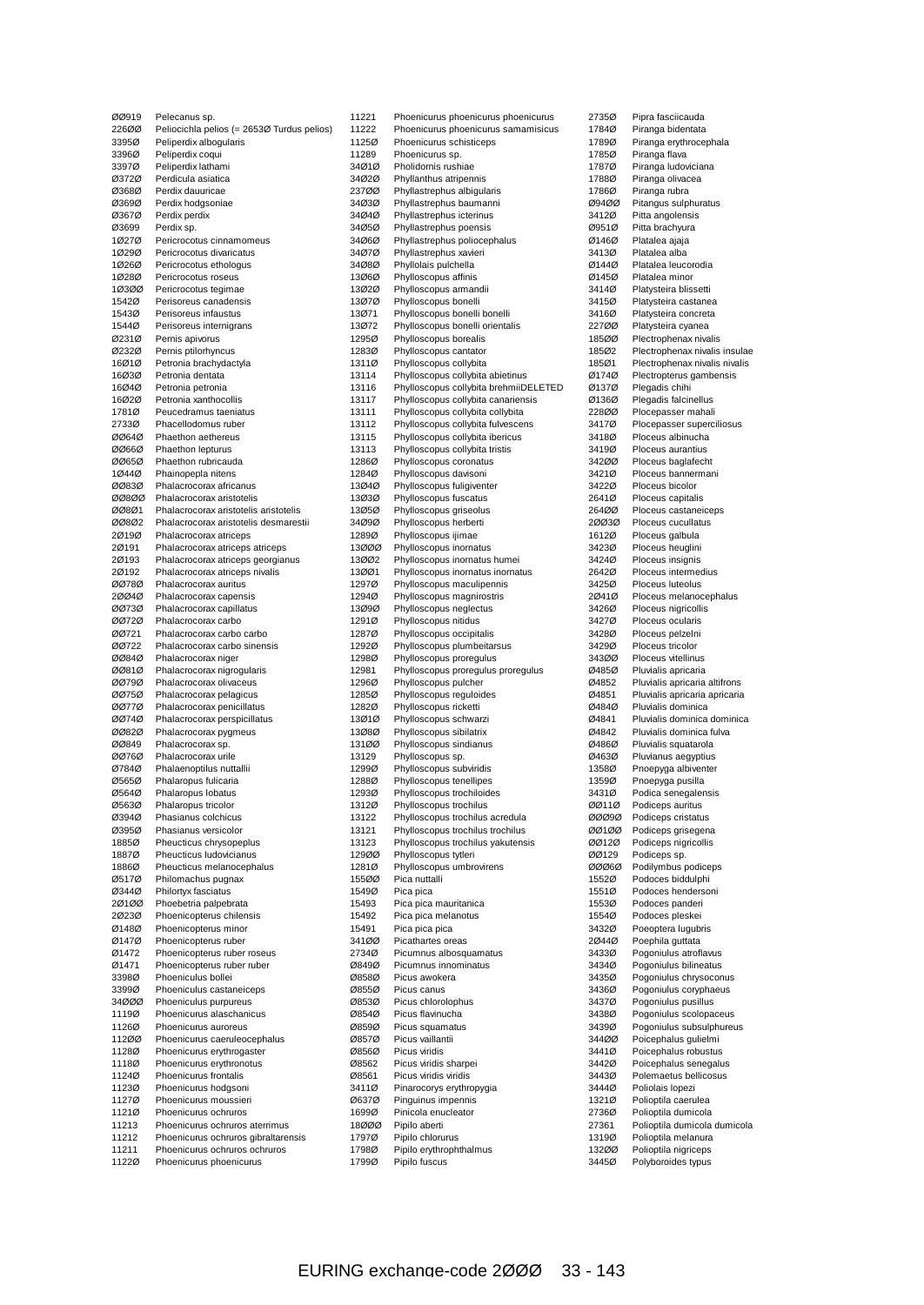|                | Polyborus plancus                          |
|----------------|--------------------------------------------|
| 02090          | Polysticta stelleri                        |
| 1356Ø          | Pomatorhinus erythrogenys                  |
| 1357Ø          | Pomatorhinus ruficollis                    |
| 1825Ø          | Pooecetes gramineus                        |
| Ø427Ø          | Porphyrio porphyrio                        |
| Ø4272          | Porphyrio porphyrio madagascariensis       |
| 04271          | Porphyrio porphyrio porphyrio              |
| Ø425Ø          | Porphyrula alleni                          |
| 20150          | Porphyrula flavirostris                    |
| Ø426Ø          | Porphyrula martinica                       |
| Ø416Ø          | Porzana bicolor                            |
| 04090          | Porzana carolina                           |
| Ø413Ø          | Porzana cinerea                            |
| 04140          | Porzana fusca                              |
| 04120          | Porzana marginalis                         |
| 04100          | Porzana parva                              |
| Ø415Ø          | Porzana paykullii                          |
| 04080          | Porzana porzana                            |
| Ø411Ø          | Porzana pusilla                            |
| Ø4169          | Porzana sp.                                |
| 12300          | Prinia atrogularis                         |
| 1229Ø          | Prinia criniger                            |
| 3446Ø          | Prinia fluviatilis                         |
| 1227Ø          | Prinia gracilis                            |
| 1228Ø          | Prinia inornata                            |
| 3447Ø          | Prinia subflava                            |
| 3448Ø          | Prionops caniceps                          |
| 2649Ø          | Prionops plumatus                          |
| 278ØØ          | Procellaria aequinoctialis                 |
| 2779Ø          | Procellaria cinera                         |
| 2781Ø          | Procellaria parkinsoni                     |
| 2782Ø          | Procellaria westlandica                    |
| 3449Ø          | Prodotiscus insignis                       |
| 345ØØ          | Prodotiscus regulus                        |
| 09870          | Progne chalybea                            |
| Ø988Ø          | Progne dominicensis                        |
| Ø989Ø          | Progne subis                               |
| 17ØØØ          | Propyrrhula subhimachala                   |
| 1761Ø          | Protonotaria citrea                        |
| 10900          | Prunella atrogularis                       |
| 1Ø94Ø          | Prunella collaris                          |
| 10890          | Prunella fagani                            |
| 10870          | Prunella fulvescens                        |
| 10930          | Prunella himalayana                        |
| 1Ø82Ø          | Prunella immaculata                        |
| 10910          | Prunella koslowi                           |
| 1Ø84Ø          | Prunella modularis                         |
| 1Ø86Ø          | Prunella montanella                        |
| 10880          | Prunella ocularis                          |
| 10920          | Prunella rubeculoides                      |
| 10830          | Prunella rubida                            |
| 1Ø949          |                                            |
|                | Prunella sp.                               |
| 10850          | Prunella strophiata                        |
| 3451Ø          | Psalidoprocne fuliginosa                   |
| 3452Ø          | Psalidoprocne holomelas                    |
| 3453Ø          | Psalidoprocne nitens                       |
| 3454Ø          | Psalidoprocne obscura                      |
| 1431Ø          | Psaltriparus minimus                       |
| 3455Ø          | Pseudhirundo griseopyga                    |
| 3456Ø          | Pseudoalcippe abyssinica                   |
| 2737Ø          | Pseudocolopteryx sclateri                  |
| 1555Ø          | Pseudopodoces humilis                      |
| Ø713Ø          | Psittacula derbiana                        |
| 2661Ø          | Psittacula eupatria                        |
| Ø714Ø          | Psittacula himalayana                      |
| Ø712Ø          | Psittacula krameri                         |
| 3457Ø          | Psittacus erithacus                        |
| 3458Ø          | Pternistis ahantensis                      |
| 3459Ø          | Pternistis bicalcaratus                    |
| 346ØØ          | Pternistis clappertoni                     |
| 3461Ø          | Pternistis squamatus                       |
| 06620          | Pterocles alchata                          |
| 06580          | Pterocles coronatus                        |
| 06600          | Pterocles exustus                          |
| Ø657Ø          | Pterocles lichtensteinii                   |
| Ø661Ø          | Pterocles orientalis                       |
| 3462Ø          | Pterocles quadricinctus                    |
| 06590          | Pterocles senegallus                       |
| ØØ24Ø          | Pterodroma arminjoniana                    |
| 20120          | Pterodroma brevirostris                    |
| 20490          | Pterodroma cahow                           |
| 00310          | Pterodroma cookii                          |
| 00290          | Pterodroma hasitata                        |
| 00300<br>20330 | Pterodroma hypoleuca<br>Pterodroma incerta |

| 00270          | Pterodroma inexpectata                                   |
|----------------|----------------------------------------------------------|
| 00330          | Pterodroma leucoptera                                    |
| 00320          | Pterodroma longirostris                                  |
| ØØ26Ø          | Pterodroma mollis                                        |
| 00262          | Pterodroma mollis feae                                   |
| 00263<br>ØØ261 | Pterodroma mollis madeira<br>Pterodroma mollis mollis    |
| 00250          | Pterodroma neglecta                                      |
| ØØ28Ø          | Pterodroma solandri                                      |
| 3463Ø          | Pteronetta hartlaubii                                    |
| 141ØØ          | Pteruthius flaviscapis                                   |
| 1411Ø          | Pteruthius xanthochloris                                 |
| 10450          | Ptilogonys cinereus                                      |
| 3464Ø          | Ptilopachus petrosus                                     |
| 3465Ø          | Ptilostomus afer                                         |
| Ø648Ø<br>Ø99ØØ | Ptychoramphus aleuticus<br>Ptyonoprogne fuligula         |
| Ø991Ø          | Ptyonoprogne rupestris                                   |
| Ø382Ø          | Pucrasia macrolopha                                      |
| ØØ48Ø          | Puffinus assimilis                                       |
| ØØ481          | Puffinus assimilis assimilis                             |
| ØØ485          | Puffinus assimilis bannermani                            |
| 00482          | Puffinus assimilis baroli                                |
| 00483          | Puffinus assimilis boydi                                 |
| ØØ484<br>00470 | Puffinus assimilis persicus<br>Puffinus auricularis      |
| 00420          | Puffinus bulleri                                         |
| 00380          | Puffinus carneipes                                       |
| 00390          | Puffinus creatopus                                       |
| 00400          | Puffinus gravis                                          |
| 00430          | Puffinus griseus                                         |
| ØØ49Ø          | Puffinus Iherminieri                                     |
| ØØ45Ø          | Puffinus nativitatis                                     |
| 00410          | Puffinus pacificus                                       |
| ØØ46Ø          | Puffinus puffinus                                        |
| 00463<br>ØØ461 | Puffinus puffinus mauretanicus                           |
| ØØ462          | Puffinus puffinus puffinus<br>Puffinus puffinus yelkouan |
| ØØ499          | Puffinus sp.                                             |
| ØØ44Ø          | Puffinus tenuirostris                                    |
| 10370          | Pycnonotus barbatus                                      |
| 10350          | Pycnonotus leucogenys                                    |
| 10340          | Pycnonotus sinensis                                      |
| 1Ø36Ø          | Pycnonotus xanthopygos                                   |
| 10330          | Pycnonotus xanthorrhous                                  |
| 20200<br>20210 | Pygoscelis adeliae<br>Pygoscelis antarctica              |
| 20220          | Pygoscelis papua                                         |
| 3466Ø          | Pyrenestes ostrinus                                      |
| 09120          | Pyrocephalus rubinus                                     |
| 1558Ø          | Pyrrhocorax graculus                                     |
| 1559Ø          | Pyrrhocorax pyrrhocorax                                  |
| 17Ø3Ø          | Pyrrhoplectes epauletta                                  |
| 17Ø7Ø          | Pyrrhula aurantiaca                                      |
| 17Ø9Ø<br>17Ø8Ø | Pyrrhula erythaca<br>Pyrrhula erythrocephala             |
| 17060          | Pvrrhula nipalensis                                      |
| 171ØØ          | Pyrrhula pyrrhula                                        |
| 171Ø4          | Pyrrhula pyrrhula cineracea                              |
| 171Ø2          | Pyrrhula pyrrhula europaeus                              |
| 171Ø5          | Pyrrhula pyrrhula murina                                 |
| 171Ø3          | Pyrrhula pyrrhula pileata                                |
| 171Ø1          | Pyrrhula pyrrhula pyrrhula                               |
| 26ØØØ          | Pyrrhura orcesi                                          |
| 3467Ø<br>3468Ø | Pyrrhurus scandens                                       |
| 3469Ø          | Pytilia hypogrammica<br>Pytilia melba                    |
| 347ØØ          | Pytilia phoenicoptera                                    |
| 20240          | Quelea quelea                                            |
| 19Ø4Ø          | Quiscalus major                                          |
| 19Ø2Ø          | Quiscalus mexicanus                                      |
| 19Ø3Ø          | Quiscalus palustris                                      |
| 19Ø5Ø          | Quiscalus quiscula                                       |
| 04030          | Rallina eurizonoides                                     |
| Ø4Ø7Ø<br>Ø4Ø5Ø | Rallus aquaticus<br>Rallus elegans                       |
| Ø4Ø6Ø          | Rallus limicola                                          |
| Ø4Ø4Ø          | Rallus longirostris                                      |
| 2738Ø          | Ramphocelus carbo                                        |
| Ø96ØØ          | Ramphocoris clotbey                                      |
| Ø457Ø          | Recurvirostra americana                                  |
| Ø456Ø          | Recurvirostra avosetta                                   |
| 1313Ø          | Regulus calendula                                        |
| 1315Ø          | Regulus ignicapillus                                     |
| 13153          | Regulus ignicapillus balearicus                          |
| 13151          | Regulus ignicapillus ignicapillus                        |

13152 Regulus ignicapillus teneriffaeDELETED<br>1314Ø Regulus regulus Regulus regulus 13141 Regulus regulus regulus 13142 Regulus regulus teneriffae<br>1316Ø Regulus satrapa 1316Ø Regulus satrapa<br>13169 Regulus sp. 13169 Regulus sp.<br>14900 Remiz pend Remiz pendulinus 149Ø2 Remiz pendulinus coronatus 149Ø3 Remiz pendulinus macronyx<br>149Ø1 Remiz pendulinus pendulinu 149Ø1 Remiz pendulinus pendulinus<br>3471Ø Rhaphidura sabini 3471Ø Rhaphidura sabini<br>3472Ø Rhinopomastus at 3472Ø Rhinopomastus aterrimus 3473Ø Rhinoptilus chalcopterus<br>1352Ø Rhipidura albicollis Rhipidura albicollis 1351Ø Rhipidura hypoxantha<br>2028Ø Rhodopechys gith 2Ø28Ø Rhodopechys githaginea (=1676Ø Bucanetes githagineus)<br>1673Ø Rhodopechys Rhodopechys sanguinea 151ØØ Rhodophoneus cruentus 1674Ø Rhodospiza obsoleta<br>Ø6Ø1Ø Rhodostethia rosea Ø6Ø1Ø Rhodostethia rosea<br>189ØØ Rhodothraupis cela 189ØØ Rhodothraupis celaeno<br>1232Ø Rhopophilus pekinensis 1232Ø Rhopophilus pekinensis<br>1129Ø Rhyacornis fuliginosus 1129Ø Rhyacornis fuliginosus<br>Ø7Ø9Ø Rhynchopsitta pachyrh Rhynchopsitta pachyrhyncha Ø71ØØ Rhynchopsitta terrisi 1647Ø Rhynchostruthus socotranus<br>99999 Ring destroyed or lost 99999 Ring destroyed or lost<br>3474Ø Riparia cincta 3474Ø Riparia cincta<br>Ø98ØØ Riparia paludi Riparia paludicola Ø981Ø Riparia riparia Ø6Ø3Ø Rissa brevirostris<br>Ø6Ø2Ø Rissa tridactyla Ø6Ø2Ø Rissa tridactyla<br>Ø449Ø Rostratula beng Ø449Ø Rostratula benghalensis Ø237Ø Rostrhamus sociabilis Ø633Ø Rynchops flavirostris<br>Ø632Ø Rynchops nigra Rynchops nigra 3475Ø Sagittarius serpentarius<br>1Ø57Ø Salpinctes mexicanus 1Ø57Ø Salpinctes mexicanus<br>1Ø56Ø Salpinctes obsoletus 1Ø56Ø Salpinctes obsoletus<br>3476Ø Salpornis spilonotus Salpornis spilonotus 2739Ø Saltator maximus Ø86ØØ Sapheopipo noguchii<br>3477Ø Sarkidiornis melanoto 3477Ø Sarkidiornis melanotos<br>3478Ø Sarothrura boehmi 3478Ø Sarothrura boehmi<br>3479Ø Sarothrura elegans 3479Ø Sarothrura elegans<br>348ØØ Sarothrura pulchra 348ØØ Sarothrura pulchra<br>3481Ø Sarothrura rufa 3481Ø Sarothrura rufa 274ØØ Satrapa icterophrys Ø73ØØ Saurothera merlini<br>1141Ø Saxicola caprata 1141Ø Saxicola caprata<br>1138Ø Saxicola dacotia 1138Ø Saxicola dacotiae<br>1142Ø Saxicola ferrea Saxicola ferrea 114ØØ Saxicola insignis<br>1136Ø Saxicola macrorh 1136Ø Saxicola macrorhyncha<br>1137Ø Saxicola rubetra Saxicola rubetra 11429 Saxicola sp.<br>1139Ø Saxicola tor 1139Ø Saxicola torquata<br>11395 Saxicola torquata 11395 Saxicola torquata hibernans<br>11394 Saxicola torquata maura Saxicola torquata maura 11393 Saxicola torquata rubicola<br>11392 Saxicola torquata stejneque 11392 Saxicola torquata stejnegeri<br>11391 Saxicola torquata torquata 11391 Saxicola torquata torquata<br>11600 Saxicoloides fulicata Saxicoloides fulicata Ø91ØØ Sayornis nigricans Ø9Ø9Ø Sayornis phoebe<br>Ø911Ø Savornis sava Ø911Ø Sayornis saya Ø699Ø Scardafella squammata<br>2741Ø Schiffornis turdinus 2741Ø Schiffornis turdinus<br>2742Ø Schistochlamys me 2742Ø Schistochlamys melanopis<br>3482Ø Schoenicola brevirostris Schoenicola brevirostris Ø531Ø Scolopax minor Ø53ØØ Scolopax mira<br>Ø529Ø Scolopax rustio Ø529Ø Scolopax rusticola<br>Ø126Ø Scopus umbretta Ø126Ø Scopus umbretta<br>1231Ø Scotocerca inquie Scotocerca inquieta 3483Ø Scotopelia bouvieri<br>3484Ø Scotopelia peli 3484Ø Scotopelia peli 1278Ø Seicercus burkii<br>1756Ø Seiurus aurocap 1756Ø Seiurus aurocapillus<br>1758Ø Seiurus motacilla 1758Ø Seiurus motacilla<br>1757Ø Seiurus novebora Seiurus noveboracensis Ø821Ø Selasphorus platycercus Ø822Ø Selasphorus rufus Ø823Ø Selasphorus sasin Serinus burtoni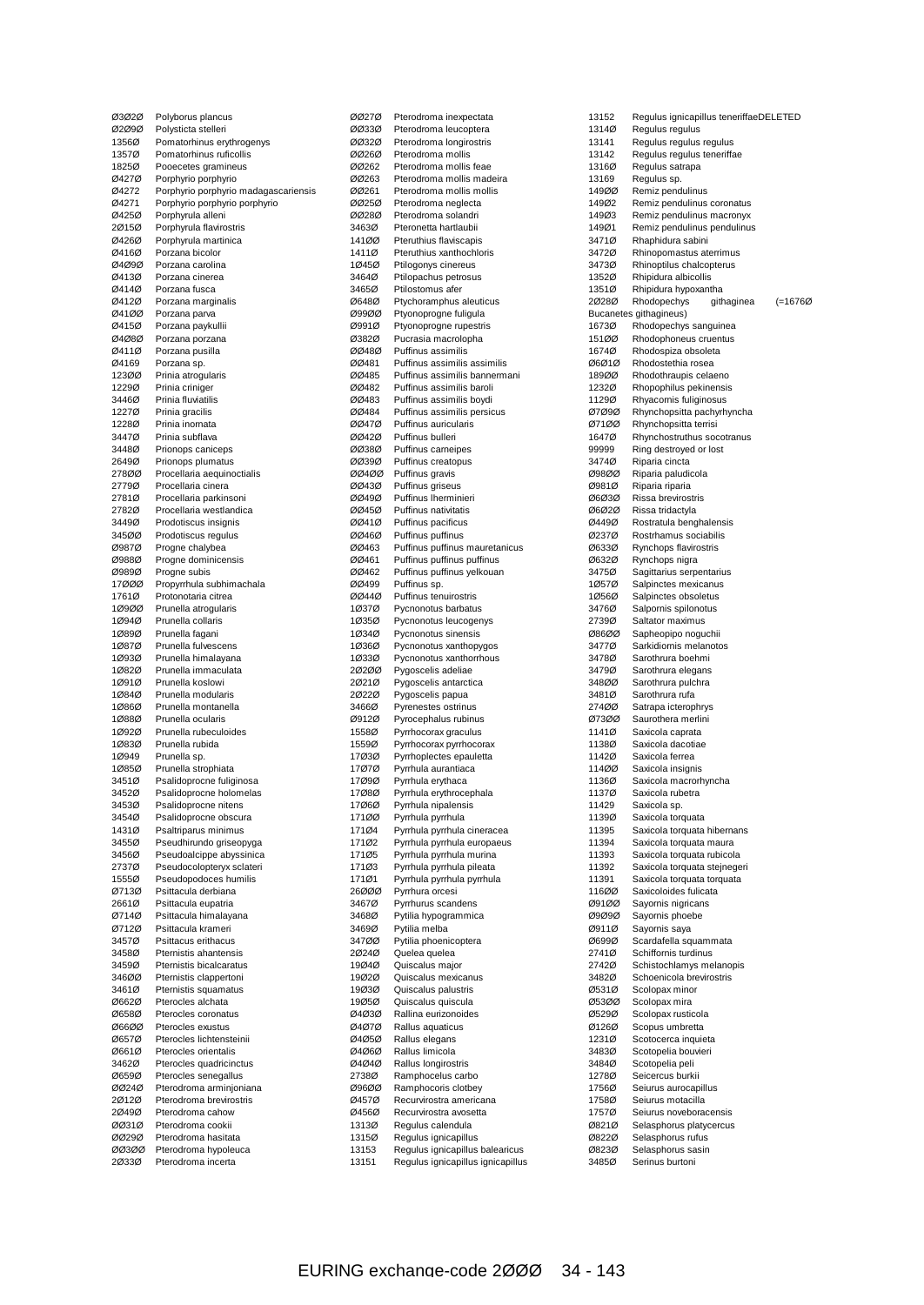| 1642Ø          | Serinus canaria                                |
|----------------|------------------------------------------------|
| 1644Ø          | Serinus citrinella                             |
| 16441          | Serinus citrinella citrinella                  |
| 16442          | Serinus citrinella corsicana                   |
| 3486Ø          | Serinus gularis                                |
| 3487Ø          | Serinus leucopygius                            |
| 1646Ø          | Serinus menachensis                            |
| 3488Ø          | Serinus mozambicus                             |
| 1639Ø          | Serinus pusillus                               |
| 1645Ø          | Serinus rothschildi                            |
| 164ØØ          | Serinus serinus                                |
| 1641Ø          | Serinus syriacus                               |
| 1643Ø          | Serinus thibetanus                             |
| 2743Ø<br>1755Ø | Serpophaga munda<br>Setophaga ruticilla        |
| 3489Ø          | Sheppardia cyornithopsis                       |
| 1132Ø          | Sialia currucoides                             |
| 1133Ø          | Sialia mexicana                                |
| 1134Ø          | Sialia sialis                                  |
| 1472Ø          | Sitta canadensis                               |
| 1476Ø          | Sitta carolinensis                             |
| 1478Ø          | Sitta castanea                                 |
| 1479Ø          | Sitta europaea                                 |
| 14792          | Sitta europaea asiatica                        |
| 14793          | Sitta europaea caesia                          |
| 14791          | Sitta europaea europaea                        |
| 1477Ø          | Sitta himalayensis                             |
| 1469Ø          | Sitta krueperi                                 |
| 1471Ø          | Sitta ledanti                                  |
| 1475Ø          | Sitta leucopsis                                |
| 1481Ø          | Sitta neumayer                                 |
| 1474Ø          | Sitta pusilla                                  |
| 1473Ø          | Sitta pygmaea                                  |
| 148ØØ          | Sitta tephronota                               |
| 1468Ø          | Sitta villosa                                  |
| 147ØØ          | Sitta whiteheadi                               |
| 1467Ø          | Sitta yunnanensis                              |
| 2744Ø          | Sittasomus griseicapillus                      |
| 349ØØ          | Smithornis capensis                            |
| 3491Ø          | Smithornis rufolateralis                       |
| 3492Ø          | Smithornis sharpei                             |
| 02080          | Somateria fischeri                             |
|                |                                                |
| 02060          | Somateria mollissima                           |
| 02063          | Somateria mollissima borealis                  |
| 02062          | Somateria mollissima faeroeensis               |
| 02061          | Somateria mollissima mollissima                |
| 02064          | Somateria mollissima nigrum                    |
| 02089          | Somateria sp.                                  |
| 02070          | Somateria spectabilis                          |
| 24995          | Species not accepted                           |
| 00000          | Species unknown                                |
| 136ØØ          | Spelaeornis troglodytoides                     |
| 3493Ø          | Spermestes bicolor                             |
| 3494Ø          | Spermestes cucullatus                          |
| 3495Ø          | Spermestes fringilloides                       |
| 255ØØ          | Spermophaga haematina                          |
| 08730          | Sphyrapicus nuchalis                           |
| Ø874Ø          | Sphyrapicus ruber                              |
| Ø875Ø          | Sphyrapicus thyroideus                         |
| Ø872Ø          | Sphyrapicus varius                             |
| 3496Ø<br>Ø258Ø | Spiloptila clamans                             |
| 179ØØ          | Spilornis cheela<br>Spindalis zena             |
| 1884Ø          | Spiza americana                                |
| 3497Ø          | Spizaetus africanus                            |
| 03000          | Spizaetus nipalensis                           |
| 1817Ø          | Spizella arborea                               |
| 1823Ø          | Spizella atrogularis                           |
| 182ØØ          | Spizella breweri                               |
| 1819Ø          | Spizella pallida                               |
| 1818Ø          | Spizella passerina                             |
| 1821Ø          | Spizella pusilla                               |
| 1822Ø          | Spizella wortheni                              |
| 10310          | Spizixos canifrons                             |
| 10320          | Spizixos semitorques                           |
| 2745Ø          | Sporophila caerulescens                        |
| 2746Ø          | Sporophila collaris                            |
| 2747Ø          | Sporophila leucoptera                          |
| 27472          | Sporophila leucoptera bicolor                  |
| 27471          | Sporophila leucoptera leucoptera               |
| 2748Ø          | Sporophila ruficollis                          |
| 18Ø4Ø          | Sporophila torqueola                           |
| 3498Ø          | Sporopipes frontalis                           |
| 1361Ø          | Stachyris ruficeps                             |
| Ø982Ø<br>Ø819Ø | Stelgidopteryx ruficollis<br>Stellula calliope |

| Ø568Ø     | Stercorarius longicaudus                |
|-----------|-----------------------------------------|
| Ø57ØØ     | Stercorarius maccormicki                |
| Ø567Ø     | Stercorarius parasiticus                |
| Ø566Ø     | Stercorarius pomarinus                  |
| Ø569Ø     | Stercorarius skua                       |
| 05693     | Stercorarius skua antarcticus           |
| 05692     | Stercorarius skua loennbergi            |
| Ø5691     | Stercorarius skua skua                  |
| 05709     | Stercorarius sp.                        |
| Ø624Ø     | Sterna albifrons                        |
| Ø617Ø     | Sterna aleutica                         |
|           |                                         |
| 06220     | Sterna anaethetus                       |
| 3499Ø     | Sterna balaenarum                       |
| 06090     | Sterna bengalensis                      |
| 06080     | Sterna bergii                           |
| 06060     | Sterna caspia                           |
| Ø614Ø     | Sterna dougallii                        |
| 06120     | Sterna elegans                          |
| Ø618Ø     | Sterna forsteri                         |
| 06230     | Sterna fuscata                          |
| 20350     | Sterna hirundinacea                     |
| Ø615Ø     | Sterna hirundo                          |
| Ø621Ø     | Sterna lunata                           |
| 06070     | Sterna maxima                           |
| Ø616Ø     | Sterna paradisaea                       |
| 06200     | Sterna repressa                         |
| Ø611Ø     | Sterna sandvicensis                     |
| Ø625Ø     | Sterna saundersi                        |
| Ø6259     | Sterna sp.                              |
|           |                                         |
| Ø613Ø     | Sterna sumatrana                        |
| Ø619Ø     | Sterna trudeaui                         |
| 20700     | Sterna vittata                          |
| 06100     | Sterna zimmermanni                      |
| 242ØØ     | Stiphrornis erythrothorax               |
| Ø691Ø     | Streptopelia chinensis                  |
| Ø684Ø     | Streptopelia decaocto                   |
| 35ØØØ     | Streptopelia decipiens                  |
| 35Ø1Ø     | Streptopelia hypopyrrha                 |
| Ø688Ø     | Streptopelia lugens                     |
| Ø689Ø     | Streptopelia orientalis                 |
| Ø683Ø     | Streptopelia roseogrisea                |
| Ø685Ø     | Streptopelia semitorquata               |
| 06900     | Streptopelia senegalensis               |
| 06902     | Streptopelia senegalensis phoenicophila |
| Ø69Ø1     | Streptopelia senegalensis senegalensis  |
| Ø6919     | Streptopelia sp.                        |
| Ø686Ø     | Streptopelia tranquebarica              |
| Ø687Ø     | Streptopelia turtur                     |
| 2651Ø     | Streptopelia vinacea                    |
| Ø7719     |                                         |
|           | Strigidae                               |
| Ø761Ø     | Strix aluco                             |
| Ø762Ø     | Strix butleri                           |
| 07600     | Strix leptogrammica                     |
| Ø766Ø     | Strix nebulosa                          |
| Ø764Ø     | Strix occidentalis                      |
| Ø7669     | Strix sp.                               |
| Ø765Ø     | Strix uralensis                         |
| Ø763Ø     | Strix varia                             |
| 35Ø2Ø     | Strix woodfordii                        |
| 00010     | Struthio camelus                        |
| 19Ø7Ø     | Sturnella magna                         |
| 19Ø6Ø     | Sturnella neglecta                      |
| 1585Ø     | Sturnus cineraceus                      |
| 1577Ø     | Sturnus pagodarum                       |
| 158ØØ     | Sturnus philippensis                    |
| 1584Ø     | Sturnus roseus                          |
|           |                                         |
| 1578Ø     | Sturnus sericeus                        |
| 1581Ø     | Sturnus sinensis                        |
| 15859     | Sturnus sp.                             |
| 1579Ø     | Sturnus sturninus                       |
| 1583Ø     | Sturnus unicolor                        |
| 1582Ø     | Sturnus vulgaris                        |
| 00710     | Sula bassana                            |
| 00712     | Sula bassana capensis                   |
| 20500     | Sula capensis (= ØØ712 Sula bassana     |
| capensis) |                                         |
| 00680     | Sula dactylatra                         |
| 00700     | Sula leucogaster                        |
| 00690     | Sula nebouxii                           |
| ØØ67Ø     | Sula sula                               |
| Ø75ØØ     | Surnia ulula                            |
| 1277Ø     | Sylvia atricapilla                      |
| 12771     | Sylvia atricapilla atricapilla          |
| 12772     | Sylvia atricapilla heineken             |
| 1276Ø     | Sylvia borin                            |
| 1265Ø     | Sylvia cantillans                       |
|           |                                         |

12653 Sylvia cantillans albistrata<br>12651 Sylvia cantillans cantillans 12651 Sylvia cantillans cantillans 12652 Sylvia cantillans moltoni<br>1275Ø Sylvia communis 1275Ø Sylvia communis<br>1264Ø Sylvia conspicilla 1264Ø Sylvia conspicillata<br>1274Ø Sylvia curruca 1274Ø Sylvia curruca<br>12742 Sylvia curruca Sylvia curruca blythi 12741 Sylvia curruca curruca<br>12743 Sylvia curruca balimod 12743 Sylvia curruca halimodendri<br>12744 Sylvia curruca minula 12744 Sylvia curruca minula<br>1263Ø Sylvia deserticola 1263Ø Sylvia deserticola<br>1272Ø Sylvia hortensis 1272Ø Sylvia hortensis<br>12723 Sylvia hortensis 12723 Sylvia hortensis balchanica<br>12722 Sylvia hortensis crassirostris Sylvia hortensis crassirostris 12721 Sylvia hortensis hortensis<br>12724 Sylvia hortensis ierdoni 12724 Sylvia hortensis jerdoni<br>1271Ø Sylvia leucomelaena 1271Ø Sylvia leucomelaena<br>1267Ø Sylvia melanocephali Sylvia melanocephala 12672 Sylvia melanocephala leucogastra 12671 Sylvia melanocephala melanocephala<br>1268Ø Sylvia melanothorax 1268Ø Sylvia melanothorax<br>12682 Sylvia melanothorax 12682 Sylvia melanothorax cypria<br>12681 Sylvia melanothorax melan 12681 Sylvia melanothorax melanothorax 2658Ø Sylvia minula<br>1266Ø Sylvia mystac Sylvia mystacea 127ØØ Sylvia nana 1273Ø Sylvia nisoria<br>1269Ø Sylvia rueppe 1269Ø Sylvia rueppelli<br>1261Ø Sylvia sarda 1261Ø Sylvia sarda<br>12612 Sylvia sarda Sylvia sarda balearica 12611 Sylvia sarda sarda 12779 Sylvia sp.<br>1262Ø Sylvia uno 1262Ø Sylvia undata<br>229ØØ Sylvietta brac 229ØØ Sylvietta brachyura<br>35Ø3Ø Sylvietta denti 35Ø3Ø Sylvietta denti<br>244ØØ Sylvietta viren: 244ØØ Sylvietta virens Sylviparus modestus 2749Ø Synallaxis albescens<br>275ØØ Synallaxis qujanensis 275ØØ Synallaxis gujanensis<br>2751Ø Synallaxis hypospodia 2751Ø Synallaxis hypospodia<br>Ø645Ø Synthliboramphus anti Synthliboramphus antiquus Ø646Ø Synthliboramphus wumizusume Ø393Ø Syrmaticus reevesii<br>Ø392Ø Syrmaticus soemme Syrmaticus soemmerringii Ø663Ø Syrrhaptes paradoxus<br>Ø664Ø Syrrhaptes tibetanus Ø664Ø Syrrhaptes tibetanus ØØØ8Ø Tachybaptus dominicus<br>ØØØ7Ø Tachybaptus ruficollis Tachybaptus ruficollis Ø984Ø Tachycineta albilinea Ø983Ø Tachycineta bicolor<br>Ø986Ø Tachycineta cyaneo Ø986Ø Tachycineta cyaneoviridis<br>Ø985Ø Tachycineta thalassina Ø985Ø Tachycineta thalassina Tachymarptis aequatorialis 2666Ø Tadorna cana<br>Ø172Ø Tadorna crista Ø172Ø Tadorna cristata<br>Ø171Ø Tadorna ferrugir Ø171Ø Tadorna ferruginea<br>2665Ø Tadorna radjah 2665Ø Tadorna radjah<br>Ø173Ø Tadorna tadorna Ø173Ø Tadorna tadorna 2667Ø Tadorna tadornoides Tadorna variegata 2752Ø Tapera naevia<br>2753Ø Taraba major 2753Ø Taraba major<br>1114Ø Tarsiger chrys 1114Ø Tarsiger chrysaeus<br>1113Ø Tarsiger cyanurus Tarsiger cyanurus 1116Ø Tarsiger hyperythrus 1115Ø Tarsiger indicus<br>35Ø5Ø Tauraco leucoloi 35Ø5Ø Tauraco leucolophus<br>35Ø6Ø Tauraco macrorhyncl 35Ø6Ø Tauraco macrorhynchus<br>35Ø7Ø Tauraco persa 35Ø7Ø Tauraco persa<br>35Ø8Ø Tchagra austra 35Ø8Ø Tchagra australis<br>35Ø9Ø Tchagra minuta Tchagra minuta 15Ø9Ø Tchagra senegala 248ØØ Tchitrea rufiventer (= 23ØØØ Terpsiphone rufiventer)<br>351ØØ 351ØØ Telacanthura melanopygia<br>3511Ø Telacanthura ussheri Telacanthura ussheri 3512Ø Telophorus multicolor<br>3513Ø Telophorus sulfureope 3513Ø Telophorus sulfureopectus<br>1Ø24Ø Tephrodornis pondicerianu 1Ø24Ø Tephrodornis pondicerianus<br>Ø257Ø Terathopius ecaudatus Ø257Ø Terathopius ecaudatus<br>1355Ø Terpsiphone atrocauda 1355Ø Terpsiphone atrocaudata<br>1354Ø Terpsiphone paradisi Terpsiphone paradisi 23ØØØ Terpsiphone rufiventer 3514Ø Terpsiphone rufocinerea<br>1353Ø Terpsiphone viridis 1353Ø Terpsiphone viridis<br>1212Ø Tesia castaneocoro Tesia castaneocoronata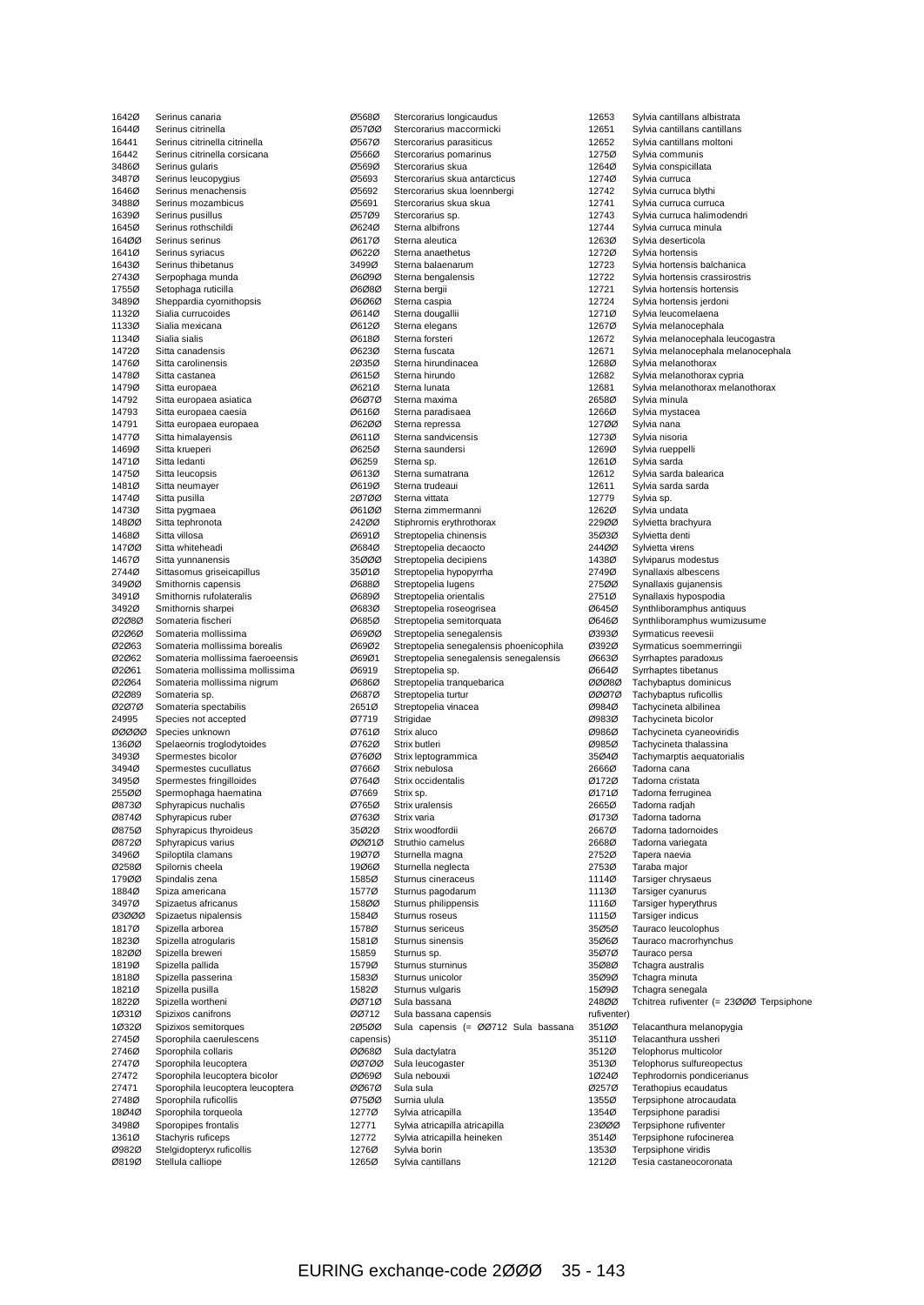| Ø333Ø          | Tetrao mlokosiewiczi                                 |          |
|----------------|------------------------------------------------------|----------|
| Ø334Ø          | Tetrao parvirostris                                  |          |
| 03320<br>Ø335Ø | Tetrao tetrix<br>Tetrao urogallus                    |          |
| Ø354Ø          | Tetraogallus altaicus                                |          |
| Ø351Ø          | Tetraogallus caspius                                 |          |
| 03500<br>Ø352Ø | Tetraogallus caucasicus<br>Tetraogallus himalayensis |          |
| Ø353Ø          | Tetraogallus tibetanus                               |          |
| Ø348Ø          | Tetraophasis obscurus                                |          |
| Ø349Ø          | Tetraophasis szechenyii                              |          |
| Ø442Ø<br>20020 | <b>Tetrax tetrax</b><br>Thalassoica antarctica       |          |
| 3515Ø          | Thalassornis leuconotus                              |          |
| 3516Ø          | Thamnolaea cinnamomeiventris                         |          |
| 3517Ø          | Thamnolaea coronata<br>Thamnophilus doliatus         |          |
| 2754Ø<br>27541 | Thamnophilus doliatus doliatus                       |          |
| 2755Ø          | Thamnophilus punctatus                               |          |
| 2756Ø          | Thamnophilus schistaceus                             |          |
| 3518Ø<br>2757Ø | Thescelocichla leucopleura<br>Thlypopsis sordida     |          |
| 2758Ø          | Thraupis palmarum                                    |          |
| 2759Ø          | Thraupis sayaca                                      |          |
| 01420          | Threskiornis aethiopicus                             |          |
| Ø143Ø<br>10600 | Threskiornis melanocephalus<br>Thryomanes bewickii   |          |
| 10610          | Thryothorus felix                                    |          |
| 276ØØ          | Thryothorus genibarbis                               |          |
| 2761Ø          | Thryothorus guarayanus                               |          |
| 10630<br>10620 | Thryothorus Iudovicianus<br>Thryothorus maculipectus |          |
| 10640          | Thryothorus sinaloa                                  |          |
| 18Ø3Ø          | Tiaris bicolor                                       |          |
| 18Ø2Ø<br>1482Ø | Tiaris canora<br>Tichodroma muraria                  |          |
| 3519Ø          | Tigriornis leucolophus                               |          |
| 09050          | Tityra semifasciata                                  |          |
| 352ØØ          | Tockus camurus                                       |          |
| 3521Ø<br>3522Ø | Tockus erythrorhynchus<br>Tockus fasciatus           |          |
| 3523Ø          | Tockus hartlaubi                                     |          |
| Ø847Ø          | <b>Tockus nasutus</b>                                |          |
| 2762Ø          | Todirostrum latirostre                               |          |
| 2763Ø<br>Ø254Ø | Tolmomyias sulphurescens<br>Torgos tracheliotus      |          |
| 10710          | Toxostoma bendirei                                   |          |
| 10720          | Toxostoma cinereum                                   |          |
| 10740<br>10760 | Toxostoma curvirostre                                |          |
| 10750          | Toxostoma dorsale<br>Toxostoma lecontei              |          |
| 10700          | Toxostoma longirostre                                |          |
| 10730          | Toxostoma ocellatum                                  |          |
| 10770<br>10690 | Toxostoma redivivum<br>Toxostoma rufum               |          |
| 3524Ø          | Trachyphonus margaritatus                            |          |
| 3525Ø          | Tracnyphonus purpuratus                              |          |
| 03800          | Tragopan blythii                                     |          |
| 03780<br>Ø379Ø | Tragopan melanocephalus<br>Tragopan satyra           |          |
| Ø381Ø          | Tragopan temminckii                                  |          |
| 3526Ø          | Treron calva                                         |          |
| 07060<br>07050 | Treron formosae                                      |          |
| 07040          | Treron sieboldii<br>Treron sphenura                  |          |
| 07030          | Treron waalia                                        |          |
| 25000          | Trichastoma<br>moloneyanum                           | iboensis |
| 3527Ø          | (taxonomic origin unknown)<br>Tricholaema hirsuta    |          |
| 3528Ø          | Trigonoceps occipitalis                              |          |
| Ø545Ø          | Tringa erythropus                                    |          |
| Ø551Ø          | <b>Tringa flavipes</b>                               |          |
| Ø554Ø<br>Ø549Ø | Tringa glareola<br>Tringa guttifer                   |          |
| Ø55ØØ          | Tringa melanoleuca                                   |          |
| Ø548Ø          | Tringa nebularia                                     |          |
| Ø553Ø          | Tringa ochropus                                      |          |
| Ø552Ø<br>Ø547Ø | Tringa solitaria<br>Tringa stagnatilis               |          |
| Ø546Ø          | Tringa totanus                                       |          |
| 05462          | Tringa totanus robusta                               |          |
| Ø5461<br>231ØØ | Tringa totanus totanus<br>Trochocercus cyanomelas    |          |
| 3529Ø          | Trochocercus nitens                                  |          |
| 10650          | Troglodytes aedon                                    |          |
| 10660          | Troglodytes troglodytes                              |          |

| Ø825Ø          | Trogon elegans                                  |
|----------------|-------------------------------------------------|
| 2764Ø          | Trogon melanurus                                |
| Ø824Ø          | Trogon mexicanus                                |
| 353ØØ          | Tropicranus albocristatus                       |
| Ø516Ø          | Tryngites subruficollis                         |
| 1377Ø          | Turdoides altirostris                           |
| 1378Ø          | Turdoides caudatus                              |
| 138ØØ          | Turdoides fulvus                                |
| 3531Ø          | Turdoides plebejus                              |
| 3532Ø          | Turdoides reinwardtii                           |
| 1379Ø          | Turdoides squamiceps                            |
| 12Ø6Ø          | Turdus albicollis                               |
| 1185Ø          | Turdus albocinctus                              |
| 2765Ø          | Turdus amaurochalinus                           |
| 1184Ø          | Turdus cardis                                   |
| 1191Ø          | Turdus celaenops                                |
| 119ØØ          | Turdus chrysolaus                               |
| 1192Ø          | Turdus feae                                     |
| 12Ø5Ø          | Turdus grayi                                    |
| 2766Ø          | Turdus hauxwelli                                |
| 1193Ø          | Turdus hortulorum                               |
| 12Ø1Ø          | <b>Turdus iliacus</b>                           |
| 12Ø12          | Turdus iliacus coburni                          |
| 12Ø11          | Turdus iliacus iliacus                          |
| 1189Ø          | Turdus kessleri                                 |
| 1182Ø          | Turdus menachensis                              |
| 1187Ø          | Turdus merula                                   |
| 11872          | Turdus merula cabrerae                          |
| 11871          | Turdus merula merula                            |
| 12Ø3Ø          | Turdus migratorius                              |
| 1199Ø<br>1196Ø | Turdus mupinensis<br>Turdus naumanni            |
| 11962          | Turdus naumanni eunomus                         |
| 11961          | Turdus naumanni naumanni                        |
| 1195Ø          | Turdus obscurus                                 |
| 1194Ø          | Turdus pallidus                                 |
| 2653Ø          | Turdus pelios                                   |
| 12000          | Turdus philomelos                               |
| 12002          | Turdus philomelos clarkei                       |
| 12ØØ1          | Turdus philomelos philomelos                    |
| 1198Ø          | Turdus pilaris                                  |
| 1188Ø          | Turdus rubrocanus                               |
| 1197Ø          | Turdus ruficollis                               |
| 11972          | Turdus ruficollis atrogularis                   |
| 11971          | Turdus ruficollis ruficollis                    |
| 12Ø4Ø          | Turdus rufopalliatus                            |
| 12Ø69          | Turdus sp.                                      |
| 1186Ø          | Turdus torquatus                                |
| 11862          | Turdus torquatus alpestris                      |
| 11861          | Turdus torquatus torquatus                      |
| 1183Ø          | Turdus unicolor                                 |
| 12020          | Turdus viscivorus                               |
| 3533Ø          | Turnix nana                                     |
| 04020          | Turnix suscitator                               |
| 04000          | Turnix sylvatica                                |
| Ø4Ø1Ø          | Turnix tanki                                    |
| 3534Ø          | Turtur abyssinicus                              |
| 20010          | Turtur afer                                     |
| 3535Ø          | Turtur brehmeri                                 |
| 3536Ø          | Turtur tympanistria                             |
| 233ØØ          | Tympanistria tympanistria                       |
| Ø336Ø          | Tympanuchus cupido                              |
| Ø337Ø          | Tympanuchus phasianellus                        |
| Ø947Ø          | Tyrannus caudifasciatus                         |
| Ø944Ø          | Tyrannus couchii                                |
| Ø943Ø          | Tyrannus crassirostris                          |
| Ø946Ø          | Tyrannus cubensis                               |
| Ø945Ø          | Tyrannus dominicensis                           |
| Ø948Ø          | Tyrannus tyrannus                               |
| Ø942Ø          | Tyrannus verticalis                             |
| Ø941Ø          | Tyrannus vociferans                             |
| Ø735Ø          | Tyto alba                                       |
| Ø7351          | Tyto alba alba                                  |
| 07352          | Tyto alba guttata                               |
| 3537Ø          | Upupa africana (= Ø8467 U.e.a.)                 |
| Ø846Ø          | Upupa epops                                     |
| Ø8467<br>Ø8462 | Upupa epops africana<br>Upupa epops ceylonensis |
| Ø8461          | Upupa epops epops                               |
| 08463          | Upupa epops longirostris                        |
| Ø8464          | Upupa epops major                               |
| Ø8468          |                                                 |
|                |                                                 |
|                | Upupa epops marginata                           |
| Ø8465          | Upupa epops senegalensis                        |
| Ø8466          | Upupa epops waibeli                             |
| 1614Ø<br>17Ø4Ø | Uraeginthus bengalus<br>Uragus sibiricus        |

Ø634Ø Uria aalge<br>Ø635Ø Uria lomvia Uria lomvia Ø6359 Uria sp.<br>1546Ø Urocissa 1546Ø Urocissa erythrorhyncha<br>1545Ø Urocissa flavirostris 1545Ø Urocissa flavirostris<br>3538Ø Urocolius macrouru 3538Ø Urocolius macrourus<br>17Ø5Ø Urocynchramus pylzo Urocynchramus pylzowi 3539Ø Urolais epichlora<br>35400 Urotriorchis macri 354ØØ Urotriorchis macrourus<br>2647Ø Vanellus albiceps 2647Ø Vanellus albiceps<br>3541Ø Vanellus crassiros 3541Ø Vanellus crassirostris<br>3542Ø Vanellus luqubris 3542Ø Vanellus lugubris<br>3543Ø Vanellus senegall 3543Ø Vanellus senegallus<br>3544Ø Vanellus supercilios Vanellus superciliosus 3545Ø Vanellus tectus<br>Ø493Ø Vanellus vanellu Ø493Ø Vanellus vanellus<br>2767Ø Veniliornis passel 2767Ø Veniliornis passerinus<br>1721Ø Vermivora bachmanii Vermivora bachmanii 1725Ø Vermivora celata 1722Ø Vermivora chrysoptera<br>1728Ø Vermivora crissalis 1728Ø Vermivora crissalis<br>1729Ø Vermivora luciae 1729Ø Vermivora luciae<br>1724Ø Vermivora peregi 1724Ø Vermivora peregrina<br>1723Ø Vermivora pinus 1723Ø Vermivora pinus<br>1726Ø Vermivora rufica Vermivora ruficapilla 173ØØ Vermivora superciliosa 1727Ø Vermivora virginiae<br>3546Ø Vidua chalybeata 3546Ø Vidua chalybeata<br>3547Ø Vidua funerea 3547Ø Vidua funerea<br>3548Ø Vidua interject Vidua interjecta 3549Ø Vidua larvaticola 2643Ø Vidua macroura<br>355ØØ Vidua maryae 355ØØ Vidua maryae<br>3551Ø Vidua nigeriae 3551Ø Vidua nigeriae<br>3552Ø Vidua paradisa 3552Ø Vidua paradisaea<br>3553Ø Vidua raricola 3553Ø Vidua raricola<br>3554Ø Vidua wilsoni 3554Ø Vidua wilsoni 1634Ø Vireo altiloquus<br>1621Ø Vireo atricapillu 1621Ø Vireo atricapillus<br>1625Ø Vireo bellii 1625Ø Vireo bellii<br>1624Ø Vireo crass Vireo crassirostris 1628Ø Vireo flavifrons 1632Ø Vireo flavoviridis<br>1635Ø Vireo gilvus Vireo gilvus 1623Ø Vireo griseus<br>1629Ø Vireo huttoni 1629Ø Vireo huttoni<br>1630Ø Vireo hypoch 163ØØ Vireo hypochryseus<br>1633Ø Vireo olivaceus Vireo olivaceus 1622Ø Vireo pallens 1631Ø Vireo philadelphicus<br>1627Ø Vireo solitarius 1627Ø Vireo solitarius<br>1626Ø Vireo vicinior 1626Ø Vireo vicinior<br>18Ø5Ø Volatinia jaca Volatinia jacarina 1773Ø Wilsonia canadensis<br>1771Ø Wilsonia citrina 1771Ø Wilsonia citrina<br>1772Ø Wilsonia pusilla Wilsonia pusilla 1911Ø Xanthocephalus xanthocephalus<br>2768Ø Xenops tenuirostris 2768Ø Xenops tenuirostris<br>Ø925Ø Xenotriccus mexica Ø925Ø Xenotriccus mexicanus<br>Ø555Ø Xenus cinereus Xenus cinereus Ø9Ø2Ø Xiphorhynchus flavigaster<br>2769Ø Xiphorhynchus quttatus 2769Ø Xiphorhynchus guttatus 27691 Xiphorhynchus guttatus guttatus<br>27700 Xiphorhynchus picus Xiphorhynchus picus 2771Ø Xolmis velata 1428Ø Yuhina diademata<br>1427Ø Yuhina gularis 1427Ø Yuhina gularis<br>1430Ø Yuhina nigrime 143ØØ Yuhina nigrimenta<br>1429Ø Yuhina occipitalis 1429Ø Yuhina occipitalis<br>Ø697Ø Zenaida asiatica Ø697Ø Zenaida asiatica Zenaida aurita Ø695Ø Zenaida macroura 184ØØ Zonotrichia albicollis<br>1841Ø Zonotrichia atricapilla 1841Ø Zonotrichia atricapilla<br>1837Ø Zonotrichia georgiana 1837Ø Zonotrichia georgiana<br>1834Ø Zonotrichia iliaca Zonotrichia iliaca 18341 Zonotrichia iliaca iliaca<br>1839Ø Zonotrichia leucophrys Zonotrichia leucophrys 1836Ø Zonotrichia lincolnii<br>1835Ø Zonotrichia melodia 1835Ø Zonotrichia melodia (= Melospiza melodia)<br>1838Ø Zonotrichia querula 1838Ø Zonotrichia querula<br>3555Ø Zoothera crossleyi Zoothera crossleyi 117ØØ Zoothera dauma 1169Ø Zoothera dixoni<br>1168Ø Zoothera mollis 1168Ø Zoothera mollissima<br>1172Ø Zoothera naevia Zoothera naevia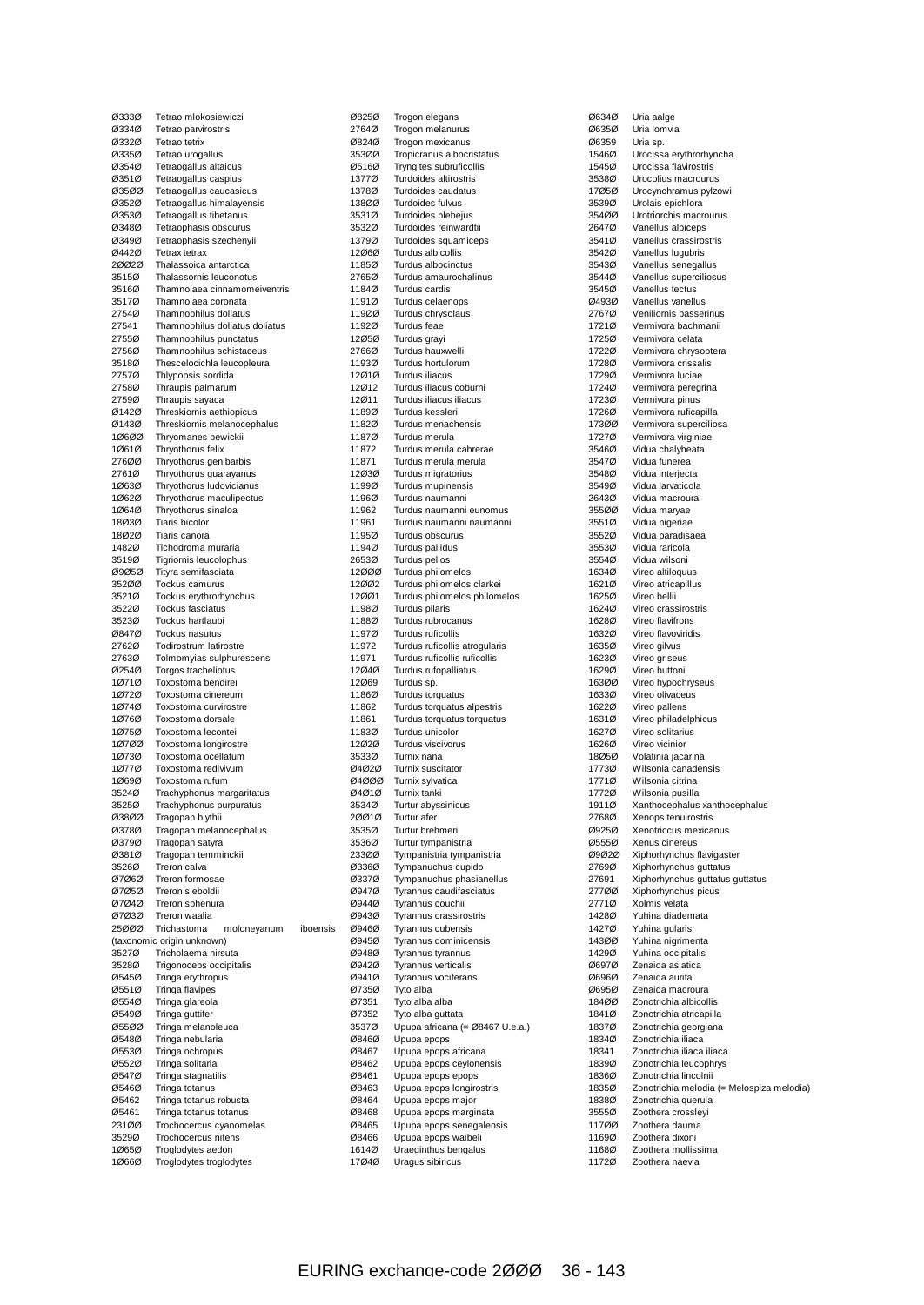| 11730              | Zoothera pinicola                      |
|--------------------|----------------------------------------|
| 3556Ø              | Zoothera princei                       |
| 1171Ø              | Zoothera sibirica                      |
| 15040              | Zosterops abyssinica                   |
| 15020              | Zosterops erythropleura                |
| 15Ø3Ø              | Zosterops japonica                     |
| 15Ø1Ø              | Zosterops palpebrosa                   |
| 35570              | Zosterops senegalensis                 |
| 15Ø49              | Zosterops sp.                          |
| 90052              | domesicated duck x Ø186Ø ('domesticus' |
| male x A.p.female) |                                        |
|                    |                                        |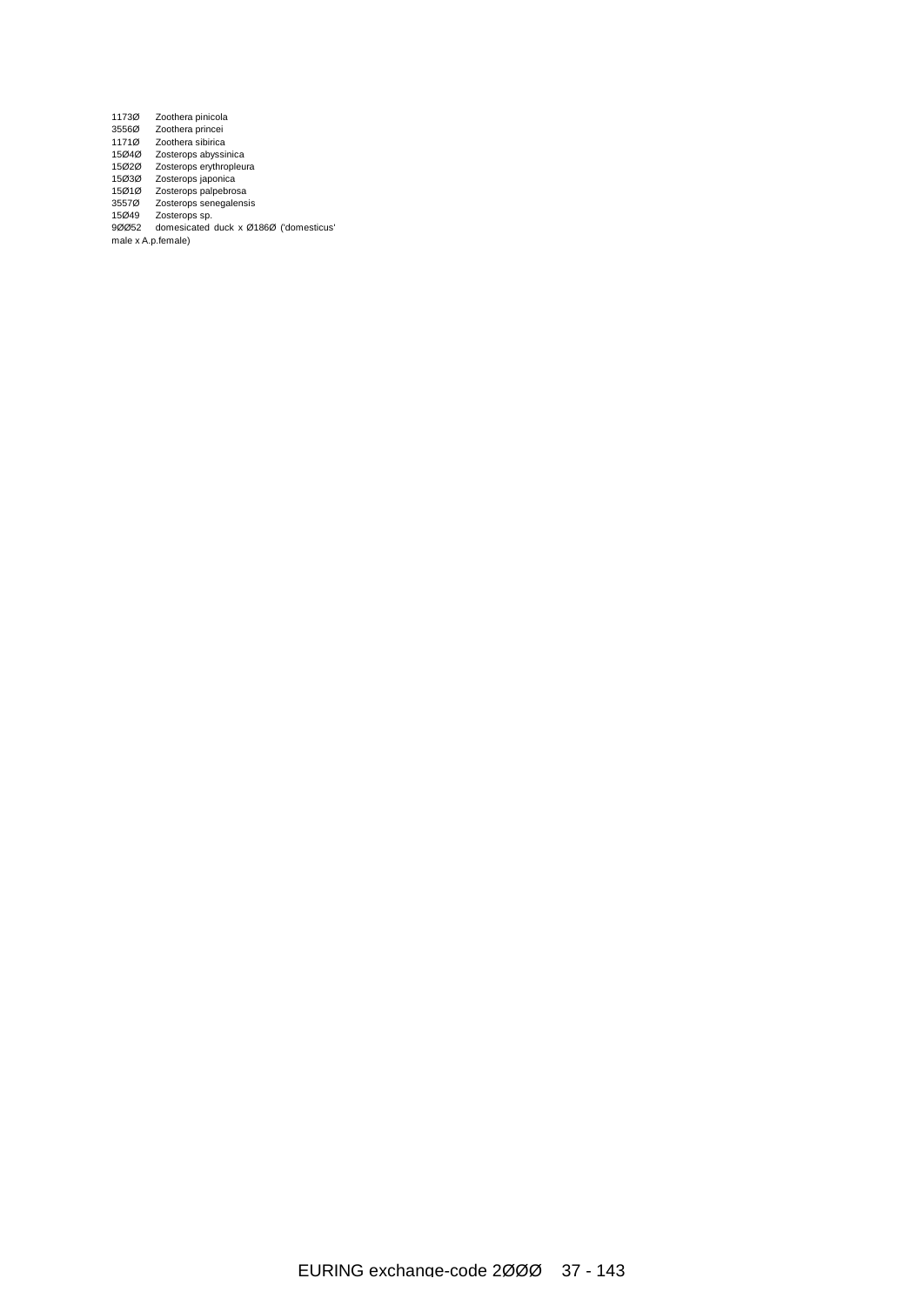#### **Species in order of EURING-code:**

| 00000          | Species unknown                                |
|----------------|------------------------------------------------|
| 24995          | Species not accepted                           |
| 24997<br>24998 | Cage & exotic birds<br>Hybrids & intermediates |
| 99999          | Ring destroyed or lost                         |
|                |                                                |
| 00059          | Gavia sp.                                      |
| 00129          | Podiceps sp.                                   |
| ØØ499          | Puffinus sp.                                   |
| ØØ639          | Oceanodroma sp.                                |
| ØØ849          | Phalacrocorax sp.                              |
| 00919          | Pelecanus sp.                                  |
| Ø1219          | Egretta sp.                                    |
| Ø1259<br>Ø1349 | Ardea sp.<br>Ciconia sp.                       |
| Ø1559          | Cygnus sp.                                     |
| Ø1659          | Anser spp.                                     |
| Ø1699          | Branta sp.                                     |
| Ø1949          | Anas sp.                                       |
| 02059          | Aythya sp.                                     |
| 02089          | Somateria sp.                                  |
| Ø2239          | Mergus sp.                                     |
| Ø2399          | Milvus sp.                                     |
| Ø2649          | Circus sp.                                     |
| Ø2749          | Accipiter sp.                                  |
| Ø2919          | Buteo spp.                                     |
| Ø2979<br>Ø3219 | Aquila sp.<br>Falco sp.                        |
| Ø3699          | Perdix sp.                                     |
| Ø4169          | Porzana sp.                                    |
| Ø44Ø9          | Grus sp.                                       |
| Ø4689          | Glareola sp.                                   |
| Ø4839          | Charadrius sp.                                 |
| Ø5129          | Calidris spp.                                  |
| Ø5439          | Numenius sp.                                   |
| 05659          | Limicolae                                      |
| Ø57Ø9          | Stercorarius sp.                               |
| 06009          | Larus sp.                                      |
| Ø6259<br>Ø6289 | Sterna sp.                                     |
| Ø6359          | Chlidonias sp.<br>Uria sp.                     |
| Ø64Ø9          | Cepphus spp.                                   |
| Ø6429          | Brachyramphus sp.                              |
| Ø6829          | Columba sp.                                    |
| Ø6919          | Streptopelia sp.                               |
| Ø7669          | Strix sp.                                      |
| Ø7719          | Strigidae                                      |
| Ø7839          | Caprimulgus spp.                               |
| 08009          | Apus spp.                                      |
| Ø8979          | Dendrocopos sp.                                |
| Ø9739          | Galerida sp.                                   |
| Ø9799<br>10019 | Alauda sp.<br>Hirundinidae                     |
| 1Ø159          | Anthus spp.                                    |
| 1Ø239          | Motacilla sp.                                  |
| 1Ø949          | Prunella sp.                                   |
| 11129          | Luscinia sp.                                   |
| 11289          | Phoenicurus sp.                                |
| 11429          | Saxicola sp.                                   |
| 11589          | Oenanthe sp.                                   |
| 12Ø69          | Turdus sp.                                     |
| 12399          | Locustella sp.                                 |
| 12549          | Acrocephalus sp.                               |
| 126Ø9          | Hippolais sp.                                  |
| 12779<br>13129 | Sylvia sp.<br>Phylloscopus sp.                 |
| 13169          | Regulus sp.                                    |
| 13369          | Muscicapa sp.                                  |
| 14669          | Parus sp.                                      |
| 15Ø49          | Zosterops sp.                                  |
| 15249          | Lanius sp.                                     |
| 15749          | Corvus sp.                                     |
| 15859          | Sturnus sp.                                    |
| 16ØØ9          | Passer sp.                                     |
| 16389          | Fringilla sp.                                  |
| 16649          | Carduelis spp.                                 |
| 16689<br>18819 | Loxia sp.                                      |
| 2Ø439          | Emberiza sp.<br>Estrilda sp.                   |
| 2Ø459          | Lonchura sp.                                   |
|                |                                                |
| 99999          | Ring destroyed or lost                         |

| 00000          | Species unknown                                          |
|----------------|----------------------------------------------------------|
| 00010          | Struthio camelus                                         |
| 00020          | Gavia stellata                                           |
| 00030<br>00031 | Gavia arctica<br>Gavia arctica arctica                   |
| 00032          | Gavia arctica viridigularis                              |
| 00040          | Gavia immer                                              |
| 00050          | Gavia adamsii                                            |
| 00059          | Gavia sp.                                                |
| ØØØ6Ø          | Podilymbus podiceps                                      |
| 00070<br>00080 | Tachybaptus ruficollis<br>Tachybaptus dominicus          |
| 00090          | Podiceps cristatus                                       |
| 00100          | Podiceps grisegena                                       |
| ØØ11Ø          | Podiceps auritus                                         |
| 00120          | Podiceps nigricollis                                     |
| 00129          | Podiceps sp.                                             |
| 00130<br>ØØ14Ø | Aechmophorus occidentalis<br>Diomedea melanophris        |
| ØØ15Ø          | Diomedea chlororhynchos                                  |
| ØØ16Ø          | Diomedea cauta                                           |
| ØØ17Ø          | Diomedea nigripes                                        |
| 00180          | Diomedea immutabilis                                     |
| ØØ19Ø          | Diomedea albatrus                                        |
| 00200<br>00210 | Diomedea exulans<br>Macronectes giganteus                |
| 00220          | Fulmarus glacialis                                       |
| ØØ221          | Fulmarus glacialis glacialis                             |
| 00230          | Daption capense                                          |
| 00240          | Pterodroma arminjoniana                                  |
| 00250          | Pterodroma neglecta                                      |
| 00260          | Pterodroma mollis                                        |
| ØØ261<br>00262 | Pterodroma mollis mollis                                 |
| 00263          | Pterodroma mollis feae<br>Pterodroma mollis madeira      |
| ØØ27Ø          | Pterodroma inexpectata                                   |
| 00280          | Pterodroma solandri                                      |
| 00290          | Pterodroma hasitata                                      |
| 00300          | Pterodroma hypoleuca                                     |
| ØØ31Ø          | Pterodroma cookii                                        |
| 00320<br>00330 | Pterodroma longirostris<br>Pterodroma leucoptera         |
| 00340          | Bulweria bulwerii                                        |
| 00350          | Bulweria fallax                                          |
| 00360          | Calonectris diomedea                                     |
| ØØ37Ø          | Calonectris leucomelas                                   |
| 00380          | Puffinus carneipes                                       |
| 00390<br>00400 | Puffinus creatopus<br>Puffinus gravis                    |
| 00410          | Puffinus pacificus                                       |
| 00420          | Puffinus bulleri                                         |
| 00430          | Puffinus griseus                                         |
| 00440          | Puffinus tenuirostris                                    |
| ØØ45Ø          | Puffinus nativitatis                                     |
| 00460<br>00461 | Puffinus puffinus                                        |
| ØØ462          | Puffinus puffinus puffinus<br>Puffinus puffinus yelkouan |
| ØØ463          | Puffinus puffinus mauretanicus                           |
| 00470          | Puffinus auricularis                                     |
| 00480          | Puffinus assimilis                                       |
| 00481          | Puffinus assimilis assimilis                             |
| ØØ482          | Puffinus assimilis baroli                                |
| ØØ483<br>ØØ484 | Puffinus assimilis boydi<br>Puffinus assimilis persicus  |
| ØØ485          | Puffinus assimilis bannermani                            |
| 00490          | Puffinus Iherminieri                                     |
| ØØ499          | Puffinus sp.                                             |
| 00500          | Oceanites oceanicus                                      |
| 00510          | Pelagodroma marina                                       |
| 00520<br>ØØ521 | Hydrobates pelagicus<br>Hydrobates pelagicus pelagicus   |
| ØØ522          | Hydrobates pelagicus melitensis                          |
| 00530          | Halocyptena microsoma                                    |
| 00540          | Oceanodroma furcata                                      |
| 00550          | Oceanodroma leucorhoa                                    |
| 00560          | Oceanodroma monorhis                                     |
| 00570          | Oceanodroma homochroa                                    |
| 00580<br>ØØ59Ø | Oceanodroma castro<br>Oceanodroma tethys                 |
| 00600          | Oceanodroma melania                                      |
| ØØ61Ø          | Oceanodroma matsudairae                                  |
| 00620          | Oceanodroma macrodactyla                                 |
| 00630          | Oceanodroma tristrami                                    |

| ØØ639                | Oceanodroma sp.                                          |
|----------------------|----------------------------------------------------------|
| ØØ64Ø                | Phaethon aethereus                                       |
| 00650                | Phaethon rubricauda                                      |
| ØØ66Ø<br>ØØ67Ø       | Phaethon lepturus<br>Sula sula                           |
| 00680                | Sula dactylatra                                          |
| ØØ69Ø                | Sula nebouxii                                            |
| 00700                | Sula leucogaster                                         |
| ØØ71Ø                | Sula bassana                                             |
| 00712                | Sula bassana capensis                                    |
| 00720                | Phalacrocorax carbo                                      |
| 00721                | Phalacrocorax carbo carbo                                |
| 00722<br>00730       | Phalacrocorax carbo sinensis<br>Phalacrocorax capillatus |
| 00740                | Phalacrocorax perspicillatus                             |
| ØØ75Ø                | Phalacrocorax pelagicus                                  |
| ØØ76Ø                | Phalacrocorax urile                                      |
| ØØ77Ø                | Phalacrocorax penicillatus                               |
| 00780                | Phalacrocorax auritus                                    |
| 00790                | Phalacrocorax olivaceus                                  |
| 00800                | Phalacrocorax aristotelis                                |
| 00801                | Phalacrocorax aristotelis aristotelis                    |
| 00802<br>desmarestii | Phalacrocorax<br>aristotelis                             |
| 00810                | Phalacrocorax nigrogularis                               |
| ØØ82Ø                | Phalacrocorax pygmeus                                    |
| 00830                | Phalacrocorax africanus                                  |
| 00840                | Phalacrocorax niger                                      |
| ØØ849                | Phalacrocorax sp.                                        |
| ØØ85Ø                | Anhinga anhinga                                          |
| 00860<br>00870       | Anhinga melanogaster                                     |
| 00880                | Pelecanus erythrorhynchos<br>Pelecanus onocrotalus       |
| ØØ89Ø                | Pelecanus crispus                                        |
| 00900                | Pelecanus rufescens                                      |
| ØØ91Ø                | Pelecanus occidentalis                                   |
| ØØ919                | Pelecanus sp.                                            |
| ØØ92Ø                | Fregata minor                                            |
| 00930                | Fregata magnificens                                      |
| ØØ94Ø                | Fregata ariel                                            |
| ØØ95Ø<br>00960       | Botaurus stellaris<br>Botaurus lentiginosus              |
| 00970                | Ixobrychus exilis                                        |
| 00980                | Ixobrychus minutus                                       |
| ØØ99Ø                | Ixobrychus sinensis                                      |
| 01000                | Ixobrychus eurhythmus                                    |
| Ø1Ø1Ø                | Ixobrychus cinnamomeus                                   |
| 01020                | Ardeirallus sturmii                                      |
| 01030                | Gorsachius goisagi                                       |
| Ø1Ø4Ø<br>Ø1Ø5Ø       | Nycticorax nycticorax                                    |
| Ø1Ø6Ø                | Nycticorax caledonicus<br>Nycticorax violaceus           |
| 01070                | <b>Butorides striatus</b>                                |
| Ø1Ø8Ø                | Ardeola ralloides                                        |
| Ø1Ø9Ø                | Ardeola grayii                                           |
| 01100                | Ardeola bacchus                                          |
| Ø111Ø                | <b>Bubulcus ibis</b>                                     |
| Ø112Ø                | Hydranassa caerulea                                      |
| Ø113Ø                | Hydranassa tricolor                                      |
| Ø114Ø<br>Ø115Ø       | Hydranassa rufescens<br>Egretta thula                    |
| Ø116Ø                | Egretta eulophotes                                       |
| Ø117Ø                | Egretta sacra                                            |
| Ø118Ø                | Egretta gularis                                          |
| Ø1181                | Egretta gularis gularis                                  |
| Ø1182                | Egretta gularis schistacea                               |
| Ø119Ø                | Egretta garzetta                                         |
| 01200<br>01210       | Egretta intermedia<br>Egretta alba                       |
| Ø1219                | Egretta sp.                                              |
| 01220                | Ardea cinerea                                            |
| Ø123Ø                | Ardea herodias                                           |
| Ø124Ø                | Ardea purpurea                                           |
| Ø125Ø                | Ardea goliath                                            |
| Ø1259                | Ardea sp.                                                |
| Ø126Ø                | Scopus umbretta                                          |
| Ø127Ø                | Mycteria americana                                       |
| Ø128Ø<br>Ø129Ø       | Mycteria leucocephala<br>Mycteria ibis                   |
| Ø13ØØ                | Anastomus oscitans                                       |
| Ø131Ø                | Ciconia nigra                                            |
| Ø132Ø                | Ciconia abdimii                                          |
| Ø133Ø                | Ciconia episcopus                                        |
| Ø134Ø                | Ciconia ciconia                                          |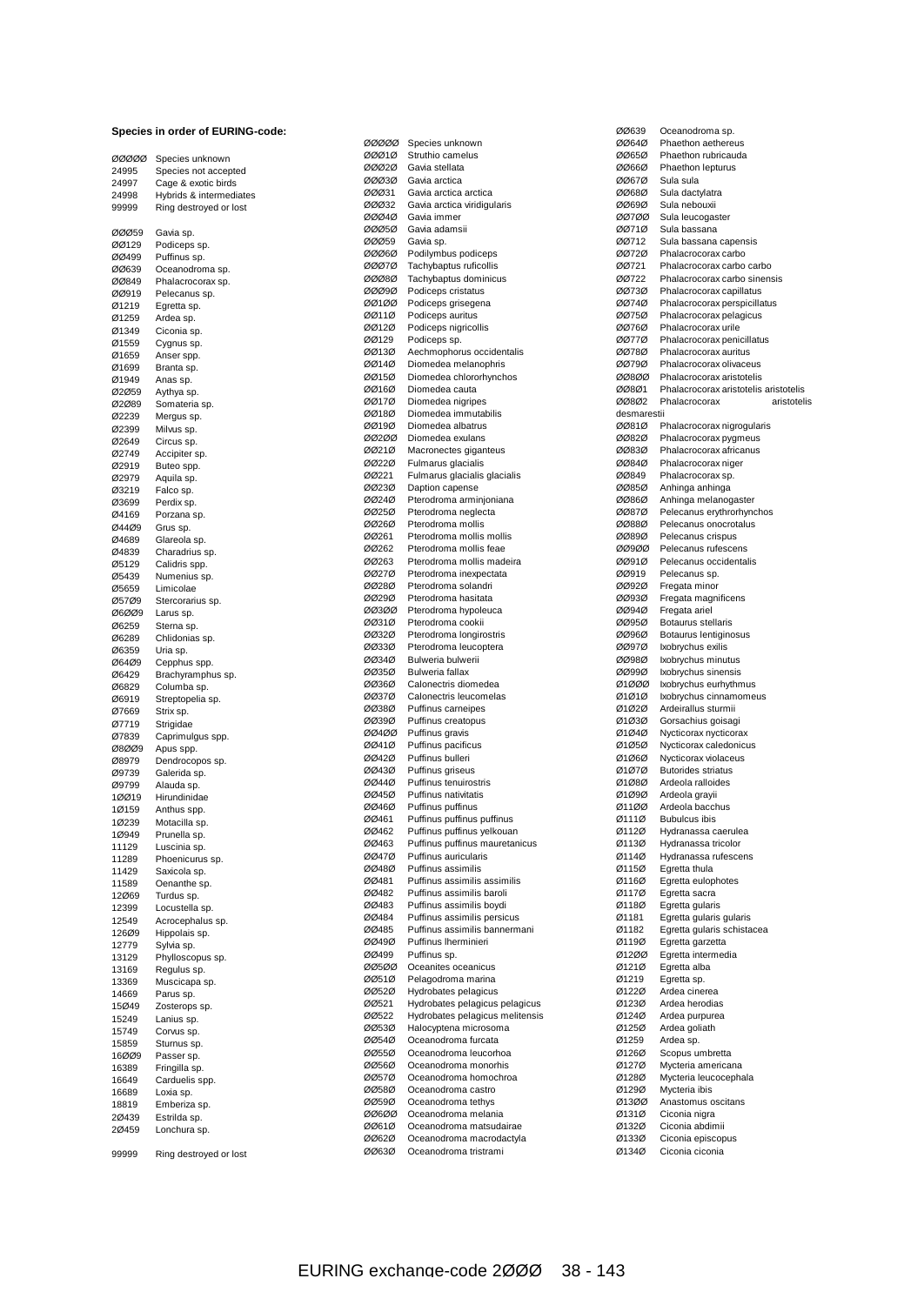| Ø1349          | Ciconia sp.                            |
|----------------|----------------------------------------|
| Ø135Ø          | Leptoptilos crumeniferus               |
| Ø136Ø          | Plegadis falcinellus                   |
| Ø137Ø          | Plegadis chihi                         |
| Ø138Ø          | Eudocimus albus                        |
| Ø139Ø          | Eudocimus ruber                        |
| 01400          | Geronticus eremita                     |
| Ø141Ø          | Nipponia nippon                        |
| Ø142Ø          | Threskiornis aethiopicus               |
| Ø143Ø          | Threskiornis melanocephalus            |
| Ø144Ø          | Platalea leucorodia                    |
| Ø145Ø          | Platalea minor                         |
| Ø146Ø          | Platalea ajaja                         |
| Ø147Ø          | Phoenicopterus ruber                   |
| Ø1471          | Phoenicopterus ruber ruber             |
| Ø1472          | Phoenicopterus ruber roseus            |
| 01480          | Phoenicopterus minor                   |
| Ø149Ø          | Dendrocygna bicolor                    |
| 01500          | Dendrocygna arborea                    |
| Ø151Ø          | Dendrocygna autumnalis                 |
| Ø152Ø          | Cygnus olor                            |
| Ø153Ø          | Cygnus columbianus                     |
| Ø1531          | Cygnus columbianus columbianus         |
| Ø1532          | Cygnus columbianus bewickii            |
| Ø154Ø          | Cygnus cygnus                          |
| Ø155Ø          | Cygnus buccinator                      |
| Ø1559          | Cygnus sp.                             |
| Ø156Ø          | Anser cygnoides                        |
| Ø157Ø          | Anser fabalis                          |
| Ø1571          | Anser fabalis fabalis                  |
| Ø1572          | Anser fabalis jonanseni                |
| Ø1573          | Anser fabalis neglecticus              |
| Ø1574          | Anser fabalis rossicus                 |
| Ø158Ø          | Anser brachyrhynchus                   |
|                |                                        |
| Ø159Ø          | Anser albifrons                        |
| Ø1591          | Anser albifrons albifrons              |
| Ø1592          | Anser albifrons flavirostris           |
| 01600          | Anser erythropus                       |
| Ø161Ø          | Anser anser                            |
| 01620          | Anser indicus                          |
| Ø163Ø          | Anser caerulescens                     |
| Ø1631          | Anser caerulescens caerulescens        |
| Ø1632          | Anser caerulescens atlanticus          |
| Ø164Ø          | Anser rossii                           |
| Ø165Ø          | Anser canagicus                        |
| Ø1659          | Anser spp.                             |
| Ø166Ø          | Branta canadensis                      |
| Ø1661          | Branta canadensis canadensis           |
| Ø1662          | Branta canadensis occidentalis         |
| Ø1663          | Branta canadensis parvipes             |
| Ø1664          | Branta canadensis hutchinsii           |
| Ø1665          | Branta canadensis asiatica             |
| 01670          | Branta leucopsis                       |
| Ø168Ø          | Branta bernicla                        |
| Ø1681          | Branta bernicla bernicla               |
| Ø1682          | Branta bernicla hrota                  |
| Ø1683          | Branta bernicla nigricans              |
| Ø169Ø          |                                        |
| Ø1699          | Branta ruficollis                      |
|                | Branta sp.                             |
| 01700          | Alopochen aegyptiacus                  |
| Ø171Ø          | Tadorna ferruginea                     |
| Ø172Ø          | Tadorna cristata                       |
| Ø173Ø          | Tadorna tadorna                        |
| Ø174Ø          | Plectropterus gambensis                |
| Ø175Ø          | Cairina moschata                       |
| 01760          |                                        |
| Ø177Ø          | Nettapus coromandelianus<br>Aix sponsa |
|                |                                        |
| Ø178Ø<br>Ø179Ø | Aix galericulata                       |
| 01800          | Anas penelope<br>Anas americana        |
| Ø181Ø          | Anas falcata                           |
| Ø182Ø          | Anas strepera                          |
| Ø183Ø          | Anas formosa                           |
|                |                                        |
| Ø184Ø          | Anas crecca                            |
| Ø1841          | Anas crecca crecca                     |
| Ø1842          | Anas crecca carolinensis               |
| Ø1843          | Anas crecca nimia                      |
| Ø185Ø          | Anas capensis                          |
| Ø186Ø          | Anas platyrhynchos                     |
| Ø187Ø          | Anas rubripes                          |
| Ø188Ø          | Anas poecilorhyncha                    |
| Ø189Ø          | Anas acuta                             |
| Ø19ØØ          | Anas bahamensis                        |
| Ø191Ø          | Anas querquedula                       |
| Ø192Ø<br>Ø193Ø | Anas discors<br>Anas cyanoptera        |

| Ø194Ø          | Anas clypeata                                        |
|----------------|------------------------------------------------------|
| Ø1949          | Anas sp.                                             |
| Ø195Ø<br>Ø196Ø | Marmaronetta angustirostris<br>Netta rufina          |
| Ø197Ø          | Aythya valisineria                                   |
| Ø198Ø          | Aythya ferina                                        |
| Ø199Ø          | Aythya americana                                     |
| 02000<br>02010 | Aythya collaris<br>Aythya baeri                      |
| 02020          | Aythya nyroca                                        |
| 02030          | Aythya fuligula                                      |
| 02040          | Aythya marila                                        |
| 02050          | Aythya affinis<br>Aythya sp.                         |
| 02059<br>02060 | Somateria mollissima                                 |
| 02061          | Somateria mollissima mollissima                      |
| 02062          | Somateria mollissima faeroeensis                     |
| 02063          | Somateria mollissima borealis                        |
| 02064<br>02070 | Somateria mollissima nigrum<br>Somateria spectabilis |
| 02080          | Somateria fischeri                                   |
| 02089          | Somateria sp.                                        |
| 02090          | Polysticta stelleri                                  |
| Ø21ØØ          | Camptorhynchus labradorius                           |
| Ø211Ø<br>Ø212Ø | Histrionicus histrionicus<br>Clangula hyemalis       |
| 02130          | Melanitta nigra                                      |
| 02131          | Melanitta nigra nigra                                |
| 02132          | Melanitta nigra americana                            |
| Ø214Ø          | Melanitta perspicillata                              |
| Ø215Ø<br>Ø2151 | Melanitta fusca<br>Melanitta fusca fusca             |
| Ø2152          | Melanitta fusca deglandi                             |
| Ø2153          | Melanitta fusca stejnegeri                           |
| 02160          | Bucephala albeola                                    |
| Ø217Ø          | Bucephala islandica                                  |
| Ø218Ø<br>Ø219Ø | Bucephala clangula<br>Mergus cucullatus              |
| 02200          | Mergus albellus                                      |
| Ø221Ø          | Mergus serrator                                      |
| 02220          | Mergus squamatus                                     |
| 02230          | Mergus merganser                                     |
| Ø2239<br>Ø224Ø | Mergus sp.<br>Oxyura dominica                        |
| 02250          | Oxyura jamaicensis                                   |
| Ø226Ø          | Oxyura leucocephala                                  |
| Ø227Ø          | Cathartes aura                                       |
| Ø228Ø<br>02290 | Coragyps atratus                                     |
| 02300          | Gymnogyps californianus<br>Chondrohierax uncinatus   |
| 02310          | Pernis apivorus                                      |
| 02320          | Pernis ptilorhyncus                                  |
| 02330          | Elanoides forficatus                                 |
| Ø234Ø<br>02350 | Elanus leucurus<br>Elanus caeruleus                  |
| Ø236Ø          | Ictinia mississippiensis                             |
| 02370          | Rostrhamus sociabilis                                |
| Ø238Ø          | Milvus migrans                                       |
| Ø239Ø          | Milvus milvus                                        |
| Ø2399<br>02400 | Milvus sp.<br>Haliastur indus                        |
| Ø241Ø          | Haliaeetus vocifer                                   |
| 02420          | Haliaeetus leucoryphus                               |
| 02430          | Haliaeetus albicilla                                 |
| Ø244Ø          | Haliaeetus leucocephalus                             |
| Ø245Ø<br>Ø246Ø | Haliaeetus pelagicus<br>Gypaetus barbatus            |
| Ø247Ø          | Neophron percnopterus                                |
| Ø248Ø          | Necrosyrtes monachus                                 |
| Ø249Ø          | Gyps bengalensis                                     |
| 02500          | Gyps indicus                                         |
| Ø251Ø<br>Ø252Ø | Gyps fulvus<br>Gyps himalayensis                     |
| Ø253Ø          | Gyps rueppellii                                      |
| Ø254Ø          | Torgos tracheliotus                                  |
| Ø255Ø          | Aegypius monachus                                    |
| Ø256Ø          | Circaetus gallicus                                   |
| Ø257Ø<br>Ø258Ø | Terathopius ecaudatus<br>Spilornis cheela            |
| Ø259Ø          | Geranospiza caerulescens                             |
| 02600          | Circus aeruginosus                                   |
| Ø261Ø          | Circus cyaneus                                       |
| 02620<br>Ø263Ø | Circus macrourus                                     |
| Ø264Ø          | Circus pygargus<br>Circus melanoleucus               |
| Ø2649          | Circus sp.                                           |
|                |                                                      |

| Ø265Ø          | Melierax metabates                                  |
|----------------|-----------------------------------------------------|
| Ø266Ø          | Micronisus gabar                                    |
| Ø267Ø          | Accipiter gentilis                                  |
| Ø268Ø          | Accipiter virgatus                                  |
| Ø269Ø<br>02692 | Accipiter nisus<br>Accipiter nisus nisosimilis      |
| 02700          | Accipiter striatus                                  |
| Ø271Ø          | Accipiter soloensis                                 |
| 02720          | Accipiter badius                                    |
| 02730          | Accipiter brevipes                                  |
| Ø274Ø          | Accipiter cooperii                                  |
| Ø2749          | Accipiter sp.                                       |
| 02750          | <b>Butastur teesa</b>                               |
| Ø276Ø<br>Ø277Ø | <b>Butastur indicus</b><br>Buteogallus anthracinus  |
| 02780          | Parabuteo unicinctus                                |
| Ø279Ø          | Buteo nitidus                                       |
| Ø28ØØ          | Buteo platypterus                                   |
| Ø281Ø          | <b>Buteo lineatus</b>                               |
| 02820          | Buteo swainsonii                                    |
| 02830          | Buteo brachyurus                                    |
| Ø284Ø<br>Ø285Ø | Buteo albicaudatus<br>Buteo albonotatus             |
| Ø286Ø          | Buteo jamaicensis                                   |
| Ø287Ø          | Buteo buteo                                         |
| 02871          | Buteo buteo buteo                                   |
| 02872          | Buteo buteo vulpinus                                |
| 02873          | Buteo buteo insularum                               |
| Ø288Ø          | Buteo rufinus                                       |
| Ø289Ø<br>02900 | <b>Buteo hemilasius</b><br>Buteo lagopus            |
| Ø291Ø          | Buteo regalis                                       |
| Ø2919          | Buteo spp.                                          |
| 02920          | Aquila pomarina                                     |
| 02930          | Aquila clanga                                       |
| Ø294Ø          | Aquila rapax                                        |
| Ø2941          | Aquila rapax rapax                                  |
| Ø2942<br>Ø295Ø | Aquila rapax nipalensis<br>Aquila heliaca           |
| Ø2951          | Aquila heliaca heliaca                              |
| Ø2952          | Aquila heliaca adalberti                            |
| Ø296Ø          | Aquila chrysaetos                                   |
| Ø297Ø          | Aquila verreauxii                                   |
| Ø2979          | Aquila sp.                                          |
| Ø298Ø          | Hieraaetus pennatus                                 |
| Ø299Ø<br>03000 | Hieraaetus fasciatus<br>Spizaetus nipalensis        |
| Ø3Ø1Ø          | Pandion haliaetus                                   |
| 03020          | Polyborus plancus                                   |
| 03030          | Falco naumanni                                      |
| Ø3Ø4Ø          | Falco tinnunculus                                   |
| Ø3Ø5Ø          | Falco sparverius                                    |
| 03060          | Falco chicquera                                     |
| Ø3Ø7Ø<br>03080 | Falco vespertinus<br>Falco amurensis                |
| 03090          | Falco columbarius                                   |
| 03092          | Falco columbarius subaesalon                        |
| Ø31ØØ          | Falco subbuteo                                      |
| Ø311Ø          | Falco eleonorae                                     |
| Ø312Ø          | Falco concolor                                      |
| Ø313Ø          | Falco femoralis                                     |
| Ø314Ø<br>Ø315Ø | Falco biarmicus<br>Falco jugger                     |
| Ø316Ø          | Falco cherrug                                       |
| Ø317Ø          | Falco altaicus                                      |
| Ø318Ø          | Falco rusticolus                                    |
| Ø319Ø          | Falco mexicanus                                     |
| Ø32ØØ          | Falco peregrinus                                    |
| 03201          | Falco peregrinus peregrinus                         |
| 03202<br>Ø321Ø | Falco peregrinus brookei<br>Falco pelegrinoides     |
| Ø3219          | Falco sp.                                           |
| Ø322Ø          | Ortalis vetula                                      |
| Ø323Ø          | Dendragapus falcipennis                             |
| Ø324Ø          | Dendragapus canadensis                              |
| Ø325Ø          | Dendragapus obscurus                                |
| Ø326Ø          | Bonasa bonasia                                      |
| Ø327Ø<br>Ø328Ø | Bonasa sewerzowi<br>Bonasa umbellus                 |
| Ø329Ø          | Lagopus lagopus                                     |
| Ø3291          |                                                     |
|                |                                                     |
|                | Lagopus lagopus lagopus<br>Lagopus lagopus scoticus |
| Ø3292<br>Ø33ØØ | Lagopus mutus                                       |
| Ø331Ø          | Lagopus leucurus                                    |
| Ø332Ø<br>Ø333Ø | Tetrao tetrix<br>Tetrao mlokosiewiczi               |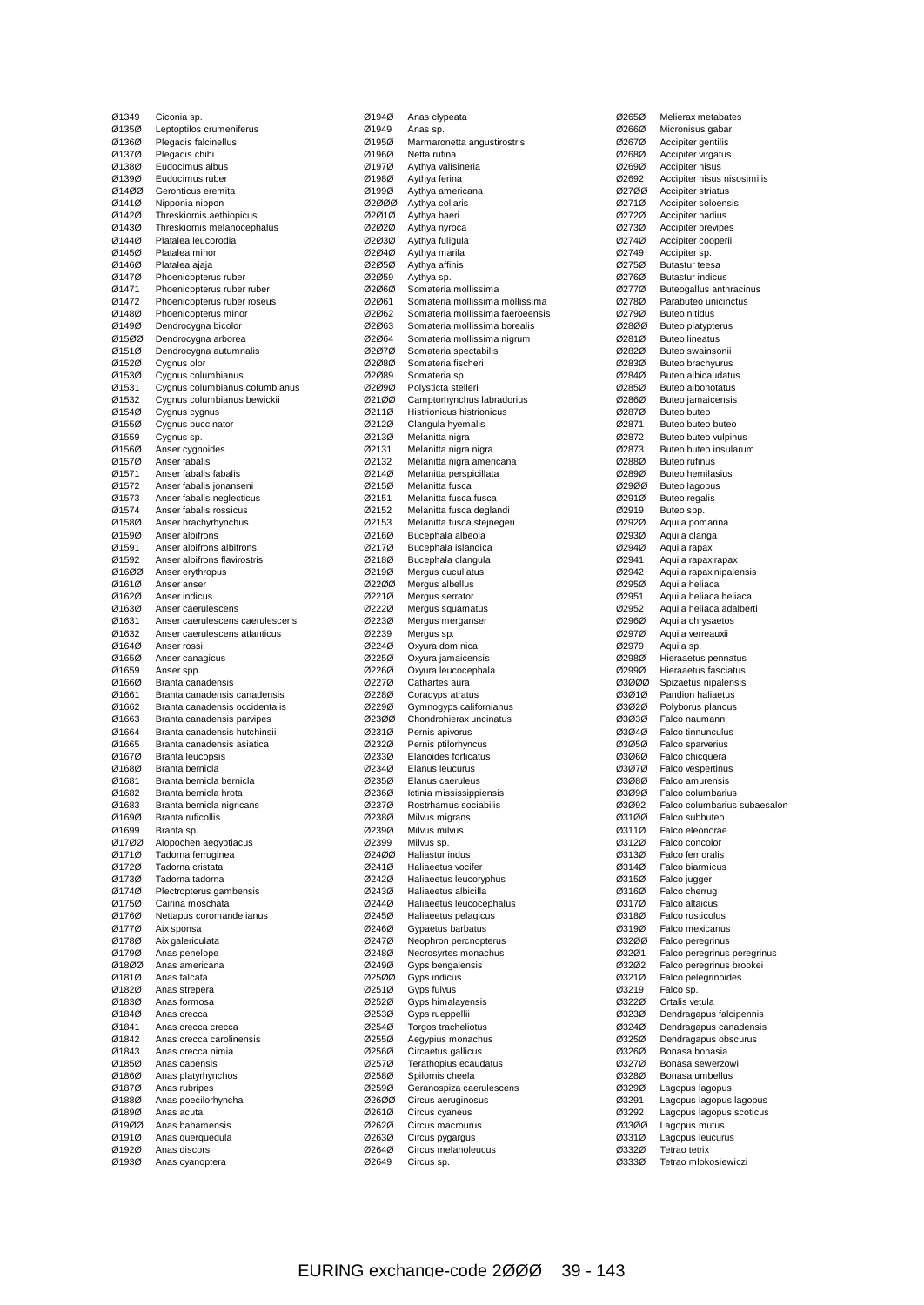Ø334Ø Tetrao parvirostris<br>Ø335Ø Tetrao urogallus Tetrao urogallus Ø336Ø Tympanuchus cupido **Ø337Ø** Tympanuchus phasianellus<br>Ø338Ø Centrocercus urophasianus Ø338Ø Centrocercus urophasianus Ø339Ø Callipepla picta<br>Ø34ØØ Callipepla squa Callipepla squamata Ø341Ø Callipepla californica Ø342Ø Callipepla gambelii<br>Ø343Ø Callipepla douglasii Ø343Ø Callipepla douglasii<br>Ø344Ø Philortyx fasciatus Philortyx fasciatus Ø345Ø Colinus virginianus Ø346Ø Cyrtonyx montezumae Lerwa lerwa Ø348Ø Tetraophasis obscurus<br>Ø349Ø Tetraophasis szecheny Ø349Ø Tetraophasis szechenyii<br>Ø35ØØ Tetraogallus caucasicus Ø35ØØ Tetraogallus caucasicus Tetraogallus caspius Ø352Ø Tetraogallus himalayensis Ø353Ø Tetraogallus tibetanus<br>Ø354Ø Tetraogallus altaicus Ø354Ø Tetraogallus altaicus<br>Ø355Ø Alectoris chukar Ø355Ø Alectoris chukar<br>Ø356Ø Alectoris magna Alectoris magna Ø357Ø Alectoris graeca Alectoris rufa Ø359Ø Alectoris barbara Ø36ØØ Alectoris philbyi<br>Ø361Ø Alectoris melan Ø361Ø Alectoris melanocephala<br>Ø362Ø Ammoperdix griseogulari Ø362Ø Ammoperdix griseogularis<br>Ø363Ø Ammoperdix hevi Ammoperdix heyi Ø364Ø Francolinus francolinus<br>Ø365Ø Francolinus pondiceriar Ø365Ø Francolinus pondicerianus<br>Ø366Ø Francolinus bicalcaratus Ø366Ø Francolinus bicalcaratus<br>Ø367Ø Perdix perdix Ø367Ø Perdix perdix<br>Ø368Ø Perdix dauuri Ø368Ø Perdix dauuricae<br>Ø369Ø Perdix hodgsoni Ø369Ø Perdix hodgsoniae<br>Ø3699 Perdix sn Perdix sp. Ø37ØØ Coturnix coturnix Ø371Ø Coturnix japonica<br>Ø372Ø Perdicula asiatica Ø372Ø Perdicula asiatica Arborophila torqueola Ø374Ø Arborophila rufogularis Ø375Ø Arborophila rufipectus<br>Ø376Ø Bambusicola thoracica Bambusicola thoracica Ø377Ø Ithaginis cruentus<br>Ø378Ø Tragopan melanoo Tragopan melanocephalus Ø379Ø Tragopan satyra<br>Ø380Ø Tragopan blythii Tragopan blythii Ø381Ø Tragopan temminckii Ø382Ø Pucrasia macrolopha<br>Ø383Ø Lophophorus impejar Ø383Ø Lophophorus impejanus<br>Ø384Ø Lophophorus sclateri Ø384Ø Lophophorus sclateri Lophophorus lhuysii Ø386Ø Gallus gallus Ø387Ø Lophura leucomelana<br>Ø388Ø Crossoptilon crossopt Crossoptilon crossoptilon Ø389Ø Crossoptilon mantchuricum<br>Ø39ØØ Crossoptilon auritum Ø39ØØ Crossoptilon auritum<br>Ø391Ø Catreus wallichii Ø391Ø Catreus wallichii<br>Ø392Ø Svrmaticus soen Syrmaticus soemmerringii Ø393Ø Syrmaticus reevesii<br>Ø394Ø Phasianus colchicus Ø394Ø Phasianus colchicus<br>Ø395Ø Phasianus versicolor Phasianus versicolor Ø396Ø Chrysolophus pictus Ø397Ø Chrysolophus amherstiae Ø398Ø Numida meleagris<br>Ø399Ø Meleagris gallopay Ø399Ø Meleagris gallopavo<br>Ø4ØØØ Turnix sylvatica Ø4ØØØ Turnix sylvatica<br>Ø4Ø1Ø Turnix tanki Ø4Ø1Ø Turnix tanki Ø4Ø2Ø Turnix suscitator<br>Ø4Ø3Ø Rallina eurizong Ø4Ø3Ø Rallina eurizonoides Ø4Ø4Ø Rallus longirostris Ø4Ø5Ø Rallus elegans<br>Ø4Ø6Ø Rallus limicola Ø4Ø6Ø Rallus limicola Ø4Ø7Ø Rallus aquaticus Porzana porzana Ø4Ø9Ø Porzana carolina Ø41ØØ Porzana parva<br>Ø411Ø Porzana pusilla Ø411Ø Porzana pusilla Ø412Ø Porzana marginalis Ø413Ø Porzana cinerea Porzana fusca Ø415Ø Porzana paykullii Ø416Ø Porzana bicolor Ø4169 Porzana sp.<br>Ø417Ø Coturnicops Coturnicops exquisita

 $\overline{\omega}$ 418 $\overline{\omega}$  Coturnicops noveboracensis<br> $\overline{\omega}$ 419 $\overline{\omega}$  Laterallus iamaicensis Laterallus jamaicensis Ø42ØØ Limnocorax flavirostra Ø421Ø Crex crex<br>Ø422Ø Amaurorn Ø422Ø Amaurornis akool Ø423Ø Amaurornis phoenicurus<br>Ø424Ø Gallinula chloropus Gallinula chloropus Ø425Ø Porphyrula alleni Ø426Ø Porphyrula martinica Ø427Ø Porphyrio porphyrio Porphyrio porphyrio porphyrio Ø4272 Porphyrio porphyrio madagascariensis<br>Ø428Ø Gallicre Gallicrex cinerea Ø429Ø Fulica atra<br>Ø43ØØ Fulica ame Ø43ØØ Fulica americana<br>Ø431Ø Fulica cristata Ø431Ø Fulica cristata<br>Ø432Ø Aramus quara Aramus guarauna Ø433Ø Grus grus Ø434Ø Grus nigricollis Ø435Ø Grus monacha<br>Ø436Ø Grus canadens Ø436Ø Grus canadensis<br>Ø437Ø Grus vipio Ø437Ø Grus vipio<br>Ø438Ø Grus japor Ø438Ø Grus japonensis Grus americana Ø44ØØ Grus leucogeranus  $\overline{0}44\overline{0}9$  Grus sp.<br> $\overline{0}441\overline{0}$  Anthrono Ø441Ø Anthropoides virgo Ø442Ø Tetrax tetrax Neotis denhami Ø444Ø Chlamydotis undulata Ø4441 Chlamydotis undulata undulata Ø4442 Chlamydotis undulata macqueenii Chlamydotis fuertaventurae<br>Ø445Ø Arde Ø445Ø Ardeotis arabs<br>Ø446Ø Otis tarda Otis tarda Ø447Ø Hydrophasianus chirurgus<br>Ø448Ø Jacana spinosa Ø448Ø Jacana spinosa Ø449Ø Rostratula benghalensis Haematopus ostralegus Ø451Ø Haematopus palliatus Ø452Ø Haematopus bachmani<br>Ø453Ø Haematopus moguini Haematopus moquini Ø454Ø Ibidorhyncha struthersii<br>Ø455Ø Himantopus himantopu Ø455Ø Himantopus himantopus Ø456Ø Recurvirostra avosetta<br>Ø457Ø Recurvirostra america Ø457Ø Recurvirostra americana Ø458Ø Dromas ardeola Ø459Ø Burhinus oedicnemus<br>Ø46ØØ Burhinus senegalensis Ø46ØØ Burhinus senegalensis<br>Ø461Ø Burhinus capensis Ø461Ø Burhinus capensis Esacus recurvirostris Ø463Ø Pluvianus aegyptius Ø464Ø Cursorius cursor<br>Ø465Ø Glareola pratinco Glareola pratincola Ø466Ø Glareola maldivarum<br>Ø467Ø Glareola nordmanni Ø467Ø Glareola nordmanni<br>Ø468Ø Glareola lactea Ø468Ø Glareola lactea<br>Ø4689 Glareola sn Glareola sp. Ø469Ø Charadrius dubius Ø47ØØ Charadrius hiaticula<br>Ø47Ø1 Charadrius hiaticula Ø47Ø1 Charadrius hiaticula hiaticula Charadrius hiaticula tundrae Ø471Ø Charadrius semipalmatus Ø472Ø Charadrius placidus<br>Ø473Ø Charadrius wilsonia Ø473Ø Charadrius wilsonia<br>Ø474Ø Charadrius vociferus Ø474Ø Charadrius vociferus<br>Ø475Ø Charadrius melodus Ø475Ø Charadrius melodus<br>Ø476Ø Charadrius pecuariu Ø476Ø Charadrius pecuarius<br>Ø477Ø Charadrius alexandrin Charadrius alexandrinus Ø478Ø Charadrius mongolus Ø4781 Charadrius mongolus mongolus<br>Ø4782 Charadrius mongolus pamirensis Ø4782 Charadrius mongolus pamirensis<br>Ø4783 Charadrius mongolus atrifrons Ø4783 Charadrius mongolus atrifrons<br>Ø4784 Charadrius mongolus schaefer Charadrius mongolus schaeferi Ø4785 Charadrius mongolus stegmanni<br>Ø479Ø Charadrius leschenaultii Charadrius leschenaultii Ø48ØØ Charadrius asiaticus<br>Ø481Ø Charadrius veredus Ø481Ø Charadrius veredus<br>Ø482Ø Charadrius morinell Ø482Ø Charadrius morinellus<br>Ø483Ø Charadrius montanus Charadrius montanus Ø4839 Charadrius sp. Ø484Ø Pluvialis dominica<br>Ø4841 Pluvialis dominica Ø4841 Pluvialis dominica dominica Pluvialis dominica fulva

Ø485Ø Pluvialis apricaria<br>Ø4851 Pluvialis apricaria Pluvialis apricaria apricaria  $\emptyset$ 4852 Pluvialis apricaria altifrons<br> $\emptyset$ 486 $\emptyset$  Pluvialis squatarola Ø486Ø Pluvialis squatarola Ø487Ø Hoplopterus spinosus Ø488Ø Hoplopterus tectus Hoplopterus cinereus Ø49ØØ Hoplopterus indicus Ø491Ø Chettusia gregaria<br>Ø492Ø Chettusia leucura Ø492Ø Chettusia leucura<br>Ø493Ø Vanellus vanellus Vanellus vanellus Ø494Ø Aphriza virgata Ø495Ø Calidris tenuirostris<br>Ø496Ø Calidris canutus Calidris canutus Ø4961 Calidris canutus canutus Ø4962 Calidris canutus islandicus<br>Ø497Ø Calidris alba Ø497Ø Calidris alba<br>Ø498Ø Calidris pusil Calidris pusilla Ø499Ø Calidris mauri Ø5ØØØ Calidris ruficollis Ø5Ø1Ø Calidris minuta<br>Ø5Ø2Ø Calidris temmin Ø5Ø2Ø Calidris temminckii<br>Ø5Ø3Ø Calidris subminuta Ø5Ø3Ø Calidris subminuta<br>Ø5Ø4Ø Calidris minutilla Ø5Ø4Ø Calidris minutilla<br>Ø5Ø5Ø Calidris fuscicolli Calidris fuscicollis Ø5Ø6Ø Calidris bairdii Ø5Ø7Ø Calidris melanotos<br>Ø5Ø8Ø Calidris acuminata Ø5Ø8Ø Calidris acuminata<br>Ø5Ø9Ø Calidris ferruginea Ø5Ø9Ø Calidris ferruginea<br>Ø51ØØ Calidris maritima Calidris maritima Ø511Ø Calidris ptilocnemis Ø512Ø Calidris alpina Ø5121 Calidris alpina alpina<br>Ø5122 Calidris alpina arctica Ø5122 Calidris alpina arctica Calidris alpina schinzii  $\emptyset$ 5128 Calidris alpina schinzii / arctica<br> $\emptyset$ 5129 Calidris spp. Calidris spp. Ø513Ø Eurynorhynchus pygmeus<br>Ø514Ø Limicola falcinellus Ø514Ø Limicola falcinellus Ø515Ø Micropalama himantopus<br>Ø516Ø Tryngites subruficollis Tryngites subruficollis Ø517Ø Philomachus pugnax Ø518Ø Lymnocryptes minimus<br>Ø519Ø Gallinago gallinago Gallinago gallinago Ø52ØØ Gallinago media<br>Ø521Ø Gallinago stenur Gallinago stenura Ø522Ø Gallinago megala<br>Ø523Ø Gallinago hardwig Gallinago hardwickii Ø524Ø Gallinago solitaria Ø525Ø Gallinago nemoricola<br>Ø526Ø Limnodromus griseus Ø526Ø Limnodromus griseus Ø527Ø Limnodromus scolopaceus Limnodromus semipalmatus Ø529Ø Scolopax rusticola<br>Ø53ØØ Scolopax mira Ø53ØØ Scolopax mira<br>Ø531Ø Scolopax mino Scolopax minor Ø532Ø Limosa limosa<br>Ø5321 Limosa limosa Limosa limosa limosa Ø5322 Limosa limosa islandica<br>Ø533Ø Limosa baemastica Ø533Ø Limosa haemastica Ø534Ø Limosa lapponica<br>Ø5341 Limosa lapponica Ø5341 Limosa lapponica lapponica<br>Ø535Ø Limosa fedoa Limosa fedoa Ø536Ø Numenius minutus Ø537Ø Numenius borealis Ø538Ø Numenius phaeopus<br>Ø539Ø Numenius tahitiensis Ø539Ø Numenius tahitiensis<br>Ø54ØØ Numenius tenuirostri Ø54ØØ Numenius tenuirostris<br>Ø541Ø Numenius arquata Ø541Ø Numenius arquata<br>Ø542Ø Numenius america Ø542Ø Numenius americanus<br>Ø543Ø Numenius madagasca Numenius madagascariensis Ø5439 Numenius sp. Ø544Ø Bartramia longicauda<br>Ø545Ø Tringa ervthropus Ø545Ø Tringa erythropus<br>Ø546Ø Tringa totanus Ø546Ø Tringa totanus Tringa totanus totanus Ø5462 Tringa totanus robusta<br>Ø547Ø Tringa stagnatilis Tringa stagnatilis Ø548Ø Tringa nebularia<br>Ø549Ø Tringa guttifer Ø549Ø Tringa guttifer<br>Ø55ØØ Tringa meland Ø55ØØ Tringa melanoleuca<br>Ø551Ø Tringa flavipes **Tringa flavipes** Ø552Ø Tringa solitaria Ø553Ø Tringa ochropus<br>Ø554Ø Tringa glareola Ø554Ø Tringa glareola Ø555Ø Xenus cinereus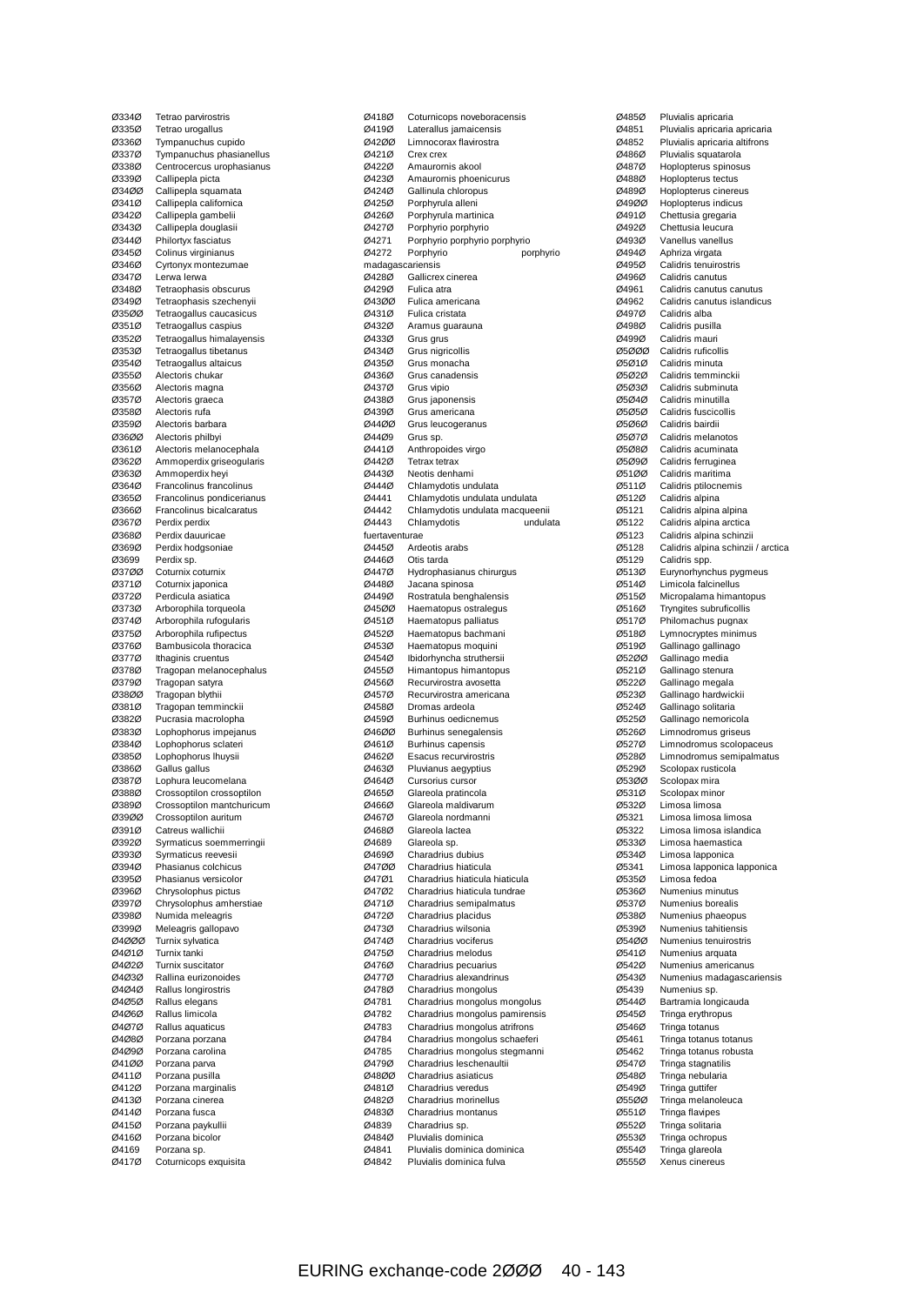| Ø556Ø          | Actitis hypoleucos                             |
|----------------|------------------------------------------------|
| Ø557Ø          | Actitis macularia                              |
| Ø558Ø          | Heteroscelus brevipes                          |
| Ø559Ø          | Heteroscelus incanus                           |
| 05600          | Catoptrophorus semipalmatus                    |
| Ø561Ø          | Arenaria interpres                             |
| Ø562Ø          | Arenaria melanocephala                         |
| Ø563Ø          | Phalaropus tricolor                            |
| Ø564Ø          | Phalaropus lobatus                             |
| Ø565Ø          | Phalaropus fulicaria                           |
| Ø5659          | Limicolae                                      |
| Ø566Ø          | Stercorarius pomarinus                         |
| 05670          | Stercorarius parasiticus                       |
| Ø568Ø          | Stercorarius longicaudus                       |
| Ø569Ø          | Stercorarius skua                              |
| Ø5691          | Stercorarius skua skua                         |
| 05692          | Stercorarius skua loennbergi                   |
| Ø5693          | Stercorarius skua antarcticus                  |
| 05700          | Stercorarius maccormicki                       |
| Ø57Ø9          | Stercorarius sp.                               |
| Ø571Ø          | Larus hemprichii                               |
| 05720          | Larus leucophthalmus                           |
| 05730          | Larus ichthyaetus                              |
| Ø574Ø          | Larus relictus                                 |
| Ø575Ø<br>05760 | Larus melanocephalus                           |
| Ø577Ø          | Larus atricilla                                |
| Ø578Ø          | Larus pipixcan<br>Larus minutus                |
| 05790          | Larus sabini                                   |
| 05800          | Larus saundersi                                |
| Ø581Ø          | Larus philadelphia                             |
| 05820          | Larus ridibundus                               |
| Ø583Ø          | Larus brunnicephalus                           |
| Ø584Ø          | Larus cirrocephalus                            |
| Ø585Ø          | Larus genei                                    |
| Ø586Ø          | Larus heermanni                                |
| Ø587Ø          | Larus crassirostris                            |
| Ø588Ø          | Larus audouinii                                |
| Ø589Ø          | Larus delawarensis                             |
| 05900          | Larus canus                                    |
| 05901          | Larus canus canus                              |
| Ø59Ø2          | Larus canus heinei                             |
| Ø591Ø          | Larus fuscus                                   |
| Ø5911          | Larus fuscus fuscus                            |
| Ø5912          | Larus fuscus graellsii                         |
| Ø5913          | Larus fuscus intermedius                       |
| Ø592Ø          | Larus argentatus                               |
| Ø5921          | Larus argentatus argentatus                    |
| Ø5922          | Larus argentatus heuglini                      |
| Ø5923          | Larus argentatus taimyrensis                   |
| Ø5924          | Larus argentatus vegae                         |
| Ø5925          | Larus argentatus atlantis                      |
| Ø5926          | Larus argentatus michahellis                   |
| Ø5927          | Larus argentatus cachinnans                    |
| Ø5928          | Larus argentatus argenteus                     |
| Ø593Ø          | Larus californicus                             |
| Ø594Ø          | Larus occidentalis                             |
| Ø595Ø          | Larus schistisagus                             |
| Ø596Ø          | Larus glaucescens                              |
| Ø597Ø          | Larus thayeri                                  |
| Ø598Ø<br>Ø5981 | Larus glaucoides                               |
| Ø5982          | Larus glaucoides glaucoides                    |
| Ø599Ø          | Larus glaucoides kumlieni<br>Larus hyperboreus |
| Ø6ØØØ          | Larus marinus                                  |
| 06009          | Larus sp.                                      |
| 06010          | Rhodostethia rosea                             |
| 06020          | Rissa tridactyla                               |
| 06030          | Rissa brevirostris                             |
| 06040          | Pagophila eburnea                              |
| 06050          | Gelochelidon nilotica                          |
| 06060          | Sterna caspia                                  |
| 06070          | Sterna maxima                                  |
| 06080          | Sterna bergii                                  |
| 06090          | Sterna bengalensis                             |
| 06100          | Sterna zimmermanni                             |
| Ø611Ø          | Sterna sandvicensis                            |
| 06120          | Sterna elegans                                 |
| 06130          | Sterna sumatrana                               |
| Ø614Ø          | Sterna dougallii                               |
| Ø615Ø          | Sterna hirundo                                 |
| Ø616Ø          | Sterna paradisaea                              |
| Ø617Ø          | Sterna aleutica                                |
| 06180          | Sterna forsteri                                |
| 06190          | Sterna trudeaui                                |
| 06200          | Sterna repressa                                |

| 06210          | Sterna lunata                                      |
|----------------|----------------------------------------------------|
| 06220          | Sterna anaethetus                                  |
| 06230          | Sterna fuscata                                     |
| Ø624Ø          | Sterna albifrons                                   |
| 06250          | Sterna saundersi                                   |
| Ø6259          | Sterna sp.                                         |
| Ø626Ø          | Chlidonias hybridus                                |
| Ø627Ø          | Chlidonias niger                                   |
| 06280          | Chlidonias leucopterus                             |
| 06289          | Chlidonias sp.                                     |
| 06290          | Anous tenuirostris                                 |
| 06300          | Anous stolidus                                     |
| Ø631Ø          | Gygis alba                                         |
| Ø632Ø          | Rynchops nigra                                     |
| Ø633Ø          | Rynchops flavirostris                              |
| Ø634Ø          | Uria aalge                                         |
| Ø635Ø          | Uria lomvia                                        |
| 06359          | Uria sp.                                           |
| 06360          | Alca torda                                         |
| Ø637Ø          | Pinguinus impennis                                 |
| 06380          | Cepphus grylle                                     |
| Ø639Ø          | Cepphus columba                                    |
| 06400          | Cepphus carbo                                      |
| 06409<br>Ø641Ø | Cepphus spp.                                       |
|                | Brachyramphus marmoratus                           |
| Ø6411          | Brachyramphus m. marmoratus                        |
| Ø6412          | Brachyramphus m. perdix                            |
| 06420<br>Ø6429 | Brachyramphus brevirostris                         |
| 06430          | Brachyramphus sp.<br>Endomychura hypoleuca         |
| Ø644Ø          |                                                    |
| Ø645Ø          | Endomychura craveri<br>Synthliboramphus antiquus   |
| Ø646Ø          | Synthliboramphus wumizusume                        |
| Ø647Ø          | Alle alle                                          |
| Ø648Ø          | Ptychoramphus aleuticus                            |
| Ø649Ø          | Aethia cristatella                                 |
| 06500          | Aethia pygmaea                                     |
| Ø651Ø          | Aethia pusilla                                     |
| 06520          | Cyclorrhynchus psittacula                          |
| 06530          | Cerorhinca monocerata                              |
| Ø654Ø          | Fratercula arctica                                 |
| Ø655Ø          | Fratercula corniculata                             |
| 06560          | Lunda cirrhata                                     |
| Ø657Ø          | Pterocles lichtensteinii                           |
| Ø658Ø          | Pterocles coronatus                                |
| 06590          | Pterocles senegallus                               |
| 06600          | Pterocles exustus                                  |
| 06610          | Pterocles orientalis                               |
| 06620          | Pterocles alchata                                  |
| 06630          | Syrrhaptes paradoxus                               |
| Ø664Ø          | Syrrhaptes tibetanus                               |
| 06650          | Columba livia                                      |
| 06660          | Columba rupestris                                  |
| Ø667Ø          | Columba leuconota                                  |
| 06680          | Columba oenas                                      |
| Ø669Ø          | Columba eversmanni                                 |
| 06700          | Columba palumbus                                   |
| 06710          | Columba trocaz                                     |
| 06720          | Columba bollii                                     |
| 06730          | Columba junoniae                                   |
| Ø674Ø          | Columba hodgsonii                                  |
| Ø675Ø          | Columba pulchricollis                              |
| 06760          | Columba janthina                                   |
| Ø677Ø          | Columba versicolor                                 |
| 06780          | Columba jouyi                                      |
| 06790          | Columba leucocephala                               |
| 06800          | Columba squamosa                                   |
| Ø681Ø          | Columba fasciata                                   |
| 06820          | Columba flavirostris                               |
| Ø6829          | Columba sp.                                        |
| 06830          | Streptopelia roseogrisea                           |
| Ø684Ø          | Streptopelia decaocto<br>Streptopelia semitorquata |
| Ø685Ø<br>Ø686Ø | Streptopelia tranquebarica                         |
|                |                                                    |
| Ø687Ø<br>06880 | Streptopelia turtur                                |
| Ø689Ø          | Streptopelia lugens<br>Streptopelia orientalis     |
| 06900          | Streptopelia senegalensis                          |
| Ø69Ø1          | Streptopelia<br>senegalensis                       |
| senegalensis   |                                                    |
| 06902          | Streptopelia<br>senegalensis                       |
| phoenicophila  |                                                    |
| Ø691Ø          | Streptopelia chinensis                             |
| Ø6919          | Streptopelia sp.                                   |
| 06920          | Oena capensis                                      |
| 06930          | Chalcophaps indica                                 |

| Ø694Ø          | Ectopistes migratorius                             |
|----------------|----------------------------------------------------|
| Ø695Ø          | Zenaida macroura                                   |
| Ø696Ø          | Zenaida aurita                                     |
| Ø697Ø          | Zenaida asiatica                                   |
| Ø698Ø          | Columbigallina passerina                           |
| Ø699Ø<br>07000 | Scardafella squammata<br>Leptotila verreauxi       |
| Ø7Ø1Ø          | Geotrygon chrysia                                  |
| 07020          | Geotrygon montana                                  |
| 07030          | Treron waalia                                      |
| Ø7Ø4Ø          | Treron sphenura                                    |
| Ø7Ø5Ø          | Treron sieboldii                                   |
| Ø7Ø6Ø          | Treron formosae                                    |
| Ø7Ø7Ø<br>07080 | Aratinga holochlora<br>Conuropsis carolinensis     |
| Ø7Ø9Ø          | Rhynchopsitta pachyrhyncha                         |
| 07100          | Rhynchopsitta terrisi                              |
| Ø711Ø          | Amazona leucocephala                               |
| 07120          | Psittacula krameri                                 |
| 07130          | Psittacula derbiana                                |
| Ø714Ø          | Psittacula himalayana                              |
| Ø715Ø<br>Ø716Ø | Clamator jacobinus<br>Clamator glandarius          |
| Ø717Ø          | Hierococcyx fugax                                  |
| Ø718Ø          | Hierococcyx sparverioides                          |
| Ø719Ø          | Chrysococcyx maculatus                             |
| 07200          | Chrysococcyx caprius                               |
| Ø721Ø          | Chrysococcyx klaas                                 |
| Ø722Ø          | Cacomantis merulinus                               |
| Ø723Ø          | Cuculus micropterus                                |
| Ø724Ø<br>Ø725Ø | Cuculus canorus<br>Cuculus saturatus               |
| Ø726Ø          | Cuculus poliocephalus                              |
| 07270          | Coccyzus erythrophthalmus                          |
| Ø728Ø          | Coccyzus americanus                                |
| Ø729Ø          | Coccyzus minor                                     |
| Ø73ØØ          | Saurothera merlini                                 |
| Ø731Ø          | Crotophaga ani                                     |
| Ø732Ø<br>Ø733Ø | Crotophaga sulcirostris<br>Geococcyx californianus |
| Ø734Ø          | Centropus senegalensis                             |
| Ø735Ø          | Tyto alba                                          |
| Ø7351          | Tyto alba alba                                     |
| Ø7352          | Tyto alba guttata                                  |
| Ø736Ø          | Otus bakkamoena                                    |
| Ø737Ø          | Otus sunia                                         |
| Ø738Ø<br>Ø739Ø | Otus brucei<br>Otus scops                          |
| Ø74ØØ          | Otus flammeolus                                    |
| Ø741Ø          | Otus asio                                          |
| 07420          | Otus trichopsis                                    |
| 07430          | Bubo virginianus                                   |
| Ø744Ø          | Bubo bubo                                          |
| Ø745Ø          | Bubo africanus                                     |
| Ø746Ø<br>07470 | Ketupa blakistoni<br>Ketupa zeylonensis            |
| Ø748Ø          | Ketupa flavipes                                    |
| Ø749Ø          | Nyctea scandiaca                                   |
| 07500          | Surnia ulula                                       |
| Ø751Ø          | Glaucidium passerinum                              |
| Ø752Ø          | Glaucidium gnoma                                   |
| 07530          | Glaucidium brasilianum                             |
| Ø754Ø<br>Ø755Ø | Glaucidium brodiei<br>Micrathene whitneyi          |
| Ø756Ø          | Ninox scutulata                                    |
| Ø757Ø          | Athene noctua                                      |
| Ø758Ø          | Athene brama                                       |
| Ø759Ø          | Athene cunicularia                                 |
| Ø76ØØ          | Strix leptogrammica                                |
| Ø761Ø          | Strix aluco                                        |
| Ø762Ø          | Strix butleri                                      |
| Ø763Ø<br>Ø764Ø | Strix varia<br>Strix occidentalis                  |
| Ø765Ø          | Strix uralensis                                    |
| Ø766Ø          | Strix nebulosa                                     |
| Ø7669          | Strix sp.                                          |
| Ø767Ø          | Asio otus                                          |
| Ø768Ø          | Asio flammeus                                      |
| Ø769Ø          | Asio capensis                                      |
| Ø77ØØ<br>Ø771Ø | Aegolius funereus<br>Aegolius acadicus             |
| Ø7719          | Strigidae                                          |
| Ø772Ø          | Caprimulgus inornatus                              |
| Ø773Ø          | Caprimulgus nubicus                                |
| Ø774Ø          | Caprimulgus centralasicus                          |
| Ø775Ø          | Caprimulgus mahrattensis                           |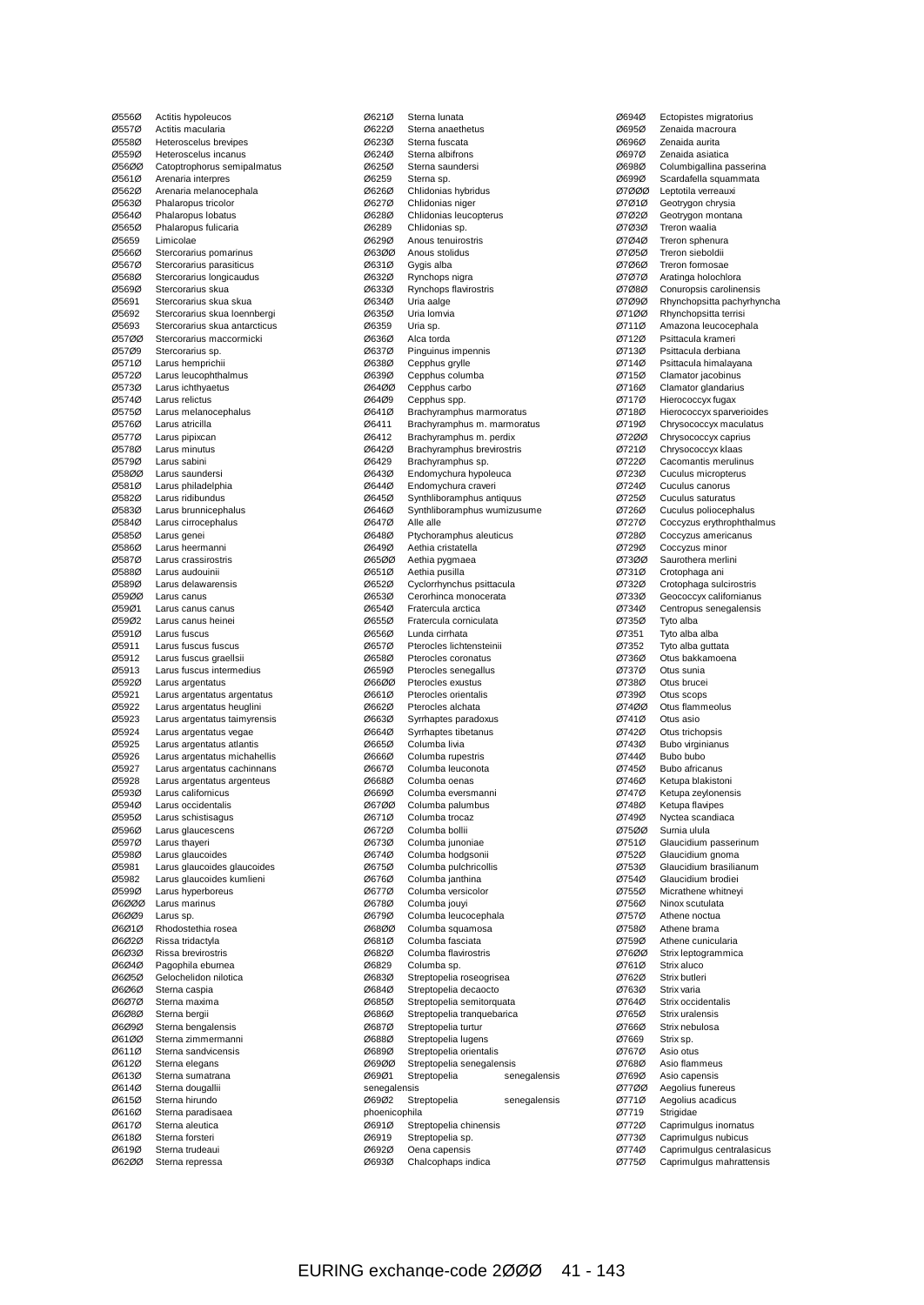| Ø776Ø          | Caprimulgus asiaticus              |
|----------------|------------------------------------|
|                |                                    |
| Ø777Ø          | Caprimulgus indicus                |
| Ø778Ø          | Caprimulgus europaeus              |
| 07790          | Caprimulgus ruficollis             |
| 07800          | Caprimulgus eximius                |
| Ø781Ø          | Caprimulgus aegyptius              |
| 07820          | Caprimulgus carolinensis           |
| 07830          | Caprimulgus vociferus              |
| Ø7839          | Caprimulgus spp.                   |
| Ø784Ø          | Phalaenoptilus nuttallii           |
| Ø785Ø          | Nyctidromus albicollis             |
| Ø786Ø          | Chordeiles minor                   |
| 07870          | Chordeiles acutipennis             |
| 07880          | Cypseloides niger                  |
| Ø789Ø          | Collocalia brevirostris            |
| 07900          | Chaetura pelagica                  |
| 07910          | Chaetura vauxi                     |
| 07920          | Hirundapus caudacutus              |
| Ø793Ø          | Apus alexandri                     |
| Ø794Ø          | Apus unicolor                      |
| Ø795Ø          | Apus apus                          |
| Ø796Ø          | Apus pallidus                      |
| Ø797Ø          | Apus pacificus                     |
| Ø798Ø          | Apus melba                         |
| Ø799Ø          | Apus caffer                        |
| 08000          | Apus affinis                       |
| 08009          | Apus spp.                          |
| 08010          | Aeronautes saxatilis               |
| 08020          | Cypsiurus parvus                   |
| 08030          | Chlorostilbon ricordii             |
| 08040          | Cynanthus latirostris              |
| 08050          | Hylocharis xantusii                |
| 08060          | <b>Hylocharis leucotis</b>         |
| 08070          | Amazilia beryllina                 |
| 08080          | Amazilia yucatanensis              |
| 08090          | Amazilia tzacatl                   |
| 08100          | Amazilia violiceps                 |
| Ø811Ø          | Lampornis clemenciae               |
| Ø812Ø          | Eugenes fulgens                    |
| Ø813Ø          | Calliphlox evelynae                |
| Ø814Ø          | Calothorax lucifer                 |
| Ø815Ø          | Archilochus colubris               |
| Ø816Ø          | Archilochus alexandri              |
| Ø817Ø          | Archilochus costae                 |
| Ø818Ø          | Archilochus anna                   |
| Ø819Ø          | Stellula calliope                  |
| 08200          | Atthis heloisa                     |
| Ø821Ø          | Selasphorus platycercus            |
| Ø822Ø          | Selasphorus rufus                  |
| Ø823Ø          | Selasphorus sasin                  |
| Ø824Ø          | Trogon mexicanus                   |
| Ø825Ø          | Trogon elegans                     |
| Ø826Ø          | Halcyon coromanda                  |
| Ø827Ø          | Halcyon smyrnensis                 |
| Ø828Ø          | Halcyon pileata                    |
| Ø829Ø          | Halcyon leucocephala               |
| 08300          | Halcyon miyakoensis                |
| Ø831Ø          | Alcedo atthis                      |
| Ø832Ø          | Chloroceryle americana             |
| Ø833Ø          | Ceryle rudis                       |
| Ø834Ø          | Ceryle alcyon                      |
| Ø835Ø          | Ceryle torquata                    |
| Ø836Ø          | Ceryle lugubris                    |
| Ø837Ø          | Merops albicollis                  |
| Ø838Ø          | Merops orientalis                  |
| Ø839Ø          | Merops superciliosus               |
| Ø8391          | Merops superciliosus superciliosus |
| Ø8392          | Merops superciliosus chrysocercus  |
| Ø8393          | Merops superciliosus persicus      |
| 08400          |                                    |
| Ø841Ø          | Merops apiaster                    |
| Ø842Ø          | Coracias garrulus                  |
|                | Coracias abyssinicus               |
| Ø843Ø          | Coracias benghalensis              |
| Ø844Ø          | Eurystomus glaucurus               |
| Ø845Ø          | Eurystomus orientalis              |
| Ø846Ø          | Upupa epops                        |
| Ø8461          | Upupa epops epops                  |
| Ø8462          | Upupa epops ceylonensis            |
| Ø8463          | Upupa epops longirostris           |
| Ø8464          | Upupa epops major                  |
| Ø8465          | Upupa epops senegalensis           |
| Ø8466          | Upupa epops waibeli                |
| Ø8467          | Upupa epops africana               |
| Ø8468          | Upupa epops marginata              |
| Ø847Ø<br>Ø848Ø | Tockus nasutus<br>Jynx torquilla   |

| Ø8481          | Jynx torquilla torquilla                         |
|----------------|--------------------------------------------------|
| Ø8482          | Jynx torquilla tschusii                          |
| Ø8483          | Jynx torquilla sarudnyi                          |
| Ø8484          | Jynx torquilla chinensis                         |
| Ø8485          | Jynx torquilla himalayana                        |
| Ø8486          | Jynx torquilla mauretanica                       |
| Ø849Ø          | Picumnus innominatus                             |
| 08500          | Colaptes auratus                                 |
| Ø851Ø          | Colaptes cafer                                   |
| Ø852Ø          | Colaptes chrysoides                              |
| Ø853Ø          | Picus chlorolophus                               |
| Ø854Ø          | Picus flavinucha                                 |
| Ø855Ø          | Picus canus                                      |
| Ø856Ø          | Picus viridis                                    |
| Ø8561          | Picus viridis viridis                            |
|                |                                                  |
| Ø8562          | Picus viridis sharpei                            |
| Ø857Ø          | Picus vaillantii                                 |
| Ø858Ø          | Picus awokera                                    |
| Ø859Ø          | Picus squamatus                                  |
| Ø86ØØ          | Sapheopipo noguchii                              |
| Ø861Ø          | Dinopium benghalense                             |
| Ø862Ø          | Dryocopus pileatus                               |
| Ø863Ø          | Dryocopus martius                                |
| Ø864Ø          | Dryocopus javensis                               |
| Ø865Ø          | Centurus carolinus                               |
| Ø866Ø          | Centurus aurifrons                               |
| Ø867Ø          | Centurus uropygialis                             |
| Ø868Ø          | Centurus superciliaris                           |
| Ø869Ø          | Melanerpes erythrocephalus                       |
| Ø87ØØ          | Melanerpes formicivorus                          |
| 08710          | Asyndesmus lewis                                 |
| Ø872Ø          | Sphyrapicus varius                               |
| 08730          | Sphyrapicus nuchalis                             |
| Ø874Ø          | Sphyrapicus ruber                                |
| Ø875Ø          | Sphyrapicus thyroideus                           |
| Ø876Ø          | Dendrocopos major                                |
| Ø8761          | Dendrocopos major major                          |
| Ø877Ø          | Dendrocopos leucopterus                          |
| Ø878Ø          | Dendrocopos syriacus                             |
| Ø879Ø          | Dendrocopos assimilis                            |
| Ø88ØØ          | Dendrocopos himalayensis                         |
| Ø881Ø          | Dendrocopos darjellensis                         |
| Ø882Ø          | Dendrocopos cathpharius                          |
| Ø883Ø          | Dendrocopos medius                               |
| Ø884Ø          | Dendrocopos leucotos                             |
| Ø885Ø          | Dendrocopos hyperythrus                          |
| Ø886Ø          | Dendrocopos auriceps                             |
| Ø887Ø          | Dendrocopos minor                                |
| Ø888Ø          | Dendrocopos canicapillus                         |
| 08890          | Dendrocopos kizuki                               |
| Ø89ØØ          | Dendrocopos dorae                                |
| Ø891Ø          | Dendrocopos scalaris                             |
| Ø892Ø          | Dendrocopos nuttallii                            |
| Ø893Ø          | Dendrocopos pubescens                            |
| Ø894Ø          | Dendrocopos borealis                             |
| Ø895Ø          | Dendrocopos arizonae                             |
| Ø896Ø          | Dendrocopos villosus                             |
|                |                                                  |
| Ø897Ø          | Dendrocopos albolarvatus                         |
| Ø8979          | Dendrocopos sp.                                  |
| Ø898Ø          | Dendrocopos tridactylus                          |
| Ø899Ø          | Dendrocopos arcticus                             |
| 09000          | Campephilus principalis                          |
| Ø9Ø1Ø          | Campephilus imperialis                           |
| Ø9Ø2Ø          | Xiphorhynchus flavigaster                        |
| 09030          | Lepidocolaptes leucogaster                       |
| Ø9Ø4Ø          | Pachyramphus aglaiae                             |
| Ø9Ø5Ø          | Tityra semifasciata                              |
| Ø9Ø6Ø          | Myiopagis viridicata                             |
| Ø9Ø7Ø          | Elaenia martinica                                |
| Ø9Ø8Ø          | Camptostoma imberbe                              |
| Ø9Ø9Ø          | Sayornis phoebe                                  |
| Ø91ØØ          | Sayornis nigricans                               |
| Ø911Ø          | Sayornis saya                                    |
| Ø912Ø          | Pyrocephalus rubinus                             |
| Ø913Ø          | Empidonax flaviventris                           |
| Ø914Ø          | Empidonax virescens                              |
| Ø915Ø          | Empidonax minimus                                |
| Ø916Ø          | Empidonax hammondii                              |
| Ø917Ø          | Empidonax oberholseri                            |
| Ø918Ø          | Empidonax wrightii                               |
| Ø919Ø          | Empidonax affinis                                |
| Ø92ØØ          | Empidonax difficilis                             |
| Ø921Ø<br>Ø922Ø | Empidonax albigularis                            |
|                |                                                  |
|                | Empidonax traillii                               |
| Ø923Ø<br>Ø924Ø | Empidonax alnorum<br><b>Empidonax fulvifrons</b> |

| Ø925Ø          | Xenotriccus mexicanus                                               |            |
|----------------|---------------------------------------------------------------------|------------|
| Ø926Ø          | Mitrephanes phaeocercus                                             |            |
| Ø927Ø          | Contopus caribaeus                                                  |            |
| Ø928Ø          | Contopus pertinax                                                   |            |
| Ø929Ø          | Contopus sordidulus                                                 |            |
| Ø93ØØ<br>Ø931Ø | Contopus virens<br>Contopus borealis                                |            |
| Ø932Ø          | Myiarchus tuberculifer                                              |            |
| 09330          | Myiarchus nuttingi                                                  |            |
| Ø934Ø          | Myiarchus cinerascens                                               |            |
| Ø935Ø          | Myiarchus stolidus                                                  |            |
| Ø936Ø          | Myiarchus tyrannulus                                                |            |
| Ø937Ø          | Myiarchus crinitus                                                  |            |
| Ø938Ø          | Myiodynastes luteiventris                                           |            |
| Ø939Ø          | Myiozetetes similis                                                 |            |
| Ø94ØØ<br>Ø941Ø | Pitangus sulphuratus                                                |            |
| Ø942Ø          | Tyrannus vociferans<br>Tyrannus verticalis                          |            |
| Ø943Ø          | Tyrannus crassirostris                                              |            |
| Ø944Ø          | Tyrannus couchii                                                    |            |
| Ø945Ø          | Tyrannus dominicensis                                               |            |
| Ø946Ø          | Tyrannus cubensis                                                   |            |
| Ø947Ø          | Tyrannus caudifasciatus                                             |            |
| Ø948Ø          | Tyrannus tyrannus                                                   |            |
| Ø949Ø          | Muscivora tyrannus                                                  |            |
| 09500          | Muscivora forficata                                                 |            |
| Ø951Ø<br>09520 | Pitta brachyura<br>Mirafra cantillans                               |            |
| Ø953Ø          | Eremopterix nigriceps                                               |            |
| Ø954Ø          | Eremalauda dunni                                                    |            |
| Ø955Ø          | Ammomanes cincturus                                                 |            |
| Ø956Ø          | Ammomanes phoenicurus                                               |            |
| Ø957Ø          | Ammomanes deserti                                                   |            |
| Ø958Ø          | Alaemon alaudipes                                                   |            |
| Ø959Ø          | Chersophilus duponti                                                |            |
| Ø96ØØ          | Ramphocoris clotbey                                                 |            |
| Ø961Ø<br>Ø962Ø | Melanocorypha calandra<br>Melanocorypha bimaculata                  |            |
| Ø9621          | Melanocorypha                                                       | bimaculata |
| bimaculata     |                                                                     |            |
| 09622          | Melanocorypha                                                       | bimaculata |
|                |                                                                     |            |
| refescens      |                                                                     |            |
| Ø963Ø          | Melanocorypha maxima                                                |            |
| Ø964Ø          | Melanocorypha mongolica                                             |            |
| Ø965Ø          | Melanocorypha leucoptera                                            |            |
| Ø966Ø          | Melanocorypha yeltoniensis                                          |            |
| Ø967Ø          | Calandrella cinerea                                                 |            |
| Ø968Ø          | Calandrella brachydactyla                                           |            |
| Ø969Ø          | Calandrella acutirostris                                            |            |
| 09700<br>09701 | Calandrella rufescens                                               |            |
| 09702          | Calandrella rufescens rufescens<br>Calandrella rufescens cheleensis |            |
| Ø971Ø          | Calandrella raytal                                                  |            |
| 09720          | Galerida cristata                                                   |            |
| 09730          | Galerida theklae                                                    |            |
| Ø9739          | Galerida sp.                                                        |            |
| Ø974Ø          | Lullula arborea                                                     |            |
| Ø975Ø          | Alauda gulgula                                                      |            |
| Ø976Ø          | Alauda arvensis                                                     |            |
| Ø977Ø          | Alauda razae                                                        |            |
| Ø978Ø<br>Ø979Ø | Eremophila alpestris<br>Eremophila bilopha                          |            |
| Ø9799          | Alauda sp.                                                          |            |
| Ø98ØØ          | Riparia paludicola                                                  |            |
| Ø981Ø          | Riparia riparia                                                     |            |
| 09820          | Stelgidopteryx ruficollis                                           |            |
| Ø983Ø          | Tachycineta bicolor                                                 |            |
| Ø984Ø          | Tachycineta albilinea                                               |            |
| Ø985Ø          | Tachycineta thalassina                                              |            |
| Ø986Ø          | Tachycineta cyaneoviridis                                           |            |
| Ø987Ø          | Progne chalybea                                                     |            |
| Ø988Ø<br>Ø989Ø | Progne dominicensis<br>Progne subis                                 |            |
| Ø99ØØ          | Ptyonoprogne fuligula                                               |            |
| Ø991Ø          | Ptyonoprogne rupestris                                              |            |
| Ø992Ø          | Hirundo rustica                                                     |            |
| Ø993Ø          | Hirundo tahitica                                                    |            |
| Ø994Ø          | Hirundo smithii                                                     |            |
| Ø995Ø          | Hirundo daurica                                                     |            |
| 09951          | Hirundo daurica daurica                                             |            |
| Ø9952          | Hirundo daurica domicella                                           |            |
| Ø996Ø<br>Ø997Ø | Hirundo fluvicola<br>Hirundo fulva                                  |            |
| Ø998Ø          | Hirundo pyrrhonota                                                  |            |
| Ø999Ø          | Delichon nipalensis                                                 |            |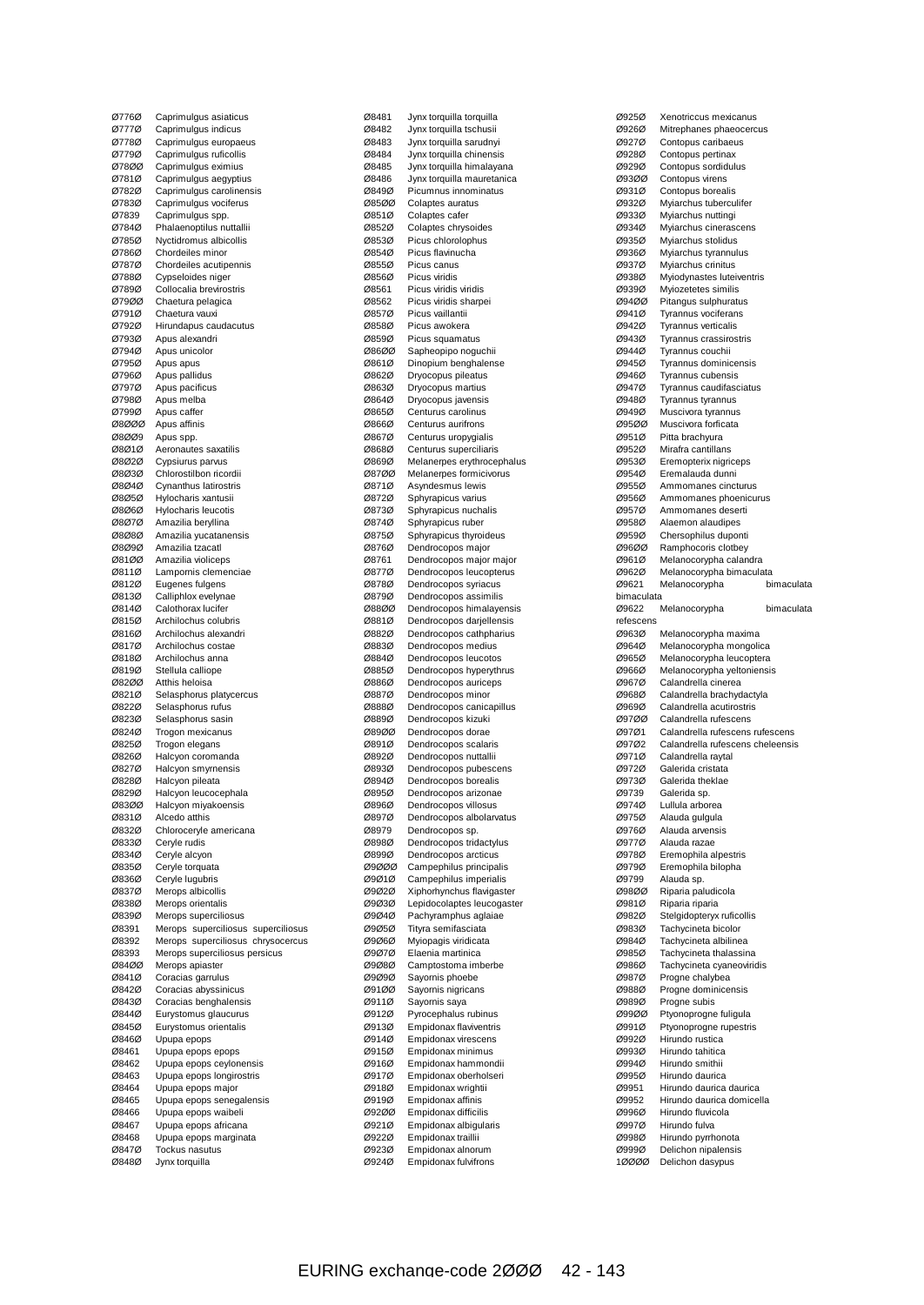| 10010          | Delichon urbica                                            |
|----------------|------------------------------------------------------------|
| 10019<br>10020 | Hirundinidae                                               |
| 10030          | Anthus richardi<br>Anthus sylvanus                         |
| 10040          | Anthus godlewskii                                          |
| 10050          | Anthus campestris                                          |
| 10060          | Anthus berthelotii                                         |
| 10070          | Anthus similis                                             |
| 10080          | Anthus hodgsoni                                            |
| 10090          | Anthus trivialis                                           |
| 10100          | Anthus gustavi                                             |
| 10110          | Anthus pratensis                                           |
| 10120          | Anthus cervinus                                            |
| 1Ø13Ø          | Anthus roseatus                                            |
| 10140<br>1Ø141 | Anthus spinoletta                                          |
| 1Ø142          | Anthus spinoletta spinoletta<br>Anthus spinoletta petrosus |
| 1Ø143          | Anthus spinoletta littoralis                               |
| 1Ø144          | Anthus spinoletta rubescens                                |
| 10150          | Anthus spragueii                                           |
| 1Ø159          | Anthus spp.                                                |
| 1Ø16Ø          | Dendronanthus indicus                                      |
| 10170          | Motacilla flava                                            |
| 1Ø171          | Motacilla flava flava                                      |
| 1Ø172          | Motacilla flava flavissima                                 |
| 10173          | Motacilla flava thunbergi                                  |
| 1Ø174          | Motacilla flava feldegg                                    |
| 1Ø175<br>1Ø176 | Motacilla flava cinereocapilla<br>Motacilla flava iberiae  |
| 1Ø177          | Motacilla flava lutea                                      |
| 1Ø178          | Motacilla flava beema                                      |
| 1Ø18Ø          | Motacilla citreola                                         |
| 10190          | Motacilla cinerea                                          |
| 1Ø191          | Motacilla cinerea cinerea                                  |
| 1Ø192          | Motacilla cinerea canariensis                              |
| 10200          | Motacilla alba                                             |
| 10201          | Motacilla alba alba                                        |
| 10202          | Motacilla alba yarrellii                                   |
| 1Ø2Ø3          | Motacilla alba personata                                   |
| 1Ø2Ø4<br>10210 | Motacilla alba dukhunensis                                 |
| 10220          | Motacilla grandis<br>Motacilla maderaspatensis             |
| 10230          | Motacilla aguimp                                           |
| 1Ø239          | Motacilla sp.                                              |
| 10240          | Tephrodornis pondicerianus                                 |
| 1Ø25Ø          | Coracina melaschistos                                      |
| 1Ø26Ø          | Pericrocotus ethologus                                     |
| 10270          | Pericrocotus cinnamomeus<br>Pericrocotus roseus            |
| 10280<br>1Ø29Ø | Pericrocotus divaricatus                                   |
| 10300          | Pericrocotus tegimae                                       |
| 10310          | Spizixos canifrons                                         |
| 1Ø32Ø          | Spizixos semitorques                                       |
| 10330          | Pycnonotus xanthorrhous                                    |
| 10340          | Pycnonotus sinensis                                        |
| 10350          | Pycnonotus leucogenys                                      |
| 1Ø36Ø          | Pycnonotus xanthopygos                                     |
| 10370          | Pycnonotus barbatus                                        |
| 10380<br>1Ø39Ø | Hypsipetes mcclellandii                                    |
| 10400          | Hypsipetes amaurotis<br>Hypsipetes madagascariensis        |
| 10410          | Chloropsis hardwickii                                      |
| 10420          | Myadestes townsendi                                        |
| 10430          | Myadestes obscurus                                         |
| 10440          | Phainopepla nitens                                         |
| 10450          | Ptilogonys cinereus                                        |
| 1Ø46Ø          | Bombycilla cedrorum                                        |
| 10470          | Bombycilla japonica                                        |
| 10480          | Bombycilla garrulus                                        |
| 1Ø49Ø<br>10500 | Hypocolius ampelinus<br>Cinclus cinclus                    |
| 10501          | Cinclus cinclus cinclus                                    |
| 1Ø5Ø2          | Cinclus cinclus caucasicus                                 |
| 1Ø5Ø3          | Cinclus cinclus aquaticus                                  |
| 1Ø5Ø4          | Cinclus cinclus gularis                                    |
| 10510          | Cinclus pallasii                                           |
| 10520          | Cinclus mexicanus                                          |
| 1Ø53Ø          | Campylorhynchus jocosus                                    |
| 1Ø54Ø          | Campylorhynchus gularis                                    |
| 10550<br>10560 | Campylorhynchus brunneicapillus<br>Salpinctes obsoletus    |
| 10570          | Salpinctes mexicanus                                       |
| 1Ø58Ø          | Cistothorus platensis                                      |
| 10590          | Cistothorus palustris                                      |
| 10600          | Thryomanes bewickii                                        |
| 10610          | Thryothorus felix                                          |
|                |                                                            |

| 1Ø62Ø                 | Thryothorus maculipectus                                               |
|-----------------------|------------------------------------------------------------------------|
| 1Ø63Ø                 | Thryothorus Iudovicianus                                               |
| 10640<br>10650        | Thryothorus sinaloa<br>Troglodytes aedon                               |
| 10660                 | Troglodytes troglodytes                                                |
| 10670                 | Mimus polyglottos                                                      |
| 10680                 | Mimus gundlachii                                                       |
| 10690<br>10700        | Toxostoma rufum<br>Toxostoma longirostre                               |
| 10710                 | Toxostoma bendirei                                                     |
| 10720                 | Toxostoma cinereum                                                     |
| 10730                 | Toxostoma ocellatum                                                    |
| 10740<br>10750        | Toxostoma curvirostre<br>Toxostoma lecontei                            |
| 10760                 | Toxostoma dorsale                                                      |
| 10770                 | Toxostoma redivivum                                                    |
| 1Ø78Ø                 | Oreoscoptes montanus                                                   |
| 10790<br>10800        | Margarops fuscatus<br>Dumetella carolinensis                           |
| 10810                 | Melanotis caerulescens                                                 |
| 10820                 | Prunella immaculata                                                    |
| 1Ø83Ø<br>1Ø84Ø        | Prunella rubida<br>Prunella modularis                                  |
| 1Ø85Ø                 | Prunella strophiata                                                    |
| 1Ø86Ø                 | Prunella montanella                                                    |
| 10870                 | Prunella fulvescens                                                    |
| 10880<br>1Ø89Ø        | Prunella ocularis<br>Prunella fagani                                   |
| 10900                 | Prunella atroqularis                                                   |
| 10910                 | Prunella koslowi                                                       |
| 1Ø92Ø                 | Prunella rubeculoides                                                  |
| 10930<br>1Ø94Ø        | Prunella himalayana<br>Prunella collaris                               |
| 1Ø949                 | Prunella sp.                                                           |
| 10950                 | Cercotrichas galactotes                                                |
| 1Ø951                 | Cercotrichas galactotes galactotes                                     |
| 1Ø952<br>1Ø953        | Cercotrichas galactotes familiaris<br>Cercotrichas galactotes syriacus |
| 1Ø96Ø                 | Cercotrichas podobe                                                    |
| 10970                 | Brachypteryx stellata                                                  |
| 10980                 | Brachypteryx montana                                                   |
| 1Ø99Ø<br>1Ø991        | Erithacus rubecula<br>Erithacus rubecula rubecula                      |
| 1Ø992                 | Erithacus rubecula superbus                                            |
| 11ØØØ                 | Erithacus akahige                                                      |
|                       | Erithacus komadori                                                     |
| 11Ø1Ø                 |                                                                        |
| 11Ø2Ø<br>11Ø3Ø        | Luscinia sibilans<br>Luscinia Iuscinia                                 |
| 11Ø4Ø                 | Luscinia megarhynchos                                                  |
| 11Ø41                 | Luscinia<br>megarhynchos                                               |
| megarhynchos<br>11Ø42 | Luscinia megarhynchos hafizi                                           |
| 11Ø43                 | Luscinia megarhynchos africana                                         |
| 11Ø5Ø                 | Luscinia calliope                                                      |
| 11Ø6Ø<br>11Ø61        | Luscinia svecica<br>Luscinia svecica svecica                           |
| 11Ø62                 | Luscinia svecica cyanecula                                             |
| 11Ø63                 | Luscinia svecica namnetum                                              |
| 11Ø64                 | Luscinia svecica magna                                                 |
| 11Ø7Ø<br>11Ø8Ø        | Luscinia pectoralis<br>Luscinia ruficeps                               |
| 11Ø9Ø                 | Luscinia obscura                                                       |
| 111ØØ                 | Luscinia pectardens                                                    |
| 1111Ø                 | Luscinia brunnea                                                       |
| 1112Ø<br>11129        | Luscinia cyane<br>Luscinia sp.                                         |
| 1113Ø                 | Tarsiger cyanurus                                                      |
| 1114Ø                 | Tarsiger chrysaeus                                                     |
| 1115Ø                 | Tarsiger indicus                                                       |
| 1116Ø<br>1117Ø        | Tarsiger hyperythrus<br>Irania gutturalis                              |
| 1118Ø                 | Phoenicurus erythronotus                                               |
| 1119Ø                 | Phoenicurus alaschanicus                                               |
| 112ØØ                 | Phoenicurus caeruleocephalus                                           |
| 1121Ø<br>11211        | Phoenicurus ochruros<br>Phoenicurus ochruros ochruros                  |
| 11212                 | Phoenicurus ochruros gibraltarensis                                    |
| 11213                 | Phoenicurus ochruros aterrimus                                         |
| 1122Ø<br>11221        | Phoenicurus phoenicurus<br>Phoenicurus<br>phoenicurus                  |
| phoenicurus           |                                                                        |
| 11222                 | Phoenicurus<br>phoenicurus                                             |
| samamisicus<br>1123Ø  | Phoenicurus hodgsoni                                                   |
| 1124Ø<br>1125Ø        | Phoenicurus frontalis<br>Phoenicurus schisticeps                       |

|                | Phoenicurus auroreus                          |
|----------------|-----------------------------------------------|
| 1126Ø<br>1127Ø | Phoenicurus moussieri                         |
| 1128Ø          | Phoenicurus erythrogaster                     |
| 11289          | Phoenicurus sp.                               |
| 1129Ø          | Rhyacornis fuliginosus                        |
| 113ØØ          | Hodgsonius phoenicuroides                     |
| 1131Ø          | Grandala coelicolor                           |
| 1132Ø          | Sialia currucoides                            |
| 1133Ø          | Sialia mexicana                               |
| 1134Ø          | Sialia sialis                                 |
| 1135Ø          | Cercomela melanura                            |
| 1136Ø          | Saxicola macrorhyncha                         |
| 1137Ø          | Saxicola rubetra                              |
| 1138Ø          | Saxicola dacotiae                             |
| 1139Ø          | Saxicola torquata                             |
| 11391          | Saxicola torquata torquata                    |
| 11392          | Saxicola torquata stejnegeri                  |
| 11393          | Saxicola torquata rubicola                    |
| 11394          | Saxicola torquata maura                       |
| 11395          | Saxicola torquata hibernans                   |
| 114ØØ          | Saxicola insignis                             |
| 1141Ø          | Saxicola caprata                              |
| 1142Ø          | Saxicola ferrea                               |
| 11429          | Saxicola sp.                                  |
| 1143Ø          | Myrmecocichla aethiops<br>Oenanthe isabellina |
| 1144Ø<br>1145Ø | Oenanthe bottae                               |
| 1146Ø          | Oenanthe oenanthe                             |
| 11461          | Oenanthe oenanthe oenanthe                    |
| 11462          | Oenanthe oenanthe leucorhoa                   |
| 11463          | Oenanthe oenanthe seebohmi                    |
| 1147Ø          | Oenanthe pleschanka                           |
| 1148Ø          | Oenanthe hispanica                            |
| 11481          | Oenanthe hispanica hispanica                  |
| 11482          | Oenanthe hispanica melanoleuca                |
| 1149Ø          | Oenanthe deserti                              |
| 115ØØ          | Oenanthe finschii                             |
| 1151Ø          | Oenanthe moesta                               |
| 1152Ø          | Oenanthe xanthoprymna                         |
| 1153Ø          | Oenanthe picata                               |
| 1154Ø          | Oenanthe lugens                               |
| 1155Ø          | Oenanthe monacha                              |
| 1156Ø          | Oenanthe alboniger                            |
| 1157Ø          | Oenanthe leucopyga                            |
| 1158Ø          | Oenanthe leucura                              |
| 11589          | Oenanthe sp.                                  |
| 1159Ø          | Chaimarrornis leucocephalus                   |
|                | Saxicoloides fulicata                         |
| 116ØØ          |                                               |
| 1161Ø          | Monticola rufocinerea                         |
| 1162Ø          | Monticola saxatilis                           |
| 1163Ø          | Monticola cinclorhyncha                       |
| 1164Ø          | Monticola gularis                             |
| 1165Ø          | Monticola rufiventris                         |
| 1166Ø          | Monticola solitarius                          |
| 1167Ø          | Myiophoneus caeruleus                         |
| 1168Ø          | Zoothera mollissima                           |
| 1169Ø          | Zoothera dixoni                               |
| 117ØØ          | Zoothera dauma                                |
| 1171Ø<br>1172Ø | Zoothera sibirica<br>Zoothera naevia          |
| 1173Ø          | Zoothera pinicola                             |
| 1174Ø          | Cichlopasser terrestris                       |
| 1175Ø          | Hylocichla mustelina                          |
| 1176Ø          | Catharus guttatus                             |
| 1177Ø          | Catharus ustulatus                            |
| 1178Ø          | Catharus minimus                              |
| 11781          | Catharus minimus minimus                      |
| 11782          | Catharus minimus bicknelli                    |
| 1179Ø          | Catharus fuscescens                           |
| 118ØØ          | Catharus aurantiirostris                      |
| 1181Ø          | Catharus occidentalis                         |
| 1182Ø          | Turdus menachensis                            |
| 1183Ø          | Turdus unicolor                               |
| 1184Ø          | Turdus cardis                                 |
| 1185Ø          | Turdus albocinctus                            |
| 1186Ø          | Turdus torquatus                              |
| 11861          | Turdus torquatus torquatus                    |
| 11862          | Turdus torquatus alpestris                    |
| 1187Ø<br>11871 | Turdus merula<br>Turdus merula merula         |
| 11872          | Turdus merula cabrerae                        |
| 1188Ø          | Turdus rubrocanus                             |
| 1189Ø          | Turdus kessleri                               |
| 119ØØ          | Turdus chrysolaus                             |
| 1191Ø<br>1192Ø | Turdus celaenops<br>Turdus feae               |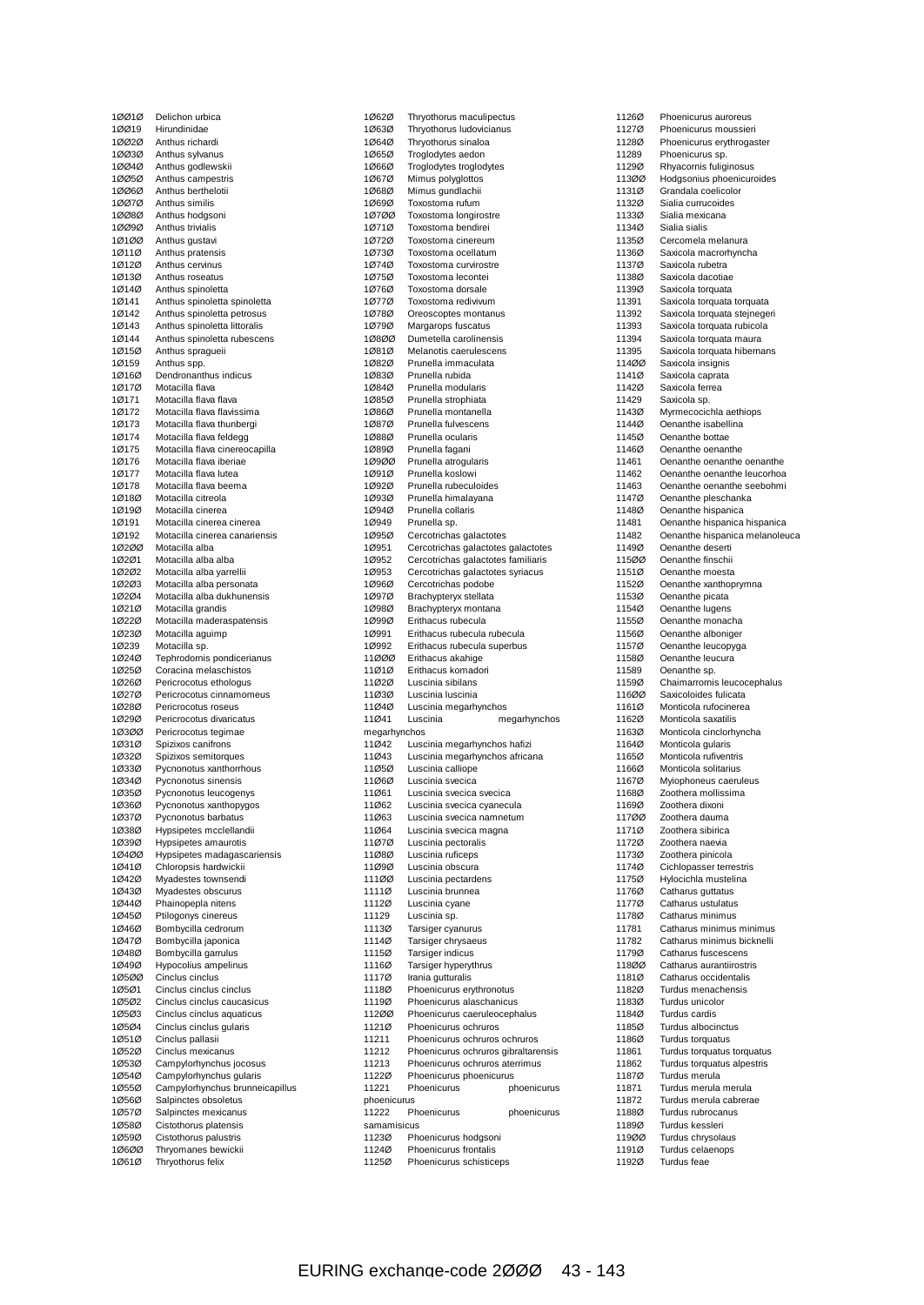| 1193Ø               | Turdus hortulorum                                              |
|---------------------|----------------------------------------------------------------|
| 1194Ø               | Turdus pallidus                                                |
| 1195Ø<br>1196Ø      | Turdus obscurus<br>Turdus naumanni                             |
| 11961               | Turdus naumanni naumanni                                       |
| 11962               | Turdus naumanni eunomus                                        |
| 1197Ø               | Turdus ruficollis                                              |
| 11971               | Turdus ruficollis ruficollis                                   |
| 11972               | Turdus ruficollis atroqularis                                  |
| 1198Ø               | Turdus pilaris                                                 |
| 1199Ø               | Turdus mupinensis                                              |
| 12000               | Turdus philomelos                                              |
| 12ØØ1               | Turdus philomelos philomelos                                   |
| 12002               | Turdus philomelos clarkei                                      |
| 12010               | Turdus iliacus                                                 |
| 12Ø11<br>12Ø12      | Turdus iliacus iliacus<br>Turdus iliacus coburni               |
| 12Ø2Ø               | Turdus viscivorus                                              |
| 12Ø3Ø               | Turdus migratorius                                             |
| 12Ø4Ø               | Turdus rufopalliatus                                           |
| 12Ø5Ø               | Turdus grayi                                                   |
| 12060               | Turdus albicollis                                              |
| 12Ø69               | Turdus sp.                                                     |
| 12070               | Mimocichla plumbea                                             |
| 12Ø8Ø               | Enicurus scouleri                                              |
| 12090               | Enicurus schistaceus                                           |
| 121ØØ               | Enicurus leschenaulti                                          |
| 1211Ø<br>1212Ø      | Enicurus maculatus<br>Tesia castaneocoronata                   |
| 1213Ø               | Cettia squameiceps                                             |
| 1214Ø               | Cettia diphone                                                 |
| 1215Ø               | Cettia fortipes                                                |
| 1216Ø               | Cettia major                                                   |
| 1217Ø               | Cettia flavolivacea                                            |
| 1218Ø               | Cettia acanthizoides                                           |
| 1219Ø               | Cettia brunnifrons                                             |
| 12200<br>1221Ø      | Cettia cetti<br><b>Bradypterus thoracicus</b>                  |
| 1222Ø               | Bradypterus major                                              |
| 1223Ø               | Bradypterus taczanowskius                                      |
| 1224Ø               | <b>Bradypterus luteoventris</b>                                |
| 1225Ø               | Parisoma buryi                                                 |
| 1226Ø               | Cisticola juncidis                                             |
| 1227Ø               | Prinia gracilis                                                |
| 1228Ø<br>1229Ø      | Prinia inornata<br>Prinia criniger                             |
| 12300               | Prinia atrogularis                                             |
| 1231Ø               | Scotocerca inquieta                                            |
| 1232Ø               | Rhopophilus pekinensis                                         |
| 1233Ø               | Locustella certhiola                                           |
| 1234Ø               | Locustella ochotensis                                          |
| 1235Ø               | Locustella lanceolata                                          |
| 1236Ø<br>1237Ø      | Locustella naevia<br>Locustella fluviatilis                    |
| 1238Ø               | Locustella luscinioides                                        |
| 1239Ø               | Locustella fasciolata                                          |
| 12399               | Locustella sp.                                                 |
| 124ØØ               |                                                                |
|                     |                                                                |
| 1241Ø               | Megalurus pryeri<br>Acrocephalus melanopogon                   |
| 12411               | Acrocephalus<br>melanopogon                                    |
| melanopogon         |                                                                |
| 1242Ø               | Acrocephalus paludicola                                        |
| 1243Ø               | Acrocephalus schoenobaenus                                     |
| 1244Ø               | Acrocephalus sorgophilus                                       |
| 1245Ø               | Acrocephalus bistrigiceps                                      |
| 1246Ø<br>1247Ø      | Acrocephalus concinens                                         |
| 1248Ø               | Acrocephalus agricola<br>Acrocephalus dumetorum                |
| 1249Ø               | Acrocephalus brevipennis                                       |
| 125ØØ               | Acrocephalus palustris                                         |
| 1251Ø               | Acrocephalus scirpaceus                                        |
| 12511               | Acrocephalus<br>scirpaceus                                     |
| scirpaceus<br>12512 | Acrocephalus scirpaceus fuscus                                 |
| 1252Ø               | Acrocephalus stentoreus                                        |
| 1253Ø               | Acrocephalus arundinaceus                                      |
| 12531               | Acrocephalus<br>arundinaceus                                   |
| arundinaceus        |                                                                |
| 12532               | Acrocephalus<br>arundinaceus                                   |
| griseldis           |                                                                |
| 1254Ø<br>12549      | Acrocephalus aedon<br>Acrocephalus sp.                         |
| 1255Ø               | Hippolais pallida (E.O.W.)                                     |
| 12551               | Hippolais pallida pallida                                      |
| 12552<br>12553      | Hippolais pallida opacus (W.O.W.)<br>Hippolais pallida elaeica |

| 12554                  | Hippolais pallida reiseri                               |
|------------------------|---------------------------------------------------------|
| 12555                  | Hippolais pallida laeneni                               |
| 1256Ø                  | Hippolais caligata                                      |
| 12561                  | Hippolais caligata caligata                             |
| 12562                  | Hippolais caligata rama (S.W.)                          |
| 1257Ø                  | Hippolais languida                                      |
| 1258Ø                  | Hippolais olivetorum                                    |
| 1259Ø<br>126ØØ         | Hippolais icterina<br>Hippolais polyglotta              |
| 126Ø9                  | Hippolais sp.                                           |
| 1261Ø                  | Sylvia sarda                                            |
| 12611                  | Sylvia sarda sarda                                      |
| 12612                  | Sylvia sarda balearica                                  |
| 1262Ø                  | Sylvia undata                                           |
| 1263Ø                  | Sylvia deserticola                                      |
| 1264Ø<br>1265Ø         | Sylvia conspicillata<br>Sylvia cantillans               |
| 12651                  | Sylvia cantillans cantillans                            |
| 12652                  | Sylvia cantillans moltoni                               |
| 12653                  | Sylvia cantillans albistrata                            |
| 1266Ø                  | Sylvia mystacea                                         |
| 1267Ø                  | Sylvia melanocephala                                    |
| 12671                  | Sylvia<br>melanocephala                                 |
| melanocephala<br>12672 | Sylvia melanocephala leucogastra                        |
| 1268Ø                  | Sylvia melanothorax                                     |
| 12681                  | Sylvia melanothorax melanothorax                        |
| 12682                  | Sylvia melanothorax cypria                              |
| 1269Ø                  | Sylvia rueppelli                                        |
| 127ØØ                  | Sylvia nana                                             |
| 1271Ø                  | Sylvia leucomelaena                                     |
| 1272Ø<br>12721         | Sylvia hortensis<br>Sylvia hortensis hortensis          |
| 12722                  | Sylvia hortensis crassirostris                          |
| 12723                  | Sylvia hortensis balchanica                             |
| 12724                  | Sylvia hortensis jerdoni                                |
| 1273Ø                  | Sylvia nisoria                                          |
| 1274Ø                  | Sylvia curruca                                          |
| 12741                  | Sylvia curruca curruca                                  |
| 12742<br>12743         | Sylvia curruca blythi<br>Sylvia curruca halimodendri    |
| 12744                  | Sylvia curruca minula                                   |
| 1275Ø                  | Sylvia communis                                         |
| 1276Ø                  | Sylvia borin                                            |
| 1277Ø                  | Sylvia atricapilla                                      |
| 12771                  | Sylvia atricapilla atricapilla                          |
| 12772                  | Sylvia atricapilla heineken                             |
| 12779<br>1278Ø         | Sylvia sp.<br>Seicercus burkii                          |
| 1279Ø                  | Abroscopus albogularis                                  |
| 128ØØ                  | Abroscopus schisticeps                                  |
| 1281Ø                  | Phylloscopus umbrovirens                                |
| 1282Ø                  | Phylloscopus ricketti                                   |
| 1283Ø                  | Phylloscopus cantator                                   |
| 1284Ø<br>1285Ø         | Phylloscopus davisoni<br>Phylloscopus reguloides        |
| 1286Ø                  | Phylloscopus coronatus                                  |
| 1287Ø                  | Phylloscopus occipitalis                                |
| 1288Ø                  | Phylloscopus tenellipes                                 |
| 1289Ø                  | Phylloscopus ijimae                                     |
| 129ØØ                  | Phylloscopus tytleri                                    |
| 1291Ø                  | Phylloscopus nitidus                                    |
| 1292Ø<br>1293Ø         | Phylloscopus plumbeitarsus<br>Phylloscopus trochiloides |
| 1294Ø                  | Phylloscopus magnirostris                               |
| 1295Ø                  | Phylloscopus borealis                                   |
| 1296Ø                  | Phylloscopus pulcher                                    |
| 1297Ø                  | Phylloscopus maculipennis                               |
| 1298Ø                  | Phylloscopus proregulus                                 |
| 12981                  | Phylloscopus proregulus proregulus                      |
| 1299Ø<br>13000         | Phylloscopus subviridis<br>Phylloscopus inornatus       |
| 13001                  | Phylloscopus inornatus inornatus                        |
| 13002                  | Phylloscopus inornatus humei                            |
| 13Ø1Ø                  | Phylloscopus schwarzi                                   |
| 13Ø2Ø                  | Phylloscopus armandii                                   |
| 13Ø3Ø                  | Phylloscopus fuscatus                                   |
| 13Ø4Ø<br>13Ø5Ø         | Phylloscopus fuligiventer<br>Phylloscopus griseolus     |
| 13Ø6Ø                  | Phylloscopus affinis                                    |
| 13Ø7Ø                  | Phylloscopus bonelli                                    |
| 13Ø71                  | Phylloscopus bonelli bonelli                            |
| 13Ø72                  | Phylloscopus bonelli orientalis                         |
| 13Ø8Ø                  | Phylloscopus sibilatrix                                 |
| 13Ø9Ø<br>131ØØ         | Phylloscopus neglectus<br>Phylloscopus sindianus        |
|                        |                                                         |

| 1311Ø             | Phylloscopus collybita                                       |
|-------------------|--------------------------------------------------------------|
| 13111             | Phylloscopus collybita collybita                             |
| 13112             | Phylloscopus collybita fulvescens                            |
| 13113             | Phylloscopus collybita tristis                               |
| 13114             | Phylloscopus collybita abietinus                             |
| 13115<br>13116    | Phylloscopus collybita ibericus<br>Phylloscopus<br>collybita |
| brehmiiDELETED    |                                                              |
| 13117             | Phylloscopus collybita canariensis                           |
| 1312Ø             | Phylloscopus trochilus                                       |
| 13121             | Phylloscopus trochilus trochilus                             |
| 13122             | Phylloscopus trochilus acredula                              |
| 13123             | Phylloscopus trochilus yakutensis                            |
| 13129             | Phylloscopus sp.                                             |
| 1313Ø<br>1314Ø    | Regulus calendula<br>Regulus regulus                         |
| 13141             | Regulus regulus regulus                                      |
| 13142             | Regulus regulus teneriffae                                   |
| 1315Ø             | Regulus ignicapillus                                         |
| 13151             | Regulus ignicapillus ignicapillus                            |
| 13152             | ignicapillus<br>Regulus                                      |
| teneriffaeDELETED |                                                              |
| 13153<br>1316Ø    | Regulus ignicapillus balearicus<br>Regulus satrapa           |
| 13169             | Regulus sp.                                                  |
| 1317Ø             | Leptopoecile sophiae                                         |
| 1318Ø             | Leptopoecile elegans                                         |
| 1319Ø             | Polioptila melanura                                          |
| 13200             | Polioptila nigriceps                                         |
| 1321Ø             | Polioptila caerulea                                          |
| 1322Ø<br>1323Ø    | Niltava grandis<br>Niltava sundara                           |
| 1324Ø             | Niltava davidi                                               |
| 1325Ø             | Cyornis vivida                                               |
| 1326Ø             | Cyornis rubeculoides                                         |
| 1327Ø             | Muscicapa cyanomelana                                        |
| 1328Ø             | Muscicapa thalassina                                         |
| 1329Ø             | Muscicapa rufilata                                           |
| 13300<br>1331Ø    | Muscicapa sibirica<br>Muscicapa griseisticta                 |
| 1332Ø             | Muscicapa ruficauda                                          |
| 1333Ø             | Muscicapa muttui                                             |
| 1334Ø             | Muscicapa latirostris                                        |
| 1335Ø             | Muscicapa striata                                            |
| 13351             | Muscicapa striata striata                                    |
| 13352             | Muscicapa striata balearica                                  |
| 13353             | Muscicapa striata tyrrenica                                  |
| 1336Ø<br>13369    | Muscicapa gambagae<br>Muscicapa sp.                          |
| 1337Ø             | Ficedula sapphira                                            |
| 1338Ø             | Ficedula tricolor                                            |
| 1339Ø             | Ficedula superciliaris                                       |
| 134ØØ             | Ficedula hodgsonii                                           |
| 1341Ø             | Ficedula hyperythra                                          |
| 1342Ø<br>1343Ø    | Ficedula strophiata<br>Ficedula parva                        |
| 13431             | Ficedula parva parva                                         |
| 13432             | Ficedula parva albicilla                                     |
| 1344Ø             | Ficedula mugimaki                                            |
| 1345Ø             | Ficedula zanthopygia                                         |
| 1346Ø             | Ficedula narcissina                                          |
| 1347Ø             | Ficedula semitorquata                                        |
| 1348Ø<br>13481    | Ficedula albicollis<br>Ficedula albicollis albicollis        |
| 13482             | Ficedula albicollis semitorquata                             |
| 1349Ø             | Ficedula hypoleuca                                           |
| 13491             | Ficedula hypoleuca hypoleuca                                 |
| 13492             | Ficedula hypoleuca ibericus                                  |
| 135ØØ             | Culicicapa ceylonensis                                       |
| 1351Ø             | Rhipidura hypoxantha                                         |
| 1352Ø             | Rhipidura albicollis                                         |
| 1353Ø<br>1354Ø    | Terpsiphone viridis<br>Terpsiphone paradisi                  |
| 1355Ø             | Terpsiphone atrocaudata                                      |
| 1356Ø             | Pomatorhinus erythrogenys                                    |
| 1357Ø             | Pomatorhinus ruficollis                                      |
| 1358Ø             | Pnoepyga albiventer                                          |
| 1359Ø             | Pnoepyga pusilla                                             |
| 136ØØ             | Spelaeornis troglodytoides                                   |
| 1361Ø             | Stachyris ruficeps                                           |
| 1362Ø<br>1363Ø    | Moupinia poecilotis<br>Chamaea fasciata                      |
| 1364Ø             | Panurus biarmicus                                            |
| 1365Ø             | Conostoma oemodium                                           |
| 1366Ø             | Paradoxornis paradoxus                                       |
| 1367Ø             | Paradoxornis unicolor                                        |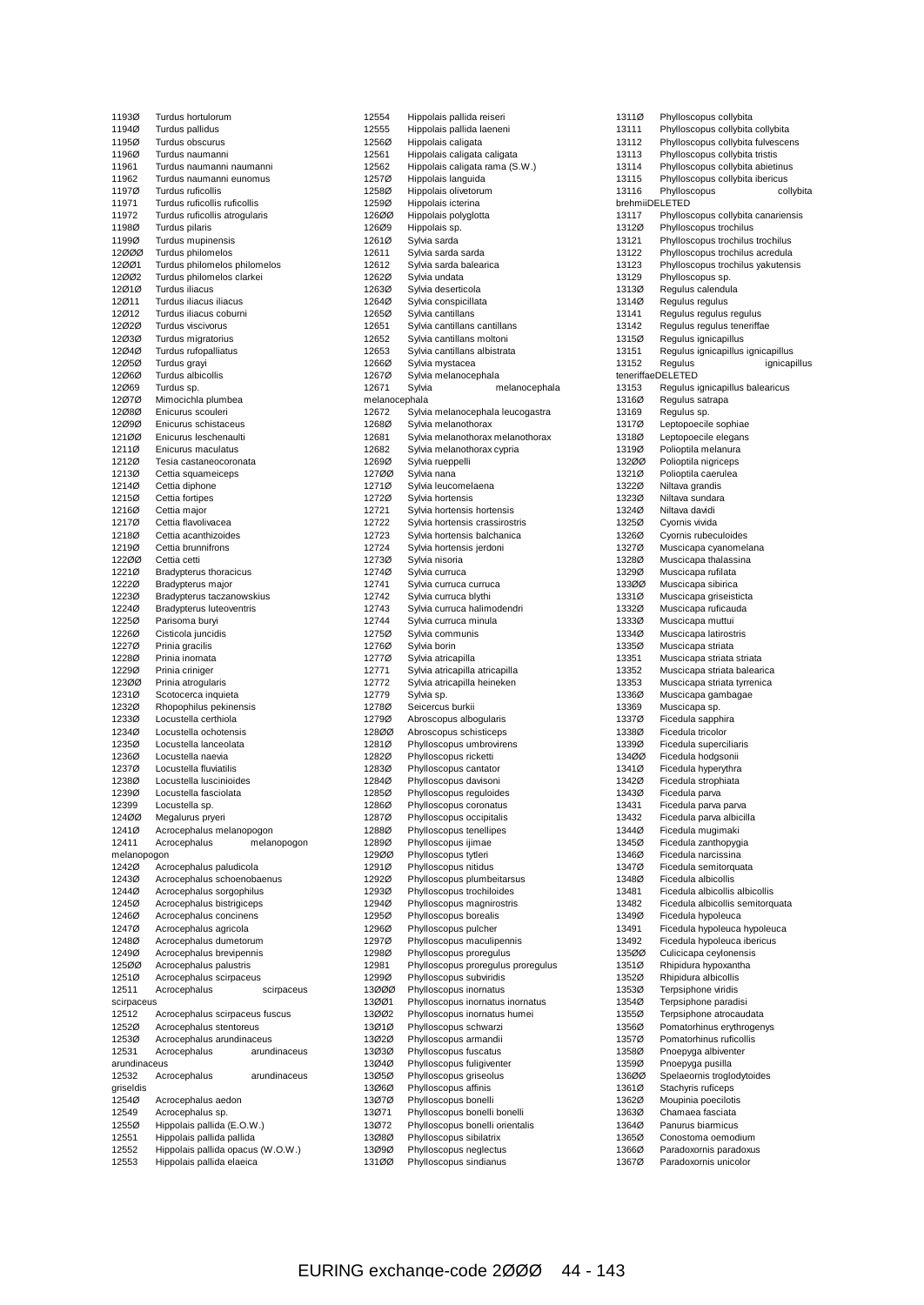| 1368Ø          | Paradoxornis flavirostris                 |
|----------------|-------------------------------------------|
|                |                                           |
| 1369Ø          | Paradoxornis conspicillatus               |
| 137ØØ          | Paradoxornis webbianus                    |
| 137Ø1          | Paradoxornis w. webbianus                 |
|                |                                           |
| 137Ø2          | Paradoxornis w. suffusa                   |
| 137Ø3          | Paradoxornis w. fulvicauda                |
| 137Ø4          | Paradoxornis w. mantschurica              |
| 137Ø5          | Paradoxornis w. alphonsiana               |
| 1371Ø          |                                           |
|                | Paradoxornis zappeyi                      |
| 1372Ø          | Paradoxornis przewalskii                  |
| 1373Ø          | Paradoxornis fulvifrons                   |
| 1374Ø          | Paradoxornis nipalensis                   |
| 1375Ø          | Paradoxornis verreauxi                    |
| 1376Ø          | Paradoxornis heudei                       |
|                |                                           |
| 1377Ø          | Turdoides altirostris                     |
| 1378Ø          | Turdoides caudatus                        |
| 1379Ø          | Turdoides squamiceps                      |
| 138ØØ          | Turdoides fulvus                          |
| 1381Ø          | <b>Babax lanceolatus</b>                  |
| 1382Ø          | Babax waddelli                            |
|                |                                           |
| 1383Ø          | Babax koslowi                             |
| 1384Ø          | Garrulax perspicillatus                   |
| 1385Ø          | Garrulax albogularis                      |
| 1386Ø          | Garrulax pectoralis                       |
| 1387Ø          | Garrulax striatus                         |
|                |                                           |
| 1388Ø          | Garrulax maesi                            |
| 1389Ø          | Garrulax variegatus                       |
| 139ØØ          | Garrulax davidi                           |
| 1391Ø          | Garrulax sukatschewi                      |
| 1392Ø          | Garrulax cineraceus                       |
|                |                                           |
| 1393Ø          | Garrulax lunulatus                        |
| 1394Ø          | Garrulax maximus                          |
| 1395Ø          | Garrulax ocellatus                        |
| 1396Ø          | Garrulax caerulatus                       |
| 1397Ø          | Garrulax canorus                          |
| 1398Ø          | Garrulax sannio                           |
| 1399Ø          | Garrulax lineatus                         |
|                |                                           |
| 14000          | Garrulax subunicolor                      |
| 14Ø1Ø          | Garrulax elliotii                         |
| 14Ø2Ø          | Garrulax henrici                          |
| 14Ø3Ø          | Garrulax affinis                          |
| 14Ø4Ø          | Garrulax erythrocephalus                  |
| 14Ø5Ø          | Garrulax formosus                         |
| 14Ø6Ø          | Liocichla steerii                         |
|                |                                           |
| 14070          | Leiothrix lutea                           |
|                | Myzornis pyrrhoura                        |
| 14Ø8Ø          |                                           |
| 14Ø9Ø          | Cutia nipalensis                          |
| 141ØØ          | Pteruthius flaviscapis                    |
| 1411Ø          | Pteruthius xanthochloris                  |
|                |                                           |
| 1412Ø          | Actinodura nipalensis                     |
| 1413Ø          | Minla cyanouroptera                       |
| 1414Ø          | Minla strigula                            |
| 1415Ø          | Minla ignotincta                          |
| 1416Ø          | Alcippe chrysotis                         |
| 1417Ø          | Alcippe cinerea                           |
| 1418Ø          | Alcippe castaneceps                       |
|                |                                           |
| 1419Ø          | Alcippe vinipectus                        |
| 142ØØ          | Alcippe striaticollis                     |
| 1421Ø          | Alcippe ruficapilla                       |
| 1422Ø          | Alcippe cinereiceps                       |
| 1423Ø          | Alcippe brunnea                           |
| 1424Ø          | Alcippe morrisonia                        |
|                |                                           |
| 1425Ø          | Heterophasia capistrata                   |
| 1426Ø          | Heterophasia pulchella                    |
| 1427Ø          | Yuhina gularis                            |
| 1428Ø          | Yuhina diademata                          |
| 1429Ø          | Yuhina occipitalis                        |
| 143ØØ          | Yuhina nigrimenta                         |
|                |                                           |
| 1431Ø          | Psaltriparus minimus                      |
| 1432Ø          | Aegithalos fuliginosus                    |
| 1433Ø          | Aegithalos iouschistos                    |
| 1434Ø          | Aegithalos niveogularis                   |
| 1435Ø          | Aegithalos leucogenys                     |
| 1436Ø          | Aegithalos concinnus                      |
| 1437Ø          | Aegithalos caudatus                       |
|                |                                           |
| 14371          | Aegithalos caudatus caudatus              |
| 14372          | Aegithalos caudatus sibiricus             |
| 14373          | Aegithalos caudatus japonicus             |
| 14374          | Aegithalos caudatus europaeus             |
| 14375          | Aegithalos caudatus rosaceus              |
| 1438Ø          | Sylviparus modestus                       |
| 1439Ø          | Parus superciliosus                       |
|                |                                           |
| 144ØØ          | Parus palustris                           |
| 1441Ø          | Parus lugubris                            |
| 1442Ø<br>14422 | Parus montanus<br>Parus montanus songarus |

| 1443Ø          | Parus atricapillus                                   |
|----------------|------------------------------------------------------|
| 1444Ø          | Parus carolinensis                                   |
| 1445Ø          | Parus sclateri                                       |
| 1446Ø          | Parus gambeli                                        |
| 1447Ø          | Parus wollweberi                                     |
| 1448Ø          | Parus cinctus                                        |
| 1449Ø          | Parus hudsonicus                                     |
| 145ØØ          | Parus rufescens                                      |
| 1451Ø          | Parus bicolor                                        |
| 1452Ø          | Parus inornatus                                      |
| 1453Ø          | Parus dichrous                                       |
| 1454Ø          | Parus cristatus                                      |
| 1455Ø          | Parus davidi                                         |
| 1456Ø          | Parus venustulus                                     |
| 1457Ø          | Parus varius                                         |
| 1458Ø          | Parus rufonuchalis                                   |
| 1459Ø          | Parus rubidiventris                                  |
| 146ØØ          | Parus melanolophus                                   |
| 1461Ø          | Parus ater                                           |
| 14611          | Parus ater ater                                      |
| 1462Ø          | Parus caeruleus                                      |
| 14621          | Parus caeruleus caeruleus                            |
| 14622<br>14623 | Parus caeruleus ultramarinus                         |
| 14624          | Parus caeruleus pleskii<br>Parus caeruleus palmensis |
| 14625          | Parus caeruleus teneriffae                           |
| 14626          | Parus caeruleus ombriosus                            |
| 14627          | Parus caeruleus degener                              |
| 1463Ø          | Parus cyanus                                         |
| 1464Ø          | Parus major                                          |
| 14641          | Parus major major                                    |
| 14642          | Parus major excelsus                                 |
| 1465Ø          | Parus bokharensis                                    |
| 1466Ø          | Parus monticolus                                     |
| 14669          | Parus sp.                                            |
| 1467Ø          | Sitta yunnanensis                                    |
| 1468Ø          | Sitta villosa                                        |
| 1469Ø          | Sitta krueperi                                       |
| 147ØØ          | Sitta whiteheadi                                     |
| 1471Ø          | Sitta ledanti                                        |
| 1472Ø          | Sitta canadensis                                     |
| 1473Ø          | Sitta pygmaea                                        |
| 1474Ø          | Sitta pusilla                                        |
| 1475Ø          | Sitta leucopsis                                      |
| 1476Ø          | Sitta carolinensis                                   |
| 1477Ø          | Sitta himalayensis                                   |
| 1478Ø          | Sitta castanea                                       |
| 1479Ø          | Sitta europaea                                       |
| 14791          | Sitta europaea europaea                              |
| 14792          | Sitta europaea asiatica                              |
| 14793          | Sitta europaea caesia                                |
| 148ØØ          | Sitta tephronota                                     |
| 1481Ø          | Sitta neumayer                                       |
| 1482Ø          | Tichodroma muraria                                   |
| 1483Ø<br>1484Ø | Certhia discolor<br>Certhia himalayana               |
| 1485Ø          | Certhia nipalensis                                   |
| 1486Ø          | Certhia familiaris                                   |
| 14861          | Certhia familiaris familiaris                        |
| 14862          | Certhia familiaris britannica                        |
| 14863          | Certhia familiaris corsa                             |
| 14864          | Certhia familiaris macrodactyla                      |
| 1487Ø          | Certhia brachydactyla                                |
| 1488Ø          | Cephalopyrus flammiceps                              |
| 1489Ø          | Auriparus flaviceps                                  |
| 149ØØ          | Remiz pendulinus                                     |
| 149Ø1          | Remiz pendulinus pendulinus                          |
| 149Ø2          | Remiz pendulinus coronatus                           |
| 149Ø3          | Remiz pendulinus macronyx                            |
| 1491Ø          | Anthreptes platurus                                  |
| 1492Ø          | Anthreptes metallicus                                |
| 1493Ø          | Nectarinia asiatica                                  |
| 1494Ø          | Nectarinia habessinica                               |
| 1495Ø          | Nectarinia osea                                      |
| 1496Ø          | Aethopyga gouldiae                                   |
| 1497Ø          | Aethopyga nipalensis                                 |
| 1498Ø          | Aethopyga ignicauda                                  |
| 1499Ø          | Dicaeum melanoxanthum                                |
| 15000          | Dicaeum ignipectus                                   |
| 15Ø1Ø<br>15Ø2Ø | Zosterops palpebrosa                                 |
| 15Ø3Ø          | Zosterops erythropleura<br>Zosterops japonica        |
| 15Ø4Ø          | Zosterops abyssinica                                 |
| 15Ø49          | Zosterops sp.                                        |
| 15Ø5Ø          | Apalopteron familiare                                |
| 15Ø6Ø          | Oriolus traillii                                     |
|                |                                                      |

| 15Ø7Ø               | Oriolus chinensis                                                      |
|---------------------|------------------------------------------------------------------------|
| 15Ø8Ø               | Oriolus oriolus                                                        |
| 15Ø9Ø<br>151ØØ      | Tchagra senegala                                                       |
| 1511Ø               | Rhodophoneus cruentus<br>Lanius tigrinus                               |
| 1512Ø               | Lanius bucephalus                                                      |
| 1513Ø               | Lanius cristatus                                                       |
| 1514Ø               | Lanius isabellinus                                                     |
| 1515Ø               | Lanius collurio                                                        |
| 15151               | Lanius collurio collurio                                               |
| 15152<br>15153      | Lanius collurio phoenicuroides<br>Lanius collurio isabellinus (= 1514Ø |
| Lanius isabellinus) |                                                                        |
| 1516Ø               | Lanius vittatus                                                        |
| 1517Ø               | Lanius schach                                                          |
| 1518Ø               | Lanius tephronotus                                                     |
| 1519Ø               | Lanius minor                                                           |
| 152ØØ<br>152Ø1      | Lanius excubitor<br>Lanius excubitor excubitor                         |
| 152Ø2               | Lanius excubitor elegans                                               |
| 152Ø3               | Lanius excubitor meridionalis                                          |
| 1521Ø               | Lanius sphenocercus                                                    |
| 1522Ø               | Lanius Iudovicianus                                                    |
| 1523Ø               | Lanius senator                                                         |
| 15231               | Lanius senator senator                                                 |
| 15232<br>15233      | Lanius senator badius<br>Lanius senator niloticus                      |
| 1524Ø               | Lanius nubicus                                                         |
| 15249               | Lanius sp.                                                             |
| 1525Ø               | Dicrurus macrocercus                                                   |
| 1526Ø               | Dicrurus leucophaeus                                                   |
| 1527Ø               | Dicrurus hottentottus                                                  |
| 1528Ø               | Cyanocorax dickeyi                                                     |
| 1529Ø<br>153ØØ      | Cyanocorax yncas<br>Cyanocorax formosa                                 |
| 1531Ø               | Cyanocorax morio                                                       |
| 1532Ø               | Cyanocorax sanblasiana                                                 |
| 1533Ø               | Cyanocorax beecheii                                                    |
| 1534Ø               | Cyanocitta stelleri                                                    |
| 1535Ø               | Cyanocitta cristata                                                    |
| 1536Ø<br>1537Ø      | Aphelocoma ultramarina<br>Aphelocoma coerulescens                      |
| 1538Ø               | Gymnorhinus cyanocephalus                                              |
| 1539Ø               | Garrulus glandarius                                                    |
| 154ØØ               | Garrulus lanceolatus                                                   |
| 1541Ø               | Garrulus lidthi                                                        |
| 1542Ø               | Perisoreus canadensis                                                  |
| 1543Ø<br>1544Ø      | Perisoreus infaustus<br>Perisoreus internigrans                        |
| 1545Ø               | Urocissa flavirostris                                                  |
| 1546Ø               | Urocissa erythrorhyncha                                                |
| 1547Ø               | Cyanopica cyana                                                        |
| 1548Ø               | Dendrocitta formosae                                                   |
| 1549Ø               | Pica pica                                                              |
| 15491<br>15492      | Pica pica pica<br>Pica pica melanotus                                  |
| 15493               | Pica pica mauritanica                                                  |
| 155ØØ               | Pica nuttalli                                                          |
| 1551Ø               | Podoces hendersoni                                                     |
| 1552Ø               | Podoces biddulphi                                                      |
| 1553Ø               | Podoces panderi                                                        |
| 1554Ø<br>1555Ø      | Podoces pleskei<br>Pseudopodoces humilis                               |
| 1556Ø               | Nucifraga columbiana                                                   |
| 1557Ø               | Nucifraga caryocatactes                                                |
| 15571               | Nucifraga<br>caryocatactes                                             |
| caryocatactes       |                                                                        |
| 15572               | Nucifraga<br>caryocatactes                                             |
| macrorhynchos       |                                                                        |
| 1558Ø<br>1559Ø      | Pyrrhocorax graculus<br>Pyrrhocorax pyrrhocorax                        |
| 156ØØ               | Corvus monedula                                                        |
| 156Ø1               | Corvus monedula monedula                                               |
| 156Ø2               | Corvus monedula soemmerringii                                          |
| 156Ø3               | Corvus monedula spermologus                                            |
| 1561Ø               | Corvus dauuricus                                                       |
| 1562Ø<br>1563Ø      | Corvus splendens<br>Corvus frugilegus                                  |
| 1564Ø               | Corvus brachyrhynchos                                                  |
| 1565Ø               | Corvus imparatus                                                       |
| 1566Ø               | Corvus ossifragus                                                      |
| 1567Ø               | Corvus corone                                                          |
| 15671               | Corvus corone corone                                                   |
| 15673<br>1568Ø      | Corvus corone cornix<br>Corvus macrorhynchos                           |
| 1569Ø               | Corvus torquatus                                                       |
|                     |                                                                        |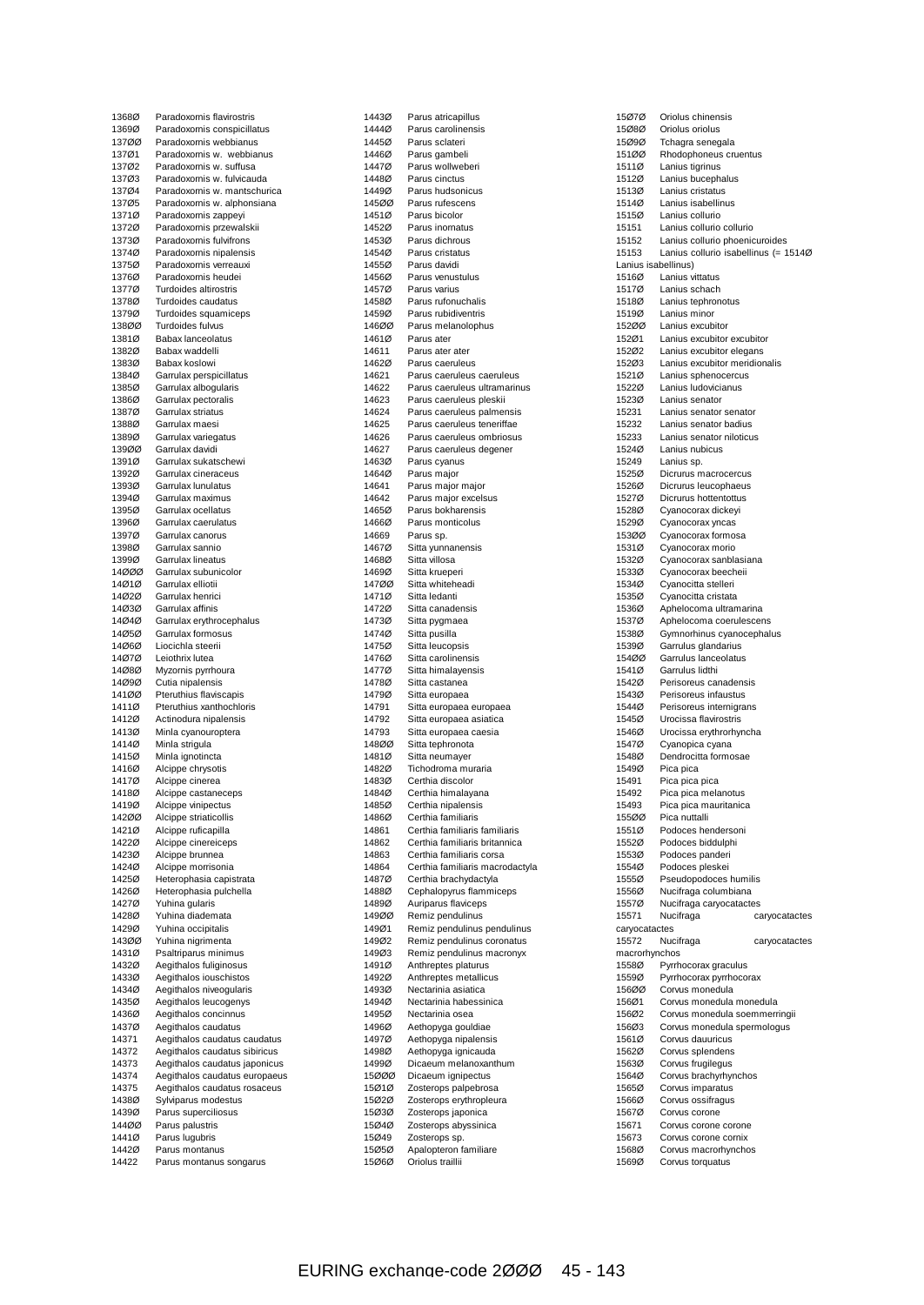|                | Corvus albus                                          |
|----------------|-------------------------------------------------------|
| 1571Ø          | Corvus ruficollis                                     |
| 1572Ø          | Corvus corax                                          |
| 15721          | Corvus corax corax                                    |
| 15722          | Corvus corax tingitanus                               |
| 1573Ø          | Corvus cryptoleucus                                   |
| 1574Ø          | Corvus rhipidurus                                     |
| 15749          | Corvus sp.                                            |
| 1575Ø          | Onychognathus tristramii                              |
| 1576Ø          | Cinnyricinclus leucogaster                            |
| 1577Ø          | Sturnus pagodarum                                     |
| 1578Ø          | Sturnus sericeus                                      |
| 1579Ø          | Sturnus sturninus                                     |
| 158ØØ          | Sturnus philippensis                                  |
| 1581Ø          | Sturnus sinensis                                      |
| 1582Ø          | Sturnus vulgaris                                      |
| 1583Ø          | Sturnus unicolor                                      |
|                |                                                       |
| 1584Ø          | Sturnus roseus                                        |
| 1585Ø          | Sturnus cineraceus                                    |
| 15859          | Sturnus sp.                                           |
| 1586Ø          | Creatophora cineracea                                 |
| 1587Ø          | Acridotheres tristis                                  |
| 1588Ø          | Acridotheres ginginianus                              |
| 1589Ø          | Acridotheres cristatellus                             |
| 159ØØ          | Passer ammodendri                                     |
| 1591Ø          | Passer domesticus                                     |
| 15911          | Passer domesticus domesticus                          |
| 15912          | Passer domesticus italiae                             |
| 15913          | Passer domesticus indicus                             |
| 1592Ø          | Passer hispaniolensis                                 |
| 15921          | Passer<br>hispaniolensis                              |
| hispaniolensis |                                                       |
| 15922          | Passer hispaniolensis maltae                          |
| 1593Ø          | Passer pyrrhonotus                                    |
| 1594Ø          | Passer rutilans                                       |
| 1595Ø          |                                                       |
| 1596Ø          | Passer moabiticus                                     |
|                | Passer iagoensis                                      |
| 1597Ø          | Passer simplex                                        |
| 1598Ø          | Passer montanus                                       |
| 1599Ø          | Passer luteus                                         |
| 16ØØØ          | Passer euchlorus                                      |
| 16ØØ9          | Passer sp.                                            |
| 16Ø1Ø          | Petronia brachydactyla                                |
| 16Ø2Ø          | Petronia xanthocollis                                 |
| 16Ø3Ø          | Petronia dentata                                      |
|                |                                                       |
| 16Ø4Ø          | Petronia petronia                                     |
| 16Ø5Ø          | Montifringilla theresae                               |
| 16Ø6Ø          | Montifringilla blanfordi                              |
| 16Ø7Ø          |                                                       |
| 16Ø8Ø          | Montifringilla ruficollis                             |
|                | Montifringilla davidiana                              |
| 16Ø9Ø          | Montifringilla taczanowskii                           |
| 161ØØ          | Montifringilla adamsi                                 |
| 1611Ø          | Montifringilla nivalis                                |
| 1612Ø          | Ploceus galbula                                       |
| 1613Ø          | Lagonosticta senegala                                 |
| 1614Ø          | Uraeginthus bengalus                                  |
| 1615Ø          | Estrilda astrild                                      |
| 1616Ø          | Estrilda rufibarba                                    |
| 1617Ø          | Amandava subflava                                     |
| 1618Ø          | Euodice malabarica                                    |
| 1619Ø          | Euodice cantans                                       |
| 162ØØ          | Lonchura striata                                      |
| 1621Ø          | Vireo atricapillus                                    |
| 1622Ø          | Vireo pallens                                         |
| 1623Ø          | Vireo griseus                                         |
| 1624Ø          | Vireo crassirostris                                   |
| 1625Ø          | Vireo bellii                                          |
| 1626Ø          | Vireo vicinior                                        |
| 1627Ø          | Vireo solitarius                                      |
| 1628Ø          | Vireo flavifrons                                      |
| 1629Ø          | Vireo huttoni                                         |
| 163ØØ          | Vireo hypochryseus                                    |
| 1631Ø          | Vireo philadelphicus                                  |
| 1632Ø          | Vireo flavoviridis                                    |
| 1633Ø          | Vireo olivaceus                                       |
| 1634Ø          |                                                       |
|                | Vireo altiloquus                                      |
| 1635Ø          | Vireo gilvus                                          |
| 1636Ø          | Fringilla coelebs                                     |
| 16361          | Fringilla coelebs coelebs                             |
| 16362          | Fringilla coelebs africana                            |
| 16363          | Fringilla coelebs ombriosa                            |
| 16364          | Fringilla coelebs palmae                              |
| 16365          | Fringilla coelebs canariensis                         |
| 1637Ø          | Fringilla teydea                                      |
| 16371<br>16372 | Fringilla teydea teydea<br>Fringilla teydea polatzeki |

| 1638Ø          |                                            |
|----------------|--------------------------------------------|
|                | Fringilla montifringilla                   |
| 16389          | Fringilla sp.                              |
| 1639Ø          | Serinus pusillus                           |
| 164ØØ          | Serinus serinus                            |
| 1641Ø          | Serinus syriacus                           |
| 1642Ø          | Serinus canaria                            |
| 1643Ø          | Serinus thibetanus                         |
| 1644Ø          | Serinus citrinella                         |
| 16441          | Serinus citrinella citrinella              |
| 16442          | Serinus citrinella corsicana               |
| 1645Ø          | Serinus rothschildi                        |
|                | Serinus menachensis                        |
| 1646Ø          |                                            |
| 1647Ø          | Rhynchostruthus socotranus                 |
| 1648Ø          | Callacanthis burtoni                       |
| 1649Ø          | Carduelis chloris                          |
| 165ØØ          | Carduelis sinica                           |
| 1651Ø          | Carduelis ambigua                          |
| 1652Ø          | Carduelis spinoides                        |
| 1653Ø          | Carduelis carduelis                        |
| 16531          | Carduelis carduelis carduelis              |
| 16532          | Carduelis carduelis caniceps               |
| 1654Ø          | Carduelis spinus                           |
| 1655Ø          | Carduelis pinus                            |
| 1656Ø          | Carduelis notata                           |
| 1657Ø          | Carduelis tristis                          |
|                |                                            |
| 1658Ø          | Carduelis psaltria                         |
| 1659Ø          | Carduelis lawrencei                        |
| 166ØØ          | Carduelis cannabina                        |
| 166Ø1          | Carduelis cannabina cannabina              |
| 166Ø2          | Carduelis cannabina meadewaldoi            |
| 166Ø3          | Carduelis cannabina harteri                |
| 166Ø4          | Carduelis cannabina mediterranea           |
| 1661Ø          | Carduelis yemenensis                       |
| 1662Ø          | Carduelis flavirostris                     |
| 1663Ø          | Carduelis flammea                          |
| 16631          | Carduelis flammea flammea                  |
| 16632          | Carduelis flammea rostrata                 |
| 16634          | Carduelis flammea cabaret                  |
| 1664Ø          | Carduelis hornemanni                       |
| 16641          | Carduelis hornemanni hornemanni            |
| 16642          | Carduelis hornemanni exilipes              |
| 16649          | Carduelis spp.                             |
| 1665Ø          | Loxia leucoptera                           |
| 1666Ø          | Loxia curvirostra                          |
| 1667Ø          | Loxia scotica                              |
| 1668Ø          | Loxia pytyopsittacus                       |
| 16689          | Loxia sp.                                  |
| 1669Ø          | Leucosticte nemoricola                     |
| 167ØØ          | Leucosticte brandti                        |
| 1671Ø          | Leucosticte arctoa                         |
| 1672Ø          | Leucosticte tephrocotis                    |
| 1673Ø          | Rhodopechys sanguinea                      |
| 1674Ø          | Rhodospiza obsoleta                        |
| 1675Ø          |                                            |
| 1676Ø          |                                            |
|                | Bucanetes mongolicus                       |
| 1677Ø          | Bucanetes githagineus                      |
|                | Carpodacus rubescens                       |
| 1678Ø          | Carpodacus nipalensis                      |
| 1679Ø          | Carpodacus erythrinus                      |
| 168ØØ          | Carpodacus purpureus                       |
| 1681Ø<br>1682Ø | Carpodacus cassinii                        |
|                | Carpodacus mexicanus                       |
| 1683Ø          | Carpodacus pulcherrimus                    |
| 1684Ø          | Carpodacus eos                             |
| 1685Ø          | Carpodacus rhodochrous                     |
| 1686Ø          | Carpodacus vinaceus                        |
| 1687Ø          | Carpodacus edwardsii                       |
| 1688Ø          | Carpodacus synoicus                        |
| 1689Ø          | Carpodacus roseus                          |
| 169ØØ          | Carpodacus trifasciatus                    |
| 1691Ø          | Carpodacus rhodopeplus                     |
| 1692Ø          | Carpodacus thura                           |
| 1693Ø          | Carpodacus rhodochlamys                    |
| 1694Ø          | Carpodacus grandis                         |
| 1695Ø          | Carpodacus rubicilloides                   |
| 1696Ø          | Carpodacus rubicilla                       |
| 1697Ø          | Carpodacus puniceus                        |
| 1698Ø          | Kozlowia roborowskii                       |
| 1699Ø          | Pinicola enucleator                        |
| 17ØØØ          | Propyrrhula subhimachala                   |
| 17Ø1Ø          | Chaunoproctus ferreorostris                |
| 17Ø2Ø          | Haematospiza sipahi                        |
| 17Ø3Ø          | Pyrrhoplectes epauletta                    |
| 17Ø4Ø          | Uragus sibiricus                           |
| 17Ø5Ø          | Urocynchramus pylzowi                      |
| 17Ø6Ø<br>17Ø7Ø | Pyrrhula nipalensis<br>Pyrrhula aurantiaca |

| 17Ø8Ø          | Pyrrhula erythrocephala                                  |
|----------------|----------------------------------------------------------|
| 17Ø9Ø          | Pyrrhula erythaca                                        |
| 171ØØ          | Pyrrhula pyrrhula                                        |
| 171Ø1          | Pyrrhula pyrrhula pyrrhula                               |
| 171Ø2<br>171Ø3 | Pyrrhula pyrrhula europaeus                              |
| 171Ø4          | Pyrrhula pyrrhula pileata<br>Pyrrhula pyrrhula cineracea |
| 171Ø5          | Pyrrhula pyrrhula murina                                 |
| 1711Ø          | Mycerobas icterioides                                    |
| 1712Ø          | Mycerobas affinis                                        |
| 1713Ø          | Mycerobas melanozanthos                                  |
| 1714Ø          | Mycerobas carnipes                                       |
| 1715Ø          | Eophona migratoria                                       |
| 1716Ø          | Eophona personata<br>Coccothraustes coccothraustes       |
| 1717Ø<br>1718Ø | Hesperiphona vespertina                                  |
| 1719Ø          | Hesperiphona abeillei                                    |
| 17200          | Mniotilta varia                                          |
| 1721Ø          | Vermivora bachmanii                                      |
| 1722Ø          | Vermivora chrysoptera                                    |
| 1723Ø          | Vermivora pinus                                          |
| 1724Ø          | Vermivora peregrina                                      |
| 1725Ø<br>1726Ø | Vermivora celata<br>Vermivora ruficapilla                |
| 1727Ø          | Vermivora virginiae                                      |
| 1728Ø          | Vermivora crissalis                                      |
| 1729Ø          | Vermivora luciae                                         |
| 173ØØ          | Vermivora superciliosa                                   |
| 1731Ø          | Parula pitiayumi                                         |
| 1732Ø          | Parula americana                                         |
| 1733Ø          | Dendroica petechia                                       |
| 1734Ø<br>1735Ø | Dendroica pensylvanica<br>Dendroica cerulea              |
| 1736Ø          | Dendroica caerulescens                                   |
| 1737Ø          | Dendroica pinus                                          |
| 1738Ø          | Dendroica graciae                                        |
| 1739Ø          | Dendroica pityophila                                     |
| 174ØØ          | Dendroica dominica                                       |
| 1741Ø          | Dendroica kirtlandii                                     |
| 1742Ø          | Dendroica nigrescens                                     |
| 1743Ø<br>1744Ø | Dendroica occipitalis<br>Dendroica townsendi             |
| 1745Ø          | Dendroica virens                                         |
| 1746Ø          | Dendroica chrysoparia                                    |
| 1747Ø          | Dendroica fusca                                          |
| 1748Ø          | Dendroica discolor                                       |
| 1749Ø          | Dendroica tigrina                                        |
| 175ØØ          | Dendroica magnolia                                       |
| 1751Ø<br>1752Ø | Dendroica coronata<br>Dendroica palmarum                 |
| 1753Ø          | Dendroica striata                                        |
| 1754Ø          | Dendroica castanea                                       |
| 1755Ø          | Setophaga ruticilla                                      |
| 1756Ø          | Seiurus aurocapillus                                     |
| 1757Ø          | Seiurus noveboracensis                                   |
| 1758Ø          | Seiurus motacilla                                        |
| 1759Ø          | Helmitheros swainsonii<br>Helmitheros vermivorus         |
| 176ØØ<br>1761Ø | Protonotaria citrea                                      |
| 1762Ø          | Geothlypis trichas                                       |
| 1763Ø          | Geothlypis rostrata                                      |
| 1764Ø          | Geothlypis speciosa                                      |
| 1765Ø          | Geothlypis nelsoni                                       |
| 1766Ø          | Chamaethlypis poliocephala                               |
| 1767Ø          | Oporornis formosus                                       |
| 1768Ø<br>1769Ø | Oporomis agilis<br>Oporornis philadelphia                |
| 177ØØ          | Oporornis tolmiei                                        |
| 1771Ø          | Wilsonia citrina                                         |
| 1772Ø          | Wilsonia pusilla                                         |
| 1773Ø          | Wilsonia canadensis                                      |
| 1774Ø          | Cardinella rubrifrons                                    |
| 1775Ø          | Ergaticus ruber                                          |
| 1776Ø          | Myioborus pictus                                         |
| 1777Ø<br>1778Ø | Myioborus miniatus<br>Euthlypis lachrymosa               |
| 1779Ø          | Basileuterus culicivorus                                 |
| 178ØØ          | <b>Basileuterus rufifrons</b>                            |
| 1781Ø          | Peucedramus taeniatus                                    |
| 1782Ø          | Icteria virens                                           |
| 1783Ø          | Coereba flaveola                                         |
| 1784Ø          | Piranga bidentata                                        |
| 1785Ø          | Piranga flava                                            |
| 1786Ø<br>1787Ø | Piranga rubra<br>Piranga ludoviciana                     |
| 1788Ø          | Piranga olivacea                                         |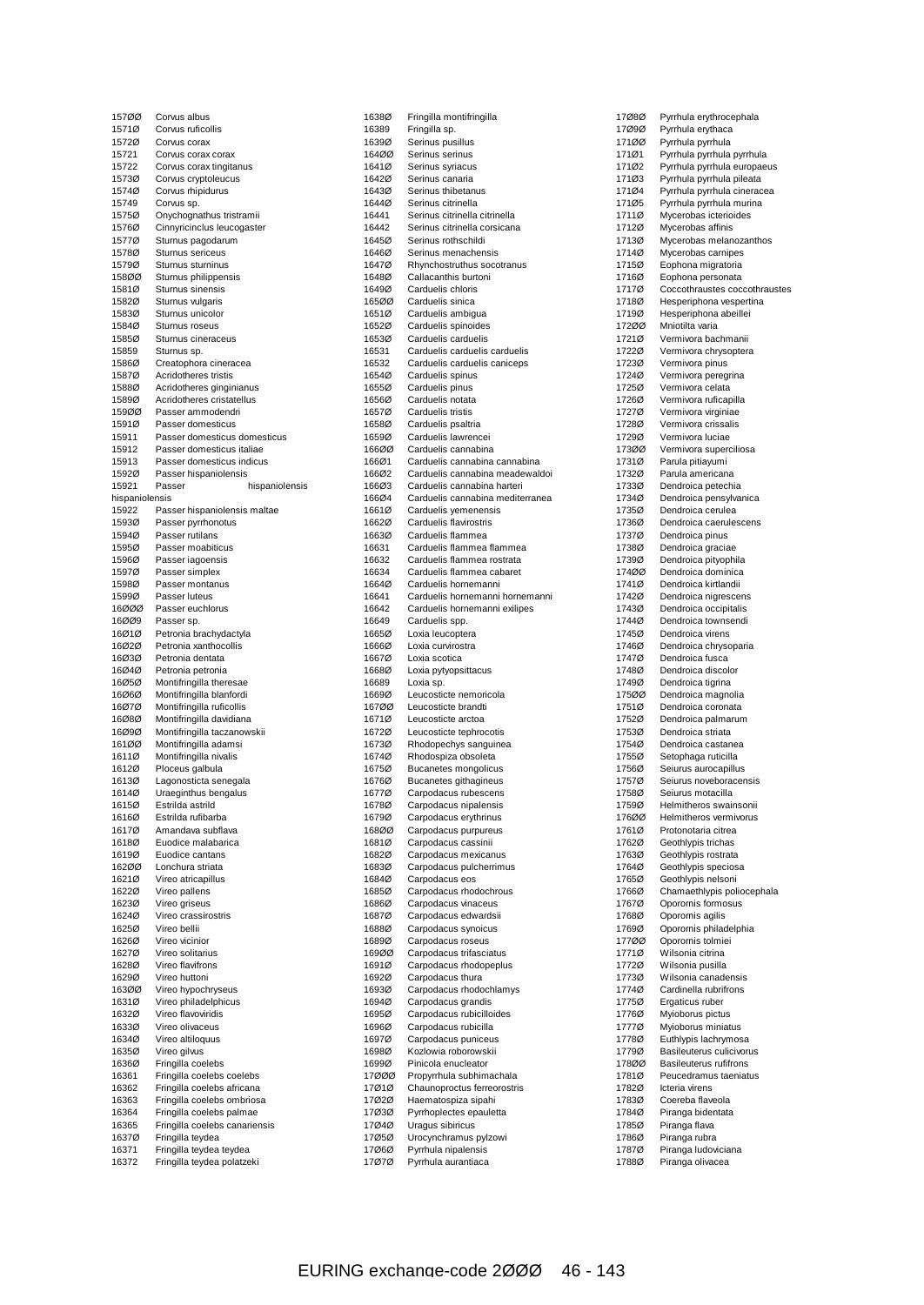| 1789Ø             | Piranga erythrocephala                              |
|-------------------|-----------------------------------------------------|
| 179ØØ             | Spindalis zena                                      |
| 1791Ø             | Euphonia affinis                                    |
| 1792Ø             | Euphonia elegantissima                              |
| 1793Ø             | Diglossa baritula                                   |
| 1794Ø             | Atlapetes pileatus                                  |
| 1795Ø             | Atlapetes torquatus                                 |
| 1796Ø             | Arremonops rufivirgatus                             |
| 1797Ø             | Pipilo chlorurus                                    |
| 1798Ø             | Pipilo erythrophthalmus                             |
| 1799Ø             | Pipilo fuscus                                       |
| 18000             | Pipilo aberti                                       |
| 18Ø1Ø             | Melozone kieneri                                    |
| 18Ø2Ø             | Tiaris canora                                       |
| 18Ø3Ø             | Tiaris bicolor                                      |
| 18Ø4Ø             | Sporophila torqueola                                |
| 18Ø5Ø<br>18Ø6Ø    | Volatinia jacarina<br>Aimophila bilineata           |
| 18Ø7Ø             | Aimophila belli                                     |
| 18Ø8Ø             | Aimophila mystacalis                                |
| 18Ø9Ø             | Aimophila botterii                                  |
| 181ØØ             | Aimophila cassinii                                  |
| 1811Ø             | Aimophila aestivalis                                |
| 1812Ø             | Aimophila quinquestriata                            |
| 1813Ø             | Aimophila carpalis                                  |
| 1814Ø             | Aimophila ruficeps                                  |
| 1815Ø             | Aimophila rufescens                                 |
| 1816Ø             | Oriturus superciliosus                              |
| 1817Ø             | Spizella arborea                                    |
| 1818Ø             | Spizella passerina                                  |
| 1819Ø             | Spizella pallida                                    |
| 182ØØ             | Spizella breweri                                    |
| 1821Ø             | Spizella pusilla                                    |
| 1822Ø             | Spizella wortheni                                   |
| 1823Ø             | Spizella atrogularis                                |
| 1824Ø             | Chondestes grammacus                                |
| 1825Ø             | Pooecetes gramineus                                 |
| 1826Ø             | Ammodramus sandwichensis                            |
| 1827Ø             | Ammodramus bairdii                                  |
| 1828Ø             | Ammodramus savannarum                               |
| 1829Ø             | Ammodramus leconteii                                |
| 183ØØ             | Ammodramus caudacutus<br>Ammodramus maritimus       |
|                   |                                                     |
| 1831Ø             |                                                     |
| 1832Ø             | Ammodramus baileyi                                  |
| 1833Ø             | Ammodramus henslowii                                |
| 1834Ø             | Zonotrichia iliaca                                  |
| 18341             | Zonotrichia iliaca iliaca                           |
| 1835Ø             | Melospiza melodia (= Zonotrichia                    |
| melodia)<br>1835Ø |                                                     |
| melodia)          | Zonotrichia melodia (= Melospiza                    |
| 1836Ø             | Zonotrichia lincolnii                               |
| 1837Ø             | Zonotrichia georgiana                               |
| 1838Ø             | Zonotrichia querula                                 |
| 1839Ø             | Zonotrichia leucophrys                              |
| 184ØØ             | Zonotrichia albicollis                              |
| 1841Ø             | Zonotrichia atricapilla                             |
| 1842Ø             | Junco hyemalis                                      |
| 1843Ø             | Junco caniceps                                      |
| 1844Ø             | Junco phaeonotus                                    |
| 1845Ø             | Calamospiza melanocorys                             |
| 1846Ø             | Calcarius mccownii                                  |
| 1847Ø             | Calcarius Iapponicus                                |
| 1848Ø             | Calcarius ornatus                                   |
| 1849Ø             | Calcarius pictus                                    |
| 185ØØ             | Plectrophenax nivalis                               |
| 185Ø1<br>185Ø2    | Plectrophenax nivalis nivalis                       |
| 1851Ø             | Plectrophenax nivalis insulae<br>Emberiza siemsseni |
| 1852Ø             | Emberiza variabilis                                 |
| 1853Ø             | Emberiza spodocephala                               |
| 1854Ø             | Emberiza sulphurata                                 |
| 1855Ø             | Emberiza koslowi                                    |
| 1856Ø             | Emberiza leucocephalos                              |
| 1857Ø             | Emberiza citrinella                                 |
| 1858Ø             | Emberiza cirlus                                     |
| 1859Ø             | Emberiza stewarti                                   |
| 186ØØ             | Emberiza cia                                        |
| 1861Ø             | Emberiza cioides                                    |
| 1862Ø             | Emberiza jankowskii                                 |
| 1863Ø             | Emberiza striolata                                  |
| 1864Ø             | Emberiza tahapisi                                   |
| 1865Ø             | Emberiza cineracea                                  |
| 1866Ø             | Emberiza hortulana                                  |
| 1867Ø<br>1868Ø    | Emberiza buchanani<br>Emberiza caesia               |

| 1869Ø          | Emberiza fucata                              |
|----------------|----------------------------------------------|
| 187ØØ          | Emberiza elegans                             |
|                | Emberiza chrysophrys                         |
| 1871Ø<br>1872Ø | Emberiza tristrami                           |
| 1873Ø          | Emberiza rustica                             |
| 1874Ø          | Emberiza pusilla                             |
| 1875Ø          | Emberiza rutila                              |
| 1876Ø          | Emberiza aureola                             |
| 1877Ø          | Emberiza schoeniclus                         |
| 18771          | Emberiza schoeniclus schoeniclus             |
| 18772          | Emberiza schoeniclus witherbyi               |
| 1878Ø          | Emberiza pallasi                             |
| 1879Ø          | Emberiza yessoensis                          |
| 188ØØ          | Emberiza bruniceps                           |
| 1881Ø          | Emberiza melanocephala                       |
| 18819          | Emberiza sp.                                 |
| 1882Ø          | Miliaria calandra                            |
| 1883Ø          | Melophus lathami                             |
| 1884Ø          | Spiza americana                              |
| 1885Ø          | Pheucticus chrysopeplus                      |
| 1886Ø          | Pheucticus melanocephalus                    |
| 1887Ø          | Pheucticus Iudovicianus                      |
| 1888Ø          | Cardinalis cardinalis                        |
| 1889Ø          | Cardinalis sinuatus                          |
| 189ØØ          | Rhodothraupis celaeno                        |
| 1891Ø          | Guiraca caerulea                             |
| 1892Ø          | Passerina cyanea                             |
| 1893Ø          | Passerina amoena                             |
| 1894Ø          | Passerina versicolor<br>Passerina ciris      |
| 1895Ø<br>1896Ø |                                              |
| 1897Ø          | Passerina leclancherii                       |
| 1898Ø          | Dolichonyx oryzivorus<br>Molothrus aeneus    |
| 1899Ø          | Molothrus ater                               |
| 19000          | Euphagus cyanocephalus                       |
| 19Ø1Ø          | Euphagus carolinensis                        |
| 19Ø2Ø          | Quiscalus mexicanus                          |
| 19Ø3Ø          | Quiscalus palustris                          |
| 19Ø4Ø          | Quiscalus major                              |
| 19Ø5Ø          | Quiscalus quiscula                           |
| 19Ø6Ø          | Sturnella neglecta                           |
| 19Ø7Ø          | Sturnella magna                              |
| 19Ø8Ø          | Agelaius tricolor                            |
| 19Ø9Ø          | Agelaius phoeniceus                          |
| 191ØØ          | Agelaius humeralis                           |
| 1911Ø          | Xanthocephalus xanthocephalus                |
| 1912Ø          | Icterus parisorum                            |
| 1913Ø          | Icterus graduacauda                          |
| 1914Ø          | Icterus wagleri                              |
| 1915Ø          | Icterus dominicensis                         |
| 1916Ø          | Icterus cucullatus                           |
| 1917Ø          | Icterus spurius                              |
| 1918Ø          | Icterus galbula                              |
| 1919Ø          | Icterus pustulatus                           |
| 19200          | Icterus gularis                              |
| 1921Ø          | Icterus pectoralis                           |
| 1922Ø          | Cacicus melanicterus                         |
| 20010          | Turtur afer                                  |
| 20020<br>20030 | Thalassoica antarctica<br>Ploceus cucullatus |
| 20040          | Phalacrocorax capensis                       |
| 20050          | Passer griseus                               |
| 20060          | Pagodroma nivea                              |
| 20070          | Chionis alba                                 |
| 20080          | Hirundo lucida                               |
| 20090          | Diomedea chrysostoma                         |
| 20100          | Phoebetria palpebrata                        |
| 20110          | Macronectes halli                            |
| 20120          | Pterodroma brevirostris                      |
| 20130          | Fulmarus glacialoides                        |
| 20140          | Garrodia nereis                              |
| 20150          | Porphyrula flavirostris                      |
| 20160          | Halobaena caerulea                           |
| 20170          | Pelecanoides urinatrix                       |
| 20180          | Pelecanoides georgicus                       |
| 20190          | Phalacrocorax atriceps                       |
| 20191          | Phalacrocorax atriceps atriceps              |
| 20192          | Phalacrocorax atriceps nivalis               |
| 20193          | Phalacrocorax atriceps georgianus            |
| 20200          | Pygoscelis adeliae                           |
| 20210          | Pygoscelis antarctica                        |
| 20220          | Pygoscelis papua                             |
| 20230          | Phoenicopterus chilensis                     |
| 20240          | Quelea quelea                                |
| 20250<br>20260 | Amandava amandava<br>Lonchura punctulata     |
|                |                                              |

| 20270             | Estrilda troglodytes                                           |
|-------------------|----------------------------------------------------------------|
| 20280             | Rhodopechys<br>githaginea (=1676Ø                              |
|                   | Bucanetes githagineus)                                         |
| 20290             | Lonchura malacca                                               |
| 2Ø291             | Lonchura malacca malacca                                       |
| 20292             | Lonchura malacca atricapilla                                   |
| 20300             | Eudyptes chrysolophus                                          |
| 20310             | Ardea melanocephala                                            |
| 20320             | Pachyptila desolata                                            |
| 20330             | Pterodroma incerta                                             |
| 20340             | Cossypha natalensis                                            |
| 20350             | Sterna hirundinacea                                            |
| 20360             | Larus maculipennis                                             |
| 20370             | Argya fulva (= 13800 Turdoides                                 |
| fulvus)           |                                                                |
| 20380             | Chloephaga picta                                               |
| 20390             |                                                                |
|                   | Myiopsitta monachus<br>Oceanodroma markhami                    |
| 20400             |                                                                |
| 20410             | Ploceus melanocephalus                                         |
| 20420             | Euplectes afer                                                 |
| 20430             | Estrilda melpoda                                               |
| 2Ø439             | Estrilda sp.                                                   |
| 20440             | Poephila guttata                                               |
| 20450             | Lonchura maja                                                  |
| 2Ø459             | Lonchura sp.                                                   |
| 20460             | Charadrius marginatus                                          |
| 2Ø47Ø             | Euplectes orix                                                 |
| 20480             | Euplectes franciscanos                                         |
| 20490             | Pterodroma cahow                                               |
| 20500             | 00712<br>Sula<br>capensis<br>(=<br>Sula                        |
| bassana capensis) |                                                                |
| 20600             | Larus dominicanus                                              |
| 20700             | Sterna vittata                                                 |
| 20800             | Cygnus atratus                                                 |
| 20900             | Acrocephalus baeticatus                                        |
| 21ØØØ             | Andropadus importunus                                          |
| 211ØØ             | Batis senegalensis                                             |
| 212ØØ             | Camaroptera brachyura                                          |
| 213ØØ             | Chalcites basalis                                              |
| 214ØØ             | Cossypha niveicapilla                                          |
| 215ØØ             | Dicrurus adsimilis                                             |
| 216ØØ             | Dryoscopus senegalensis                                        |
| 217ØØ             | Elminia longicauda                                             |
| 218ØØ             | Halcyon senegaloides                                           |
| 219ØØ             | Melaenomis edolioides                                          |
| 22000             | Melaniparus leucomelas                                         |
| 221ØØ             | Muscicapa caerulescens                                         |
| 222ØØ             | Myioparus plumbeus                                             |
| 223ØØ             | Nectarinia bifasciata                                          |
| 2231Ø             | Nectarinia veroxii                                             |
| 224ØØ             | Nectarinia<br>pulchella (= Panaeola                            |
| pulchella)        |                                                                |
| 225ØØ             | Passer motitensis                                              |
| 226ØØ             |                                                                |
|                   | Peliocichla pelios (= 2653Ø Turdus                             |
| pelios)           |                                                                |
| 227ØØ<br>2280101  | Platysteira cyanea                                             |
|                   | Plocepasser mahali                                             |
| 229ØØ             | Sylvietta brachyura                                            |
| 23000             | Terpsiphone rufiventer                                         |
| 231ØØ             | Trochocercus cyanomelas                                        |
| 232ØØ             | Accipiter tachiro                                              |
| 233ØØ             | Tympanistria tympanistria                                      |
| 234ØØ             | Andropadus<br>virens<br>$(=$<br>Eurillas                       |
| virens)           |                                                                |
| 235ØØ             | Andropadus curvirostris                                        |
| 236ØØ             | Andropadus<br>latirostris<br>(=                                |
|                   | Stelgidocichla latirostris)                                    |
| 237ØØ             | Phyllastrephus albigularis                                     |
| 238ØØ             | Bleda canicapilla                                              |
| 239ØØ             | Criniger barbatus                                              |
| 24000             | Criniger calurus                                               |
| 242ØØ             | Stiphrornis erythrothorax                                      |
| 243ØØ             | Camaroptera brevicaudata                                       |
| 244ØØ             | Sylvietta virens                                               |
| 245ØØ             | Hylia prasina                                                  |
| 246ØØ             | Fraseria cinerascens                                           |
| 247ØØ             | Dyaphorophyia castanea                                         |
| 248ØØ             | Tchitrea<br>rufiventer<br>(=<br>23000                          |
|                   | Terpsiphone rufiventer)                                        |
| 249ØØ             |                                                                |
|                   |                                                                |
|                   | Illadopsis rufescens (= Trichastoma                            |
| rufescens)        |                                                                |
| 24995             | Species not accepted                                           |
| 24997             | Cage & exotic birds                                            |
| 24998             | Hybrids & intermediates                                        |
| 25000             | Trichastoma moloneyanum iboensis<br>(taxonomic origin unknown) |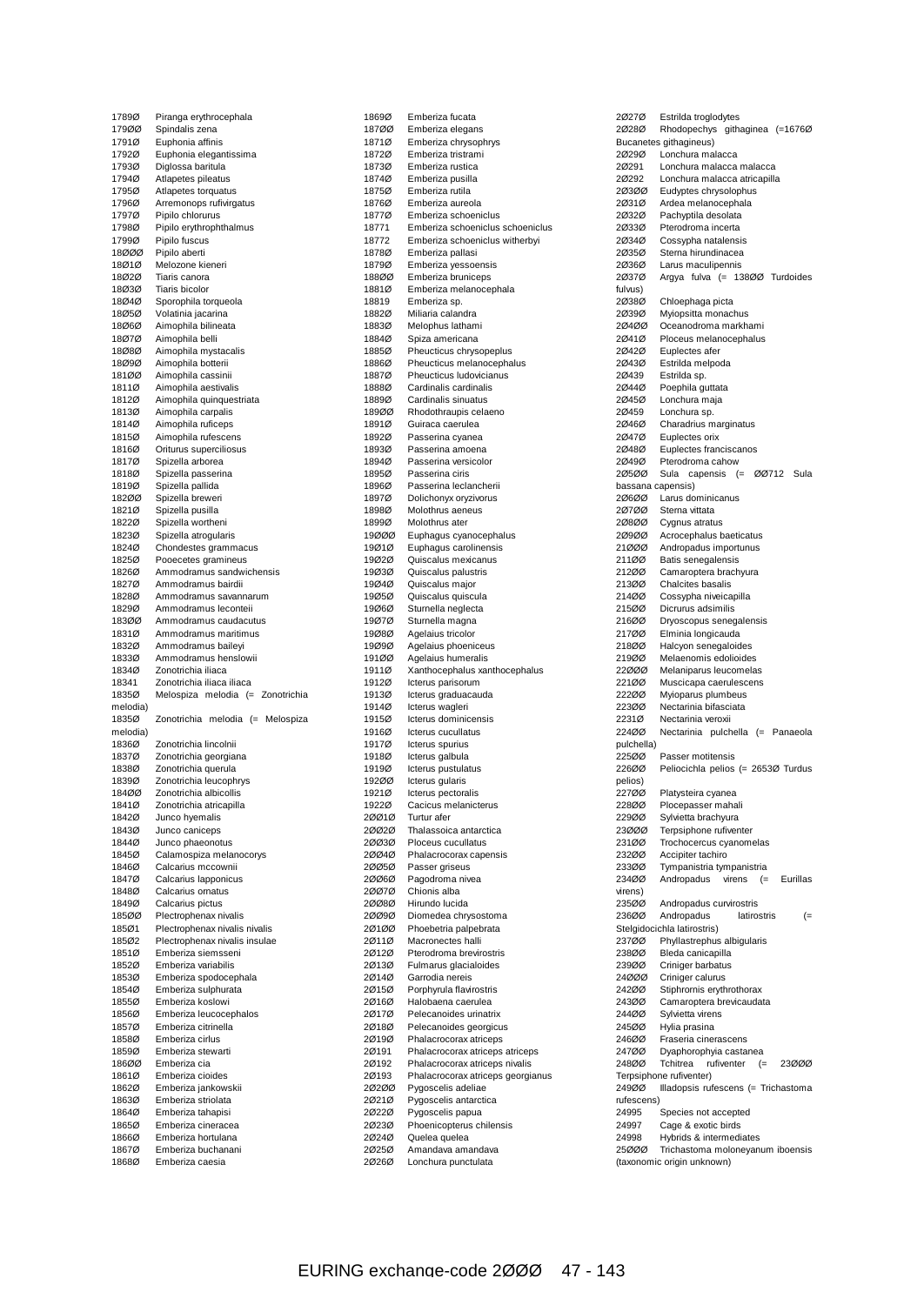| 251ØØ                     | Anthreptes collaris                                                 |
|---------------------------|---------------------------------------------------------------------|
| 252ØØ<br>253ØØ            | Cyanomitra olivacea<br>Nicator chloris                              |
| 254ØØ                     | Malimbus nitens                                                     |
| 255ØØ                     | Spermophaga haematina                                               |
| 256ØØ                     | Laniarius aethiopicus                                               |
| 257ØØ                     | Callonetta leucophrys                                               |
| 258ØØ                     | Mareca sibilatrix                                                   |
| 259ØØ                     | Paecilonetta bahamensis (= Ø19ØØ                                    |
| Anas bahamensis)<br>26000 | Pyrrhura orcesi                                                     |
| 261ØØ                     | Atlapetes pallidiceps                                               |
| 262ØØ                     | Cyanoliseus patagonus                                               |
| 263ØØ                     | Larus belcheri                                                      |
| 264ØØ                     | Ploceus castaneiceps                                                |
| 2641Ø                     | Ploceus capitalis<br>Ploceus intermedius                            |
| 2642Ø<br>2643Ø            | Vidua macroura                                                      |
| 2644Ø                     | Estrilda perreina                                                   |
| 2645Ø                     | Estrilda rhodopyga                                                  |
| 2646Ø                     | Amaurornis flavirostris                                             |
| 2647Ø                     | Vanellus albiceps                                                   |
| 2648Ø<br>2649Ø            | Illadopsis puveli<br>Prionops plumatus                              |
| 265ØØ                     | Calamator levaillautii                                              |
| 2651Ø                     | Streptopelia vinacea                                                |
| 2652Ø                     | Campethera punctuligera                                             |
| 2653Ø                     | <b>Turdus pelios</b>                                                |
| 2654Ø                     | Chlorocichla flavicollis                                            |
| 2655Ø<br>2656Ø            | Lybius dubius<br>Larus argentatus mongolicus                        |
| 2657Ø                     | Anas crecca carolinensis (=Ø1842)                                   |
| 2658Ø                     | Sylvia minula                                                       |
| 2659Ø                     | Nettapus auritus                                                    |
| 266ØØ                     | Coturnix delegorguei                                                |
| 2661Ø                     | Psittacula eupatria                                                 |
| 2662Ø<br>26632            | Euplectes albonotatus<br>Larus argentatus smithsonianus             |
| 26642                     | Motacilla flava leucocephala                                        |
| 26643                     | Motacilla flava simillima                                           |
| 2665Ø                     | Tadorna radjah                                                      |
| 2666Ø                     | Tadorna cana                                                        |
|                           |                                                                     |
| 2667Ø                     | Tadorna tadornoides                                                 |
| 2668Ø<br>2669Ø            | Tadorna variegata<br>Amazona oratrix                                |
| 267ØØ                     | Pachyptila belcheri                                                 |
| 2671Ø                     | Centropus superciliosus                                             |
| 26711                     | Centropus<br>superciliosus                                          |
| superciliosus<br>26712    |                                                                     |
| 26713                     | Centropus superciliosus sokotrae<br>Centropus superciliosus loandae |
| 26714                     | Centropus superciliosus burchellii                                  |
| 2672Ø                     | Agelaius cyanopus                                                   |
| 2673Ø                     | Ammodramus humeralis                                                |
| 2674Ø<br>2675Ø            | Anthus hellmayri<br>Aratinga leucophthalmus                         |
| 2676Ø                     | Arremon taciturnus                                                  |
| 2677Ø                     | Attila bolivianus                                                   |
| 2678Ø                     | Buteo magnirostris                                                  |
| 2679Ø                     | Cacicus cela                                                        |
| 268ØØ<br>2681Ø            | Camptostoma obsoletum                                               |
| 2682Ø                     | Caprimulgus parvulus parvulus<br>Certhiaxis cinnamomea              |
| 2683Ø                     | Chloroceryle amazona                                                |
| 2684Ø                     | Cnemotriccus fuscatus                                               |
| 2685Ø                     | Colaptes campestris                                                 |
| 2686Ø<br>2687Ø            | Columbina picui<br>Coryphaspiza melanotis                           |
| 2688Ø                     | Cranioleuca gutturata                                               |
| 2689Ø                     | Crypturellus parvirostris                                           |
| 269ØØ                     | Culicivora caudacuta                                                |
| 2691Ø<br>2692Ø            | Deconychura longicauda<br>Dendrocincla merula                       |
| 26921                     | Dendrocincla merula merula                                          |
| 2693Ø                     | Donacobius atricapilla                                              |
| 2694Ø                     | Donacospiza albifrons                                               |
| 2695Ø                     | Dysithamnus mentalis                                                |
| 2696Ø<br>2697Ø            | Elaenia flavogaster                                                 |
| 2698Ø                     | Elaenia parvirostris<br>Emberizoides herbicola                      |
| 2699Ø                     | Eucometis penicillata                                               |
| 26991                     | Eucometis penicillata penicillata                                   |
| 27000                     | Euphonia chlorotica                                                 |
| 27Ø1Ø<br>27Ø11            | Euphonia laniirostris<br>Euphonia laniirostris laniirostris         |

| 27Ø3Ø          | Furnarius leucopus               |
|----------------|----------------------------------|
| 27Ø31          | Furnarius leucopus leucopus      |
| 27Ø4Ø          | Furnarius rufus                  |
| 27Ø5Ø          | Galbula ruficauda                |
| 27Ø51          | Galbula ruficauda ruficauda      |
| 27Ø6Ø          | Geothlypis aequinoctialis        |
| 27Ø61          | Geothlypis                       |
|                | aequinoctialis                   |
| aequinoctialis |                                  |
| 27070          | Hemitriccus flammulatus          |
| 27Ø8Ø          | Hemitriccus zosterops            |
| 27Ø9Ø          | Hydropsalis brasiliana           |
| 271ØØ          | Icterus cayanensis               |
| 2711Ø          | Inezia inornata                  |
| 2712Ø          | Jacana jacana                    |
| 2713Ø          | Knipolegus hudsoni               |
| 2714Ø          | Laterallus melanophaius          |
|                |                                  |
| 2715Ø          | Lathrotriccus euleri             |
| 2716Ø          | Lepidocolaptes angustirostris    |
| 2717Ø          | Leptopogon amaurocephalus        |
| 2718Ø          | Leptotila rufaxilla              |
| 2719Ø          | Leucopternis schistacea          |
| 272ØØ          | Mimus saturninus                 |
| 2721Ø          | Momotus momota                   |
| 27211          | Momotus momota momota            |
| 27212          | Momotus momota coeruliceps       |
| 2722Ø          | Monasa nigrifrons                |
|                |                                  |
| 2723Ø          | Myiarchus ferox                  |
| 2724Ø          | Myiarchus swainsoni              |
| 2725Ø          | Myiophobus fasciatus             |
| 2726Ø          | Myiozetetes cayanensis           |
| 2727Ø          | Myrmeciza hemimelaena            |
| 2728Ø          | Myrmeciza hyperythra             |
| 2729Ø          | Myrmoborus leucophrys            |
| 273ØØ          | Neopelma sulphureiventer         |
| 2731Ø          | Oryzoborus angolensis            |
| 2732Ø          | Paroaria gularis                 |
| 27321          |                                  |
|                | Paroaria gularis gularis         |
| 2733Ø          | Phacellodomus ruber              |
| 2734Ø          | Picumnus albosquamatus           |
| 2735Ø          | Pipra fasciicauda                |
| 2736Ø          | Polioptila dumicola              |
| 27361          | Polioptila dumicola dumicola     |
| 2737Ø          | Pseudocolopteryx sclateri        |
| 2738Ø          | Ramphocelus carbo                |
| 2739Ø          | Saltator maximus                 |
| 274ØØ          | Satrapa icterophrys              |
| 2741Ø          | Schiffornis turdinus             |
| 2742Ø          | Schistochlamys melanopis         |
| 2743Ø          |                                  |
|                | Serpophaga munda                 |
| 2744Ø          | Sittasomus griseicapillus        |
| 2745Ø          | Sporophila caerulescens          |
| 2746Ø          | Sporophila collaris              |
| 2747Ø          | Sporophila leucoptera            |
| 27471          | Sporophila leucoptera leucoptera |
| 27472          | Sporophila leucoptera bicolor    |
| 2748Ø          | Sporophila ruficollis            |
| 2749Ø          | Synallaxis albescens             |
| 275ØØ          | Synallaxis gujanensis            |
| 2751Ø          | Synallaxis hypospodia            |
| 2752Ø          | Tapera naevia                    |
| 2753Ø          | Taraba major                     |
| 2754Ø          | Thamnophilus doliatus            |
|                |                                  |
| 27541          | Thamnophilus doliatus doliatus   |
| 2755Ø          | Thamnophilus punctatus           |
| 2756Ø          | Thamnophilus schistaceus         |
| 2757Ø          | Thlypopsis sordida               |
| 2758Ø          | Thraupis palmarum                |
| 2759Ø          | Thraupis sayaca                  |
| 276ØØ          | Thryothorus genibarbis           |
| 2761Ø          | Thryothorus guarayanus           |
| 2762Ø          | Todirostrum latirostre           |
| 2763Ø          | Tolmomyias sulphurescens         |
| 2764Ø          | Trogon melanurus                 |
| 2765Ø          | Turdus amaurochalinus            |
| 2766Ø          | Turdus hauxwelli                 |
| 2767Ø          | Veniliornis passerinus           |
|                |                                  |
| 2768Ø          | Xenops tenuirostris              |
| 2769Ø          | Xiphorhynchus guttatus           |
| 27691          | Xiphorhynchus guttatus guttatus  |
| 277ØØ          | Xiphorhynchus picus              |
| 2771Ø          | Xolmis velata                    |
| 2772Ø          | Fregetta grallaria               |
| 2773Ø          | Fregetta tropica                 |
| 2774Ø          | Pachyptila turtur                |
| 27741          | Pachyptila turtur turtur         |
| 27742          | Pachyptila turtur subantarctica  |
|                |                                  |

| 2775Ø          | Aptenodytes patagonicus                                |
|----------------|--------------------------------------------------------|
| 2776Ø          | Aptenodytes forsteri                                   |
| 2777Ø          | Anas georgica                                          |
| 27771          | Anas georgica georgica                                 |
| 27772<br>2778Ø | Anas georgica spinicauda<br>Anthus antarcticus         |
| 2779Ø          | Procellaria cinera                                     |
| 278ØØ          | Procellaria aequinoctialis                             |
| 2781Ø          | Procellaria parkinsoni                                 |
| 2782Ø          | Procellaria westlandica                                |
| 2783Ø          | Otus insularis                                         |
| 279ØØ          | Neochen jubata                                         |
| 2791Ø          | Copsychus albospecularis                               |
| 2792Ø<br>2793Ø | Copsychus saularis<br>Copsychus sechellarum            |
| 2794Ø          | Copsychus malabaricus                                  |
| 2796Ø          | Copsychus luzoniensis                                  |
| 2797Ø          | Copsychus niger                                        |
| 2798Ø          | Copsychus cebuensis                                    |
| 2799Ø          | Balearica regulorum                                    |
| 27991          | Balearica regulorum regulorum                          |
| 27992<br>28000 | Balearica regulorum gibbericeps<br>Anas erythrorhyncha |
| 28Ø1Ø          | Francolinus erckelii                                   |
| 28Ø2Ø          | Anumbius annumbi                                       |
| 28Ø3Ø          | Anas bernieri                                          |
| 30010          | Accipiter castanilius                                  |
| 30020          | Accipiter erythropus                                   |
| 30030          | Accipiter melanoleucus                                 |
| 30040<br>30050 | Accipiter ovampensis<br>Acrocephalus gracilirostris    |
| 30060          | Acrocephalus rufescens                                 |
| 30070          | Actophilornis africanus                                |
| 30080          | Aenigmatolimnas marginalis                             |
| 30090          | Agapornis pullarius                                    |
| 30100          | Agelastes niger                                        |
| 3Ø11Ø          | Alcedo coerulescens                                    |
| 30120<br>3Ø13Ø | Alcedo cristata<br>Alcedo leucogaster                  |
| 30140          | Alcedo quadribrachys                                   |
| 3Ø15Ø          | Alethe diademata                                       |
| 3Ø16Ø          | Amadina fasciata                                       |
| 30170          | Amblyospiza albifrons                                  |
| 3Ø18Ø          | Anaplectes rubriceps                                   |
| 3Ø19Ø          | Anas hottentota                                        |
| 30200<br>30210 | Anas sparsa                                            |
| 30220          | Anas undulata<br>Anastomus lamelligerus                |
| 30230          | Andropadus ansorgei                                    |
| 30240          | Andropadus gracilirostris                              |
| 30250          | Andropadus gracilis                                    |
| 30260          | Andropadus montanus                                    |
| 30270          | Andropadus tephrolaemus                                |
| 30280<br>3Ø29Ø | Anhinga rufa<br>Anomalospiza imberbis                  |
| 30300          | Anous minutus                                          |
| 30310          | Anthoscopus flavifrons                                 |
| 3Ø32Ø          | Anthoscopus parvulus                                   |
| 30330          | Anthoscopus punctifrons                                |
| 30340          | Anthreptes fraseri                                     |
| 30350          | Anthreptes gabonicus                                   |
| 30360<br>30370 | Anthreptes longuemarei<br>Anthreptes rectirostris      |
| 3Ø38Ø          | Anthus cinnamomeus                                     |
| 30390          | Anthus leucophrys                                      |
| 30400          | Apalis cinerea                                         |
| 30410          | Apalis flavida                                         |
| 30420          | Apalis jacksoni                                        |
| 30430          | Apalis nigriceps                                       |
| 3Ø44Ø<br>30450 | Apalis pulchra<br>Apalis rufogularis                   |
| 30460          | Apaloderma aequatoriale                                |
| 3Ø47Ø          | Apaloderma narina                                      |
| 3Ø48Ø          | Apaloderma vittatum                                    |
| 30490          | Aplopelia larvata                                      |
| 30500          | Apus barbatus                                          |
| 3Ø51Ø          | Apus horus                                             |
| 30520<br>30530 | Apus sladeniae<br>Aquila nipalensis (= Ø2942 A.r.n.)   |
| 3Ø54Ø          | Aquila wahlbergi                                       |
| 3Ø55Ø          | Ardea intermedia (=Ø12ØØ E.i.)                         |
| 30560          | Ardeola rufiventris                                    |
| 3Ø57Ø          | Aviceda cuculoides                                     |
| 30580          | Baeopogon clamans                                      |
| 30590          | Baeopogon indicator                                    |
| 30600          | Balearica pavonina                                     |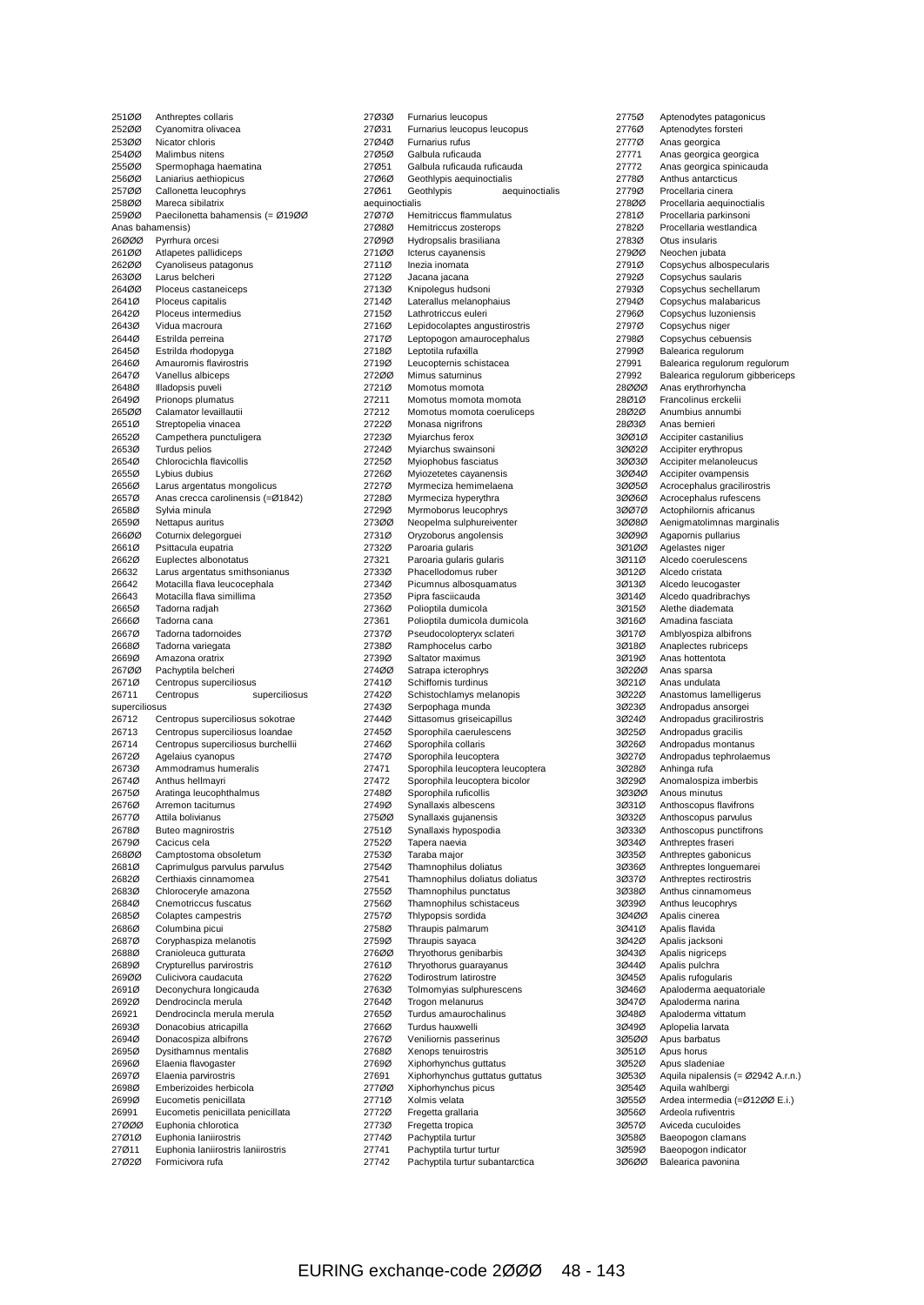| 30601          | Balearica pavonina pavonina                |
|----------------|--------------------------------------------|
| 30602          | Balearica pavonina ceciliae                |
| 30610          | <b>Batis orientalis</b>                    |
| 30620<br>30630 | Batis poensis<br><b>Bias flammulatus</b>   |
| 30640          | <b>Bias musicus</b>                        |
| 30650          | Bleda eximia                               |
| 30660          | Bleda syndactyla                           |
| 30670          | Bostrychia hagedash                        |
| 30680          | Bostrychia olivacea                        |
| 30690          | Bostrychia rara                            |
| 30700          | <b>Bradornis pallidus</b>                  |
| 30710          | Bradypterus baboecala                      |
| 30720          | Bradypterus bangwaensis                    |
| 30730          | <b>Bubalornis albirostris</b>              |
| 30740          | <b>Bubo lacteus</b>                        |
| 30750          | <b>Bubo poensis</b>                        |
| 30760          | Buccanodon duchaillui                      |
| 30770          | Bucorvus abyssinicus                       |
| 3Ø78Ø          | <b>Buphagus africanus</b>                  |
| 3Ø79Ø          | <b>Burhinus vermiculatus</b>               |
| 30800          | Butastur rufipennis                        |
| 30810          | Buteo auguralis                            |
| 30820          | Calyptocichla serina                       |
| 30830          | Camaroptera chloronota                     |
| 30840          | Camaroptera superciliaris                  |
| 30850          | Campephaga oriolina                        |
| 30860          | Campephaga petiti                          |
| 30870          | Campephaga phoenicea                       |
| 30880          | Campephaga quiscalina                      |
| 3Ø89Ø          | Campethera abingoni                        |
| 30900          | Campethera cailliautii                     |
| 30910          | Campethera caroli                          |
| 30920          | Campethera nivosa                          |
| 30930          | Campethera tullbergi                       |
| 3Ø94Ø          | Canirallus oculeus                         |
| 30950          | Caprimulgus climacurus                     |
| 30960          | Caprimulgus natalensis                     |
| 30970          | Caprimulgus pectoralis                     |
| 30980          | Caprimulgus tristigma                      |
| 30990          | Centropus grillii                          |
| 31ØØØ          | Centropus leucogaster                      |
| 31Ø1Ø          | Centropus monachus                         |
| 31Ø2Ø          | Ceratogymna albotibialis                   |
| 31Ø3Ø<br>31Ø4Ø | Ceratogymna atrata                         |
| 31Ø5Ø          | Ceratogymna bucinator<br>Ceratogymna elata |
| 31Ø6Ø          | Ceratogymna fistulator                     |
| 31Ø7Ø          | Ceratogymna subcylindricus                 |
| 31Ø8Ø          | Cercococcyx mechowi                        |
| 31Ø9Ø          | Cercococcyx olivinus                       |
| 311ØØ          | Cercomela familiaris                       |
| 3111Ø          | Cercotrichas hartlaubi                     |
| 3112Ø          | Ceuthmochares aereus                       |
| 3113Ø          | Charadrius forbesi                         |
| 3114Ø          | Charadrius tricollaris                     |
| 3115Ø          | Chelictinia riocourii                      |
| 3116Ø          | Chlorocichla simplex                       |
| 3117Ø          | Chloropeta natalensis                      |
| 3118Ø          | Chrysococcyx cupreus                       |
| 3119Ø          |                                            |
|                | Chrysococcyx flavigularis                  |
| 312ØØ          | Circaetus cinerascens                      |
| 3121Ø          | Circaetus cinereus                         |
| 3122Ø          | Cisticola anonymus                         |
| 3123Ø          | Cisticola aridulus                         |
| 3124Ø          | Cisticola brachypterus                     |
| 3125Ø          | Cisticola cantans                          |
| 3126Ø          | Cisticola chubbi                           |
| 3127Ø          | Cisticola dorsti                           |
| 3128Ø          | Cisticola emini                            |
| 3129Ø          | Cisticola erythrops                        |
| 313ØØ          | Cisticola eximius                          |
| 3131Ø          | Cisticola galactotes                       |
| 3132Ø          | Cisticola lateralis                        |
| 3133Ø          | Cisticola natalensis                       |
| 3134Ø          | Cisticola robustus                         |
| 3135Ø          | Cisticola ruficeps                         |
| 3136Ø          | Cisticola rufus                            |
| 3137Ø          | Clamator levaillantii                      |
| 3138Ø          | Clytospiza monteiri                        |
| 3139Ø          | Colius striatus                            |
| 314ØØ          | Columba arquatrix                          |
| 3141Ø          | Columba delegorguei                        |
| 3142Ø          | Columba guinea                             |
| 3143Ø<br>3144Ø | Columba unicincta<br>Coracias cyanogaster  |

| 3145Ø          | Coracias naevia                                  |
|----------------|--------------------------------------------------|
| 3146Ø          | Coracina azurea                                  |
| 3147Ø          | Coracina caesia                                  |
| 3148Ø          | Coracina pectoralis                              |
| 3149Ø          | Corvinella corvina                               |
| 315ØØ          | Corythaeola cristata                             |
| 3151Ø          | Cossypha albicapilla                             |
| 3152Ø          | Cossypha cyanocampter                            |
| 3153Ø          | Cossypha isabellae                               |
| 3154Ø          | Cossypha polioptera                              |
| 3155Ø          | Cossyphicula roberti                             |
| 3156Ø<br>3157Ø | Coturnix adansonii<br>Crecopsis egregia          |
| 3158Ø          | Crinifer piscator                                |
| 3159Ø          | Criniger chloronotus                             |
| 316ØØ          | Criniger olivaceus                               |
| 3161Ø          | Cuculus clamosus                                 |
| 3162Ø          | Cuculus gularis                                  |
| 3163Ø          | Cuculus solitarius                               |
| 3164Ø          | Cursorius temminckii                             |
| 3165Ø          | Dendropicos elachus                              |
| 3166Ø          | Dendropicos elliotii                             |
| 3167Ø<br>3168Ø | Dendropicos fuscescens<br>Dendropicos gabonensis |
| 3169Ø          | Dendropicos goertae                              |
| 317ØØ          | Dendropicos obsoletus                            |
| 3171Ø          | Dendropicos poecilolaemus                        |
| 3172Ø          | Dendropicos pyrrhogaster                         |
| 3173Ø          | Dendropicos xantholophus                         |
| 3174Ø          | Dicrurus atripennis                              |
| 3175Ø          | Dicrurus ludwigii                                |
| 3176Ø          | Dicrurus modestus                                |
| 3177Ø<br>3178Ø | Drymocichla incana<br>Dryoscopus angolensis      |
| 3179Ø          | Dryoscopus gambensis                             |
| 318ØØ          | Dryoscopus sabini                                |
| 3181Ø          | Dryotriorchis spectabilis                        |
| 3182Ø          | Egretta ardesiaca                                |
| 3183Ø          | Elanus axillaris                                 |
| 3184Ø<br>3185Ø | Elminia albiventris<br>Elminia nigromitrata      |
| 3186Ø          | Emberiza affinis                                 |
| 3187Ø          | Emberiza cabanisi                                |
|                |                                                  |
| 3188Ø          | Emberiza flaviventris                            |
| 3189Ø          | Ephippiorhynchus senegalensis                    |
| 319ØØ          | Eremomela badiceps                               |
| 3191Ø          | Eremomela canescens                              |
| 3192Ø          | Eremomela icteropygialis                         |
| 3193Ø          | Eremomela pusilla                                |
| 3194Ø<br>3195Ø | Eremopterix leucotis<br>Erythrocercus mccallii   |
| 3196Ø          | Estrilda caerulescens                            |
| 3197Ø          | Estrilda nonnula                                 |
| 3198Ø          | Estrilda paludicola                              |
| 3199Ø          | Estrilda poliopareia                             |
| 32000          | Euplectes ardens                                 |
| 32Ø1Ø          | Euplectes axillaris                              |
| 32Ø2Ø<br>32Ø3Ø | Euplectes capensis<br>Euplectes hartlaubi        |
| 32Ø4Ø          | Euplectes hordeaceus                             |
| 32Ø5Ø          | Euplectes macrourus                              |
| 32Ø6Ø          | Eupodotis melanogaster                           |
| 32Ø7Ø          | Eupodotis ruficrista                             |
| 32Ø8Ø          | Eupodotis senegalensis                           |
| 32Ø9Ø<br>321ØØ | Eurystomus gularis                               |
| 3211Ø          | Euschistospiza dybowskii<br>Falco alopex         |
| 3212Ø          | Falco ardosiaceus                                |
| 3213Ø          | Falco cuvierii                                   |
| 3214Ø          | Fraseria ocreata                                 |
| 3215Ø          | Galerida modesta                                 |
| 3216Ø          | Gallinula angulata                               |
| 3217Ø<br>3218Ø | Glareola cinerea<br>Glareola nuchalis            |
| 3219Ø          | Glaucidium perlatum                              |
| 322ØØ          | Glaucidium sjostedti                             |
| 3221Ø          | Gorsachius leuconotus                            |
| 3222Ø          | Grus virgo (=Ø441Ø A.v.)                         |
| 3223Ø          | Guttera pucherani                                |
| 3224Ø          | Gymnobucco calvus                                |
| 3225Ø<br>3226Ø | Gymnobucco peli<br>Gypohierax angolensis         |
| 3227Ø          | Gyps africanus                                   |
| 3228Ø          | Halcyon badia                                    |
| 323ØØ<br>3231Ø | Halcyon chelicuti<br>Halcyon malimbica           |

| 3232Ø            | Halcyon senegalensis                                 |
|------------------|------------------------------------------------------|
| 3233Ø            | Harpyhaliaetus coronatus                             |
| 3234Ø            | Heliolais erythroptera                               |
| 3235Ø            | Hieraaetus ayresii                                   |
| 3236Ø            | Hieraaetus spilogaster                               |
| 3237Ø<br>3238Ø   | Himantornis haematopus<br>Hirundo abyssinica         |
| 3239Ø            | Hirundo aethiopica                                   |
| 324ØØ            | Hirundo<br>domicella<br>(=Ø9952                      |
|                  | H.daurica domicella)                                 |
| 3241Ø            | Hirundo fuligula                                     |
| 3242Ø            | Hirundo leucosoma                                    |
| 3243Ø            | Hirundo nigrita                                      |
| 3244Ø            | Hirundo preussi                                      |
| 3245Ø            | Hirundo semirufa                                     |
| 3246Ø            | Hirundo senegalensis                                 |
| 3247Ø            | Hyliota flavigaster                                  |
| 3248Ø<br>3249Ø   | Hyliota violacea                                     |
| 325ØØ            | Hypergerus atriceps<br>Illadopsis cleaveri           |
| 3251Ø            | Illadopsis fulvescens                                |
| 3252Ø            | Illadopsis rufipennis                                |
| 3253Ø            | Indicator exilis                                     |
| 3254Ø            | Indicator indicator                                  |
| 3255Ø            | Indicator maculatus                                  |
| 3256Ø            | Indicator minor                                      |
| 3257Ø            | Indicator willcocksi                                 |
| 3258Ø            | Ispidina lecontei                                    |
| 3259Ø            | Ispidina picta                                       |
| 326ØØ            | Ixobrychus sturmii                                   |
| 3261Ø            | Ixonotus guttatus                                    |
| 3262Ø            | Jynx ruficollis                                      |
| 3263Ø            | Kakamega poliothorax                                 |
| 3264Ø<br>3265Ø   | Kaupifalco monogrammicus<br>Kupeornis gilberti       |
| 3266Ø            | Lagonosticta larvata                                 |
| 3267Ø            | Lagonosticta rara                                    |
| 3268Ø            | Lagonosticta rubricata                               |
| 3269Ø            | Lagonosticta rufopicta                               |
| 327ØØ            | Lagonosticta sanguinodorsalis                        |
| 3271Ø            | Lamprotornis caudatus                                |
| 3272Ø            | Lamprotornis chalcurus                               |
| 3273Ø            | Lamprotornis chalybaeus                              |
| 3274Ø            | Lamprotornis chloropterus                            |
| 3275Ø            | Lamprotornis pulcher                                 |
| 3276Ø            | Lamprotornis purpureiceps                            |
| 3277Ø            | Lamprotornis purpureus                               |
| 3278Ø<br>3279Ø   | Lamprotornis splendidus<br>Laniarius atrococcineus   |
| 328ØØ            | Laniarius atroflavus                                 |
| 3281Ø            | Laniarius barbarus                                   |
| 3282Ø            | Laniarius erythrogaster                              |
| 3283Ø            | Laniarius fuelleborni                                |
| 3284Ø            | Laniarius leucorhynchus                              |
| 3285Ø            | Laniarius luehderi                                   |
| 3286Ø            | Laniarus barbarus (=3281Ø L.b.)                      |
| 3287Ø            | Lanius collaris                                      |
| 3288Ø            | Lanius excubitoroides                                |
| 3289Ø            | Lanius gubernator                                    |
| 329ØØ            | Lanius mackinnoni                                    |
| 3291Ø            | Lanius<br>meridionalis<br>$(=15203)$                 |
| L.e.m.)<br>3292Ø |                                                      |
| 3293Ø            | Linurgus olivaceus<br>Lonchura cantans (=1619Ø E.c.) |
| 3294Ø            | Lophaetus occipitalis                                |
| 3295Ø            | Lybius bidentatus                                    |
| 3296Ø            | Lybius leucocephalus                                 |
| 3297Ø            | Lybius vieilloti                                     |
| 3298Ø            | Macheiramphus alcinus                                |
| 3299Ø            | Macrodipteryx longipennis                            |
| 33000            | Macrodipteryx vexillarius                            |
| 33Ø1Ø            | Macrosphenus flavicans                               |
| 33Ø2Ø            | Macrosphenus kempi                                   |
| 33Ø3Ø            | Malaconotus blanchoti                                |
| 33Ø4Ø            | Malaconotus cruentus                                 |
| 33Ø5Ø            | Malaconotus gladiator                                |
| 33Ø6Ø            | Malaconotus sulfureopecous                           |
| 33Ø7Ø<br>33Ø8Ø   | Malimbus erythrogaster<br>Malimbus ibadanensis       |
| 33Ø9Ø            | Malimbus malimbicus                                  |
| 331ØØ            | Malimbus racheliae                                   |
| 3311Ø            | Malimbus rubricollis                                 |
| 3312Ø            | Malimbus scutatus                                    |
| 3313Ø            | Mandingoa nitidula                                   |
| 3314Ø            | Megaceryle maxima                                    |
| 3315Ø            | Melichneutes robustus                                |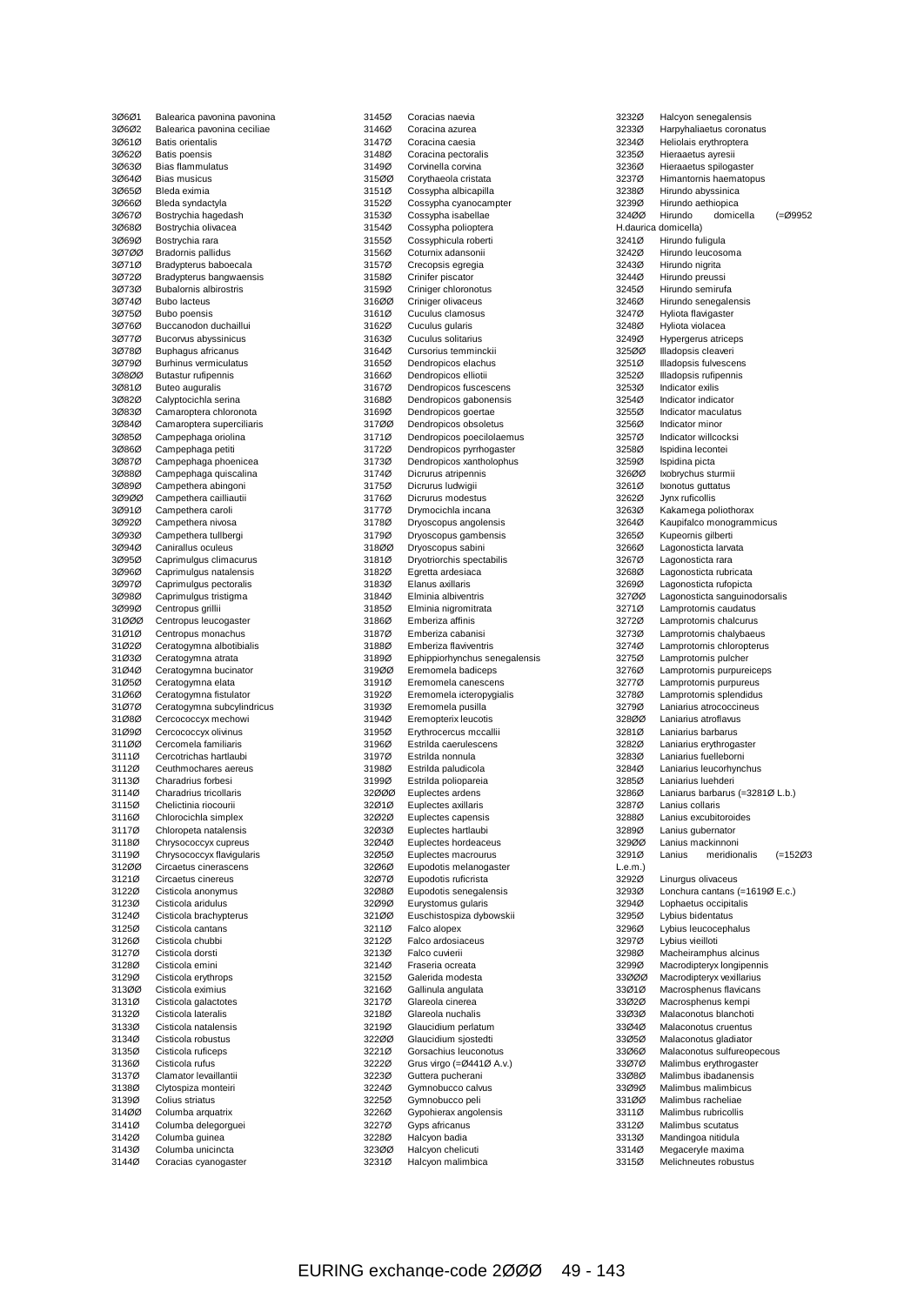|                | Melierax gabar (=Ø266Ø M.g.)                 |
|----------------|----------------------------------------------|
| 3316Ø<br>3317Ø | Melocichla mentalis                          |
| 3318Ø          | Merops breweri                               |
| 3319Ø          | Merops bulocki                               |
| 33200          | Merops gularis                               |
| 3321Ø          | Merops hirundineus                           |
| 3322Ø          | Merops malimbicus                            |
| 3323Ø          | Merops muelleri                              |
| 3324Ø          | Merops nubicus                               |
| 3325Ø          | Merops pusillus                              |
| 3326Ø          | Merops variegatus                            |
| 3327Ø          | Microparra capensis                          |
| 3328Ø          | Mirafra africana                             |
| 3329Ø          | Mirafra rufocinnamomea                       |
| 33300          | Morus capensis                               |
| 3331Ø          | Motacilla clara                              |
| 3332Ø          | Muscicapa adusta                             |
| 3333Ø          | Muscicapa aquatica                           |
| 3334Ø          | Muscicapa cassini                            |
| 3335Ø          | Muscicapa comitata                           |
| 3336Ø          | Muscicapa epulata                            |
| 3337Ø          | Muscicapa infuscata                          |
| 3338Ø          | Muscicapa olivascens                         |
| 3339Ø          | Muscicapa sethsmithi                         |
| 334ØØ          | Muscicapa tessmanni                          |
| 3341Ø          | Muscicapa ussheri                            |
| 3342Ø          | Musophaga violacea                           |
| 3343Ø          | Myioparus griseigularis                      |
| 3344Ø          | Myrmecocichla albifrons                      |
| 3345Ø          | Myrmecocichla nigra                          |
| 3346Ø          | Neafrapus cassini                            |
| 3347Ø          | Nectarinia adelberti                         |
| 3348Ø          | Nectarinia batesi                            |
| 3349Ø          | Nectarinia bouvieri                          |
| 335ØØ          | Nectarinia chloropygia                       |
| 3351Ø          | Nectarinia coccinigaster                     |
| 3352Ø          | Nectarinia cuprea                            |
| 3353Ø          | Nectarinia cyanolaema                        |
| 3354Ø          | Nectarinia fuliginosa                        |
| 3355Ø          | Nectarinia johannae                          |
| 3356Ø          | Nectarinia minulla                           |
| 3357Ø          | Nectarinia olivacea (=252ØØ C.o.)            |
| 3358Ø          | Nectarinia oritis                            |
| 3359Ø          | Nectarinia preussi                           |
| 336ØØ          | Nectarinia reichenbachii                     |
| 3361Ø          | Nectarinia rubescens                         |
| 3362Ø          | Nectarinia seimundi                          |
|                |                                              |
| 3363Ø          | Nectarinia senegalensis                      |
| 3364Ø          | Nectarinia superba                           |
| 3365Ø          | Nectarinia venusta                           |
| 3366Ø          | Nectarinia verticalis                        |
| 3367Ø          | Neocossyphus finschii                        |
| 3368Ø          | Neocossyphus fraseri                         |
| 3369Ø          | Neocossyphus poensis                         |
| 337ØØ          | Neocossyphus rufus                           |
| 3371Ø          | Neotis nuba                                  |
| 3372Ø          | Nesocharis capistrata                        |
| 3373Ø          | Nesocharis shelleyi                          |
| 3374Ø          | Nigrita bicolor                              |
| 3375Ø          | Nigrita canicapilla                          |
| 3376Ø          | Nigrita fusconota                            |
| 3377Ø          | Nigrita luteifrons                           |
| 3378Ø          | Nilaus afer                                  |
| 3379Ø          | Oenanthe heuglini                            |
| 338ØØ          | Onychognathus fulgidus                       |
| 3381Ø          | Onychognathus morio                          |
| 3382Ø          | Onychognathus walleri                        |
| 3383Ø          | Oriolus auratus                              |
| 3384Ø          | Oriolus brachyrhynchus                       |
| 3385Ø          | Oriolus nigripennis                          |
| 3386Ø          | Ortygospiza atricollis                       |
| 3387Ø<br>3388Ø | Ortyxelos meiffrenii<br>Otus leucotis        |
| 3389Ø          | Otus senegalensis                            |
| 339ØØ          | Pachycoccyx audeberti                        |
| 3391Ø          | Pachyphantes superciliosus                   |
| 3392Ø          | Parmoptila woodhousei                        |
| 3393Ø          | Parus albiventris                            |
| 3394Ø          | Parus leucomelas                             |
| 3395Ø          | Peliperdix albogularis                       |
| 3396Ø          | Peliperdix coqui                             |
| 3397Ø          | Peliperdix lathami                           |
| 3398Ø          | Phoeniculus bollei                           |
| 3399Ø          | Phoeniculus castaneiceps                     |
| 34ØØØ<br>34Ø1Ø | Phoeniculus purpureus<br>Pholidornis rushiae |

| 34Ø2Ø          | Phyllanthus atripennis                 |
|----------------|----------------------------------------|
| 34Ø3Ø          | Phyllastrephus baumanni                |
| 34Ø4Ø          | Phyllastrephus icterinus               |
| 34Ø5Ø          | Phyllastrephus poensis                 |
| 34Ø6Ø          | Phyllastrephus poliocephalus           |
| 34Ø7Ø          | Phyllastrephus xavieri                 |
|                |                                        |
| 34Ø8Ø          | Phyllolais pulchella                   |
| 34Ø9Ø          | Phylloscopus herberti                  |
| 341ØØ          | Picathartes oreas                      |
| 3411Ø          | Pinarocorys erythropygia               |
| 3412Ø          | Pitta angolensis                       |
|                |                                        |
| 3413Ø          | Platalea alba                          |
| 3414Ø          | Platysteira blissetti                  |
| 3415Ø          | Platysteira castanea                   |
| 3416Ø          | Platysteira concreta                   |
| 3417Ø          | Plocepasser superciliosus              |
| 3418Ø          | Ploceus albinucha                      |
|                |                                        |
| 3419Ø          | Ploceus aurantius                      |
| 342ØØ          | Ploceus baglafecht                     |
| 3421Ø          | Ploceus bannermani                     |
| 3422Ø          | Ploceus bicolor                        |
| 3423Ø          | Ploceus heuglini                       |
| 3424Ø          | Ploceus insignis                       |
|                |                                        |
| 3425Ø          | Ploceus luteolus                       |
| 3426Ø          | Ploceus nigricollis                    |
| 3427Ø          | Ploceus ocularis                       |
| 3428Ø          | Ploceus pelzelni                       |
| 3429Ø          | Ploceus tricolor                       |
|                |                                        |
| 343ØØ          | Ploceus vitellinus                     |
| 3431Ø          | Podica senegalensis                    |
| 3432Ø          | Poeoptera lugubris                     |
| 3433Ø          | Pogoniulus atroflavus                  |
| 3434Ø          | Pogoniulus bilineatus                  |
| 3435Ø          | Pogoniulus chrysoconus                 |
|                |                                        |
| 3436Ø          | Pogoniulus coryphaeus                  |
| 3437Ø          | Pogoniulus pusillus                    |
| 3438Ø          | Pogoniulus scolopaceus                 |
| 3439Ø          | Pogoniulus subsulphureus               |
| 344ØØ          | Poicephalus gulielmi                   |
| 3441Ø          |                                        |
|                | Poicephalus robustus                   |
| 3442Ø          | Poicephalus senegalus                  |
| 3443Ø          | Polemaetus bellicosus                  |
| 3444Ø          | Poliolais lopezi                       |
| 3445Ø          | Polyboroides typus                     |
| 3446Ø          | Prinia fluviatilis                     |
|                |                                        |
| 3447Ø          | Prinia subflava                        |
| 3448Ø          | Prionops caniceps                      |
| 3449Ø          | Prodotiscus insignis                   |
| 345ØØ          | Prodotiscus regulus                    |
| 3451Ø          | Psalidoprocne fuliginosa               |
| 3452Ø          | Psalidoprocne holomelas                |
|                |                                        |
| 3453Ø          | Psalidoprocne nitens                   |
| 3454Ø          | Psalidoprocne obscura                  |
| 3455Ø          | Pseudhirundo griseopyga                |
| 3456Ø          | Pseudoalcippe abyssinica               |
| 3457Ø          | Psittacus erithacus                    |
|                |                                        |
| 3458Ø          | ternistis ahantensi:                   |
| 3459Ø          | Pternistis bicalcaratus                |
| 346ØØ          | Pternistis clappertoni                 |
| 3461Ø          | Pternistis squamatus                   |
| 3462Ø          | Pterocles quadricinctus                |
| 3463Ø          | Pteronetta hartlaubii                  |
|                |                                        |
| 3464Ø          | Ptilopachus petrosus                   |
| 3465Ø          | Ptilostomus afer                       |
| 3466Ø          | Pyrenestes ostrinus                    |
| 3467Ø          | Pyrrhurus scandens                     |
| 3468Ø          | Pytilia hypogrammica                   |
|                | Pytilia melba                          |
| 3469Ø          |                                        |
| 347ØØ          | Pytilia phoenicoptera                  |
| 3471Ø          | Rhaphidura sabini                      |
| 3472Ø          | Rhinopomastus aterrimus                |
| 3473Ø          | Rhinoptilus chalcopterus               |
| 3474Ø          | Riparia cincta                         |
|                |                                        |
| 3475Ø          | Sagittarius serpentarius               |
| 3476Ø          | Salpornis spilonotus                   |
| 3477Ø          | Sarkidiornis melanotos                 |
| 3478Ø          | Sarothrura boehmi                      |
| 3479Ø          | Sarothrura elegans                     |
|                |                                        |
| 348ØØ          | Sarothrura pulchra                     |
| 3481Ø          | Sarothrura rufa                        |
| 3482Ø          | Schoenicola brevirostris               |
| 3483Ø          | Scotopelia bouvieri                    |
| 3484Ø          | Scotopelia peli                        |
| 3485Ø          | Serinus burtoni                        |
|                |                                        |
|                |                                        |
| 3486Ø<br>3487Ø | Serinus gularis<br>Serinus leucopygius |

| 3488Ø            | Serinus mozambicus                       |
|------------------|------------------------------------------|
| 3489Ø            | Sheppardia cyornithopsis                 |
| 349ØØ            | Smithornis capensis                      |
| 3491Ø            | Smithornis rufolateralis                 |
| 3492Ø            | Smithornis sharpei                       |
| 3493Ø            | Spermestes bicolor                       |
| 3494Ø            | Spermestes cucullatus                    |
| 3495Ø            | Spermestes fringilloides                 |
| 3496Ø            | Spiloptila clamans                       |
| 3497Ø            | Spizaetus africanus                      |
| 3498Ø            | Sporopipes frontalis                     |
| 3499Ø            | Sterna balaenarum                        |
| 35ØØØ            | Streptopelia decipiens                   |
| 35Ø1Ø            | Streptopelia hypopyrrha                  |
| 35Ø2Ø            | Strix woodfordii                         |
| 35Ø3Ø            | Sylvietta denti                          |
| 35Ø4Ø            | Tachymarptis aequatorialis               |
| 35Ø5Ø            | Tauraco leucolophus                      |
| 35Ø6Ø            | Tauraco macrorhynchus                    |
| 35Ø7Ø            | Tauraco persa                            |
| 35Ø8Ø            | Tchagra australis                        |
| 35Ø9Ø            | Tchagra minuta                           |
| 351ØØ            | Telacanthura melanopygia                 |
| 3511Ø            | Telacanthura ussheri                     |
| 3512Ø            | Telophorus multicolor                    |
| 3513Ø            | Telophorus sulfureopectus                |
| 3514Ø            | Terpsiphone rufocinerea                  |
| 3515Ø            | Thalassornis leuconotus                  |
| 3516Ø            | Thamnolaea cinnamomeiventris             |
| 3517Ø            | Thamnolaea coronata                      |
| 3518Ø            | Thescelocichla leucopleura               |
| 3519Ø            | Tigriornis leucolophus                   |
| 352ØØ            | Tockus camurus                           |
| 3521Ø            | Tockus erythrorhynchus                   |
| 3522Ø            | <b>Tockus fasciatus</b>                  |
| 3523Ø            | Tockus hartlaubi                         |
| 3524Ø            | Trachyphonus margaritatus                |
| 3525Ø            | Trachyphonus purpuratus                  |
| 3526Ø            | Treron calva                             |
| 3527Ø            | Tricholaema hirsuta                      |
| 3528Ø            | Trigonoceps occipitalis                  |
| 3529Ø            | Trochocercus nitens                      |
| 353ØØ            | Tropicranus albocristatus                |
| 3531Ø            | Turdoides plebejus                       |
| 3532Ø            | Turdoides reinwardtii                    |
| 3533Ø            | Turnix nana                              |
| 3534Ø            | Turtur abyssinicus                       |
| 3535Ø            | Turtur brehmeri<br>Turtur tympanistria   |
| 3536Ø            |                                          |
| 3537Ø            | Upupa africana (= Ø8467 U.e.a.)          |
| 3538Ø<br>3539Ø   | Urocolius macrourus<br>Urolais epichlora |
| 354ØØ            | Urotriorchis macrourus                   |
| 3541Ø            | Vanellus crassirostris                   |
| 3542Ø            | Vanellus lugubris                        |
| 3543Ø            | Vanellus senegallus                      |
| 3544Ø            | Vanellus superciliosus                   |
| 3545Ø            | Vanellus tectus                          |
| 3546Ø            | Vidua chalybeata                         |
| 3547Ø            | Vidua funerea                            |
| 3548Ø            | Vidua interjecta                         |
| 3549Ø            | Vidua larvaticola                        |
| 355ØØ            | Vidua maryae                             |
| 3551Ø            | Vidua nigeriae                           |
| 3552Ø            | Vidua paradisaea                         |
| 3553Ø            | Vidua raricola                           |
| 3554Ø            | Vidua wilsoni                            |
| 3555Ø            | Zoothera crossleyi                       |
| 3556Ø            | Zoothera princei                         |
| 3557Ø            | Zosterops senegalensis                   |
|                  |                                          |
| 90010            | Ø1600 x Ø1670 (A.e. x B.l., sex of       |
| parents unknown) |                                          |
| 9ØØ11            | Ø16ØØ x Ø167Ø (A.e.male x                |
| B.I.female)      |                                          |
| 9ØØ12            | Ø167Ø x Ø16ØØ (B.I.male x                |
| A.e.female)      |                                          |
| 90020            | Ø161Ø x Ø166Ø (A.a. x B.c., sex of       |
| parents unknown) |                                          |
| 9ØØ21            | Ø161Ø x Ø166Ø (A.a.male x                |
| B.c.female)      |                                          |
| 9ØØ22            |                                          |
| A.a.female)      | Ø166Ø x Ø161Ø (B.c.male x                |
|                  |                                          |
| 90030            | Ø1620 x Ø1670 (A.i. x B.l., sex of       |
| parents unknown) | 90031 01620 x 01670 (A.i.male x          |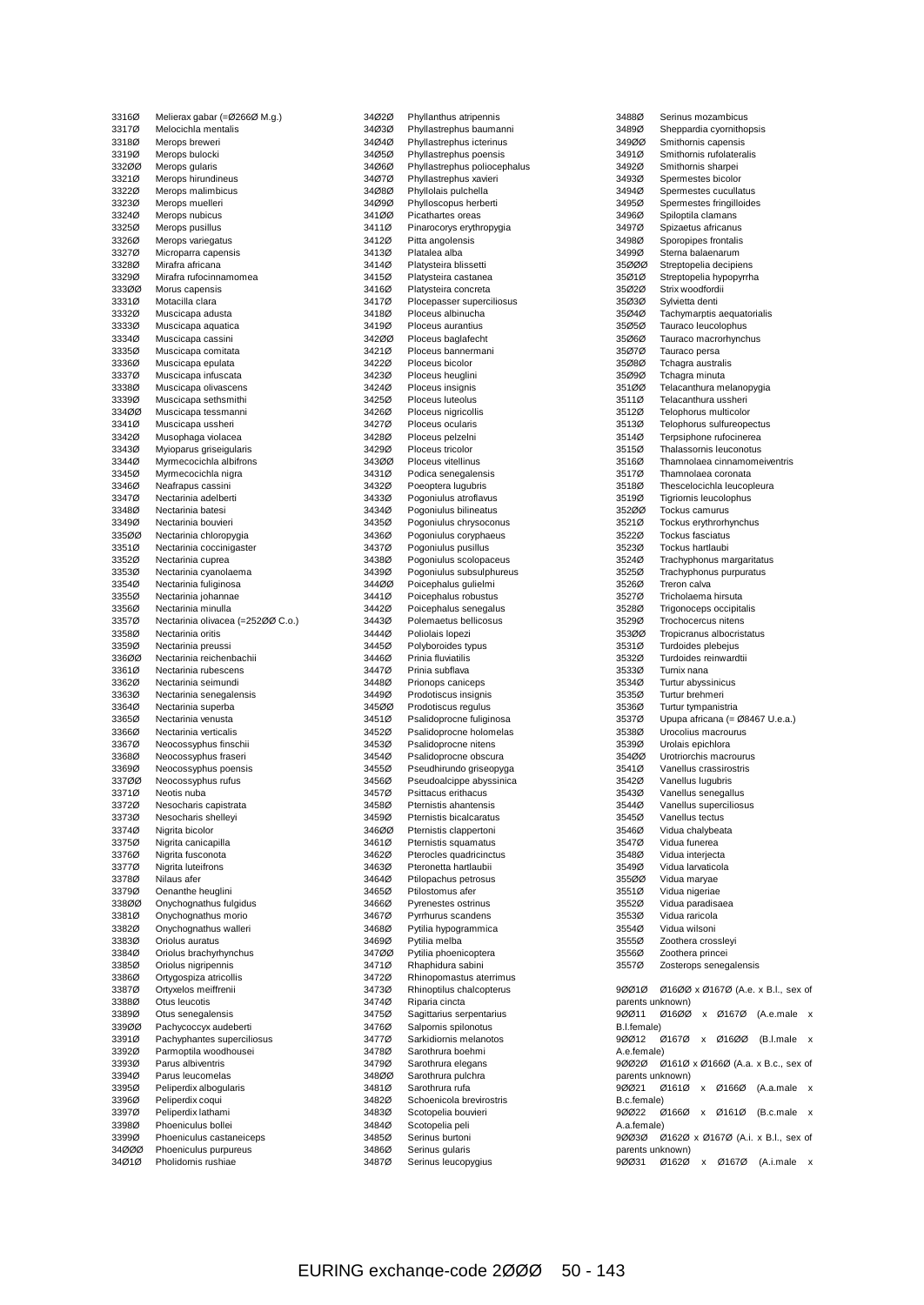B.l.female) 9ØØ32 Ø167Ø x Ø162Ø (B.l.male x A.i.female) 9ØØ4Ø Ø166Ø x Ø167Ø (B.c. x B.l., sex of parents unknown) 9ØØ41 Ø166Ø x Ø167Ø (B.c.male x B.l.female) 9ØØ42 Ø167Ø x Ø166Ø (B.l.male x B.c.female) 9ØØ5Ø Ø186Ø x domesticated duck (A.p. x 'domesticus', sex of paren 9ØØ51 Ø186Ø x domesticated duck (A.p.male x 'domesticus' female) 9ØØ52 domesicated duck x Ø186Ø ('domesticus' male x A.p.female) 9ØØ6Ø Ø32ØØ Falco peregrinus hybrid 9ØØ61 reserved 9ØØ62 reserved 9ØØ7Ø Ø332Ø x Ø335Ø (T.t. x T.u., sex of parents unknown) 9ØØ71 Ø332Ø x Ø335Ø (T.t.male x T.u.female) 9ØØ72 Ø335Ø x Ø332Ø (T.u.male x T.t.female) 9ØØ8Ø Ø592Ø x Ø599Ø Nelson's Gull (L.a. x L.h., sex of parents unk 9ØØ81 Ø592Ø x Ø599Ø Nelson's Gull (L.a.male x L.h.female) 9ØØ82 Ø599Ø x Ø592Ø Nelson's Gull (L.h.male x L.a.female) 9ØØ9Ø Ø592Ø x Ø5927 (L.a. x L.a.c., sex of parents unknown) 9ØØ91 Ø592Ø x Ø5927 (L.a.male x L.a.c.female) 9ØØ92 Ø5927 x Ø592Ø (L.a.c.male x L.a.female) 9Ø1ØØ Ø992Ø x 1ØØ1Ø (H.r. x D.u., sex of parents unknown) 9Ø1Ø1 Ø992Ø x 1ØØ1Ø (H.r.male x D.u.female) 9Ø1Ø2 1ØØ1Ø x Ø992Ø (D.u.male x H.r.female) 9Ø11Ø 1121Ø x 1122Ø (P.o. x P.p., sex of parents unknown) 9Ø111 1121Ø x 1122Ø (P.o.male x P.p.female) 9Ø112 1122Ø x 1121Ø (P.p.male x P.o.female) 9Ø12Ø 1251Ø x 1253Ø (A.s. x A.a., sex of parents unknown) 9Ø121 1251Ø x 1253Ø (A.s.male x A.a.female) 9Ø122 1253Ø x 1251Ø (A.a.male x A.s.female) 9Ø13Ø Backcrossing Ficedula 9Ø131 reserved 9Ø132 reserved 9Ø14Ø 1348Ø x 1349Ø (F.a. x F.h., sex of parents unknown) 9Ø141 1348Ø x 1349Ø (F.a.male x F.h.female) 9Ø142 1349Ø x 1348Ø (F.h.male x F.a.female) 9Ø15Ø 1462Ø x 1463Ø Pleske's Tit (P.ca. x P.cy., sex of parents un 9Ø151 1462Ø x 1453Ø Pleske's Tit (P.ca.male x P.cy.female) 9Ø152 1463Ø x 1462Ø Pleske's Tit (P.cy.male x P.ca.female) 9Ø16Ø 1654Ø Carduelis spinus hybrid reserved 9Ø162 reserved

99999 Ring destroyed or lost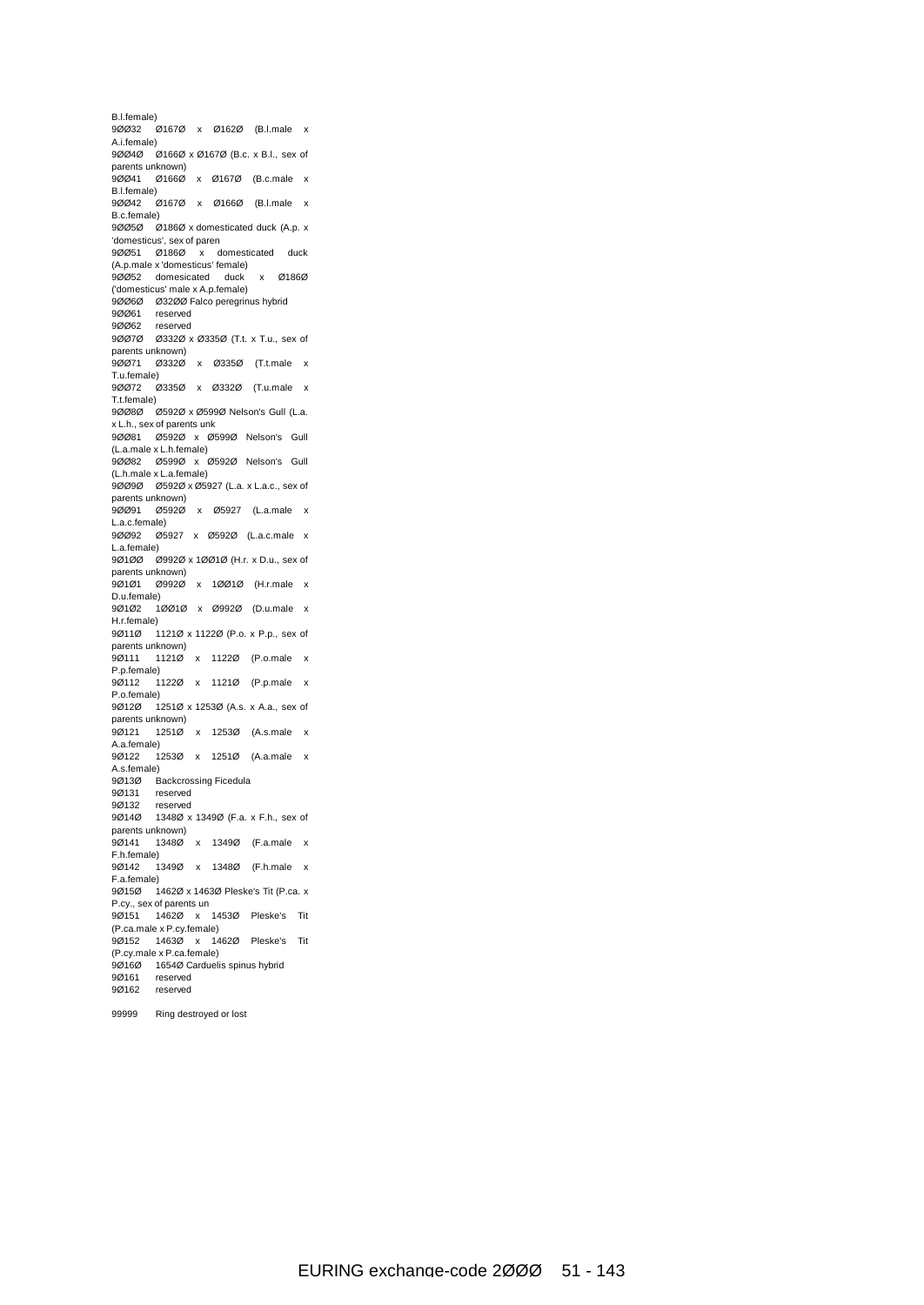# **MANIPULATED**

#### *alphabetic, one column (3Ø)*

The options are presented in the order: the most important first.

- H Hand reared.
- K Fledging provoked.
- C Captive for more than 24 hours (code date of release).
- F Transported (more then 1Økm) FROM co-ordinates coded.
- T Transported (more then 1Økm) TO co-ordinates coded.
- M Manipulated (injection, biopsy, radio- or satellite telemetry etc.).
- R \*Ringing accident.
- P \*Poor condition when caught.
- N Normal, not manipulated bird.
- U Unknown if manipulated or not.

#### *\*NOTE.*

Code R to be used where ringing has caused injury to bird and code P where the bird was already in poor condition when it was caught. Note that accidental loss of more than half the rectrices should cause theses codes to be used but not if the loss was during the normal course of the birds moult.

If more than one of these codes applies to any bird, the appropriate code furthest up the list should be used.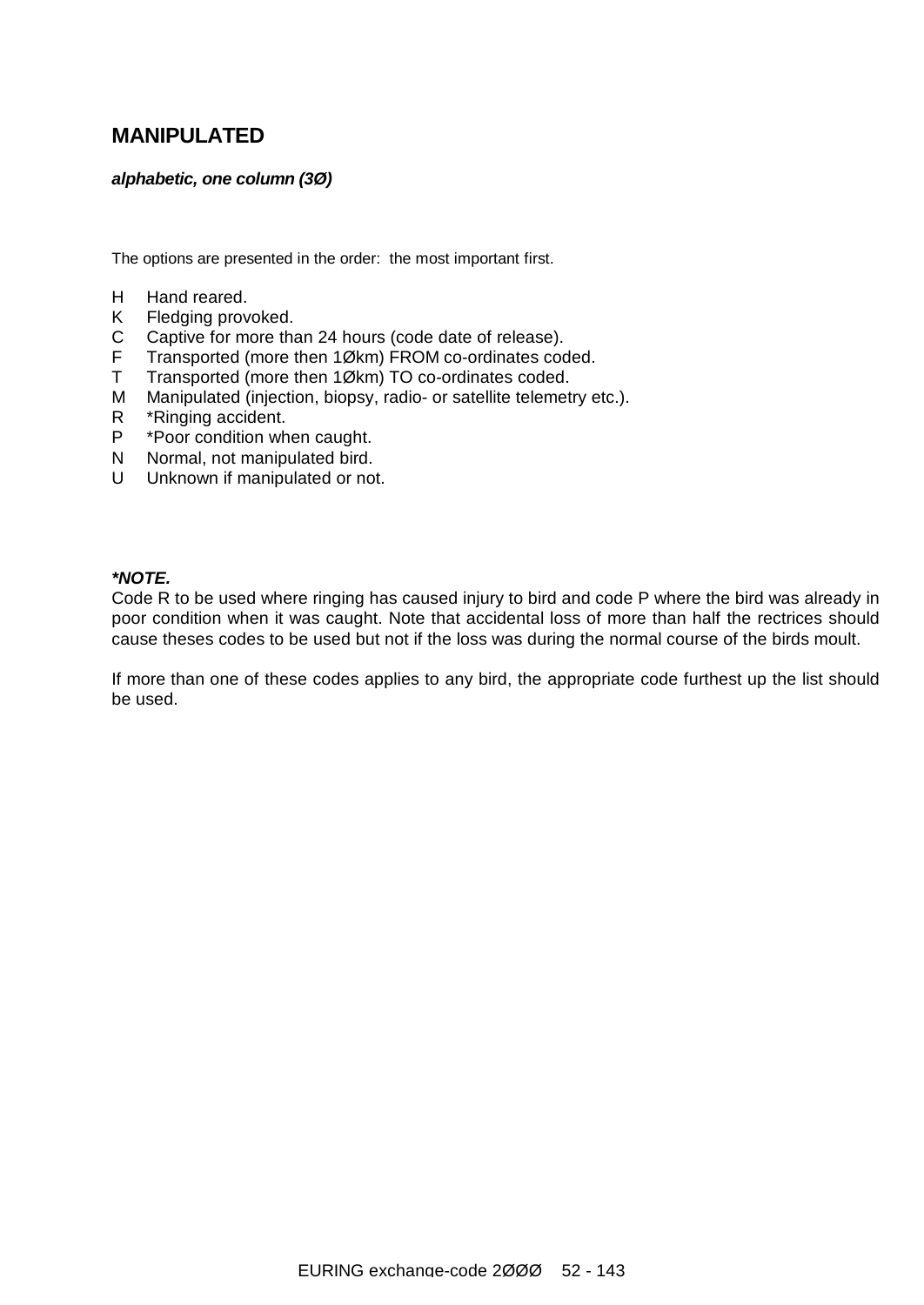# **MOVED BEFORE THE CAPTURE / RECAPTURE / RECOVERY**

#### *numeric, one column (31)*

- 6 Moved by water (e.g. found on shoreline).
- 4 Moved intentionally by man.
- 2 Moved unintentionally by man or other agency.
- Ø Not moved.

**NB.** The movement indicated by these codes is that which has happened before the capture / recapture / recovery has been reported and indicates that the bird may have last been alive in the wild state at some place other than the capture / recapture / recovery locality coded.

**MOVED BY WATER.** This category will not only include birds floating down river or drifting in the tide at sea, but also corpses found stranded on the tide-line, found in flotsam inland after floods or found on the shore of large lakes (big enough for there to have possibly been significant displacement of the body after death).

**MOVED INTENTIONALLY BY MAN** will include caged birds offered for sale in markets or shot game birds offered for sale where it is not possible to discover where they were caught or killed. It should also be used for ring or ring and leg (Ø2 and Ø3 respectively in the field "circumstances") found in circumstances where it is obvious that they have been moved by man intentionally (e.g. in a Post Office, in a drawer).

**MOVED BY OTHER AGENCY** will most commonly be used for unintentional movement by man when the bird has been struck by and stuck in a moving vehicle. However it can be used for birds killed by predators where they may have moved their (ringed) prey a significant distance.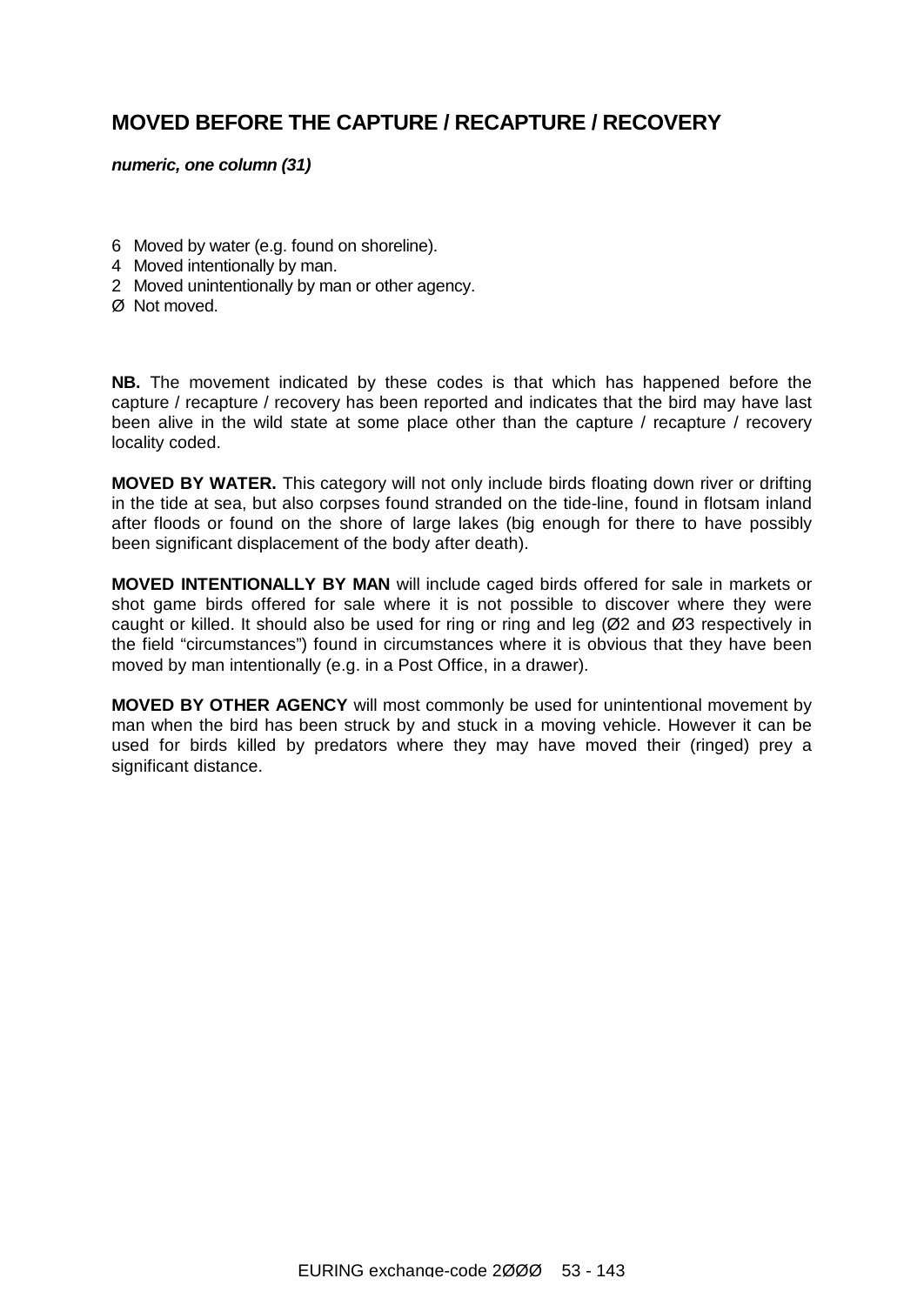# **CATCHING METHOD**

#### *alphabetic, one column (32)*

- (one 'hyphen') not applicable, because there was no catching at all (for example 'found' or 'found dead' or 'shot')
- Z unknown
- M **M**ist net
- C **C**annon net or rocket net
- D **D**azzling
- W passive **W**alk-in / maze trap
- A **A**ctively triggered trap (by ringer)
- B trap automatically triggered by **B**ird
- L c**L**ap net
- P **P**hut net
- T Helgoland **T**rap or duck decoy
- H by **H**and (with or without hook, noose etc.)
- N on **N**est (any method)
- R **R**ound up whilst flightless
- F caught in **F**light by anything other than a static mist net (e.g. flicked)
- V roosting in ca**V**ity
- S ball-chatri or other **S**nare device
- U Dutch net for *PlUvialis apricaria*
- G Nets put just under the water's surface and lifted up as waterfowl (ducks, **G**rebes, divers) swim over it
- O any **O**ther system (the alphabetic character "O")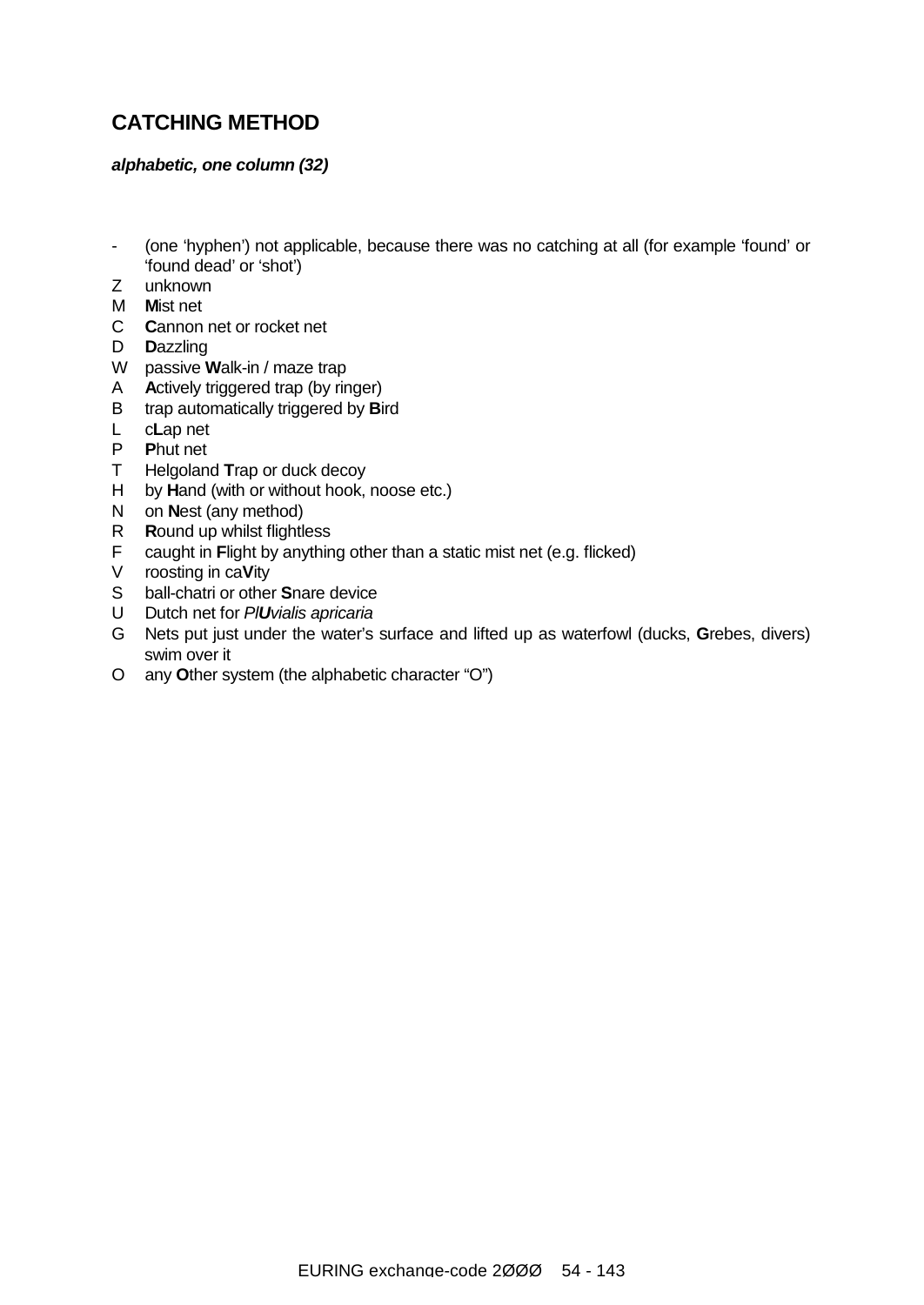# **CATCHING LURES**

#### *alphabetic, one column (33)*

- (one 'hyphen') not applicable, because there was no catching lures at all (for example 'found' or 'found dead' or 'shot')
- U unknown or not coded
- A food
- B water
- C light
- D decoy birds (alive)
- E decoy birds (stuffed specimens or artificial decoy)
- F sound from tape recorder (same species)
- G sound from tape recorder (other species)
- H sound from mechanical whistle
- M more than one lure used
- N definitely no lure used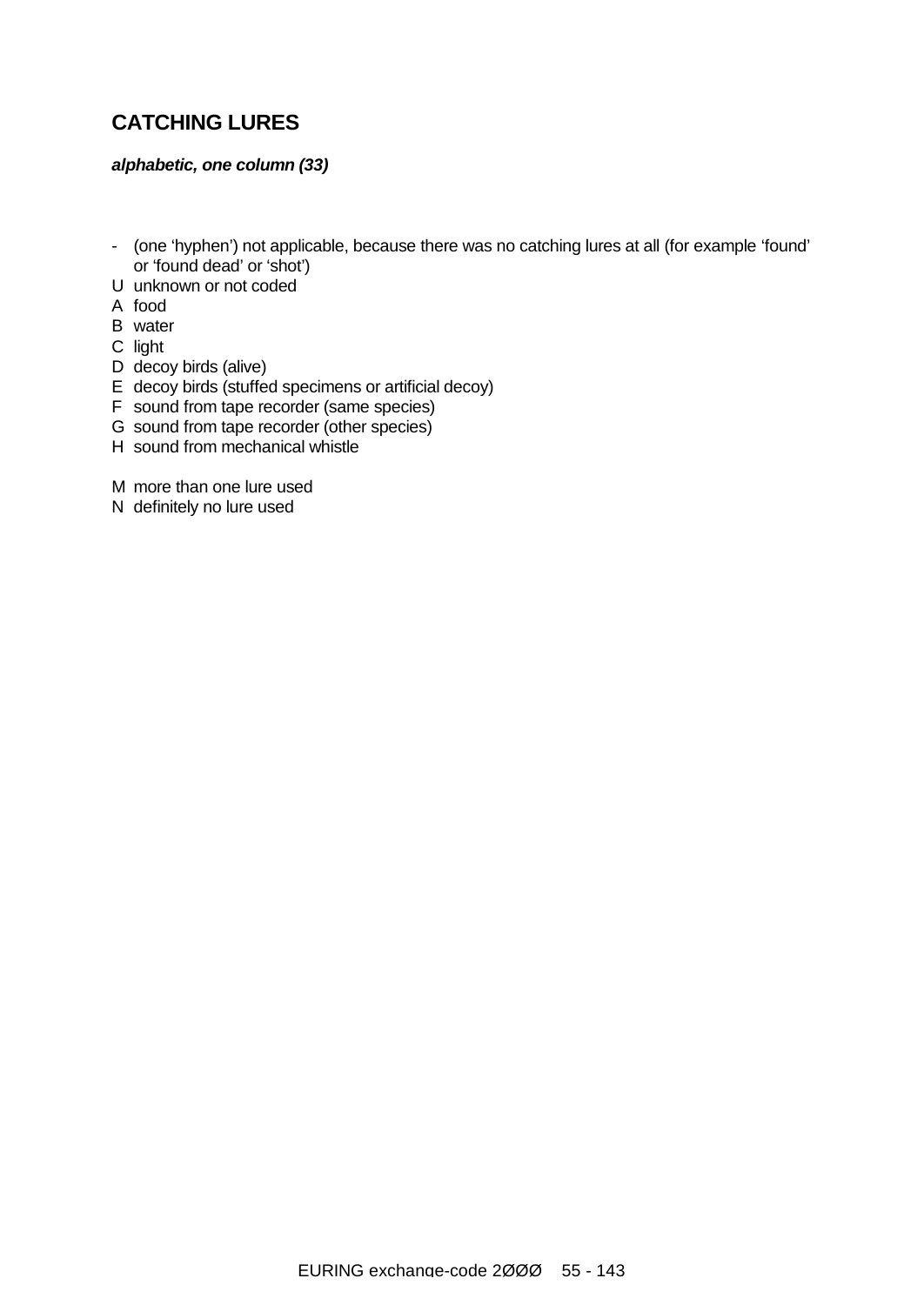## **SEX,** *as mentioned by the person who handled the bird.*

*alphabetic, one column (34)*

U Unknown

M Male

F Female

# **SEX,** *as concluded by the Scheme.*

#### *alphabetic, one column (35)*

Coding this field is the same as in the previous field.

#### *NOTE.*

The importance of this field is to confirm if the Scheme considers the sex, given by the person who handled the bird, is correct or not.

----------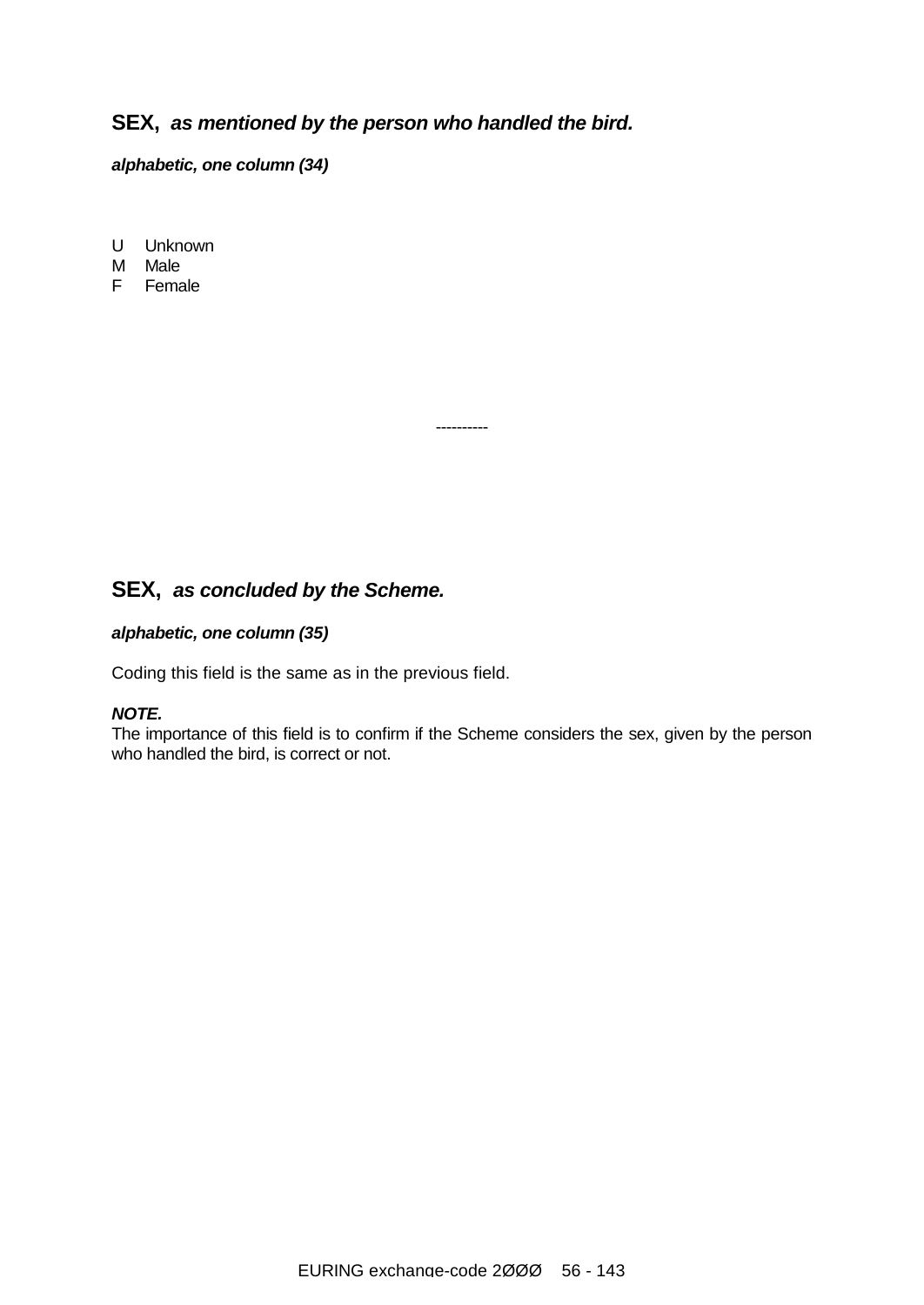## **AGE,** *as mentioned by the person who handled the bird.*

#### *alphanumeric, one column (36)*

- Ø Age unknown, i.e. not recorded.
- 1 Pullus: nestling or chick, unable to fly freely, still able to be caught by hand.
- 2 Full-grown: able to fly freely but age otherwise unknown.
- 3 First-year: full-grown bird hatched in the breeding season of this calendar year.

4 After first-year: full-grown bird hatched before this calendar year; year of birth otherwise unknown.

5 2nd year: a bird hatched last calendar year and now in its second calendar year.

6 After 2nd year: full-grown bird hatched before last calendar year; year of birth otherwise unknown.

- 7 3rd year: a bird hatched two calendar years before, and now in its third calendar year.
- 8 After 3rd year: a full-grown bird hatched more than three calendar years ago (including present year as one); year if bird otherwise unknown.
- 9 4th year: a bird hatched three calendar years before, and now in its fourth calendar year.
- A After 4th year: a bird older than category 9 age otherwise unknown.
- B 5th year: one year older than category 9 age known exactly to the year. C, D, E, F, G, H, J, K, L, etc. onwards *et seq*.

N.B. Because the calendar year is used throughout this coding system all birds change code overnight on December 31st - January 1st. In fact every bird from 2 and onwards has two added to the age because a bird identifiable at the end of December as 'First-year' (code 3) will, at the beginning of January be 'Second-year' (code 5) and so on.

The principle is simply understood by considering the codes for a fully grown bird caught during 1978, see below. The top line gives the year indicated by the code, the second line the code for a bird definitely hatched in that calendar year and trapped and aged in 1978, the third (bottom line) the code for a bird of unknown age except that it was hatched not later than that year.

| 19 L<br>∼ | __<br>-<br>~ | <b>76</b><br>⌒<br>u<br>╰<br>ັ | 75<br>ч<br>v | ٠<br>∽<br>◡<br>ັ | $\rightarrow$<br>∽<br>◡<br>◡<br>╰ | $\overline{\phantom{a}}$<br>$\overline{\phantom{0}}$<br>◡<br>ິ | $\sim$ $-$<br>◡<br>ັ | -<br>५।<br>ຶ | 1969 | 968 | 1967 | <b>QRF</b><br>.<br>. |
|-----------|--------------|-------------------------------|--------------|------------------|-----------------------------------|----------------------------------------------------------------|----------------------|--------------|------|-----|------|----------------------|
|           |              |                               |              | ◡                | ◡                                 |                                                                |                      |              | M    |     |      |                      |
|           |              |                               |              |                  |                                   | −                                                              |                      |              | -    |     | ت    |                      |

Although only a minority of species can be aged into the alphabetic codes provided, it is felt helpful to have the EURING age code extended to be able to express age on recapture of birds which have been ringed in earlier years.

----------

## **AGE,** *as concluded by the Scheme.*

#### *alphanumeric, one column (37)*

Coding this field is the same as in the previous field.

### *NOTE.*

The importance of this field is to confirm if the Scheme considers the age, given by the person who handled the bird, is correct or not. Don't calculate the age: on a recapture it's not a 5 calendar-year because you know the bird was ringed as a pullus.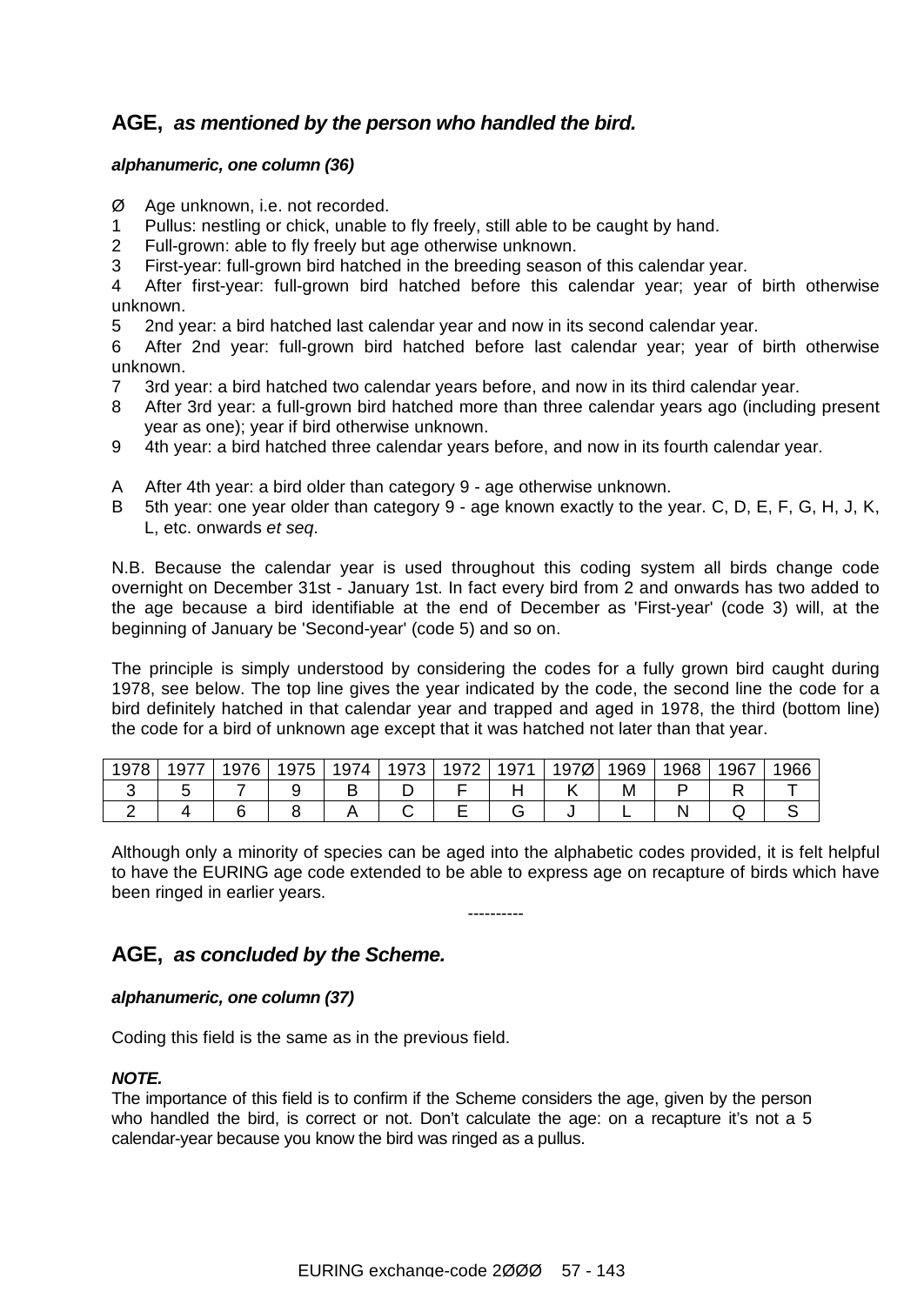# **STATUS**

#### *alphabetic, one column (38)*

#### *Status of full grown bird:*

- bird not full grown (one 'hyphen')
- U **U**nknown or unrecorded.
- N **N**esting or Breeding.
- R **R**oosting assemblage.
- K In Colony (not necessarily breeding but not pullus).
- M **M**oulting assemblage (whether bird moulting or not).
- T Moul**T**ing.
- L Apparently a **L**ocal bird, but not breeding.
- W Apparently a bird **W**intering in the locality.
- P On **P**assage certainly not a local breeding nor wintering bird (includes birds attracted to lighthouses).
- S At **S**ea birds on boats, lightships or oil rigs.

#### *NOTE.*

Do code U (unknown or unrecorded) unless you are 100% sure about the status. Don't make conclusions based on "I do come here often and the birds always behave in that way".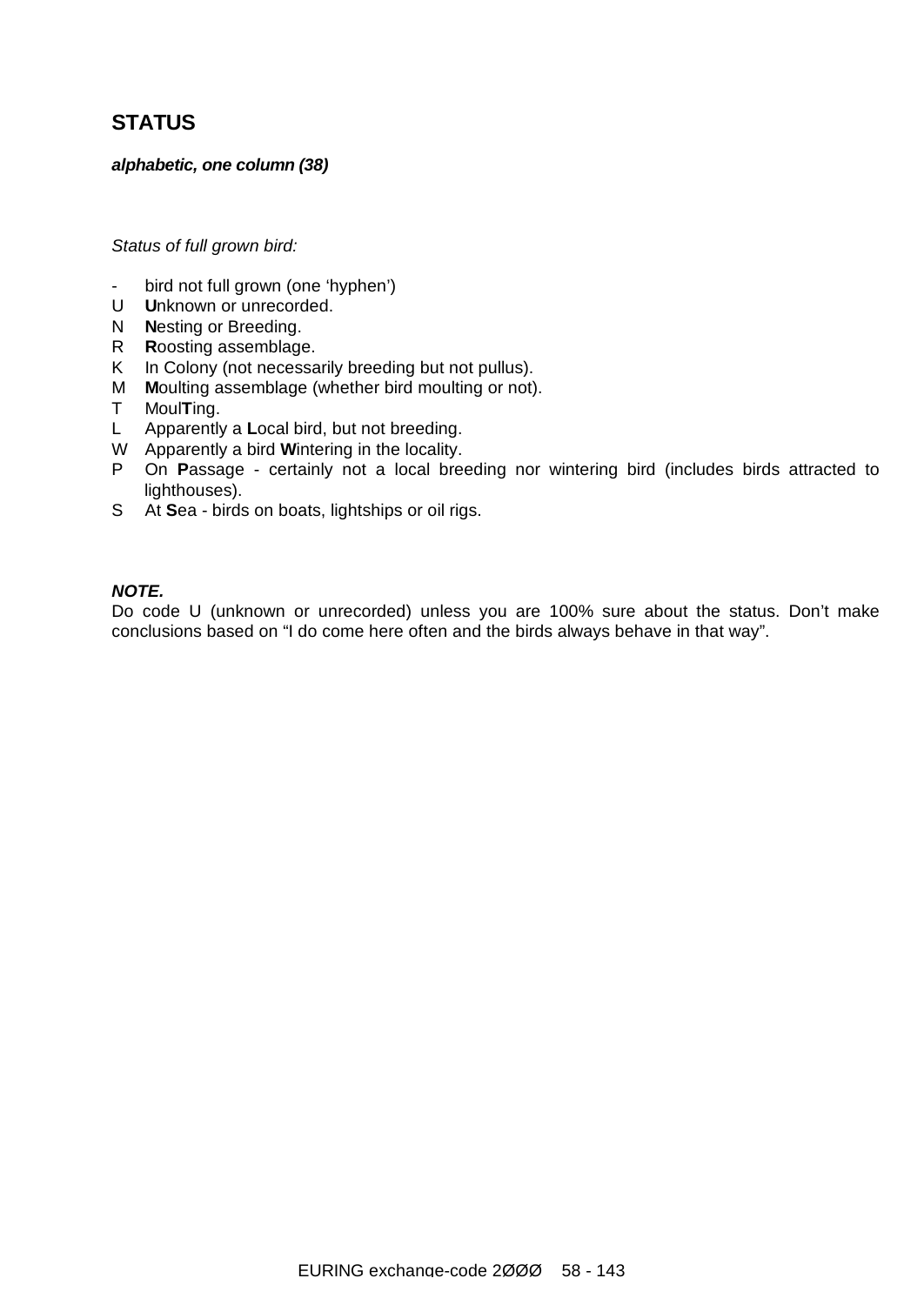### **BROODSIZE** *only for records of nestlings*

#### *alphanumeric, two columns (39 - 4Ø)*

- -- bird is not a nestling (twice a 'hyphen')
- ØØ unknown, not coded.
- Ø1 1 chick in the nest.
- Ø2 2 chicks in the nest.
- 12 12 chicks in the nest.

more then 50 means chicks in a mixed brood.

- 65 15 (=65-50) chicks in the nest from definitely more then one female.
- 68 18 (=68-50) chicks in the nest from definitely more then one female.
- 99 chicks present but exact number in brood unknown.

#### **Warning.**

The biologically important information is the number of young alive at the time of ringing, and it must be emphasised to the ringers working in the field that it is this information that is required and NOT the number of young from the brood which happen to have been ringed.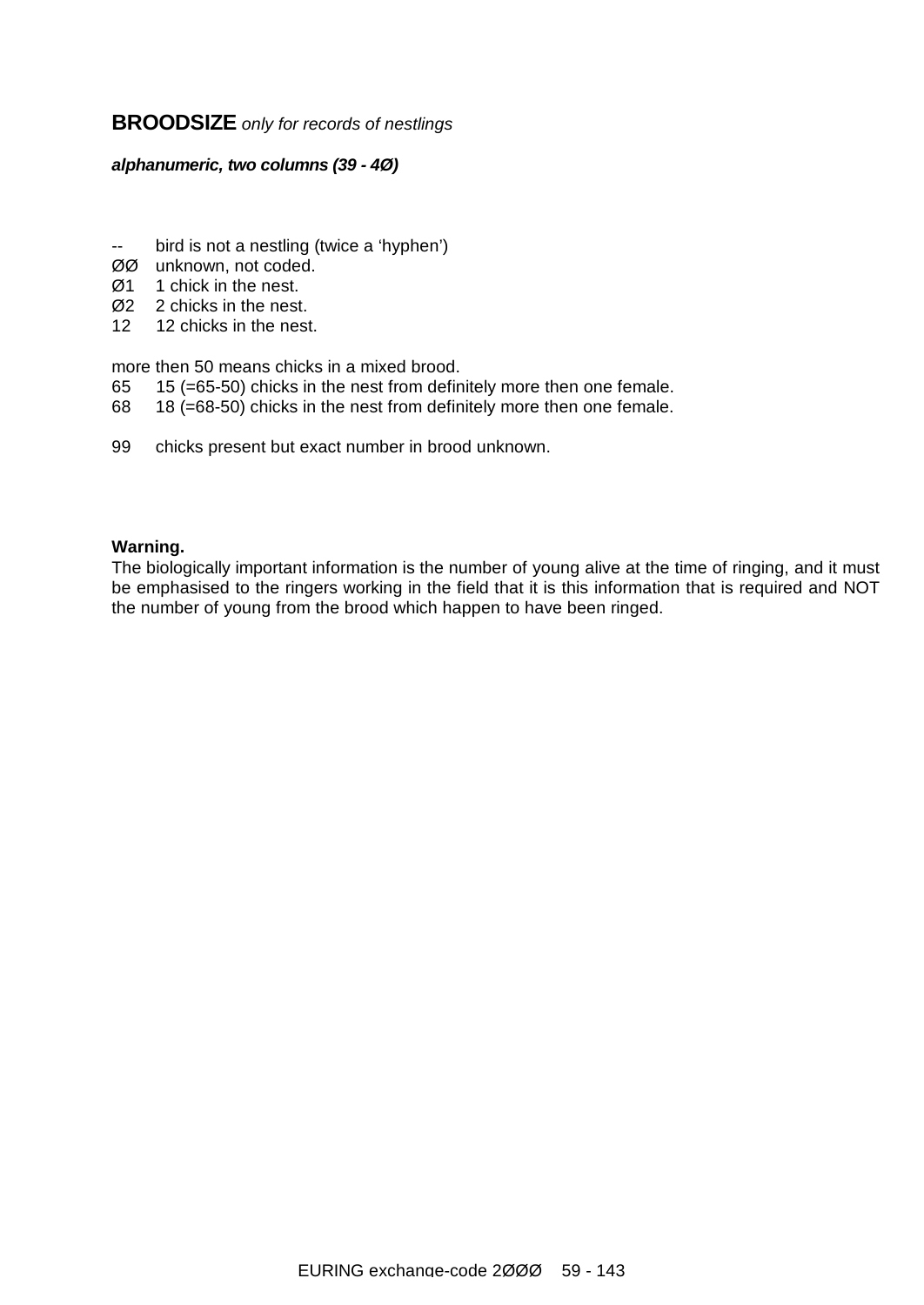# **PULLUS AGE**

### *alphanumeric, two columns (41 - 42)*

- -- bird is not a pullus (twice a 'hyphen')
- 99 pullus age not recorded
- ØØ pullus age Ø days.
- Ø1 pullus age 1 day.
- Ø6 pullus age 6 days.
- 13 pullus age 13 days.
- 44 pullus age 44 days.

For accuracy of pullus age see the next column.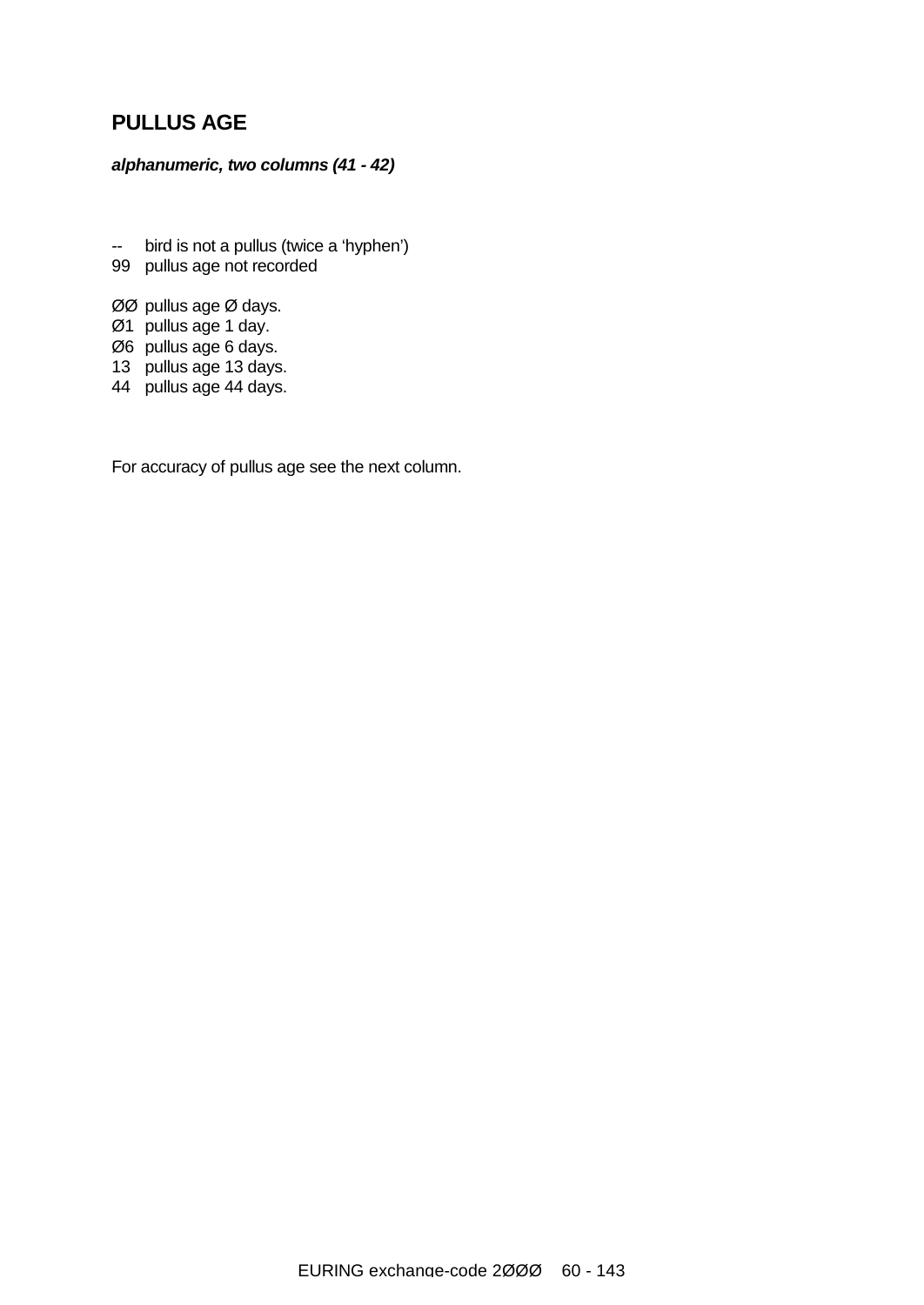# **ACCURACY of PULLUS AGE**

#### *alphanumeric, one column (43)*

- bird is not a pullus (a 'hyphen').
- Ø accurate to the day.
- 1 accurate to within 1 day either side of day coded.
- 2 accurate to within 2 days either side of day coded.
- 3 accurate to within 3 days either side of day coded.
- 4 accurate to within 4 days either side of day coded.
- 5 accurate to within 5 days either side of day coded.
- 6 accurate to within 6 days either side of day coded.
- 7 accurate to within 7 days either side of day coded.
- 8 accurate to within 8 days either side of day coded.
- 9 accurate to within 9 days either side of day coded.

U unrecorded / not known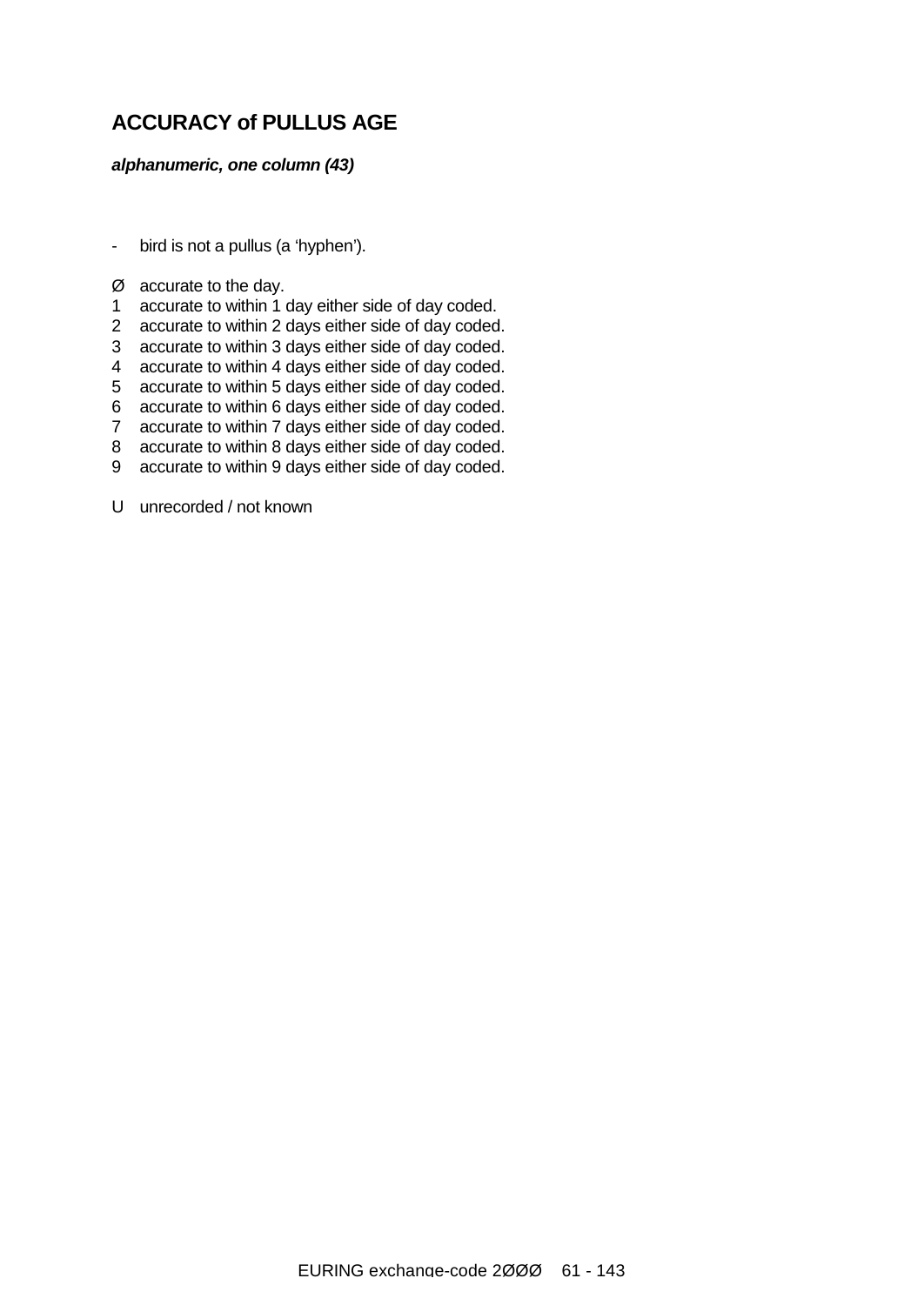# **DATE**

#### *numeric, eight columns (44 - 51)*

The date in days, months and years to be coded as follows:

|                  |                  | ddmmyyyy |
|------------------|------------------|----------|
| 1 <sup>st</sup>  | January 1977     | Ø1Ø11977 |
| $5^{\rm st}$     | September 2013   | Ø5Ø92Ø13 |
| $17^{th}$        | <b>June 1949</b> | 17Ø61949 |
| 30 <sup>th</sup> | March 1965       | 30031965 |
| $15^{th}$        | October 1923     | 151Ø1923 |
| $29^{\text{th}}$ | August 1949      | 29Ø81949 |
| $2^{\text{th}}$  | <b>July 2008</b> | 02072008 |
| 30 <sup>th</sup> | December 1977    | 3Ø121977 |
| $29^{\text{th}}$ | May 2002         | 29Ø52ØØ2 |
| 9 <sup>th</sup>  | November 1896    | Ø9111896 |
| $18^{th}$        | February 2102    | 18Ø221Ø2 |

#### *NOTE.*

Any inaccuracy of date is indicated by the contents of the column concerning accuracy of date. An estimated real date should always be entered in these eight columns.

Do **not** code: --Ø21999 when the day in February 1999 is not known, in that case code 15Ø21999 and accuracy of date  $=$  '4'.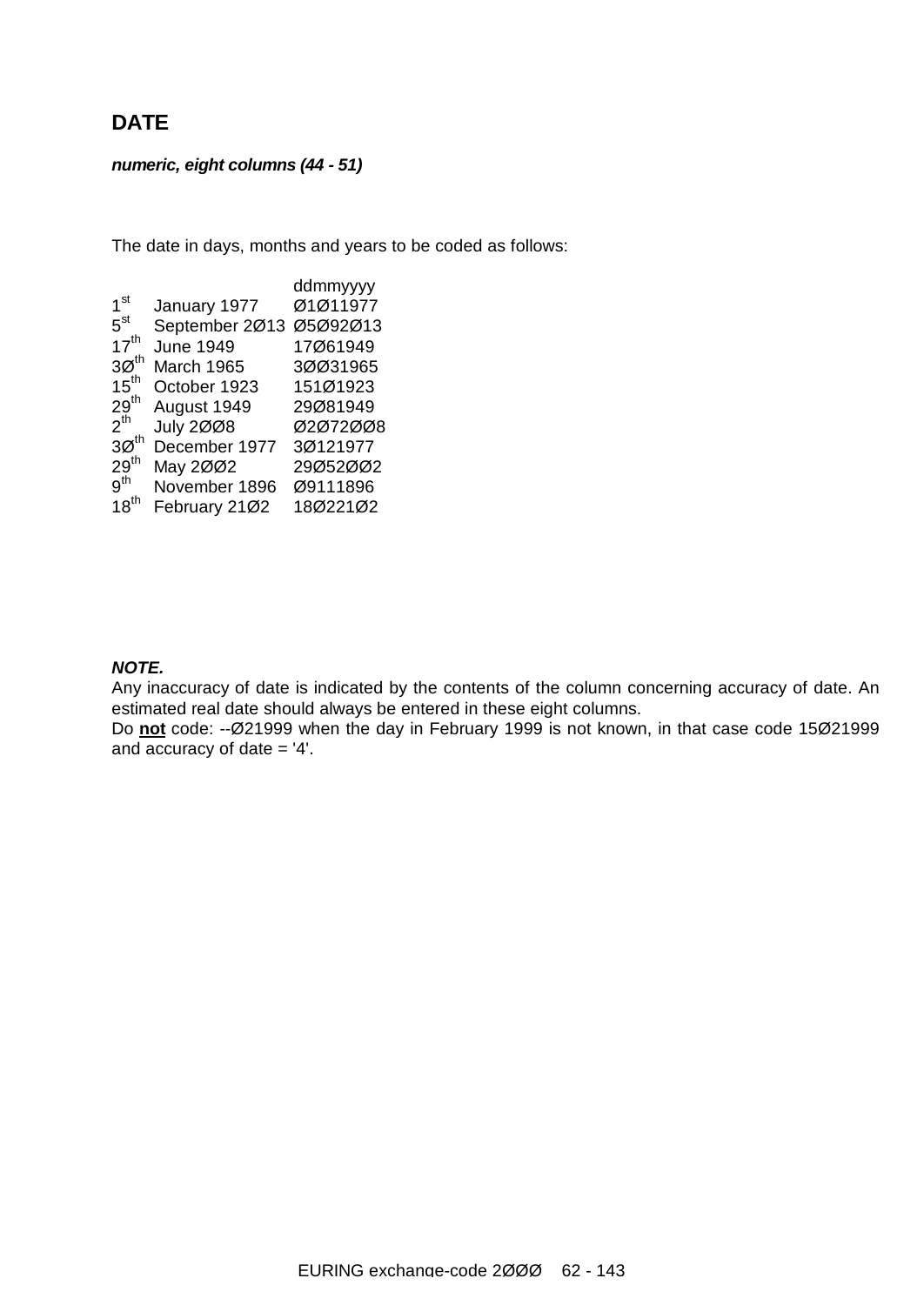# **ACCURACY of DATE**

#### *numeric, one column (52)*

- Ø Accurate to the day.
- 1 Accurate to within 1 day either side of date coded.
- 2 Accurate to within 3 days either side of date coded.
- 3 Accurate to within 1 week either side of date coded.
- 4 Accurate to within 2 weeks either side of date coded.
- 5 Accurate to within 6 weeks either side of date coded.
- 6 Accurate to within 3 months either side of date coded.
- 7 Accurate to within 6 months either side of date coded.
- 8 Accurate to within some years only.\*
- 9 Date of issue of ring or other earliest possible use of ring (only for record no.1 = old fashioned ringing details) **or**,

date of recovery report (either on letter or postmark) **or**,

date of finding coded, but bird long dead, found mummified, ring in owl pellet, hunters collection etc. (may be used even if ringing date within the previous 6 months).

\* Code inaccuracy 8 when time of year given but actual year in doubt: e.g. 'Found over Christmas either 1974 or 1975' should be coded 8 in this column and 25 12 1974 as date, rather than 7 in this column and 25 Ø6 1975.

Note that codes 2-8 should be used to indicate lack of accuracy in the reporting letter - e.g. 'I found this bird about three weeks ago' and NEVER because of the finders estimate - e.g. 'it looked as though it had been dead for about three weeks'.

Exact coding of inaccurate dates will depend on exactly what is said by the finder and whether the date to be coded is recent or not. For example 'End of September' might be 27.9 accuracy 2 if the letter was received early in October but 25.9 accuracy 3 if it was written in December.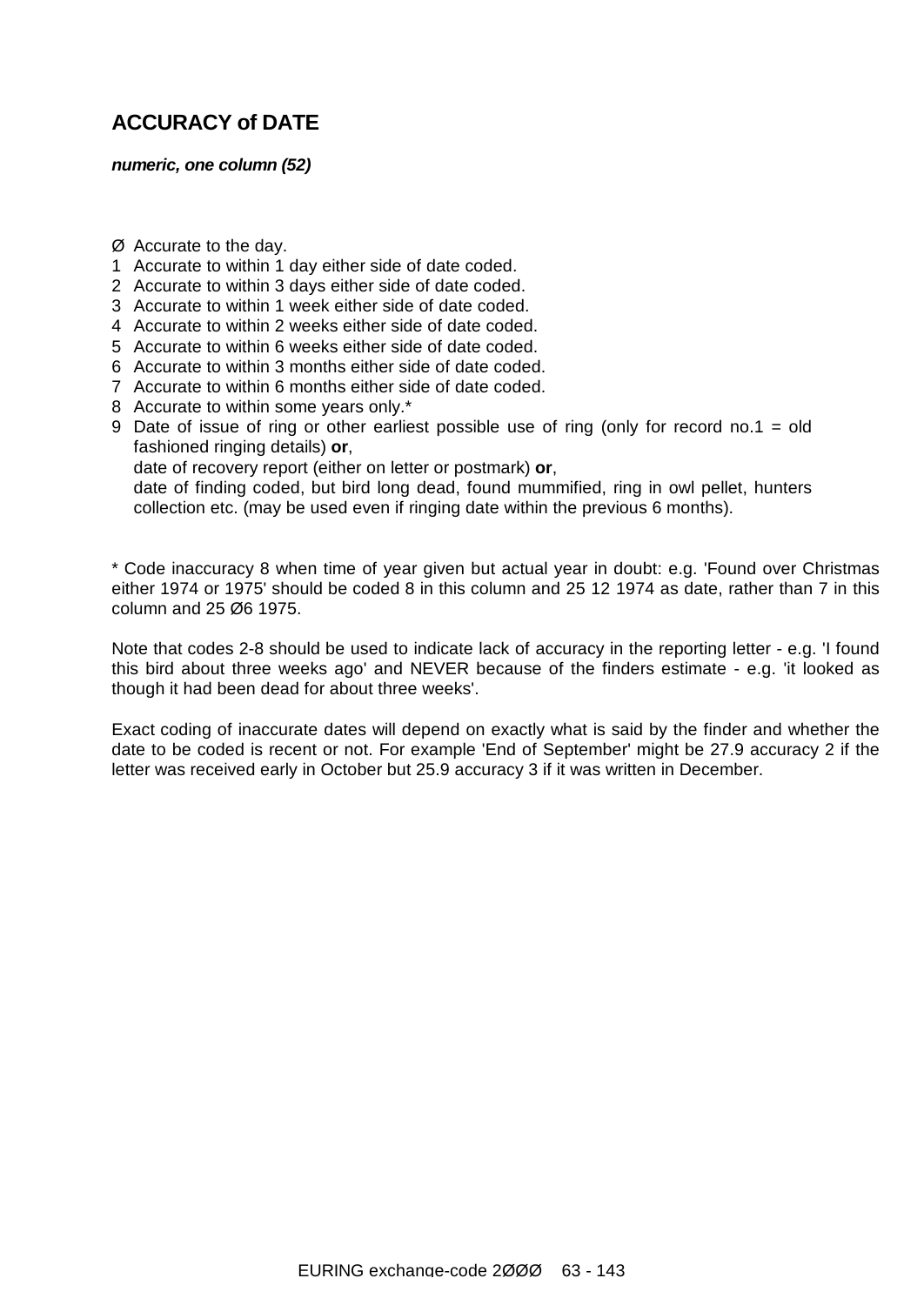### **TIME**

#### *alphabetic and numeric, four columns (53 - 56)*

The actual time of the day in hours and minutes, according to a **24 hour clock** in **local time**: ØØØ8, Ø948, 1556, 2359 etc.

When you analyse data be aware of summer- and wintertime in some countries.

When not coded or unknown: ----

| When only the hour of the day is known: |  |  |  |  |  |  |
|-----------------------------------------|--|--|--|--|--|--|
| Code                                    |  |  |  |  |  |  |
| $16 -$                                  |  |  |  |  |  |  |
| $17 -$                                  |  |  |  |  |  |  |
| $18 -$                                  |  |  |  |  |  |  |
| $19 -$                                  |  |  |  |  |  |  |
| $20 -$                                  |  |  |  |  |  |  |
| $21 -$                                  |  |  |  |  |  |  |
| 22--                                    |  |  |  |  |  |  |
| $23-$                                   |  |  |  |  |  |  |
|                                         |  |  |  |  |  |  |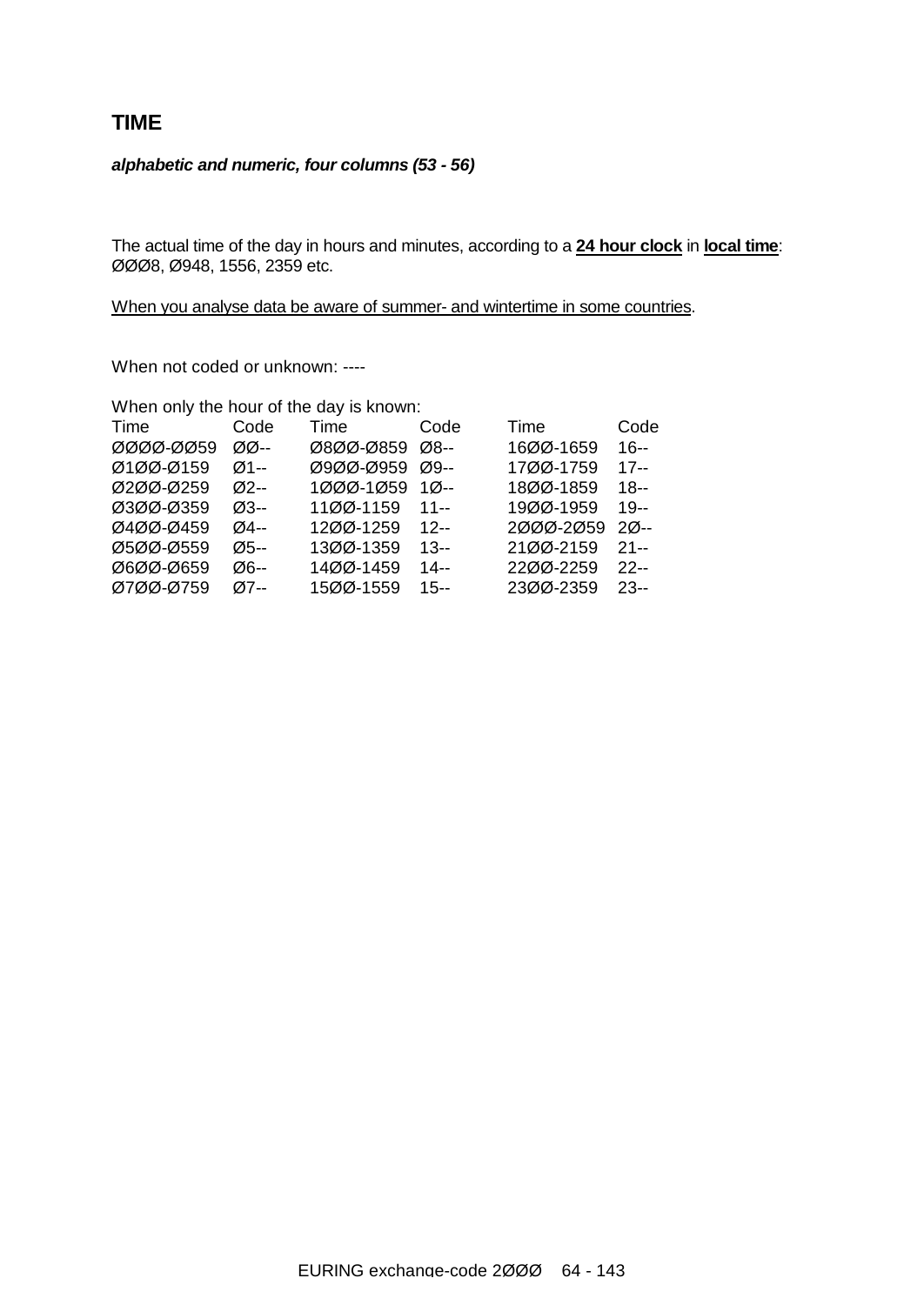# **PLACE CODE**

#### *four columns (57 - 6Ø), two alphabetic (57 - 58), two alphanumeric (59 - 6Ø)*

The purpose of the Place Code is solely to identify particular geographical areas in terms of current administrative regions. No political statements are implied by any of these codes.

#### **FIRST PAIR OF CHARACTERS** identifying the country.

**SECOND PAIR OF CHARACTERS** identifying the sub-division of the country.

These are either alphabetic or numeric. Numeric codes follow the established final two digits of the original code in almost all cases.

When possible all spellings of the names of countries and provinces refer to *"The Times Comprehensive Atlas of the World. Tenth edition 1999, reprint with changes 2ØØØ. Times Books, 77-85 Fulham Place Road, London W6 8JB, ISBN Ø-723Ø-Ø792-6"*, in this publication always refered as "the Times Atlas". All boundaries are also taken from this atlas, unless otherwise noted.

Coding *<alphabetic><alphabetic><zero><zero>* in column 57-60 means either that there are no subdivisions in this country, or else a specific subdivision named in the code.

Coding *<alphabetic><alphabetic><-><->* in column 57-60 means there are subdivisions in this country.

When the area within a country with subdivisions is not known, e.g. bird reported in "The Netherlands", then "--" should be coded in the third and fourth column, NOT "øø" as this could mean a specific part of the country concerned.

#### **NUMERIC EQUIVALENTS and old place codes.**

Numeric equivalents are not given in this code. Old (numeric) place codes can be found in the '*EURING Code Manual*' (1966) and in the '*Code Manual New EURING'* (1979). Both are available on the EURING website ( [www.euring.org](http://www.euring.org) ).

#### **INTERNET GAZETTEERS.**

There are internetsites where you can search for geographical names and their coordinates. An old-fashioned word is "gazetteers". A few of those sites are given here, but please remember: websites are like birds, they come and go unexpected.

#### **UPDATING THE FIELD PLACE CODE.**

Whenever you can't find a country code in this list please contact [g.speek@nioo.knaw.nl](mailto:g.speek@nioo.knaw.nl)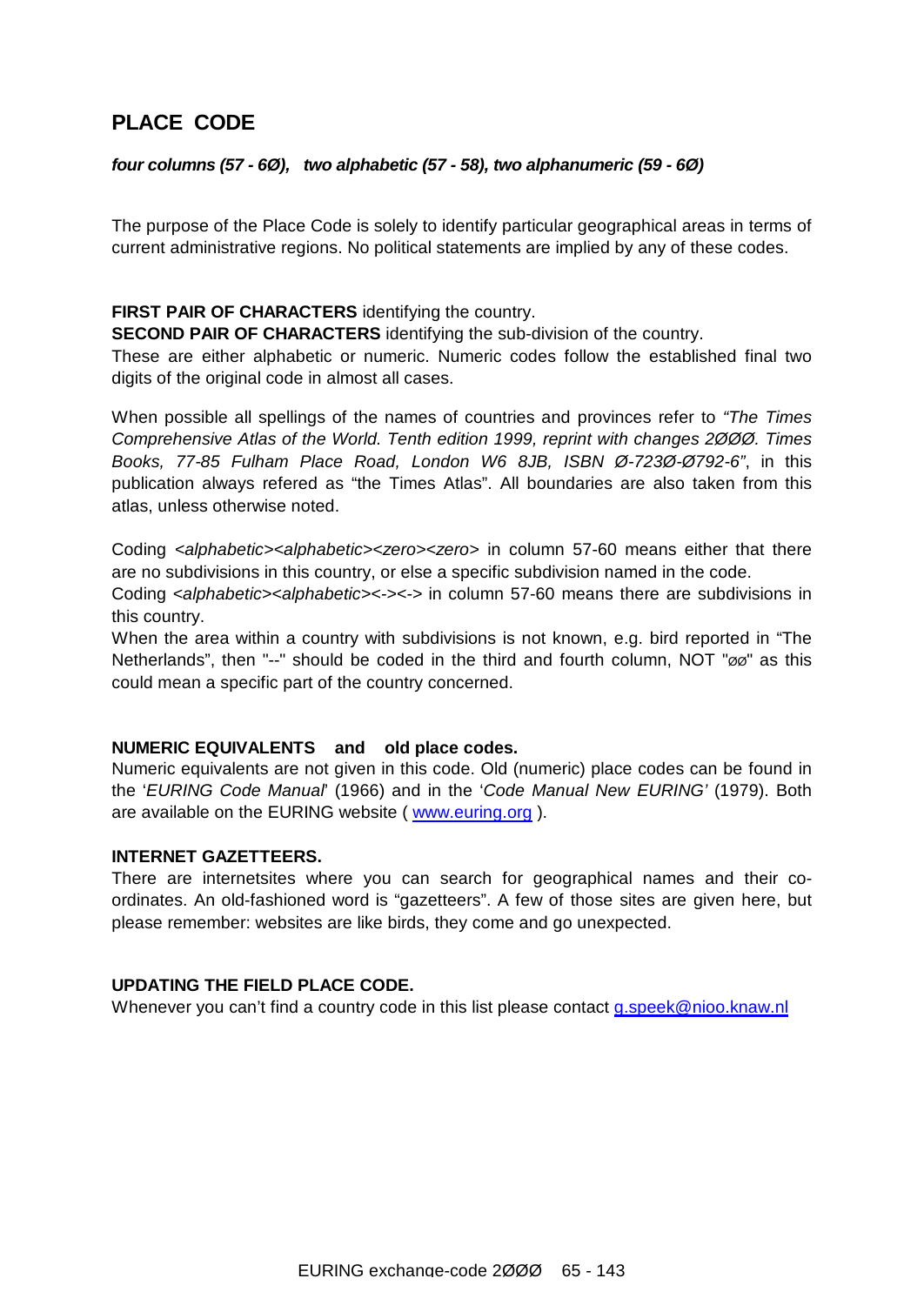#### **COUNTRIES in alphabetic order**.  $Ø$ = the number zero;

O= the alphabetic character o.

Aden AIØØ Afghanistan GNØØ Albania ABØØ Algeria AG-- Andorra EKØØ **\***  Andorra EK23 **\*** Angola ALØØ Antarctica ANØØ Antilles Lesser LAØØ Arctic Ocean -AØØ Arctic Ocean (islands) +AØØ Argentina BJØØ Armenia AEØØ Australia AA-- Austria AU-- Azerbaijan AK-- Azores +HAZ Bahamas TJØØ Bahrain & Qatar AZØØ Baltic Sea -EØØ Baltic Sea (islands) +EØØ Bangladesh RNØØ Bear Island +ABI Belarus BY-- Belgium BL-- Belize CABA Benin (formerly Dahomey) XYØØ Bermuda +HBE Bhutan QAØØ Bioco (formerly Fernando Poo) YHØØ Biscay, Bay of -DØØ Biscay, Bay of (islands) +DØØ Black Sea -GØØ Black Sea (islands) +GØØ Bolivia SABA Borneo Island OVØØ Bosnia and Herzegovina BHØØ Botswana WGØØ Brazil BAØØ British Indian Ocean Territories IOØØ Bulgaria BG-- Burkina (formerly Upper Volta) VUØØ Burma see Myanmar Burundi PXØØ Cambodia FNCA Cameroon QQØØ Canada EA-- Cape Verde Islands +HCV Caspian Sea -GØØ Caspian Sea (islands) +GØØ Central African Republic QHØØ Central America CA— Central America CAØØ Ceuta DAØØ Chad FTØØ Channel Islands see UK Chile KAØØ China CP-- Colombia SACA Comoros KMØØ Congo (Congo Brazzaville) YYØØ Costa Rica CACA Côte d'Ivoire PYØØ Croatia HR-- Cuba CJCA

Cyprus CYØØ Czech Republic CZ-- Dahomey see Benin Dem. Rep. of Congo (Zaire) ZIØØ Denmark DK-- Djibouti EYØØ Dominican Republic LJDA Ecuador SAEA Egypt EGØØ Eire see Ireland El Salvador CAEA England see UK English Channel -CØØ English Channel (islands) +CØØ Equatorial Guinea YQØØ Eritrea EVØØ Estonia ETØØ Ethiopia EQØØ Falkland Islands FKØØ Faroe Islands see Denmark Fernando Poo see Bioco Finland SF-- France FR-- French Guiana GFØØ French Southern Territories (Crozet Islands, Kerguélen, St. Paul, Amsterdam Island) TFØØ Gabon QYØØ Gaza Strip GSØØ Gambia, The VMØØ Georgia GE-- Germany DE-- Ghana GHØØ Gibraltar see UK Great Britain see UK Greece GR-- Greenland see Denmark Guatemala CAGA Guinea Bissau GQØØ Guinea GYØØ Guinea Islands HHØØ Guyana SAGA Haiti LJHA Honduras CAHA Hong Kong CGØØ Hrvatska see Croatia Hungary HG-- Iceland IS-- India IN-- Indian Ocean -JØØ Indian Ocean (islands) +JØØ Indonesia ONØØ Iran IPØØ Iraq IQØØ Ireland ER-- Irish Sea -CØØ Irish Sea (islands) +CØØ Israel ILØØ Italy IA-- Ivory Coast see Côte d'Ivoire Jamaica CJJA Jan Mayen +AJM Japan JHØØ Jordan JOØØ Kazakhstan KZ-- Kenya GPØØ Korea North TPØØ Korea South TXØØ Kuwait JIØØ

Kyrgyzstan KI-- Laos FNLA Latvia LVØØ Lebanon LEØØ Lesotho FGØØ Liberia PQØØ Libya LTØØ Liechtenstein AMØØ Lithuania LIØØ Luxembourg KNØØ **\*** Luxembourg KN29 **\*** Macedonia MKØØ Madagascar MGØØ Malawi MYØØ Malaysia FVMA Maldives MVØØ Mali EMØØ Malta MLØØ Mauritinia NMØØ Mauritius (incl. Rodrigues Island) MUØØ Mayotte YTØØ Mediterranean -FØØ Mediterranean (islands) +FØØ Melilla MJØØ Mexico TAØØ Moldova MDØØ Monaco WR8Ø Mongolia MNØØ Montenegro MEØØ Morocco MAØØ Mozambique MQØØ Myanmar FEØØ Namibia FMØØ Nepal HJØØ Netherlands NL-- New Caledonia NCØØ New Guinea WEØØ New Zealand AJ-- Nicaragua CANA Niger NEØØ Nigeria NVØØ North Atlantic Ocean -HØØ North Atlantic Ocean (islands) +HØØ North Korea TPØØ North Sea -BØØ North Sea (islands) +BØØ Northern Ireland see UK Norway NO-- Oman OMØØ Other Oceans -IØØ Other Oceans (islands) +IØØ Pakistan PNØØ Panama CAPA Paraguay SAPA Peru KJØØ Philippines OEØØ Poland PL-- Portugal PO-- Puerto Rico LJPA Reunion REØØ Rio de Oro see Western Sahara Romania RO-- Russian Federation RU-- Rwanda PPØØ San Marino ZA33 Saudi Arabia ARØØ Scotland see UK Serbia, Republic of RS-- Seychelles SCØØ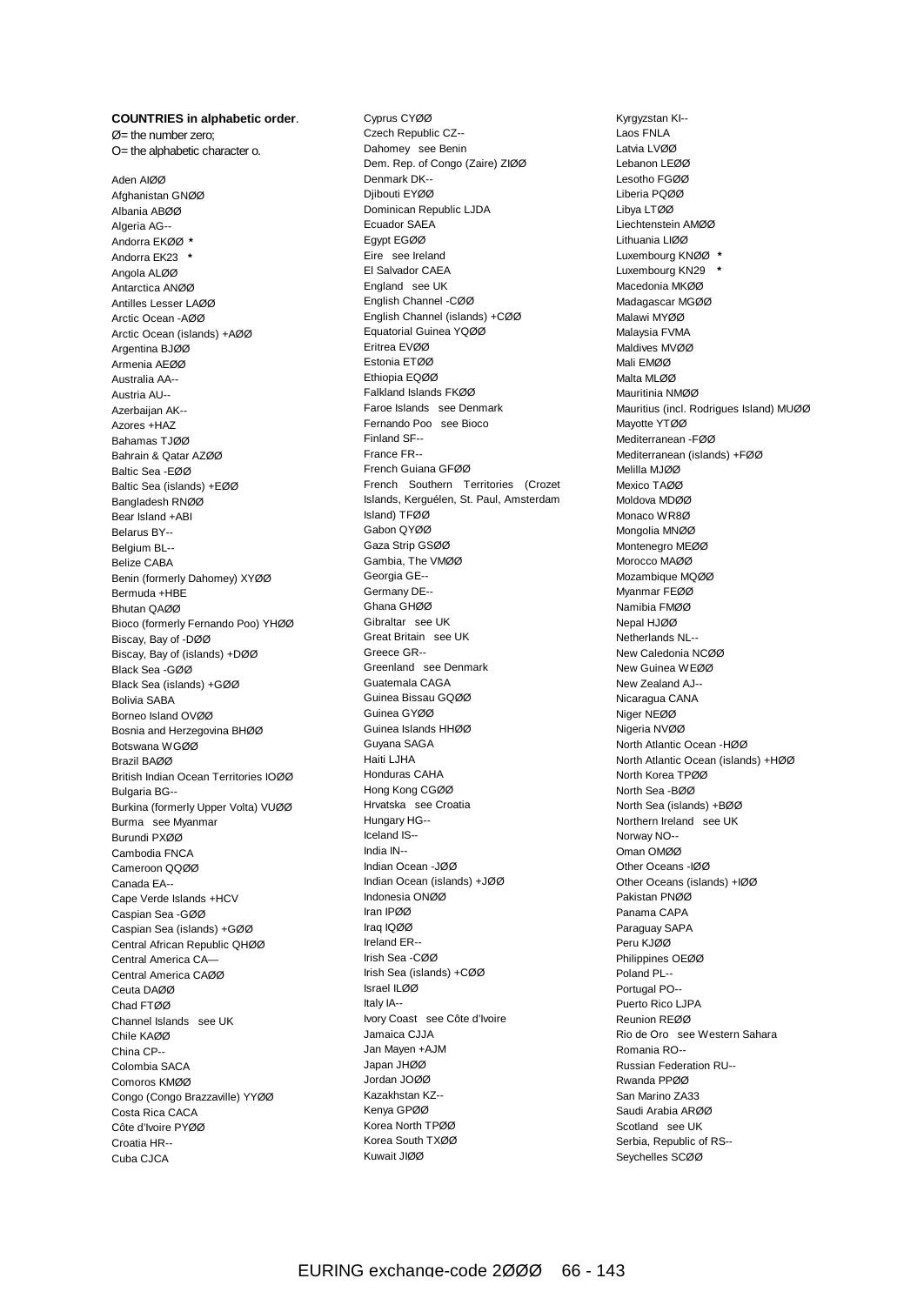Senegal NUØØ Sierra Leone PHØØ Sikkim QJØØ Singapore FVSA Slovakia SK-- Slovenia SLØØ Socotra see Suqutra Somalia YSØØ South Africa FP-- South Korea TXØØ Spain ES-- Spanish W. Africa see Western Sahara Sri Lanka ZEØØ Sudan SSØØ Suqutra YBØØ Suriname SRØØ Svalbard +ASV Swaziland WPØØ Sweden SV-- Switzerland HE-- Syria SYØØ Taiwan CXØØ Tajikistan TD-- Tanzania HTØØ Tchad see Chad Thailand FNTA Tibet see China HAØØ Togo XHØØ Tunisia TOØØ Turkey TUØØ Turkmenistan TM-- Uganda GGØØ UK GB-- Ukraine UK-- United Arab Emirates JRØØ Upper Volta, Haute Volta see Burkina Uruguay SAUA USA NA-- Uzbekistan UZ-- Vatican City see Italy Venezuela SJØØ Vietnam FNVA Wales see UK West Bank WBØØ Western Sahara NDØØ Yemen JZØØ Yugoslavia YU-- Zaire see Democratic Republic of Congo Zambia ZMØØ Zanzibar & Pemba QCØØ Zimbabwe WSØØ

**\*** see below: "all countries, in alphabetic order"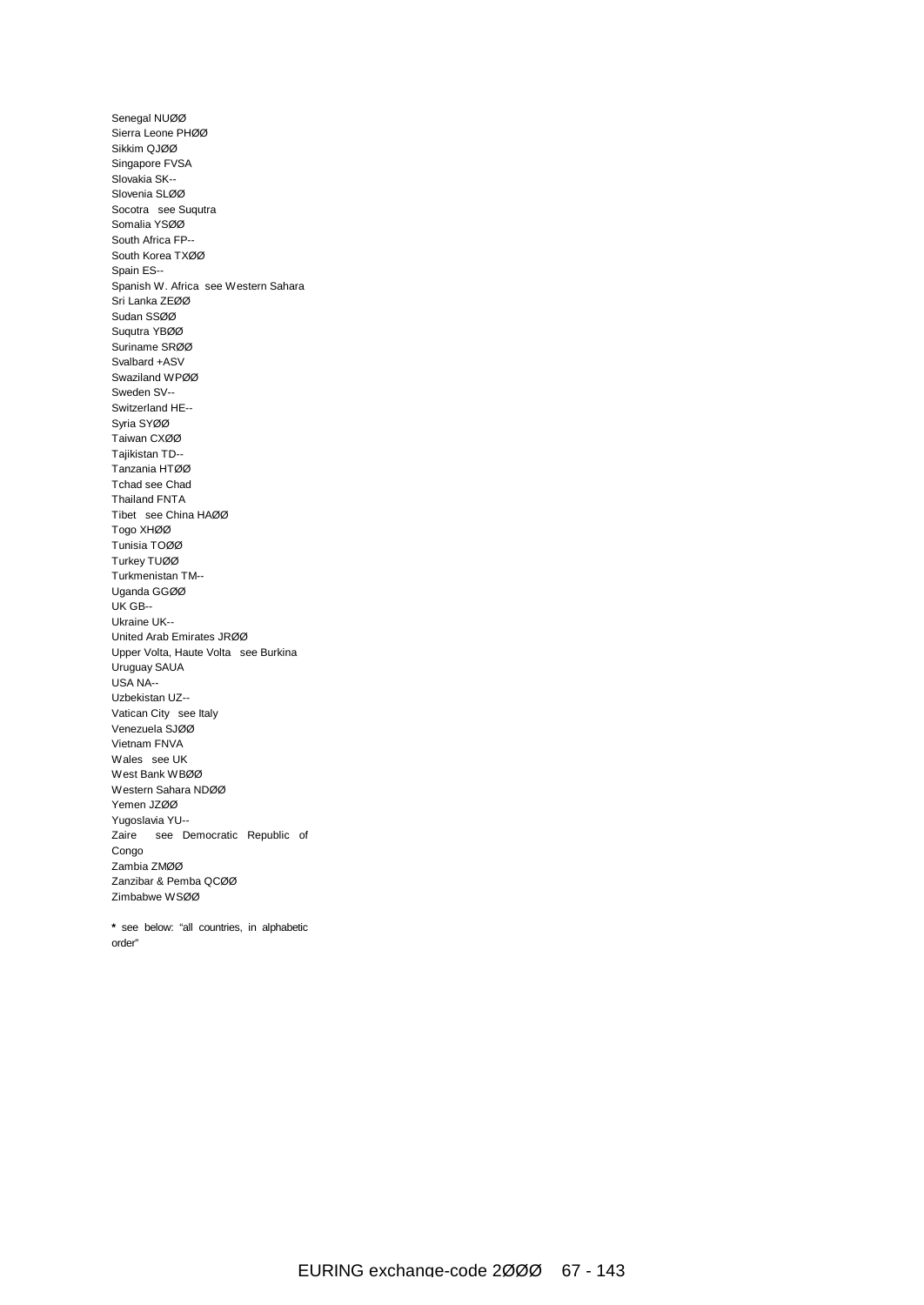| <b>TWO LETTER PLACE CODE</b> |                                                       |  |  |
|------------------------------|-------------------------------------------------------|--|--|
|                              | in alphabetic order.                                  |  |  |
|                              | $\varnothing$ = the number zero:                      |  |  |
|                              | O= the alphabetic character o.                        |  |  |
|                              |                                                       |  |  |
| -AØØ                         | Arctic Ocean                                          |  |  |
| -BØØ                         | North Sea                                             |  |  |
| -CØØ                         | English Channel and Irish Sea                         |  |  |
| -DØØ                         | Bay of Biscay                                         |  |  |
| -EØØ                         | <b>Baltic Sea</b>                                     |  |  |
| -FØØ<br>-GØØ                 | Mediterranean Sea                                     |  |  |
| -HØØ                         | <b>Black and Caspian Seas</b><br>North Atlantic Ocean |  |  |
| -100                         | <b>Other Oceans</b>                                   |  |  |
| -JØØ                         | <b>Indian Ocean</b>                                   |  |  |
| +ABI                         | Bear Island                                           |  |  |
| +AJM                         | Jan Mayen                                             |  |  |
| +AØØ                         | islands in Arctic Ocean                               |  |  |
| +ASV                         | Svalbard                                              |  |  |
| +BØØ                         | islands in North Sea                                  |  |  |
| +CØØ                         | islands in Engl. Ch. + Irish Sea                      |  |  |
| +DØØ                         | islands in Bay of Biscay                              |  |  |
| +EØØ                         | islands in Baltic Sea                                 |  |  |
| +FØØ                         | islands in Mediterranean                              |  |  |
| +GØØ                         | islands in Bl. + Caspian Seas                         |  |  |
| +HAZ                         | Azores                                                |  |  |
| +HBE                         | Bermuda                                               |  |  |
| +HCV                         | Cape Verde Islands                                    |  |  |
| +HØØ                         | islands in North Atlantic Ocean                       |  |  |
| +IØØ                         | islands in Other Oceans                               |  |  |
| +JØØ                         | islands in Indian Ocean                               |  |  |
| AA--                         | Australia                                             |  |  |
| ABØØ                         | Albania                                               |  |  |
| AEØØ                         | Armenia                                               |  |  |
| AG--                         | Algeria                                               |  |  |
| AIØØ                         | Aden                                                  |  |  |
| AJ--                         | New Zealand                                           |  |  |
| AK--                         | Azerbaijan                                            |  |  |
| ALØØ                         | Angola                                                |  |  |
| AMØØ                         | Liechtenstein                                         |  |  |
| ANØØ                         | Antarctica                                            |  |  |
|                              | ARØØ Saudi Arabia                                     |  |  |
| AU--                         | Austria                                               |  |  |
| AZØØ                         | Bahrain & Qatar                                       |  |  |
| <b>BAØØ</b>                  | <b>Brazil</b>                                         |  |  |
| BG--                         | Bulgaria                                              |  |  |
| <b>BHØØ</b>                  | Bosnia and Herzegovina                                |  |  |
| BJØØ<br>BL--                 | Argentina                                             |  |  |
| BY--                         | Belgium<br><b>Belarus</b>                             |  |  |
| CA--                         | Central America                                       |  |  |
| CAØØ                         | Central America                                       |  |  |
| CGØØ                         | Hong Kong                                             |  |  |
| CI--                         | Channel Islands                                       |  |  |
| CJ--                         | Cuba/Jamaica                                          |  |  |
| CJCA                         | Cuba                                                  |  |  |
| CJJA                         | Jamaica                                               |  |  |
| CP--                         | China                                                 |  |  |
| CXØØ                         | Taiwan                                                |  |  |
| CYØØ                         | Cyprus                                                |  |  |
| CZ--                         | <b>Czech Republic</b>                                 |  |  |
| DAØØ                         | Ceuta                                                 |  |  |
| <b>DE--</b>                  | Germany                                               |  |  |
| <b>DK--</b>                  | Denmark                                               |  |  |
| EA--                         | Canada                                                |  |  |
| EGØØ                         | Egypt                                                 |  |  |
| EKØØ                         | Andorra *                                             |  |  |
| <b>EK23</b>                  | Andorra                                               |  |  |
|                              |                                                       |  |  |

| <b>EMØØ</b>  | Mali                                    |
|--------------|-----------------------------------------|
| EQØØ         | Ethiopia                                |
| ER--         | Ireland                                 |
| ES--         | Spain                                   |
| ETØØ         | Estonia                                 |
| EVØØ         | Eritrea                                 |
| EYØØ<br>FA-- | Djibouti                                |
| FEØØ         | Faroe Islands<br>Myanmar                |
| FGØØ         | Lesotho                                 |
| FKØØ         | <b>Falkland Islands</b>                 |
| FMØØ         | Namibia                                 |
| <b>FN--</b>  | S.E.Asia                                |
| FP--         | Republic of South Africa                |
| FR--         | France                                  |
| FTØØ         | Chad                                    |
| FV--         | Malaysia/Singapore                      |
| GB--         | UK                                      |
| GD--         | Greenland                               |
| GE--         | Georgia                                 |
| GFØØ         | French Guiana                           |
| GGØØ         | Uganda                                  |
| GHØØ         | Ghana                                   |
| GNØØ         | Afghanistan                             |
| GPØØ         | Kenya                                   |
| GQØØ         | Guinea Bissau                           |
| <b>GR--</b>  | Greece<br>Gaza Strip                    |
| GSØØ<br>GYØØ | Guinea                                  |
| HAØØ         | Tibet (see China)                       |
| HE--         | Switzerland                             |
| HG--         | Hungary                                 |
| HHØØ         | Guinea Islands                          |
| HJØØ         | Nepal                                   |
| HR--         | Croatia                                 |
|              |                                         |
| HTØØ         | Tanzania                                |
| IA--         | Italy                                   |
| ILØØ         | Israel                                  |
| IN--         | India                                   |
| 10ØØ         | <b>British Indian Ocean Territories</b> |
| IPØØ         | Iran                                    |
| 1QØØ         | Iraq                                    |
| IS--         | Iceland                                 |
| JHØØ         | Japan                                   |
| JIØØ         | Kuwait                                  |
| JOØØ         | Jordan                                  |
| JRØØ         | <b>United Arab Emirates</b>             |
| JZØØ         | Yemen                                   |
| KAØØ<br>KI-- | Chile                                   |
| KJØØ         | Kyrgyzstan<br>Peru                      |
| KMØØ         | Comoros                                 |
| KNØØ         | Luxembourg                              |
| KN29         | Luxembourg                              |
| KZ--         | Kazakhstan                              |
| LAØØ         | <b>Lesser Antilles</b>                  |
| LEØØ         | Lebanon                                 |
| LIØØ         | Lithuania                               |
| LJ--         | Caribbean                               |
| LTØØ         | Libya                                   |
| LVØØ         | Latvia                                  |
| MAØØ         | Morocco                                 |
| MDØØ         | Moldova                                 |
| MEØØ         | Montenegro                              |
| MGØØ         | Madagascar                              |
| MJØØ         | Melilla                                 |
| MKØØ         | Macedonia<br>Malta                      |
| MLØØ<br>MNØØ | Mongolia                                |

| MQØØ                | Mozambique                            |
|---------------------|---------------------------------------|
| MUØØ                | Mauritius (incl. Rodrigues Isl.)      |
| MVØØ                | Maldives                              |
| MYØØ                | Malawi                                |
| NA--                | United States of America              |
| NBØØ                | Gibraltar                             |
| NB6Ø<br>NCØØ        | Gibraltar                             |
| NDØØ                | New Caledonia<br>Western Sahara       |
| NEØØ                | Niger                                 |
| NL--                | The Netherlands                       |
| NMØØ                | Mauritania                            |
| NO--                | Norway                                |
| NUØØ                | Senegal                               |
| NVØØ                | Nigeria                               |
| OEØØ                | Philippines                           |
| OMØØ                | Oman                                  |
| ONØØ                | Indonesia                             |
| OVØØ                | Borneo Islands                        |
| PHØØ<br>PIØØ        | Sierra Leone<br>Pacific Islands       |
| PL--                | Poland                                |
| PNØØ                | Pakistan                              |
| PO--                | Portugal                              |
| PPØØ                | Rwanda                                |
| PQØØ                | Liberia                               |
| PXØØ                | <b>Burundi</b>                        |
| PYØØ                | Côte d'Ivoire                         |
| QAØØ                | <b>Bhutan</b>                         |
| QCØØ                | Zanzibar & Pemba                      |
| QHØØ                | Central African Republic              |
| QJØØ                | Sikkim                                |
| QQØØ<br>QYØØ        | Cameroon<br>Gabon                     |
| <b>RA48</b>         | <b>Vatican City</b>                   |
| REØØ                | Reunion                               |
| RNØØ                | Bangladesh                            |
| RO--                | Romania                               |
| RS--                | Republic of Serbia                    |
| RU--                | <b>Russian Federation</b>             |
| SA--                | South America                         |
| scøø                | Seychelles                            |
| SF--                | Finland                               |
| SJØØ                | Venezuela                             |
| SK--<br>SLØØ        | Slovakia<br>Slovenia                  |
|                     | SRØØ Suriname                         |
| SSØØ                | Sudan                                 |
| <b>SV--</b>         | Sweden                                |
| SYØØ                | Syria                                 |
| TAØØ                | Mexico                                |
| TD--                | Tajikistan                            |
| TFØØ                | French<br>Southern Territories        |
|                     | (Crozet Islands, Kerguélen, St. Paul, |
|                     | Amsterdam Island)                     |
| <b>DOLT</b><br>TM-- | Bahamas<br>Turkmenistan               |
| TOØØ                | Tunisia                               |
| TPØØ                | North Korea                           |
| TUØØ                | Turkey                                |
|                     | TXØØ South Korea                      |
| UK--                | Ukraine                               |
| UZ--                | Uzbekistan                            |
| VAØØ                | Alaska                                |
| VMØØ                | Gambia, The                           |
|                     | VUØØ Burkina (formerly Upper Volta)   |
|                     | WBØØ West Bank                        |
| WEØØ                | Papua New Guinea<br>WGØØ Botswana     |
|                     |                                       |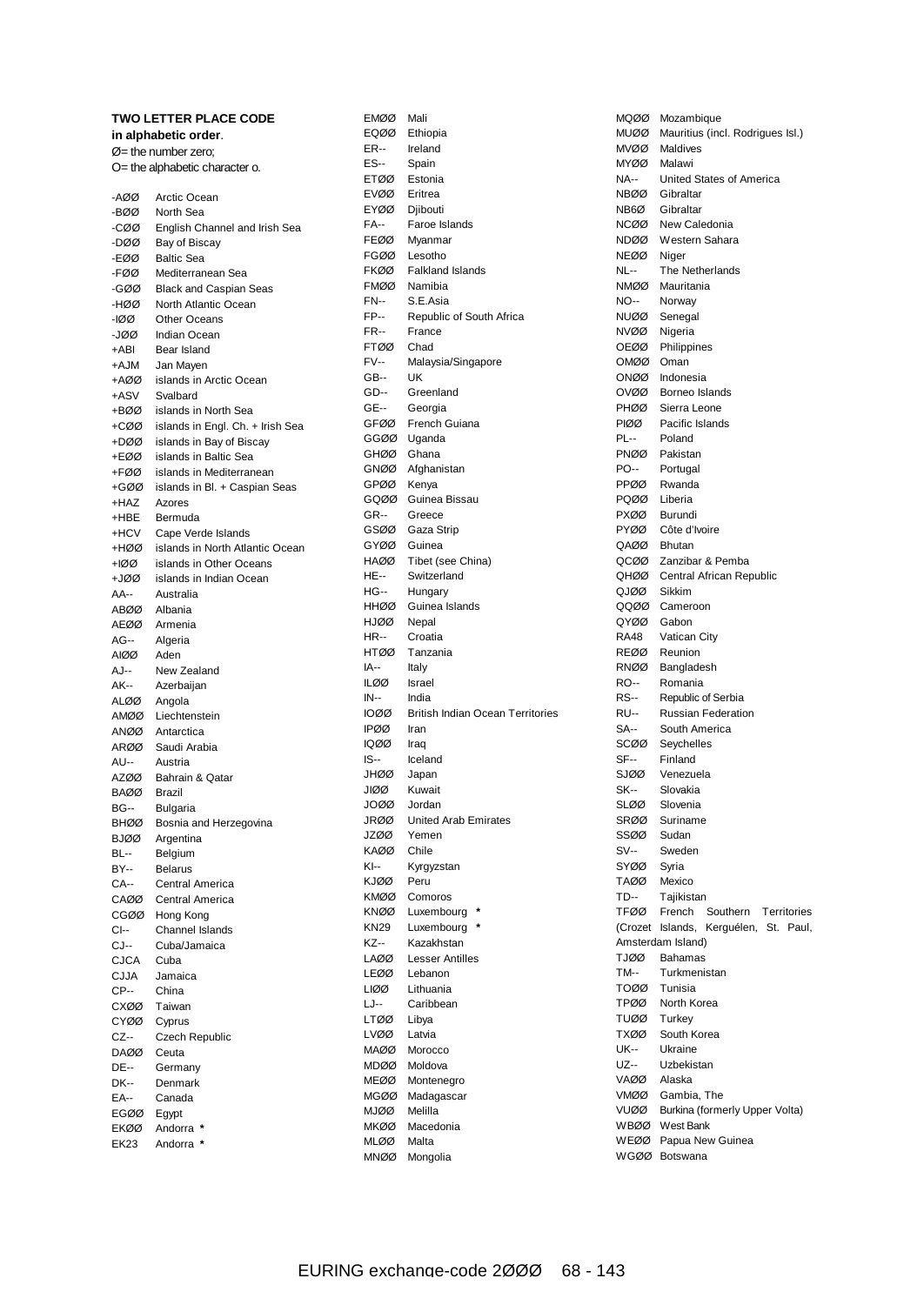| WPØØ        | Swaziland                     |
|-------------|-------------------------------|
| WR8Ø        | Monaco                        |
| <b>WSØØ</b> | Rhodesia (Zimbabwe)           |
| <b>XHØØ</b> | Togo                          |
| <b>XYØØ</b> | Benin (formerly Dahomey)      |
| <b>YBØØ</b> | Sugutra                       |
| YHØØ        | Bioco (formerly Fernando Poo) |
| YQØØ        | <b>Equatorial Guinea</b>      |
| YSØØ        | Somalia                       |
| <b>YTØØ</b> | Mayotte                       |
| YU--        | Yugoslavia                    |
| YYØØ        | Congo (Congo Brazzaville)     |
| ZA33        | San Marino                    |
| ZEØØ        | Sri Lanka                     |
| <b>ZIØØ</b> | Dem. Rep. of Congo (Zaire)    |
| <b>ZMØØ</b> | Zambia                        |
|             |                               |

**\*** see below: "all countries, in alphabetic order"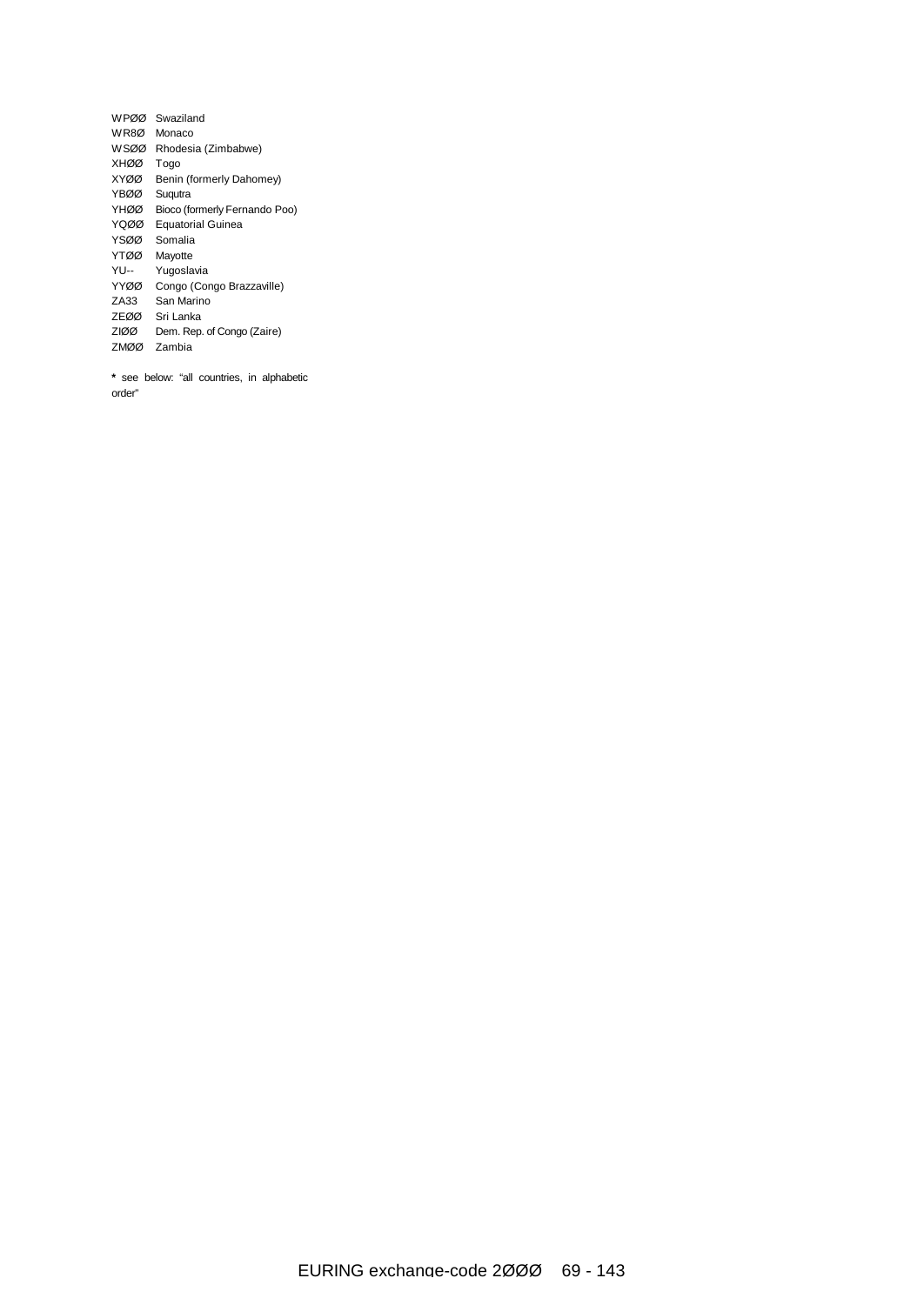# **ALL COUNTRIES, in alphabetic order.**

### **Ø = the number zero; O = the alphabetic character as in "Oslo".**

Exceptions: there are a few names of place-codes in Danmark and Norway with the character  $\varnothing$ .

#### *NOTE:*

When a place code has been changed, the '*Code Manual New EURING'* (1979) is added between brackets. Example: BY25 (SU25) Minsk O.

**Aden** AIØØ **Afghanistan** GNØØ **Albania** ABØØ

### **ALGERIA**

### *AG-- Algeria*

AGAL Alger AGOR Oran

AGCO Constantine AGTS Other provinces

#### **Andorra** EKØØ

For reasons unknown untill now (August 2002) Andorra was also coded as EK23 (see '*Code Manual New Euring*' (1979) page 32 (EK23) and page 54 (EKØØ). It's not wise to delete one of those two because probably both has been used. Similar to other country-coding it's sensible to use only EKØØ.

**Angola** ALØØ **Antarctica** ANØØ **Antilles, Lesser** LAØØ **Argentina** BJØØ **Armenia** AEØØ

### **AUSTRALIA**

| AA-- Australia                 | AASA South Australia   |
|--------------------------------|------------------------|
| AANS New South Wales           | AATA Tasmania          |
| <b>AANT</b> Northern Territory | AAVI Victoria          |
| AAQU Queensland                | AAWA Western Australia |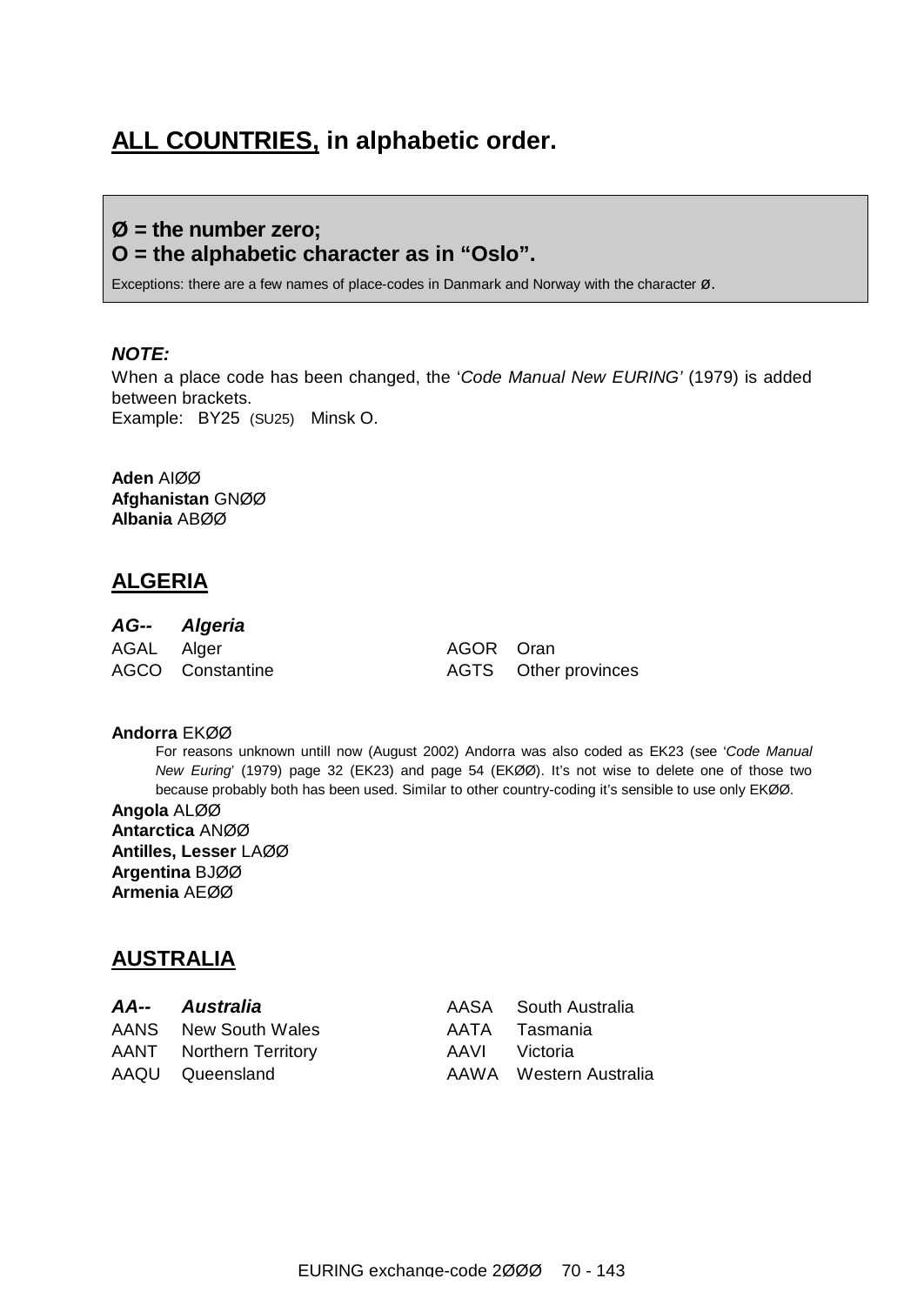# **AUSTRIA**

| <b>AU-- Austria</b> (provinces) |            | AUØ4 Salzburg   |
|---------------------------------|------------|-----------------|
| AUØØ Burgenland                 |            | AUØ5 Steiermark |
| AUØ1 Kärnten                    | AUØ6 Tirol |                 |
| AUØ2 Niederösterreich           |            | AUØ7 Vorarlberg |
| AUØ3 Oberösterreich             | AUØ8 Wien  |                 |

# **AZERBAIJAN**

*AK-- (SU92) Azerbaijan*  AKØ1 (SU92) Nagornyy Karabakh (Daliq Qarabag)

**Azores** see Portugal **Bahamas** TJØØ **Bahrain & Qatar** AZØØ **Bangladesh** RNØØ

### **BELARUS**

|  | BY-- (SU2-) Belarus   |  |                        |
|--|-----------------------|--|------------------------|
|  | BY22 (SU22) Gomel O.  |  | BY26 (SU26) Mogiley O. |
|  | BY2Ø (SU2Ø) Brest O.  |  | BY28 (SU28) Vitebsk O. |
|  | BY23 (SU23) Grodno O. |  | BY25 (SU25) Minsk O.   |

## **BELGIUM**

| <b>BL--</b> | <b>Belgium</b> (provinces) |                  | BL24 Liège      |
|-------------|----------------------------|------------------|-----------------|
| BL2Ø        | Antwerpen                  |                  | BL25 Luxembourg |
| <b>BL21</b> | <b>Brabant</b>             | BL <sub>26</sub> | Namur           |
| <b>BL22</b> | Hainaut                    | BL <sub>27</sub> | Oost-Vlaanderen |
|             | BL23 Limburg               | BL28             | West-Vlaanderen |
|             |                            |                  |                 |

**Belize** CABA **Benin** XYØØ (formerly Dahomey XQØØ) **Bhutan** QAØØ **Bioco** YHØØ **Bolivia** SABA **Borneo Island** OVØØ **Bosnia and Herzegovina** BHØØ **Botswana** WGØØ **Brazil** BAØØ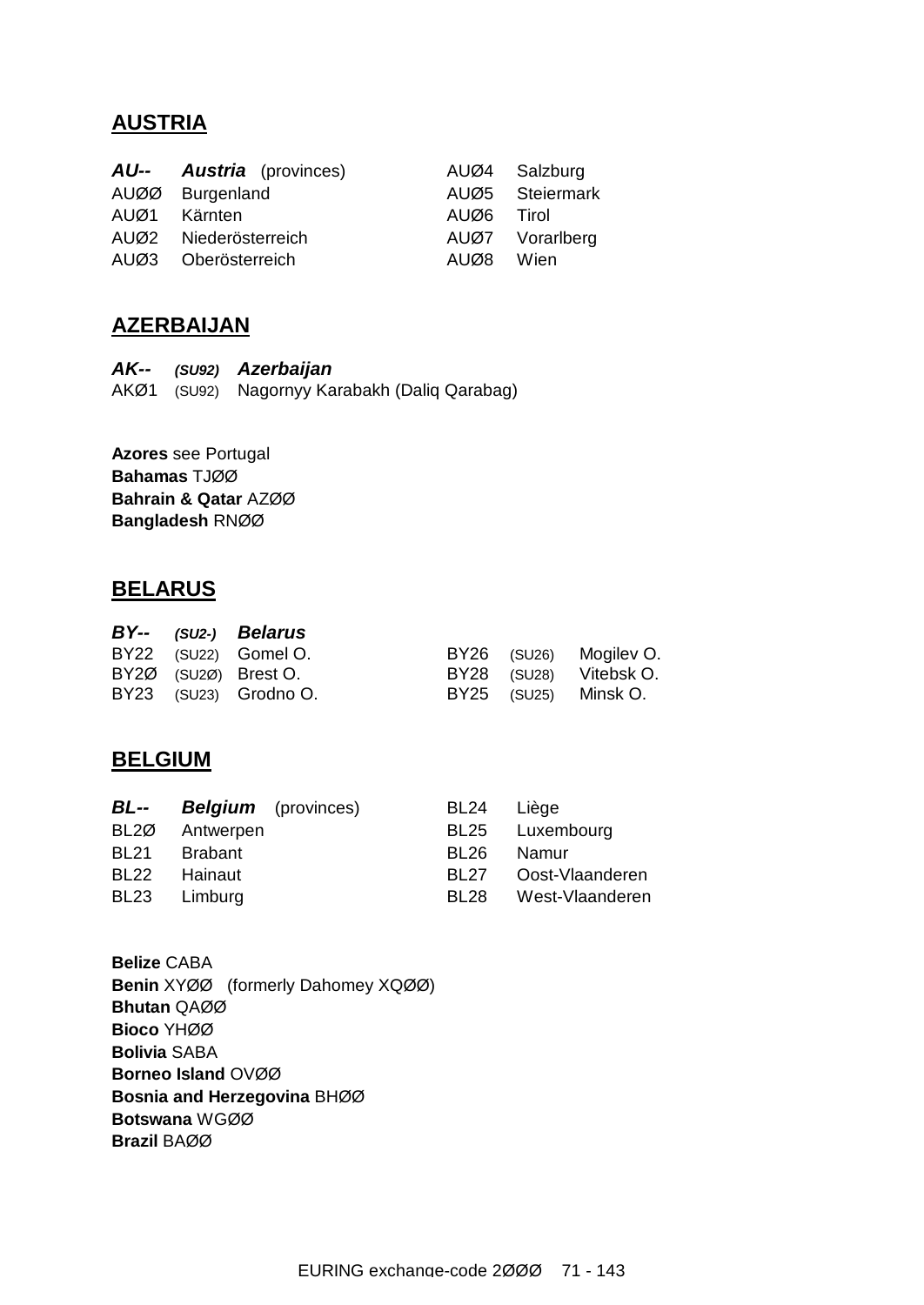### **British Indian Ocean Territories** IOØØ

# **BULGARIA**

| From 1959-1987 and since 1998 the subdivision is:                   |                        |             |                            |  |  |  |
|---------------------------------------------------------------------|------------------------|-------------|----------------------------|--|--|--|
|                                                                     | <b>BG-- Bulgaria</b>   |             |                            |  |  |  |
|                                                                     | BGØ1 Blagoevgrad       | BG18 Ruse   |                            |  |  |  |
|                                                                     | BGØ2 Burgas            |             | BG27 Shumen                |  |  |  |
|                                                                     | BGØ8 Dobrich           |             | BG19 Silistra              |  |  |  |
|                                                                     | BGØ7 Gabrovo           | BG2Ø Sliven |                            |  |  |  |
|                                                                     | BG26 Haskovo           |             | BG21 Smolyan               |  |  |  |
|                                                                     | BGØ9 Kurdzhali         |             | BG23 Sofia City            |  |  |  |
|                                                                     | BG1Ø Kyustendil        |             | <b>BG22 Sofia Province</b> |  |  |  |
|                                                                     | BG11 Lovech            |             | BG24 Stara Zagora          |  |  |  |
|                                                                     | BG12 Montana           |             | <b>BG25 Turgovishte</b>    |  |  |  |
|                                                                     | <b>BG13 Pazardzhik</b> | BGØ3 Varna  |                            |  |  |  |
|                                                                     | BG14 Pernik            |             | BGØ4 Veliko Turnovo        |  |  |  |
|                                                                     | BG15 Pleven            | BGØ5 Vidin  |                            |  |  |  |
|                                                                     | <b>BG16 Plovdiv</b>    |             | BGØ6 Vratsa                |  |  |  |
|                                                                     | BG17 Razgrad           |             | BG28 Yambol                |  |  |  |
| Source: Sofia Scheme and http://en.wikipedia.org/wiki/ISO 3166-2:BG |                        |             |                            |  |  |  |

In the EuringCode 1979 this subdivisions are mentioned:

|           | <b>BG-- Bulgaria</b> (provinces) |             |                                   |
|-----------|----------------------------------|-------------|-----------------------------------|
|           | BG7Ø Blagoevgrad                 |             | BG76 Sofiya                       |
|           | Burgas BG8Ø                      |             | Stalin (Varna) BG81               |
|           | BG71 Khaskovo                    |             | BG77 Stara Zagora                 |
|           | BG72 Kolarovgrad (Shumen)        |             | BG78 Turnovo                      |
|           | BG73 Pleven                      | <b>BG79</b> | Vratsa                            |
|           | BG74 Plovdiv                     |             | BG8Ø Burgas } Black Sea provinces |
| BG75 Ruse |                                  |             | BG81 Stalin } Black Sea provinces |

**Burkina** (formerly Upper Volta, Haute Volta) VUØØ **Burma see Myanmar Burundi** PXØØ **Cambodia** FNCA **Cameroon** QQØØ

# **CANADA**

| EA-- Canada           | <b>EANW</b> North West Territories |
|-----------------------|------------------------------------|
| EAAL Alberta          | EANS Nova Scotia                   |
| EABC British Columbia | EAON Ontario                       |
| EALA Labrador         | <b>EAPE</b> Prince Edward Island   |
| EAMA Manitoba         | EAQU Quebec                        |
|                       |                                    |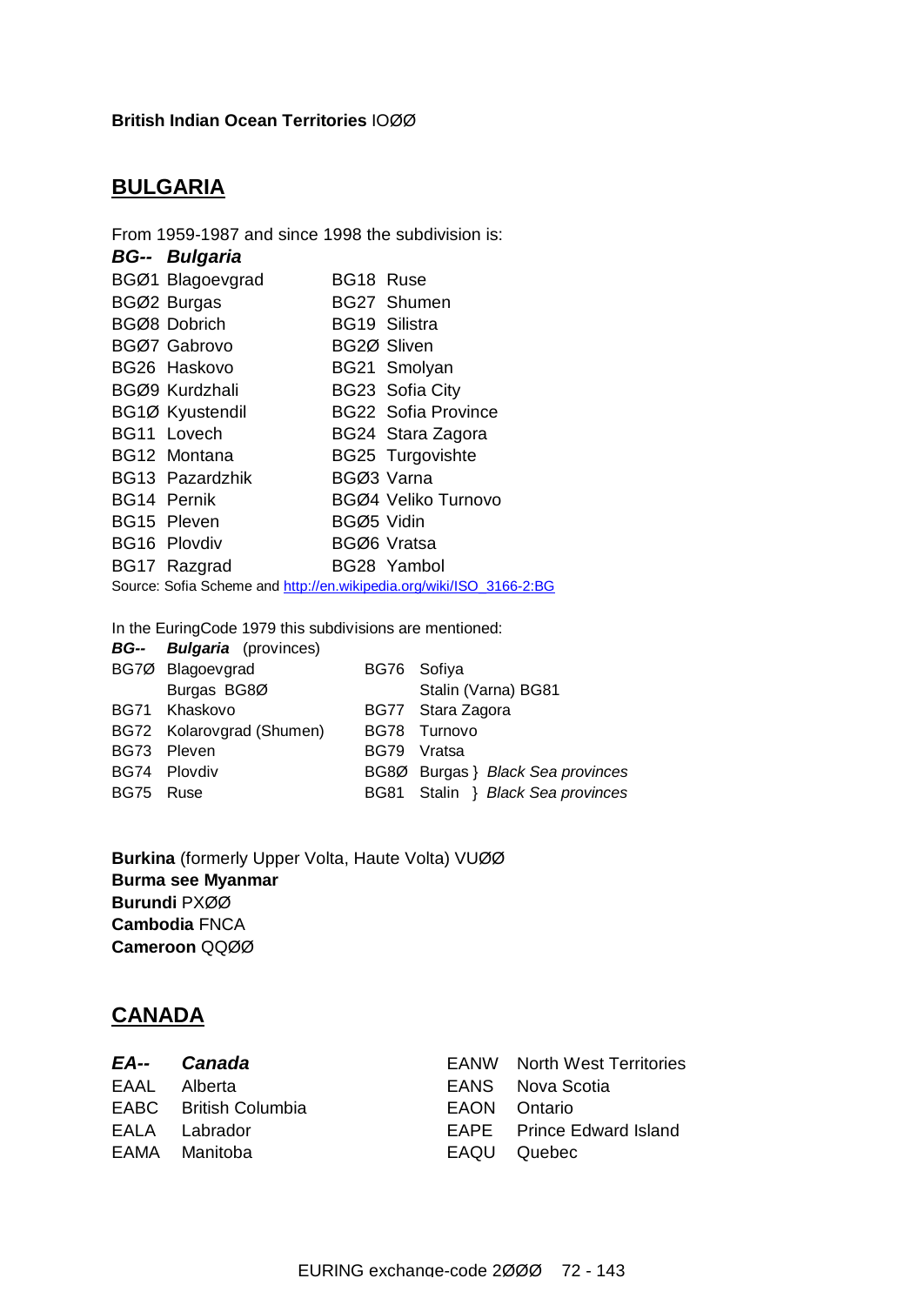EANB New Brunswick EASA Saskatchewan EANF Newfoundland

**Canary Islands** see Spain **Central African Republic** QHØØ

### **CENTRAL AMERICA**

There is more than one point of view about which countries geographically and politically belong to 'Central America'. But this collective is present in the EuringCode 1979, so the countries mentioned within this collective should be mentioned:

*CAØØ Central America* (coding used before, but this coding is not the right one)

*CA-- Central America* (preferable coding according to EuringCode 2000)

CABA Belize CACA Costa Rica CAEA El Salvador CAGA Guatemala CAHA Honduras CANA Nicaragua CAPA Panama

**Ceuta** DAØØ **Chad** FTØØ **Channal Isles** see UK **Chile** KAØØ

## **CHINA**

**CHINESE STATES**: the names of the Chinese states, autonomous regions (marked A.R. on the list) and municipalities are given in two forms below. The old form is that which will be found on maps (e.g. Times Atlas) but the new form is the one recently agreed as the standard transliteration from the Chinese names.

#### *CP-- China*

|             | <b>Old Form</b>        | <b>New Form</b> |
|-------------|------------------------|-----------------|
| <b>CPAN</b> | Anhwei                 | Anhui           |
| <b>CPCH</b> | Chekiang               | Zhejiang        |
| <b>CPTS</b> | Chinghai (or Tsinghai) | Qinghai         |
| <b>CPFU</b> | Fukien                 | Fujian          |
| <b>CPHK</b> | Heilungkiang           | Heilongjiang    |
| <b>CPHO</b> | Honan                  | Henan           |
|             |                        |                 |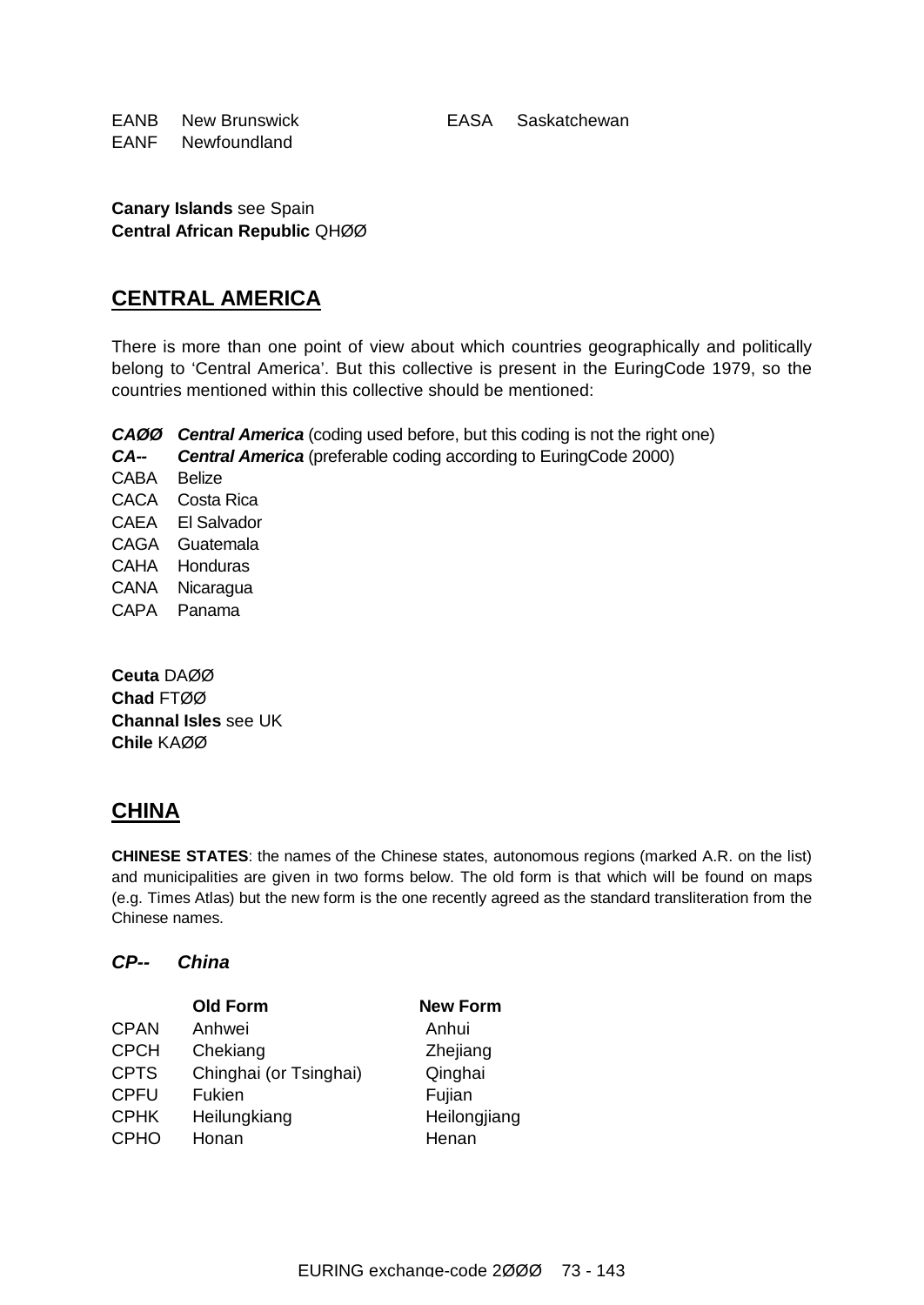| <b>CPHP</b> | Hopei (or Hopeh)        | Hebei               |
|-------------|-------------------------|---------------------|
| <b>CPHU</b> | Hunan                   | Hunan               |
| <b>CPHI</b> | Hupei (or Hupeh)        | Hubei               |
| <b>CPIM</b> | Inner Mongolia (AR)     | Nei Mongol (AR)     |
| <b>CPKA</b> | Kansu                   | Gansu               |
| <b>CPKI</b> | Kiangsi                 | Jiangxi             |
| <b>CPKU</b> | Kiangsu                 | Jiangsu             |
| <b>CPKR</b> | <b>Kirin</b>            | Jilin               |
| <b>CPKS</b> | Kwangsi (Chuang AR)     | Guangxi (Zhuang AR) |
| <b>CPKG</b> | Kwangtung               | Guangdong           |
| <b>CPKW</b> | Kweichow                | Guizhou             |
| <b>CPLI</b> | Liaoning                | Liaoning            |
| <b>CPNH</b> | Ninghsia (Hui AR)       | Ningxia (Hui AR)    |
| <b>CPPK</b> | Peking (Municipality)   | <b>Beijing</b>      |
| <b>CPSH</b> | Shanghai (Municipality) | Shanghai            |
| <b>CPSA</b> | Shansi                  | Shanxi              |
| <b>CPSG</b> | Shantung                | Shandong            |
| <b>CPSI</b> | Shensi                  | Shaanxi             |
| <b>CPSK</b> | Sinkiang (Uighur AR)    | Xinjiang Uygur (AR) |
| <b>CPSZ</b> | Szechuan                | Sichuan             |
| <b>CPTT</b> | Tientsin (Municipality) | Tianjin             |
| <b>CPYU</b> | Yunnan                  | Yunnan              |
| HAØØ        | Tibet                   | <b>Tibet</b>        |

**Colombia** SACA **Comoros** KMØØ **Congo** (formerly Congo Brazzaville) YYØØ **Costa Rica** CACA **Côte d'Ivoire** PYØØ

### **CROATIA**

Previously part of the former Yugoslavia. The new place codes cannot be compared with the old place codes of Yugoslavia.

#### *HR-- Croatia*

- HRØ1 Central Croatia
- HRØ2 Eastern Croatia
- HRØ3 Mountain Croatia
- HRØ4 Northern Croatian Coast
- HRØ5 Southern Croatian Coast

According to a map taken from the book:

Crkvencic, I. et al (1974): Geografija SR Hrvatske, Book 1, Skolska, Zagreb.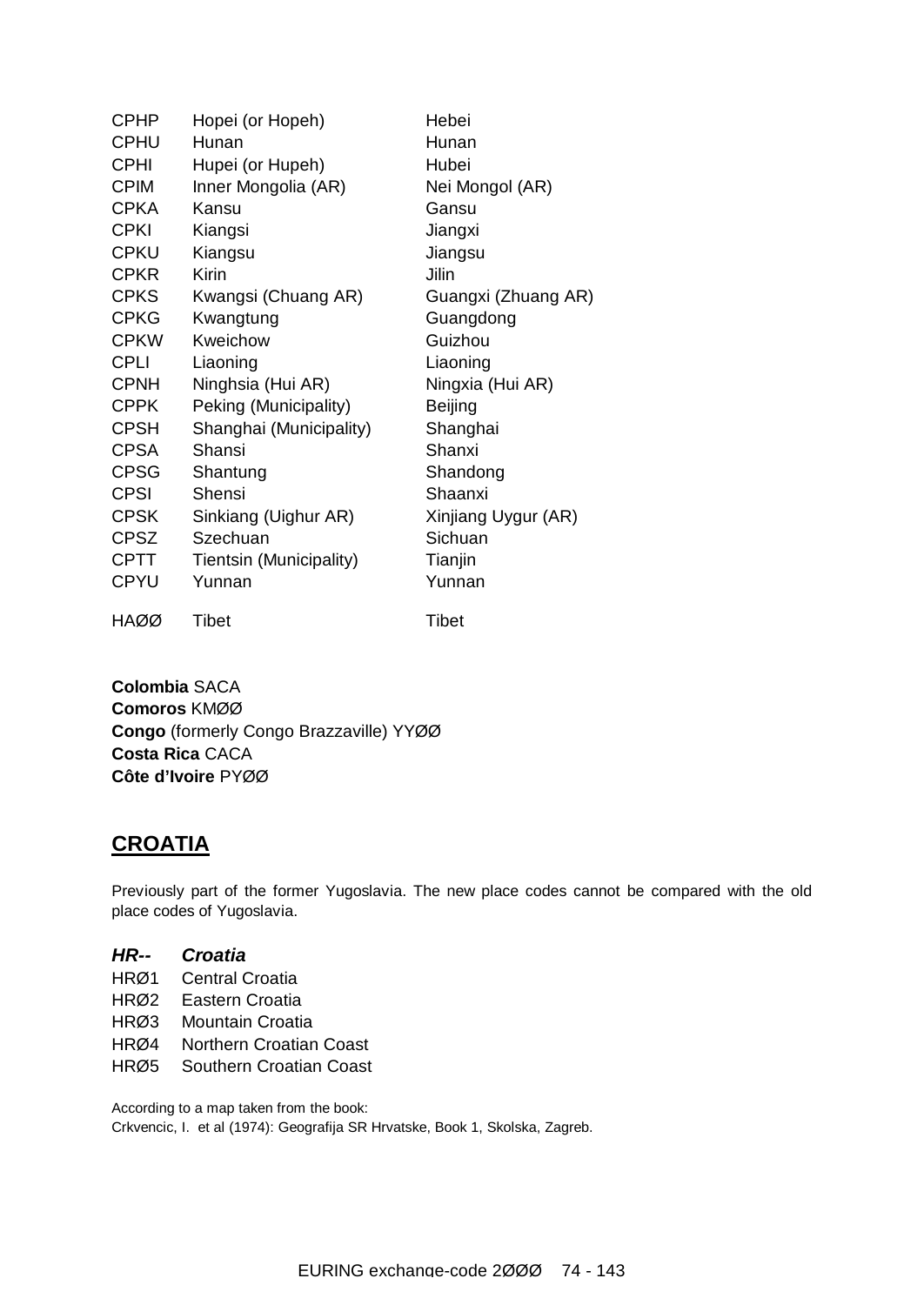# **Still to do**: fuller reference

**Cuba** CJCA **Cyprus** CYØØ

### **CZECH REPUBLIC**

Due to recent changes (on January 1, 2003) in regional systems the Czech Scheme uses the following coding system:

#### **CZ-- Czech Republic**

- CZ10 Jihočeský
- CZ11 Královéhradecký
- CZ12 Vysočina
- CZ13 Karlovarský
- CZ14 Liberecký
- CZ15 Pardubický
- CZ16 Plzeňský
- CZ17 Středočeský a Praha
- CZ18 Ústecký
- CZ22 Jihomoravský
- CZ23 Zlínský
- CZ26 Olomoucký
- CZ27 Moravskoslezský

*In 2ØØ1 and 2ØØ2 the Czech Republic uses this system of place coding:*  (For older place code: see below)

| Sorted on Code |                       | Sorted on District |                       |
|----------------|-----------------------|--------------------|-----------------------|
| CZ--           | <b>Czech Republic</b> | CZ--               | <b>Czech Republic</b> |
| CZAA           | Praha                 | <b>CZBN</b>        | Benesova              |
| <b>CZBE</b>    | Beroun                | <b>CZBE</b>        | Beroun                |
| <b>CZBK</b>    | Blansko               | CZBK               | Blansko               |
| <b>CZBM</b>    | Brno-mesto            | <b>CZBV</b>        | <b>Breclav</b>        |
| <b>CZBN</b>    | Benesova              | <b>CZBM</b>        | Brno-mesto            |
| CZBO           | Brno-venko            | CZBO               | Brno-venko            |
| <b>CZBR</b>    | <b>Bruntal</b>        | <b>CZBR</b>        | <b>Bruntal</b>        |
| <b>CZBV</b>    | <b>Breclav</b>        | CZCL               | Ceska Lipa            |
| CZCB           | Ceske Budejovice      | <b>CZCB</b>        | Ceske Budejovice      |
| <b>CZCH</b>    | Cheb                  | <b>CZCK</b>        | Cesky Krumlov         |
| <b>CZCK</b>    | CeskyKrumlov          | CZCH               | Cheb                  |
| CZCL           | CeskaLipa             | CZCV               | Chomutov              |
| <b>CZCR</b>    | Chrudim               | <b>CZCR</b>        | Chrudim               |
| CZCV           | Chomutov              | CZDC               | Decin                 |
| CZDC           | Decin                 | CZDO               | Domazlice             |
| CZDO           | Domazlice             | <b>CZFM</b>        | <b>Frydek Mistek</b>  |
| <b>CZFM</b>    | <b>Frydek Mistek</b>  | <b>CZHB</b>        | Havlickuv Brod        |
| <b>CZHB</b>    | Havlickuv Brod        | <b>CZHO</b>        | Hodonin               |
| <b>CZHK</b>    | <b>Hradec Kralove</b> | <b>CZHK</b>        | Hradec Kralove        |
| <b>CZHO</b>    | Hodonin               | CZJN               | Jablonec nad Nisou    |
| CZJC           | Jicin                 | CZJE               | Jesenik               |
| <b>CZJE</b>    | Jesenik               | CZJC               | Jicin                 |
| <b>CZJH</b>    | Jindrichhuv Hradec    | CZJI               | Jihlava               |
| CZJI           | Jihlava               | <b>CZJH</b>        | Jindrichhuv Hradec    |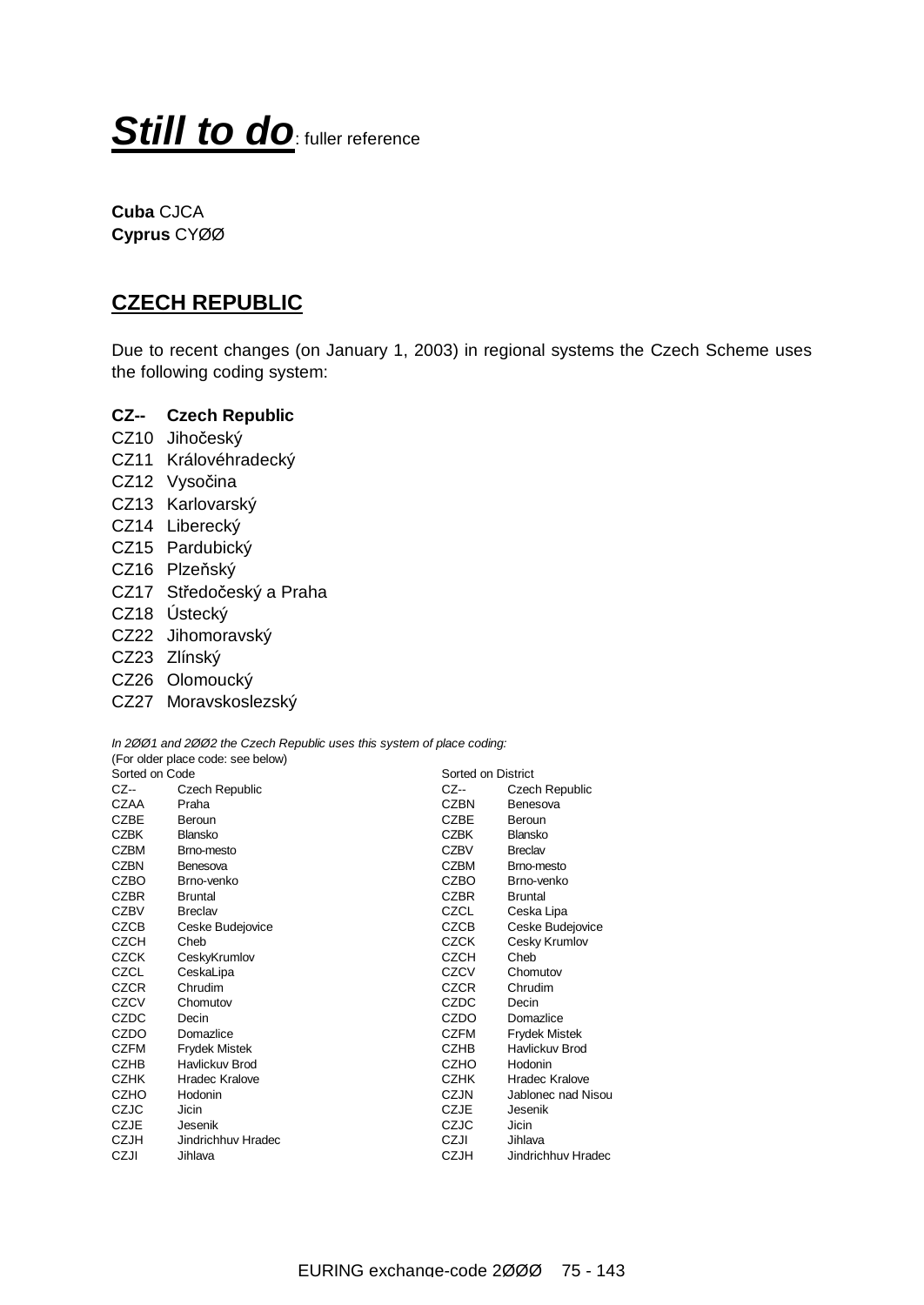| <b>CZJN</b> | Jablonec nad Nisou      | <b>CZKV</b> | Karlovy Vary            |
|-------------|-------------------------|-------------|-------------------------|
| <b>CZKA</b> | Karvina                 | CZKA        | Karvina                 |
| <b>CZKH</b> | Kutna Hora              | <b>CZKL</b> | Kladno                  |
| <b>CZKL</b> | Kladno                  | <b>CZKT</b> | Klatovy                 |
| <b>CZKM</b> | Kromeriz                | CZKO        | Kolin                   |
| CZKO        | Kolin                   | <b>CZKM</b> | Kromeriz                |
| <b>CZKT</b> | Klatovy                 | <b>CZKH</b> | Kutna Hora              |
| <b>CZKV</b> | Karlovy Vary            | <b>CZLI</b> | Liberec                 |
| CZLI        | Liberec                 | <b>CZLT</b> | Litomerice              |
| <b>CZLN</b> | Louny                   | <b>CZLN</b> | Louny                   |
| <b>CZLT</b> | Litomerice              | <b>CZME</b> | Melnik                  |
| <b>CZMB</b> | Mlada Boleslav          | CZMB        | Mlada Boleslav          |
| <b>CZME</b> | Melnik                  | <b>CZMO</b> | Most                    |
| <b>CZMO</b> | Most                    | <b>CZNA</b> | Nachod                  |
| <b>CZNA</b> | Nachod                  | CZNJ        | Novy Jicin              |
| <b>CZNB</b> | Nymburk                 | <b>CZNB</b> | Nymburk                 |
| CZNJ        | Novy Jicin              | CZOL        | Olomouc                 |
| CZOL        | Olomouc                 | <b>CZOP</b> | Opava                   |
| <b>CZOP</b> | Opava                   | CZOS        | Ostrava                 |
| CZOS        | Ostrava                 | <b>CZPA</b> | Pardubice               |
| <b>CZPA</b> | Pardubice               | <b>CZPE</b> | Pelhromov               |
| <b>CZPB</b> |                         | <b>CZPI</b> |                         |
|             | Pribram                 |             | Pisek                   |
| <b>CZPE</b> | Pelhromov               | <b>CZPJ</b> | Plzen-jih               |
| <b>CZPH</b> | Praha-vychod            | <b>CZPM</b> | Plzen-mesto             |
| <b>CZPI</b> | Pisek                   | <b>CZPS</b> | Plzen-sever             |
| <b>CZPJ</b> | Plzen-jih               | <b>CZPT</b> | Prachatice              |
| <b>CZPM</b> | Plzen-mesto             | <b>CZAA</b> | Praha                   |
| <b>CZPR</b> | Prerov                  | <b>CZPH</b> | Praha-vychod            |
| <b>CZPS</b> | Plzen-sever             | <b>CZPZ</b> | Praha-zapad             |
| <b>CZPT</b> | Prachatice              | <b>CZPR</b> | Prerov                  |
| <b>CZPV</b> | Prostejov               | <b>CZPB</b> | Pribram                 |
| CZPZ        | Praha-zapad             | <b>CZPV</b> | Prostejov               |
| <b>CZRA</b> | Rakovnik                | <b>CZRA</b> | Rakovnik                |
| <b>CZRK</b> | Rychnov nad Kneznou     | CZRO        | Rokycany                |
| <b>CZRO</b> | Rokycany                | <b>CZRK</b> | Rychnov nad Kneznou     |
| <b>CZSM</b> | Semily                  | <b>CZSM</b> | Semily                  |
| CZSO        | Sokolov                 | CZSO        | Sokolov                 |
| CZST        | Strakonice              | <b>CZST</b> | Strakonice              |
| CZSU        | Sumperk                 | CZSU        | Sumperk                 |
| CZSY        | Svitavy                 | CZSY        | Svitavy                 |
| <b>CZTA</b> | Tabor                   | <b>CZTA</b> | Tabor                   |
| CZTC        | Tachov                  | CZTC        | Tachov                  |
| <b>CZTP</b> | Teplice                 | <b>CZTP</b> | Teplice                 |
| CZTR        | Trebic                  | <b>CZTR</b> | Trebic                  |
| CZTU        | Trutnov                 | CZTU        | Trutnov                 |
| <b>CZUH</b> | Uherske Hradiste        | <b>CZUH</b> | <b>Uherske Hradiste</b> |
| CZUL        | Usti nad Labem          | CZUL        | Usti nad Labem          |
| CZUO        | Usti nad Orlici         | CZUO        | Usti nad Orlici         |
| CZVS        | Vsetin                  | CZVS        | Vsetin                  |
| <b>CZVY</b> | Vyskov                  | <b>CZVY</b> | Vyskov                  |
| CZZL        | Zlin                    | <b>CZZR</b> | <b>Zdar nad Sazavou</b> |
| <b>CZZN</b> | Znojmo                  | CZZL        | Zlin                    |
| CZZR        | <b>Zdar nad Sazavou</b> | CZZN        | Znojmo                  |
|             |                         |             |                         |

# *Still to do*: map reference

|        |          | Before 2001 this system was valid: |                   |          |              |
|--------|----------|------------------------------------|-------------------|----------|--------------|
| CZ--   | $(CS-)$  | Czech Republic (regions)           |                   |          |              |
| $CZ1-$ | $(CS1-)$ | Bohemia                            | CZ <sub>2</sub> - | $(CS2-)$ | Moravia      |
| CZ1Ø   | (CS1Ø)   | Ceské Budejovice                   | CZ22              | (CS22)   | Brno (Brünn) |
| CZ11   | (CS11)   | <b>Hradec Kralove</b>              | CZ23              | (CS23)   | Gottwaldov   |
| CZ12   | (CS12)   | Jihlava                            | CZ26              | (CS26)   | Olomouc      |
| CZ13   | (CS13)   | Karlow Vary                        | CZ27              | (CS27)   | Ostrava      |
| CZ14   | (CS14)   | Liberec                            |                   |          |              |
| CZ15   | (CS15)   | Pardubice                          |                   |          |              |
| CZ16   | (CS16)   | Plzen (Pilsen)                     |                   |          |              |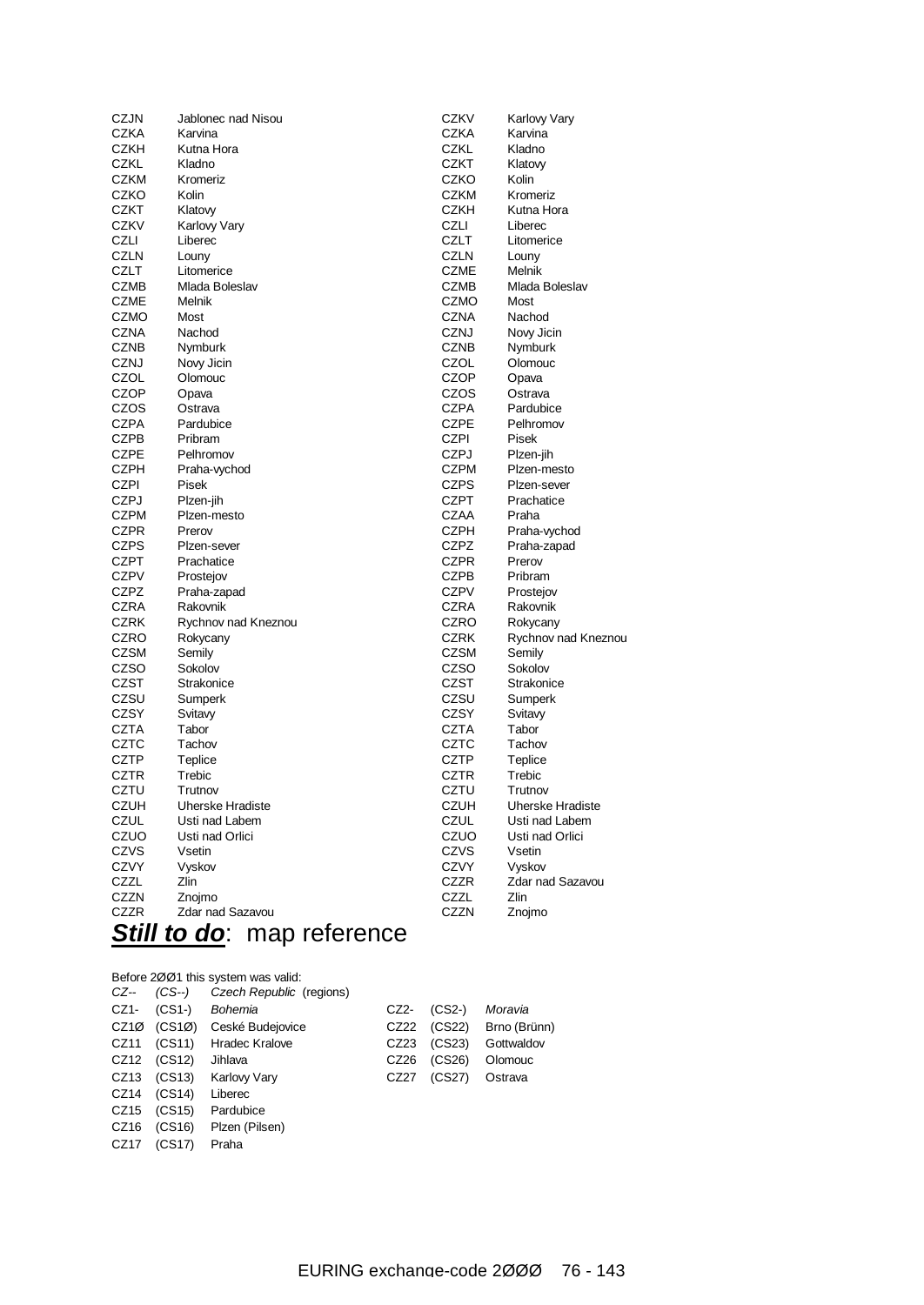CZ18 (CS18) Usti nad Labem

**Dahomey** (XQØØ) see Benin **Democratic Republic of Congo** ZIØØ

#### **DENMARK**

Bounderies from the map: Danmark. Amter – kommuner – sogne. Kort-Og Matrikelstyrelsen. 1992.

#### *DK-- Denmark*

| Untill January 01, 2007 |                                                  | Old (='Code Manual New EURING' (1979)) |  |  |
|-------------------------|--------------------------------------------------|----------------------------------------|--|--|
| DK15                    | København                                        | DKØ6                                   |  |  |
| DK <sub>2</sub> Ø       | Frederiksborg                                    | DKØ6                                   |  |  |
| <b>DK25</b>             | Roskilde                                         | DKØ6                                   |  |  |
| DK3Ø                    | Vestsjælland                                     | DKØ6                                   |  |  |
| <b>DK35</b>             | Storstrøm                                        | DKØ4 and DKØ6 SE of 55.20N-11.30E      |  |  |
| DK4Ø                    | <b>Bornholms</b>                                 | DK1Ø                                   |  |  |
| DK42                    | Fyn                                              | DKØ1                                   |  |  |
| DK <sub>5</sub> Ø       | Sønderjyllands                                   | DKØ2 and DKØ7 S of 55.15N              |  |  |
| DK55                    | Ribe                                             | DKØ2 and DKØ7 N of 55.15N              |  |  |
| DK6Ø                    | Vejle                                            | DKØ2                                   |  |  |
| <b>DK65</b>             | Ringkøbing                                       | DKØ2                                   |  |  |
| DK7Ø                    | Århus                                            | DKØ2 and DKØØ                          |  |  |
| <b>DK76</b>             | Viborg                                           | DKØ2                                   |  |  |
| DK8Ø                    | Nordjyllands                                     | DKØ2 and DKØ3                          |  |  |
|                         | http://en.wikipedia.org/wiki/Counties of Denmark |                                        |  |  |

#### **Since January 01, 2007:**

DKHS HovedStaden DKMJ MidtJylland DKNJ NordJylland DKSD SydDanmark DKSL SjælLand [http://en.wikipedia.org/wiki/Regions\\_of\\_Denmark](http://en.wikipedia.org/wiki/Regions_of_Denmark)

#### *FA-- Faroe Islands*

FAØ1 Nordoyar FAØ2 Eysturoya FAØ3 Streymoy FAØ4 Vága FAØ5 Sandoy FAØ6 Suduroy Nordari FAØ7 Suduroy Sunnari [http://en.wikipedia.org/wiki/Regions\\_of\\_the\\_Faroe\\_Islands](http://en.wikipedia.org/wiki/Regions_of_the_Faroe_Islands)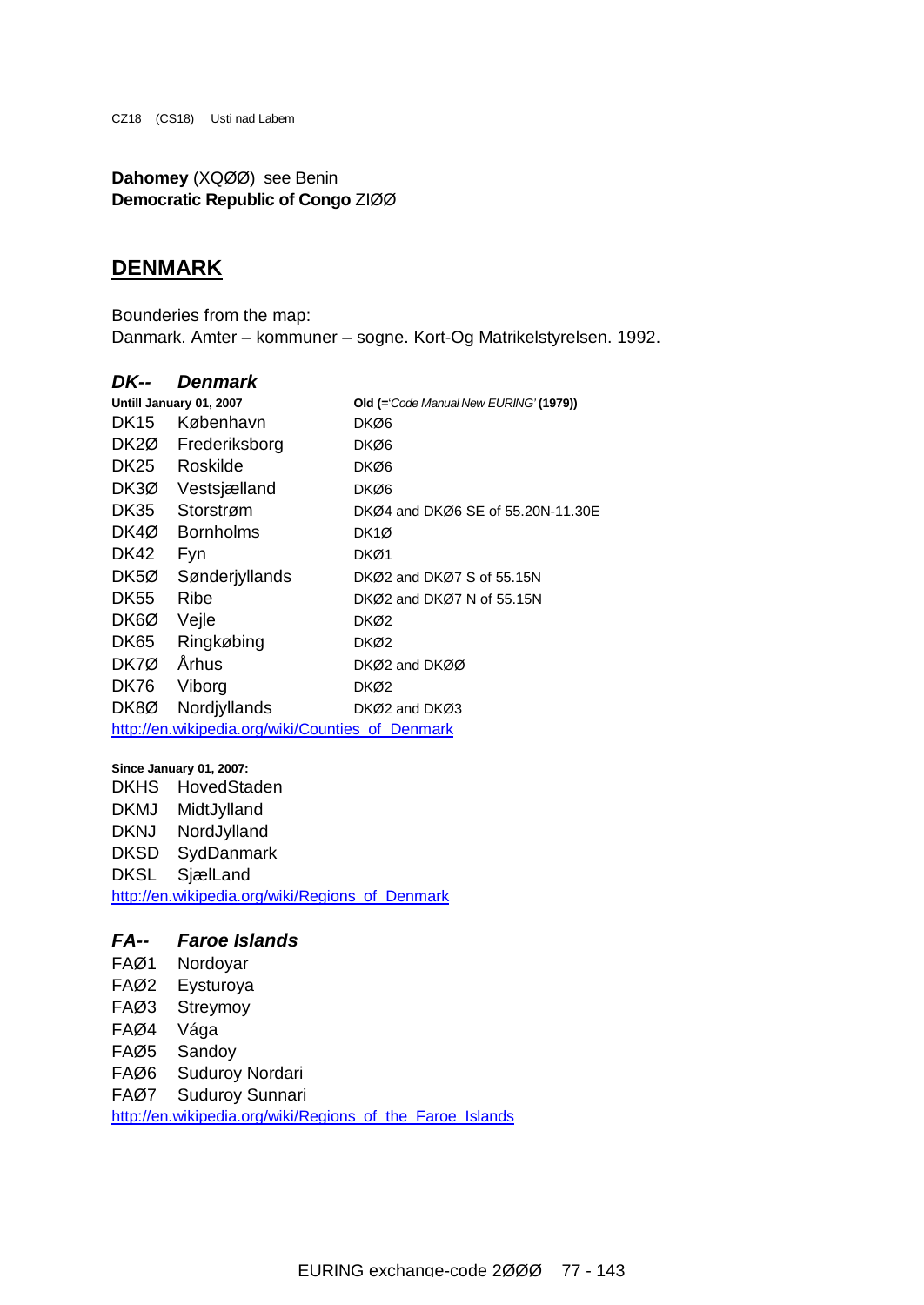### *GD-- Greenland*  GDØ1 Qasigiannquit GDØ3 Aasiaat GDØ5 Paamiut GDØ7 Qeqertarsuaq GDØ9 Nuuk GD11 Sisimiut GD13 Ivittuut GD15 Ilulissat GD17 Qaqortoq GD19 Kangaatsiaq GD21 Nanortalik GD23 Narsaq GD25 Maniitsoq GD27 Uummannaq GD29 Upernavik GD41 Avanersuq GD51 Tasiilaq GD53 Illoqqortoormiut GD61 Kommunegarfiit avataanni [http://en.wikipedia.org/wiki/List\\_of\\_towns\\_in\\_Greenland](http://en.wikipedia.org/wiki/List_of_towns_in_Greenland)

**Djibouti** EYØØ **Dominican Republic** LJDA **Ecuador** SAEA **Egypt** EGØØ **Eire** see Ireland **El Salvador** CAEA **England** see UK **Equatorial Guinea** YQØØ **Eritrea** EVØØ **Estonia** ETØØ **Ethiopia** EQØØ **Falkland Islands** FKØØ **Faroe Islands** see Denmark **Fernando Poo** see Bioco

### **FINLAND**

| $SF-$       | <b>Finland</b> (provinces) | SF <sub>84</sub> | Mikkeli (St. Michel)        |
|-------------|----------------------------|------------------|-----------------------------|
|             | Ahvenanmaa (Åland) SF9Ø    | <b>SF85</b>      | Oulu (Uleåborg)             |
| SF8Ø        | Häme (Travastehus)         | <b>SF86</b>      | Turku-Pori (Åbo-Bjorneborg) |
| <b>SF81</b> | Kuopio                     | SF <sub>87</sub> | Uusimaa (Nyland)            |
| <b>SF82</b> | Kymi (Kymmen)              | SF <sub>88</sub> | Vaasa (Vasa)                |
| <b>SF83</b> | Lappi (Lappland)           | SF <sub>9Ø</sub> | Ahvenanmaa (Åland)          |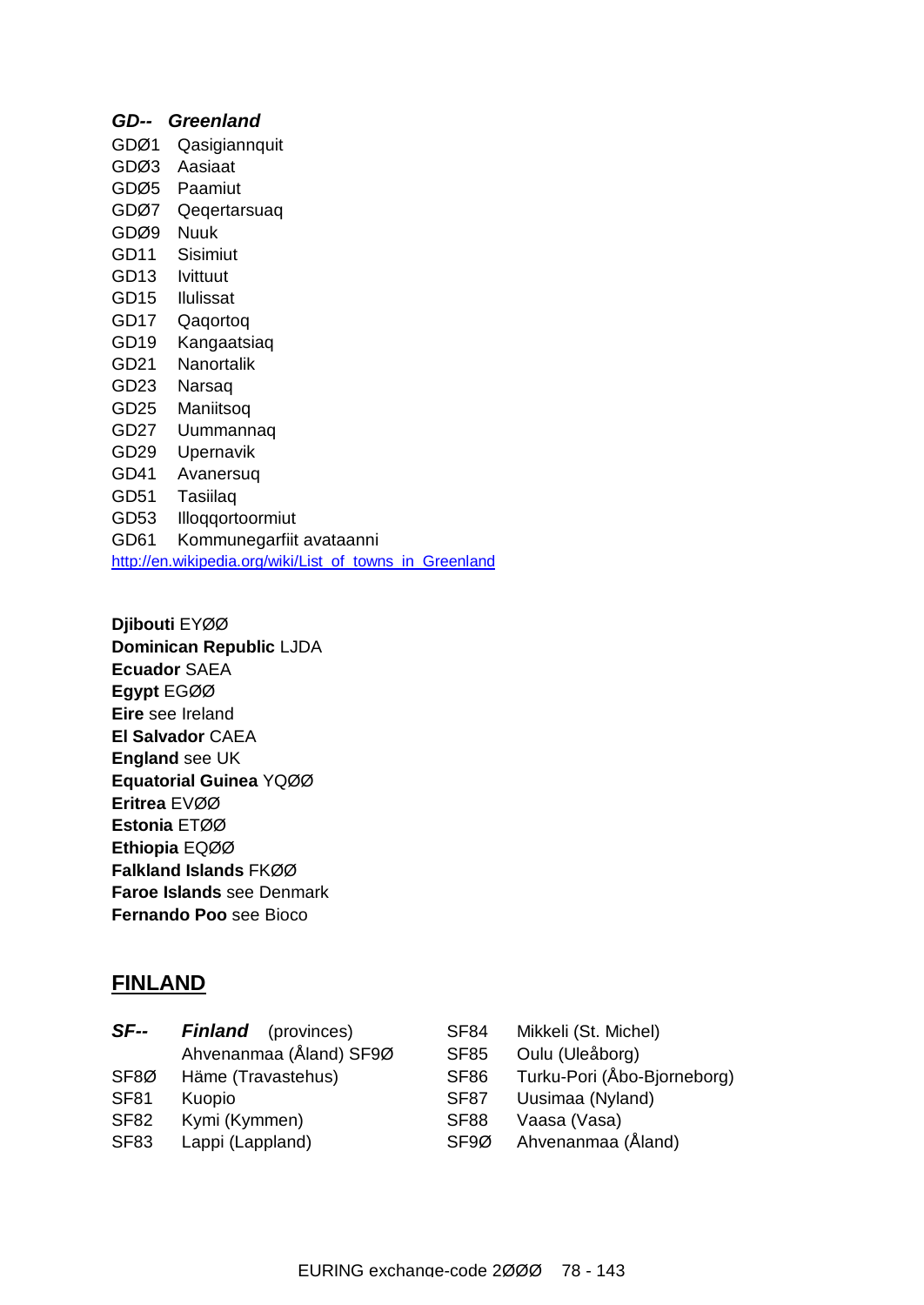### **FRANCE**

Official French code for administrative divisions in brackets.

#### *FR-- France*

- FRØ- *France, north-west* FR1- *France, north east* FRØ1 Calvados (14) FR1Ø Aisne (Ø2) FRØ2 Eure (27) FR11 Ardennes (Ø8) FRØ3 Manche (5Ø) FR12 Bas-Rhin (67) FRØ4 Mayenne (53) FR13 Haute-Marne (52) FRØ5 Nord (59) FR14 Haut-Rhin (68) & Territoire de Belfort (9Ø) FRØ6 Orne (61) FR15 Marne (51) FRØ7 Pas-de-Calais (62) FR16 Meurthe-et-Moselle (54) FRØ8 Seine-Maritime (76) FR17 Meuse (55) FRØ9 Somme (8Ø) FR18 Moselle (57) FR19 Vosges (88)
- FR2- *France, central north*
- FR2Ø Aube (1Ø)
- FR21 Côte-d'Or (21)
- FR22 Eure-et-Loir (28)
- FR23 Loir-et-Cher (41)
- FR24 Loiret (45)
- FR25 Oise (6Ø)
- FR26 Sarthe (72)
- FR27 Seine-et-Marne (77)
- FR28 In the '*Code Manual New EURING'* (1979) 'Seine-et-Oise' & 'Seine'. Now divided into Essonne (91), Val-d'oise (95), Yvelines (78) (ex Seine-et-Oise, ex Seine-Inférieure) and Hauts-de-Seine (92), Paris (75), Seine-Saint-Denis (93) (ex Seine)
- FR29 Yonne (89)
- FR3- *France, Atlantic coast*
- FR3Ø Pyrénées-Atlantiques (64) (ex Basses-Pyrénées)
- FR31 Charente-Maritime (17) (ex Charente-Inférieure)
- FR32 Côtes-d'Armor (22) (ex Côtes-du-Nord)
- FR33 Finistère (29)
- FR34 Gironde (33)
- FR35 Ille-et-Vilaine (35)
- FR36 Landes (4Ø)
- FR37 Loire-Atlantique (44) (ex Loire-Inférieure, ex Loire-Maritime)
- FR38 Morbihan (56)
- FR39 Vendée (85)
- FR4- *France, central west* FR5- *France, central east*
	-
- FR4Ø Charente (16) FR5Ø Allier (Ø3)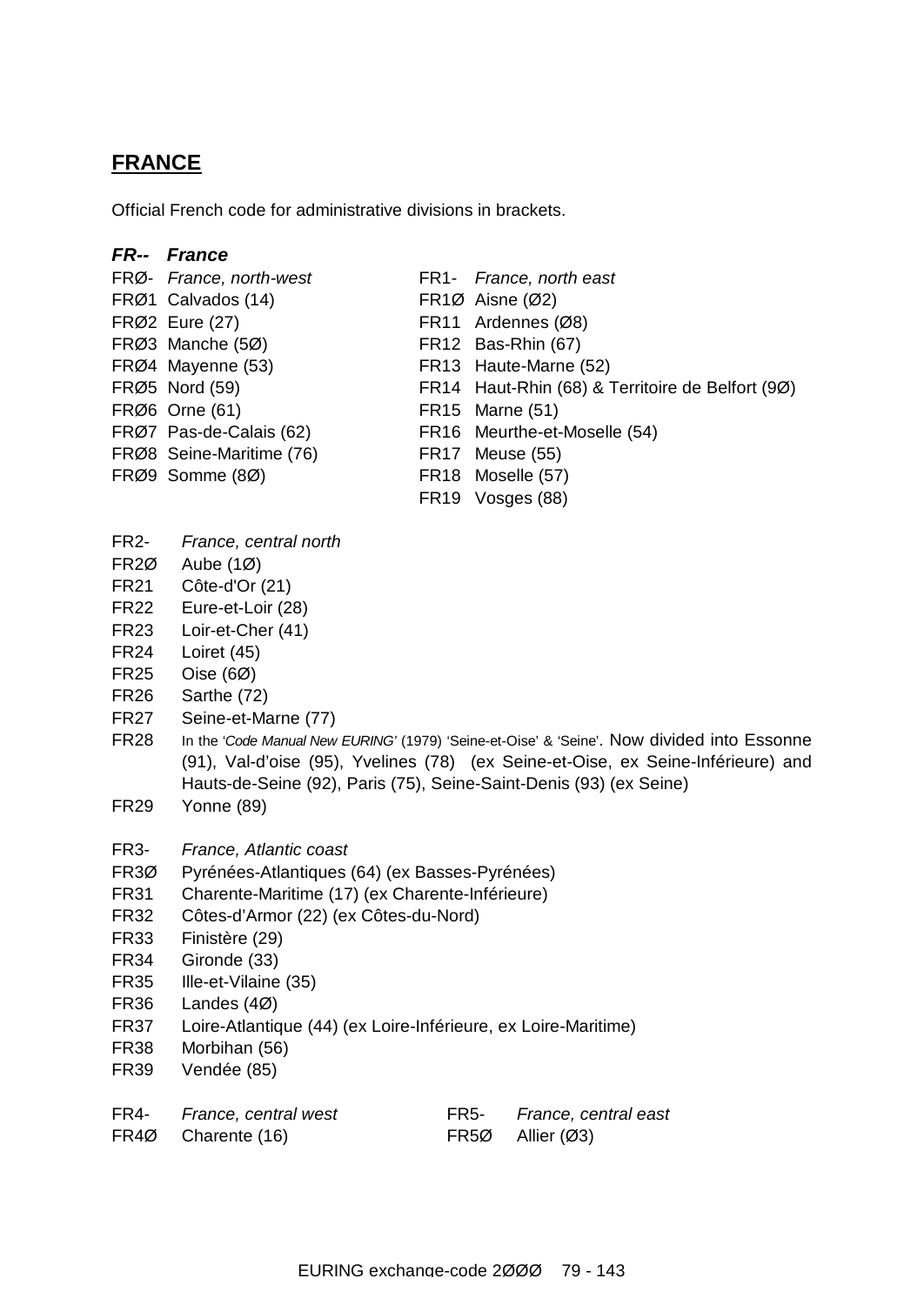| <b>FR41</b><br><b>FR42</b><br><b>FR43</b><br><b>FR44</b><br><b>FR45</b><br><b>FR46</b><br><b>FR47</b><br><b>FR48</b><br><b>FR49</b>                                           | Corrèze (19)<br>Creuse (23)<br>Deux-Sèvres (79)<br>Dordogne (24)<br>Haute-Vienne (87)<br>Indre $(36)$<br>Indre-et-Loire (37)<br>Maine-et-Loire (49)<br>Vienne (86)                                                  | <b>FR51</b><br><b>FR52</b><br><b>FR53</b><br><b>FR54</b><br><b>FR55</b><br><b>FR56</b><br><b>FR57</b><br><b>FR58</b><br><b>FR59</b>                 | Ardèche (Ø7)<br>Cantal (15)<br>Cher (18)<br>Haute-Loire (43)<br>Loire $(42)$<br>Nièvre (58)<br>Puy-de-Dôme (63)<br>Rhône (69)<br>Saône-et-Loire (71)                                                     |
|-------------------------------------------------------------------------------------------------------------------------------------------------------------------------------|---------------------------------------------------------------------------------------------------------------------------------------------------------------------------------------------------------------------|-----------------------------------------------------------------------------------------------------------------------------------------------------|----------------------------------------------------------------------------------------------------------------------------------------------------------------------------------------------------------|
| FR <sub>6</sub> -<br>FR <sub>6</sub> Ø<br><b>FR61</b><br><b>FR62</b><br><b>FR63</b><br><b>FR64</b><br><b>FR65</b><br><b>FR66</b><br><b>FR67</b><br><b>FR68</b><br><b>FR69</b> | France, east<br>Ain $(Ø1)$<br>Alpes-de-Haute-Provence (Ø4)<br>(ex Basses-Alpes)<br>Doubs (25)<br>Drôme (26)<br>Hautes-Alpes (Ø5)<br>Haute-Saône (7Ø)<br>Haute-Savoie (74)<br>Isère (38)<br>Jura (39)<br>Savoie (73) | FR7-<br>FR7Ø<br><b>FR71</b><br><b>FR72</b><br><b>FR73</b><br><b>FR74</b><br><b>FR75</b><br><b>FR76</b><br><b>FR77</b><br><b>FR78</b><br><b>FR79</b> | France, central south<br>Ariège (Ø9)<br>Aveyron (12)<br>Gers (32)<br>Haute-Garonne (31)<br>Hautes-Pyrénées (65)<br>Lot $(46)$<br>Lot-et-Garonne (47)<br>Lozère (48)<br>Tarn (81)<br>Tarn-et-Garonne (82) |
| FR <sub>8</sub> -<br>FR <sub>80</sub><br><b>FR81</b><br><b>FR82</b>                                                                                                           | France, Mediterranean<br>Alpes-Maritimes (Ø6)<br>Aude (11)<br>Bouches-du-Rhône (13)                                                                                                                                 |                                                                                                                                                     |                                                                                                                                                                                                          |

- FR9Ø Corse (2Ø *now 2A and 2B -*)
- FR83 Gard (3Ø)
- FR84 Hérault (34)
- FR85 Pyrénées-Orientales (66)
- FR86 Var (83)
- FR87 Vaucluse (84)

#### **ALPHABETICAL l**ist of departments of France.

Official numeric French code for departments in first brackets, old or new administrative divisions in brackets

Ain (Ø1) FR6Ø Aisne (Ø2) FR1Ø Allier (Ø3) FR5Ø Alpes, Basses- (Ø4) (now Alpes-de-Haute-Provence) FR61 Alpes, Hautes- (Ø5) FR64 Alpes-de-Haute-Provence (Ø4) (ex Basses-Alpes) FR61 Alpes-Maritimes (Ø6) FR8Ø Ardèche (Ø7) FR51 Ardennes (Ø8) FR11 Ariège (Ø9) FR7Ø Aube (1Ø) FR2Ø Aude (11) FR81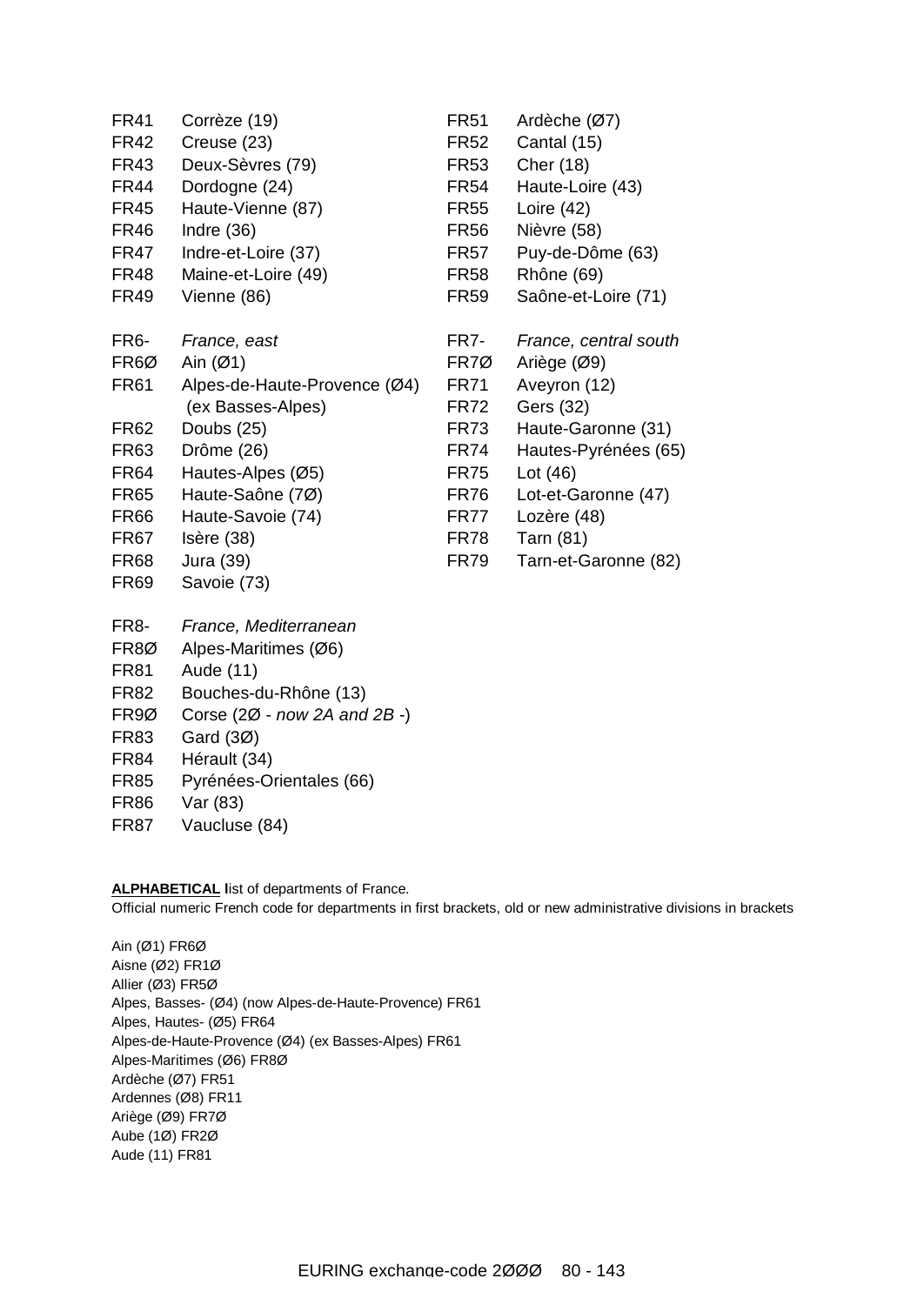Aveyron (12) FR71 Bas-Rhin (67) FR12 Basses-Alpes (Ø4) (now Alpes-de-Haute-Provence) FR61 Basses-Pyrénées (64) (now Pyrénées-Atlantiques) FR3Ø Belfort, Territoire de (9Ø) FR14 Bouches-du-Rhône (13) FR82 Calvados (14) FRØ1 Cantal (15) FR52 Charente (16) FR4Ø Charente-Inférieure (17) (now Charente-Maritime) FR31 Charente-Maritime (17) (ex Charente-Inférieure) FR31 Cher (18) FR53 Corrèze (19) FR41 Corse (Corsica) (2Ø - *now 2A and 2B -*) FR9Ø Côte-d'Or (21) FR21 Côtes-d'Armor (22) (ex Côtes-du-Nord) FR32 Côtes-du-Nord (22) (now Côtes-d'Armor) FR32 Creuse (23) FR42 Deux-Sèvres (79) FR43 Dordogne (24) FR44 Doubs (25) FR62 Drôme (26) FR63 Essonne (91) (ex part of Seine-Inférieure, ex Seine-et-Oise) FR28 Eure (27) FRØ2 Eure-et-Loir (28) FR22 Finistère (29) FR33 Gard (3Ø) FR83 Garonne, Haute- (31) FR73 Gers (32) FR72 Gironde (33) FR34 Haute-Garonne (31) FR73 Haute-Loire (43) FR54 Haute-Marne (52) FR13 Hautes-Alpes (Ø5) FR64 Haute-Saône (7Ø) FR65 Haute-Savoie (74) FR66 Hautes-Pyrénées (65) FR74 Haute-Vienne (87) FR45 Haut-Rhin (68) FR14 Hauts-de-Seine (92) (ex part of Seine) FR28 Hérault (34) FR84 Ille-et-Vilaine (35) FR35 Indre (36) FR46 Indre-et-Loire (37) FR47 Isère (38) FR67 Jura (39) FR68 Landes (4Ø) FR36 Loire (42) FR55 Loire, Haute- (43) FR54 Loire-Atlantique (44) (ex Loire-Inférieure, Loire-Maritime) FR37 Loire-Inférieure (44) (now Loire-Atlantique) FR37 Loire-Maritime (44) (now Loire-Atlantique) FR37 Loiret (45) FR24 Loir-et-Cher (41) FR23 Lot (46) FR75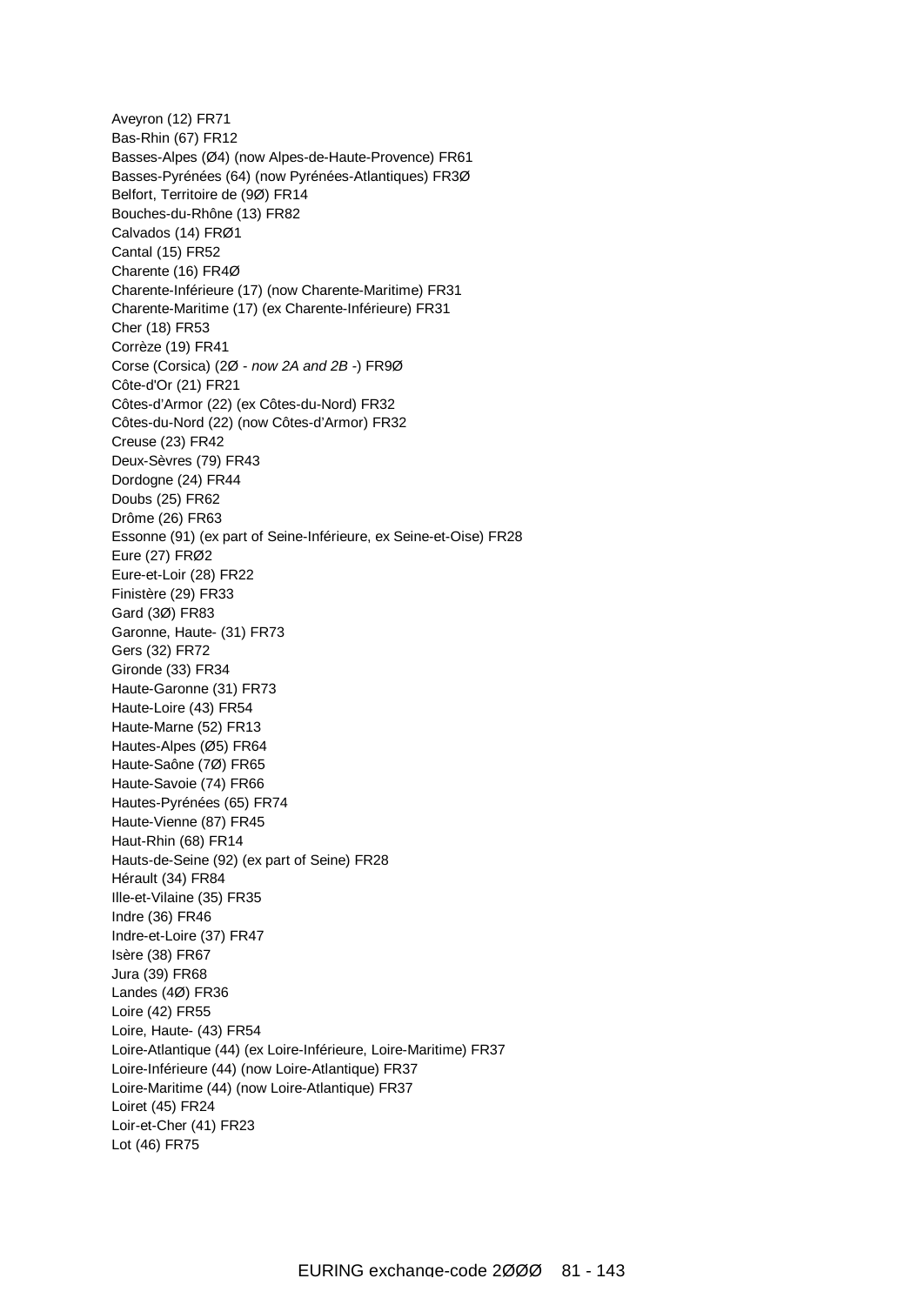Lot-et-Garonne (47) FR76 Lozère (48) FR77 Maine-et-Loire (49) FR48 Manche (5Ø) FRØ3 Marne (51) FR15 Marne, Haute- (52) FR13 Mayenne (53) FRØ4 Meurthe-et-Moselle (54) FR16 Meuse (55) FR17 Morbihan (56) FR38 Moselle (57) FR18 Nièvre (58) FR56 Nord (59) FRØ5 Oise (6Ø) FR25 Orne (61) FRØ6 Paris (75) (ex part of Seine) FR28 Pas-de-Calais (62) FRØ7 Puy-de-Dôme (63) FR57 Pyrénées, Basses- (64) (now Pyrénées-Atlantiques) FR3Ø Pyrénées, Hautes- (65) FR74 Pyrénées-Atlantiques (64) (ex Basses-Pyrénées) FR3Ø Pyrénées-Orientales (66) FR85 Rhin, Bas- (67) FR12 Rhin, Haut- (68) FR14 Rhône (69) FR58 Saône, Haute- (7Ø) FR65 Saône-et-Loire (71) FR59 Sarthe (72) FR26 Savoie (73) FR69 Savoie, Haute- (74) FR66 Seine (75) (now divided in Paris, Hauts-de-Seine, Seine-Saint-Denis) FR28 Seine, Hauts-de (92) (ex part of Seine) FR28 Seine-et-Marne (77) FR27 Seine-et-Oise (78) (ex Seine-Inférieure) (now divided in Yvelines, Essonne, Val d'Oise) FR28 Seine-Inférieure (78) (ex Seine-et-Oise) (now divided in Yvelines, Essonne, Val-d'Oise) FRØ8 Seine-Maritime (76) FRØ8 Seine-Saint-Denis (93) (ex part of Seine) FR28 Sèvres, Deux- (79) FR43 Somme (8Ø) FRØ9 Tarn (81) FR78 Tarn-et-Garonne (82) FR79 Territoire de Belfort (9Ø) FR14 Val-d'Oise (95) (ex part of Seine-Inférieure, ex Seine-et-Oise) FR28 Val-de-Marne (94) (ex part of Seine-et-Marne) FR27 Var (83) FR86 Vaucluse (84) FR87 Vendée (85) FR39 Vienne (86) FR49 Vienne, Haute- (87) FR45 Vosges (88) FR19 Yonne (89) FR29 Yvelines (78) (ex part of Seine-Inférieure, ex Seine-et-Oise) FR28.

**NUMERICAL** list of departments of France.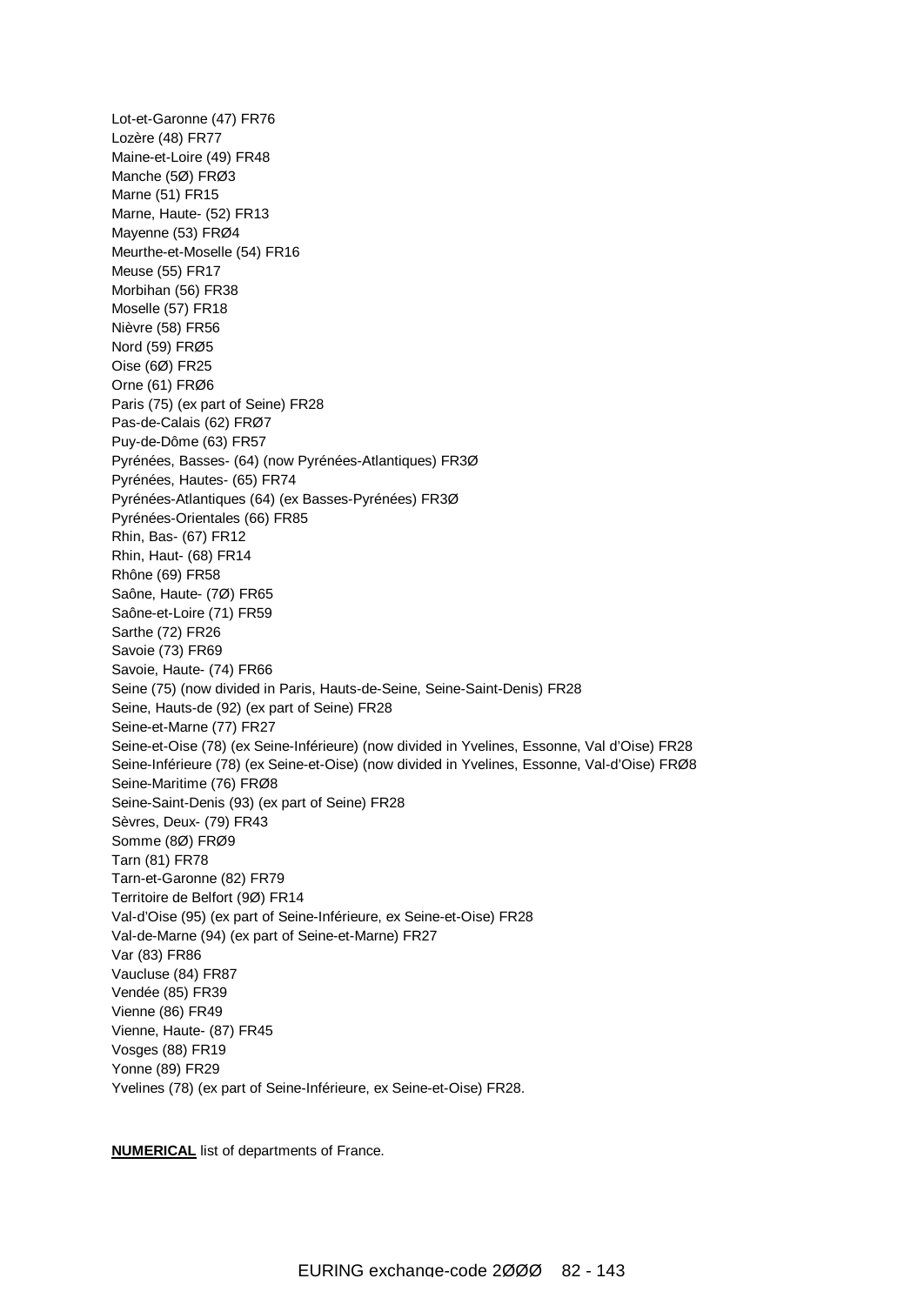Old or new divisions in brackets.

Ø1 Ain FR6Ø Ø2 Aisne FR1Ø Ø3 Allier FR5Ø Ø4 Alpes, Basses- (now Alpes-de-Haute-Provence) FR61 Ø4 Alpes-de-Haute-Provence (ex Basses-Alpes) FR61 Ø4 Basses-Alpes (now Alpes-de-Haute-Provence) FR61 Ø5 Hautes-Alpes FR64 Ø5 Hautes-Alpes FR64 Ø6 Alpes-Maritimes FR8Ø Ø7 Ardèche FR51 Ø8 Ardennes FR11 Ø9 Ariège FR7Ø 1Ø Aube FR2Ø 11 Aude FR81 12 Aveyron FR71 13 Bouches-du-Rhône FR82 14 Calvados FRØ1 15 Cantal FR52 16 Charente FR4Ø 17 Charente-Inférieure (now Charente-Maritime) FR31 17 Charente-Maritime (ex Charente-Inférieure) FR31 18 Cher FR53 19 Corrèze FR41 2Ø Corse (Corsica) (*now 2A and 2B -*) FR9Ø 21 Côte-d'Or FR21 22 Côtes-d'Armor (ex Côtes-du-Nord) FR32 22 Côtes-du-Nord (now Côtes-d'Armor) FR32 23 Creuse FR42 24 Dordogne FR44 25 Doubs FR62 26 Drôme FR63 27 Eure FRØ2 28 Eure-et-Loir FR22 29 Finistère FR33 3Ø Gard FR83 31 Garonne, Haute- FR73 31 Haute-Garonne FR73 32 Gers FR72 33 Gironde FR34 34 Hérault FR84 35 Ille-et-Vilaine FR35 36 Indre FR46 37 Indre-et-Loire FR47 38 Isère FR67 39 Jura FR68 4Ø Landes FR36 41 Loir-et-Cher FR23 42 Loire FR55 43 Haute-Loire FR54 43 Loire,Haute- FR54 44 Loire-Atlantique (ex Loire-Inférieure, Loire-Maritime) FR37 44 Loire-Inférieure (now Loire-Atlantique) FR37 44 Loire-Maritime (now Loire-Atlantique) FR37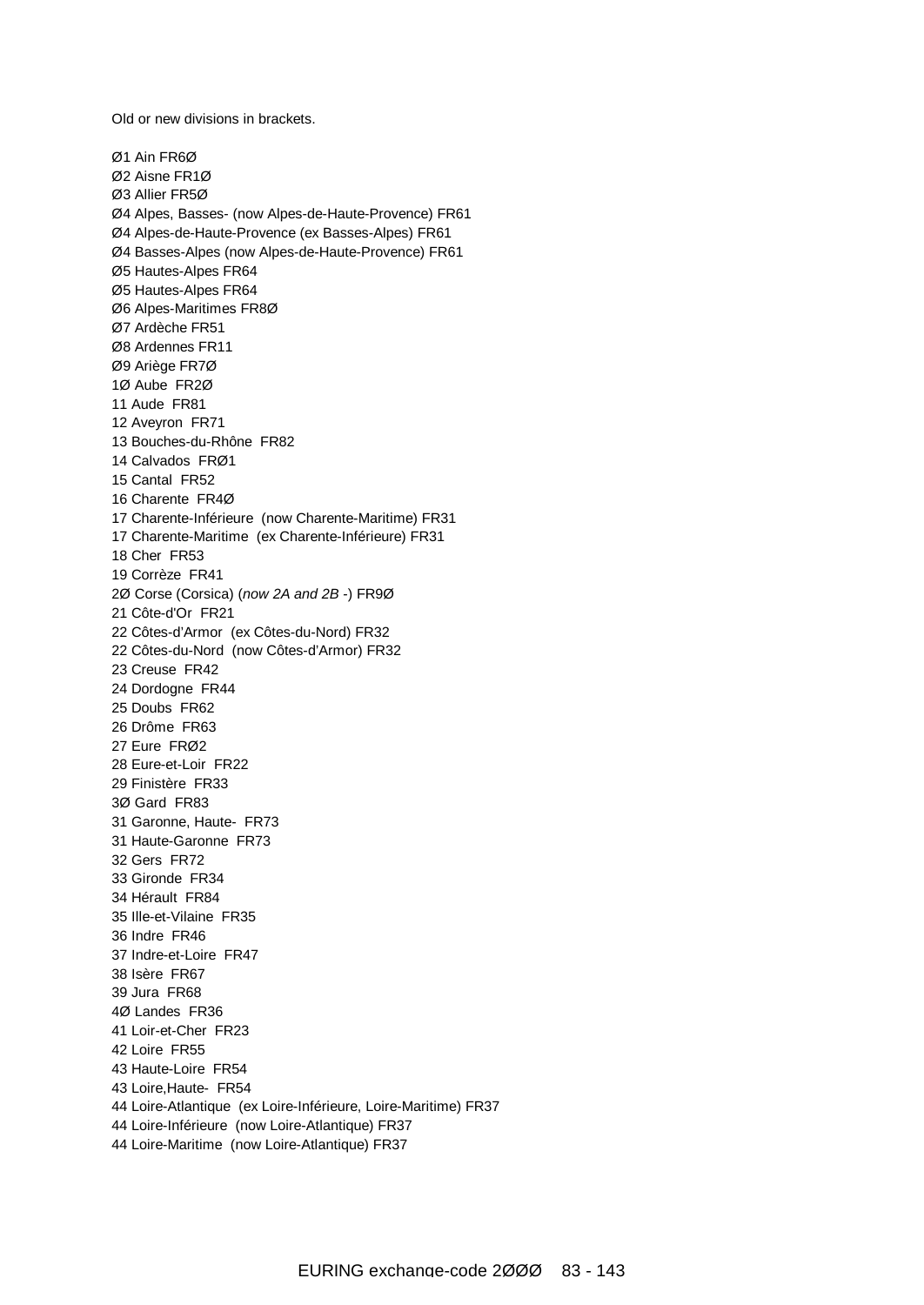Loiret FR24 Lot FR75 Lot-et-Garonne FR76 Lozère FR77 Maine-et-Loire FR48 5Ø Manche FRØ3 Marne FR15 Haute-Marne FR13 Marne, Haute- FR13 Mayenne FRØ4 Meurthe-et-Moselle FR16 Meuse FR17 Morbihan FR38 Moselle FR18 Nièvre FR56 Nord FRØ5 6Ø Oise FR25 61 Orne FRØ6 Pas-de-Calais FRØ7 Puy-de-Dôme FR57 Basses-Pyrénées (now Pyrénées-Atlantiques) FR3Ø Pyrénées, Basses- (now Pyrénées-Atlantiques) FR3Ø Pyrénées-Atlantiques (ex Basses-Pyrénées) FR3Ø Hautes-Pyrénées FR74 Pyrénées, Hautes- FR74 Pyrénées-Orientales FR85 Bas-Rhin FR12 Rhin, Bas- FR12 Haut-Rhin FR14 Rhin, Haut- FR14 Rhône FR58 7Ø Haute-Saône FR65 7Ø Saône, Haute- FR65 Saône-et-Loire FR59 Sarthe FR26 Savoie FR69 Haute-Savoie FR66 Savoie, Haute- FR66 Paris (ex part of Seine) FR28 Seine (now divided in Paris, Hauts-de-Seine, Seine-Saint-Denis) FR28 Seine-Maritime FRØ8 Seine-et-Marne FR27 Seine-et-Oise (ex Seine-Inférieure) (now divided in Yvelines, Essonne, Val d'Oise) FR28 Seine-Inférieure (ex Seine-et-Oise) (now divided in Yvelines, Essonne, Val-d'Oise) FRØ8 Yvelines (ex part of Seine-Inférieure, ex Seine-et-Oise) FR28. Deux-Sèvres FR43 Sèvres, Deux- FR43 8Ø Somme FRØ9 Tarn FR78 Tarn-et-Garonne FR79 Var FR86 Vaucluse FR87 Vendée FR39 Vienne FR49 Haute-Vienne FR45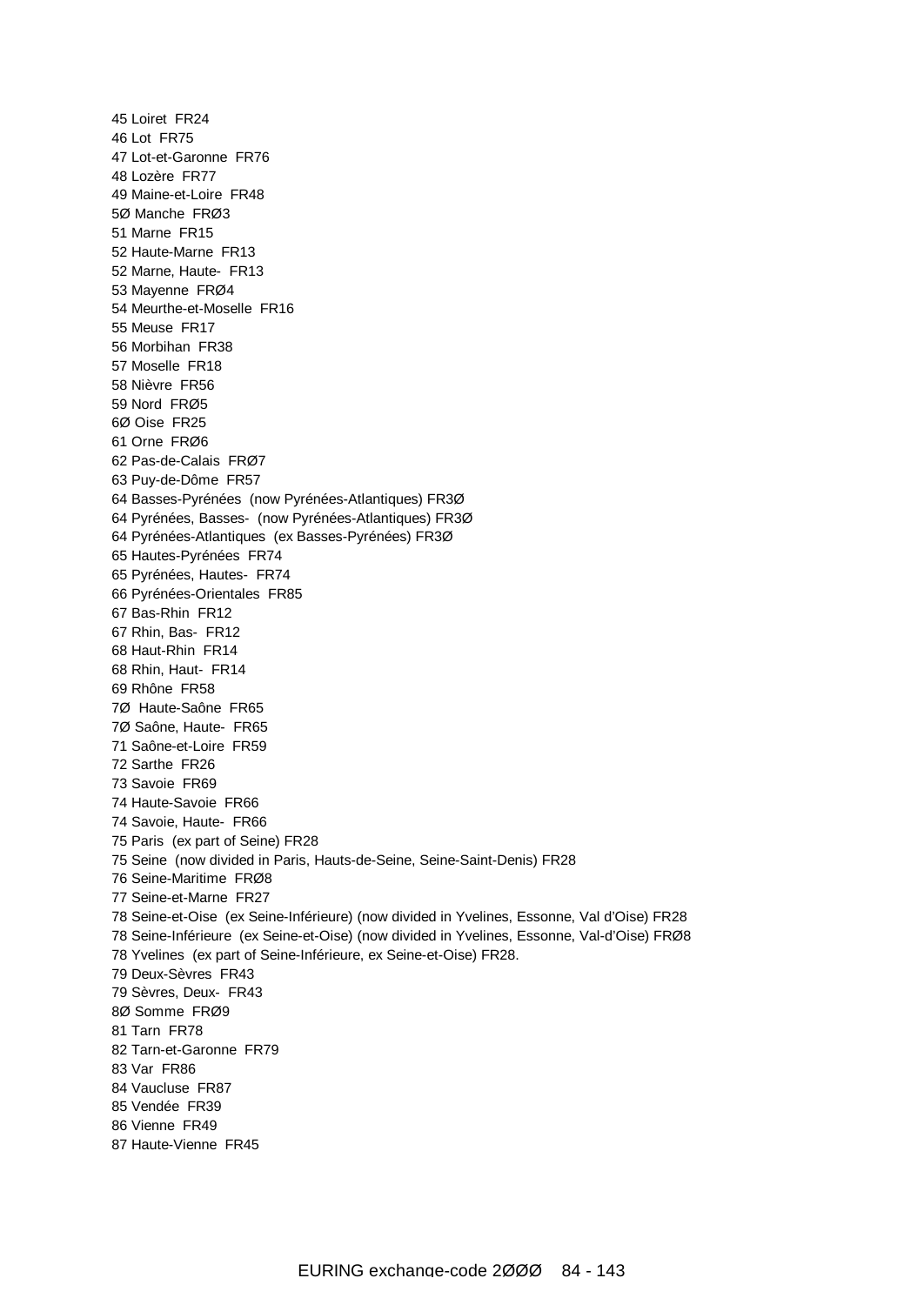Vienne, Haute- FR45 Vosges FR19 Yonne FR29 9Ø Belfort, Territoire de FR14 9Ø Territoire de Belfort FR14 Essonne (ex part of Seine-Inférieure, ex Seine-et-Oise) FR28 Hauts-de-Seine (ex part of Seine) FR28 Seine, Hauts-de (ex part of Seine) FR28 Seine-Saint-Denis (ex part of Seine) FR28 Val-de-Marne (ex part of Seine-et-Marne) FR27 Val-d'Oise (ex part of Seine-Inférieure, ex Seine-t-, ise) FR28

**French Guiana** GFØØ **French Southern Territories** (Crozet Islands, Kerguélen, St. Paul, Amsterdam Island) TFØØ **Gabon** QYØØ **Gambia, The** VMØØ **Gaza Strip** GSØØ

### **GEORGIA**

|  | GE-- (SU95) Georgia                         |
|--|---------------------------------------------|
|  | GEØ1 (SU95) Adzharia (Ajaria)               |
|  | GEØ2 (SU95) Yuzhnaya Osetia (South Ossetia) |
|  | GEØ3 (SU95) Abkhaziya (Abkhazia)            |

#### **GERMANY**

| DE--        | (DF--) | Germany                     |
|-------------|--------|-----------------------------|
| DEA-        | (DFA-) | Bavaria *                   |
| <b>DEAM</b> | (DFAM) | Mittelfranken               |
| DEAN        | (DFAN) | Niederbayern                |
| DEAB        | (DFAB) | Oberbayern                  |
| DEAF        | (DFAF) | Oberfranken                 |
| DEAP        | (DFAP) | Oberpfalz                   |
| <b>DEAS</b> | (DFAS) | Schwaben                    |
| DEAU        | (DFAU) | Unterfranken                |
|             |        |                             |
|             |        |                             |
| DEB-        | (DFB-) | Baden-Württemberg           |
| DEBF        | (DFBF) | Südbaden (Freiburg)         |
| DEBK        | (DFBK) | Nordbaden (Karlsruhe)       |
| <b>DEBS</b> | (DFBS) | Nordwürttemberg (Stuttgart) |
| DEBT        | (DFBT) | Südwürttemberg (Tübingen)   |
|             |        |                             |
| DEC-        | (DFC-) | Rheinland-Pfalz             |
| DECK        | (DFCK) | Koblenz                     |
| DECR        | (DFCR) | Rheinhessen-Pfalz           |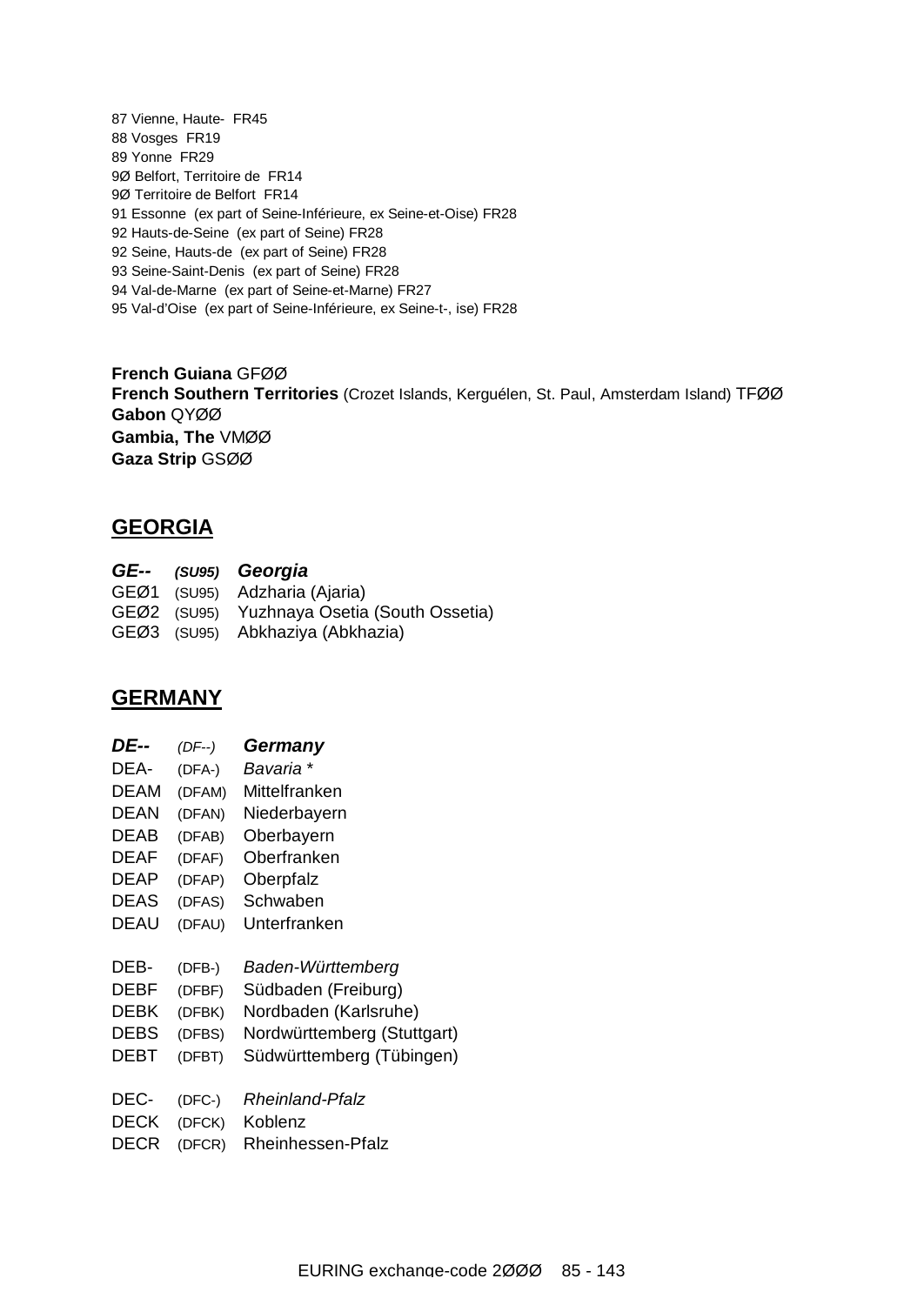| <b>DECT</b>                                                                                    |                                                            | (DFCT) Trier (incl. Montabaur)                                                                                                                                                                                                                              |
|------------------------------------------------------------------------------------------------|------------------------------------------------------------|-------------------------------------------------------------------------------------------------------------------------------------------------------------------------------------------------------------------------------------------------------------|
| <b>DEDO</b>                                                                                    | (DFDS)                                                     | Saarland                                                                                                                                                                                                                                                    |
| DEE-<br>DEED<br><b>DEEG</b><br><b>DEEK</b>                                                     | $(DFE-)$<br>(DFED)<br>(DFEG)<br>(DFEK)                     | Hessen*<br>Darmstadt (incl. Wiesbaden)<br>Gießen<br>Kassel                                                                                                                                                                                                  |
| DEF-<br><b>DEFA</b><br><b>DEFD</b><br><b>DEFK</b><br><b>DEFL</b><br><b>DEFM</b>                | $(DFF-)$<br>(DFFA)<br>(DFFD)<br>(DFFK)<br>(DFFL)<br>(DFFM) | Nordrhein-Westfalen*<br>Arnsberg<br>Düsseldorf<br>Köln (incl. Aachen)<br>Detmold (Lippe)<br>Münster                                                                                                                                                         |
| DEG-<br><b>DEGB</b><br><b>DEGH</b><br><b>DEGL</b><br><b>DEGW</b><br><b>DEGF</b><br><b>DEGN</b> | $(DFG-)$<br>(DFGB)<br>(DFGH)<br>(DFGL)<br>(DFGF)<br>(DFGN) | Niedersachsen*<br>Braunschweig<br>Hannover<br>Lüneburg exept islands (incl. Stade)<br>(DFGW) Weser-Ems exept islands (Aurich, Oldenburg & Osnabrück)<br>Ostfriesische Inseln (Eastfrisian Islands) including Mellum<br><b>Islands Neuwerk and Scharhörn</b> |
| <b>DEXB</b>                                                                                    | (DFXB)                                                     | <b>Bremen</b>                                                                                                                                                                                                                                               |
| <b>DEHH</b>                                                                                    | (DFHH)                                                     | Hamburg                                                                                                                                                                                                                                                     |
| DEQ-<br><b>DEQS</b><br><b>DEQH</b><br><b>DEQN</b>                                              | $(DFQ-)$<br>(DFQS)<br>(DFQH)<br>(DFQN)                     | Schleswig-Holstein*<br>Schleswig-Holstein exept islands in the North Sea<br>Helgoland<br>Nordfriesische Inseln (Northfrisian Islands)<br>DEQT (DFQT) Island Trischen                                                                                        |
| <b>DEBE</b>                                                                                    | (DF63)                                                     | Berlin                                                                                                                                                                                                                                                      |
| DEMV<br><b>DEBB</b>                                                                            | Brandenburg *                                              | Mecklenburg - Vorpommern *                                                                                                                                                                                                                                  |
| DERA<br><b>DERH</b><br><b>DERM</b><br><b>DERS</b>                                              | Halle<br>Magdeburg<br>Dessau                               | Sachsen Anhalt*                                                                                                                                                                                                                                             |
| <b>DESN</b><br><b>DESC</b>                                                                     | Sachsen*<br>Chemnitz<br>DESD Dresden                       |                                                                                                                                                                                                                                                             |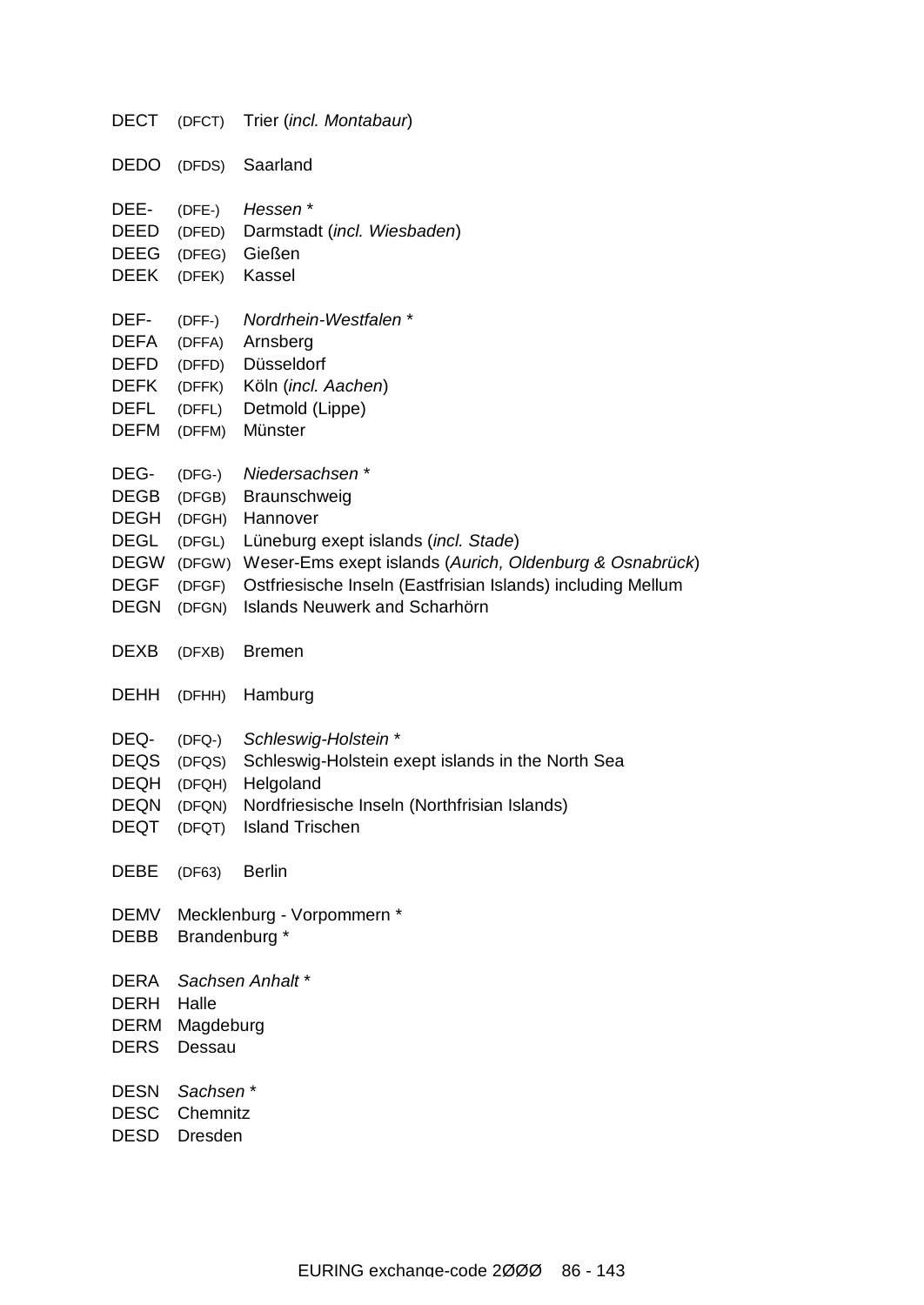#### DESL Leipzig

#### DETH Thüringen

\* The boundaries of the "Bezirke" are not given in the Times Atlas. To find these the following map is recommended; Verwaltungskarte von Deutschland 1:1.ØØØ.ØØØ. Edited by Reise- und Verkehrsverlag Stuttgart, 1994 or later.

**Ghana** GHØØ **Gibraltar** see UK **Great Britain** see UK

#### **GREECE**

N.B. The Times Atlas show the new administrative divisions ('periphereies' or 'regions'), instead of the traditional provinces ('diamerismata'). The latter, wich are retained here from the '*Code Manual New EURING'* (1979), are still meaningfull, well understood and widely used for any purpose other than stricly administrative use. Please see notes below.

| <b>GR-- Greece</b> (provinces)   |              | GR84 Peloponnisos <sup>2</sup> |
|----------------------------------|--------------|--------------------------------|
| GR8Ø Aegean Islands <sup>1</sup> | GR85 Ipeiros |                                |
| GR81 Ionian Islands              |              | GR86 Sterea Ellas <sup>3</sup> |
| GR82 Kriti (Crete)               |              | GR87 Thessalia                 |
| GR83 Makedonia <sup>4</sup>      |              | GR88 Thraki <sup>5</sup>       |

<sup>1</sup> Except those belonging to other provinces.

<sup>2</sup> The whole of the island of the Peloponnese, i.e. including the southern half of the new division of 'Dytiki Ellas' (Ileia and Achaia). Including islands west of 24° ØØ' E.L.

<sup>3</sup> The whole of the new division of 'Sterea Ellas' plus the northern (mainland) half of the new division of 'Dytili Ellas' (Aitolia and Akarmania). Excluding islands west of 24° ØØ' E.L.

<sup>4</sup>Corresponds to the new divisions of 'Dytiki Makedonia', 'Kentriki Makedonia' and 'Anatoliki Makedonia kai Thraki', west of the River Nestos.

<sup>5</sup>The part of the new division of 'Anatoliki Makedonia kai Thraki' east of the River Nestos.

**Greenland** see Denmark **Guatemala** CAGA **Guinea** GYØØ **Guinea Bissau** GQØØ **Guinea Islands** HHØØ **Guyana** SAGA **Haiti** LJHA **Honduras** CAHA **Hong Kong** CGØØ **Hrvatska** see Croatia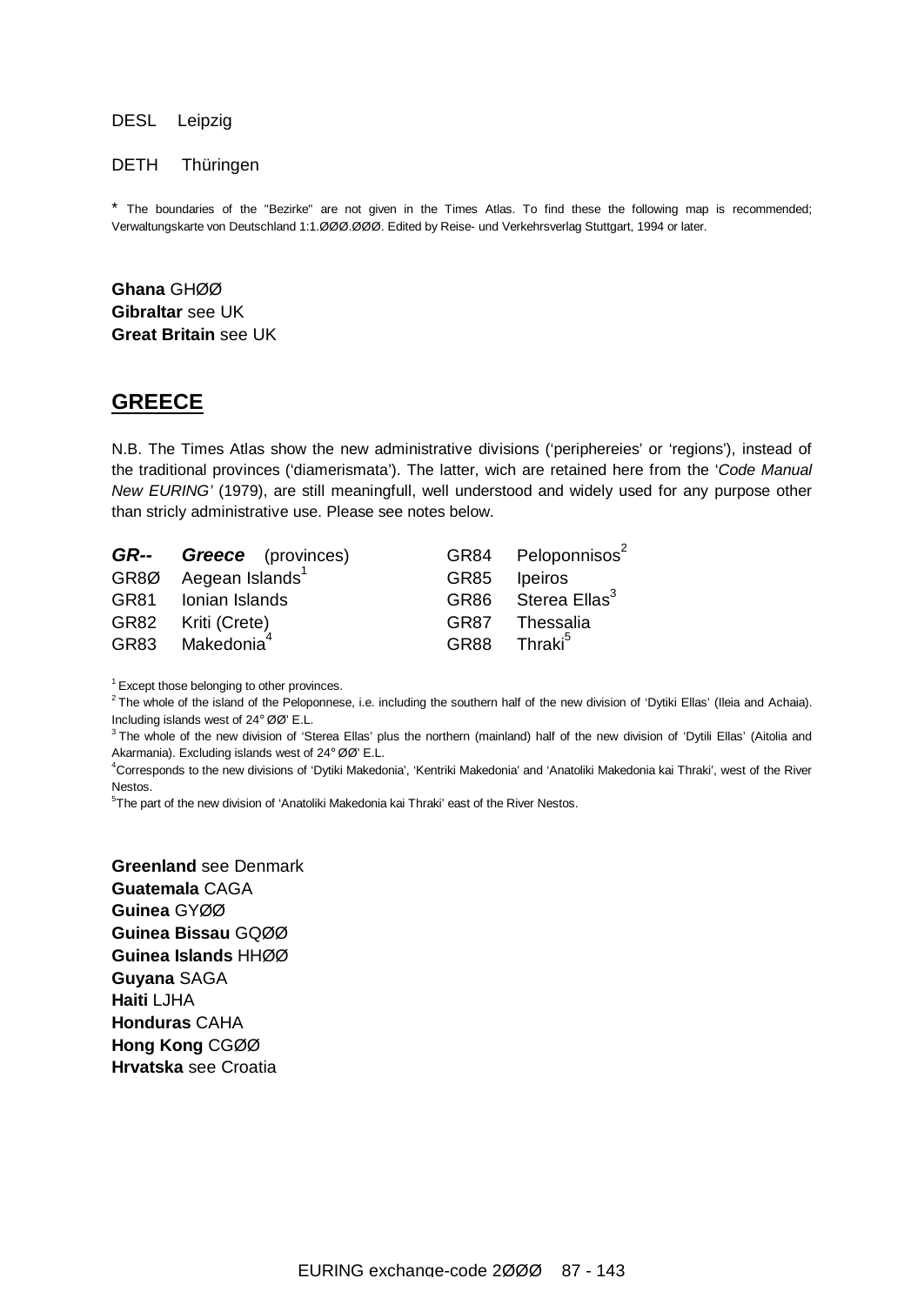# **HUNGARY**

| <b>HG--</b> | <b>Hungary</b> (counties) |             |                        |
|-------------|---------------------------|-------------|------------------------|
| <b>HG3-</b> | <b>Hungary West</b>       | <b>HG4-</b> | <b>Hungary East</b>    |
| HG3Ø        | Baranya                   | HG4Ø        | Bács-Kiskun            |
| <b>HG31</b> | Fejér                     | <b>HG41</b> | <b>Békés</b>           |
| <b>HG32</b> | Györ-Mosin-Sopron         | <b>HG42</b> | Borsod-Abaúj-Zemplén   |
| <b>HG33</b> | Komárom-Esztergom         | <b>HG43</b> | Csongrád               |
| <b>HG34</b> | Somogy                    | <b>HG44</b> | Hajdu-Bihar            |
| <b>HG35</b> | Tolna                     | <b>HG45</b> | <b>Heves</b>           |
| <b>HG36</b> | Vas                       | <b>HG46</b> | Jász-Nagykun-Szolnok   |
| <b>HG37</b> | Veszprém                  | <b>HG47</b> | Nógrád                 |
| <b>HG38</b> | Zala                      | <b>HG48</b> | Pest                   |
|             |                           | <b>HG49</b> | Szabolcs-Szatmár-Bereg |

# **ICELAND**

| IS--              | <b>Iceland</b>           |                    |
|-------------------|--------------------------|--------------------|
|                   | Full name:               | Shortened version: |
| ISØ1              | Reykjavík                | Reyk               |
| ISØ2              | Kjósarsýsla              | Kjós               |
| ISØ3              | Borgarfjarðarsýsla       | <b>Borg</b>        |
| ISØ4              | Mýrasýsla                | Mýr                |
| ISØ5              | Hnappadalssýsla          | Hnapp              |
| ISØ6              | Snæfellsnessýsla         | Snæf               |
| ISØ7              | Dalasýsla                | Dal                |
| ISØ8              | Austur-Barðastrandasýsla | A-Barð             |
| ISØ9              | Vestur-Barðastrandasýsla | V-Barð             |
| IS1Ø              | Vestur-İsafjarðarsýsla   | V-Ísf              |
| <b>IS11</b>       | Norður-Ísafjarðarsýsla   | N-Ísf              |
| IS12              | Strandasýsla             | Strand             |
| <b>IS13</b>       | Vestur-Húnavatnssýsla    | V-Hún              |
| <b>IS14</b>       | Austur-Húnavatnssýsla    | A-Hún              |
| <b>IS15</b>       | Skagafjarðarsýsla        | Skag               |
| <b>IS16</b>       | Eyjafjarðarsýsla         | Eyf                |
| <b>IS17</b>       | Suður-Þingeyjarsýsla     | S-Þing             |
| <b>IS18</b>       | Norður-Þingeyjarsýsla    | N-Ping             |
| <b>IS19</b>       | Norður-Múlasýsla         | N-Múl              |
| IS <sub>2</sub> Ø | Suður-Múlasýsla          | S-Múl              |
| <b>IS21</b>       | Austur-Skaftafellssýsla  | A-Skaft            |
| <b>IS22</b>       | Vestur-Skaftafellssýsla  | V-Skaft            |
| <b>IS23</b>       | Rangárvallasýsla         | Rang               |
| <b>IS24</b>       | Árnessýsla               | Árn                |
| <b>IS25</b>       | Gullbringusýsla          | Gull               |
| <b>IS26</b>       | Vestmannaeyjar           | Vestm              |
| IS <sub>27</sub>  | Miðhálendi               | Miðh               |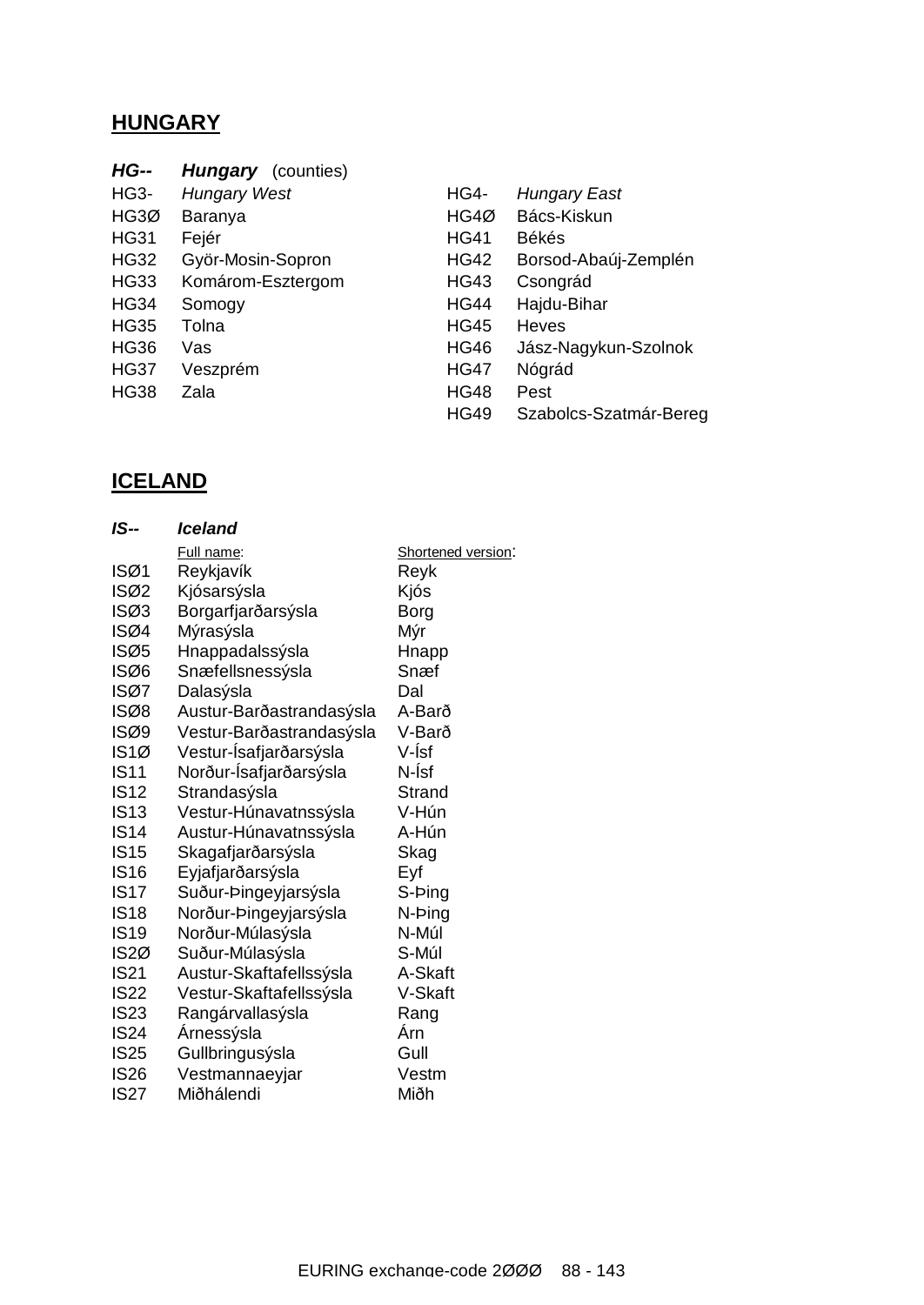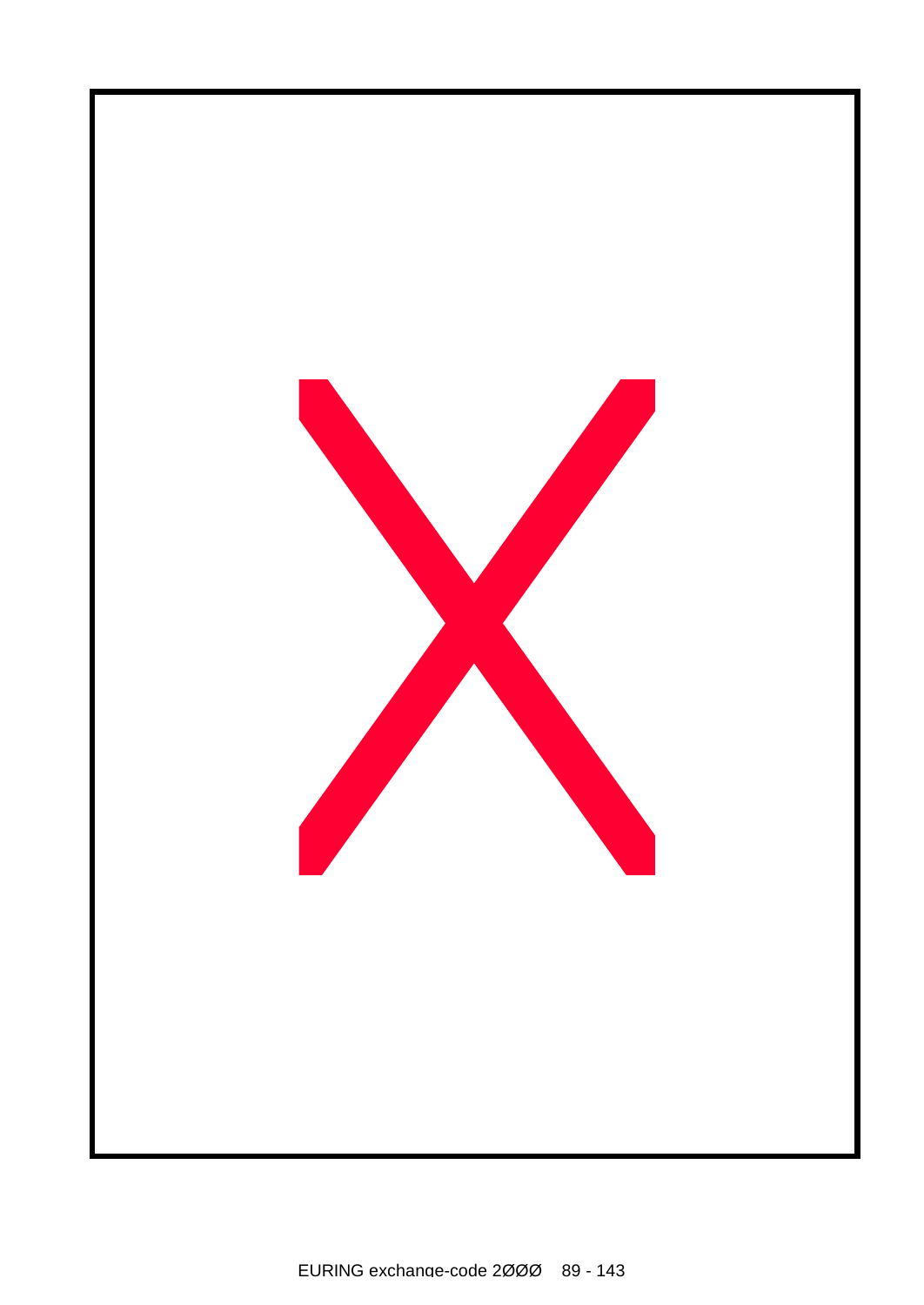### **INDIA**

| India                        |             |                               |
|------------------------------|-------------|-------------------------------|
| Andhra Pradesh               | <b>INMR</b> | Manipur                       |
| Assam                        | <b>INMY</b> | Karnataka (Mysore, incl. Goa) |
| <b>Bihar</b>                 | <b>INOR</b> | Orissa                        |
| Maharashtra (Mumbai, Bombay) | <b>INPO</b> | Pondicherry                   |
| Delhi                        | <b>INPU</b> | Punjab                        |
| <b>Himachal Pradesh</b>      | <b>INRA</b> | Rajasthan                     |
| Jammu and Kashmir            | <b>INTR</b> | Tripura                       |
| Kerala                       | <b>INUP</b> | <b>Uttar Pradesh</b>          |
| Madhya Pradesh               | <b>INWB</b> | West Bengal                   |
| Tamil Nadu (Madras)          |             |                               |
|                              |             |                               |

**Indonesia** ONØØ **Iran** IPØØ

**Iraq** IQØØ

# **IRELAND, Republic of**

### *ER-- Ireland* (EIRE)

| <b>ERCW</b> | Carlow        | <b>ERLG</b> | Longford         |
|-------------|---------------|-------------|------------------|
| <b>ERCV</b> | Cavan         | <b>ERLU</b> | Louth            |
| <b>ERCL</b> | Clare         | <b>ERMA</b> | Mayo             |
| <b>ERCK</b> | Cork          | <b>ERME</b> | Meath            |
| <b>ERDO</b> | Donegal       | <b>ERMO</b> | Monaghan         |
| <b>ERDU</b> | <b>Dublin</b> | <b>EROF</b> | Offaly           |
| <b>ERGA</b> | Galway        | <b>ERRO</b> | Roscommon        |
| <b>ERKE</b> | Kerry         | <b>ERSL</b> | Sligo            |
| <b>ERKD</b> | Kildare       | <b>ERTP</b> | <b>Tipperary</b> |
| <b>ERKK</b> | Kilkenny      | <b>ERWA</b> | Waterford        |
| ERLM        | Leitrim       | <b>ERWM</b> | Westmeath        |
| <b>ERLX</b> | Leix (Laois)  | ERWX        | Wexford          |
| <b>ERLK</b> | Limerick      | ERWI        | Wicklow          |
|             |               |             |                  |

**Israel** ILØØ

# **ITALY**

| IA-- | <i>Italy</i> (mainland in provinces, or groups of provinces, islands not subdivided) |      |                    |
|------|--------------------------------------------------------------------------------------|------|--------------------|
| IAØ- | Alpine area                                                                          |      | IA1- Po area       |
| IAØØ | <b>Belluno</b>                                                                       | IA1Ø | Alessandria & Asti |
| IAØ1 | Bergamo                                                                              | IA11 | Bologna            |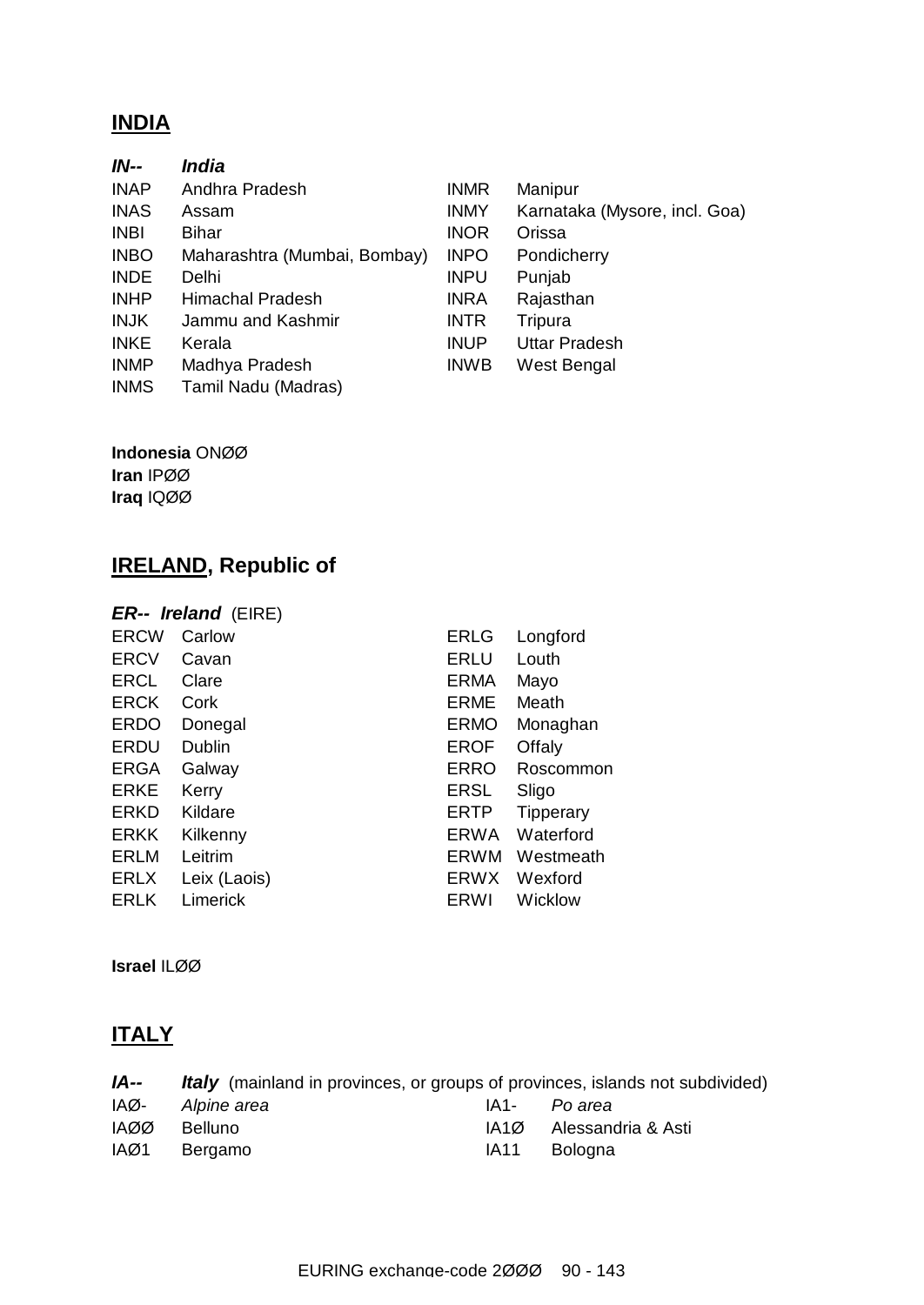| IAØ2              | <b>Bolzano</b>                                | <b>IA12</b>      | Cremona & Mantova           |
|-------------------|-----------------------------------------------|------------------|-----------------------------|
| IAØ3              | <b>Brescia</b>                                | <b>IA13</b>      | Milano                      |
| IAØ4              | Como & Sondrio & Varese                       | IA14             | Modena                      |
| IAØ5              | Cuneo                                         | <b>IA15</b>      | Parma & Reggio n.Emilia     |
| IAØ6              | Novara & Vercelli                             | <b>IA16</b>      | Pavia                       |
| IAØ7              | Torino                                        | IA17             | Piacenza                    |
| IAØ8              | Trento                                        | IA18             | Verona                      |
| IAØ9              | Valle d'Aosta                                 | <b>IA19</b>      | Vicenza                     |
| IA <sub>2</sub> - | North Tyrrhenian                              | IA3-             | <b>North Adriatic</b>       |
| IA <sub>2</sub> Ø | Arezzo                                        | IA3Ø             | Ancona & Pesaro e Urbino    |
| <b>IA21</b>       | Firenze                                       | IA31             | Ascoli Piceno & Macerata    |
| <b>IA22</b>       | Genova & Massa, Carrara & La Spezia IA32      |                  | Ferrara & Rovigo            |
| IA <sub>23</sub>  | Grosseto                                      | IA33             | Forli                       |
| <b>IA24</b>       | Imperia & Savona                              | IA34             | Gorizia & Udine             |
| IA <sub>25</sub>  | Livorno & Pisa                                | IA35             | Padova                      |
| IA <sub>26</sub>  | Lucca & Pistoia                               | IA36             | Perugia                     |
| IA <sub>27</sub>  | Siena                                         | IA37             | Ravenna                     |
| <b>IA28</b>       | Terni                                         | IA38             | Treviso                     |
| <b>IA29</b>       | Viterbo                                       | IA39             | Venezia                     |
|                   |                                               | IA76             | <b>Trieste</b>              |
| IA4-              | South Tyrrhenian                              | IA5-             | South Adriatic              |
| IA4Ø              | Avellino                                      | IA5Ø             | L'Aquila d.Abruzzi          |
| IA41              | <b>Benevento</b>                              | IA51             | Bari                        |
| <b>IA42</b>       | Caserta & Napoli                              | IA52             | <b>Brindisi &amp; Lecce</b> |
| IA43              | Catanzaro                                     | IA53             | Campobasso                  |
| IA44              | Cosenza                                       | IA54             | Chieti                      |
| IA45              | Frosinone & Latina                            | IA55             | Foggia                      |
| <b>IA46</b>       | Potenza                                       | IA56             | Matera                      |
| IA47              | Reggio di Calabria                            | IA57             | Pescara & Teramo            |
| <b>IA48</b>       | Roma                                          | IA <sub>58</sub> | Rieti                       |
| IA49              | Salerno                                       | IA <sub>59</sub> | Taranto (Ionio)             |
| IA6-              | Italian Islands                               |                  |                             |
| <b>IA61</b>       | Elba                                          |                  |                             |
| IA62              | Sardegna (Sardinia)                           |                  |                             |
| IA63              | Sicilia (incl. islands to the west and north) |                  |                             |
| <b>IA64</b>       | not used                                      |                  |                             |
| IA65              | Pantelleria                                   |                  |                             |

- IA66 Isole Pelagie
- RA48 VATICAN CITY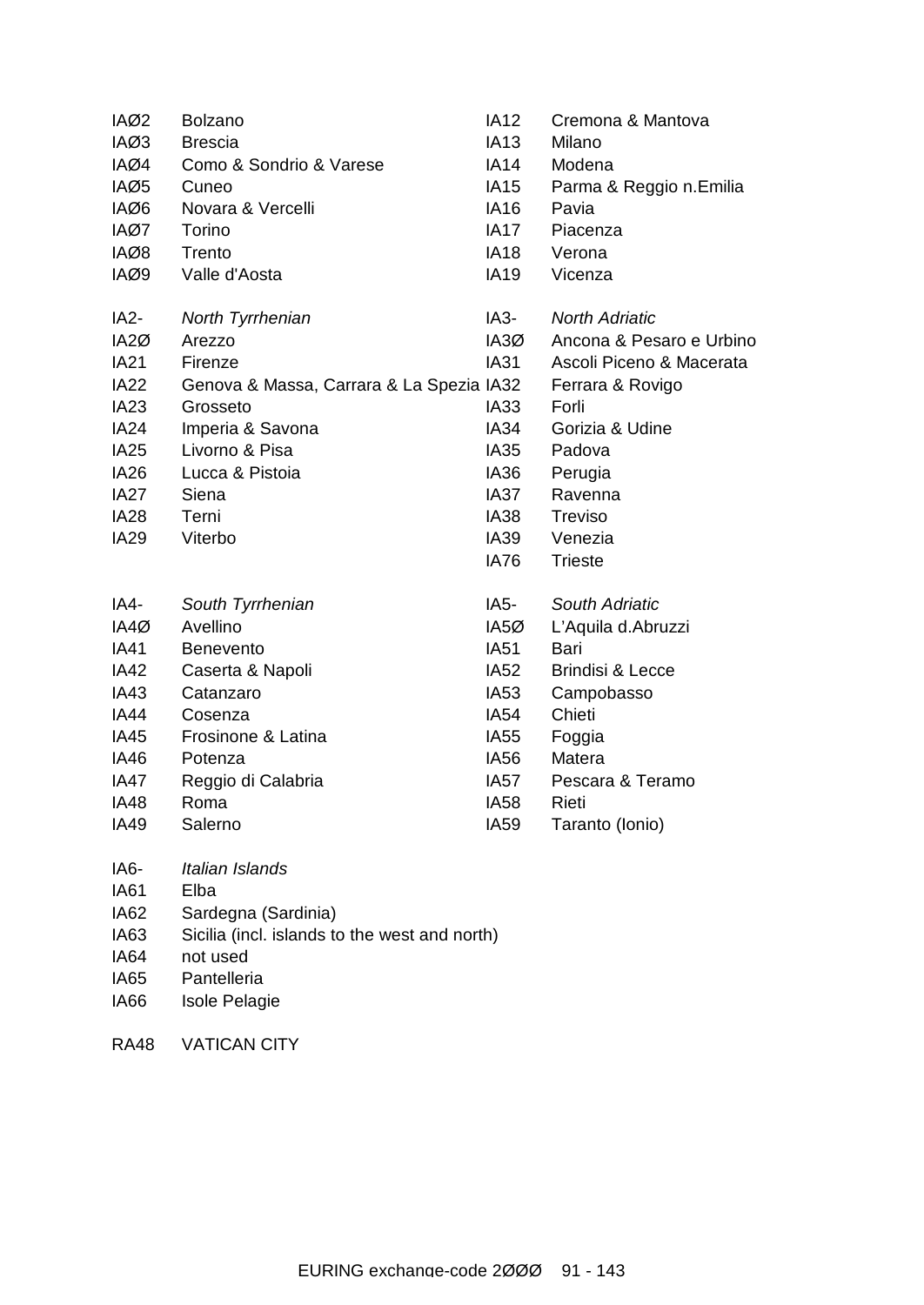#### **Alphabetical list of the provinces of Italy:**

Alessandria IA1Ø Ancona IA3Ø Aquila d.Abruzzi IA5Ø Arezzo IA2Ø Ascoli Piceno IA31 Asti IA1Ø Avellino IA4Ø Bari IA51 Belluno IAØØ Benevento IA41 Bergamo IAØ1 Bologna IA11 Bolzano IAØ2 Brescia IAØ3 Brindisi IA52 Campobasso IA53 Cantazaro IA43 Caserta IA42 Chieti IA54 Como IAØ4 Cosenza IA44 Cremona IA12 Cuneo IAØ5 Elba IA61 Ferrara IA32 Firenze IA21 Foggia IA55 Forli IA33 Frosinone IA45 Genova IA22 Gorizia IA34 Grosseto IA23 Imperia IA24 Ionio IA59 Isole Pelagie IA66 Latina IA45 Lecce IA52 Livorno IA25 Lucca IA26 Macerata IA31 Mantova IA12 Massa Carrara IA22 Matera IA56 Milano IA13 Modena IA14 Napoli IA42 Novara IAØ6 Padova IA35 Pantellaria IA65 Parma IA15 Pavia IA16 Perugia IA36 Pesaro e Urbino IA3Ø

Pescara IA57 Piacenza IA17 Pisa IA25 Pistoia IA26 Potenza IA46 Ravenna IA37 Reggio d.Calabria IA47 Reggio n.Emilia IA15 Rieti IA58 Roma IA48 Rovigo IA32 Salerna IA49 Sardegna IA62 Sardinia IA62 Savona IA24 Sicilia IA63 Siena IA27 Sondrio IAØ4 Taranto IA59 Teramo IA57 Terni IA28 Torino IAØ7 Trento IAØ8 Treviso IA38 Trieste IA76 Udine IA34 Valle d.Aosta IAØ9 Varese IAØ4 Vatican City RA48 Venezia IA39 Vercelli IAØ6 Verona IA18 Vicenza IA19 Viterbo IA29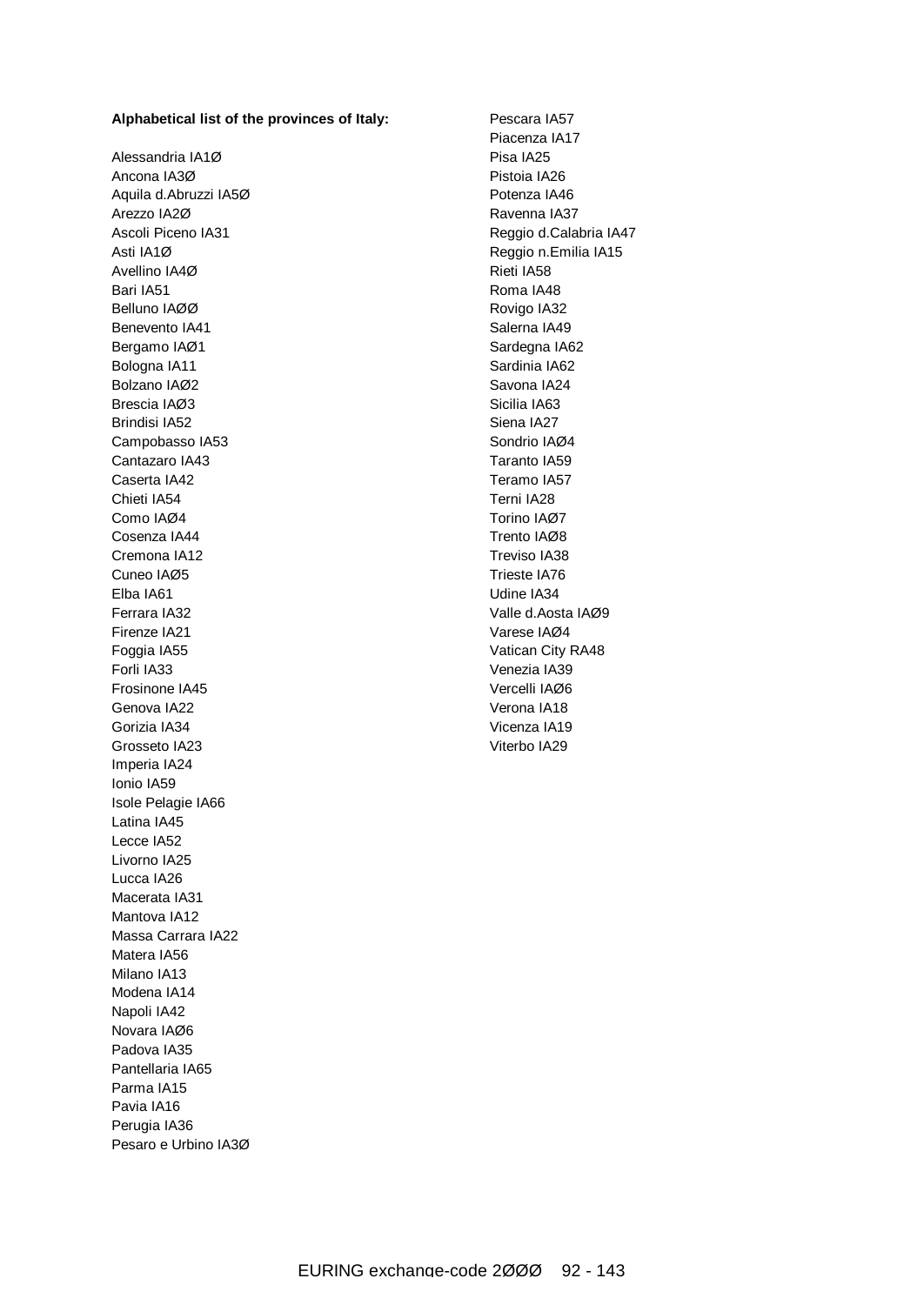**Ivory Coast** see Côte d'Ivoire **Jamaica** CJJA **Jan Mayen** see Islands–Oceans-at Sea **Japan** JHØØ **Jordan** JOØØ

### **KAZAKHSTAN**

| <b>KZ--</b> | $(SIO-)$ | Kazakhstan                                          |
|-------------|----------|-----------------------------------------------------|
| <b>KZ15</b> | (SI15)   | Akmolinsk O. (Astana city); Tselinograd on old maps |
| <b>KZØØ</b> | (SIØO)   | Aktyubinsk O.                                       |
| KZØ1        | (SIØ1)   | Alma-Ata O.                                         |
| KZØ3        | (SIØ3)   | Chimkent O.                                         |
| KZØ4        | (SIØ4)   | Dzhambul O. (Taroz city)                            |
| KZØ6        | (SIØ6)   | Gur'yev O. (incl. Mangyshlak O.) (Atyrau city)      |
| KZØ7        | (SIØ7)   | Karaganda O. (incl. Dzhezkazgan O.)                 |
| KZ1Ø        | (SI1Ø)   | Kzyl-Orda O.                                        |
| KZ11        | (SI11)   | Pavlodar O.                                         |
| KZ12        | (SI12)   | Severo-Kazakhstan O. (Kokchetav city)               |
| KZ13        | (SI13)   | Semipalatinsk O.                                    |
| <b>KZ14</b> | (SI14)   | Taldy-Kurgan O.                                     |
| KZØ9        | (SIØ9)   | Turgaisk O. (Arkalyk city) (incl. Kustanay O.)      |
| KZ16        | (SI16)   | Ural'sk O. (Uralsk city, West Kazakhstan region)    |
| <b>KZ17</b> | (SI17)   | Vostochno-Kazakhstan O. (Ust-Kamenogorsk city)      |

**Kenya** GPØØ **Korea North** TPØØ **Korea South** TXØØ **Kuwait** JIØØ

### **KYRGYZSTAN**

| $Kl-$ |        | $(S153)$ Kyrgyzstan       |
|-------|--------|---------------------------|
| KIØ1  | (SI53) | Issyk-Kul'O. (Przhevalsk) |
| KIØ2  | (SI53) | Naryn O.                  |
| KIØ3  | (SI53) | Talas O.                  |

**Laos** FNLA **Latvia** LVØØ **Lebanon** LEØØ **Lesotho** FGØØ **Liberia** PQØØ **Libya** LTØØ **Liechtenstein** AMØØ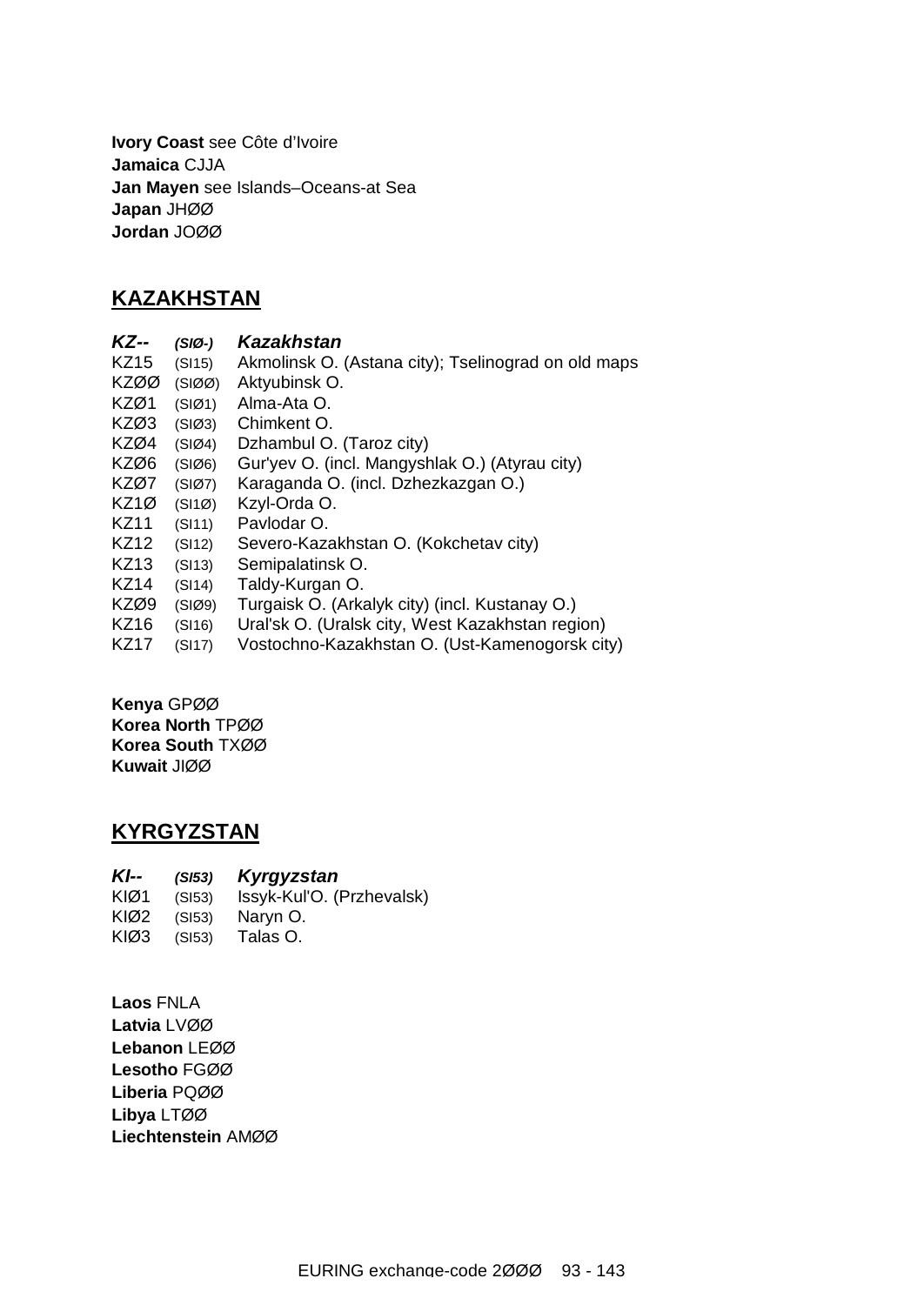#### **Lithuania** LIØØ

#### **Luxembourg** KNØØ

For reasons unknown untill now (Januari 2ØØ4) Luxembourg was also coded as KN29 (see '*Code Manual New Euring*' (1979) page 38 (KN29) and page 54 (KNØØ). It's not wise to delete one of those two because probably both has been used. Similar to other country-coding it's sensible to use only KNØØ.

**Macedonia** MKØØ **Madagascar** MGØØ **Madeira** see Portugal **Malawi** MYØØ **Malaysia** FVMA **Maldives** MVØØ **Mali** EMØØ **Malta** MLØØ **Mauritania** NMØØ **Mauritius** (incl. Rodrigues Island) MUØØ **Mayotte** YTØØ **Melilla** MJØØ **Mexico** TAØØ **Moldova** MDØØ **Monaco** WR8Ø **Mongolia** MNØØ **Montenegro** MEØØ **Morocco** MAØØ **Mozambique** MQØØ **Myanmar** FEØØ **Namibia** FMØØ **Nepal** HJØØ

### **NETHERLANDS, The**

#### *NL-- The Netherlands*

(provinces, separate units; all Frisian Isles, IJsselmeer-polders)

|                      | characterised by a $\varnothing$ , 1, 2, or 3 in final column: |             |                                     |  |  |
|----------------------|----------------------------------------------------------------|-------------|-------------------------------------|--|--|
| <b>Frisian Isles</b> |                                                                |             | Remaining part                      |  |  |
| NLØØ                 | Texel                                                          | NLØ4        | Drenthe                             |  |  |
| NLØ1                 | Vlieland                                                       | NLØ5        | Friesland                           |  |  |
| NLØ2                 | Griend                                                         | NLØ6        | Gelderland                          |  |  |
| NLØ3                 | Terschelling                                                   | NLØ7        | Groningen                           |  |  |
| <b>NL11</b>          | Ameland                                                        | NLØ8        | Limburg                             |  |  |
| <b>NL12</b>          | Schiermonnikoog                                                | NLØ9        | Noord-Brabant                       |  |  |
| <b>NL13</b>          | Rottumeroog                                                    | <b>NL14</b> | Noord-Holland                       |  |  |
|                      |                                                                | <b>NL15</b> | Overijssel                          |  |  |
|                      |                                                                | <b>NL16</b> | Utrecht                             |  |  |
|                      |                                                                | <b>NL17</b> | IJsselmeerpolders (+ Urk & Schokl.) |  |  |
|                      |                                                                | <b>NL18</b> | Zeeland                             |  |  |
|                      |                                                                |             |                                     |  |  |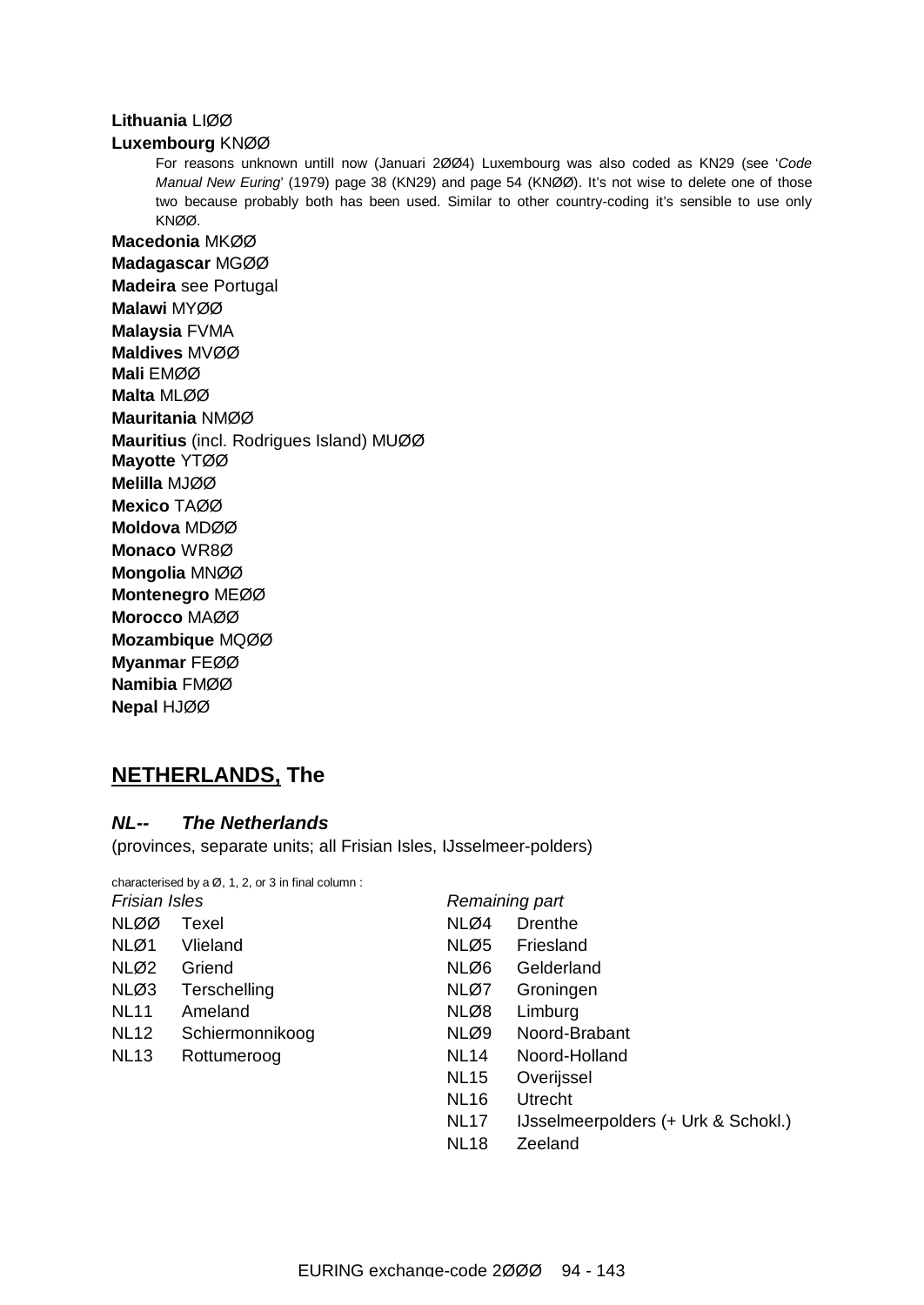NL19 Zuid-Holland

**New Caledonia** NCØØ **New Guinea** WEØØ

### **NEW ZEALAND**

*AJ-- New Zealand*  AJNI North Island AJSI South Island

**Nicaragua** CANA **Niger** NEØØ **Nigeria** NVØØ **North Korea** TPØØ **Northern Ireland** see UK

### **NORWAY**

| NO--             | <b>Norway</b> (provinces)             |
|------------------|---------------------------------------|
| NO2Ø             | Akershus (Oslo included)              |
| NO <sub>21</sub> | Aust-Agder, (NB. Bergen (city): NO25) |
| <b>NO22</b>      | <b>Buskerud</b>                       |
| NO23             | Finnmark                              |
| <b>NO24</b>      | Hedmark                               |
| <b>NO25</b>      | Hordaland (Bergen included)           |
| <b>NO26</b>      | Møre og Romsdal                       |
| NO27             | Nordland                              |
| <b>NO28</b>      | Nord-Trøndelag                        |
| <b>NO29</b>      | Opland, (NB. Oslo (city): NO2Ø)       |
| NO3Ø             | Østfold                               |
| <b>NO31</b>      | Rogaland                              |
| <b>NO32</b>      | Sogn og Fjordane                      |
| <b>NO33</b>      | Sør-Trøndelag                         |
| NO34             | Telemark                              |
|                  |                                       |

- NO35 Troms
- NO36 Vest-Agder
- NO37 Vestfold

**Oman** OMØØ **Pakistan** PNØØ **Panama** CAPA **Paraguay** SAPA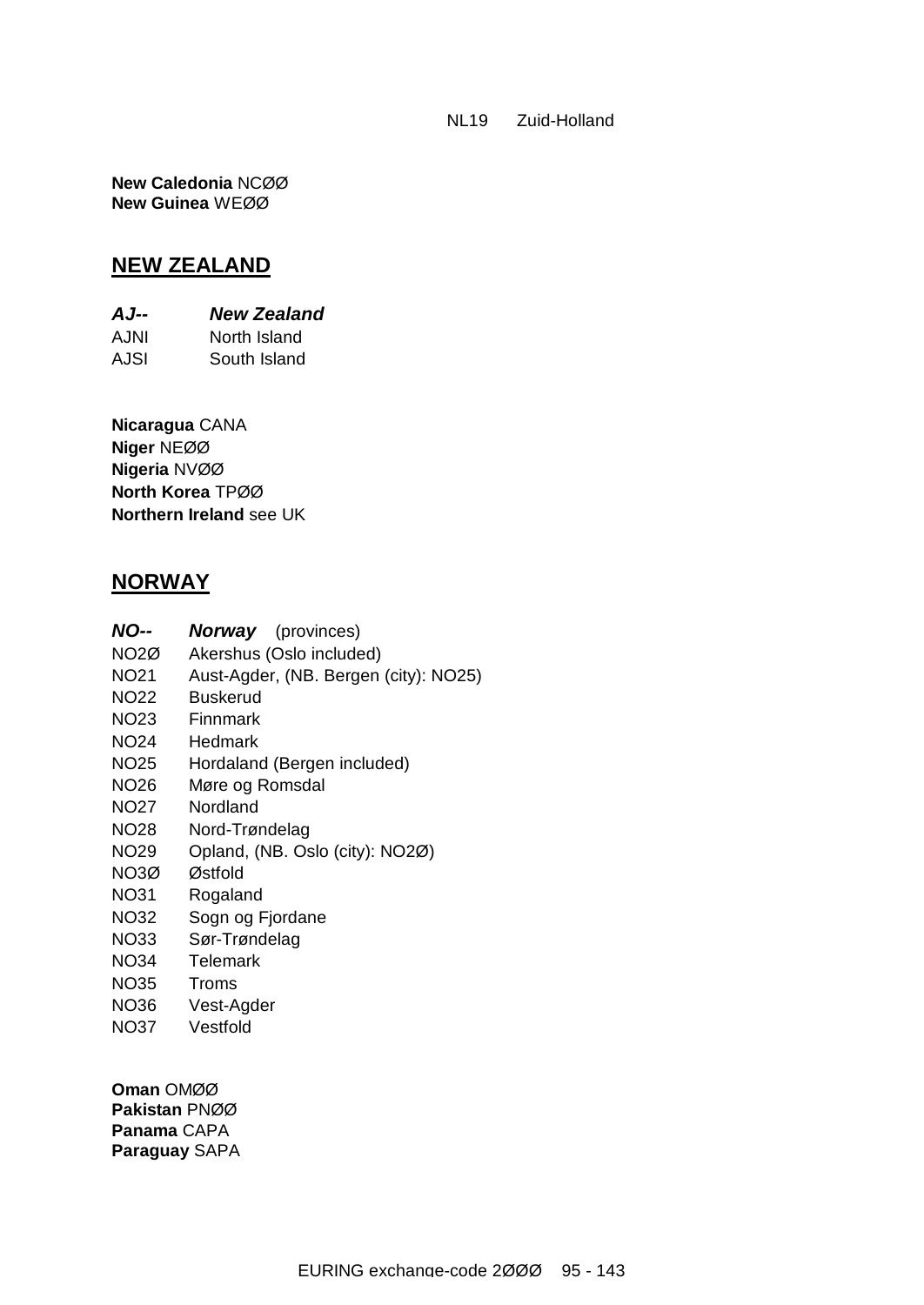**Peru** KJØØ **Philippines** OEØØ

### **POLAND**

Three different divisions have been used in the Polish Ringing Scheme, depending on time. For the two older ones see below. Divisions valid from Ø1-Jan-1999 onwards:

| $PL -$      | <b>Poland</b>      |             |                     |
|-------------|--------------------|-------------|---------------------|
| <b>PLBE</b> | Lubelskie          | <b>PLPC</b> | Podkarpackie        |
| <b>PLBU</b> | Lubuskie           | <b>PLPS</b> | Podlaskie           |
| <b>PLDO</b> | Dolnoslaskie       | <b>PLPM</b> | Pomorskie           |
| <b>PLKP</b> | Kujawsko-Pomorskie | <b>PLSL</b> | Slaskie             |
| <b>PLLO</b> | Lódzkie            | <b>PLSW</b> | Swietokrzyskie      |
| <b>PLMP</b> | Malopolskie        | <b>PLWM</b> | Warminsko-Mazurskie |
| <b>PLMZ</b> | Mazowieckie        | <b>PLWI</b> | Wielkopolskie       |
| <b>PLOE</b> | Opolskie           | PLZP        | Zachodnio-Pomorskie |

The boundaries of the divions shown above are given in the map: *Polska mapa administracyjna, skala 1:75Ø.ØØØ, 1999*.

Valid from ca. 1970 till Ø1-Jan-1999:

| <b>PLBP</b> | Biala Podlaska      | <b>PLOP</b> | Opole                |
|-------------|---------------------|-------------|----------------------|
| <b>PLBT</b> | <b>Bialystok</b>    | <b>PLOA</b> | Ostroleka            |
| PLBB        | Bielsko-Biala       | <b>PLPA</b> | Pila                 |
| PLBY        | <b>Bydgoszcz</b>    | PLPT        | Piotrków Trybunalski |
| <b>PLCH</b> | Chelm               | <b>PLPK</b> | Plock                |
| <b>PLHA</b> | Ciechanów           | <b>PLPN</b> | Poznam               |
| <b>PLCZ</b> | Czestochowa         | <b>PLPR</b> | Przemysl             |
| PLEL        | Elblag              | PLRM        | Radom                |
| <b>PLGD</b> | Gdansk              | <b>PLRZ</b> | Rzeszów              |
| <b>PLGW</b> | Gorzów Wielkopolski | <b>PLDL</b> | Siedlce              |
| <b>PLJG</b> | Jelenia Góra        | PLDZ        | Sieradz              |
| <b>PLIS</b> | Kalisz              | PLRN        | Skierniewice         |
| <b>PLIC</b> | Katowice            | <b>PLUP</b> | Slupsk               |
| <b>PLLC</b> | Kielce              | PLSU        | Suwalki              |
| <b>PLON</b> | Konin               | PLSZ        | Szczecin             |
| <b>PLAL</b> | Koszalin            | PLTG        | Tarnobrzeg           |
| <b>PLKW</b> | Kraków              | <b>PLTV</b> | Tarnów               |
| <b>PLRO</b> | Krosno              | PLTO        | Torun                |
| <b>PLLA</b> | Legnica             | <b>PLWH</b> | Walbrzych            |
| <b>PLLS</b> | Leszno              | PLWZ        | Warszawa             |
| <b>PLOM</b> | Lomza               | PLWK        | Wloclawek            |
| PLHH        | Lodz                | <b>PLWW</b> | Wroclaw              |
| PLLU        | Lublin              | PLZA        | Zamosc               |
| PLNS        | Nowy Sacz           | PLZG        | Zielona Góra         |
| PLOL        | Olsztvn             |             |                      |

N.B. The boundaries of these divisions are not given in the Times Atlas but conform to *Stan administracyjny 1 V1 1975 r.*

For the benefit of schemes without access to maps showing the revised regional boundaries in Poland the original Euring place codes for Polish regions are repeated below. The boundaries of these regions are shown in the Times Atlas. Where possible coding to the two letter regions designated above is preferred to the numerical regions given below:

| PL <sub>8</sub> - | <b>Poland Northwest</b> | PL <sub>9</sub> - | <b>Poland Southeast</b> |
|-------------------|-------------------------|-------------------|-------------------------|
| PL8Ø              | Bydgoszsz (Bromberg)    | PL9Ø              | Bialystok               |
| <b>PL81</b>       | Gdansk (Danzig)         | PL91              | Kielce                  |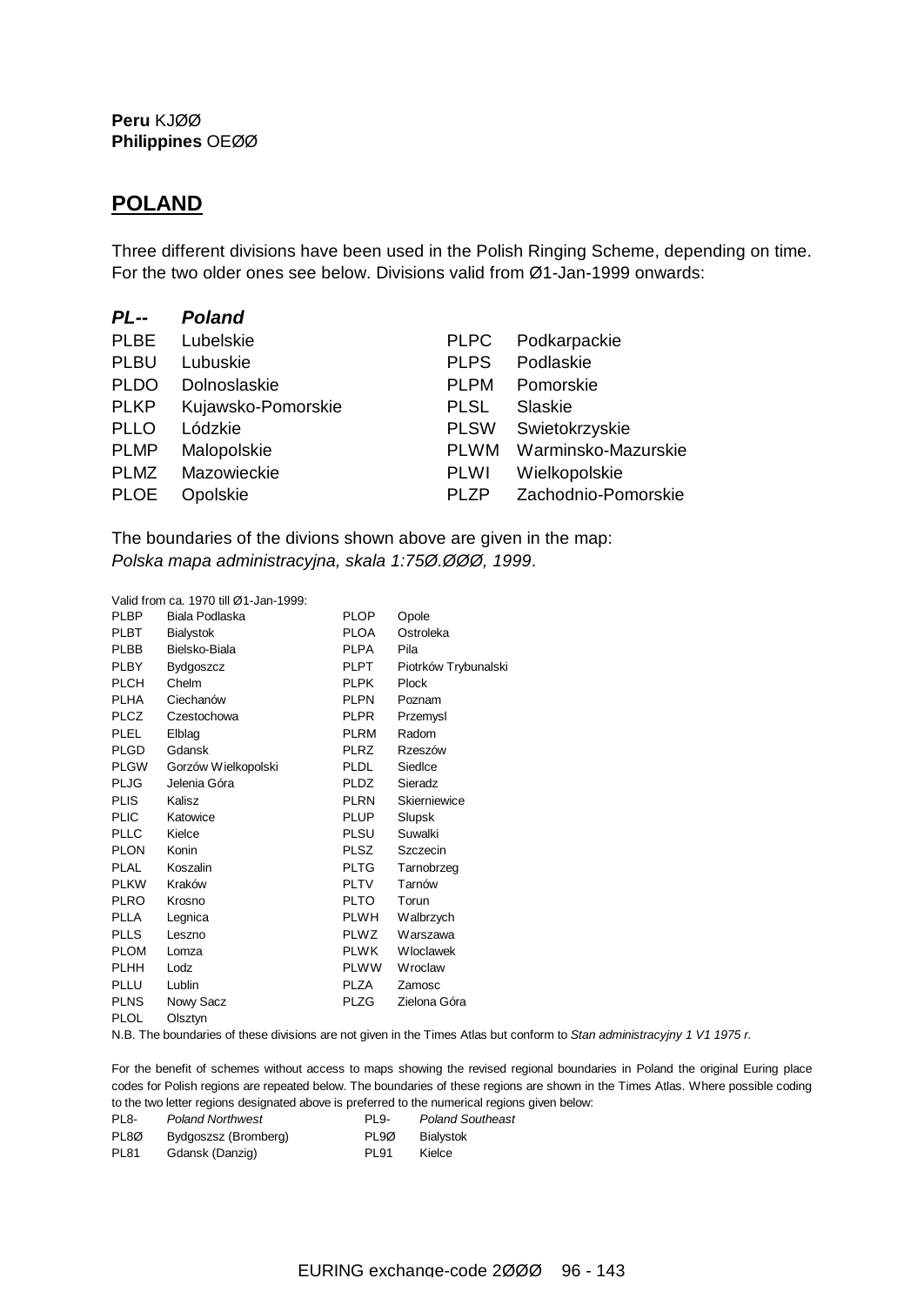| <b>PL82</b> | Koszalin (Köslin)       | <b>PL92</b> | Krakow                 |
|-------------|-------------------------|-------------|------------------------|
| PL83        | Olsztyn (Allenstein)    | <b>PL93</b> | Lodz                   |
| PL84        | Poznan (Posen)          | <b>PL94</b> | Lublin                 |
| PL85        | Szczecin (Stettin)      | <b>PL95</b> | Opole (Oppeln)         |
| PL86        | Zielona Gora (Grünberg) | <b>PL96</b> | Rzeszow                |
|             |                         | <b>PL97</b> | Stalinograd (Katowice) |
|             |                         | <b>PL98</b> | Warszawa (Warschau)    |
|             |                         | <b>PL99</b> | Wroclaw (Breslau)      |
|             |                         |             |                        |

### **PORTUGAL**

| <b>Portugal</b> (provinces) |
|-----------------------------|
|                             |

POØ1 Aveiro PO1Ø Leiria POØ2 Beja PO11 Lisboa POØ3 Braga PO12 Portalegre POØ4 Bragança PO13 Porto POØ5 Castelo Branco PO14 Santarém POØ6 Coimbra PO15 Setúbal POØ8 Faro **PO17** Vila Real POØ9 Guarda PO18 Viseu

### **Azores: Madeira:**

PO19 Ilha da Terceira<br>PO20 Ilha do Faial PO29 Ilha de Porto Sa PO21 Ilha de São Miguel PO23 Ilha de Santa Maria PO24 Ilha Graciosa PO25 Ilha de São Jorge PO26 Ilha do Pico PO27 Ilha das Flores PO28 Ilha do Corvo

**Puerto Rico** LJPA **Reunion** REØØ **Rio de Oro** see Western Sahara

### **ROMANIA**

*RO-- Romania* (regions)

| RO5-        | Romania Northwest        | RO6-              | Romania Southwest     |
|-------------|--------------------------|-------------------|-----------------------|
| RO5Ø        | Arad                     | RO <sub>6</sub> Ø | Bârlad                |
| RO51        | Bazău                    | <b>RO61</b>       | Bucuresti (Bucharest) |
| RO52        | <b>Baia Mare</b>         | <b>RO62</b>       | Constanta             |
| RO53        | Cluj (Kolozsvár)         | RO63              | Craiova               |
| <b>RO54</b> | Hunedoara                | <b>RO64</b>       | Galati (Galatz)       |
| <b>RO55</b> | Magyar Autonomous Region | <b>RO65</b>       | lasi (Jassy)          |
| <b>RO56</b> | Oradea (Nagyvarad)       | <b>RO66</b>       | Pitesti               |
|             |                          |                   |                       |

PO29 Ilha de Porto Santo

PO16 Viana do Castelo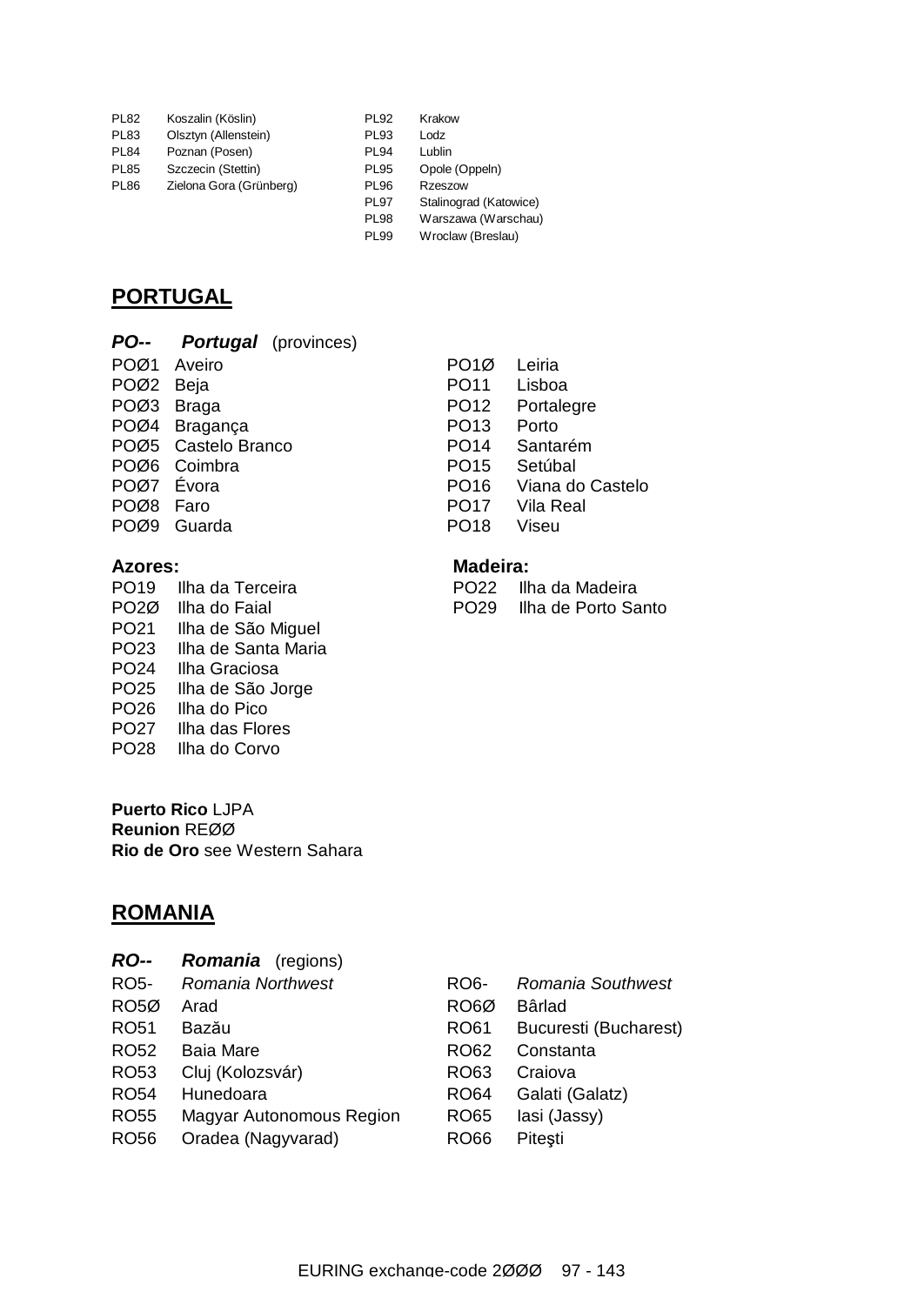RO57 Braşov (Oraşul Stalin) RO67 Ploeşti RO58 Suceava RO59 Timişoara

**Rwanda** PPØØ

### **RUSSIAN FEDERATION**

O.: Oblast,

A.O.: Avtonomnaya Oblast (Autonomous District)

#### **new old**

| <b>RU--</b><br><b>RU--</b>                                                                                                                                                                     | $(SU--)$<br>$(SI--)$                                                                                                 | <b>USSR European part</b><br><b>USSR Asiatic part</b>                                                                                                                                                                                     |
|------------------------------------------------------------------------------------------------------------------------------------------------------------------------------------------------|----------------------------------------------------------------------------------------------------------------------|-------------------------------------------------------------------------------------------------------------------------------------------------------------------------------------------------------------------------------------------|
| <b>RUNW</b><br>RUØ1<br>RUØ2<br>RUØ3<br>RUØ3<br>RUØ4<br>RUØ5<br>RUØ6                                                                                                                            | (SU14)<br>(SU12)<br>(SUØ3)<br>(SUØ1)<br>(SUØ6)<br>(SUØ5)                                                             | North-West European Russia<br>Murmansk O.<br>Karelia<br>(SUØ3) Leningrad O. (incl. Sankt-Petersburg)<br>Sankt-Petersburg (form. Leningrad, centre of Leningrad O.)<br>Kaliningrad O.<br>Pskov O.<br>Novgorod O.                           |
| <b>RUNR</b><br>RUØ7<br>RUØ8<br>RUØ9<br>RU1Ø<br><b>RU11</b>                                                                                                                                     | (SU1Ø)<br>(SU15)<br>(SU13)<br>(SU11)<br>(SU16)                                                                       | North of European Russia<br>Arkhangelsk O. (exl. Islands)<br>Nenets A.O. (incl. Kolguev and Vaygach Islands)<br>Komi<br><b>Franz Josef Land</b><br>Novaya Zemlya                                                                          |
| <b>RUCE</b><br><b>RU12</b><br><b>RU13</b><br><b>RU14</b><br><b>RU14</b><br><b>RU15</b><br><b>RU16</b><br>RU17<br><b>RU18</b><br><b>RU19</b><br>RU <sub>2</sub> Ø<br><b>RU21</b><br><b>RU22</b> | (SU17)<br>(SU39)<br>(SU32)<br>(SU32)<br>(SU33)<br>(SU31)<br>(SU35)<br>(SU38)<br>(SU27)<br>(SU24)<br>(SU37)<br>(SU36) | Centre of European Russia<br>Vologda O.<br>Yaroslavl' O.<br>Kalinin O. (changed to Tver' O.)<br>Tver' O. (form. Kalinin O.)<br>Kostroma O.<br>Ivanovo O.<br>Moscow O.<br>Vladimir O.<br>Smolensk O.<br>Kaluga O.<br>Tula O.<br>Ryazan' O. |
| <b>RUVV</b><br><b>RU23</b><br><b>RU24</b>                                                                                                                                                      | (SU42)<br>(SU46)                                                                                                     | Volgo-Vyatka Region<br>Kirov O.<br>Perm' O.                                                                                                                                                                                               |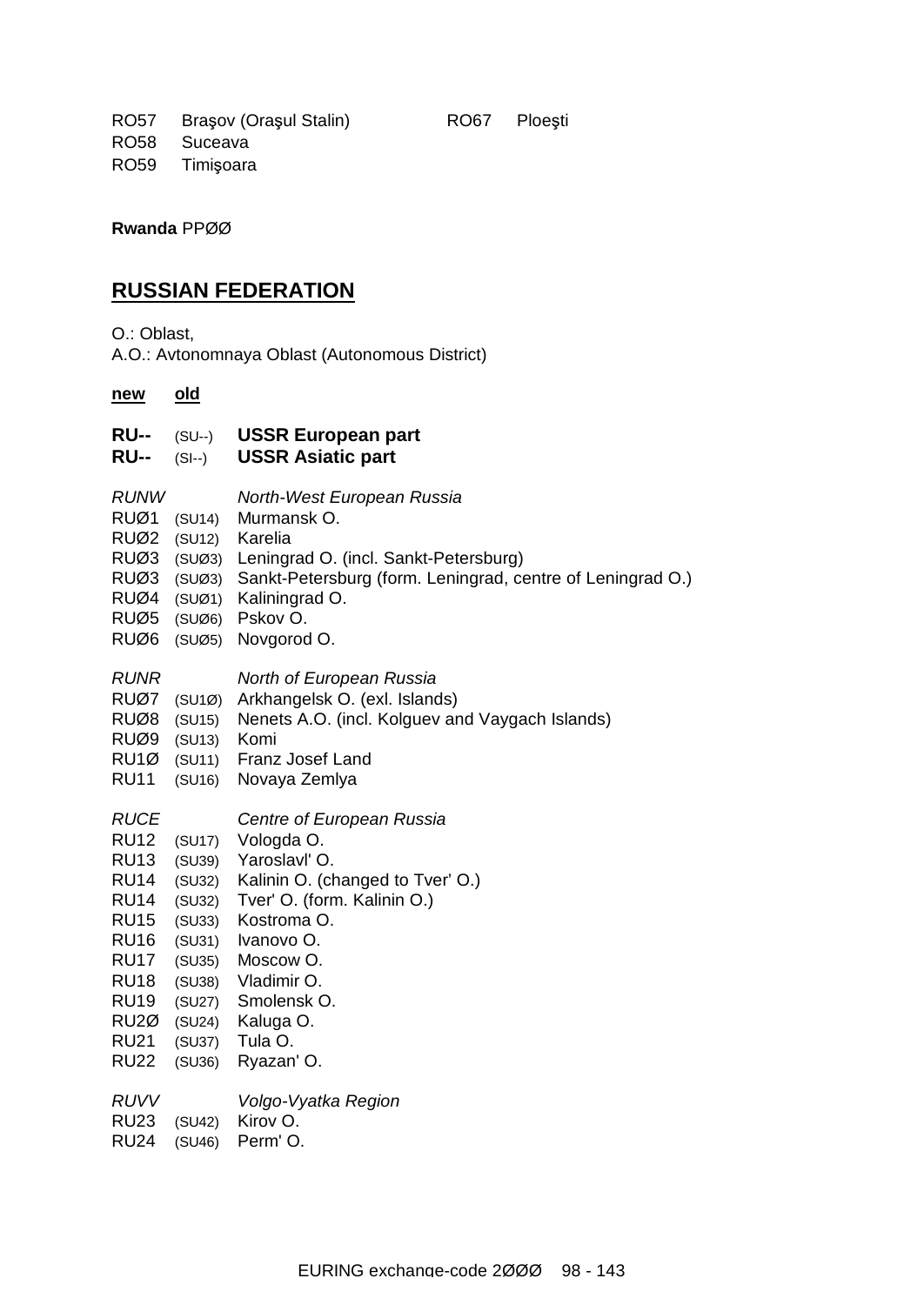| <b>RU25</b>                                                                                                                                                               | (SU48)                                                                                                     | Udmurtia                                                                                                                                                                                                                                                                   |
|---------------------------------------------------------------------------------------------------------------------------------------------------------------------------|------------------------------------------------------------------------------------------------------------|----------------------------------------------------------------------------------------------------------------------------------------------------------------------------------------------------------------------------------------------------------------------------|
| <b>RUMV</b><br><b>RU26</b><br><b>RU26</b><br><b>RU27</b><br><b>RU28</b><br><b>RU29</b><br>RU3Ø<br><b>RU31</b><br><b>RU32</b><br><b>RU33</b><br><b>RU33</b><br><b>RU34</b> | (SU3Ø)<br>(SU3Ø)<br>(SU44)<br>(SU41)<br>(SU34)<br>(SU47)<br>(SU49)<br>(SU84)<br>(SU43)<br>(SU43)<br>(SU86) | Middle Volga<br>Nizhniy Novgorod O. (form. Gorkiy O.)<br>Gorkiy O. (changed to Nizhniy Novgorod O.)<br>Mariy El<br>Chuvashia<br>Mordovia O.<br>Tataria<br>Ul'yanovsk O.<br>Penza O.<br>Samara O. (form. Kuybyshev O.)<br>Kuybyshev O. (changed to Samara O.)<br>Saratov O. |
| RUCB<br><b>RU35</b><br><b>RU36</b><br><b>RU37</b><br><b>RU38</b><br><b>RU39</b><br>RU4Ø<br><b>RU41</b>                                                                    | (SU21)<br>(SU83)<br>(SU81)<br>(SU82)<br>(SU87)<br>(SU89)<br>(SUBØ)                                         | Central Blacksoil Region<br>Bryansk O.<br>Orel O.<br>Kursk O.<br>Lipetsk O.<br>Tambov O.<br>Voronezh O.<br>Belgorod O.                                                                                                                                                     |
| <b>RUVD</b><br><b>RU44</b><br><b>RU42</b><br><b>RU42</b><br><b>RU43</b><br><b>RU45</b>                                                                                    | (SU91)<br>(SU88)<br>(SU88)<br>(SU85)<br>(SU96)                                                             | <b>Volgo-Don Region</b><br>Astrakhan' O.<br>Stalingrad O. (changed to Volgograd O.)<br>Volgograd O. (form Stalingrad O.)<br>Rostov O.<br>Kalmykia                                                                                                                          |
| <b>RUNC</b><br><b>RU46</b><br><b>RU47</b><br><b>RU48</b><br><b>RU49</b><br>RU <sub>5Ø</sub><br><b>RU51</b><br><b>RU52</b><br><b>RU53</b>                                  | (SU97)<br>(SU98)<br>(SU93)<br>(SU93)<br>(SU93)<br>(SU93)<br>(SU93)<br>(SU94)                               | <b>North Caucasus</b><br>Krasnodar (incl. Adygey)<br>Stavropol' O.<br>Karachayevo-Cherkessia<br>Kabardino-Balkaria<br>Severnaya Osetia<br>Ingushetia (form. part of Checheno-Ingushetia ASSR)<br>Chechnya (form. part of Checheno-Ingushetia ASSR)<br>Dagestan             |
| <b>RUSU</b><br><b>RU54</b><br><b>RU54</b><br><b>RU55</b><br><b>RU56</b><br><b>RU57</b><br><b>RU58</b>                                                                     | (SI26)<br>(SI26)<br>(SI23)<br>(SI2Ø)<br>(SU4Ø)<br>(SU45)                                                   | Southern Ural<br>Ekaterinburg (form. Sverdlovsk, centre of Sverdlovsk O.)<br>Sverdlovsk O. (incl. Ekaterinburg)<br>Kurgan O.<br>Chelyabinsk O.<br><b>Bashkiria</b><br>Orenburg O.                                                                                          |
| <b>RUWS</b><br>RU <sub>6</sub> Ø<br><b>RU61</b>                                                                                                                           | (SI29)<br>(SI22)                                                                                           | <b>Western Siberia</b><br>Yamal-Nenets A.O. (part of Tyumen' O.)<br>Khanty-Mansi A.O. (part of Tyumen' O.)                                                                                                                                                                 |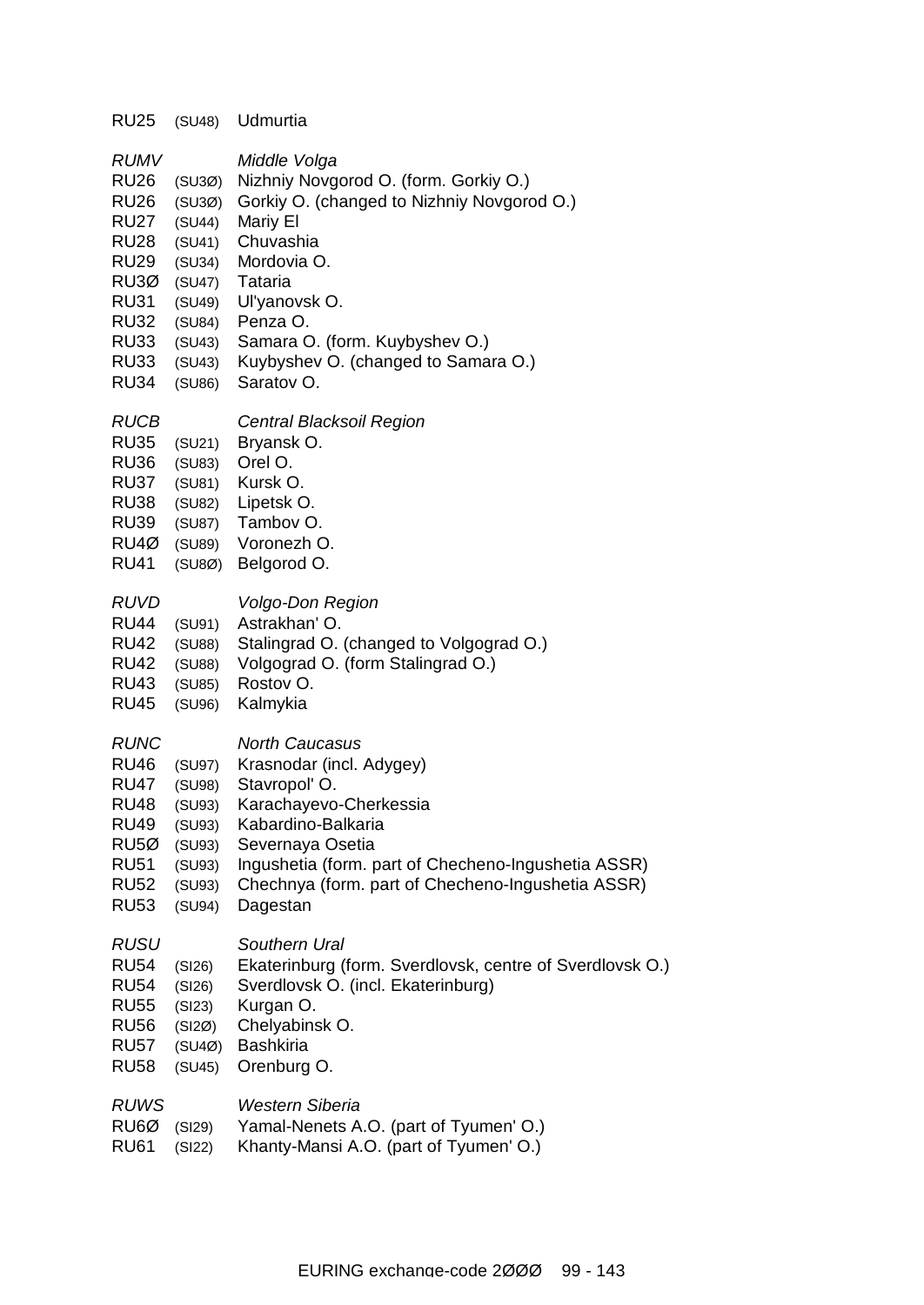- RU62 (SI28) Tyumen' O. (excl. Yamalo-Nenets A.O. and Khanty-Mansi A.O.)
- RU63 (SI25) Omsk O.
- RU64 (SI27) Tomsk O.
- *RUSS South-Western Siberia*
- RU65 (SI24) Novosibirsk O.
- RU66 (SI21) Kemerovo O.
- RU67 (SIØ5, SIØ2) Altay (incl. Gorno-Altaysk)
- *RUCS Central Siberia*
- RU68 (SI35) Severnaya Zemlya Islands (part of Taymyr A.O.)
- RU69 (SI36) Taymyr A.O. (part of Krasnoyarsk, excl. Severnaya Zemlya,)
- RU7Ø (SI3Ø) Evenkiy A.O. (part of Krasnoyarsk)
- RU71 (SI33) Krasnoyarsk (excl. Severnaya Zemlya Isls., Taymyr A.O., Evenkiy A.O., Khakassia
- RU72 (SI32) Khakassia (part of Krasnoyarsk)
- RU73 (SI37) Tuva

| <b>Baikal Region</b> |
|----------------------|
|                      |

- RU74 (SI31) Irkutsk O.
- RU75 (SI41) Buryatia
- RU76 (SI42) Chita O.

| <b>RUYS</b> |        | Yakutia                           |  |
|-------------|--------|-----------------------------------|--|
| <b>DUTT</b> | $\sim$ | Allance attributions to the first |  |

RU77 (SI34) Novosibirskiye Isls. (part of Yakutia-Sakha) RU78 (SI38, SI39) Yakutia-Sakha

| <b>RUNE</b> | North-East |
|-------------|------------|
|             |            |

- RU79 (SI43) Wrangel Island (part of Chukotka)
- RU8Ø (SI43) Chukotka (excl. Wrangel Isl.)
- RU81 (SI47) Magadan O.
- RU82 (SI44) Kamchatka O. (incl. Komandorskiye Isls.)
- *RUFE Far East*
- RU83 (SI4Ø) Amur O. (*Blagoveshchensk ?*)
- RU84 (SI45) Khabarovsk
- RU85 (SI49) Primorskiy
- RU86 (SI48) Sakhalin O. (excl. Kuril Isls.)
- RU87 (SI46) Kuril Islands (part of Sakhalin O.)

#### **Alphabetic list of subdivisions of the Russian Federation:**

Altay (incl. Gorno-Altaysk) RU67 Amur O. RU83 Arkhangelsk O. (exl. Islands) RUØ7 Astrakhan' O. RU44 Bashkiria RU57 Belgorod O. RU41 Bryansk O. RU35 Buryatia RU75 Chechnya (form. part of Checheno-Ingushetia ASSR) RU52 Chelyabinsk O. RU56 Chita O. RU76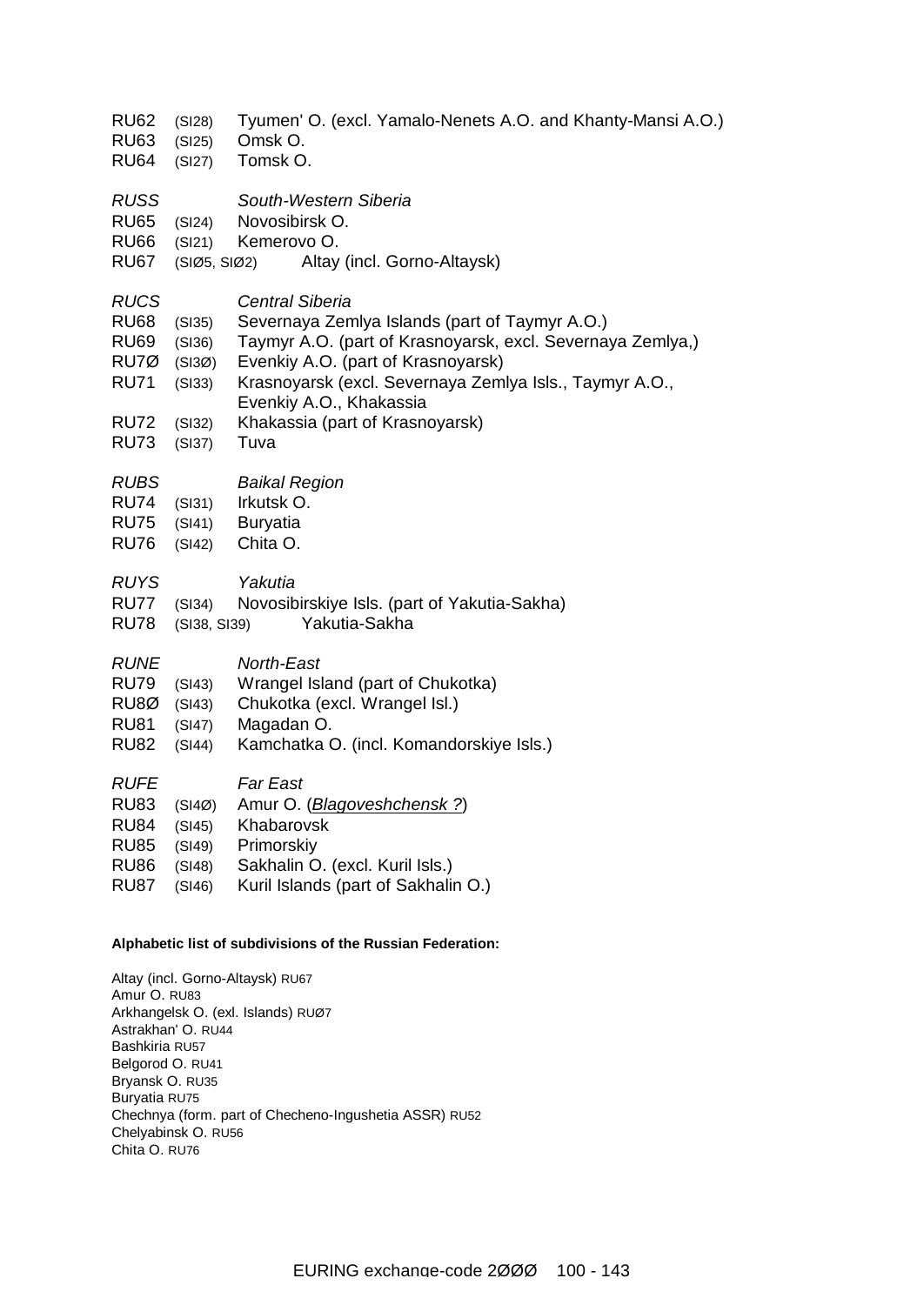Chukotka (excl. Wrangel Isl.) RU8Ø Chuvashia RU28 Dagestan RU53 Ekaterinburg (form. Sverdlovsk, centre of Sverdlovsk O.) RU54 Evenkiy A.O. (part of Krasnoyarsk) RU7Ø Franz Josef Land RU1Ø Gorkiy O. (changed to Nizhniy Novgorod O.) RU26 Ingushetia (form. part of Checheno-Ingushetia ASSR) RU51 Irkutsk O. RU74 Ivanovo O. RU16 Kabardino-Balkaria RU49 Kalinin O. (changed to Tver' O.) RU14 Kaliningrad O. RUØ4 Kalmykia RU45 Kaluga O. RU2Ø Kamchatka O. (incl. Komandorskiye Isls.) RU82 Karachayevo-Cherkessia RU48 Karelia RUØ2 Kemerovo O. RU66 Khabarovsk RU84 Khakassia (part of Krasnoyarsk) RU72 Khanty-Mansi A.O. (part of Tyumen' O.) RU61 Kirov O. RU23 Komi RUØ9 Kostroma O. RU15 Krasnodar (incl. Adygey) RU46 Krasnoyarsk (excl. Severnaya Zemlya Isls., Taymyr A.O., Evenkiy A.O., Khakassia) RU71 Kurgan O. RU55 Kuril Islands (part of Sakhalin O.) RU87 Kursk O. RU37 Kuybyshev O. (changed to Samara O.) RU33 Leningrad O. (incl. Sankt-Petersburg) RUØ3 Lipetsk O. RU38 Magadan O. RU81 Mariy El RU27 Mordovia O. RU29 Moscow O. RU17 Murmansk O. RUØ1 Nenets A.O. (incl. Kolguev and Vaygach Islands) RUØ8 Nizhniy Novgorod O. (form. Gorkiy O.) RU26 Novaya Zemlya RU11 Novgorod O. RUØ6 Novosibirsk O. RU65 Novosibirskiye Isls. (part of Yakutia-Sakha) RU77 Omsk O. RU63 Orel O. RU36 Orenburg O. RU58 Penza O. RU32 Perm' O. RU24 Primorskiy RU85 Pskov O. RUØ5 Rostov O. RU43 Ryazan' O. RU22 Sakhalin O. (excl. Kuril Isls.) RU86 Samara O. (form. Kuybyshev O.) RU33 Sankt-Petersburg (form. Leningrad, centre of Leningrad O.) RUØ3 Saratov O. RU34 Severnaya Osetia RU5Ø Severnaya Zemlya Islands (part of Taymyr A.O.) RU68 Smolensk O. RU19 Stalingrad O. (changed to Volgograd O.) RU42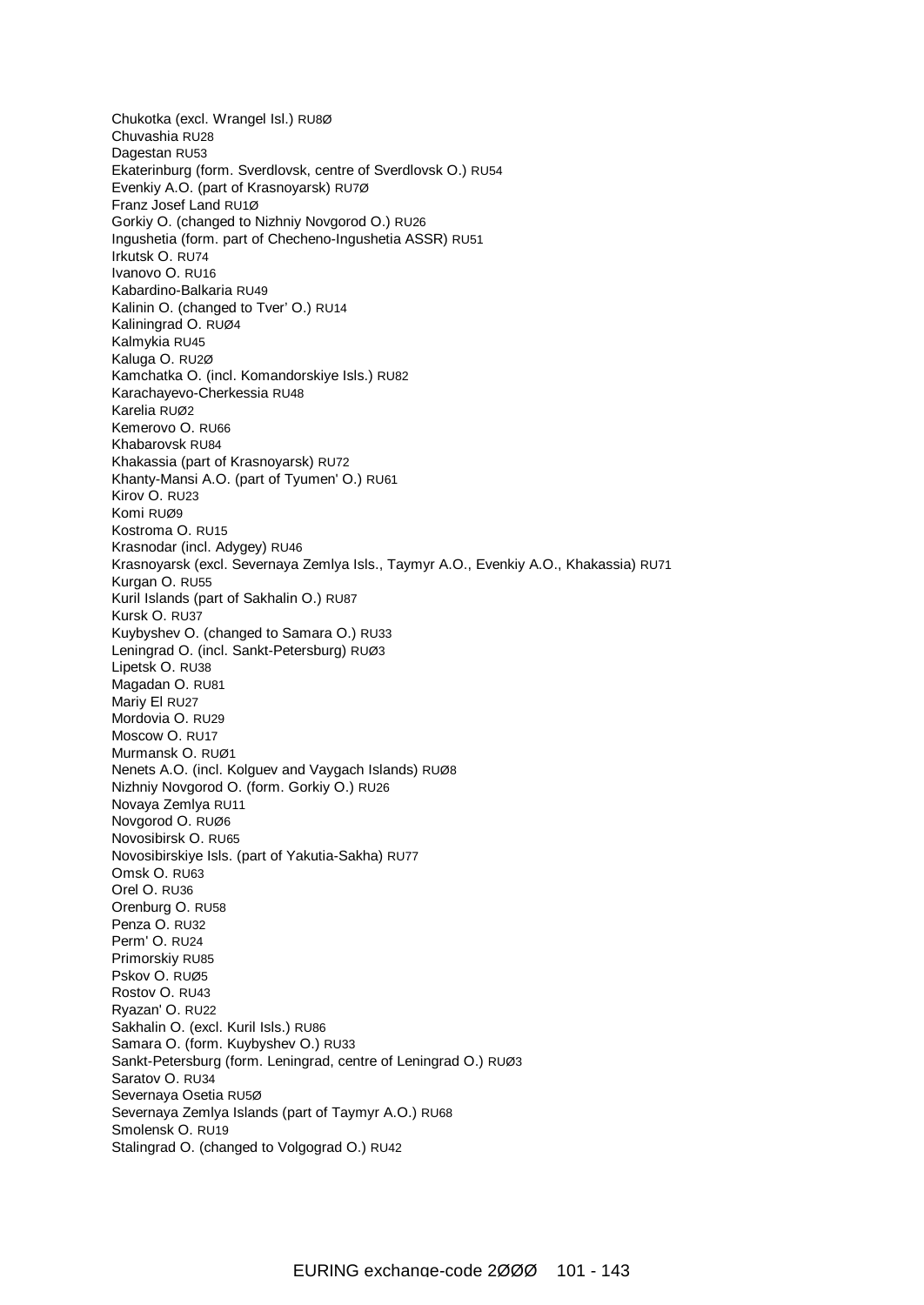Stavropol' O. RU47 Sverdlovsk O. (incl. Ekaterinburg) RU54 Tambov O. RU39 Tataria RU3Ø Taymyr A.O. (part of Krasnoyarsk, excl. Severnaya Zemlya) RU69 Tomsk O. RU64 Tula O. RU21 Tuva RU73 Tver' O. (form. Kalinin O.) RU14 Tyumen' O. (excl. Yamalo-Nenets A.O. and Khanty-Mansi A.O.) RU62 Udmurtia RU25 Ul'yanovsk O. RU31 Vladimir O. RU18 Volgograd O. (form Stalingrad O.) RU42 Vologda O. RU12 Voronezh O. RU4Ø Wrangel Island (part of Chukotka) RU79 Yakutia-Sakha RU78 Yamal-Nenets A.O. (part of Tyumen' O.) RU6Ø Yaroslavl' O. RU13.

**San Marino** ZA33 **Saudi Arabia** ARØØ **Scotland** see UK

### **Serbia, Republic of**

#### *RS-- Republic of Serbia*

RS74 (formerly YU74) Kosovo RS77 (formerly YU77) Serbia RS78 (formerly YU78) Vojvodina

**Seychelles** SCØØ **Senegal** NUØØ **Sierra Leone** PHØØ **Sikkim** QJØØ **Singapore** FVSA

### **SLOVAKIA**

#### *SK-- Slovakia*

Region "Banskobystricky"

- SKBB Banska Bystrica
- SKBS Banska Štiavnica
- SKBR Brezno
- SKDT Detva
- SKKA Krupina
- SKLC Lucenec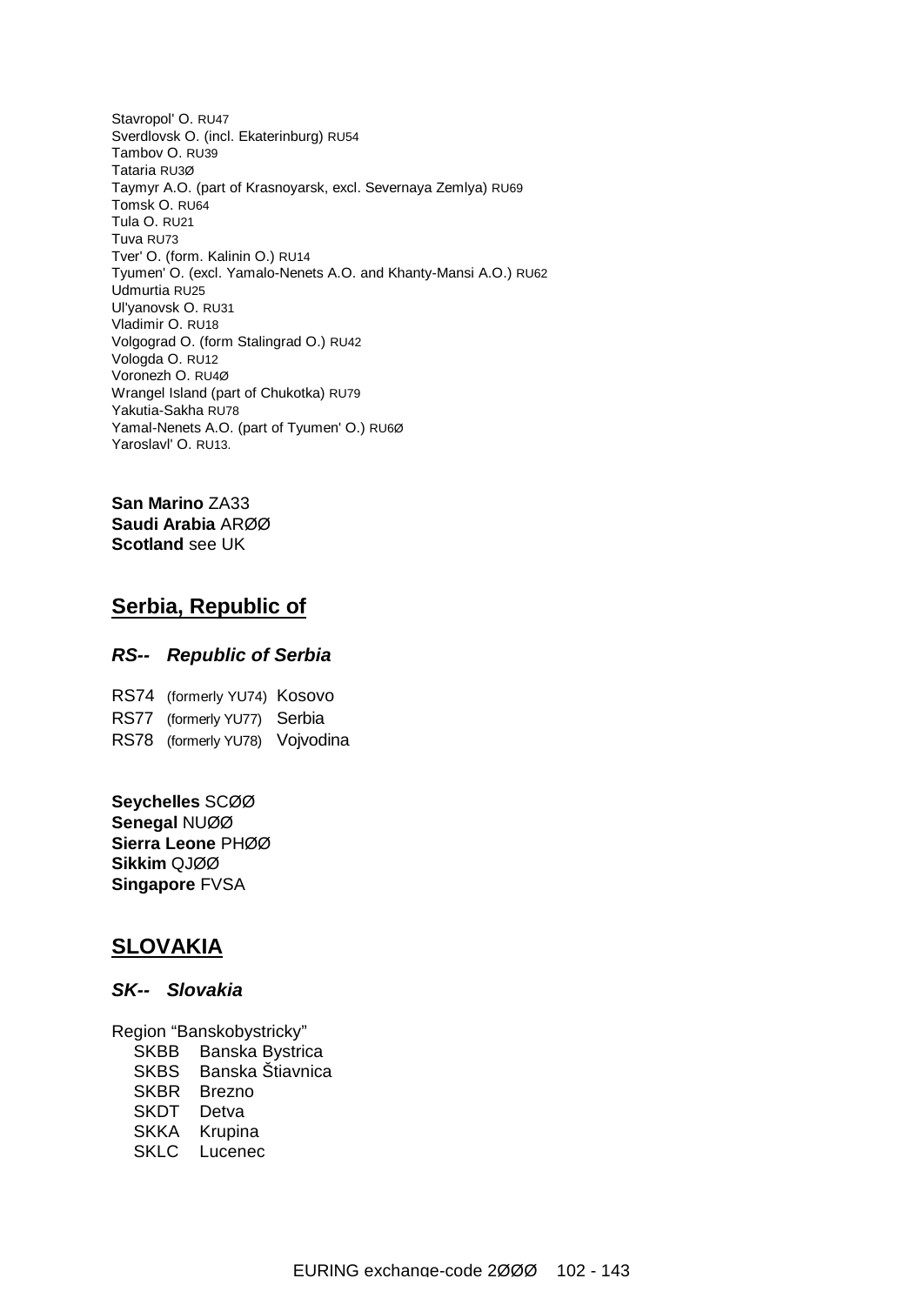SKPT Poltar SKRA Revuca SKRS Rimavska Sobota SKVK Velky Krtis SKZV Zvolen SKZC Zarnovica SKZH Ziar nad Hronom Region "Bratislavsky" SKBA Bratislava I, II, III, IV, V SKMA Malacky SKPK Pezinok SKSC Senec Region "Kosicky" SKKE Kosice I, II, III, IV SKKS Kosice,okolie SKGL Gelnica SKMI Michalovce SKRV Roznava SKSO Sobrance SKSN Spisska Nova Ves SKTV Trebisov Region "Nitriansky" SKNR Nitra SKKN Komarna SKLV Levice SKNZ Nove Zamky SKSA Sala SKTO Topolcany SKZM Zlate Moravce Region "Presovsky" SKPO Presov SKBJ Bardejov SKHE Humenne SKKK Kezmarok SKLE Levoca SKML Medzilaborce SKPP Poprad SKSB Sabinov SKSV Snina SKSL Stara Lubovna SKSP Stropkov SKSK Svidnik SKVT Vranov nad Toplou Region "Trenciansky" SKTN Trencin SKBN Banovce nad Bebravou

- SKIL llava
- SKMY Myjava
- SKNM Nove Mesto nad Vahom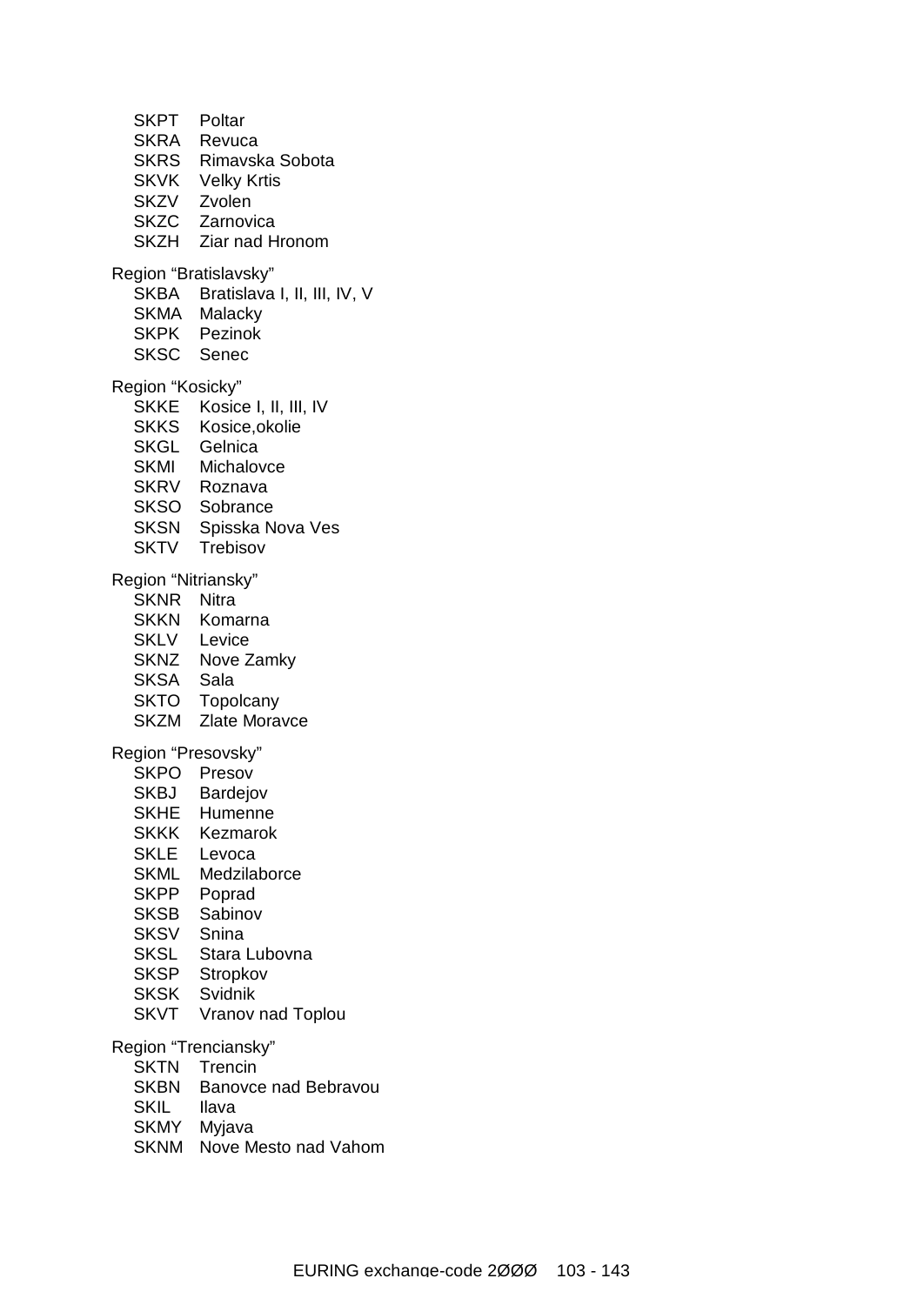- SKPE Partizanske
- SKPB Povazska Bystrica
- SKPD Prievidza
- SKPU Puchov

Region "Trnavsky"

- SKTT Trnava
- SKDS Dunajska Streda
- SKGA Galanta
- SKHC Hlohovec
- SKPI Piestany
- SKSE Senica
- SKSI Skalica

Region "Zilinsky"

SKZA Zilina SKBY Bytca SKCA Cadca SKDK Dolny Kubin SKKM Kysucke Nove Mesto SKLM Liptovsky Mikulas SKMT Martin SKNO Namestovo SKRK Ruzomberok SKTR Turcianske Teplice SKTS Tvrdosin

#### **Alphabetic list of subdivisions of Slovakia:**

Banovce nad Bebravou SKBN Banska Bystrica SKBB Banska Štiavnica SKBS Bardejov SKBJ Bratislava I, II, III, IV, V SKBA Brezno SKBR Bytca SKBY Cadca SKCA Detva SKDT Dolny Kubin SKDK Dunajska Streda SKDS Galanta SKGA Gelnica SKGL Hlohovec SKHC Humenne SKHE Ilava SKIL Kezmarok SKKK Komarna SKKN Kosice I, II, III, IV SKKE Kosice,okolie SKKS Krupina SKKA Kysucke Nove Mesto SKKM Levice SKLV Levoca SKLE Liptovsky Mikulas SKLM Lucenec SKLC Malacky SKMA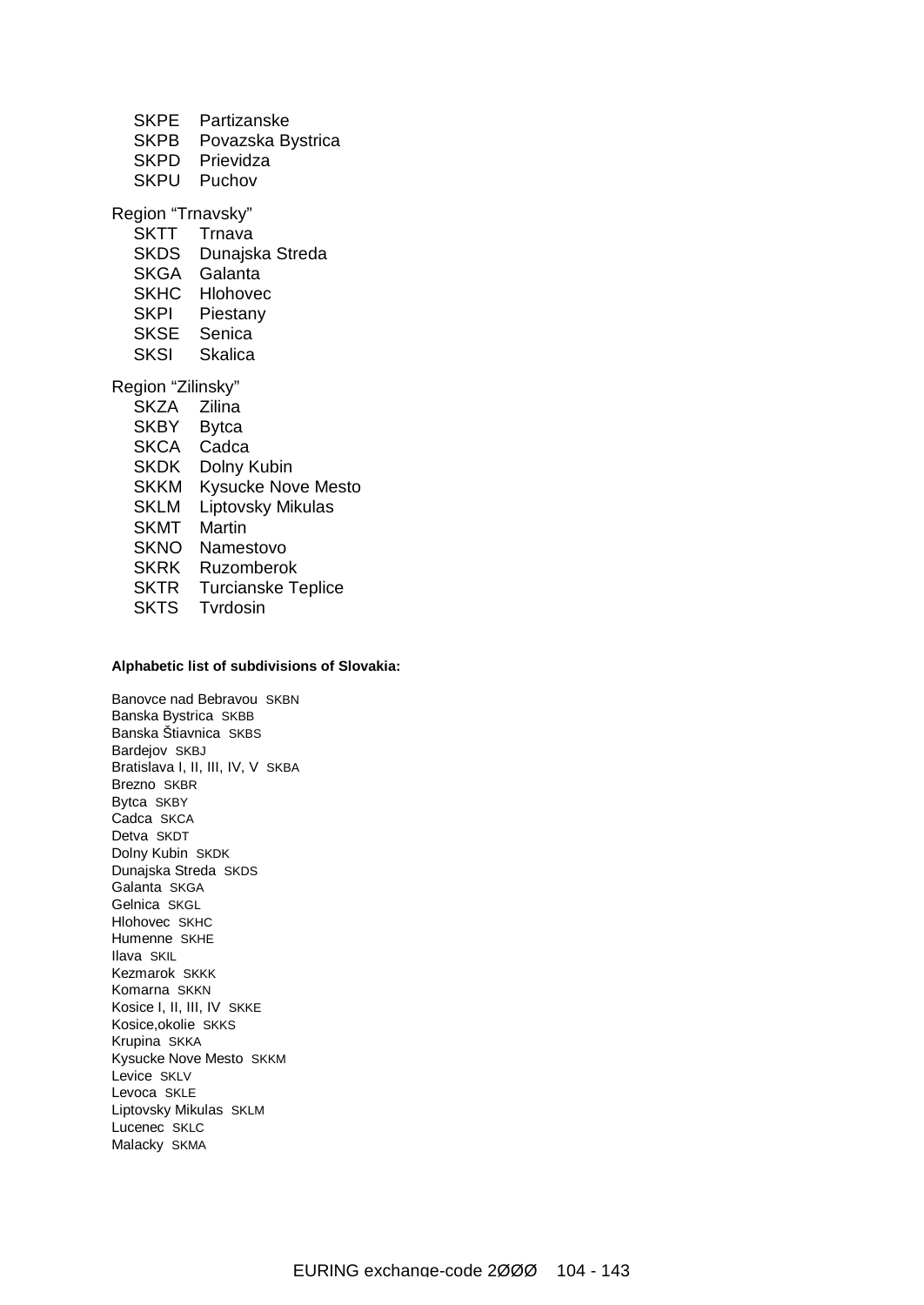Martin SKMT Medzilaborce SKML Michalovce SKMI Myjava SKMY Namestovo SKNO Nitra SKNR Nove Mesto nad Vahom SKNM Nove Zamky SKNZ Partizanske SKPE Pezinok SKPK Piestany SKPI Poltar SKPT Poprad SKPP Povazska Bystrica SKPB Presov SKPO Prievidza SKPD Puchov SKPU Revuca SKRA Rimavska Sobota SKRS Roznava SKRV Ruzomberok SKRK Sabinov SKSB Sala SKSA Senec SKSC Senica SKSE Skalica SKSI Snina SKSV Sobrance SKSO Spisska Nova Ves SKSN Stara Lubovna SKSL Stropkov SKSP Svidnik SKSK Topolcany SKTO Trebisov SKTV Trencin SKTN Trnava SKTT Turcianske Teplice SKTR Tvrdosin SKTS Velky Krtis SKVK Vranov nad Toplou SKVT Zarnovica SKZC Ziar nad Hronom SKZH Zilina SKZA Zlate Moravce SKZM Zvolen SKZV Valid from the separation of Czechoslovakia till Jan Ø1, 2ØØ2 (?): *SK-- (CS2-) Slovakia*  SK2Ø (CS2Ø) Banska Bystrica (Banskobystricky Kraj) SK25 (CS25) Nitra (Nitriansky Kraj) SK21 (CS21) Bratislava (Bratislavsky Kraj) SK28 (CS28) Prešov (Prešovsky Kraj) SK24 (CS24) Košicky Kraj SK29 (CS29) Zilina (Zilinsky Kraj)

**Slovenia** SLØØ **Socotra** see Suquţrā **Somalia** YSØØ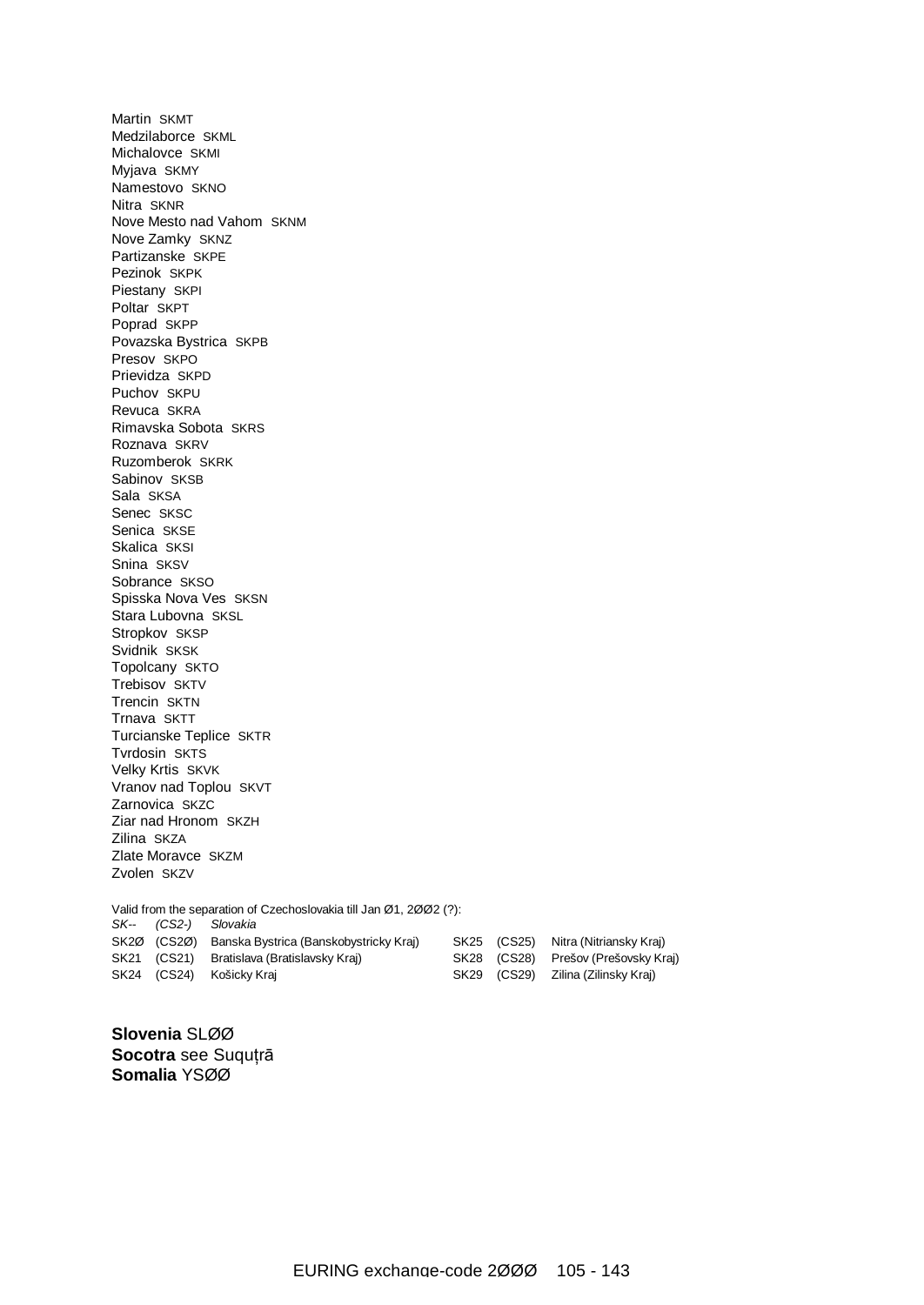# **SOUTH AFRICA**

### **States of Republic of South Africa**

### *FP-- South Africa*

| FPCG Western Cape (Cape Province) FPOF Free State (Orange Free State) |                                      |
|-----------------------------------------------------------------------|--------------------------------------|
| FPNA Kwazulu-Natal                                                    | FPTV Northern Mpumalanga (Transvaal) |

**South Korea** TXØØ

### **SPAIN**

| <b>ES--</b>       | <b>Spain</b> (provinces) |                  |                                   |
|-------------------|--------------------------|------------------|-----------------------------------|
| ESØ-              | Atlantic coast           | <b>ES1-</b>      | Centra, north-west                |
| <b>ESØØ</b>       | Álava                    | ES <sub>1Ø</sub> | Avila                             |
| ESØ1              | La Coruña                | <b>ES11</b>      | <b>Burgos</b>                     |
| ESØ2              | Guipúzcoa                | <b>ES12</b>      | León                              |
| ESØ3              | Lugo                     | <b>ES13</b>      | La Rioja (Logroño)                |
| ESØ4              | Orense                   | <b>ES14</b>      | Palencia                          |
| ESØ5              | Asturias (Oviedo)        | <b>ES15</b>      | Salamanca                         |
| ESØ6              | Pontevedra               | <b>ES16</b>      | Segovia                           |
| ESØ7              | Santander                | <b>ES17</b>      | Soria                             |
| ESØ8              | Vizcaya                  | <b>ES18</b>      | Valladolid                        |
|                   |                          | <b>ES19</b>      | Zamora                            |
| <b>ES2-</b>       | Central, north-east      | <b>ES3-</b>      | North-east coast                  |
| ES <sub>2</sub> Ø | Cuenca                   | ES3Ø             | <b>Barcelona</b>                  |
| <b>ES21</b>       | Guadalajara              | <b>ES31</b>      | Castellón                         |
| <b>ES22</b>       | Huesca                   | <b>ES32</b>      | Girona                            |
| <b>ES23</b>       | Lérida                   | <b>ES33</b>      | Tarragona                         |
| <b>ES24</b>       | Navarra                  |                  |                                   |
| <b>ES25</b>       | <b>Teruel</b>            |                  |                                   |
| <b>ES26</b>       | Zaragoza                 |                  |                                   |
| <b>ES4-</b>       | South-east coast         | <b>ES5-</b>      | Central, south                    |
| ES4Ø              | Albacete                 | ES <sub>50</sub> | Badajoz                           |
| <b>ES41</b>       | Alicante                 | <b>ES51</b>      | Cáceres                           |
| <b>ES42</b>       | Almeria                  | <b>ES52</b>      | <b>Ciudad Real</b>                |
| <b>ES43</b>       | Murcia                   | <b>ES53</b>      | Madrid                            |
| <b>ES44</b>       | Valencia                 | <b>ES54</b>      | Toledo                            |
| ES6-              | South                    | <b>ES7-</b>      | <b>Baleares</b>                   |
| ES6Ø              | Cádiz                    | ES7Ø             | Eivissa (Ibiza, incl. Formentera) |
| <b>ES61</b>       | Córdoba                  | <b>ES71</b>      | Mallorca (incl. Cabrera)          |
| <b>ES62</b>       | Granada                  | <b>ES72</b>      | Menorca                           |
| <b>ES63</b>       | Huelva                   |                  |                                   |
|                   |                          |                  |                                   |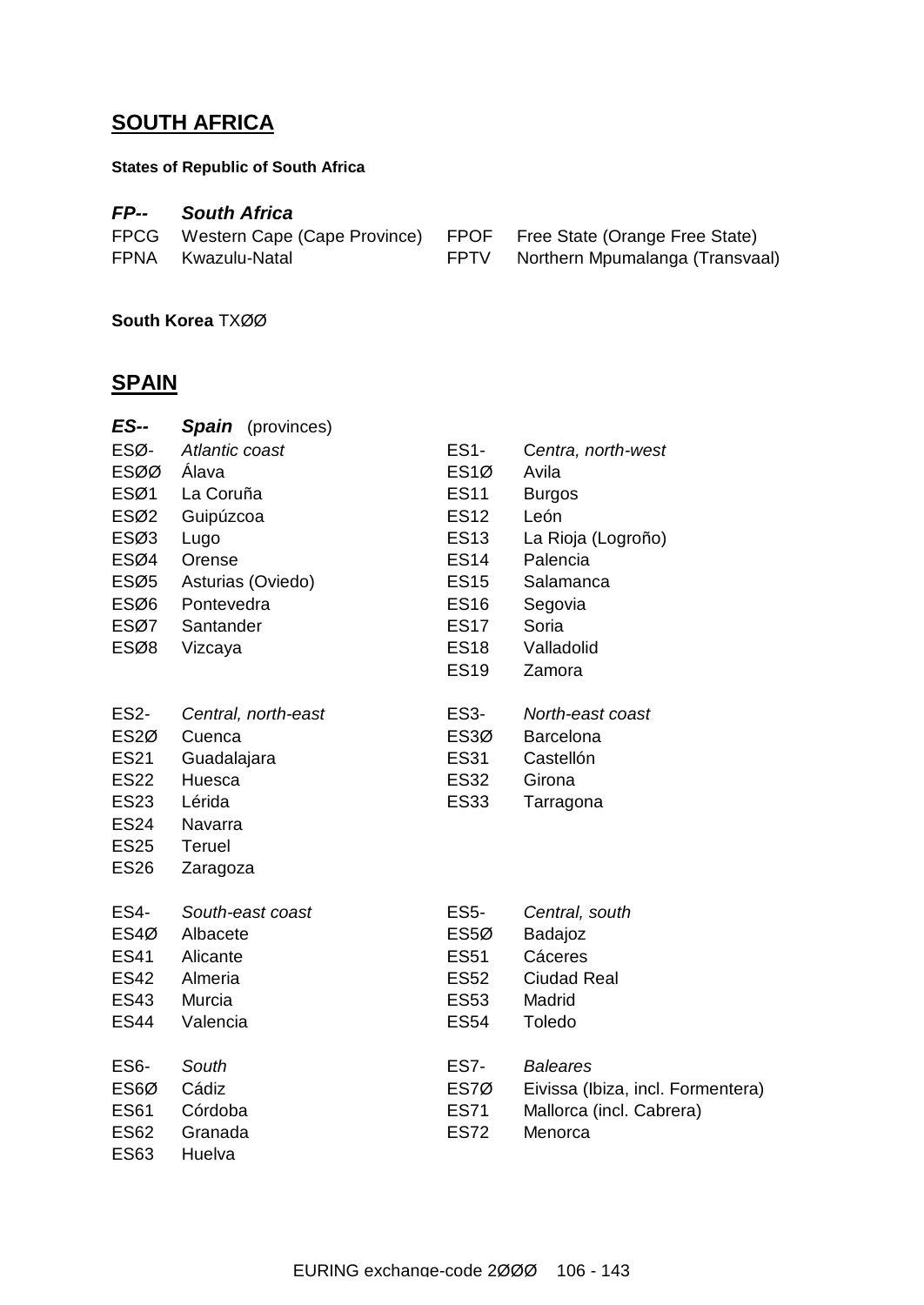| <b>ES64</b> | Jaén                         |
|-------------|------------------------------|
| ES65        | Málaga                       |
| ES66        | Sevilla                      |
|             |                              |
| ES8-        | Islas Canarias (former +HCN) |
| ES8Ø        | Isla de Tenerife             |
| ES81        | Isla de La Palma             |
| ES82        | Isla de La Gomera            |
| ES83        | Isla el Hierro               |
| ES84        | Isla de Gran Canaria         |
| <b>ES85</b> | Isla de Fuerteventura        |
| ES86        | Isla de Lanzarote            |
|             |                              |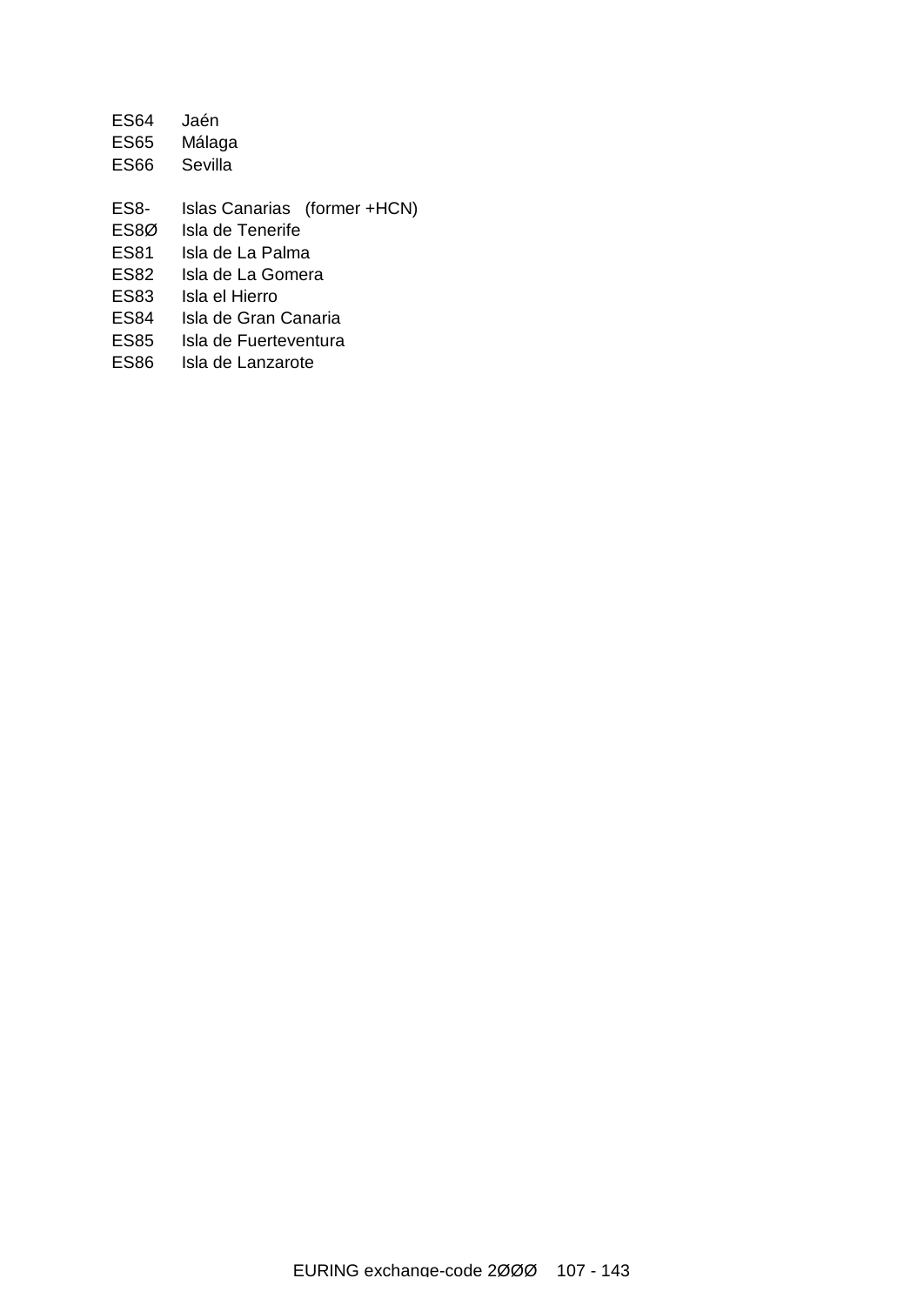#### **Alphabetical list of provinces of Spain:**

Álava ESØØ Albacete ES4Ø Alicante ES41 Almeria ES42 Asturias ESØ5 Avila ES1Ø Badajoz ES5Ø Balearic Islands ES7- Barcelona ES3Ø Bilbao ESØ8 Biscaya ESØ8 Burgos ES11 Cabrera see Mallorca Cáceres ES51 Cádiz ES6Ø Castellón ES31 Ciudad Real ES52 Córdoba ES61 Coruña ESØ1 Cuenca ES2Ø Eivissa ES7Ø Formentera see Eivissa Girona ES32 Granada ES62 Guadalajara ES21 Guipúzcoa ESØ2 Huelva ES63 Huesca ES22 Ibiza see Eivissa Islas Canarias ES8- Isla de Fuerteventura ES85 Isla de La Gomera ES82 Isla de Gran Canaria ES84 Isla el Hierro ES83 Isla de Lanzarote ES86 Isla de La Palma ES81 Isla de Tenerife ES8Ø Jaén ES64 León ES12 Lleida ES23 Logroño ES13 Lugo ESØ3 Madrid ES53 Málaga ES65 Mallorca ES71 Menorca ES72 Murcia ES43 Navarra ES24 Ourense ESØ4 Oviedo ESØ5 Palencia ES14 Pamplona ES24 Pontevedra ESØ6

Salamanca ES15 San Sebastian ESØ2 Santander ESØ7 Saragossa ES26 Segovia ES16 Sevilla ES66 Soria ES17 Tarragona ES33 Teruel ES25 Toledo ES54 Valencia ES44 Valladolid ES18 Vizcaya ESØ8 Zamora ES19 Zaragoza ES26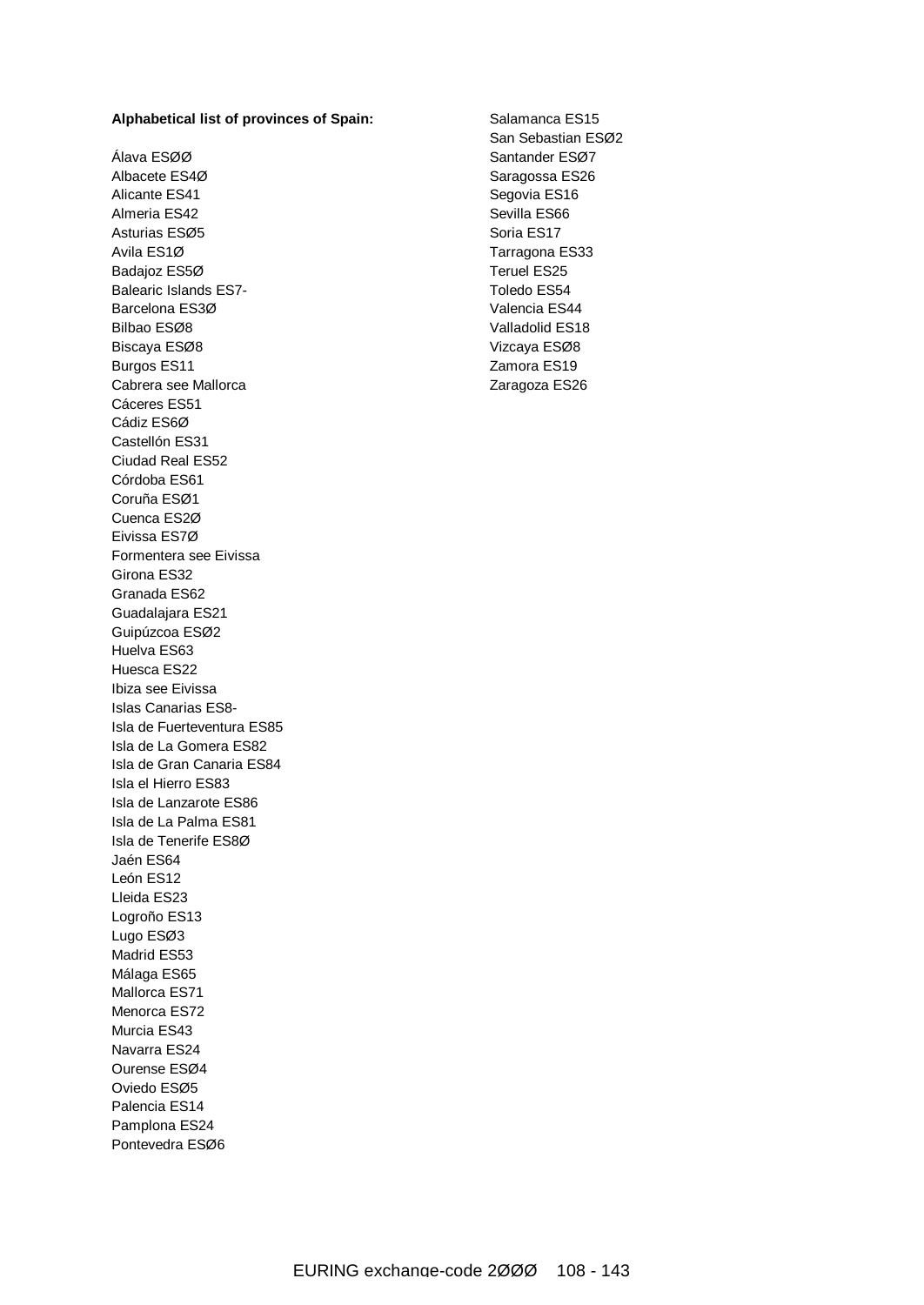**Spanish West Africa Rio de Oro** see Western Sahara **Sri Lanka** ZEØØ **Sudan** SSØØ **Suquţrā** YBØØ **Suriname** SRØØ **Swaziland** WPØØ

### **SWEDEN**

#### *SV-- Sweden*

(provinces; the names of the former divisions are still in use, and these are given in brackets: the code numbers behind refer to the present division in the area of which the old province was situated)

| SV <sub>4</sub> Ø | Alvsborg                   | <b>SV51</b> | Malmöhus                         |
|-------------------|----------------------------|-------------|----------------------------------|
|                   | (Angermannland) SV6Ø, SV61 |             | (Medelpad) SV61                  |
| <b>SV41</b>       | <b>Blekinge</b>            |             | (Närke) SV53                     |
|                   | Bohus SV43                 | SV52        | Norrbotten                       |
|                   | (Dalarna) SV42, SV48       |             | Öland SV71                       |
|                   | (Dalsland) SV4Ø            | SV53        | Örebro                           |
|                   | (Gastrikland) SV42         | <b>SV54</b> | Östergötland                     |
| <b>SV42</b>       | Gävleborg                  |             | (Skåne) SV49, SV51               |
| SV43              | Göteborg och Bohus         | SV55        | Skaraborg                        |
|                   | Gotland SV7Ø               |             | (Småland) SV46, SV47, SV5Ø       |
| <b>SV44</b>       | Halland                    | <b>SV56</b> | Södermanland                     |
|                   | (Hälsingland) SV42, SV45   |             | (Södermanland) SV56, SV57, SV62  |
|                   | (Härjedalen) SV45          | SV57        | Stockholm (city included)        |
| SV45              | Jämtland                   |             | (Uppland) SV57, SV58, SV62       |
|                   | (Jämtland) SV45, SV61      | <b>SV58</b> | Uppsala                          |
| <b>SV46</b>       | Jönköping                  | SV59        | Värmland                         |
| <b>SV47</b>       | Kalmar                     |             | (Värmland) SV59, SV53            |
| <b>SV48</b>       | Kopparberg                 | SV6Ø        | Västerbotten                     |
| SV49              | Kristianstad               |             | (Västergotland) SV4Ø, SV43, SV55 |
| SV <sub>5Ø</sub>  | Kronoberg                  | <b>SV61</b> | Västernorrland                   |
|                   | (Lapland) SV52, SV6Ø       | <b>SV62</b> | Västmanland                      |
|                   |                            |             | (Västmanland) SV62, SV53         |
|                   |                            | SV63        | Skåne                            |
|                   |                            |             | (including SV49 and SV51)        |
|                   |                            | SV64        | Västra Götaland                  |
|                   |                            |             | (including SV4Ø, SV43 and SV55)  |
|                   |                            | SV7Ø        | Gotland                          |
|                   |                            | <b>SV71</b> | Öland                            |

Note that, if more convenient for the user, the codes SV51, SV49 and SV4Ø, SV43, SV55 still be used though these provinces are now included in resp. SV63 and SV64.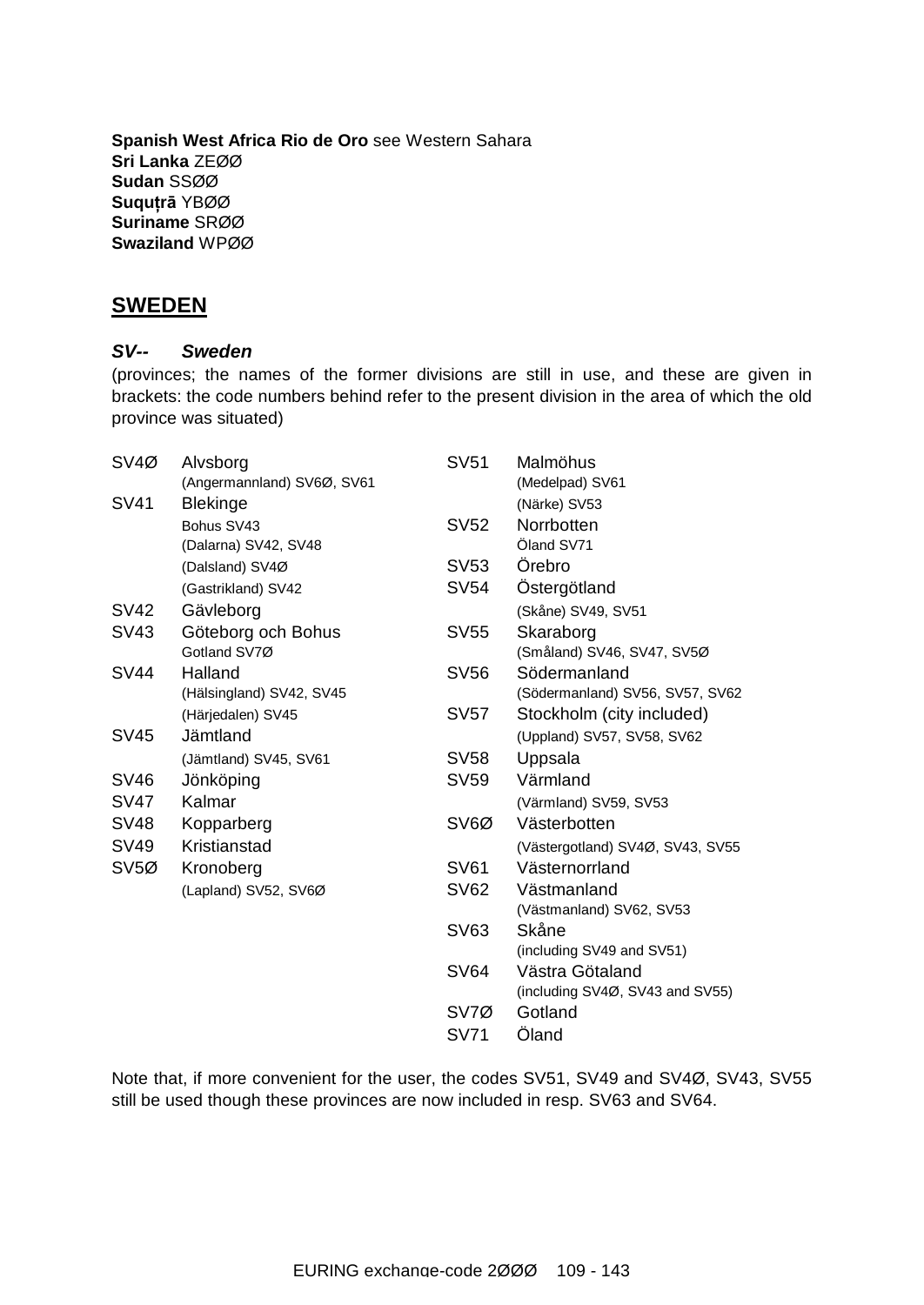### **SWITZERLAND**

*HE-- Switzerland*  HEAG Aargau HEAI Appenzell Innerrhoden } Appenzell HEAR Appenzell Ausserrhoden } HEBE Bern/Berne HEBL Basselland } Basel HEBS Baselstadt } HEFR Fribourg/Freiburg HEGE Genève HEGL Glarus HEGR Graubünden HEJU Jura HELU Luzern HENE Neuchâtel HENW Nidwalden } Unterwalden HEOW Obwalden } HESG St. Gallen HESH Schaffhausen HESO Solothurn HESZ Schwyz HETG Thurgau HETI Ticino HEUR Uri HEVD Vaud HEVS Valais HEZG Zug HEZH Zürich Old Swiss numeric code: HE90 AG+LU HE91 AL+AR+SG+TG

HE92 BL+BS+SO HE93 BE HE94 FR+GE+NE+VD HE95 GL+SZ+NW+OW+UR+ZG HE96 GR HE97 SH+ZH HE98 TI HE99 VS

**Syria** SYØØ **Taiwan** CXØØ

## **TAJIKISTAN**

*TD-- (SI55) Tajikistan*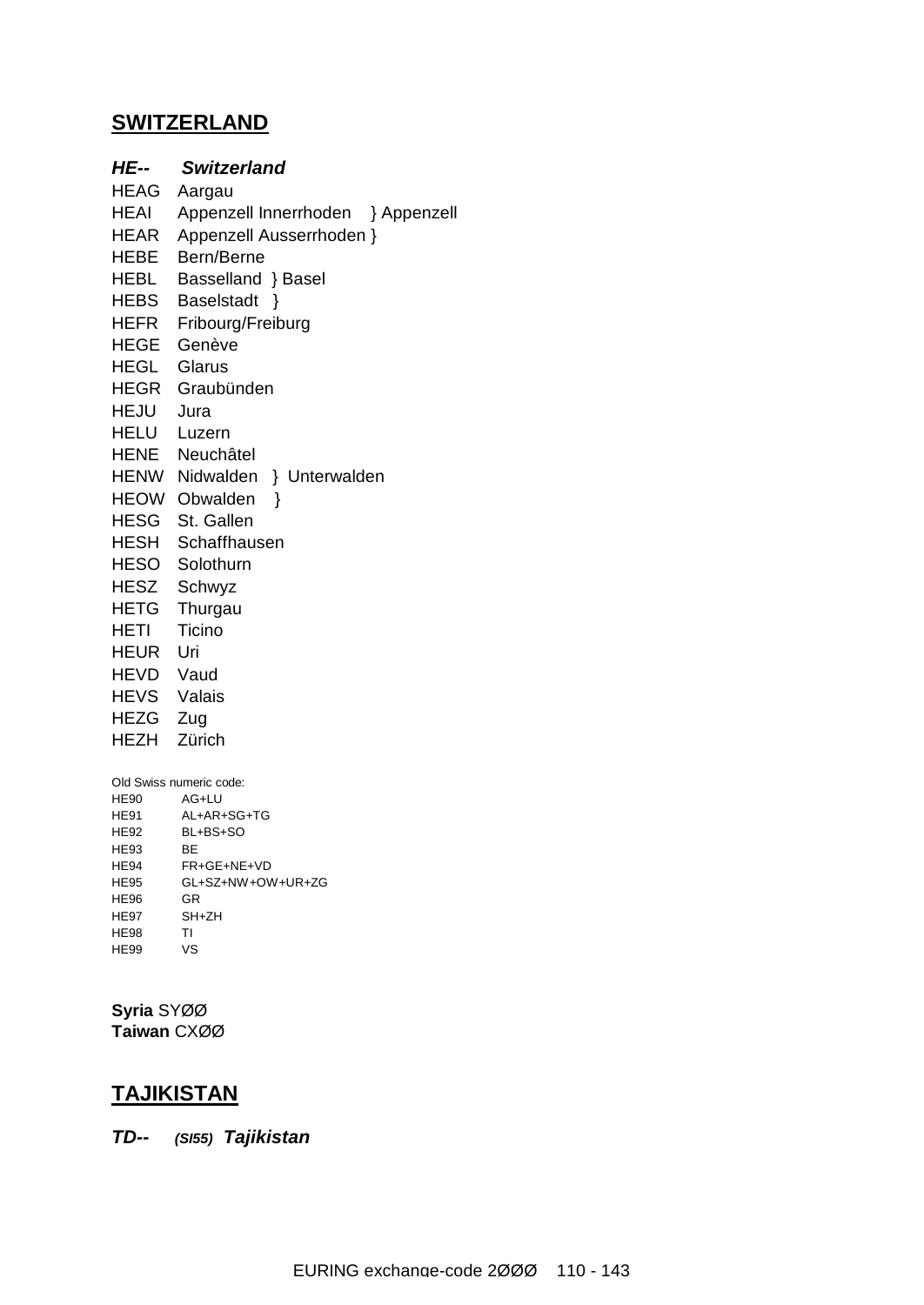|  | TDØ1 (SI55) Gorno-Badakhshan (aut.distr.) TDØ3 (SI55) Dushanbe Oblast |                                             |
|--|-----------------------------------------------------------------------|---------------------------------------------|
|  | TDØ2 (SI55) Khatlon Oblast                                            | TDØ4 (SI55) Sogdi Oblast (former Leninabad) |

**Tanzania** HTØØ **Tchad** see Chad **Thailand** FNTA **Tibet** (see China) HAØØ **Togo** XHØØ **Tunisia** TOØØ **Turkey** TUØØ

### **TURKMENISTAN**

|  | TM-- (SI5-) Turkmenistan     |  |                           |
|--|------------------------------|--|---------------------------|
|  | TMØ1 (????) Balkan Velayat   |  | TMØ3 (????) Akhal Velayat |
|  | TMØ2 (????) Dashogus Velayat |  | TMØ4 (????) Lebap Velayat |
|  | TMØ5 (????) May Velayat      |  |                           |

**Uganda** GGØØ

### **UK**

The United Kingdom of Great Britain (England, Scotland and Wales) and Northern Ireland.

GENERAL COUNTRY CODES England GBE-

N.Ireland GBU-Scotland GBS-Wales GBW-

*GB-- Great Britain* Two letter code for counties in England, Scotland, Wales & Northern Ireland (latter all start with  $U = U$ lster). Initial two letters GB.

N.B. These are old county and regional boundaries, *not* those shown in the Times Atlas, these counties will be updated shortly (except for Northern Ireland).

| <b>GBAN</b> | Anglesey               | <b>GBKE</b> | Kent                 |
|-------------|------------------------|-------------|----------------------|
|             |                        |             |                      |
| <b>GBAV</b> | Avon                   | <b>GBLA</b> | Lancashire           |
| <b>GBBD</b> | <b>Bedfordshire</b>    | <b>GBLE</b> | Leicester & Rutland  |
| <b>GBBK</b> | <b>Berkshire</b>       | <b>GBLI</b> | Lincolnshire         |
| <b>GBBR</b> | <b>Border Region</b>   | <b>GBLO</b> | London (Greater)     |
| <b>GBBC</b> | Buckingham             | <b>GBLR</b> | Lothian Region       |
| <b>GBCA</b> | Cambridge & Huntingdon | <b>GBMA</b> | Manchester (Greater) |
| <b>GBCR</b> | <b>Central Region</b>  | <b>GBME</b> | Merseyside           |
| <b>GBCH</b> | Cheshire               | <b>GBNK</b> | <b>Norfolk</b>       |
| <b>GBCV</b> | Cleveland              | <b>GBNH</b> | Northamptonshire     |
| <b>GBCW</b> | Clwyd                  | <b>GBNL</b> | Northumberland       |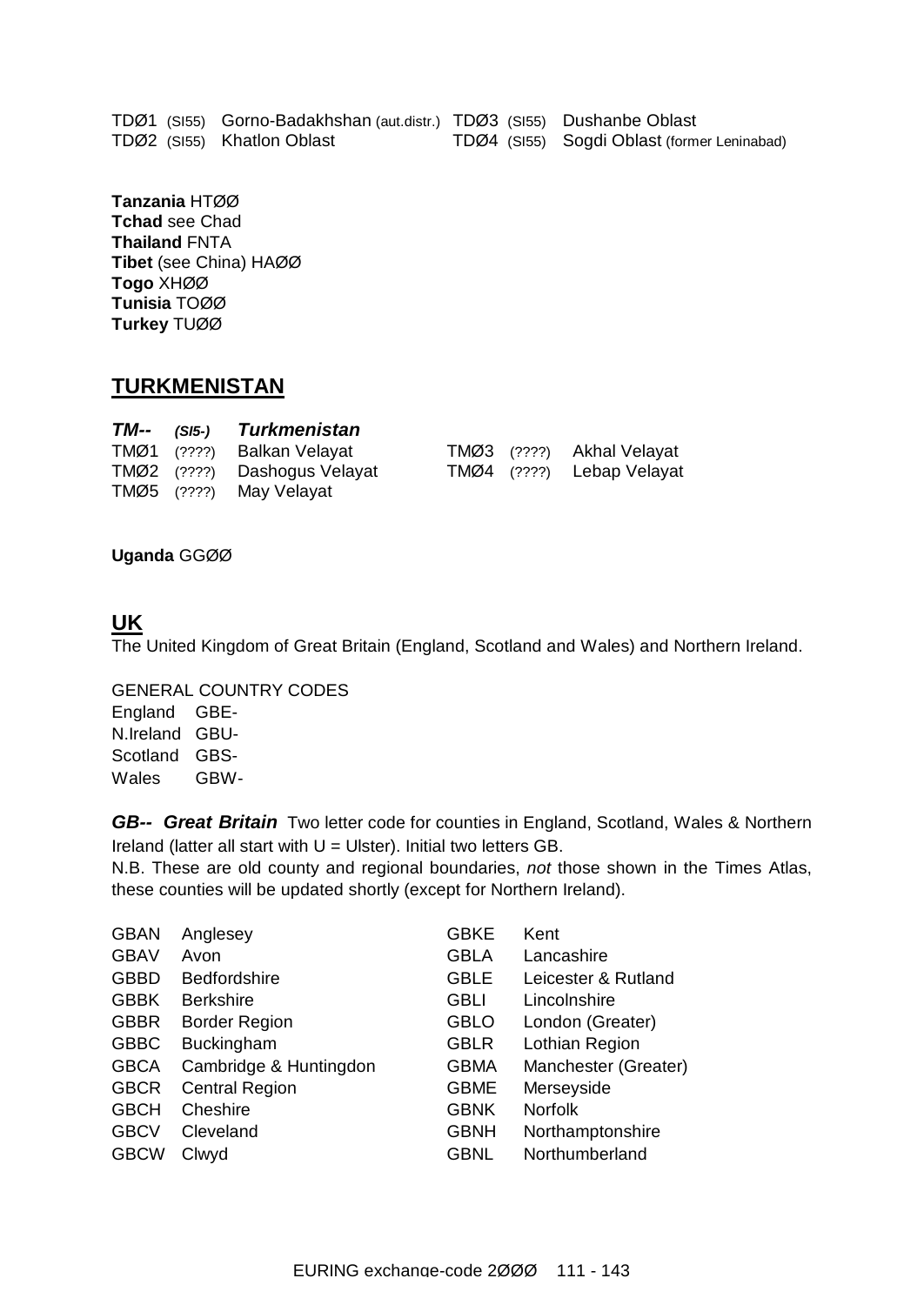| <b>GBCO</b> | Cornwall                   | <b>GBNY</b> | North Yorkshire           |
|-------------|----------------------------|-------------|---------------------------|
| <b>GBCU</b> | Cumbria                    | <b>GBNT</b> | Nottinghamshire           |
| <b>GBDB</b> | Derby                      | <b>GBOR</b> | Orkney                    |
| <b>GBDV</b> | Devon                      | <b>GBOX</b> | Oxford                    |
| <b>GBDO</b> | <b>Dorset</b>              | <b>GBPO</b> | Powys                     |
| <b>GBDR</b> | Dumfries & Galloway Region | <b>GBSA</b> | Salop                     |
| <b>GBDU</b> | Durham                     | <b>GBSI</b> | <b>Scilly Isles</b>       |
| <b>GBDY</b> | <b>Dyfed</b>               | <b>GBSH</b> | Shetland                  |
| <b>GBES</b> | <b>Essex</b>               | <b>GBSY</b> | <b>South Yorks</b>        |
| <b>GBFI</b> | <b>Fair Isle</b>           | GBST        | Staffordshire             |
| <b>GBFR</b> | <b>Fife Region</b>         | <b>GBSC</b> | <b>Strathclyde Region</b> |
| <b>GBGM</b> | Glamorgan (W., Mid-&S.)    | <b>GBSO</b> | Somerset                  |
| <b>GBGL</b> | Gloucester                 | <b>GBSK</b> | <b>Suffolk</b>            |
| <b>GBGR</b> | <b>Grampian Region</b>     | <b>GBSR</b> | Surrey                    |
| <b>GBGT</b> | Gwent                      | <b>GBSX</b> | Sussex (West & East)      |
| <b>GBGD</b> | Gwynedd                    | <b>GBTR</b> | <b>Tayside Region</b>     |
| <b>GBHA</b> | Hampshire (excl. L.o.W.)   | <b>GBTY</b> | Tyne & Wear               |
| <b>GBHF</b> | Hereford & Worcs.          | <b>GBWK</b> | Warwickshire              |
| <b>GBHT</b> | Hertfordshire              | <b>GBWI</b> | Western Isles             |
| <b>GBHR</b> | <b>Highland Region</b>     | <b>GBWM</b> | <b>West Midlands</b>      |
| <b>GBHU</b> | Humberside                 | <b>GBWY</b> | <b>West Yorks</b>         |
| <b>GBIM</b> | Isle of Man                | <b>GBWT</b> | Wiltshire                 |
| <b>GBIW</b> | Isle of Wight              |             |                           |
|             |                            |             |                           |
|             | NADTUEDN IDEL AND          | $\alpha$    | CUANNEL ICLANDO           |

| <b>NORTHERN IRELAND</b> |             | CIØØ CHANNEL ISLANDS |
|-------------------------|-------------|----------------------|
| Antrim                  | CIAL        | Alderney             |
| GBUR Armagh             |             | CIGU Guernsey        |
| GBUD Down               | CIHE Herm   |                      |
| GBUF Fermanagh          | CIJE Jersey |                      |
| GBUL Londonderry        | <b>CISA</b> | Sark                 |
| GBUT Tyrone             |             |                      |
|                         |             |                      |

#### **GIBRALTAR** NBØØ

NB**:** For reasons unknown untill now (August 2002) (because Cádiz = ES**6Ø** ?) Gibraltar was also coded as NB6Ø, see '*Code Manual New Euring*' 1979 pages 32 (NB6Ø) and 55 (NBØØ).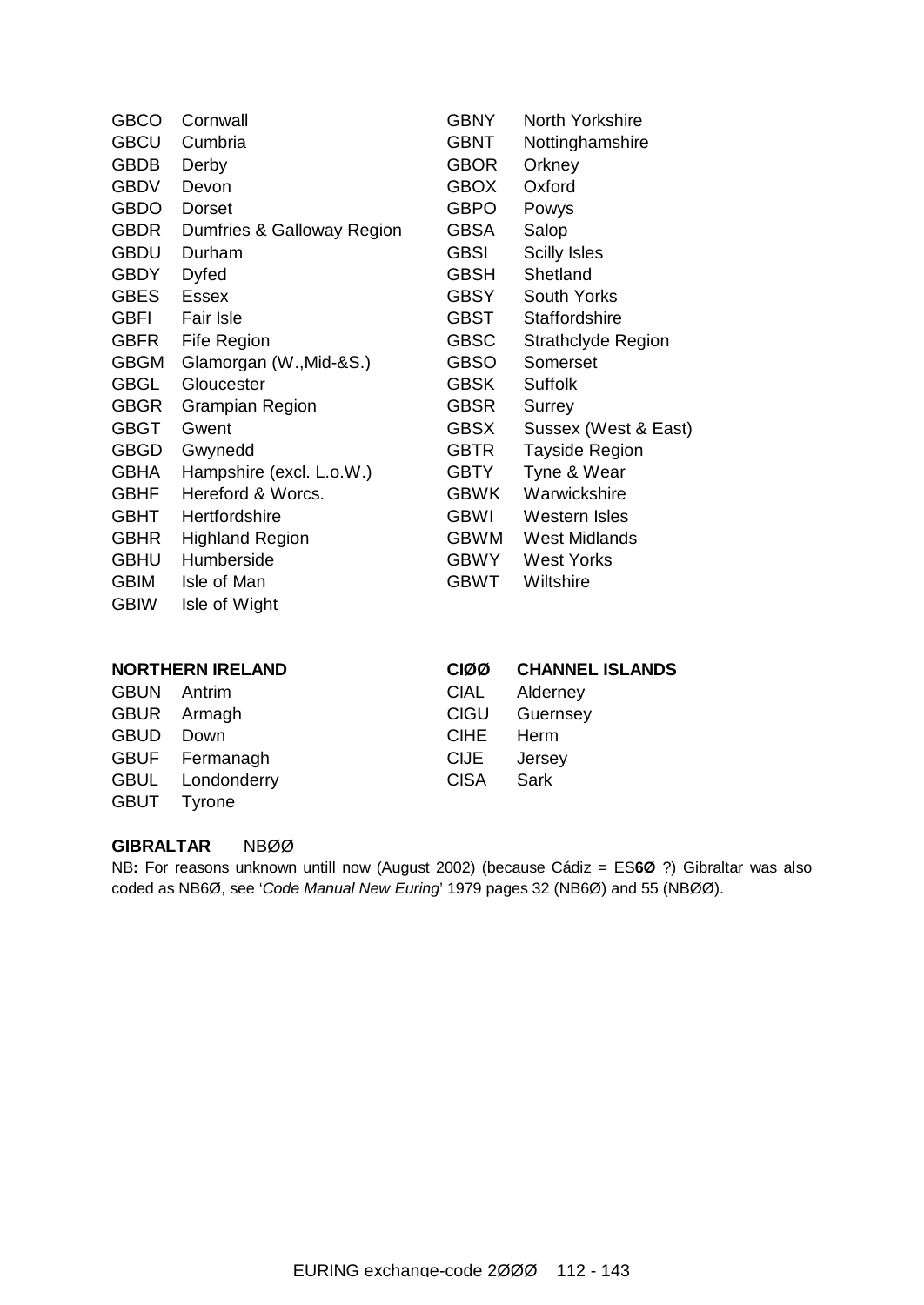#### **Alphabetical list of departments of the UK:**

Alderney CIAL Anglesey GBAN Antrim GBUN Armagh GBUR Avon GBAV Bedfordshire GBBD Berkshire GBBK Border Region GBBR Buckingham GBBC Cambridge & Huntingdon GBCA Central Region GBCR Cheshire GBCH Cleveland GBCV Clwyd GBCW Cornwall GBCO Cumbria GBCU Derby GBDB Devon GBDV Dorset GBDO Down GBUD Dumfries & Galloway Region GBDR Durham GBDU Dyfed GBDY Essex GBES Fair Isle GBFI Fermanagh GBUF Fife GBFR Gibraltar NBØØ see Note above Gibraltar NB6Ø see Note above Glamorgan (W., Mid- & S.) GBGM Gloucester GBGL Grampian Region GBGR Guernsey CIGU Gwent GBGT Gwynedd GBGD Hampshire (excl. L.o.W.) GBHA Hereford & Worcs. GBHF Herm CIHE Hertfordshire GBHT Highland Region GBHR Humberside GBHU Isle of Man GBIM Isle of Wight GBIW Jersey CIJE Kent GBKE Lancashire GBLA Leicester & Rutland GBLE Lincolnshire GBLI London (Greater) GBLO Londonderry GBUL Lothian Region GBLR Manchester (Greater) GBMA Merseyside GBME

Norfolk GBNK North Yorkshire GBNY Northamptonshire GBNH Northumberland GBNL Nottinghamshire GBNT Orkney GBOR Oxford GBOX Powys GBPO Salop GBSA Sark CISA Scilly Isles GBSI Shetland GBSH Somerset GBSO South Yorks GBSY Staffordshire GBST Strathclyde Region GBSC Suffolk GBSK Surrey GBSR Sussex (West & East) GBSX Tayside Region GBTR Tyne & Wear GBTY Tyrone GBUT Warwickshire GBWK West Midlands GBWM West Yorks GBWY Western Isles GBWI Wiltshire GBWT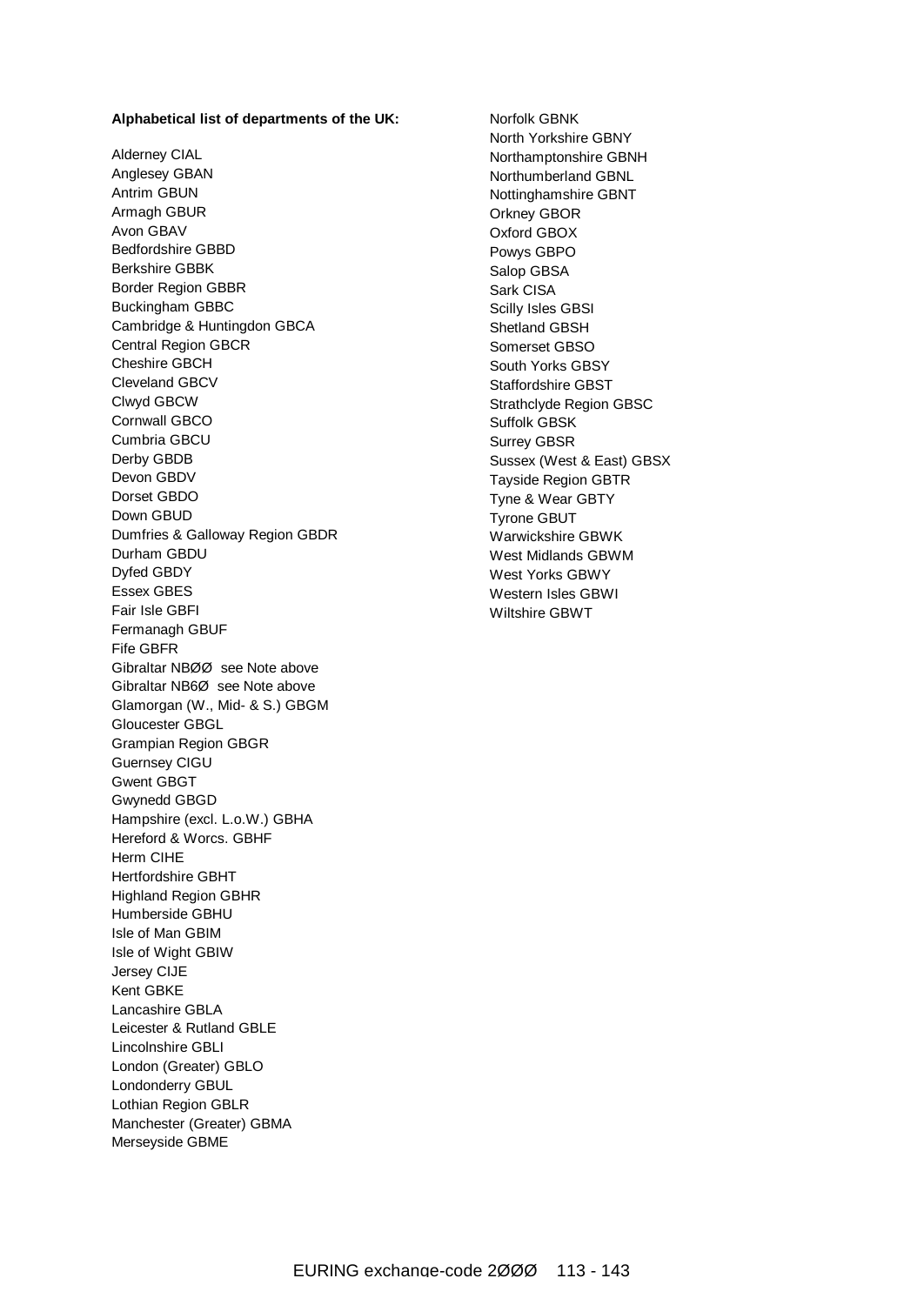## **UKRAINE**

| <b>UK--</b><br><b>UK58</b><br><b>UK59</b><br><b>UK57</b><br><b>UK63</b><br><b>UK61</b><br><b>UK6Ø</b><br><b>UK56</b><br><b>UK72</b><br><b>UK68</b><br><b>UK74</b> | $(SU5-)$<br>(SU58)<br>(SU59)<br>(SU57)<br>(SU63)<br>(SU61)<br>(SUBØ)<br>(SU56)<br>(SU72)<br>(SU68)<br>(SU74) | <b>Ukraine</b><br>Kirovograd O.<br>Kyiv O.<br>Khmel'nitskiy O.<br>Lviv O.<br>Lugansk O. (Voroshilovgrad O.)<br>Krym<br>Kherson O.<br>Zakarpatska O. (Uzhgorod)<br>Rivne O.<br>Zaporizhzhya O. | UK67<br><b>UK66</b><br>UK71<br>UK54<br>UK55<br><b>UK69</b><br>UK73 | (SU67) Poltava O.<br>(SU66) Odesa O.<br>(SU71) Ternopil' O.<br>UK53 (SU53) Dnipropetrovsk O.<br>UK52 (SU52) Chernivtsy O.<br>(SU54) Donetsk O.<br>(SU55) Kharkiv O.<br>(SU69) Ivano-Frankivsk O.<br>UK62 (SU62) Volynska O. (Lutsk) |
|-------------------------------------------------------------------------------------------------------------------------------------------------------------------|--------------------------------------------------------------------------------------------------------------|-----------------------------------------------------------------------------------------------------------------------------------------------------------------------------------------------|--------------------------------------------------------------------|-------------------------------------------------------------------------------------------------------------------------------------------------------------------------------------------------------------------------------------|
| <b>UK7Ø</b><br><b>UK75</b><br><b>UK65</b>                                                                                                                         | (SU7Ø)<br>(SU75)<br>(SU65)                                                                                   | Sumy O.<br>Zhitomir O.<br>Mikolayiv O.                                                                                                                                                        | <b>UK51</b>                                                        | (SU73) Vinnitsa O.<br>(SU51) Chernigiv O.<br>UK5Ø (SU5Ø) Cherkassy O.                                                                                                                                                               |

**United Arab Emirates** JRØØ **Upper Volta, Haute Volta** see Burkina **Uruguay** SAUA

## **USA**

| <b>NA--</b> | <b>United States of America</b> (excl. Alaska, Hawaii, Puerto Rico) |             |                  |
|-------------|---------------------------------------------------------------------|-------------|------------------|
| <b>NAAL</b> | Alabama                                                             | <b>NAMO</b> | Montana          |
| <b>NAAZ</b> | Arizona                                                             | NANA        | Nebraska         |
| <b>NAAK</b> | Arkansas                                                            | <b>NANV</b> | Nevada           |
| <b>NACA</b> | California                                                          | NANH        | New Hampshire    |
| <b>NACL</b> | Colorado                                                            | NANJ        | New Jersey       |
| <b>NACN</b> | Connecticut                                                         | <b>NANY</b> | New York         |
| <b>NADE</b> | Delaware                                                            | <b>NANC</b> | North Carolina   |
| <b>NADC</b> | District of Columbia                                                | <b>NAND</b> | North Dakota     |
| <b>NAFL</b> | Florida                                                             | <b>NAOH</b> | Ohio             |
| <b>NAGE</b> | Georgia                                                             | <b>NAOK</b> | Oklahoma         |
| <b>NAID</b> | Idaho                                                               | <b>NAOR</b> | Oregon           |
| <b>NAIL</b> | <b>Illinois</b>                                                     | <b>NAPE</b> | Pennsylvania     |
| <b>NAIN</b> | Indiana                                                             | NARI        | Rhode Island     |
| <b>NAIO</b> | lowa                                                                | <b>NASC</b> | South Carolina   |
| <b>NAKA</b> | Kansas                                                              | <b>NASD</b> | South Dakota     |
| <b>NAKE</b> | Kentucky                                                            | <b>NATN</b> | <b>Tennessee</b> |
| <b>NALO</b> | Louisiana                                                           | <b>NATX</b> | Texas            |
| <b>NAMA</b> | Maine                                                               | <b>NAUT</b> | Utah             |
| <b>NAMY</b> | Maryland                                                            | <b>NAVE</b> | Vermont          |
| <b>NAMS</b> | <b>Massachusetts</b>                                                | <b>NAVI</b> | Virginia         |
| <b>NAMC</b> | Michigan                                                            | NAWA        | Washington       |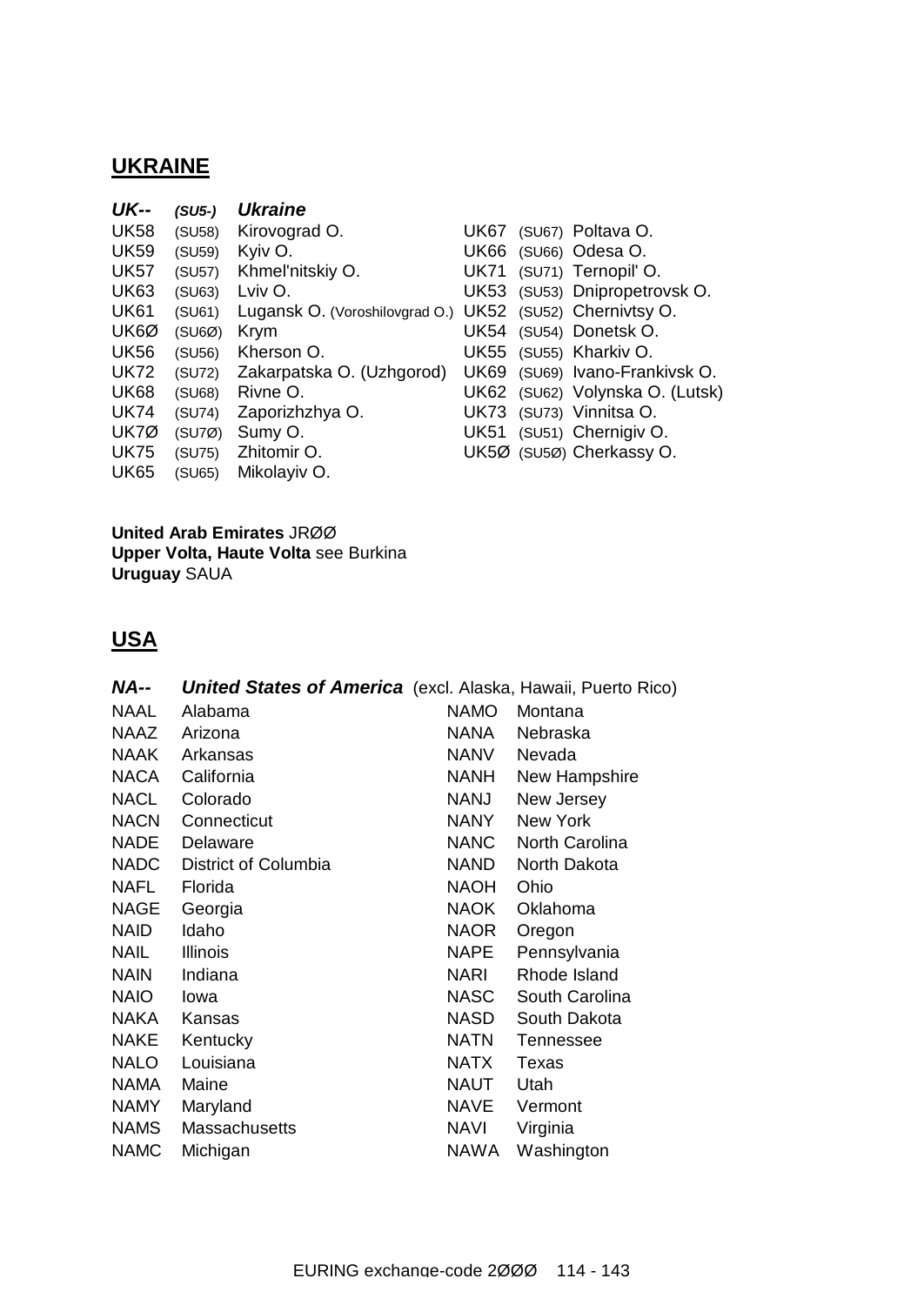| NAMN Minnesota   | NAWV West Virginia |
|------------------|--------------------|
| NAMP Mississippi | NAWI Wisconsin     |
| NAMR Missouri    | NAWY Wyoming       |

VAØØ Alaska

## **UZBEKISTAN**

| <b>UZ--</b> | (SI57) | <b>Uzbekistan</b>       |             |            |                          |
|-------------|--------|-------------------------|-------------|------------|--------------------------|
| UZØ1        | (?)?)  | Andizhan O.             | UZØ8        | (????)     | Namangan O.              |
| UZØ2        | (?)?)  | Bukhara O.              | UZØ9        | (????)     | Navoi O.                 |
| UZØ3        | (????) | Dzhizak O.              | UZ1Ø        | (?)??      | Samarkand O.             |
| UZØ4        | (????) | Fergana O.              | <b>UZ11</b> | (????)     | Surkhandar'in O. (Termez |
| UZØ5        | (SI52) | Kara-Kalpak             | UZ12        | $(?)$ ???) | Syrdar'in O. (Gulistan)  |
| UZØ6        | (?)?)  | Kashkadar'in O.(Karshi) | <b>UZ13</b> | (?)??      | Tashkent O.              |
| UZØ7        | (?)3?  | Khorezm O. (Urgench)    |             |            |                          |
|             |        |                         |             |            |                          |

**Still to do**: what old USSR numbers do correspond to this new code?

**Vatican City** see Italy **Venezuela** SJØØ **Vietnam** FNVA **Wales** see UK **West Bank** WBØØ **Western Sahara, (Rio de Oro), (Spanish West Africa)** NDØØ **Yemen** JZØØ

## **YUGOSLAVIA**

Since 2004 this country is divided in two separate countries now: Montenegro and the Republic of Serbia.

### *YU-- Yugoslavia*

- YU72 Crna-Gora (Montenegro) (since 2004: MEØØ)
- YU74 Kosovo-Metohija (since 2004: RS74)
- YU77 Srbija (Serbia) (since 2004: RS77)
- YU78 Vojvodina (since 2004: RS78)

**Zaire** see Democratic Republic of Congo **Zambia** ZMØØ **Zanzibar & Pemba** QCØØ **Zimbabwe** WSØØ.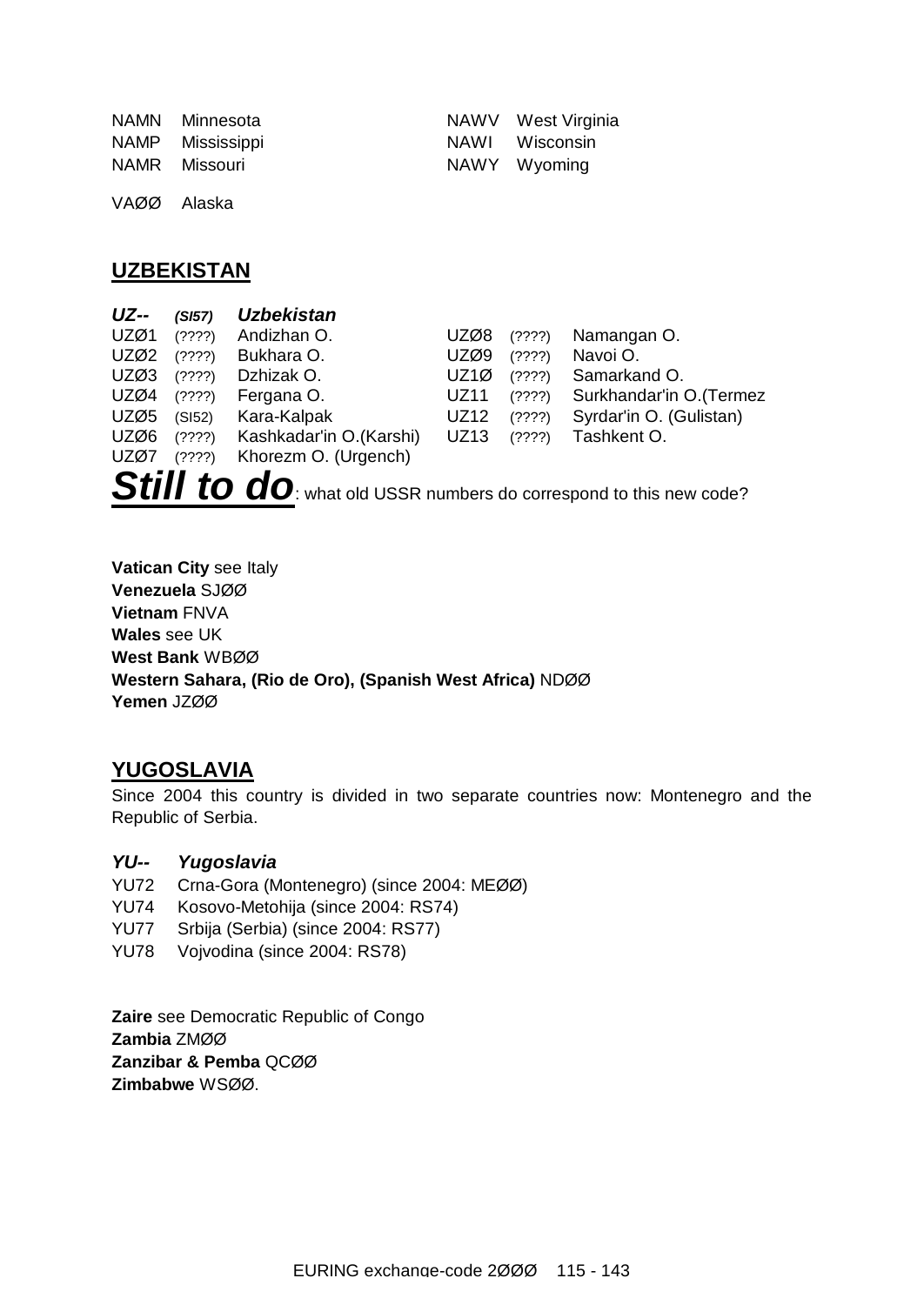## **ISLANDS and OCEANS**

Place codes for other islands, for which codes have not so far been allocated, may be found below. If they are not specifically mentioned they should be included with the relevant ocean area but note AN (Antarctica) and PI (Pacific Islands).

Otherwise uncoded **islands** in the following oceans:

| <b>ANØØ</b> | Antarctica                                                                         |
|-------------|------------------------------------------------------------------------------------|
| <b>PIØØ</b> | Pacific Islands (all including Galapagos in East)                                  |
| +AØØ        | <b>Arctic Ocean</b>                                                                |
| +ABI        | Bear Island (Bjørnøya)                                                             |
| HAJM        | Jan Mayen                                                                          |
| +ASV        | Svalbard (Spitsbergen)                                                             |
| +BØØ        | North Sea (see also UK, Denmark, Norway, the Netherlands, Belgium, Germany)        |
| +CØØ        | English Channel and Irish Sea (see also France, UK and Ireland)                    |
| +DØØ        | Bay of Biscay                                                                      |
| +EØØ        | Baltic Sea (see also Norway, Denmark, Sweden, Finland, Estonia, Lithuania, Latvia) |
| +FØØ        | Mediterranean Sea (see below)                                                      |
| +GØØ        | <b>Black and Caspian Seas</b>                                                      |
| +HØØ I      | North Atlantic Ocean (other parts)                                                 |
| +HBE        | Bermuda                                                                            |
| +HCV        | Cape Verde Islands                                                                 |
| +lØØ        | <b>Other Oceans</b>                                                                |
| +JØØ        | <b>Indian Ocean</b>                                                                |
|             |                                                                                    |
| 1000        | <b>British Indian Ocean Territories</b>                                            |
| <b>MUØØ</b> | Mauritius (incl. Rodrigues Island)                                                 |
| MVØØ.       | <b>Maldives</b>                                                                    |
| <b>REØØ</b> | Reunion                                                                            |
| SCØØ        | Seychelles                                                                         |

TFØØ French Southern Territories (Crozet Islands, Kerguélen, St. Paul, Amsterdam Island)

| Azores                   | see Portugal |
|--------------------------|--------------|
| Canary Islands see Spain |              |
| Madeira                  | see Portugal |

#### **Summary of codes for the larger Mediterranean Islands:**

| Aegean islands        | GR8Ø                                   |
|-----------------------|----------------------------------------|
| Baleares, Islas       | ES7- (but see individual island codes) |
| Corse (Corsica)       | FR <sub>9</sub> Ø                      |
| Crete see Kriti       |                                        |
| Cyclades see Kyklades |                                        |
| Cyprus                | CYØØ                                   |
| Eivissa               | ES7Ø                                   |
| Elba                  | IA61                                   |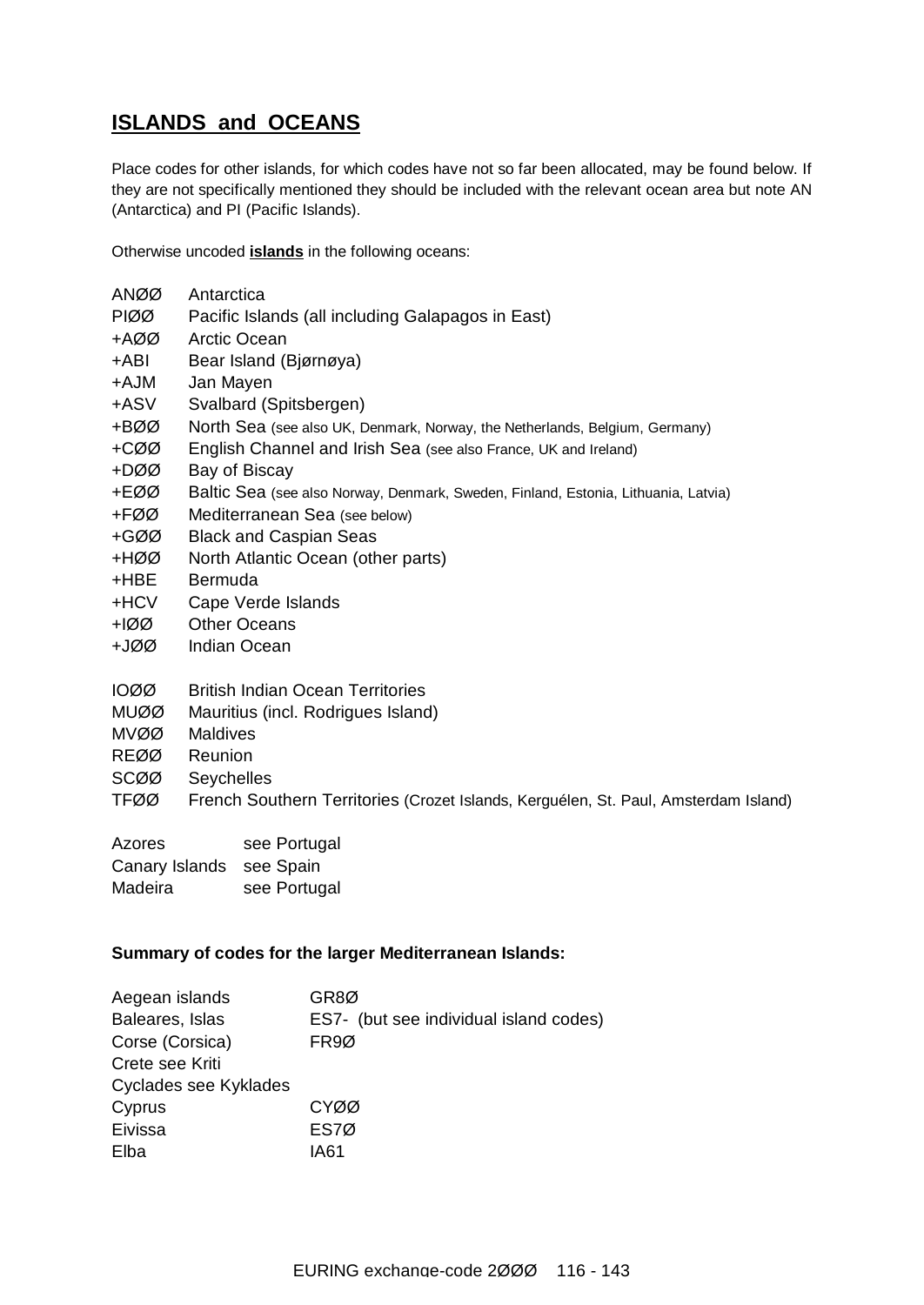| Formentera               | ES7Ø  |
|--------------------------|-------|
| Gozo                     | MI ØØ |
| Ibiza see Eivissa        |       |
| Kerkyra (Corfu)          | GR81  |
| Kerkyra (Ionian Islands) | GR81  |
| Kriti                    | GR82  |
| Kyklades                 | GR8Ø  |
| Mallorca                 | ES71  |
| Malta                    | MLØØ  |
| Menorca                  | ES72  |
| Pantelleria              | IA65  |
| Rhodos                   | GR8Ø  |
| Sardegna (Sardinia)      | IA62  |
| Sicilia (Sicily)         | IA63  |
|                          |       |

## **AT SEA**

Birds found floating **at sea** or found on ships or other man-made structures rather than islands are coded as if found on uncoded islands but with an initial - rather than +.

- -AØØ Arctic Ocean
- -BØØ North Sea
- -CØØ English Channel and Irish Sea
- -DØØ Bay of Biscay
- -EØØ Baltic Sea
- -FØØ Mediterranean Sea
- -GØØ Black and Caspian Seas
- -HØØ North Atlantic Ocean (other parts)
- -IØØ Other Oceans
- -JØØ Indian Ocean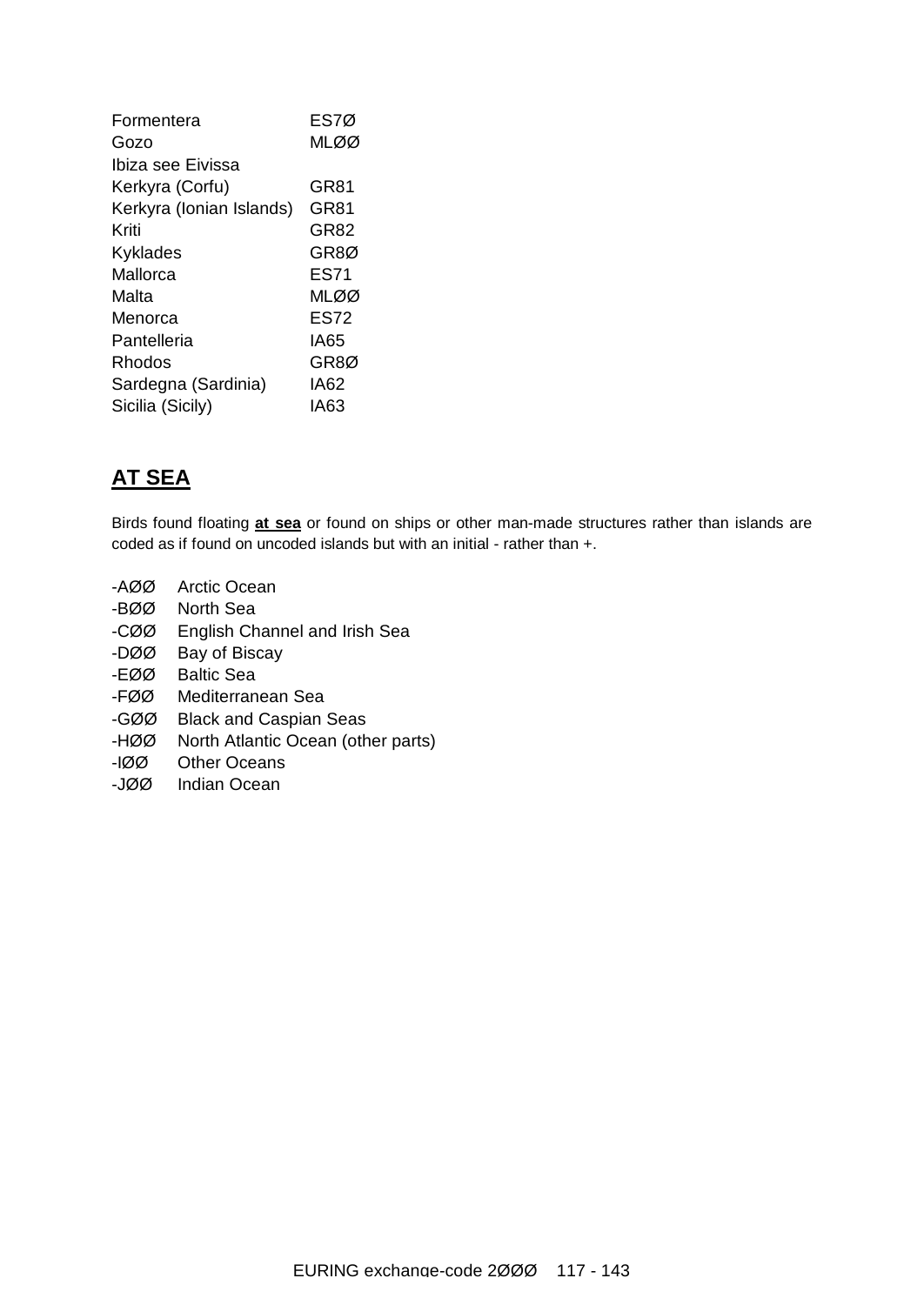## **GEOGRAPHICAL CO-ORDINATES**

#### *alphanumeric, fifteen columns (61 - 75)*

#### **Latitude**:

North and South co-ordinates are given in:

- Quadrant, North is "+" and South is "-" (1 digit).
- Degrees, in a range from  $\varnothing$  to 9 $\varnothing$  (2 digits).
- Minutes, in a range from  $\emptyset$  to 6 $\emptyset$  (2 digits).
- Seconds, in a range from  $\varnothing$  to 6 $\varnothing$  (2 digits).

#### **Longitude**:

East and West co-ordinates are given in:

- Quadrant, East is "+" and West is "-" (1 digit).
- Degrees, in a range from  $\varnothing$  to 18 $\varnothing$  (3 digits).
- Minutes, in a range from  $\varnothing$  to 6 $\varnothing$  (2 digits).
- Seconds, in a range from  $\varnothing$  to 6 $\varnothing$  (2 digits).

#### *NOTE.*

When the co-ordinates are not known exactly, for example the subdivision in seconds is not known, make a best estimate and code the field "accuracy of co-ordinates" accordingly. Do **not** code: +5157-- when the seconds are not known.

A few examples:

| +34Ø311-1181456 | (34° 3' 11" N            | $118^{\circ}$ 14' 56" W) | USA, Los Angeles                   |
|-----------------|--------------------------|--------------------------|------------------------------------|
| +592624+Ø244741 | (59° 26' 24" N           | 24° 47' 41" E)           | Estonia, Tallinn                   |
| +515706+ØØ54513 | (51° 57' 06" N           | 5° 45' 13" E)            | Netherlands, Vogeltrekstation      |
| +522526+ØØØ4449 | (52° 25' 26" N           | $\emptyset$ ° 44' 49" E) | England, Thetford                  |
| -335405+Ø182902 | (33° 54' 05" S)          | 18° 29' 2" E)            | South Africa, Cape Town            |
| -351748+149Ø731 | $(35^{\circ} 17' 48" S)$ | 149° 7' 31" E)           | Australia, Canberra                |
| +474425+ØØ85853 | (47° 44' 25" N           | 8° 58' 53" E)            | Germany, Radolfzell                |
| +62Ø238+1294221 | (62° 2' 38" N            | 129° 42' 21" E)          | <b>Russian Federation, Yakutsk</b> |
| -21Ø832-1751218 | (21° 8' 32" S)           | $175^{\circ}$ 12' 18" W) | Toku Islands, Nuku'alofa           |
| +384352-ØØ92634 | (38° 43' 52" N           | $9^{\circ}$ 26' 34" W)   | Portugal, Lisboa                   |
| -225439-Ø431322 | (22° 54' 39" S           | 43° 13' 22"W)            | Brasil, Rio de Janeiro             |

Co-ordinates according to the cdrom: "Worldmap" from Wolters-Noordhof, the Netherlands.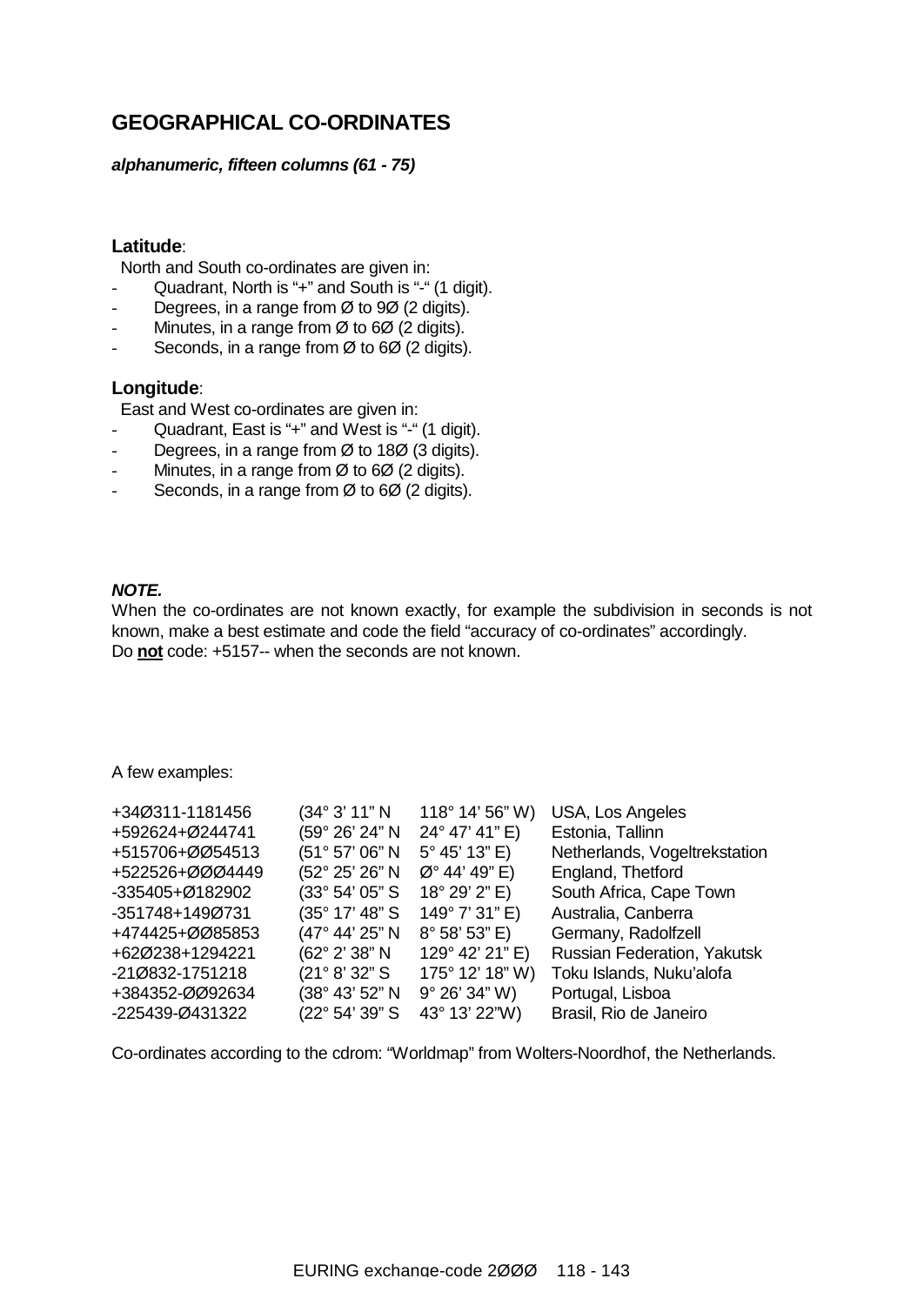## **ACCURACY OF CO-ORDINATES**

#### *numeric, one column (76)*

- Ø Accurate to the given co-ordinates.
- 1 Somewhere in a circle with radius 5 km (3.1 mile).
- 2 Somewhere in a circle with radius 1Ø km (6.2 mile).
- 3 Somewhere in a circle with radius 2Ø km (12.4 mile).
- 4 Somewhere in a circle with radius 5Ø km (31.1 mile).
- 5 Somewhere in a circle with radius 1ØØ km (62.2 mile).
- 6 Somewhere in a circle with radius 5ØØ km (31Ø.8 mile).
- 7 Somewhere in a circle with radius 1ØØØ km (621.5 mile).
- 8 Reserved fot the future.
- 9 Somewhere in the country or region given in the field 'Place Code' (57-6Ø)

#### *NOTE.*

When information about the accuracy of data in a particular field is required the accuracy is normally given in the same units of measurements as the main data. This causes a problem for co-ordinates as an inaccuracy in longitude of one degree on the equator has a higher impact than one degree in the north of Norway. Therefore the accuracy of coordinates is given in kilometers.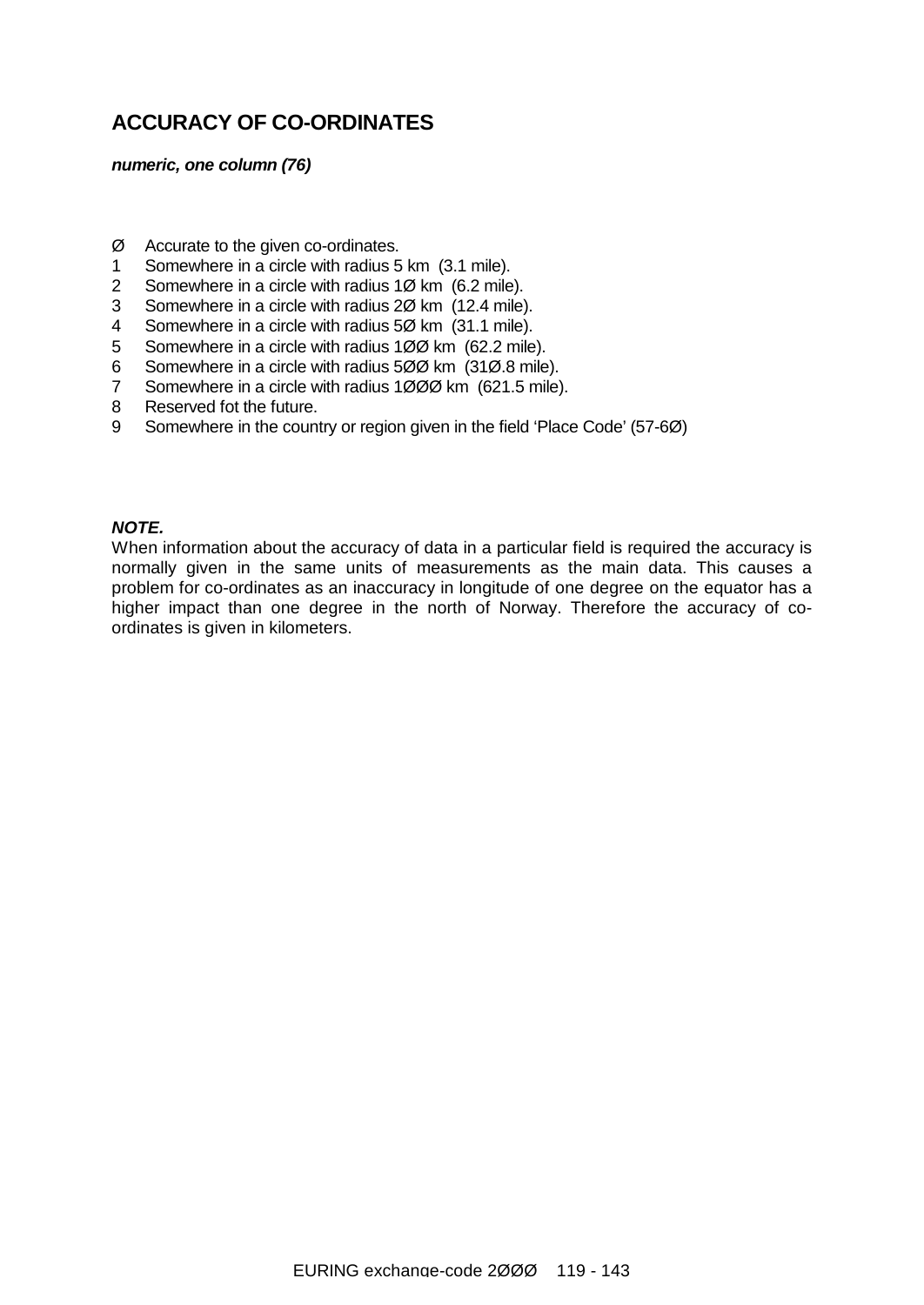## **CONDITION**

#### *numeric, one column (77)*

- Ø Condition completely unknown.
- 1 Dead but no information on how recently the bird had died (or been killed).
- 2 Freshly dead within about a week.
- 3 Not freshly dead information available that it had been dead for more than about a week. N.B. for very long dead birds, use '9' in the field "accuracy of date", as well as 3 here.
- 4 Found sick, wounded, unhealthy etc. and known to have been released.
- 5 Found sick, wounded, unhealthy etc. and not released or not known if released.
- 6 Alive and probably healthy but taken into captivity.
- 7 Alive and probably healthy and certainly released.
- 8 Alive and probably healthy and released by a ringer.
- 9 Alive and probably healthy but ultimate fate of bird is not known.

#### *NOTE.*

Only where the finder provides wholly reliable information enabling a better estimate of the date of death to be determined from the circumstances of finding should that date of death be used (with appropriate accuracy code). Where there is any doubt the *finding* date must be coded and not an unreliable estimated date of death. For example:

- a. The bird was dead about three weeks. Code date of finding and 3.
- b. I visit the local lake every day to bird watch and noticed, on 1st January 1978, the body of a swan on an island. The bird had not been there the previous day. On 15th February a fisherman took me to the island in his boat and I found the enclosed ring on the Swan's remains. Code Ø1Ø11978 and 2, not 15Ø21978 and 3.

This column codes CONDITION of the bird when found and is only modified by other columns where, as already mentioned above, '9' in the field "accuracy of date" is used to indicate that a bird has been dead for a very long time.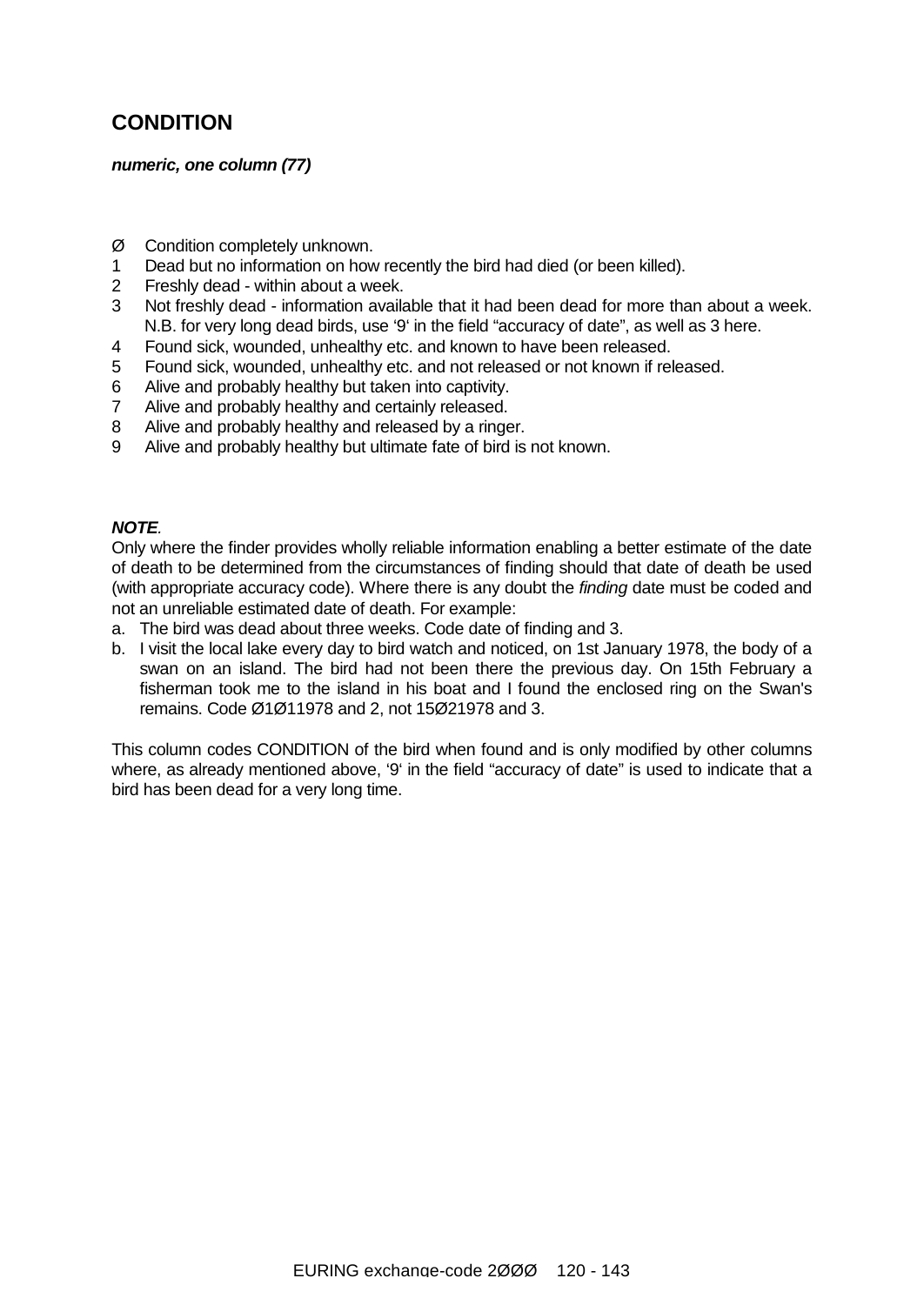## **CIRCUMSTANCES**

#### *numeric, two columns (78 - 79)*

*Two digit numeric and hierarchic code; primary divisions as follows:*

- 99 Totally unknown circumstance: not even stated to be 'found'.
- Ø Unknown circumstances or unknown whether through man's agency or naturally (includes attracted to domestic animals).
- 1 Intentionally by man shot.
- 2 Intentionally by man other means (includes trapped, poisoned, ring number read in field etc.). **All captures (=ringing data) and recaptures (caught and released).**
- 3 Accidentally by man 'pollution'.
- 4 Accidentally through human agency (not 'pollution'): includes traffic accidents, collision with wires etc., entering man-made artefacts, accidents with machinery, drowned at artificial water. NB: attracted to domestic animals is Ø.
- 5 Natural causes diseases and other natural ailments.
- 6 Predation by any animal other than man (except hunted by falconer's bird which would be covered by *2* above).
- 7 Other 'natural causes'. Drowned (natural water bodies), trapped, tangled and collided with natural objects and also climate and starvation (or thirst).
- 8 Bird identified from something else than the metal ring.

When coding circumstances the following fields should be considered:

- manipulated (column 3Ø),
- circumstances presumed (column 8Ø),
- moved before the capture / recapture / recovery (column 31).

# **Primary Division: Miscellaneous.**

### *numeric, column 78: 9 or Ø.*

Unknown, attracted to domestic animals, on ship, ringing casualty (whether through ringer or ring).

- 99 No information at all, ring number written on postcard (for example) with no mention of the bird, whether found, whether dead or alive.
- ØØ 'Found' (letter reports 'found'), no mention of the bird or its body in recovery report.
- Ø1 Found, bird or body mentioned in recovery letter.
- Ø2 Ring only found in circumstances where the bird could have ended its life without transported information in the field "moved before capture / recapture / recovery was done". That field to be used to indicate that ring had been moved e.g. found at Post Office, in chest of drawers etc.
- Ø3 Ring and leg only found in natural circumstances (the field "move before capture / recapture / recovery was done used as above).
- Ø4 Code Ø4 is not used.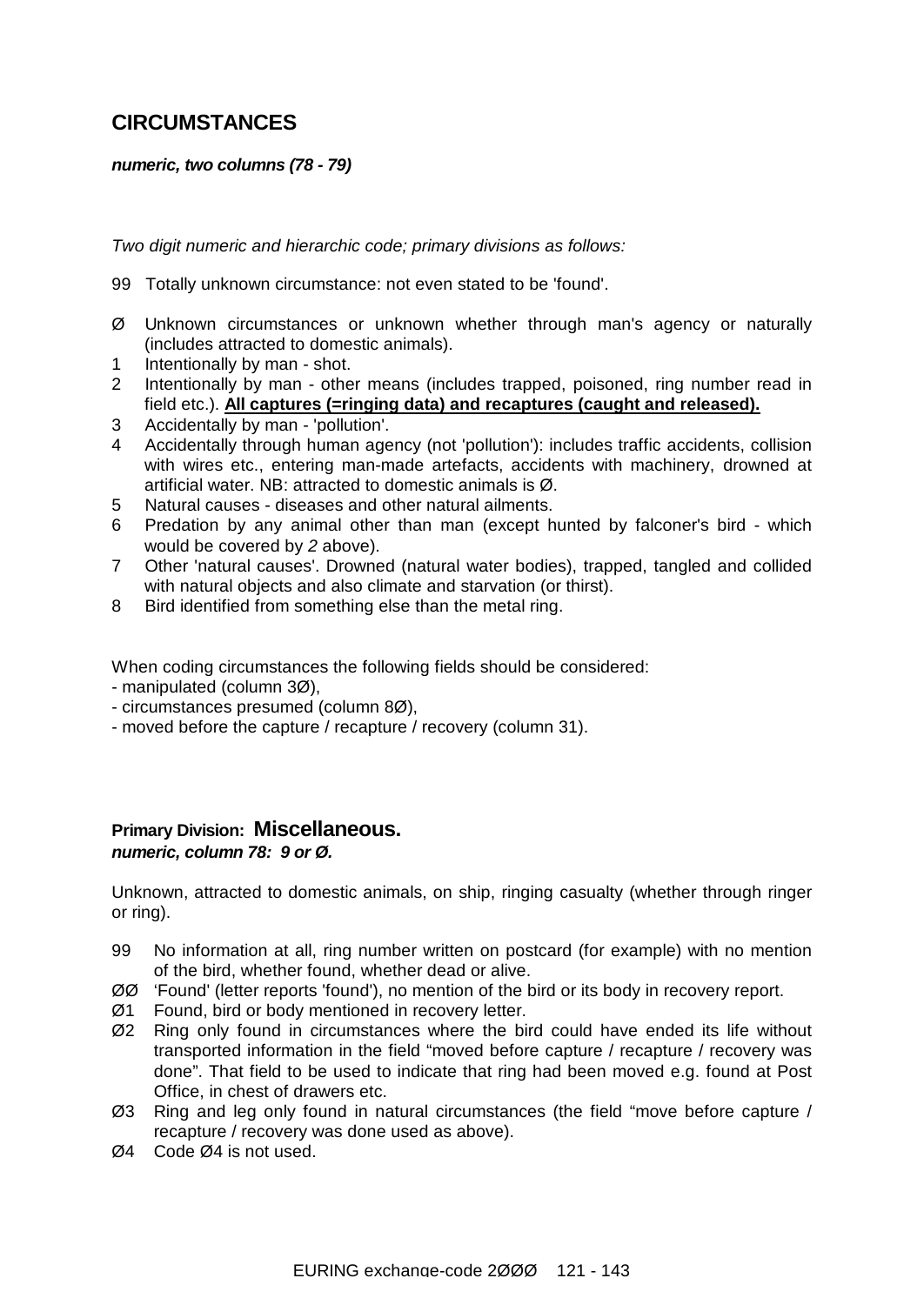- Ø5 Code Ø5 is not used.
- Ø6 Found on ship unless there is further indication that the bird was caught in fishing gear, hit wires, attracted to lights etc. where these should be coded rather than Ø6.
- Ø7 Joined or attracted to domestic animals or birds. NB: 12 or 22 should be used if the bird has been shot or trapped to protect the birds or animals to which it has been attracted.
- Ø8 Dead or seriously harmed by ringer through catching or handling processes.
- Ø9 Recovery caused by the ring or mark on the bird this includes becoming entangled because of the ring and being recovered as a result of injuries caused by the ring.

### **Primary Division: Shot.**

#### *numeric, column 78: 1*

- 1Ø Shot not for reasons 12-16 below.
- 11 Found shot.
- 12 Shot to protect crops, foodstuffs, animals or game species.
- 13 Shot in the course of nature protection procedures (e.g. gulls culled to protect young waders or terns, gulls culled to provide nesting habitat for other species).
- 14 Shot to protect human life air-strike prevention, human health consideration (roosts on buildings, gulls roosting on drinking water reservoirs).
- 15 Shot to provide plumage for decoration or commerce (taxidermy, fishing lures etc.) OR shot as part of a scientific investigation (but NOT because the individual was ringed).
- 16 Shot because it was ringed or marked.
- 17 Code 17 is not used.
- 18 Code 18 is not used.
- 19 'Capturado', 'tué', 'chasse', 'tué à la chasse' etc. words or phrases used in various languages indicating that he bird has been 'hunted' and is likely to have been shot in the majority of cases rather than to have been taken by other means.

### **Primary Division: Intentionally by Man (not shot).**  *numeric, column 78: 2*

- 2Ø Hunted, trapped, poisoned intentionally by man (NB: not shot). Not for reasons set out 21-29 below.
- 21 Trapped for caging may be used with the condition code to deal with birds found in captivity and with the field "moved before recovery was done" to deal with birds not caught at the finding place. NB: birds taken into captivity for treatment are not included here.
- 22 Trapped, poisoned etc., to protect crops, foodstuffs, animals or game species. Compare with 12 above.
- 23 Trapped, poisoned etc., during nature protection procedures. Compare 13 above.
- 24 Trapped, poisoned etc., to protect human life. Compare 14 above.
- 25 Trapped, poisoned etc., for plumage or during scientific investigation. Compare 15 above.
- 26 Trapped, poisoned etc., because it was ringed. Compare 16 above.
- 27 Found at or in nest-box or other structure specially placed or modified by man for birds to use. Compare 46 below.
- 28 Ring number of metal ring read in field without the bird being caught.
- 29 See primary division 8.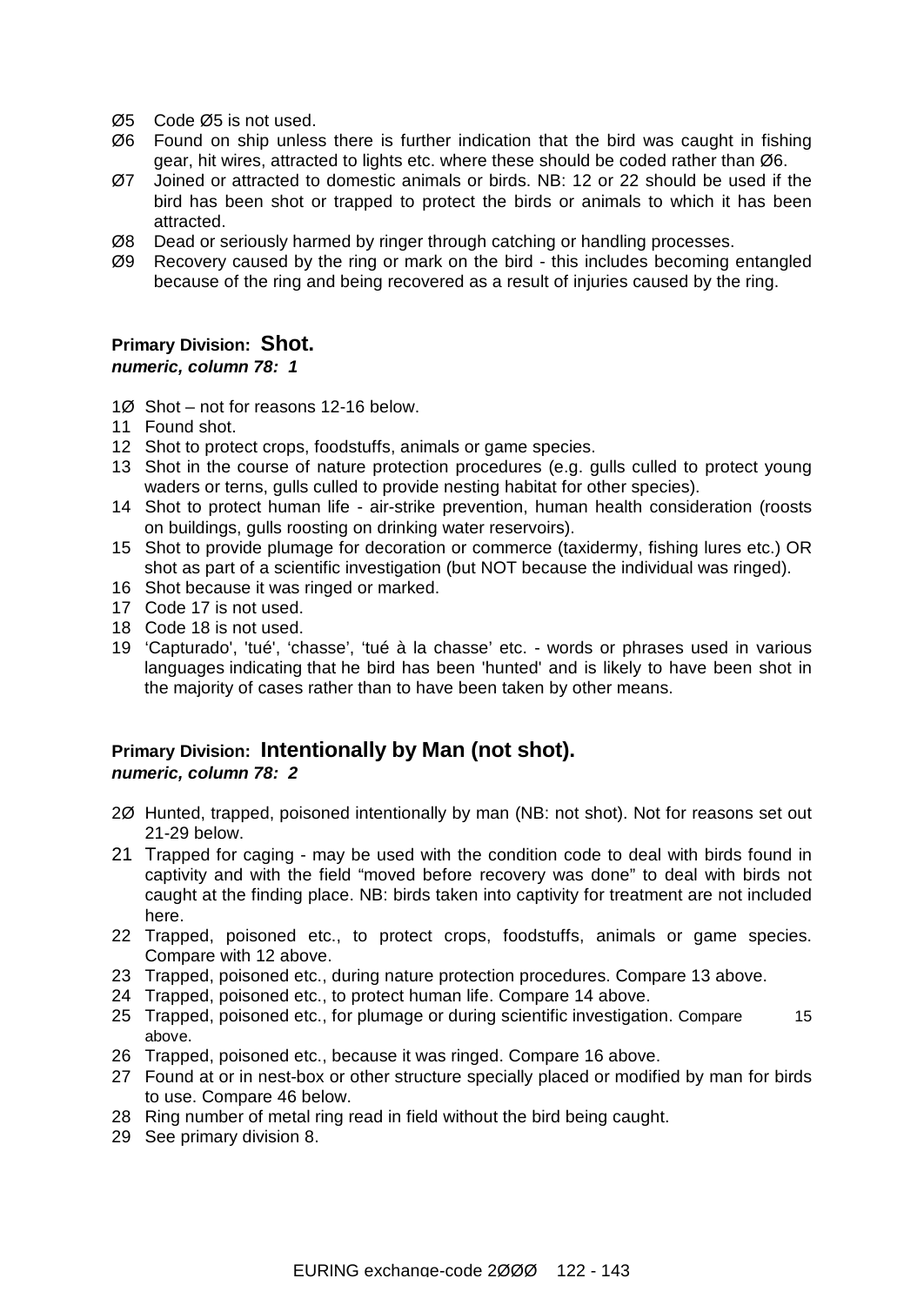### **Primary Division: Accidentally by Man - 'Pollution'.**  *numeric, column 78: 3*

3Ø Oil.

- 31 Contact with discarded human materials (old tins, discarded fishing line, metal swarf, sticky substances (not oil) etc.).
- 32 Contact with human artefacts which are still in use and NOT intended as protection against birds or set to trap birds or other animals - e.g. tangled in barbed wire, caught in sports netting, caught in fish-nets hanging to dry on the shore.
- 33 Entangled in crop protection nets(include fruit netting, nets over stored food-stuffs or over fish-ponds. Threads or fibres, not made into nets, but used for crop protection also included here).
- 34 Accidentally trapped where the intention was to trap other species of birds or vertebrates (e.g. *Erithacus rubecula* in trap for *Pyrrhula pyrrhula* in an orchard, a bird caught in mouse-trap, a bird caught in fish nets or on fish-hook WHILST nets or hook were being used to catch fish).
- 35 Electrocuted. This over-rides codes for 'Hit wires' (43) or 'Entered building' (46) where there is good evidence that the bird would not have been recovered if it were not for the electrocution.
- 36 Radio-activity.
- 37 Poisoned through chemical pollution. Chemical identified (one or more may be involved) and details available from national ringing centre (e.g. Metallic lead poisoning for Cygnus olor, Dieldrin for a raptor). NB: If there is evidence that the chemical was being used intentionally see codes 2Ø-26 and 34.
- 38 Poisoned through chemical pollution but identity of chemical agent (agents) not known (see 37 above).

### **Primary Division: Accidentally through human agency (not 'pollution').**  *numeric, column 78: 4*

- NB: 4Ø-42 traffic accidents. 43-45 collisions with static objects.
- 4Ø Road used with the field "circumstances presumed" (column 8Ø) to indicate as follows:

Ø in field "circumstances presumed": definitely through impact with road vehicle.

1 in field "circumstances presumed": dead on road, traffic accident presumed.

2 in field "moved before recovery": hit by vehicle, moved from point of impact by it.

- 41 Railway, used with the field "circumstances presumed" as above.
- 42 Aircraft, used with the field "circumstances presumed" as above. Care needs to be taken as to whether impact with aircraft or ground vehicle is cause of recovery on airfields. When in doubt code 42 and 1 in the field "circumstances presumed".
- 43 Collision with (or presumed) THIN man-made structure-wires, wires, masts, cables, ship's rigging, aerials etc. (see below for THICK.)
- 44 Collision with (or presumed) glass or other transparent materials -windows, wind-breaks, windows of static vehicles.
- 45 Collision with (or presumed) THICK man-made structure, building, bridge etc.
- 46 Entered man-made structure NOT built or modified to trap animals (see 34) or as a nest-box (see 27) - building, letter-box, etc. See also the field "status" for coding of roosting, breeding etc.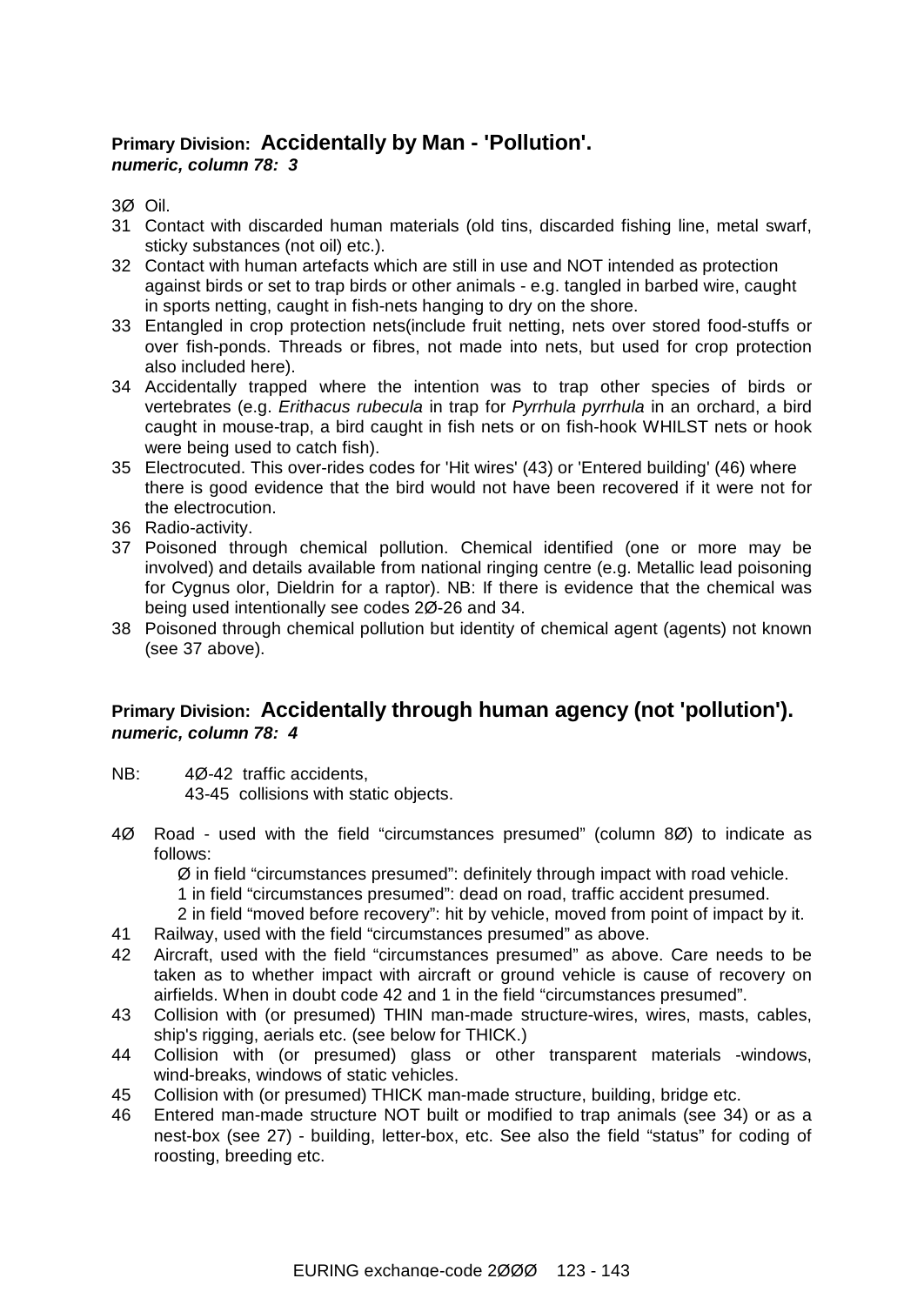- 47 Attracted to lights (not being used as a deliberate trapping method) often associated with foggy weather – NB: P or S in the field "status" indicates at lighthouse or light-ship.
- 48 Recovered as a result of active human occupation. The analyst may use this as a flag to obtain further information since many different sorts of record will receive this code. For example:

lndustrial (e.g. caught in moving belt, blasting operation at mine).

Agricultural (e.g. caught in automatic vent of greenhouse, trapped by plough) Forestry (e.g. killed by tree being felled, crushed between floating logs)

Sporting (e.g. killed by golf ball, caught by fielder in cricket match)

Military (e.g. killed on bombing range, concussed by artillery fire).

49 Drowned in artificial water container-water butt, forestry fire tank etc. where the edges of the water surface are artificial and may trap any bird in the water (NB: category 7Ø would apply to a garden pond).

### **Primary Division: Natural Causes - Diseases etc.**  *numeric, column 78: 5*

- 5Ø Contusions, breaks, general trauma where no other cause given.
- 51 Malformations (congenital, mechanical (e.g. from broken bill) or from tumours).
- 52 Fungal infections (e.g. aspergillosis etc.).
- 53 Viral infections.
- 54 Bacterial infections (but see 56 below).
- 55 Other endo-parasites (e.g. blood-parasites, nematodes, trematodes etc.).
- 56 Botulism.
- 57 Red-tide (dinoflagellate poisoning).
- 58 Combination of any of the above without definite single cause being known.
- 59 Veterinary examination made and report available no positive conclusions.

### **Primary Division: Predated, other than by Man.**  *numeric, column 78: 6*

- NB: Taken by trained falconer's bird should be coded 2Ø.
- 6Ø Taken by unspecified animal.
- 61 Taken by cat.
- 62 Taken by other domestic animal or one in captivity (e.g. farmed mink or zoo animals: includes poultry, reptiles etc. in captivity).
- 63 Taken by wild or feral mammal (include escaped mink).
- 64 Taken by owl or raptor exact identification of predator available.
- 65 Taken by owl or raptor exact identification of predator not known.
- 66 Taken by other species of bird (not conspecific).
- 67 Taken by conspecific.
- 68 Taken by reptile, amphibian or fish.
- 69 Taken by other animals (e.g. wasps, ants, bees, spiders etc).

#### **IMPORTANT**

As with all other parts of the field "circumstances", the actual fact of killing is given in the code typed for the field "condition". In practice 861 (condition=8, circumstances=61) could be used for an apparently healthy bird taken by a ringer from a cat and released.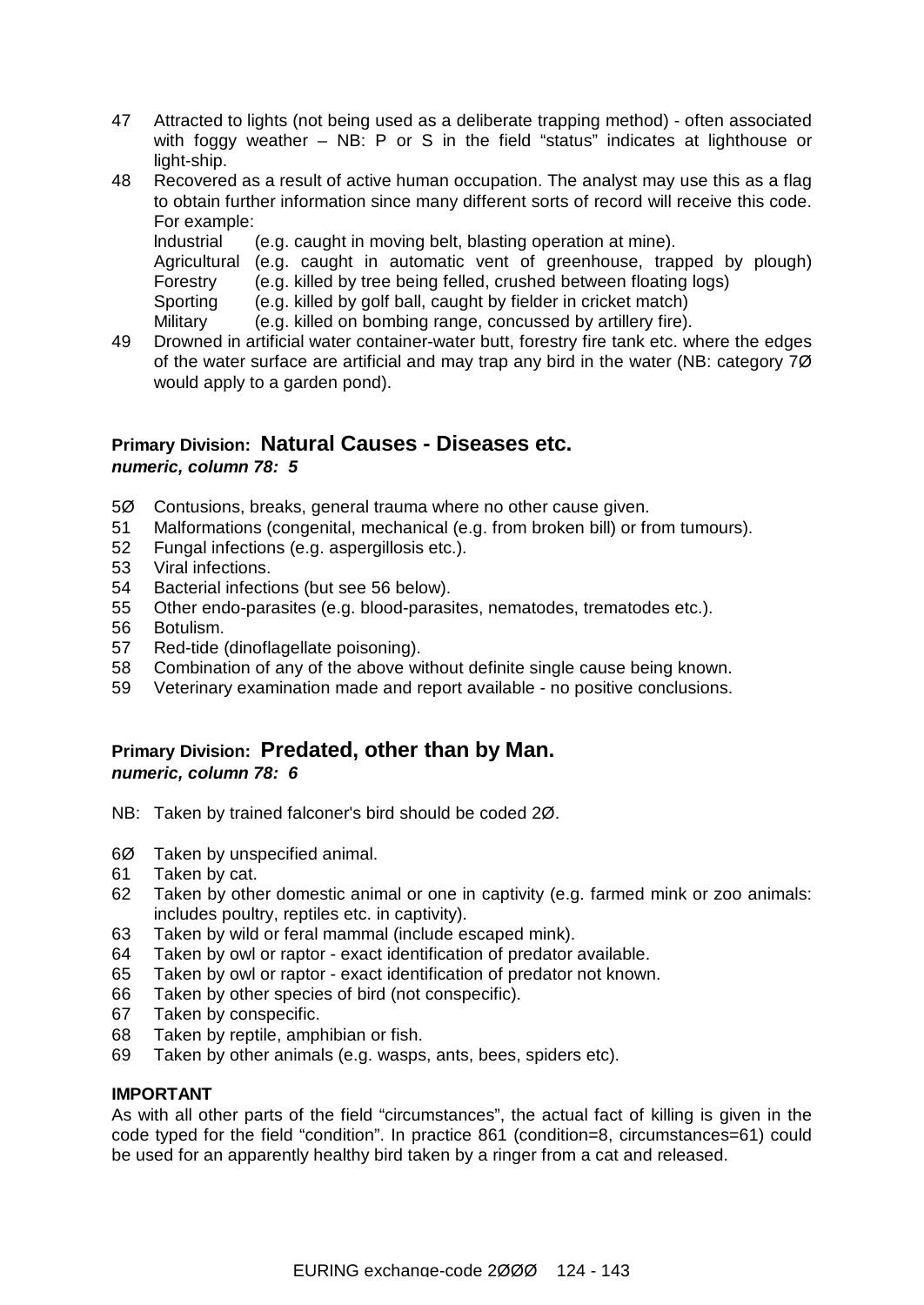### **Primary Division: Other Natural Circumstances.**  *numeric, column 78: 7*

- 7Ø Drowned note 49 if in an artificial water container, note also "moved before capture / recapture / recovery" (column 31).
- 71 Tangled in natural object (e.g. tree, sheep's wool etc.). NB: tangling in ring or mark is coded Ø9.
- 72 In natural hole or cave. NB: the field "status" (breeding, roosting etc. to be coded), (column 38).
- 73 Collided with any sort of natural object (e.g. tree, cliff etc.). If collision during violent storm etc. code as 78.
- 74 Poor condition with indication that cold weather was cause.
- 75 Poor condition with indication that hot weather was cause.
- 76 Poor condition, starvation or thirst may be mentioned but no indication of cause leading to poor condition of the bird.
- 77 Caught in ice.
- 78 Violent climatological phenomena were involved in the recovery strong winds, tempests, hail, whirlwind, floods etc.

### **Primary Division: Bird identified as an individual in the field from something other than the metal ring (bird not caught).**  *numeric, column 78: 8*

- 8Ø Bird identified as an individual in the field by something else then the metal ring.
- 81 Bird identified from coloured or numbered legring(s).
- 82 Bird identified from coloured or numbered neckring(s).
- 83 Bird identified from wingtags.
- 84 Bird identified with radio tracking.
- 85 Bird identified with satellite tracking.
- 86 Bird identified from transponder.
- 87 Bird identified from nasal mark(s).
- 88 Bird identified from flight feather(s) stamped with the ringnumber.
- 89 Bird identified from body- or wing painting.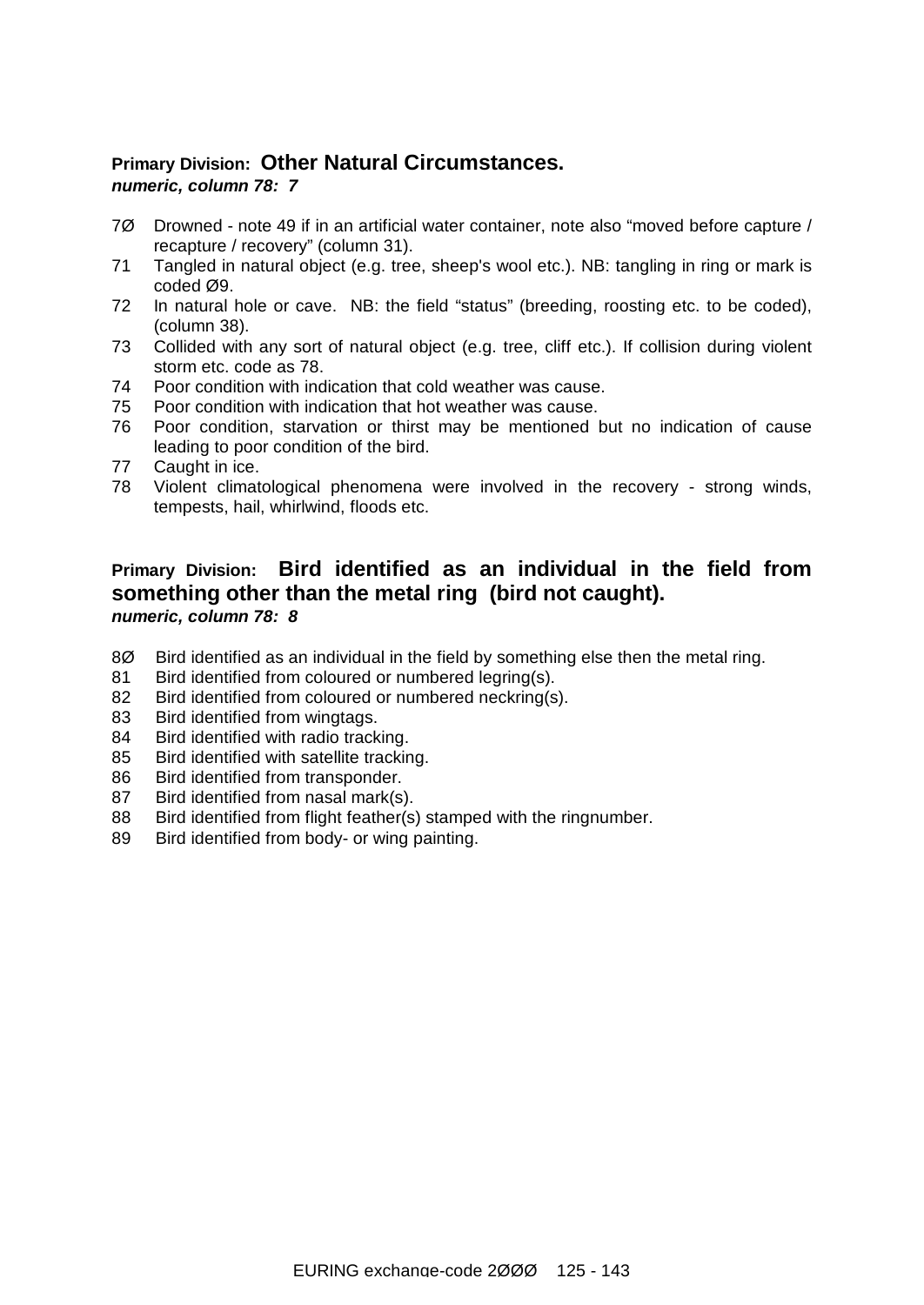## **CIRCUMSTANCES PRESUMED**

*numeric, one column (8***Ø***)*

- $\emptyset$  No doubt about the circumstances.
- 1 Circumstances presumed.

**CIRCUMSTANCES PRESUMED** can be used in combination with the entries in the field "circumstances" to modify the circumstances, e.g. changes 43 'Killed against wires' to 'Found under wires' etc.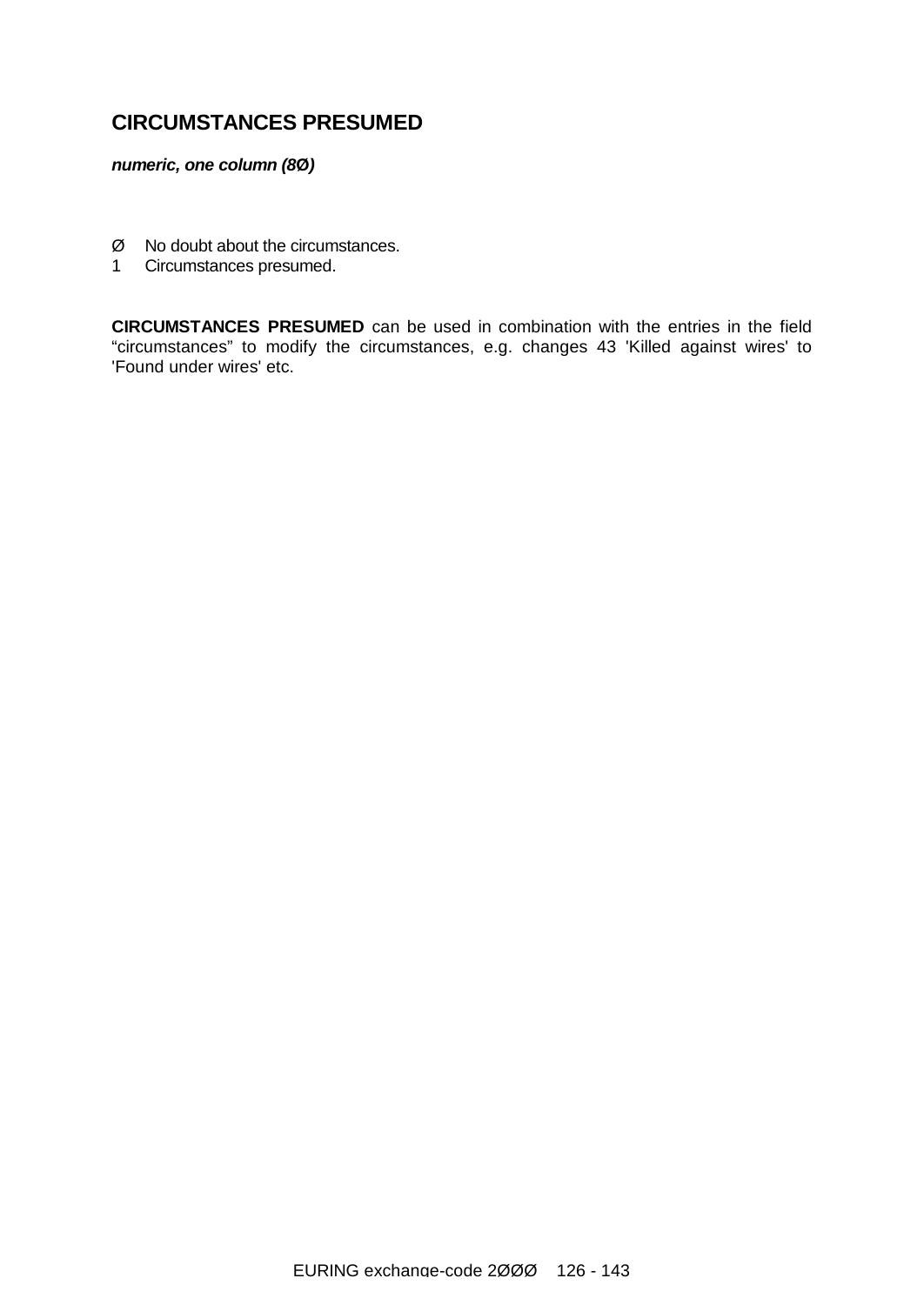## **EURING CODE IDENTIFIER**

*numeric, one column (81)*

This column identifies which version of coding (1966, 1979 or 2ØØØ) is used.

- Ø '*EURING Code Manual'* (1966). Directly coded (no translation).
- 1 '*Code Manual New EURING'* (1979). Translated from '*EURING Code Manual*' (1966). This was be done by computer with a very small minority of records needing to be investigated by each ringing centre. The co-ordinates on these cards will always have the minutes divisible by 6, having been translated from old EURING cards with tenths of degrees typed.
- 2 '*Code Manual New EURING'* (1979). Directly coded (no translation of older codes).
- 3 '*EURING exchange-code 2ØØØ*' (2ØØ1). Translated from older codes.
- 4 '*EURING exchange-code 2ØØØ*' (2ØØ1). Directly coded (no translation of older codes).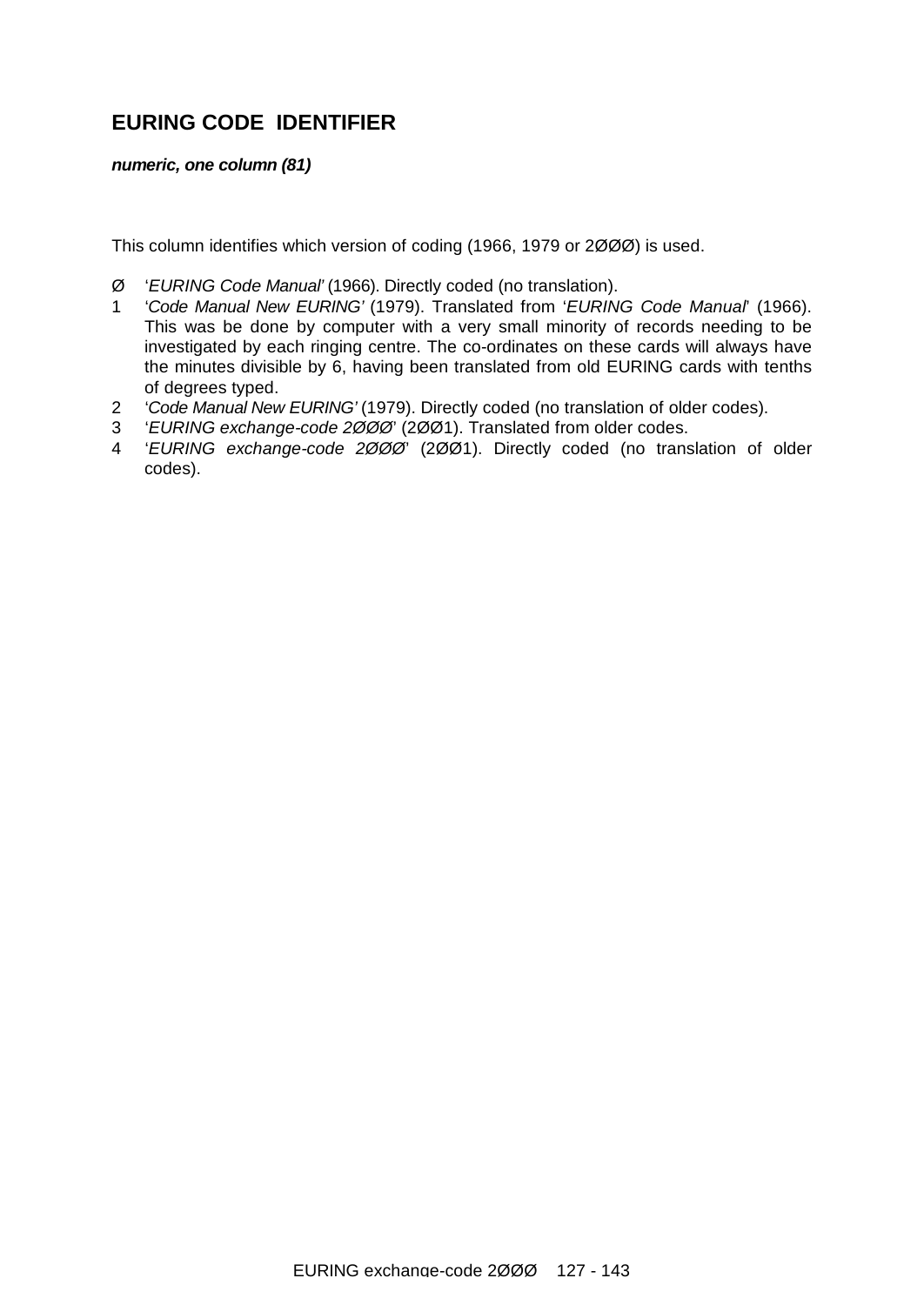## **DERIVED DATA**

## **DISTANCE**

#### *alphanumeric, five columns (82 - 86)*

Calculated by computer (Imboden & Imboden 1972) as the distance between the current record and the first record (=ringing data). The distance is given in kilometres (ØØØØØ - 99999).

A distance is always calculated, even if the geographical co-ordinates are given as inaccurate. Users should check the field 'accuracy of co-ordinates' (column 76).

NB1: of course the distance is not present in the first record (=ringing data), in that case code: ----- (five 'hyphens').

NB2: you can compute distance and direction between two sets of co-ordinates according to 'orthodrome' (shortest distance) or 'loxodrome' (constant direction), the two methods can give rather different results (Imboden & Imboden 1972). The method prefered by EURING is 'loxodrome'. Scientists should check which method is used in the data you did receive, or better: compute it yourself.

Imboden C. & D. Imboden 1972. *Formel für Orthodrome und Loxodrome bei der Berechnung von Richtung und Distanz zwischen Beringung- und Wiederfundort*. Die Vogelwarte 26(4): 336-346.

## **DIRECTION**

#### *alphanumeric, three columns (87 - 89)*

Calculated by computer (Imboden & Imboden 1972) as the direction between the current record and the first record (=ringing data). The direction is given in degrees (ØØØ - 359). A direction is always calculated, even if the geographical co-ordinates are given as inaccurate. Users should check the field 'accuracy of co-ordinates' (column 76).

NB1: of course the direction is not present in the first record (=ringing data). In that case code: --- (three 'hyphens').

NB2: you can compute distance and direction between two sets of co-ordinates according to 'orthodrome' (shortest distance) or 'loxodrome' (constant direction), the two methods can give rather different results (Imboden & Imboden 1972). The method prefered by EURING is 'loxodrome'. Scientists should check which method is used in the data you did receive, or better: compute it yourself.

Imboden C. & D. Imboden 1972. *Formel für Orthodrome und Loxodrome bei der Berechnung von Richtung und Distanz zwischen Beringung- und Wiederfundort*. Die Vogelwarte 26(4): 336-346.

### **ELAPSED TIME**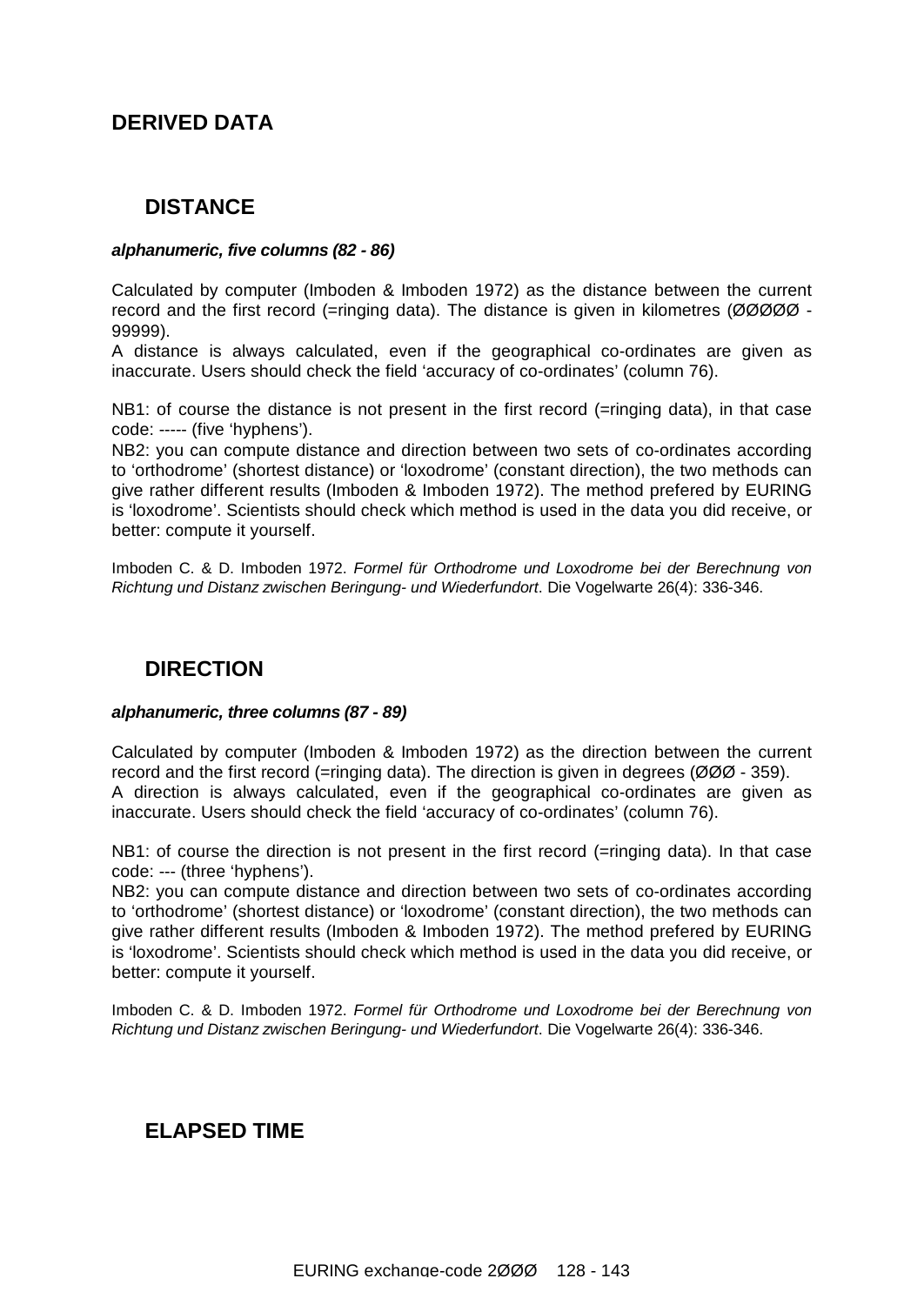#### *alphanumeric, five columns (9***Ø** *- 94)*

Calculated as the elapsed time between the current record and the first record (=ringing data). The elapsed time is given in days (ØØØØØ - 99999).

Elapsed time is always calculated, even if the date is given as inaccurate. Users should check the field 'accuracy of date' (column 52).

NB: of course the elapsed time is not given on the first record (=ringing data), in that case code: ------ (five 'hyphens').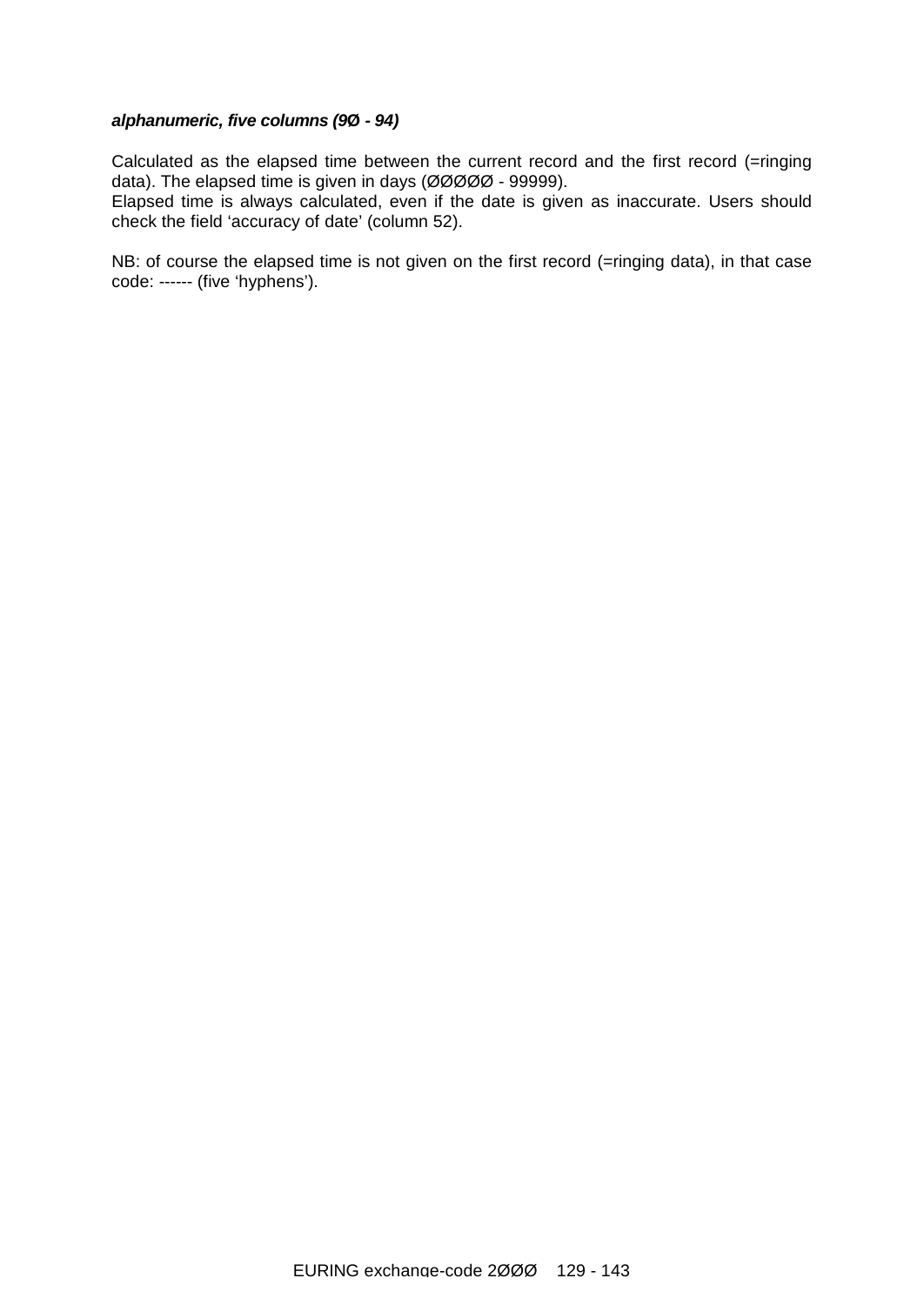### **BIOMETRICS**

#### *Reserved columns 151-2ØØ*

(Wing length, Primary length, Weight, Tarsus, Fat, Skull ossification, Moult, Tail length, Tail difference, Bill length, Bill depth, Bill width, Head and bill, Toe, Claws, etc. etc.).

For measuring techniques see:

**Bairlein F. (ed.)** 1995**.** *Manual of Field Methods. European-African songbird migration network*. Revised edition. Vogelwarte Helgoland, Wilhelmshaven.

**Baker K.** 1993. *Identification Guide to European Non-Passerines*. BTO guide 24. BTO, Thetford. ISBN Ø-9Ø3793-18-Ø.

**Berthold P. & W. Friedrich** 1979. *Die Federlänge: Ein neues nützliches Flügelmaß*. Die Vogelwarte 3Ø: 11-21.

**Ginn H.B. & D.S. Melville** 1983. *Moult in birds*. BTO guide 19. BTO, Tring. ISBN Ø-9Ø3793-Ø2-4.

**Jenni L. & R. Winkler** 1994. *Moult and ageing of European Passerines*. London. ISBN Ø-12-38415Ø-X.

**Kaiser A.** 1993. *A new multi-category classification of subcutaneous fat deposits of songbirds.* Journal of Field Ornithology 64: 246-255.

**Pyle P., S.N.G. Howell, R.P. Yunick & D. DeSante** 1997. *Identification Guide to North American Passerines*. Slate Creek Press, Bolinas. ISBN Ø-961894Ø-Ø-8.

**Svensson L.** 1992. *Identification Guide of European Passerines*. Fourth edition. Svensson, Stockholm. ISBN 91-63Ø-1118-2.

Extensive literature is cited in Svensson (1992).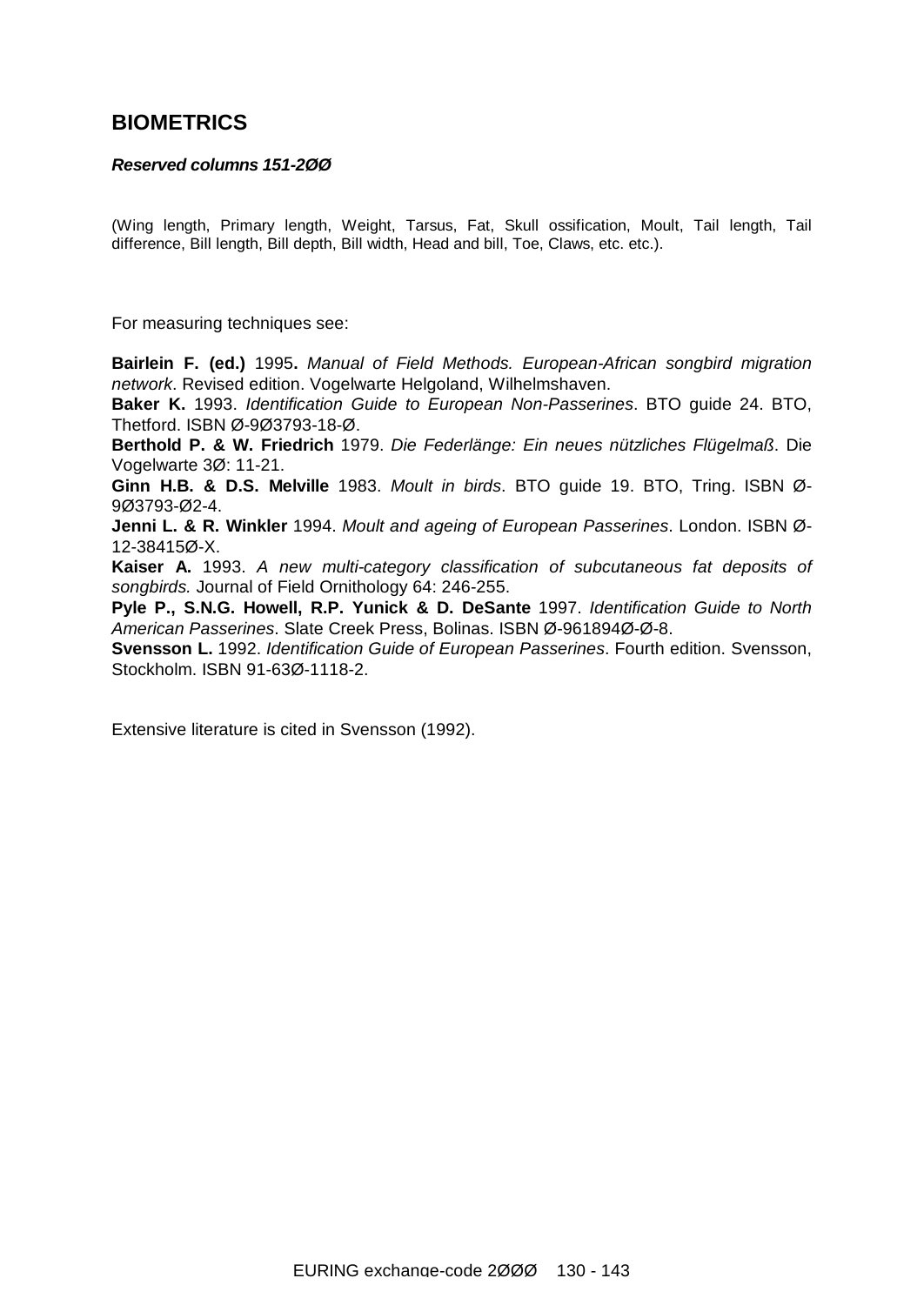## **THANKS.**

Many thanks are for my dad B.J. (Bé) Speek. He typed in almost the complete old '*Code Manual New EURING'* (1979), quite a job. He improved the spelling of all countries and provinces comparing to the 10th edition of "The Times Comprehensive Atlas of the World" and checked and rechecked and re… this '*EURING exchange-code 2ØØØ'*. We had many hours of discussion, lots of new ideas were born (and many of them rejected). His contribution in creating the '*Code Manual New EURING'* (1979) was a great help for me. Dad thank you.

Gerrit Speek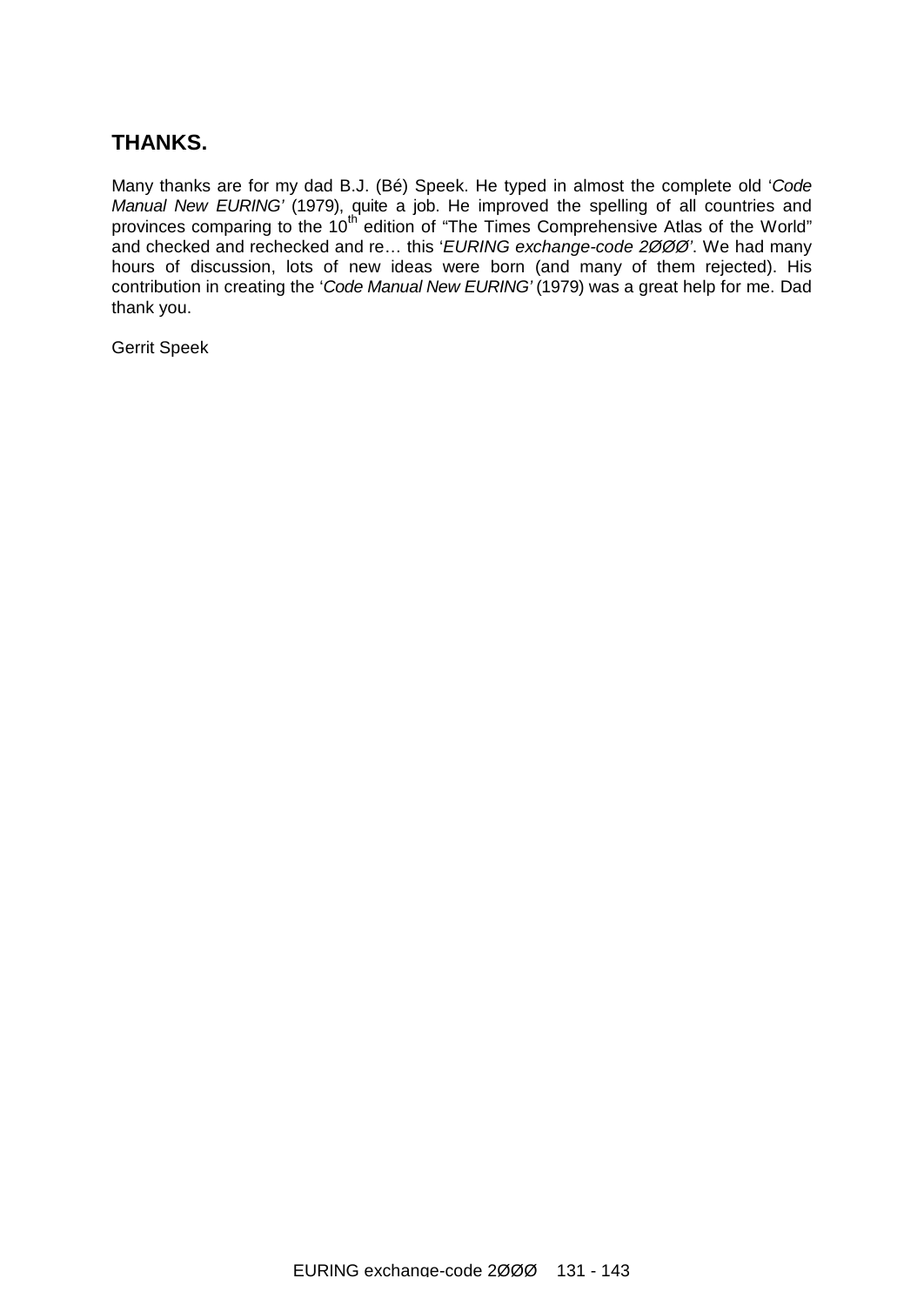## **The EURING exchange-code 2ØØØ.**

EURING General Secretary Dr. Wolfgang Fiedler Max Planck Research Centre for Ornithology Vogelwarte Radolfzell Schlossallee 2 D-78315 Radolfzell **Germany** 

*Published for EURING, the European Union for Bird Ringing, by:* 

Vogeltrekstation Arnhem Dutch Ringing Scheme P.O.Box 4Ø 6666 ZG Heteren the Netherlands tel.: +31 26 479 12 34 fax: +31 26 472 32 27 e-mail: [vogeltrekstation@nioo.knaw.nl](mailto:vogeltrekstation@nioo.knaw.nl)

EURING website: [www.euring.org](http://www.euring.org) e-mail EURING databank: [euring@nioo.knaw.nl](mailto:euring@nioo.knaw.nl)

*ISBN: 9Ø-74638-13-9*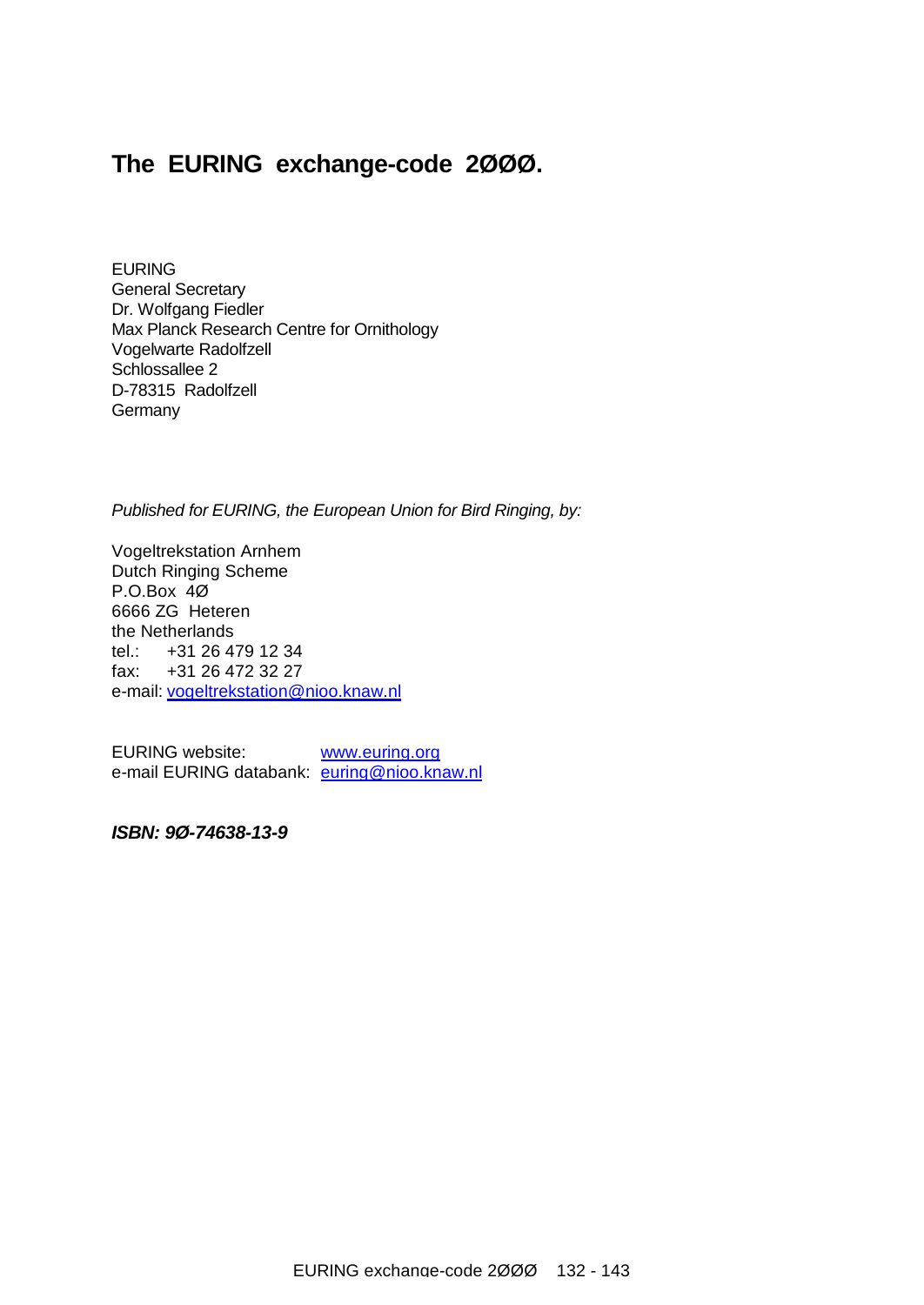# **Appendix 1.**

## List of European bats.

In the year 2ØØ4 the Finnish Scheme did make a start to archive bat ringing. They want to use the EURING code as the basics of their administration of bat ringing and recoveries. Therefore a list of European bats is added in this appendix.

| EURING nr. |                       | genus species             | <b>English name</b>         |
|------------|-----------------------|---------------------------|-----------------------------|
| 50010      |                       | Rousettus Aegyptiacus     | Egyptian rousette           |
| 50020      |                       | Rhinolophus ferrumequinum | Greater horseshoe bat       |
| 50030      |                       | Rhinolophus hipposideros  | Lesser horseshoe bat        |
| 50040      | Rhinolophus euryale   |                           | Meditteranean horseshoe bat |
| 50050      | Rhinolophus blasii    |                           | Blasius' horseshoe bat      |
| 50060      | Rhinolophus mehelyi   |                           | Mehely's horseshoe bat      |
| 50070      |                       | Myotis daubentonii        | Daubenton's bat             |
| 50080      |                       | Myotis capacinii          | Long-fingered bat           |
| 50090      |                       | Myotis dasycneme          | Pond bat                    |
| 50100      |                       | Myotis brandtii           | Brandt's bat                |
| 50110      |                       | Myotis mystacinus         | Whiskered bat               |
| 50120      |                       | Myotis emarginatus        | Geoffroy's bat              |
| 50130      |                       | Myotis nattereri          | Natterer's bat              |
| 50140      |                       | Myotis bechsteinii        | Bechstein's bat             |
| 50150      |                       | Myotis myotis             | Greater mouse-eared bat     |
| 50160      | Myotis blythii        |                           | Lesser mouse-eared bat      |
| 50170      | Nyctalus noctula      |                           | Noctule                     |
| 50180      | Nyctalus leisleri     |                           | Leisler's bat               |
| 50190      |                       | Nyctalus azoreum          | Azores noctule              |
| 50200      |                       | Nyctalus lasiopterus      | Greater noctule             |
| 50210      | Eptesicus serotinus   |                           | Serotine                    |
| 50220      | Eptesicus nilsonii    |                           | Northern bat                |
| 50230      | Eptesicus bottae      |                           | Botta's serotine            |
| 50240      | Vespertilio murinus   |                           | Parti-coloured bat          |
| 50250      |                       | Pipistrellus pipistrellus | Pipistrelle                 |
| 50260      | Pipistrellus pygmaeus |                           | Pigmy pipistrelle           |
| 50270      | Pipistrellus nathusii |                           | Nathusius' pipistrelle      |
| 50280      | Pipistrellus kuhlii   |                           | Kuhl's pipistrelle          |
| 50290      |                       | Pipistrellus maderensis   | Madeira pipistrelle         |
| 50300      | Hypsugo savii         |                           | Savi's pipistrelle          |
| 50310      | Plecotis auritus      |                           | Long-eared bat              |
| 50320      |                       | Plecotis austriacus       | Grey long-eared bat         |
| 50330      |                       | Plecotis teneriffae       | Canary long-eared bat       |
| 50340      |                       | Barbastella barbastellus  | Barbastelle                 |
| 50350      |                       | Miniopterus schreibersii  | Schreiber's bat             |
| 50360      | Tadarida teniotis     |                           | European free-tailed bat    |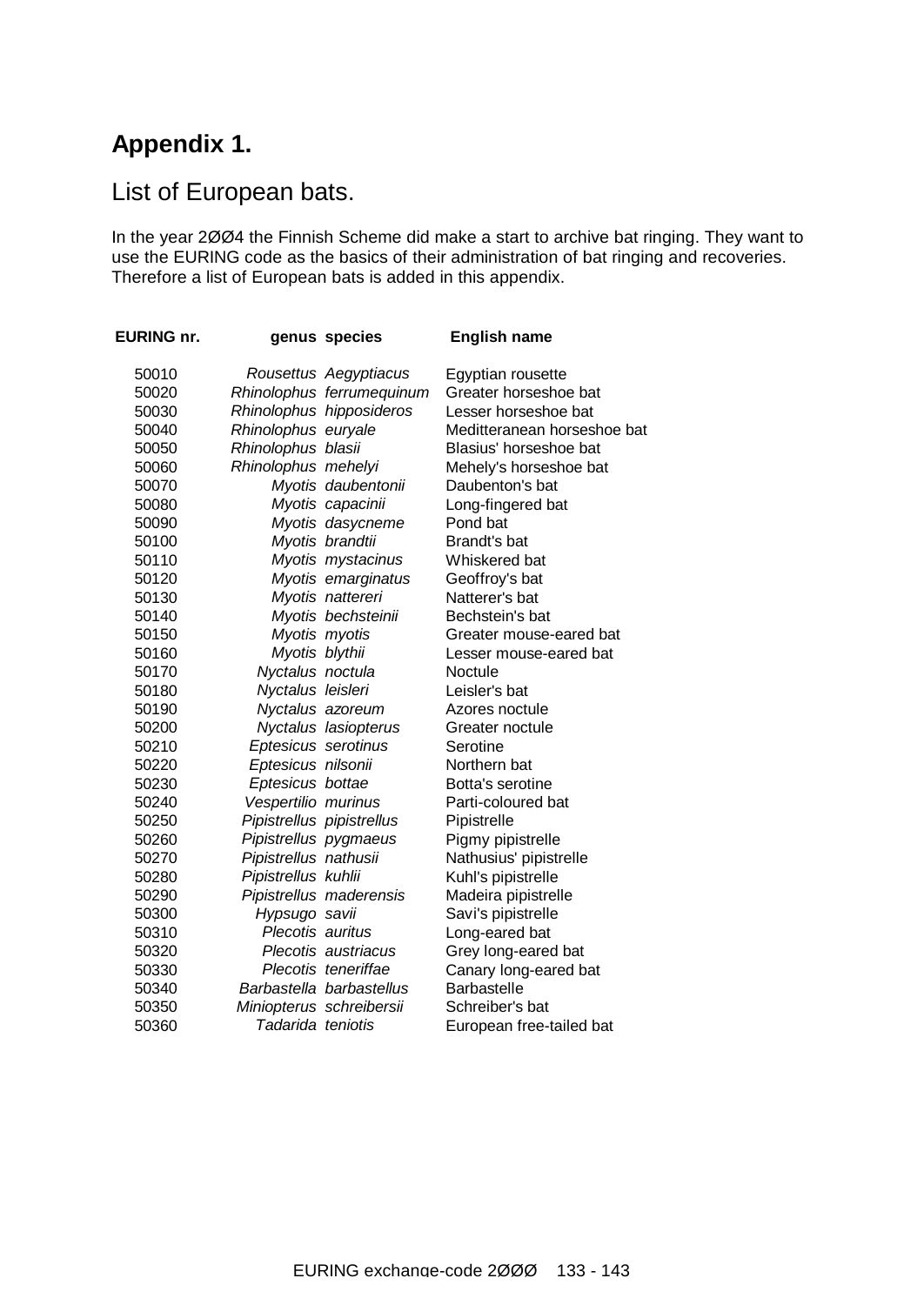# **Appendix 2.**

# World-list of sea-mammals.

|                | <b>EURING nr.</b> genus - species | <b>English name</b>                              |
|----------------|-----------------------------------|--------------------------------------------------|
| 61000          |                                   | a whale or dolphin                               |
| 61010          |                                   | a whale                                          |
| 61020          |                                   | a large whale                                    |
| 61030          |                                   | a large whale, indistinct dorsal                 |
| 61040          |                                   | a large whale, distinct dorsal                   |
| 61050          |                                   | a medium whale                                   |
| 61060          |                                   | Sei / Minke / Bottlenose                         |
| 61070          |                                   | a small whale                                    |
| 62020          |                                   | large whale, no dorsal                           |
| 62030          | Balaena mysticetus                | <b>Bowhead Whale</b>                             |
| 62040          | Balaena glacialis                 | <b>Right Whale</b>                               |
| 62050          | Caperea marginata                 | Pygmy Right Whale                                |
| 62110          | <b>Eschrichtius robustus</b>      | <b>Gray Whale</b>                                |
| 62210          |                                   | a large Balaenoptera spec.                       |
| 62220          | Balaenoptera musculus             | <b>Blue Whale</b>                                |
| 62230          | Balaenoptera physalus             | Fin Whale                                        |
| 62240          | Balaenoptera borealis             | Sei Whale                                        |
| 62250          | Balaenoptera edeni                | <b>Bryde's Vinvis</b>                            |
| 62260          | Balaenoptera acutorostrata        | Minke Whale                                      |
| 62270          | Megaptera novaeangliae            | Humpback Whale                                   |
| 62520          | Physeter macrocephalus            | Sperm Whale                                      |
| 62530          | Kogia breviceps                   | Pygmy Sperm Whale                                |
| 62540          | Kogia simus                       | Dwarf Sperm Whale                                |
| 62610          | <b>Monodon monoceros</b>          | Narwhal                                          |
| 62620          | Delphinapterus leucas             | Beluga Whale                                     |
| 62630          | Orcaella brevirostris             | <b>Irrawaddy Dolphin</b>                         |
| 62710          | Berardius bairdii                 | <b>Baird's Beaked Whale</b>                      |
| 62720          | Berardius arnuxii                 | Arnoux's Beaked Whale                            |
|                |                                   |                                                  |
| 62730<br>62740 | Tasmacetus shepherdi              | Shepherd's Beaked Whale<br><b>Cuvier's Whale</b> |
|                | Ziphius cavirostris               |                                                  |
| 62750          | Hyperoodon ampullatus             | Northern Bottlenose Whale                        |
| 62760          | <b>Hyperoodon planifrons</b>      | Southern Bottlenose Whale                        |
| 62770          |                                   | Mesoplodon spec., beaked whale                   |
| 62780          | Mesoplodon pacificus              | Longman's Beaked Whale                           |
| 62790          | Mesoplodon hectori                | Hector's Beaked Whale                            |
| 62800          | Mesoplodon mirus                  | <b>True's Beaked Whales</b>                      |
| 62810          | Mesoplodon europaeus              | Gervais' Beaked Whale                            |
| 62820          | Mesoplodon ginkgodens             | Ginkgo-toothed Beaked Whale                      |
| 62830          | Mesoplodon grayi                  | Gray's Beaked Whale                              |
| 62840          | Mesoplodon stejnegeri             | Stejneger's Beaked Whale                         |
| 62850          | Mesoplodon carlhubbsi             | Hubbs' Beaked Whale                              |
| 62860          | Mesoplodon bowdoini               | Andrews' Beaked Whale                            |
| 62870          | Mesoplodon layardii               | <b>Straptoothed Whale</b>                        |
| 62880          | Mesoplodon bidens                 | Sowerby's Whale                                  |
| 62890          | Mesoplodon densirostris           | <b>Blainville's Whale</b>                        |
| 63010          |                                   | a medium whale, large fin                        |
| 63020          | Orcinus orca                      | Killer Whale                                     |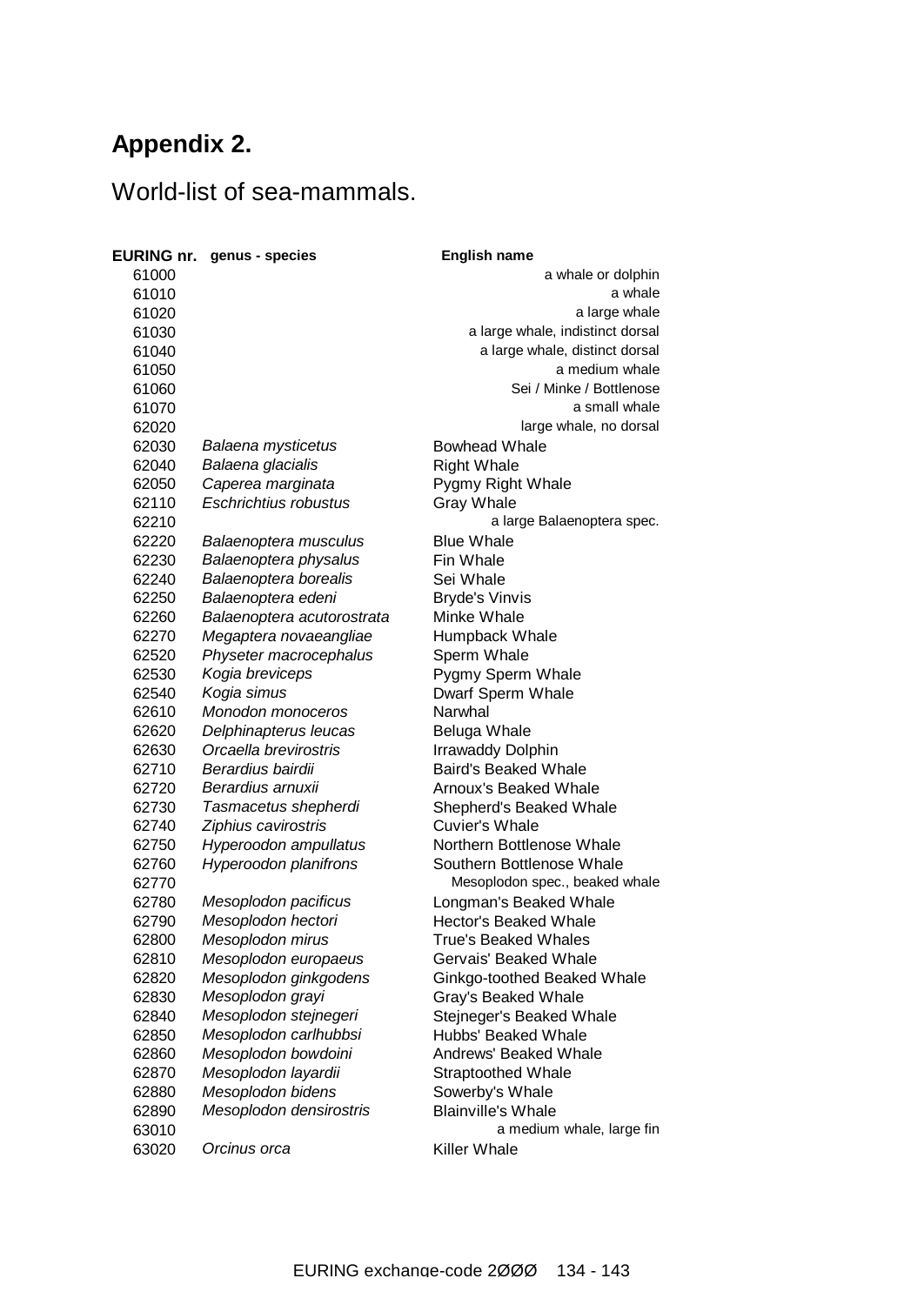| <b>False Killer Whale</b><br>63040<br>Pseudorca crassidens<br>63050<br>Feresa attenuata<br>Pygmy Killer Whale<br>Peponocephala electra<br>Melon-headed Whale<br>63060<br>Globicephala melaena<br>63070<br>Long-finned Pilot Whale<br>Globicephala macrorhynchus<br><b>Short-finned Pilot Whale</b><br>63080<br>63110<br>a dolphin<br>a patterned dolphin<br>63120<br>an unpatterned dolphin<br>63130<br>63140<br>Souza chinensis<br>humpback dolphins<br>humpback dolphins<br>63150<br>Souza teuszii<br>Souza plumbea<br>humpback dolphins<br>63160<br>Steno bredanensis<br>63170<br>Rough-toothed Dolphin<br>Sotalia fluviatilis<br>Tucuxi<br>63180<br>Tursiops truncatus<br>63190<br><b>Bottlenose Dolphin</b><br>Stenella coeruleoalba<br><b>Striped Dolphin</b><br>63200<br>Stenella attenuata<br>Pantropical Spotted Dolphin<br>63210<br>Stenella longirostris<br>Spinner Dolphin<br>63220<br>Clymene Dolphin<br>Stenella clymene<br>63230<br>Stenella frontalis<br><b>Spotted Dolphin</b><br>63240<br>Delphinus delphis<br>Common Dolphin<br>63250<br>a Lagenorhynchus spec.<br>63260<br>Lagenorhynchus albirostris<br>White Beaked Dolphin<br>63270<br>Lagenorhynchus acutus<br><b>Atlantic White-sided Dolphin</b><br>63280<br>Lagenorhynchus obliquidens<br>Pacific White-sided Dolphin<br>63290<br>Lagenorhynchus obscurus<br>Dusky Dolphin<br>63300<br>63310<br>Lagenorhynchus australis<br>Peale's Dolphin<br>Lagenorhynchus cruciger<br>Hourglass Dolphin<br>63320<br>Lagenodelphis hosei<br>Fraser's Dolphin<br>63330<br>Cephalorhynchus heavisidii<br>Heaviside's Dolphin<br>63340<br>Cephalorhynchus eutropia<br>Chilean Dolphin<br>63350<br>Cephalorhynchus hectori<br>Hector's Dolphin<br>63360<br>Commerson's Dolphin<br>63370<br>Cephalorhynchus commersonii<br>63380<br>Lissodelphis borealis<br>Northern Right Whale Dolphin<br>Lissodelphis peronii<br>63390<br>Southern Right Whale Dolphin<br>63400<br>Grampus griseus<br>Risso's Dolphin<br>Harbour Porpoise<br>63510<br>Phocoena phocoena<br>63520<br>Phocoena sinus<br>Vaquita<br><b>Spectacled Porpoise</b><br>63530<br>Australophocaena dioptrica<br>Phocoena spinipinnis<br>63540<br><b>Burmeister's Porpoise</b><br>Neophocaena phocaenoides<br><b>Finless Porpoise</b><br>63550<br>Phocoenoides dalli<br>63560<br>Dall's Porpoise<br>Platanista gangetica<br><b>Ganges River Dolphin</b><br>63610<br>Platanista minor<br>Indus River Dolphin<br>63620<br>Inia geoffrensis<br>63630<br><b>Boto</b><br>Lipotes vexillifer<br>63640<br>Baiji<br>Pontoporia blainvillei<br>63650<br>Franciscana<br>Eumetopias jubatus<br>Steller's Sea Lion<br>64010<br>Zalophus californianus<br>Californian Sea Lion<br>64020<br>Otaria byronia<br>Southern Sea Lion<br>64030<br>Neophoca cinerea<br>Australian Sea Lion<br>64040<br>64050<br>Phocarctos hookeri<br>New Zealand Sea Lion<br>64060<br>Arctocephalus townsendi<br><b>Guadalupe Fur Seal</b><br>64070<br>Arctocephalus galapagoensis<br>Galapagos Fur Seal<br>64080<br>Arctocephalus philippii<br>Juan Fernandez Fur Seal | 63030 | Globicephala or Pseudorca |
|-------------------------------------------------------------------------------------------------------------------------------------------------------------------------------------------------------------------------------------------------------------------------------------------------------------------------------------------------------------------------------------------------------------------------------------------------------------------------------------------------------------------------------------------------------------------------------------------------------------------------------------------------------------------------------------------------------------------------------------------------------------------------------------------------------------------------------------------------------------------------------------------------------------------------------------------------------------------------------------------------------------------------------------------------------------------------------------------------------------------------------------------------------------------------------------------------------------------------------------------------------------------------------------------------------------------------------------------------------------------------------------------------------------------------------------------------------------------------------------------------------------------------------------------------------------------------------------------------------------------------------------------------------------------------------------------------------------------------------------------------------------------------------------------------------------------------------------------------------------------------------------------------------------------------------------------------------------------------------------------------------------------------------------------------------------------------------------------------------------------------------------------------------------------------------------------------------------------------------------------------------------------------------------------------------------------------------------------------------------------------------------------------------------------------------------------------------------------------------------------------------------------------------------------------------------------------------------------------------------------------------------------------------------------------------------------------------------------------------------------------------------------------------------------------------------------------------------------------------------------------------------------------------------------------------------------------------------------------------------------------------------------------------------------------------|-------|---------------------------|
|                                                                                                                                                                                                                                                                                                                                                                                                                                                                                                                                                                                                                                                                                                                                                                                                                                                                                                                                                                                                                                                                                                                                                                                                                                                                                                                                                                                                                                                                                                                                                                                                                                                                                                                                                                                                                                                                                                                                                                                                                                                                                                                                                                                                                                                                                                                                                                                                                                                                                                                                                                                                                                                                                                                                                                                                                                                                                                                                                                                                                                                       |       |                           |
|                                                                                                                                                                                                                                                                                                                                                                                                                                                                                                                                                                                                                                                                                                                                                                                                                                                                                                                                                                                                                                                                                                                                                                                                                                                                                                                                                                                                                                                                                                                                                                                                                                                                                                                                                                                                                                                                                                                                                                                                                                                                                                                                                                                                                                                                                                                                                                                                                                                                                                                                                                                                                                                                                                                                                                                                                                                                                                                                                                                                                                                       |       |                           |
|                                                                                                                                                                                                                                                                                                                                                                                                                                                                                                                                                                                                                                                                                                                                                                                                                                                                                                                                                                                                                                                                                                                                                                                                                                                                                                                                                                                                                                                                                                                                                                                                                                                                                                                                                                                                                                                                                                                                                                                                                                                                                                                                                                                                                                                                                                                                                                                                                                                                                                                                                                                                                                                                                                                                                                                                                                                                                                                                                                                                                                                       |       |                           |
|                                                                                                                                                                                                                                                                                                                                                                                                                                                                                                                                                                                                                                                                                                                                                                                                                                                                                                                                                                                                                                                                                                                                                                                                                                                                                                                                                                                                                                                                                                                                                                                                                                                                                                                                                                                                                                                                                                                                                                                                                                                                                                                                                                                                                                                                                                                                                                                                                                                                                                                                                                                                                                                                                                                                                                                                                                                                                                                                                                                                                                                       |       |                           |
|                                                                                                                                                                                                                                                                                                                                                                                                                                                                                                                                                                                                                                                                                                                                                                                                                                                                                                                                                                                                                                                                                                                                                                                                                                                                                                                                                                                                                                                                                                                                                                                                                                                                                                                                                                                                                                                                                                                                                                                                                                                                                                                                                                                                                                                                                                                                                                                                                                                                                                                                                                                                                                                                                                                                                                                                                                                                                                                                                                                                                                                       |       |                           |
|                                                                                                                                                                                                                                                                                                                                                                                                                                                                                                                                                                                                                                                                                                                                                                                                                                                                                                                                                                                                                                                                                                                                                                                                                                                                                                                                                                                                                                                                                                                                                                                                                                                                                                                                                                                                                                                                                                                                                                                                                                                                                                                                                                                                                                                                                                                                                                                                                                                                                                                                                                                                                                                                                                                                                                                                                                                                                                                                                                                                                                                       |       |                           |
|                                                                                                                                                                                                                                                                                                                                                                                                                                                                                                                                                                                                                                                                                                                                                                                                                                                                                                                                                                                                                                                                                                                                                                                                                                                                                                                                                                                                                                                                                                                                                                                                                                                                                                                                                                                                                                                                                                                                                                                                                                                                                                                                                                                                                                                                                                                                                                                                                                                                                                                                                                                                                                                                                                                                                                                                                                                                                                                                                                                                                                                       |       |                           |
|                                                                                                                                                                                                                                                                                                                                                                                                                                                                                                                                                                                                                                                                                                                                                                                                                                                                                                                                                                                                                                                                                                                                                                                                                                                                                                                                                                                                                                                                                                                                                                                                                                                                                                                                                                                                                                                                                                                                                                                                                                                                                                                                                                                                                                                                                                                                                                                                                                                                                                                                                                                                                                                                                                                                                                                                                                                                                                                                                                                                                                                       |       |                           |
|                                                                                                                                                                                                                                                                                                                                                                                                                                                                                                                                                                                                                                                                                                                                                                                                                                                                                                                                                                                                                                                                                                                                                                                                                                                                                                                                                                                                                                                                                                                                                                                                                                                                                                                                                                                                                                                                                                                                                                                                                                                                                                                                                                                                                                                                                                                                                                                                                                                                                                                                                                                                                                                                                                                                                                                                                                                                                                                                                                                                                                                       |       |                           |
|                                                                                                                                                                                                                                                                                                                                                                                                                                                                                                                                                                                                                                                                                                                                                                                                                                                                                                                                                                                                                                                                                                                                                                                                                                                                                                                                                                                                                                                                                                                                                                                                                                                                                                                                                                                                                                                                                                                                                                                                                                                                                                                                                                                                                                                                                                                                                                                                                                                                                                                                                                                                                                                                                                                                                                                                                                                                                                                                                                                                                                                       |       |                           |
|                                                                                                                                                                                                                                                                                                                                                                                                                                                                                                                                                                                                                                                                                                                                                                                                                                                                                                                                                                                                                                                                                                                                                                                                                                                                                                                                                                                                                                                                                                                                                                                                                                                                                                                                                                                                                                                                                                                                                                                                                                                                                                                                                                                                                                                                                                                                                                                                                                                                                                                                                                                                                                                                                                                                                                                                                                                                                                                                                                                                                                                       |       |                           |
|                                                                                                                                                                                                                                                                                                                                                                                                                                                                                                                                                                                                                                                                                                                                                                                                                                                                                                                                                                                                                                                                                                                                                                                                                                                                                                                                                                                                                                                                                                                                                                                                                                                                                                                                                                                                                                                                                                                                                                                                                                                                                                                                                                                                                                                                                                                                                                                                                                                                                                                                                                                                                                                                                                                                                                                                                                                                                                                                                                                                                                                       |       |                           |
|                                                                                                                                                                                                                                                                                                                                                                                                                                                                                                                                                                                                                                                                                                                                                                                                                                                                                                                                                                                                                                                                                                                                                                                                                                                                                                                                                                                                                                                                                                                                                                                                                                                                                                                                                                                                                                                                                                                                                                                                                                                                                                                                                                                                                                                                                                                                                                                                                                                                                                                                                                                                                                                                                                                                                                                                                                                                                                                                                                                                                                                       |       |                           |
|                                                                                                                                                                                                                                                                                                                                                                                                                                                                                                                                                                                                                                                                                                                                                                                                                                                                                                                                                                                                                                                                                                                                                                                                                                                                                                                                                                                                                                                                                                                                                                                                                                                                                                                                                                                                                                                                                                                                                                                                                                                                                                                                                                                                                                                                                                                                                                                                                                                                                                                                                                                                                                                                                                                                                                                                                                                                                                                                                                                                                                                       |       |                           |
|                                                                                                                                                                                                                                                                                                                                                                                                                                                                                                                                                                                                                                                                                                                                                                                                                                                                                                                                                                                                                                                                                                                                                                                                                                                                                                                                                                                                                                                                                                                                                                                                                                                                                                                                                                                                                                                                                                                                                                                                                                                                                                                                                                                                                                                                                                                                                                                                                                                                                                                                                                                                                                                                                                                                                                                                                                                                                                                                                                                                                                                       |       |                           |
|                                                                                                                                                                                                                                                                                                                                                                                                                                                                                                                                                                                                                                                                                                                                                                                                                                                                                                                                                                                                                                                                                                                                                                                                                                                                                                                                                                                                                                                                                                                                                                                                                                                                                                                                                                                                                                                                                                                                                                                                                                                                                                                                                                                                                                                                                                                                                                                                                                                                                                                                                                                                                                                                                                                                                                                                                                                                                                                                                                                                                                                       |       |                           |
|                                                                                                                                                                                                                                                                                                                                                                                                                                                                                                                                                                                                                                                                                                                                                                                                                                                                                                                                                                                                                                                                                                                                                                                                                                                                                                                                                                                                                                                                                                                                                                                                                                                                                                                                                                                                                                                                                                                                                                                                                                                                                                                                                                                                                                                                                                                                                                                                                                                                                                                                                                                                                                                                                                                                                                                                                                                                                                                                                                                                                                                       |       |                           |
|                                                                                                                                                                                                                                                                                                                                                                                                                                                                                                                                                                                                                                                                                                                                                                                                                                                                                                                                                                                                                                                                                                                                                                                                                                                                                                                                                                                                                                                                                                                                                                                                                                                                                                                                                                                                                                                                                                                                                                                                                                                                                                                                                                                                                                                                                                                                                                                                                                                                                                                                                                                                                                                                                                                                                                                                                                                                                                                                                                                                                                                       |       |                           |
|                                                                                                                                                                                                                                                                                                                                                                                                                                                                                                                                                                                                                                                                                                                                                                                                                                                                                                                                                                                                                                                                                                                                                                                                                                                                                                                                                                                                                                                                                                                                                                                                                                                                                                                                                                                                                                                                                                                                                                                                                                                                                                                                                                                                                                                                                                                                                                                                                                                                                                                                                                                                                                                                                                                                                                                                                                                                                                                                                                                                                                                       |       |                           |
|                                                                                                                                                                                                                                                                                                                                                                                                                                                                                                                                                                                                                                                                                                                                                                                                                                                                                                                                                                                                                                                                                                                                                                                                                                                                                                                                                                                                                                                                                                                                                                                                                                                                                                                                                                                                                                                                                                                                                                                                                                                                                                                                                                                                                                                                                                                                                                                                                                                                                                                                                                                                                                                                                                                                                                                                                                                                                                                                                                                                                                                       |       |                           |
|                                                                                                                                                                                                                                                                                                                                                                                                                                                                                                                                                                                                                                                                                                                                                                                                                                                                                                                                                                                                                                                                                                                                                                                                                                                                                                                                                                                                                                                                                                                                                                                                                                                                                                                                                                                                                                                                                                                                                                                                                                                                                                                                                                                                                                                                                                                                                                                                                                                                                                                                                                                                                                                                                                                                                                                                                                                                                                                                                                                                                                                       |       |                           |
|                                                                                                                                                                                                                                                                                                                                                                                                                                                                                                                                                                                                                                                                                                                                                                                                                                                                                                                                                                                                                                                                                                                                                                                                                                                                                                                                                                                                                                                                                                                                                                                                                                                                                                                                                                                                                                                                                                                                                                                                                                                                                                                                                                                                                                                                                                                                                                                                                                                                                                                                                                                                                                                                                                                                                                                                                                                                                                                                                                                                                                                       |       |                           |
|                                                                                                                                                                                                                                                                                                                                                                                                                                                                                                                                                                                                                                                                                                                                                                                                                                                                                                                                                                                                                                                                                                                                                                                                                                                                                                                                                                                                                                                                                                                                                                                                                                                                                                                                                                                                                                                                                                                                                                                                                                                                                                                                                                                                                                                                                                                                                                                                                                                                                                                                                                                                                                                                                                                                                                                                                                                                                                                                                                                                                                                       |       |                           |
|                                                                                                                                                                                                                                                                                                                                                                                                                                                                                                                                                                                                                                                                                                                                                                                                                                                                                                                                                                                                                                                                                                                                                                                                                                                                                                                                                                                                                                                                                                                                                                                                                                                                                                                                                                                                                                                                                                                                                                                                                                                                                                                                                                                                                                                                                                                                                                                                                                                                                                                                                                                                                                                                                                                                                                                                                                                                                                                                                                                                                                                       |       |                           |
|                                                                                                                                                                                                                                                                                                                                                                                                                                                                                                                                                                                                                                                                                                                                                                                                                                                                                                                                                                                                                                                                                                                                                                                                                                                                                                                                                                                                                                                                                                                                                                                                                                                                                                                                                                                                                                                                                                                                                                                                                                                                                                                                                                                                                                                                                                                                                                                                                                                                                                                                                                                                                                                                                                                                                                                                                                                                                                                                                                                                                                                       |       |                           |
|                                                                                                                                                                                                                                                                                                                                                                                                                                                                                                                                                                                                                                                                                                                                                                                                                                                                                                                                                                                                                                                                                                                                                                                                                                                                                                                                                                                                                                                                                                                                                                                                                                                                                                                                                                                                                                                                                                                                                                                                                                                                                                                                                                                                                                                                                                                                                                                                                                                                                                                                                                                                                                                                                                                                                                                                                                                                                                                                                                                                                                                       |       |                           |
|                                                                                                                                                                                                                                                                                                                                                                                                                                                                                                                                                                                                                                                                                                                                                                                                                                                                                                                                                                                                                                                                                                                                                                                                                                                                                                                                                                                                                                                                                                                                                                                                                                                                                                                                                                                                                                                                                                                                                                                                                                                                                                                                                                                                                                                                                                                                                                                                                                                                                                                                                                                                                                                                                                                                                                                                                                                                                                                                                                                                                                                       |       |                           |
|                                                                                                                                                                                                                                                                                                                                                                                                                                                                                                                                                                                                                                                                                                                                                                                                                                                                                                                                                                                                                                                                                                                                                                                                                                                                                                                                                                                                                                                                                                                                                                                                                                                                                                                                                                                                                                                                                                                                                                                                                                                                                                                                                                                                                                                                                                                                                                                                                                                                                                                                                                                                                                                                                                                                                                                                                                                                                                                                                                                                                                                       |       |                           |
|                                                                                                                                                                                                                                                                                                                                                                                                                                                                                                                                                                                                                                                                                                                                                                                                                                                                                                                                                                                                                                                                                                                                                                                                                                                                                                                                                                                                                                                                                                                                                                                                                                                                                                                                                                                                                                                                                                                                                                                                                                                                                                                                                                                                                                                                                                                                                                                                                                                                                                                                                                                                                                                                                                                                                                                                                                                                                                                                                                                                                                                       |       |                           |
|                                                                                                                                                                                                                                                                                                                                                                                                                                                                                                                                                                                                                                                                                                                                                                                                                                                                                                                                                                                                                                                                                                                                                                                                                                                                                                                                                                                                                                                                                                                                                                                                                                                                                                                                                                                                                                                                                                                                                                                                                                                                                                                                                                                                                                                                                                                                                                                                                                                                                                                                                                                                                                                                                                                                                                                                                                                                                                                                                                                                                                                       |       |                           |
|                                                                                                                                                                                                                                                                                                                                                                                                                                                                                                                                                                                                                                                                                                                                                                                                                                                                                                                                                                                                                                                                                                                                                                                                                                                                                                                                                                                                                                                                                                                                                                                                                                                                                                                                                                                                                                                                                                                                                                                                                                                                                                                                                                                                                                                                                                                                                                                                                                                                                                                                                                                                                                                                                                                                                                                                                                                                                                                                                                                                                                                       |       |                           |
|                                                                                                                                                                                                                                                                                                                                                                                                                                                                                                                                                                                                                                                                                                                                                                                                                                                                                                                                                                                                                                                                                                                                                                                                                                                                                                                                                                                                                                                                                                                                                                                                                                                                                                                                                                                                                                                                                                                                                                                                                                                                                                                                                                                                                                                                                                                                                                                                                                                                                                                                                                                                                                                                                                                                                                                                                                                                                                                                                                                                                                                       |       |                           |
|                                                                                                                                                                                                                                                                                                                                                                                                                                                                                                                                                                                                                                                                                                                                                                                                                                                                                                                                                                                                                                                                                                                                                                                                                                                                                                                                                                                                                                                                                                                                                                                                                                                                                                                                                                                                                                                                                                                                                                                                                                                                                                                                                                                                                                                                                                                                                                                                                                                                                                                                                                                                                                                                                                                                                                                                                                                                                                                                                                                                                                                       |       |                           |
|                                                                                                                                                                                                                                                                                                                                                                                                                                                                                                                                                                                                                                                                                                                                                                                                                                                                                                                                                                                                                                                                                                                                                                                                                                                                                                                                                                                                                                                                                                                                                                                                                                                                                                                                                                                                                                                                                                                                                                                                                                                                                                                                                                                                                                                                                                                                                                                                                                                                                                                                                                                                                                                                                                                                                                                                                                                                                                                                                                                                                                                       |       |                           |
|                                                                                                                                                                                                                                                                                                                                                                                                                                                                                                                                                                                                                                                                                                                                                                                                                                                                                                                                                                                                                                                                                                                                                                                                                                                                                                                                                                                                                                                                                                                                                                                                                                                                                                                                                                                                                                                                                                                                                                                                                                                                                                                                                                                                                                                                                                                                                                                                                                                                                                                                                                                                                                                                                                                                                                                                                                                                                                                                                                                                                                                       |       |                           |
|                                                                                                                                                                                                                                                                                                                                                                                                                                                                                                                                                                                                                                                                                                                                                                                                                                                                                                                                                                                                                                                                                                                                                                                                                                                                                                                                                                                                                                                                                                                                                                                                                                                                                                                                                                                                                                                                                                                                                                                                                                                                                                                                                                                                                                                                                                                                                                                                                                                                                                                                                                                                                                                                                                                                                                                                                                                                                                                                                                                                                                                       |       |                           |
|                                                                                                                                                                                                                                                                                                                                                                                                                                                                                                                                                                                                                                                                                                                                                                                                                                                                                                                                                                                                                                                                                                                                                                                                                                                                                                                                                                                                                                                                                                                                                                                                                                                                                                                                                                                                                                                                                                                                                                                                                                                                                                                                                                                                                                                                                                                                                                                                                                                                                                                                                                                                                                                                                                                                                                                                                                                                                                                                                                                                                                                       |       |                           |
|                                                                                                                                                                                                                                                                                                                                                                                                                                                                                                                                                                                                                                                                                                                                                                                                                                                                                                                                                                                                                                                                                                                                                                                                                                                                                                                                                                                                                                                                                                                                                                                                                                                                                                                                                                                                                                                                                                                                                                                                                                                                                                                                                                                                                                                                                                                                                                                                                                                                                                                                                                                                                                                                                                                                                                                                                                                                                                                                                                                                                                                       |       |                           |
|                                                                                                                                                                                                                                                                                                                                                                                                                                                                                                                                                                                                                                                                                                                                                                                                                                                                                                                                                                                                                                                                                                                                                                                                                                                                                                                                                                                                                                                                                                                                                                                                                                                                                                                                                                                                                                                                                                                                                                                                                                                                                                                                                                                                                                                                                                                                                                                                                                                                                                                                                                                                                                                                                                                                                                                                                                                                                                                                                                                                                                                       |       |                           |
|                                                                                                                                                                                                                                                                                                                                                                                                                                                                                                                                                                                                                                                                                                                                                                                                                                                                                                                                                                                                                                                                                                                                                                                                                                                                                                                                                                                                                                                                                                                                                                                                                                                                                                                                                                                                                                                                                                                                                                                                                                                                                                                                                                                                                                                                                                                                                                                                                                                                                                                                                                                                                                                                                                                                                                                                                                                                                                                                                                                                                                                       |       |                           |
|                                                                                                                                                                                                                                                                                                                                                                                                                                                                                                                                                                                                                                                                                                                                                                                                                                                                                                                                                                                                                                                                                                                                                                                                                                                                                                                                                                                                                                                                                                                                                                                                                                                                                                                                                                                                                                                                                                                                                                                                                                                                                                                                                                                                                                                                                                                                                                                                                                                                                                                                                                                                                                                                                                                                                                                                                                                                                                                                                                                                                                                       |       |                           |
|                                                                                                                                                                                                                                                                                                                                                                                                                                                                                                                                                                                                                                                                                                                                                                                                                                                                                                                                                                                                                                                                                                                                                                                                                                                                                                                                                                                                                                                                                                                                                                                                                                                                                                                                                                                                                                                                                                                                                                                                                                                                                                                                                                                                                                                                                                                                                                                                                                                                                                                                                                                                                                                                                                                                                                                                                                                                                                                                                                                                                                                       |       |                           |
|                                                                                                                                                                                                                                                                                                                                                                                                                                                                                                                                                                                                                                                                                                                                                                                                                                                                                                                                                                                                                                                                                                                                                                                                                                                                                                                                                                                                                                                                                                                                                                                                                                                                                                                                                                                                                                                                                                                                                                                                                                                                                                                                                                                                                                                                                                                                                                                                                                                                                                                                                                                                                                                                                                                                                                                                                                                                                                                                                                                                                                                       |       |                           |
|                                                                                                                                                                                                                                                                                                                                                                                                                                                                                                                                                                                                                                                                                                                                                                                                                                                                                                                                                                                                                                                                                                                                                                                                                                                                                                                                                                                                                                                                                                                                                                                                                                                                                                                                                                                                                                                                                                                                                                                                                                                                                                                                                                                                                                                                                                                                                                                                                                                                                                                                                                                                                                                                                                                                                                                                                                                                                                                                                                                                                                                       |       |                           |
|                                                                                                                                                                                                                                                                                                                                                                                                                                                                                                                                                                                                                                                                                                                                                                                                                                                                                                                                                                                                                                                                                                                                                                                                                                                                                                                                                                                                                                                                                                                                                                                                                                                                                                                                                                                                                                                                                                                                                                                                                                                                                                                                                                                                                                                                                                                                                                                                                                                                                                                                                                                                                                                                                                                                                                                                                                                                                                                                                                                                                                                       |       |                           |
|                                                                                                                                                                                                                                                                                                                                                                                                                                                                                                                                                                                                                                                                                                                                                                                                                                                                                                                                                                                                                                                                                                                                                                                                                                                                                                                                                                                                                                                                                                                                                                                                                                                                                                                                                                                                                                                                                                                                                                                                                                                                                                                                                                                                                                                                                                                                                                                                                                                                                                                                                                                                                                                                                                                                                                                                                                                                                                                                                                                                                                                       |       |                           |
|                                                                                                                                                                                                                                                                                                                                                                                                                                                                                                                                                                                                                                                                                                                                                                                                                                                                                                                                                                                                                                                                                                                                                                                                                                                                                                                                                                                                                                                                                                                                                                                                                                                                                                                                                                                                                                                                                                                                                                                                                                                                                                                                                                                                                                                                                                                                                                                                                                                                                                                                                                                                                                                                                                                                                                                                                                                                                                                                                                                                                                                       |       |                           |
|                                                                                                                                                                                                                                                                                                                                                                                                                                                                                                                                                                                                                                                                                                                                                                                                                                                                                                                                                                                                                                                                                                                                                                                                                                                                                                                                                                                                                                                                                                                                                                                                                                                                                                                                                                                                                                                                                                                                                                                                                                                                                                                                                                                                                                                                                                                                                                                                                                                                                                                                                                                                                                                                                                                                                                                                                                                                                                                                                                                                                                                       |       |                           |
|                                                                                                                                                                                                                                                                                                                                                                                                                                                                                                                                                                                                                                                                                                                                                                                                                                                                                                                                                                                                                                                                                                                                                                                                                                                                                                                                                                                                                                                                                                                                                                                                                                                                                                                                                                                                                                                                                                                                                                                                                                                                                                                                                                                                                                                                                                                                                                                                                                                                                                                                                                                                                                                                                                                                                                                                                                                                                                                                                                                                                                                       |       |                           |
|                                                                                                                                                                                                                                                                                                                                                                                                                                                                                                                                                                                                                                                                                                                                                                                                                                                                                                                                                                                                                                                                                                                                                                                                                                                                                                                                                                                                                                                                                                                                                                                                                                                                                                                                                                                                                                                                                                                                                                                                                                                                                                                                                                                                                                                                                                                                                                                                                                                                                                                                                                                                                                                                                                                                                                                                                                                                                                                                                                                                                                                       |       |                           |
|                                                                                                                                                                                                                                                                                                                                                                                                                                                                                                                                                                                                                                                                                                                                                                                                                                                                                                                                                                                                                                                                                                                                                                                                                                                                                                                                                                                                                                                                                                                                                                                                                                                                                                                                                                                                                                                                                                                                                                                                                                                                                                                                                                                                                                                                                                                                                                                                                                                                                                                                                                                                                                                                                                                                                                                                                                                                                                                                                                                                                                                       |       |                           |
|                                                                                                                                                                                                                                                                                                                                                                                                                                                                                                                                                                                                                                                                                                                                                                                                                                                                                                                                                                                                                                                                                                                                                                                                                                                                                                                                                                                                                                                                                                                                                                                                                                                                                                                                                                                                                                                                                                                                                                                                                                                                                                                                                                                                                                                                                                                                                                                                                                                                                                                                                                                                                                                                                                                                                                                                                                                                                                                                                                                                                                                       |       |                           |
|                                                                                                                                                                                                                                                                                                                                                                                                                                                                                                                                                                                                                                                                                                                                                                                                                                                                                                                                                                                                                                                                                                                                                                                                                                                                                                                                                                                                                                                                                                                                                                                                                                                                                                                                                                                                                                                                                                                                                                                                                                                                                                                                                                                                                                                                                                                                                                                                                                                                                                                                                                                                                                                                                                                                                                                                                                                                                                                                                                                                                                                       |       |                           |
|                                                                                                                                                                                                                                                                                                                                                                                                                                                                                                                                                                                                                                                                                                                                                                                                                                                                                                                                                                                                                                                                                                                                                                                                                                                                                                                                                                                                                                                                                                                                                                                                                                                                                                                                                                                                                                                                                                                                                                                                                                                                                                                                                                                                                                                                                                                                                                                                                                                                                                                                                                                                                                                                                                                                                                                                                                                                                                                                                                                                                                                       |       |                           |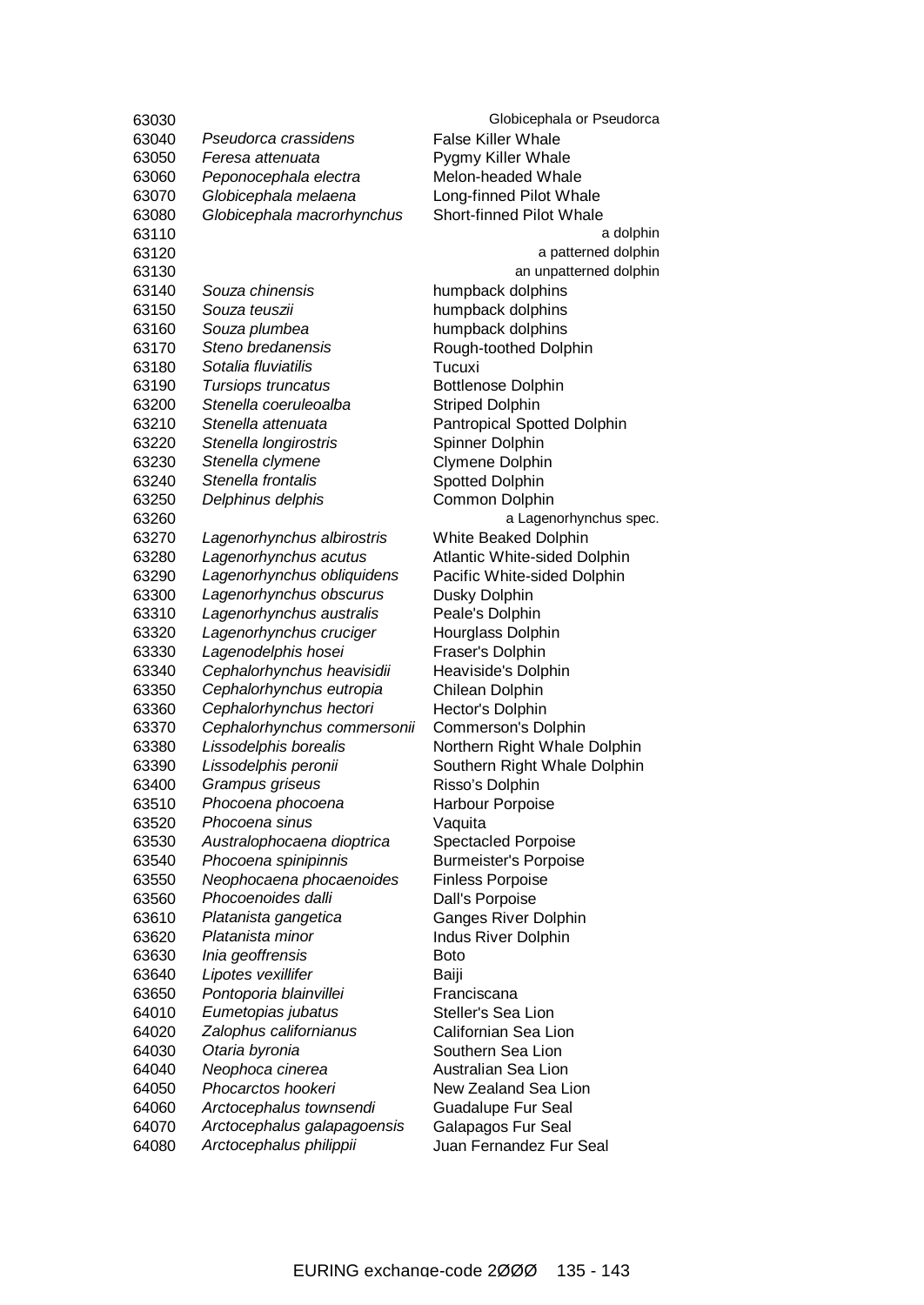*Arctocephalus australis* South American Fur Seal *Arctocephalus tropicalis* Subantarctic Fur Seal *Arctocephalus gazella* Antarctic Fur Seal *Arctocephalus pusillus* Cape/Australian Fur Seal *Arctocephalus forsteri* New Zealand Fur Seal *Callorhinus ursinus* Northern Fur Seal *Odobenus rosmarus* Walrus **64310 an** unidentified pinniped *Halichoerus grypus* Grey Seal *Phoca vitulina* Common Seal *Phoca largha* Largha Seal *Phoca hispida* Ringed Seal *Phoca caspia* Caspian Seal 64370 Phoca siberica *Phoca groenlandica* Harp Seal *Phoca fasciata* Ribbon Seal *Cystophora cristata* Hooded Seal *Erignathus barbatus* Bearded Seal *Monachus monachus* Mediteranian Monk Seal *Monachus tropicalis* West Indian Monk Seal *Monachus schauinslandi* Hawaiian Monk Seal *Leptonychotes weddelli* Weddell Seal *Ommatophoca rossi* Ross Seal *Lobodon carcinophagus* Crabeater *Hydrurga leptonyx* Leopard Seal *Mirounga leonina* Southern Elephant Seal *Mirounga angustirostris* Northern Elephant Seal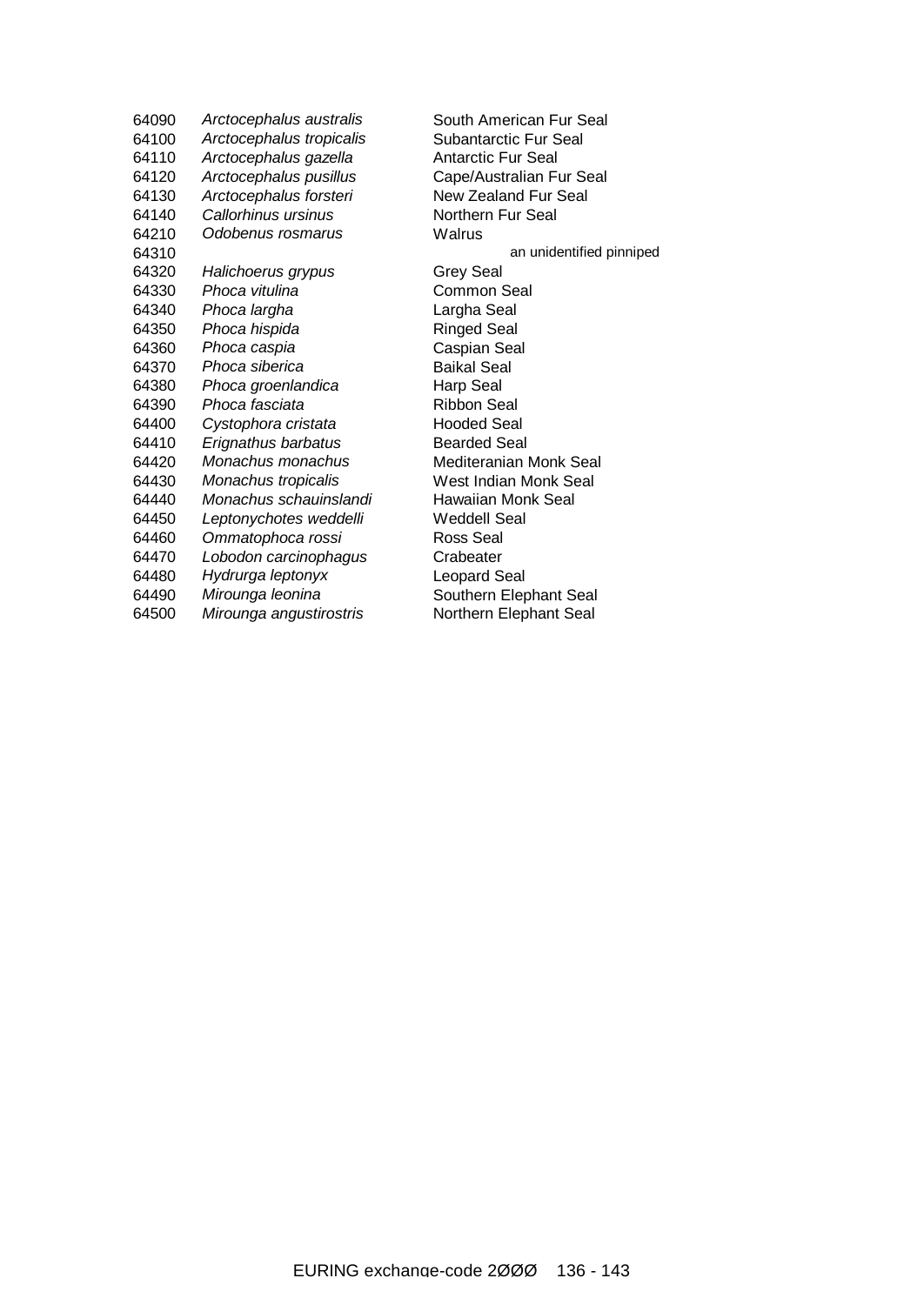## **UPDATE INFORMATION:**

Do you want to mention a mistake, fault or addition or whatever improvement: e-mail Gerrit Speek: [vogeltrekstation@nioo.knaw.nl](mailto:vogeltrekstation@nioo.knaw.nl)

#### Changes in coding of countries from the '*Code Manual New EURING'* 1979 to 'the '*EURING exchange-code 2ØØØ*':

**Armenia** (AEØØ) is a new country from the former USSR; **Azerbaijan** is a new country from the former USSR; **Belarus** is a new country from the former USSR; **Bosnia and Herzegovina** (BHØØ) is a new country from the former Yugoslavia; **Croatia** is a new country from the former Yugoslavia; **Czech Republic** is a new country from the former Czechoslovakia; **Estonia** is a new country from the former USSR; **Georgia** is a new country from the former USSR; **Germany** is a new country: former Federal Republic of Germany and the former German Democratic Republic are now combined; **Ifni** (UJØØ) is now icluded in Western Sahara; **Islas de Canarias** see Spain (+HCN removed, now ES8-); **Kazakhstan** is a new country from the former USSR; **Kyrgyzstan** is a new country from the former USSR; **Latvia** is a new country from the former USSR; **Lithuania** is a new country from the former USSR; **Macedonia** a new country from the former Yugoslavia; **Moldova** is a new country from the former USSR; **Russian Federation** is a new country from the former USSR; **Slovakia** is a new country from the former Czechoslovakia; **Slovenia** is a new country from the former Yugoslavia; **Tangier** (DJØØ) is now a city inside Morocco (MAØØ); **Tajikistan** is a new country from the former USSR; **Turkmenistan** is a new country from the former USSR; **Ukraine** is a new country from the former USSR; **Uzbekistan** is a new country from the former USSR; **Yugoslavia** is now minus Croatia, Bosnia and Herzegovina and Macedonia.

- Jul 21, 2ØØ1 First release as a draft on the website of EURING.
- Aug 14, 2ØØ1 (a) Administrative divisions of Tajikistan and Turkmenistan updated, based on research by the Moscow Scheme; (b) footer with page numbers added.
- Aug 21, 2ØØ1 Information received from Aevar Petersen, Reykjavik Scheme: (a) the old Peter Skovgaard Viborg Scheme was operating in Iceland before the Reykjavik Scheme, so within the *Ringing Scheme (col. 1-3)* Skovgaard is mentioned as an extinct scheme in Iceland; (b) catching method "G" added; (c) Iceland is now subdivided in 27 counties; (d) information received from Kjeld Pedersen, København Scheme: subdivision Denmark updated.
- Aug 28, 2001 (a) Many minor spelling updates; (b) the field "metal ring information" increased; (c) the field "other mark information" increased; (d) the fields "species", "sex" and "age" reduced from 3 to 2 fields; (e) species-list also present now in order of EURING-number (according to Voous, see the field 'Species and subspecies'); (f) the explanation in subdivision 5 in the field "identification number" is enlarged; (g) copyright statement on page 2 updated.
- Sep 3, 2ØØ1 (a) A few new bird-species are added; (b) a "note" added to the field "coordinates".
- Sep 5, 2ØØ1 (a) Coding "broodsize" enlarged; (b) map with subdivisions of Iceland included; (c) in the coding of the field "identification number" was a mistake in "figures/letters", corrected now; (d) the first character in the field "primary identification method" is now conform the first character in the field "other mark information".
- Sep 7, 2001 ISBN number added.
- Oct 1, 2ØØ1 (a) Added the scheme (LIU) used in Lithuania in the 193Ø's and 194Ø's; (b) some minor corrections.
- Oct 5, 2001 Some minor corrections.
- Oct 19, 2001 Subspecies within Hippolais pallida added.
- Oct 25, 2ØØ1 Co-ordinates are in degrees, minutes and seconds.
- Dec 12, 2001 New birdspecies added.
- Jan 16, 2ØØ2 New birdspecies added.
- Jan 21, 2ØØ2 Errors removed in the examples of the field of "Geographical co-ordinates"
- Mar 5, 2002 New birdspecies added.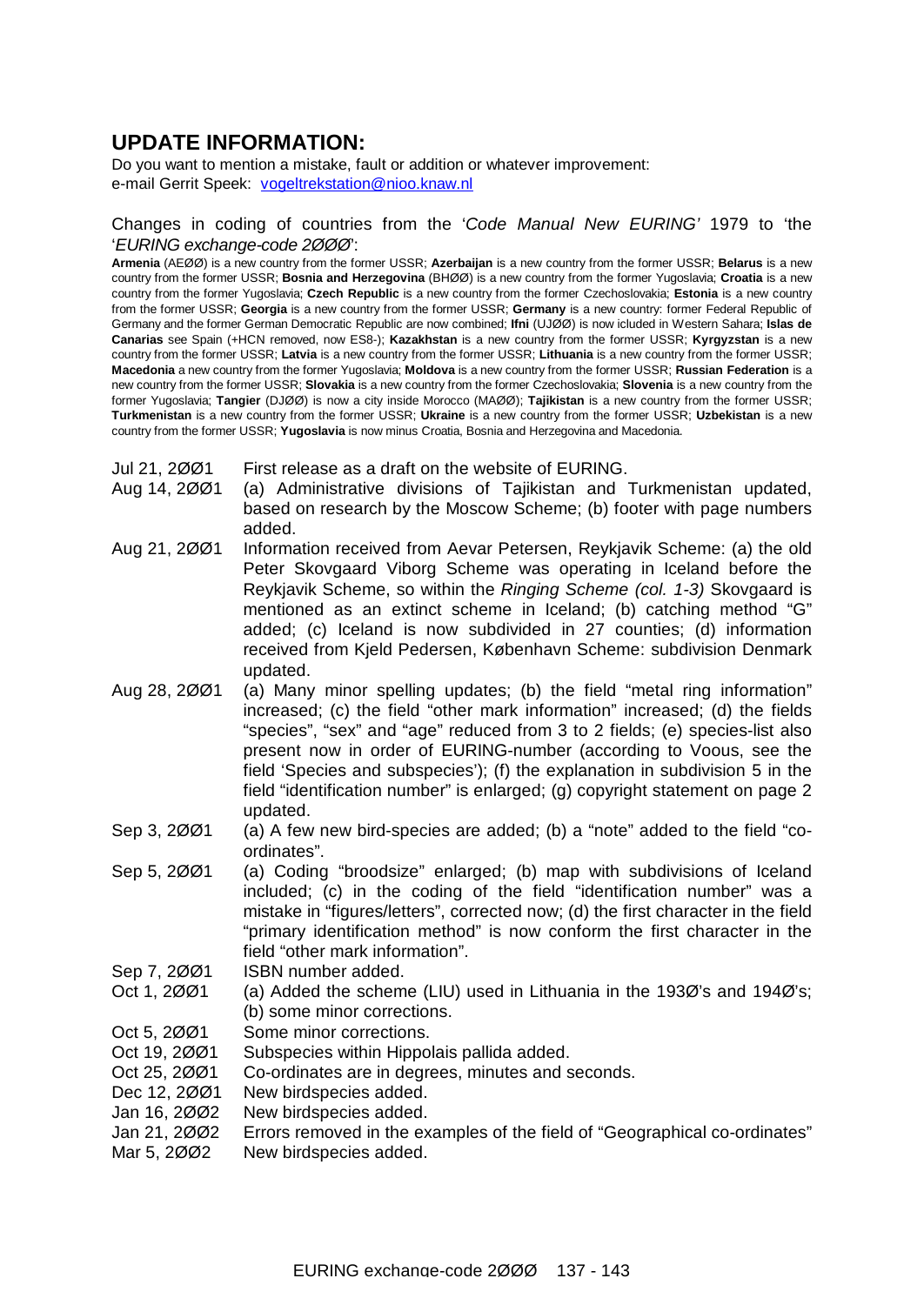Mar 28, 2002 New district codes for Czech Republic added. May 6, 2002 New birdspecies added. May 14, 2ØØ2 Error removed in the examples of the field "Identification number" May 15, 2ØØ2 (a) Turkey (Ankara, TUA) added as new scheme who issue rings; (b) new bird-subspecies added. Jul 8, 2ØØ2 new birdspecies added. Aug 27, 2ØØ2 (a) Old numeric Switzerland added; (b) old code for Gibraltar (NB6Ø) added; (c) old code for Andorra (EK23) added. Sep 4, 2002 errors improved in the UK place codes. Oct 2, 2002 (a) Added to Benin: formerly Dahomey (XQ00); (b) added old divisions codes of Poland. Nov 5, 2ØØ2 (a) New birdspecies added; (b) several (very) old, extinct (private ?) schemes are added for just one reason: to distinguish them among other schemes. Nov 25, 2ØØ2 (a) Minor text changes in the place code for Greece; (b) correction is made in the "Note" in the field "Manipulated". Dec 1Ø, 2ØØ2 (a) In the field "condition" there was a reference to the coding "-" in the field "date", that reference is changed in "9"; (b) the use of scheme NLL is explained. Dec 16, 2002 (a) Minor corrections in the place code in Kazakhstan; (b) new district-code of Slovakia implemented. Dec 2Ø, 2ØØ2 (a) Sykes's Warbler (Hippolais caligata rama) added, [I (GS) do know it is split now from H. caligata and is treated as H. rama (Birding World 15(9):396), but we still have to deal with the taxonomy of this EURING code]; (b) Olivaceous Warbler (Hippolais pallida) is split into Eastern O.W. (H. pallida) and Western O.W. (H. opaca), (Birding World 14(5):192-219 and 15(9):396). So, still following the taxonomy of this EURING code, Eastern O.W. (H. pallida) is 1255Ø and Western O.W. (H. pallida opacus) is 12552. Dec 28, 2ØØ2 Provinces of Greece: (a) one small textual correction; (b) in a note the differences are explained to the, strictly administrative, divisions as shown in the Times Atlas. Feb 5, 2003 A remark from Thord Fransson, Sweden: SVL is for Olov Larsson. Rings from Lund University has only been used for Pheasants and we have no recoveries nor ringing details from this marking project, if it anyhow should be included, we suggest that the code SVX is used. Feb 1Ø, 2ØØ3 Chlamydotis undulata undulata, C.u.macqueenii, C.u.fuertaventurae added. May 21, 2003 One improvement in the schemes listed in order of code. Jun 2, 2ØØ3 New birdspecies added. Aug 3, 2ØØ3 Many new bird(sub)species added. Aug 11, 2ØØ3 Many new bird(sub)species added. Aug 28, 2003 (a) Small improvements about  $\emptyset$  (the number zero) en O (the character Oslo) in the geographical subdivisions in Poland (valid from ca. 197Ø till Ø1-Jan-1999); (b) internet "gazetteers" are added (sites where you can find geographical names and co-ordinates), see the field "Place code". Sep 2, 2003 (a) One subdivision of Germany added [DEEG (DFEG) Gießen]; (b) due to recent changes the Czech Scheme uses a new coding system for the geographical subdivisions. Sep 8, 2ØØ3 (a) Since the last General Meeting, EURING has a new secretary, his name and address is in this document; (b) minor spelling corrections. Sep 16, 2ØØ3 (a) new bird(sub)species added; (b) minor spelling corrections. Sep 18, 2ØØ3 A few new gazetteers-websites added. Sep 23, 2ØØ3 Minor spelling corrections.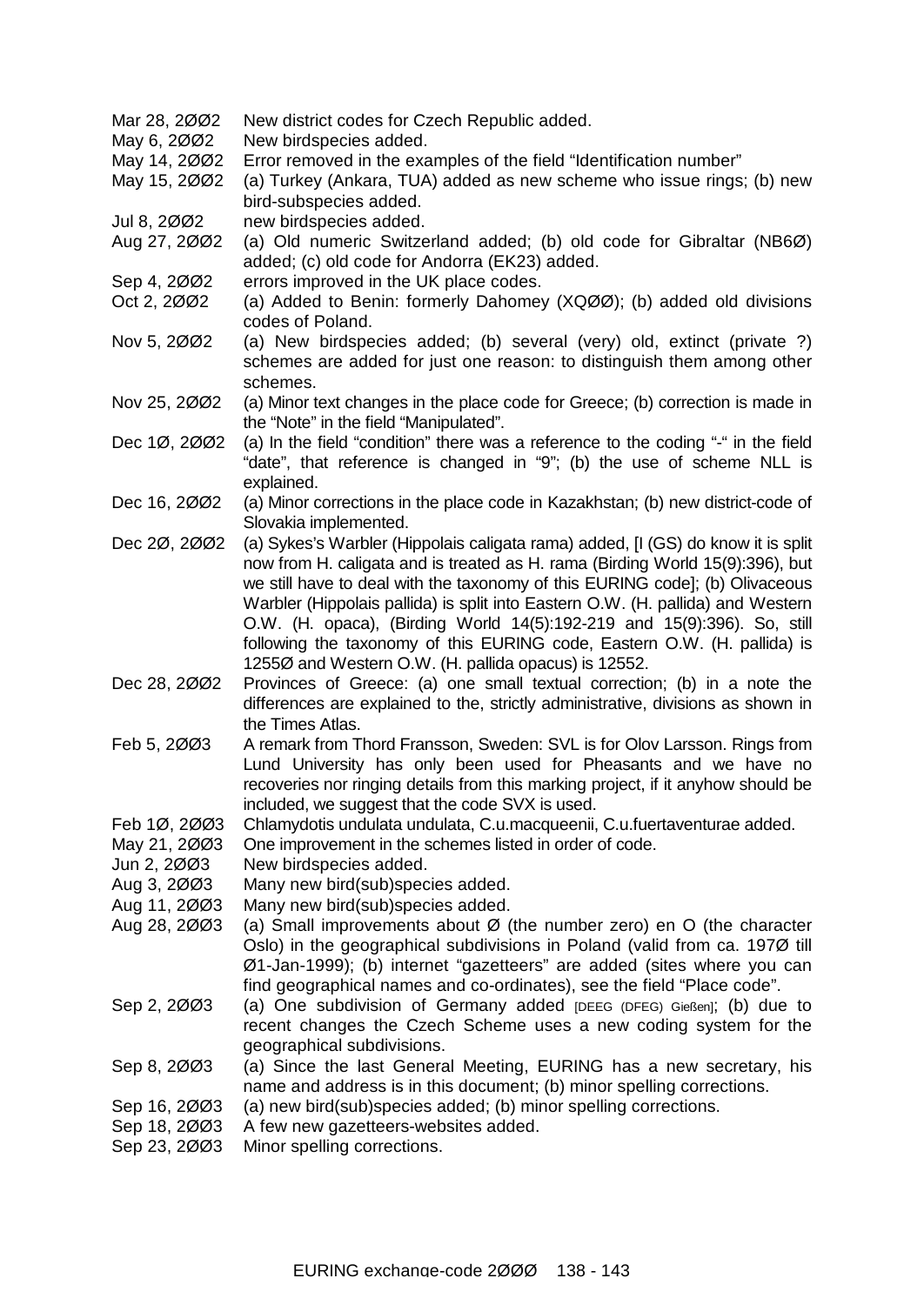- Jan 19, 2ØØ4 The table with "replaced / removed fields" (page 6) is enlarged with 'plumage', 'previous reports' and 'other relatives recovered'.
- Feb 12, 2ØØ4 On page 5 pagenumbers updated; well uh… that's not a major update, but it have to be done sometimes.
- Feb 16, 2ØØ4 Certhia familiaris subspecies added.
- May 3Ø, 2ØØ4 On Belgium (BLB) rings you could always read 'Bruxelles'. Since about 2ØØ3 the same Scheme has also rings with 'Brussels'.
- Jun Ø8, 2ØØ4 In 2ØØ4 the Finnish Scheme did make a start to archive the ringing of bats. They want to use the EURING code as the basics of their administration of bat ringing and recoveries. Therefore a list of European bats is added in Appendix 1 on page 123.
- Jun 3Ø, 2ØØ4 Some references to columns and pages are updated.
- Jul Ø5, 2ØØ4 (a) Larus argentatus mongolicus added. Yes I (GS) do know it: the Gull taxonomy is in a tremendous state of flux, exactly what is a species or subspecies seems to change with every new field guide and article. As mentioned in the field 'Species and Subspecies' (page 22) we do follow Voous (1977) and Vaurie (1959, 1965). Anyway, the bird mentioned here is the 'Mongolian Gull';
	- (b) bookmarks added to the pdf-file.
- Jul Ø6, 2ØØ4 The field 'Primary Identification Method' (page 16) does have 'RØ Flight feather(s) stamped with the ringnumber'. That is not correct, because when a flight feather is stamped with a ringnumber, there is always a metal ring present and *thus* the primary identification method will be 'AØ Metal ring'. Solution: the text belonging to RØ is changed into 'Flight feather(s) stamped with a number'. (Thanks to Geert De Smet).
- Jul 14, 2ØØ4 Many minor spelling corrections.
- Jul 19, 2ØØ4 (a) The two former EURING code manuals, '*EURING Code Manual*' (1966) and '*Code Manual New EURING*' (1979), are now available (pdf) on the website of EURING ([www.euring.org\)](http://www.euring.org) and on the website of the Dutch Ringing Centre ([www.vogeltrekstation.nl](http://www.vogeltrekstation.nl));

(b) the text from the field 'EURING code identifier' (page 116, column 81) is rewritten to be more evident (but the contents is not essentially changed).

Jul 2Ø, 2ØØ4 (a) Improvement about Ø (the number) en O (the character) in the geographical subdivisions in Norway (thanks to Oskar Kenneth Bjørnstad);

(b) throughout this codebook is  $\emptyset$  = the number zero and O = the alphabetic character as in "Oslo", but there are a few exceptions: a few names of place-codes in Danmark and Norway do have the character ø.

- Aug Ø2, 2ØØ4 One minor improvement in the place coding of France (thanks to Oskar Kenneth Bjørnstad).
- Aug 15, 2ØØ4 Appendix 2 is added: a list of sea-mammals.
- Aug 21, 2ØØ4 (a) A few coding facilities are added to existing fields. Broodsize: -- bird is not a nestling. Pullus age: -- bird is not a pullus. Accuracy of pullus age: bird is not a pullus. Distance: ----- on the first record (=ringing data). Direction: --- on the first record (=ringing data). Elapsed time: ----- on the first record (=ringing data);

(b) NB2 added to distance and direction ('loxodrome' as prefered computing method).

Both a and b thanks to Lajos Varga.

- Aug 29, 2ØØ4 A few minor spelling improvements in birdnames, thanks to Lajos Varga.
- Sep Ø3, 2ØØ4 (a) A few synonyms were present in the birdlist (15153=1514Ø,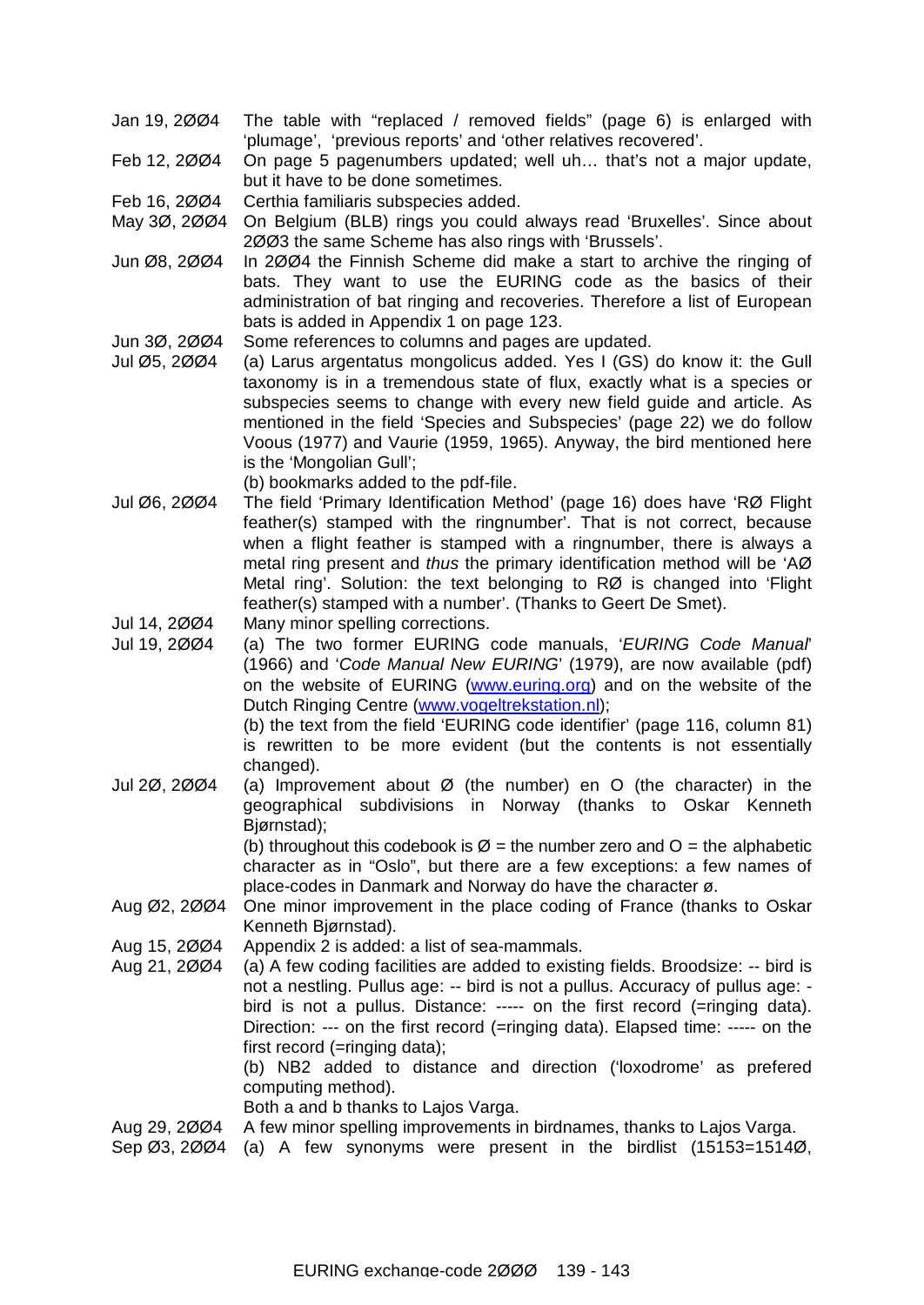|                              | 13800=20370,<br>226ØØ=2653Ø).                                                                                                                                |  | 16760=20280, 23000=24800, 01900=25900, |  |
|------------------------------|--------------------------------------------------------------------------------------------------------------------------------------------------------------|--|----------------------------------------|--|
|                              | (b) A few synonyms added to the birdlist because of better-known names:<br>(22400, 23400, 23600, 24900, 25000).                                              |  |                                        |  |
|                              | Both a and b thanks to Lajos Varga.                                                                                                                          |  |                                        |  |
| Sep Ø9, 2004                 | (a) One minor improvement in the place coding of Norway.                                                                                                     |  |                                        |  |
|                              | (b) Another synonym in the birdlist (00712=20500).                                                                                                           |  |                                        |  |
|                              | Both a and b thanks to Oskar Kenneth Bjørnstad.                                                                                                              |  |                                        |  |
| Oct 12, 2004                 | Anas (crecca) carolinensis added.                                                                                                                            |  |                                        |  |
| Nov Ø1, 2004                 | (a) At the field "Species and subspecies, as mentioned by the person who                                                                                     |  |                                        |  |
|                              | handled the bird": Note 3 is not anymore a note, but a remark, and a new                                                                                     |  |                                        |  |
|                              | Note 3 and Note 4 are added.                                                                                                                                 |  |                                        |  |
|                              | (b) Some (sub)species added.                                                                                                                                 |  |                                        |  |
| Nov 25, 2004                 | (a) At the field "Manipulated" the text belonging to "N" is changed: old text                                                                                |  |                                        |  |
|                              | was "Normal healthy bird, released at place of capture within 24 hours",                                                                                     |  |                                        |  |
|                              | new text is now "Normal, not manipulated bird".<br>(b) A few coding facilities are added to existing fields:                                                 |  |                                        |  |
|                              | Catching method: - (one hyphen): no catching method used (because the                                                                                        |  |                                        |  |
|                              | bird is not catched but found or shot).                                                                                                                      |  |                                        |  |
|                              | Catching lures: - (one hyphen): no lures used (because the bird is not                                                                                       |  |                                        |  |
|                              | lured and catched).                                                                                                                                          |  |                                        |  |
| Dec Ø7, 2004                 | Two species added: Nettapus auritus, Coturnix delegorguei.                                                                                                   |  |                                        |  |
| Dec Ø9, 2004                 | One species added: Phylloscopus bonelli orientalis.                                                                                                          |  |                                        |  |
| Dec 16, 2004                 | One species added: Psittacula eupatria.                                                                                                                      |  |                                        |  |
| Jan 11, 2005                 | Two species added: Euplectes albonotatus and Sitta europaea caesia.                                                                                          |  |                                        |  |
| Jan 17, 2005                 | A note is added to the field 'Status".                                                                                                                       |  |                                        |  |
| Jan 26, 2005                 | A few subspecies are added.                                                                                                                                  |  |                                        |  |
| Feb 1Ø, 2005<br>Feb 15, 2005 | On behave of the BTO are 557 (!) species added.<br>A few place codes are added: $+J\emptyset\emptyset$ = islands in the Indian Ocean; $-J\emptyset\emptyset$ |  |                                        |  |
|                              | = Indian Ocean; EVØØ = Eritrea (former belonging to Ethiopia); IOØØ =                                                                                        |  |                                        |  |
|                              | British Indian Ocean Territories; MUØØ = Mauritius (incl. Rodrigues                                                                                          |  |                                        |  |
|                              | Island); MVØØ = Maldives; REØØ = Reunion; SCØØ = Seychelles; TFØØ                                                                                            |  |                                        |  |
|                              | = French Southern Territories (Crozet Islands, Kerguélen, St. Paul Island,                                                                                   |  |                                        |  |
|                              | Amsterdam Island); KMØØ = Comoros; YTØØ = Mayotte.                                                                                                           |  |                                        |  |
| Feb 21, 2005                 | A few birdspecies are added: 11871 Catharus minimus minimus. 11872                                                                                           |  |                                        |  |
|                              | Catharus minimus bicknelli, 13431 Ficedula parva parva, 13432 Ficedula                                                                                       |  |                                        |  |
|                              | parva albicilla.                                                                                                                                             |  |                                        |  |
| Feb 26, 2005                 | A few birdspecies added: Ø1664 Branta canadensis hutchinsii; 2666Ø                                                                                           |  |                                        |  |
|                              | Tadorna cana; 2665Ø Tadorna radjah; 2667Ø Tadorna tadornoides;<br>2668Ø Tadorna variegate; 2669Ø Amazona oratrix; Ø2152 Melanitta                            |  |                                        |  |
|                              | fusca deglandi; Ø2132 Melanitta nigra americana; ØØ482 Puffinus                                                                                              |  |                                        |  |
|                              | assimilis baroli; Ø4783 Charadrius mongolus atrifrons; 2669Ø Amazona                                                                                         |  |                                        |  |
|                              | oratrix; 12722 Sylvia hortensis crassirostris.                                                                                                               |  |                                        |  |
| Mar 24, 2005                 | One birdspecies added: Pachyptila belcheri = 26700.                                                                                                          |  |                                        |  |
| Mar 3Ø, 2ØØ5                 | One birdspecies added: Centropus superciliosus = 2671Ø.                                                                                                      |  |                                        |  |
| April Ø6, 2005               | On behalf of Copenhagen about 110 species are added.                                                                                                         |  |                                        |  |
| April 27, 2005               | A few birdspecies are added.                                                                                                                                 |  |                                        |  |
| Aug 05, 2005                 | A new Scheme added: Lebanon.                                                                                                                                 |  |                                        |  |
| Aug 06, 2005                 | Several improvements to the birdspecies-list. Thanks to Oskar Kenneth<br>Bjørnstad.                                                                          |  |                                        |  |
| Nov 23, 2005                 | Status (column 38), one coding added: - bird not full grown (one                                                                                             |  |                                        |  |
|                              | 'hyphen').                                                                                                                                                   |  |                                        |  |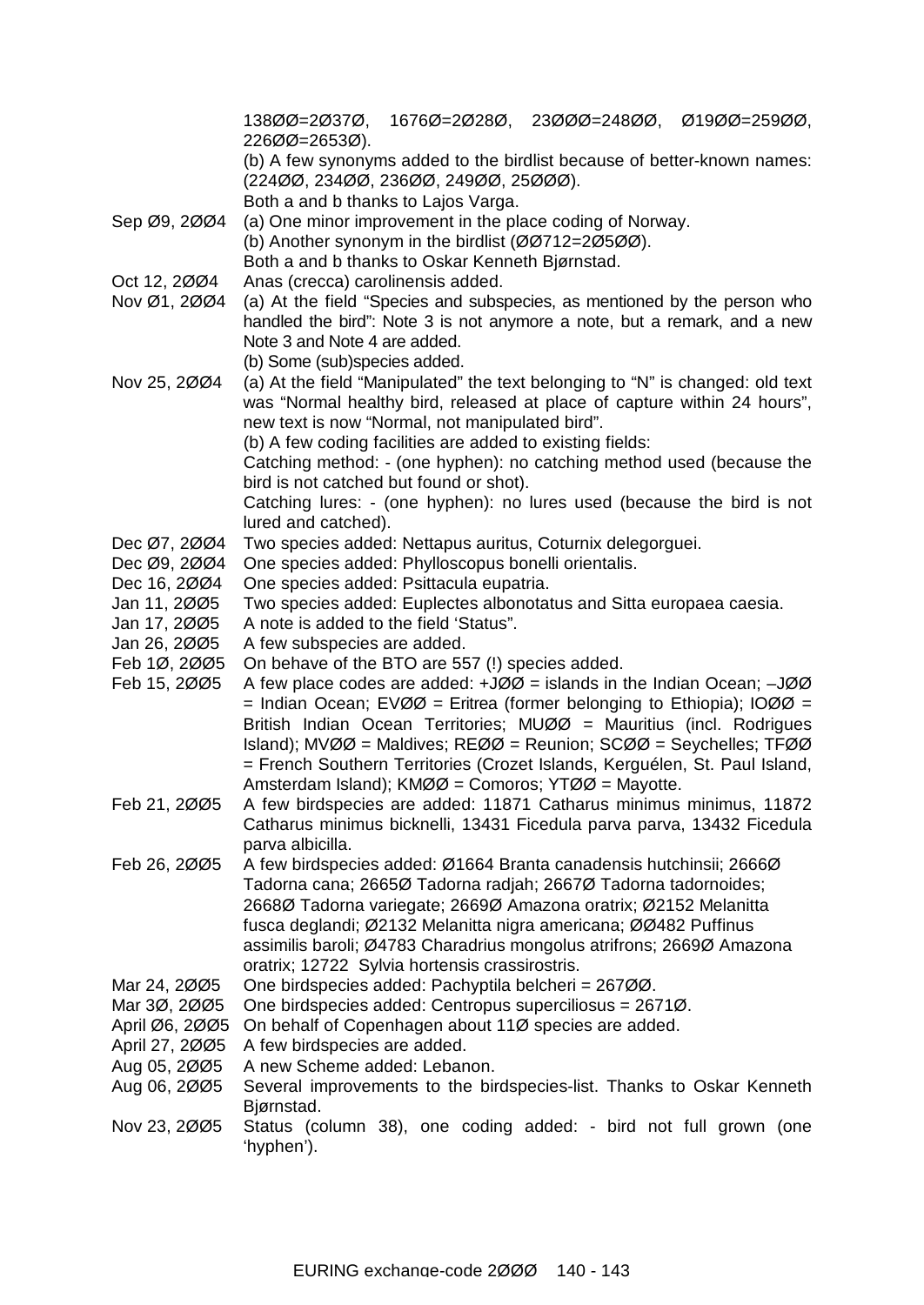- Jan 16, 2ØØ6 Three countries added: French Guiana GFØØ, Oman OMØØ and Suriname SRØØ.
- Jun Ø2, 2ØØ6 One birdspecies added: Neochen jubata = 279ØØ.
- Jun 19, 2ØØ6 Accuracy of co-ordinates (column 76): three codings added (6, 7 and 9).
- Oct Ø3, 2ØØ6 A few birdspecies are added.
- Oct 24, 2ØØ6 An improvement to the birdspecies-list. Thanks to Olaf Runde.
- Nov 2Ø, 2ØØ6 In the field 'Circumstances' (column 78-79) code 2Ø is *"hunted, trapped, poisoned intentionally by man (NB: not shot). Not for reasons set out 21-26 below"*. There was also a remark present: *"All captures (=ringing data) and recaptures (caught and released)"*. That remark is nonsense and now removed, because there is written *"not for reasons set out 21-26 below"*.
- Nov 2Ø, 2ØØ6 In the field 'Circumstances' (column 78-79) in code 2Ø there is written *"Not for reasons set out 21-26 below"*. That is not correct because the codes 27, 28 and 29 are also used for ringing data (only 27), recoveries and recaptures. Therefore the remark "not for reasons set out 21-26 below" is change in "not for reasons set out 21-29 below".
- Nov 2Ø, 2ØØ6 In the field ''Manipulated" (column 3Ø) there was no code for unknown / unrecorded. Unknown is added now as 'U'.
- Nov 2Ø, 2ØØ6 In the field "Accuracy of pullus age" (column 43) there was no code for unknown / unrecorded. Unknown is added now as 'U'.
- Feb 21, 2ØØ7 Subspecies added to Somateria mollissima, Luscinia megarhynchos and Parus ater. One area-code added: Falklands Islands = FKØØ.
- May 21, 2ØØ7 A new scheme is added: Jordan, Zarqa = JOZ.
- May 25, 2ØØ7 Pagenumbering updated in the list of contents.
- July 17, 2ØØ7 The collective 'Central America' is now mentioned in the field "Place Code" (column 57-6Ø) with the concerning countries. The preferable coding has been changed from CAØØ to CA--.
- Aug Ø8, 2ØØ7 Minor spelling update.
- Aug Ø9, 2ØØ7 Diagram added (page 6) to illustrate the EURING 2ØØØ code.
- Aug 13, 2ØØ7 A few birdspecies are added: 2799Ø Balearica regulorum, 27991 Balearica regulorum regulorum, 27992 Belearica regulorum gibbericeps, 3Ø6Ø1 Balearica pavonina pavonina, 3Ø6Ø2 Balearica pavonina ceciliae.
- Sep 18, 2ØØ7 Montenegro and Serbia are independent countries now, so the Scheme YUB is now extinct and a new Scheme is introduced: RSB = Serbia, Belgrade. Accordingly, the country Yugoslavia (YU--) does not exist anymore. Two new countries are added: Montenegro (MEØØ) and Serbia (RSØØ).
- Sep 24, 2ØØ7 The correct name of the country Serbia is: Republic of Serbia.
- Dec Ø4, 2ØØ7 Three species added: Anas erythrorhyncha (28ØØØ), Anumbius annumbi (28Ø2Ø) and Francolinus erckelii (28Ø1Ø).
- Dec 17, 2ØØ7 Diagram for record structure (page 6) updated.
- Jan Ø8, 2ØØ8 Explanation in the field 'Place Code' is enlarged.
- Jan 23, 2ØØ8 A few codes for hybrids are added.
- Jan 24, 2ØØ8 Since January Ø1, 2ØØ7 Denmark is divided in five (5) new regions.
- Jan 29, 2ØØ8 Remarkable: the list with birdspecies in this codebook is present since the year 1998 and yesterday evening I discovered a fault. Code Ø839Ø was written as "Merops persicus/superciliosus". According to Voous and Vaurie this is improved.
- Mar Ø4, 2ØØ8 Two subspecies added: Brachyramphus marmoratus marmoratus (Ø6411) and Brachyramphus marmoratus perdix (Ø6412).
- Mar Ø5, 2ØØ8 Five subspecies added to the species Paradoxornis webbiana: P.w.w.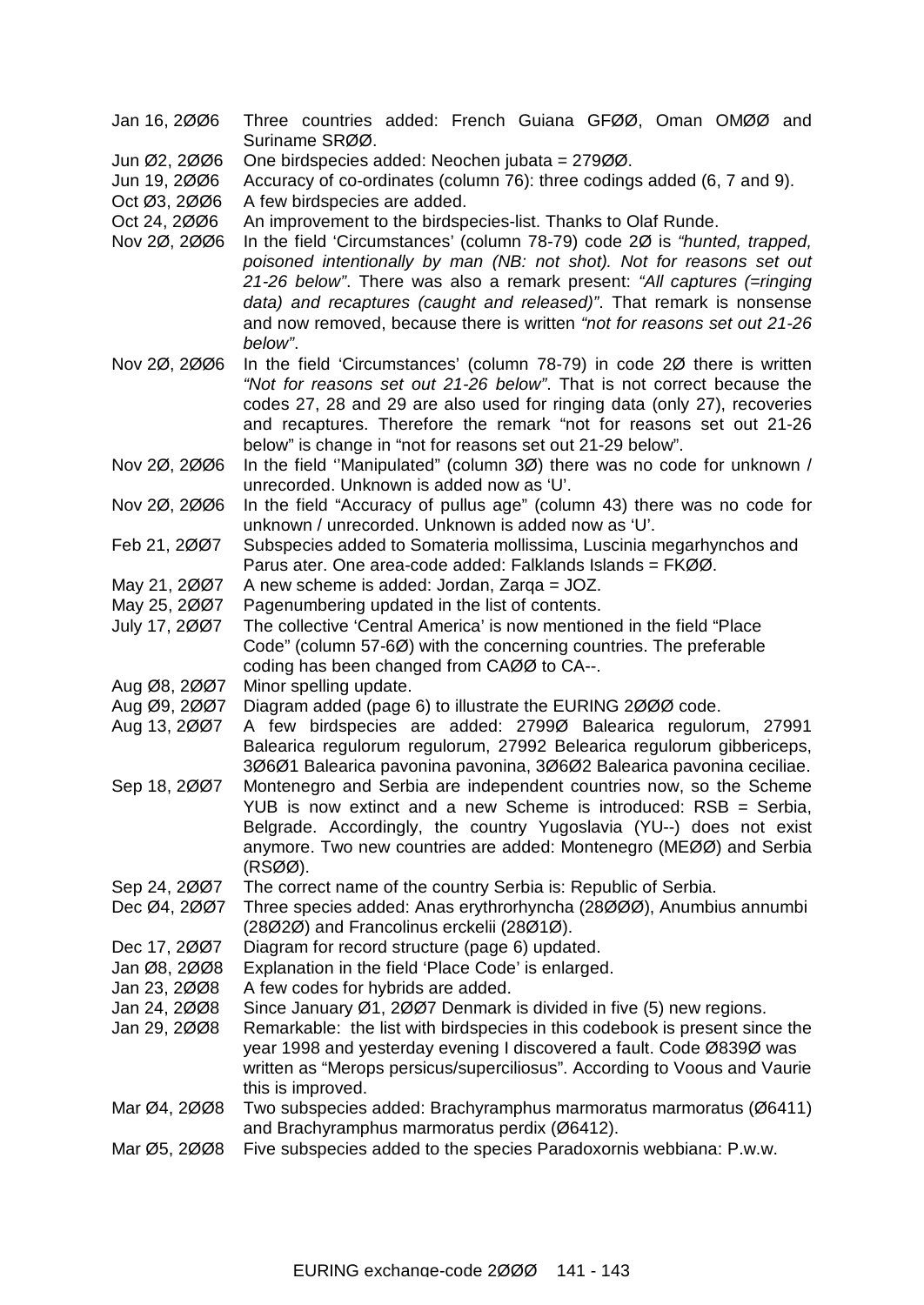|              | (137Ø1), P.w.suffusa (137Ø2), P.w.fulvicauda (137Ø3), P.w.mantschurica<br>$(137\emptyset4)$ and P.w.alphonsiana $(137\emptyset5)$ .                                                                                                                              |
|--------------|------------------------------------------------------------------------------------------------------------------------------------------------------------------------------------------------------------------------------------------------------------------|
| Mar 17, 2008 | Sofia Scheme did send a new subdivision (valid since 1998) of their<br>country.                                                                                                                                                                                  |
| Apr 21, 2008 | A phrase is added, just at the beginning of the Place Code: "The purpose"<br>of the Place Code is solely to identify particular geographical areas in<br>terms of current administrative regions. No political statements are implied<br>by any of these codes". |
|              | Two Place Codes are added: WBØØ: West Bank and GSØØ: Gaza Strip.                                                                                                                                                                                                 |
| May 21, 2008 | A more specific subdivision of the Euring Species Code has been made<br>(Note 5 in the field Species and Subspecies).                                                                                                                                            |
| Mar 27, 2008 | A species is added: Anas bernieri (28Ø3Ø), also known as Quelquedula<br>bernieri, Madagascar Teal, Bernier's Teal.                                                                                                                                               |
| Jun Ø8, 2008 | On request of the German Scheme Wilhelshaven (DEW) the area 'DEGB<br>Braunschweig (incl. Hildesheim)' is changed in 'DEGB Braunschweig'.                                                                                                                         |
| Oct 13, 2008 | "Factors affecting recovery chances" added in "Replaced / Removed<br>Fields". Note 6 added in "Species and Subspecies".                                                                                                                                          |
| Oct 29, 2008 | New Caledonia (NCØØ) is added to the field " Place Code".                                                                                                                                                                                                        |